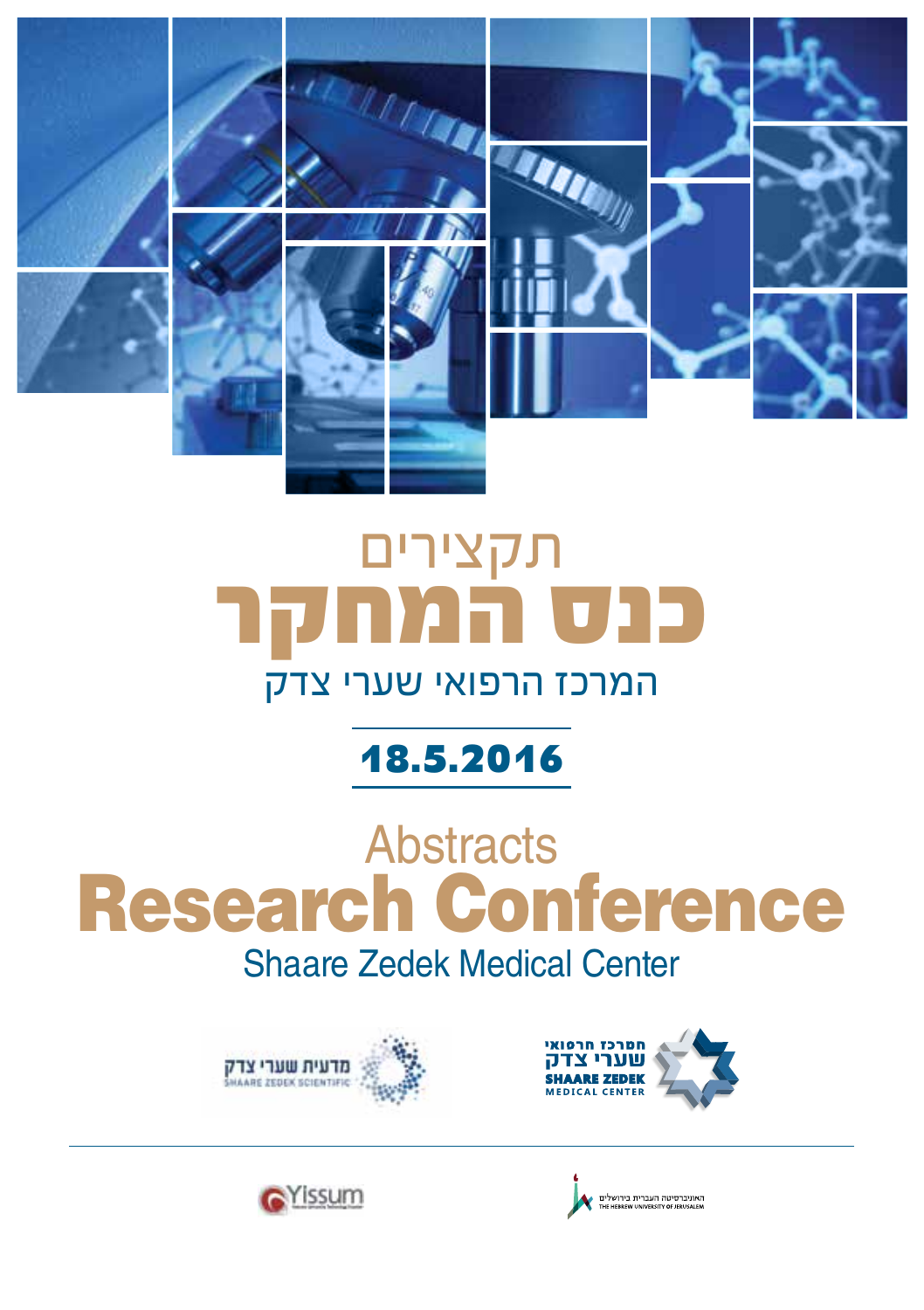### Conference Schedule

#### 7:30-8:00 Registration and Coffee

#### 8:00-8:15 Welcoming Remarks

**Prof. Jonathan Halevy,** Director General, Shaare Zedek Medical Center **Prof. David Lichtstein,** Dean of the Faculty of Medicine, The Hebrew University of Jerusalem **Prof. Shy Arkin,** Vice President for Research and Development, The Hebrew University of Jerusalem **MK Rabbi Yakov Litzman,** Minister of Health

#### 8:15-9:30 First Session

#### **Chairs: Prof. Dan Turner and Dr. Ariella Shitrit**

**Best Abstract:** Auditory responses to stimulation at soft tissue sites before and after fixation of mobilecomponents of the middle ear **Dr. Ronen Perez,** Cahtia Adelman, Jean-Yves Sichel, Haim Sohmer

**Invited Lecture:** Parkinson in patients and carriers of Gaucher disease: From Clinical observation in single cases to drug development **Prof. Ari Zimran**

**Best Abstract:** Single Cell Testing versus Amniocentesis and NIPT: Ultra-high Resolution Preimplantation Screening for Microduplication-Microdeletion Syndromes **Dr. David Zeevi,** Tal Dror, Efrat Burak, Sophie Kirshberg, Elinor Hakam-Spektor, Dina Kort, Elina Farhi, Merav Ben Shlomo, Sharon Zeligson, Rachel Beeri, Talia Eldar-Geva, Ephrat Levy-Lahad, Gheona Altarescu

#### The Best of OBGYN **Prof. Uzi Beller**

**Invited Lecture:** Meet RedCap - a data managing software for research, available for all at SZMC **Ms. Gili Focht**

The Best of Internal Medicine **Prof. Amos Yinnon**

**Best Abstract:** Shift Handover in the Intensive Care Unit **Ms. Chaya Broyer**

**Invited Lecture:** Cytomegalovirus infection in pregnancy: studies of maternal immune system in relation to fetal infection **Prof. Yechiel Schlesinger**

#### 9:30-10:15 Poster Viewing and Coffee Break

#### 10:15-10:45 State of the Art Guest Lecture

Drug treatment for disease prevention - an illustrative case in Alzheimer's disease **Prof. Marta Weinstock-Rosin**, Faculty of Medicine, The Hebrew University of Jerusalem

#### 10:45-11:45 Second Session

**Chairs: Prof. Jacob Rowe and Dr. Floris Levy-Khademi**

**Best Abstract:** Co-encapsulation of Alendronate and Doxorubicin in Pegylated Liposomes: A novel formulation for chemo-immunotherapy of cancer **Dr. Hilary Shmeeda**, Yasmine Amitay, Stephan T. Stern, Yechezkel Barenholz, Alberto Gabizon

**Invited Lecture:** The next genetic revolution: Gene Editing **Prof. Ephrat Levy-Lahad**

**Best Abstract:** Iron deficiency anemia at admission for labor and delivery is associated with an increased risk for Cesarean section, and adverse maternal and neonatal outcomes **Dr. Lior Drukker**, Yael Hants, Rivka Farkash, Rosa Ruchlemer, Arnon Samueloff,

Sorina Grisaru-Granovsky

The Best of Pediatrics **Prof. Yechiel Schlesinger**

**Best Abstract:** Can Dual Energy CT Predict the Need for Surgery in Crohn's Disease **Dr. Naama Bogot,** Ruth Cytter-Quint, Tomer Adar, Roy Biron, Irith Hadas, Dov Wengover, Eran Goldin

**Best Abstract:** Loss-of-function of PCDH12 underlies recessive microcephaly mimicking intrauterine infection

**Dr. Adi Aran**, Nuphar Rosenfeld, Ranit Jaron, Paul Renbaum, Shachar Zuckerman, Hila Fridman, Sharon Zeligson, Reeval Segel, Yoav Kohn, Lara Kamal, Moien Kannan, Yoram Segev, Eyal Mazaki, Ron Rabinowitz, Ori Shen, Ming K. Lee, Tom Walsh, Mary-Claire King, Suleyman Gulsuner, Ephrat Levy-Lahad

The Best of Surgery **Prof. Petachia Reissman**

11:45-12:00 Awards for Outstanding Research Projects Advanced Researchers Category Medical Students, Interns and Residents Category

#### 12:00 Closing Remarks **Prof. Dan Turner**

12:00-13:00 Lunch & Poster Viewing

**Round Table Discussions** 4th floor Patio In collaboration with The Hebrew University of Jerusalem's IMRIC Research Hubs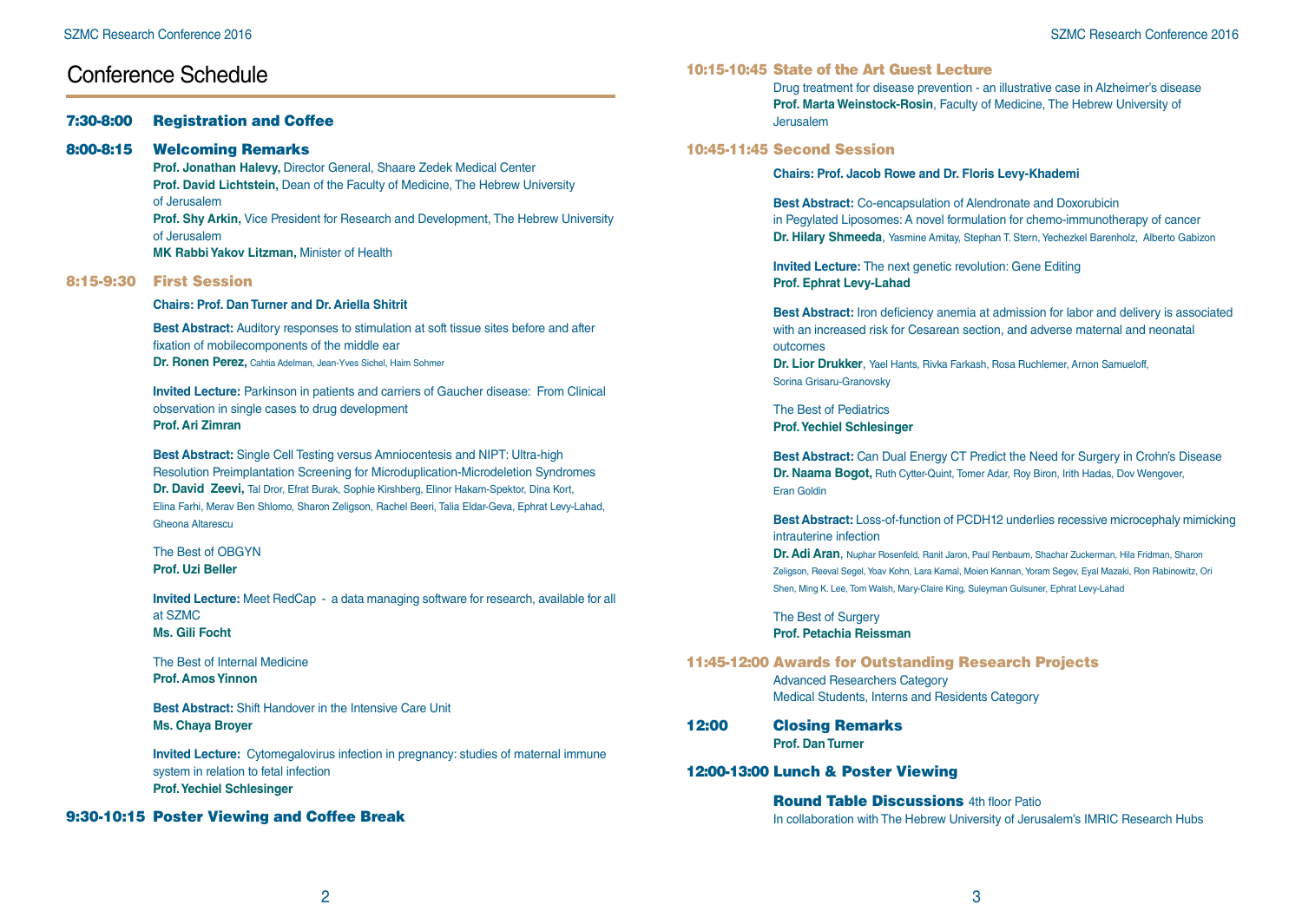

#### **שלום רב,**

רופאים וחוקרים יקרים,

אין חולק על העוצמה הקלינית של המרכז הרפואי שערי צדק. גדלנו, התפתחנו והוספנו שירותים חדשים. הציבור מצביע ברגליים ומספר הפונים לקבל אצלנו טיפול הולך ועולה.

אבל זה לא כל הסיפור. בד בבד למגמה זו, כמעט בהיחבא, אנו עדים למהפכה אמיתית בארגון המחקר והפיתוח בשערי צדק. מאז 2011 הוקמה הרשות למחקר ופיתוח ובעקבותיה גם חברת מדעית שע"צ למסחור ידע, נחתם הסכם שיתוף פעולה אסטרטגי עם חברת יישום של האוניברסיטה העברית, הוקמו

קרנות פנימיות לתמיכה משמעותית במחקר עצמאי, הוקצו משאבים לפיתוח פטנטים וקידום רעיונות מסחריים, הוסדרו נהלים, ושונו סדרי עדיפויות. דרך הרשות למו"פ וחברת מדעית אנו חותמים על למעלה מ170- חוזי מחקר וייעוץ כל שנה ומנהלים גרנטים אקדמיים בהיקף של מליוני שקלים. במקביל, מנוהלים במדעית מספר לא מבוטל של פרוייקטים למסחור, פטנטים, הסכמי שירות וייעוץ.

כנס מחקר זה, הראשון בתולדות שערי צדק, מביא באחת לחזית את העשייה המחקרית הענפה במוסד. 180 התקצירים הכלולים בספר זה משקפים עוצמה מחקרית מרשימה בהיקפה ואיכותה. מרשים לא פחות הייצוג המכובד לכל המחלקות והיחידות הרפואיות, כולל הסיעוד והמקצועות הפרא-רפואיים. רופאי וחוקרי שערי צדק מפרסמים למעלה מ 300 מאמרים כל שנה, ומספר הפרסומים עולה בשנים האחרונות בקצב של כ 5-10% לשנה.

אל לנו לנוח על זרי הדפנה כי מלאכה רבה עוד לפנינו. פיתוח המדע הבסיסי כולל בניית מעבדות חדשות, עידוד רופאים להגיש גרנטים אקדמיים חיצוניים, שילוב חוקרי ורופאי שערי צדק ברשתות מחקר ארציות ובינלאומיות, קידום פטנטים ורעיונות יישומיים והגדלת נפח המחקר עם חברות התרופות.

כנס זה הוא חגיגת מחקר בראש ובראשונה לחוקרים עצמם שמשקיעים מעבר לדרישות הקליניות של התפקיד מתוך אמונה שמחקר חשוב לרפואה ולמטופלים.

תודה מיוחדת לנתניה בר כוכבא, ד"ר רננה אופן, טלי כץ וקטרינה אלירז על מסירות רבה ועבודה יומיומית מקצועית ליצירת תנאים מיטביים לעשייה מחקרית ויזמית.

תודה גדולה גם לוועדת הלסינקי המוסדית בראשות ד"ר ואן דייק על עבודה אינטנסיבית וברמה הגבוהה ביותר לשמירת גבולות האתיקה של המחקר.

ביום חג זה אני מברך את כולנו להמשך עשייה מחקרית פוריה ומועילה לטובת החולים והרפואה.

#### **פרופ' דן טרנר עוזר מנכ"ל למו"פ**



#### **שלום רב,**

עיסוק במחקר בסיסי וקליני לצד שרות קליני והוראה הם נשמת אפו של כל בית חולים ובוודאי של בית חולים אוניברסיטאי בעל סינוף אוניברסיטאי מלא לפקולטה לרפואה.

בשנים האחרונות הוקמה רשות מחקר, נחתם הסכם עם חברת יישום של האוניברסיטה העברית )"יישום"(, הושגו מענקי מחקר רבים, התרחב שיתוף הפעולה עם תעשיית התרופות לניהול מחקרים ביוזמת החוקרים או החברות ונבחנו רעיונות רבים של חברי סגל בית החולים לקראת יישום ורישום פטנט.

כתוצאה מפעילות ברוכה זו, קבלה הפעילות המחקרית במוסדנו תנופה רבה, מתפרסמים מדי שנה למעלה מ300- מחקרים בספרות המקצועית, חלקם בעיתונות מן השורה הראשונה.

לעונג לי לקדם בברכה את כנס המחקר הראשון בשערי צדק במסגרתו יוצגו לצבור עובדי בית החולים ולמבקרים מבחוץ מפירות התנובה המחקרית שלנו.

ההיענות לפניית רשות המחקר הייתה גבוהה ומרגשת והניבה כ180- תקצירי עבודות מחקר המוצגות בפניכם במסגרת יום מחקר זה.

ברכותיי למארגנים, בייחוד לדר' רננה אופן ונתניה בר כוכבא, ואיחוליי ליום מחקר פורה במהלכו ניווכח כולנו בתרומתו המשמעותית של שערי צדק למחקר הרפואי, ובכך כמובן לרווחת החולים בארץ ובעולם.

**פרופ' יונתן הלוי מנכ"ל המרכז הרפואי**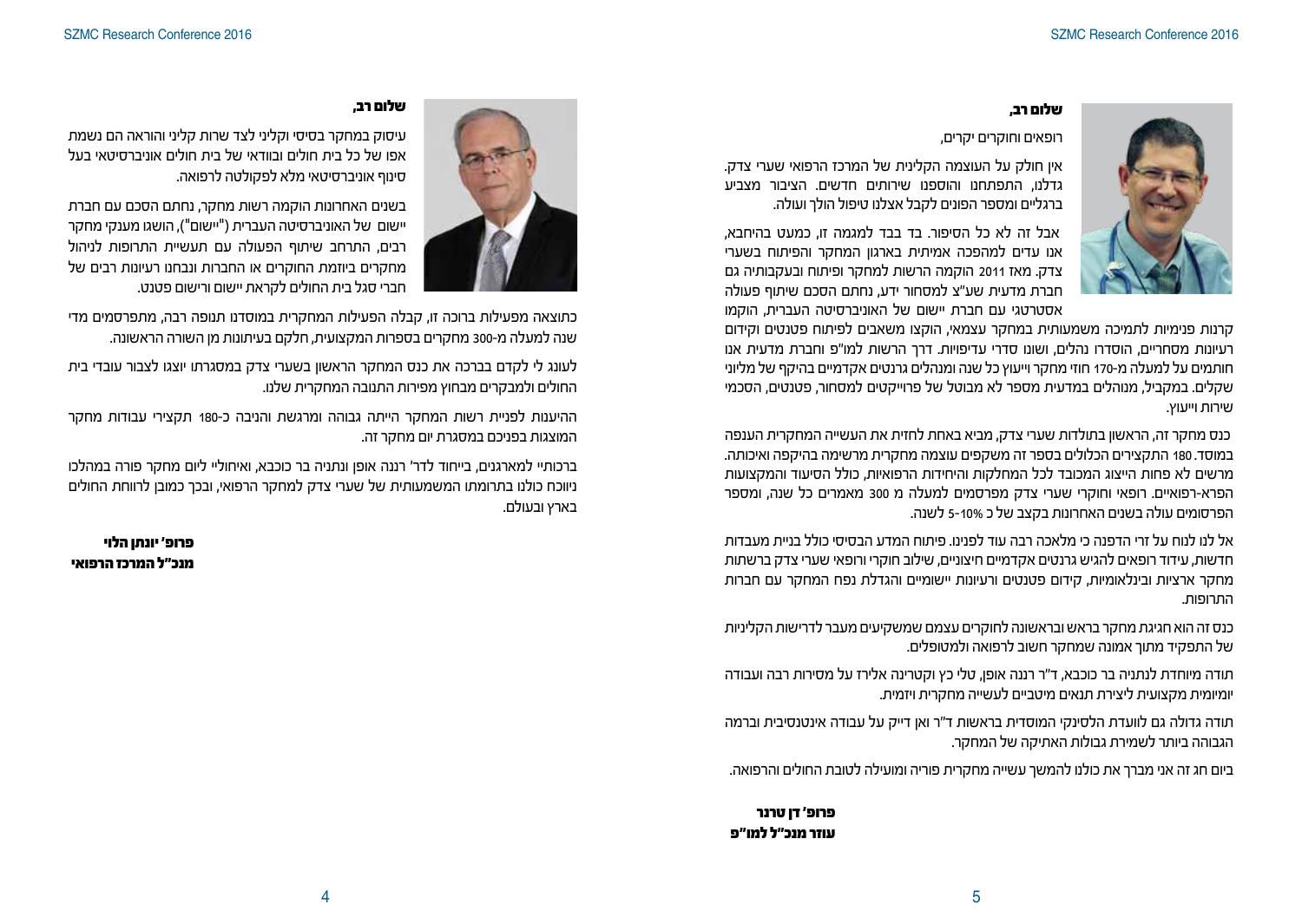# Table of Contents

| Division of Imaging 8-11<br>Radiology                                                                                                                                          | General Sur<br>Ophthalmol<br><b>Plastic Surg</b>                                                                                                 |
|--------------------------------------------------------------------------------------------------------------------------------------------------------------------------------|--------------------------------------------------------------------------------------------------------------------------------------------------|
| Division of Internal Medicine 12-84                                                                                                                                            | Recovery                                                                                                                                         |
| Cardiology                                                                                                                                                                     | <b>Wilf Child</b>                                                                                                                                |
| Digestive Diseases Institute<br>Gaucher<br>General Internal Medicine<br>Genetics<br>Geriatrics<br>Hematology<br>Infectious Disease Unit<br><b>Intensive Care</b><br>Nephrology | General Pe<br><b>NICU</b><br>Pediatric En<br>Pediatric Er<br><b>Pediatric Ga</b><br>Pediatric Ne<br>Pediatric Ne<br>Pediatric Or<br>Pediatric Rh |
| Oncology<br>Pulmonary Institute                                                                                                                                                |                                                                                                                                                  |
| <b>Division of Obstetrics,</b><br>Gynecology and IVF  85-109<br>Obstetrics and Gynecology                                                                                      | <b>Nursing a</b><br><b>Complem</b><br>Emergency<br>General Nu<br><b>Intensive Ca</b>                                                             |
| <b>Division of Surgery</b><br>and Anesthesia110-144<br><b>Rreast Surgen Linit</b>                                                                                              | Noga<br>Occupation<br>Pathology<br>Dovobiotru                                                                                                    |

Breast Surgery Unit Center for Trauma Research ENT

rgery logy yery

#### **Pren's Hospital.......... 145-186**

diatrics nergency Medicine ndocrinology astroenterology ephrology eurology rthopedics heumatology

# **nd**

**Complementary Care.............. 187-199**

**Department** ursing are nal Therapy Psychiatry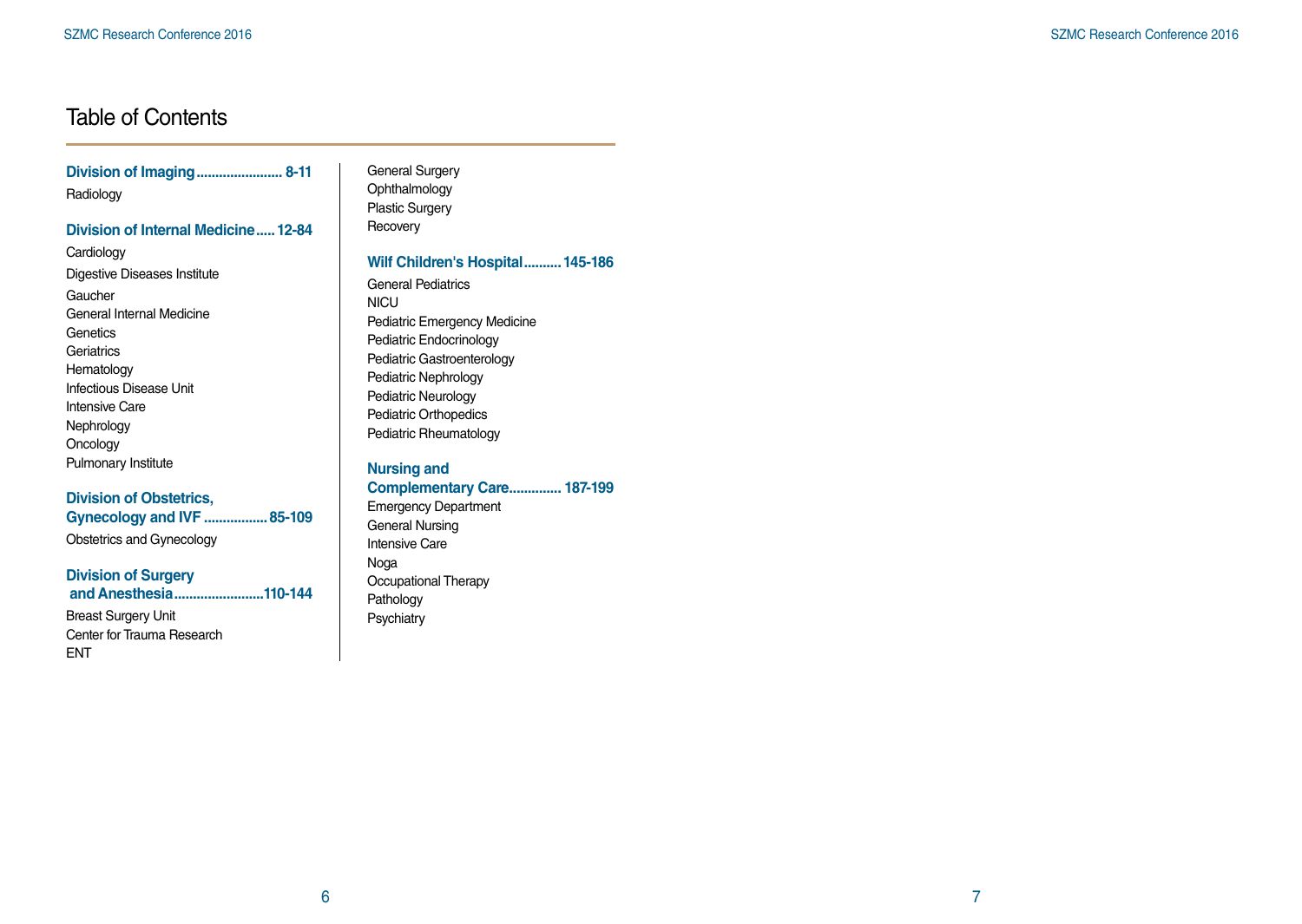**Imaging**

### **Gastric Embolization Trial for Morbid Obesity (GETMO Trial)**

*Adam Farkas, MD.* Senior Physician, Vascular and Interventional Radiology, Shaare Zedek Medical Center.

*Ram Shapira, MD.* Senior Physician, Surgery, Shaare Zedek Medical Center. Anthony Verstandig, *MD. Gabi Munter, MD. Menachem Schechter, MD.* Senior Physicians in Vascular and Interventioanl Radiology (AV), Endocrinology (GM), and Gastroenterology (MS)

**Background/Aims:** To evaluate the safety and efficacy of gastric artery embolization as a minimallyinvasive option to induce weight loss in the morbidly obese.

Morbid obesity has reached global epidemic proportions and continues to rise in prevalence. It is associated with a myriad of health problems, including gallstones, type 2 diabetes, high blood pressure, high cholesterol and triglycerides, coronary artery disease (CAD), stroke, some cancers, and sleep apnea, among other conditions. Diet and exercise are ineffective in inducing sufficient weight loss in many morbidly obese patients. Bariatric surgery carries potential for obesity recurrence and serious complications. A safe and effective, minimally-invasive alternative, is thus an attractive additional treatment option.

There are dozens of known hormones that lead to satiety and thus limit food intake. Ghrelin, however, is the only known orexigen, or appetite stimulating hormone. Moreover, ghrelin is heavily and disproportionately concentrated within the gastric fundus.

In several recent animal studies, gastric artery embolization of the branches supplying the gastric fundus resulted in short term reduction in ghrelin levels, as well as short term weight loss. Longer term data are not available.

**Methods:** The procedure will be initially performed on two patients with a body mass index of 40 or above, as a proof-of-concept model. Patients' ghrelin levels and weight loss will be monitored for a period of one year after embolization. Secondary endpoints will include resolution of co-morbidities such as type 2 diabetes and hypercholesterolemia.

In this procedure, selective blood vessels to the stomach are blocked ("embolized") by injecting tiny particles through a small catheter, into the arteries that supply the gastric fundus. A standard angiographic catheter is placed via the common femoral artery into the celiac artery and angiograms are performed. The brach arteries (specifically left gastric artery) supplying the gastric fundus are then selectively catheterized and embolized to stasis.

**Results**: Results of the initial proof-of-concept model are pending.

**Conclusion:** We hope to show that gastric embolization is a safe and effective, minimally-invasive alternative to surgery, for the treatment of morbid obesity.

### **Can Dual Energy CT Predict the Need for Surgery in Crohn's Disease?**

#### *Bogot NR, Cytter-Quint R, Adar T, Biron R, Hadas I, Wengrower D, Goldin E*

**PURPOSE:** Dual energy CT (DECT) is sensitive for detection and quantification of iodine in tissue. We aimed to evaluate the correlation between iodine uptake in the inflamed bowel wall in Crohn's disease (CD) and the need for surgery and create an inflammtory index.

**METHOD AND MATERIALS:** IRB approved prospective double-blind study. 36 patients (mean age 38.6 years, 20 males) with Crohn's disease (CD) underwent a DECT (Somaton Flash) for acute abdominal symptoms. Study protocol: abdominal-pelvic CT using DE mode (100 and 140kV), IV contrast and negative oral contrast contrast. The DECT was interpreted by a radiologist blinded to the clinical outcome. The referring physicians were blinded to DECT interpretation. Studies were interpreted by a radiologist on dedicated software (syngo.CT dual energy, singo.via). Enhancement (HU) was measured for each bowel lesion in both low and mixed images. Inflammatory enhancement index (IEI) was defined as the ratio between the inflamed segment and the stomach (HU on mixed images). Patients were followed for 3 months for an outcome of surgery.

**RESULTS:** A total of 63 intestinal lesions were demonstrated (1-3 per patient). Eleven patients underwent surgery, 7 within 3 months after the CT and 4 within 1 month after the CT. Higher attenuation on 100kV and mixed images correlated with increased risk of surgery within 3 month: 92.2 vs. 66.6 for 100kV (p=0.01) 82.7 vs. 59.5 for mixed images (p=0.01) as well as for surgery within 1 month 105.2 vs. 67.04 (p=0.05) and 93.8 vs. 59.7 for the mixed images (p<0.05). AUROC analysis for the IEI achieved negative predictive value of 98% for the need for surgery.

**CONCLUSION:** DECT is a reliable tool in assessment of inflammation in patients with CD and can predict the need for surgery. The IEI has a high negative predictive value.

**CLINICAL RELEVANCE/APPLICATION:** Our study demonstrates that DECT is possible novel decision making tool (surgery vs. conservative surgery) applicable also to acute settings.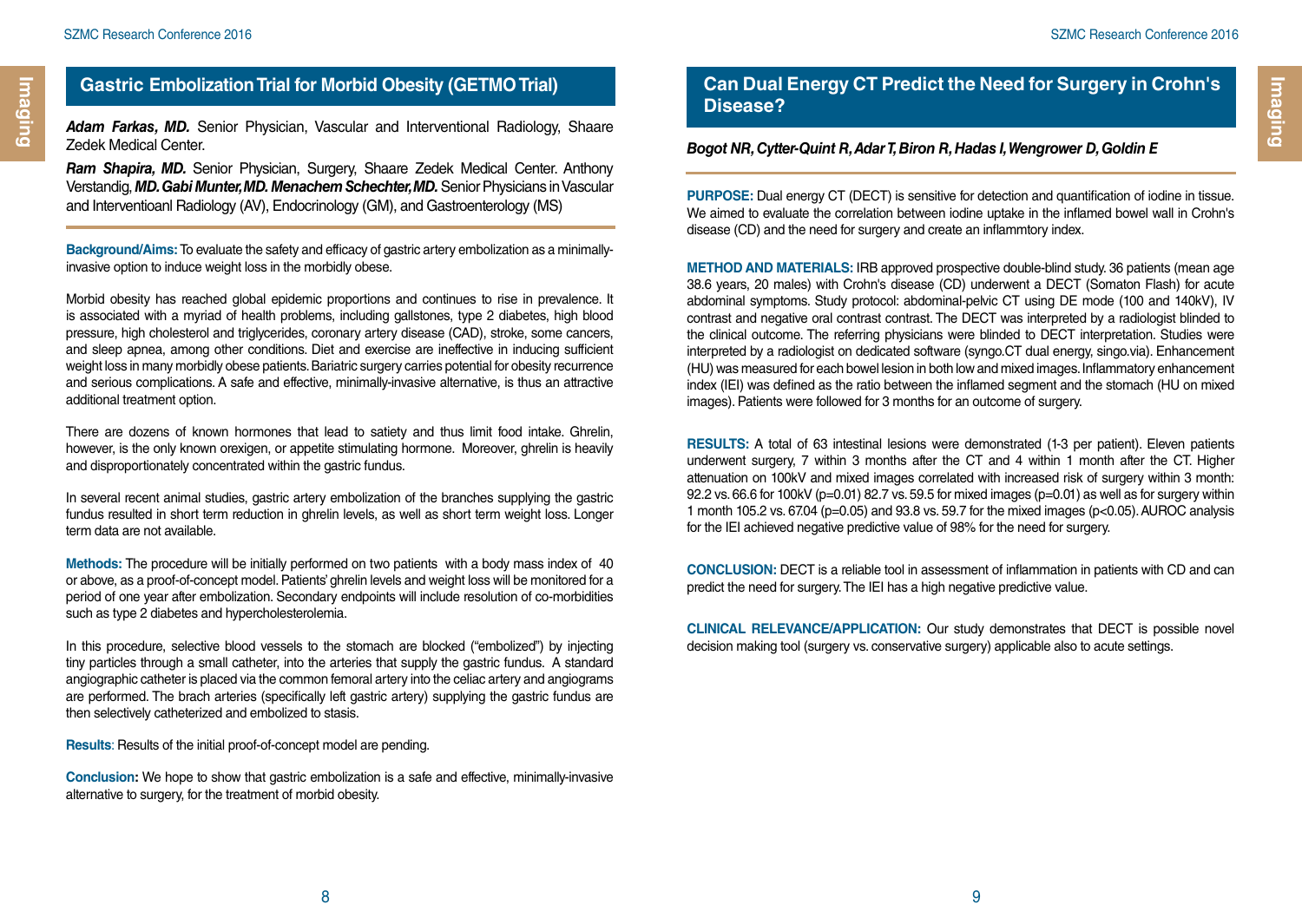### **Meckel's diverticulum - radiologic appearance in symptomatic and asymptomatic patients with pathologic correlation: review of 50 cases**

#### *Nadin Abu Ata*, Dept. of Radiology

**Background:** Meckel's diverticulum (MD) is the most common congenital anomaly of the gastrointestinal tract, with approximate prevalence of 2%. It is a true diverticulum that results from failure of omphalomesenteric duct regression. It is mostly asymptomatic. However - symptoms may be related to: ectopic mucosal tissue (GI bleeding), mechanical complications -such as small bowel obstruction (SBO), inflammation or perforation.

**Purpose:** To describe the different radiologic appearances of MD in various imaging modalities (US, CT, MR) and correlate between the radiologic appearance and the pathology specimen.

**Material and methods:** A retrospective review of all cases of MD that were diagnosed between 1/2004-4/ 2015 in Shaare Zedek Medical Center was undertaken. Only patients with relevant imaging studies were included. Patient's demographics, clinical information, imaging findings, operative and pathologic reports were collected for all cases. Imaging appearance was compared to the pathologic specimen.

**Results:** Fifty patients' files were reviewed, 33 males, mean age 29±23.1 (5wk- 83y). Thirty patients (60%) were symptomatic. In this group, mean age was 30±22.9 (9m-83y). Twenty one patients (70%) presented with abdominal pain, 4 with SBO, 3 with GI bleeding and 2 with anemia. Radiologic diagnosis was made in 11 cases of the symptomatic patients (37%) and 1 case from the asymptomatic patients (5%). Ten cases were diagnosed by CT, 5 by US and 1 by MRI. Meckel's scan was diagnostic in 3 cases. Videocapsule assisted in diagnosis was diagnostic in 1 case.

Radiologic manifestations were SBO ( $n= 9$ ), inflammation/perforation ( $n= 8$ ) and inverted MD (n=2). In 3 cases of SBO the MD presented with bezoar. Prominent tissue was seen in 1 case and appearance of gastric folds was noted in 1 case. In one case, MD was incorrectly diagnosed pre and postnatally as duplication cyst.

In all asymptomatic cases, MD had the appearance of non dilated fluid filled small bowel loop.

**Conclusions:** MD has variety of clinical presentations and radiologic appearances. Familiarity with its different manifestations on different imaging modalities is crucial for early and accurate diagnosis.

Asymptomatic MD is hard to identify on abdominal CT even in a retrospective review of imaging and despite large size MD.

### **Ultrasound As A Primary Imaging Modality For Follow Up Of Crohn's Disease In Pregnant Women: Initial Results**

*Y. Fraenkel-Wandel*(1), *R. Cytter-Kuint*(1), *A. Keinan*(2), *A. Shitrit*(3) (1)Radiology, (2)Surgery, (3)Gastroenterology, Shaare Zedek Medical Center, Jerusalem

**Purpose:** Imaging pregnant women with Crohn's disease is very challenging. The use of CT and MRI is restricted due to radiation or the inability to inject gadolinium.

Lack of radiation makes the ultrasound (US) imaging the study of choice for many medical conditions in pregnancy. However, especially in advanced stages of pregnancy, the bowel is pushed by the uterus and the normal anatomy is altered, which makes the scanning more difficult. Our purpose is to evaluate the accuracy of ultrasound in the assessment of Crohn's disease in pregnant women with comparison to post-partum MR/CT enterography.

**Materials and methods:** In this prospective study (still ongoing), pregnant women with known or suspected Crohn's disease, were referred from the IBD-MOM clinic for sonographic assessment of abdominal symptoms (pain, bloating, etc.). The study was approved by the institutional review board with waiver of informed consent.

Patient's demographics, clinical information and imaging findings were collected for all cases. Radiologic findings included: abdominal wall thickness, bowel wall thickness, mucosal irregularity, bowel wall hyperemia and strictures. Mesenteric changes and extra-luminal findings were evaluated as well. US studies were compared with post-partum MR/CT enterography.

**Results:** 19 patients enrolled in the study. Three of them were scanned more than once. Mean age was 30±5.8 (range 20-39y). Pregnancy week ranged from 8-32 weeks. 14 patients had known CD. Bowel wall changes were noted in 15 patients and changes in the mesentery in 6 patients. The terminal ileum was detected in 15 patients. No correlation was found between the abdominal wall thickness or the week of pregnancy to the quality of the imaging of the terminal ileum (p=0.23 and p=0.93, respectively).

Till now, 7 women had post-partum MR/CT enterography. In 6 women, the findings correlated with the US findings. In one case, an entero-enteric fistula was missed by the US (5 women will have their MR enterography in the next 2 months).

**Conclusions:** These initial results are indicative of the potential of US as a primary tool for follow up of CD in pregnancy. Meticulous scanning is informative in most women throughout the whole pregnancy period.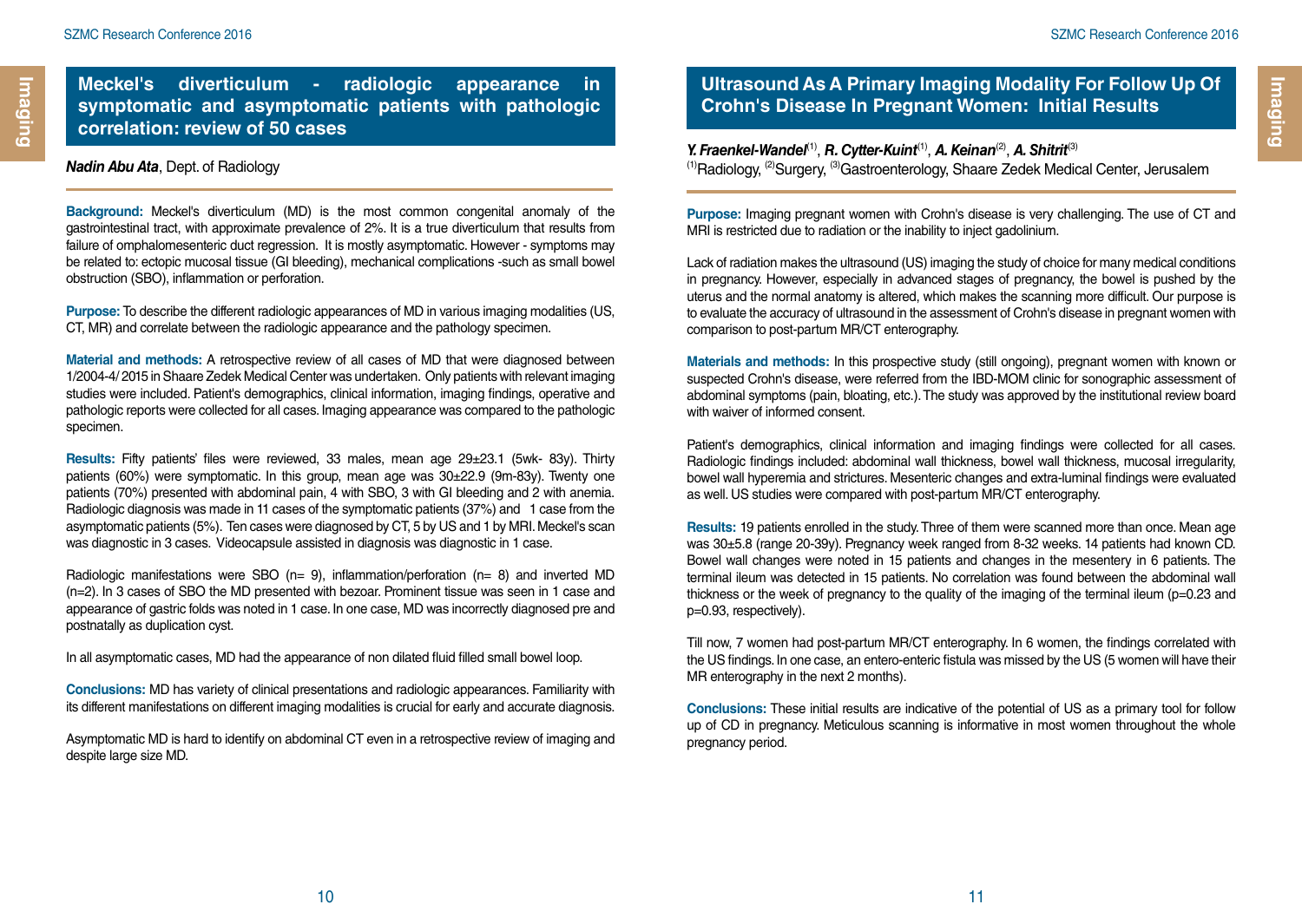### **CHADS2 and CHA2DS2VASc Predict Short and Long-Term Mortality In Patients With Cardiovascular Diseases Admitted To The Hospital**

*Dratva, Moriel, Klutestein, Balkin, Rosenmann, Hasin, Wolff, Rav-Acha, Medina, Butnaru, Tzivoni, Weisz* 

**Background:** CHADS2 and CHA2DS2VASc scores have been extensively studied as predictorsof stroke in patients with atrial fibrillation. The components of these scores including age, gender, heart failure, diabetes mellitus, hypertension, prior TIA/stroke, and vascular disease, are all known as conditions associated with cardiovascular outcomes. We hypothesize that these scores can be used as predictors of outcomes in cardiovascular diseases.

**Methods:** We reviewed all admissions to the cardiology department in 1992-2015. Only the first admission was included in the analysis. CHADS2 and CHA2DS2VASc scores were calculated by the electronic medical record, and mortality data was extracted from the government civil registry.

**Results:** Total of 38,603 patients with first hospital admission to the cardiology department were analyzed. CHADS2 score was correlated with in-hospital, 30-day, 1-year and 5-year mortalities (Figure). CHA2DS2VASc score had similar correlation and did not contribute beyond CHADS2.

**Conclusion:** in patients with cardiovascular diseases admitted to the hospital, CHADS2 and CHA2DS2VASc Scores can be used as predictors of short- and long-term mortality.



### **The Utility and Outcome Of Multidisciplinary Cardiac Rehabilitation After Myocardial Infarction In The Modern Era**

*Jacob Klein, Noa Raviv Abeles, Michael Mazar, Ariel Karawan, Allon Kirschner, Zviya Mizrachi, Rachel Aran, Rivka Farkash, Jonathan Balkin, Marc Klutstein, Dan Tzivoni, Giora Weisz*

**Background:** Cardiac Rehabilitation (CR) has been shown to be effective in reducing mortality in the era preceding modern treatment of myocardial infarction (MI), but its benefit was questioned following modern early revascularization. We sought to examine the characteristics and outcomes of MI patients who were eligible and referred for CR.

**Methods:** Patients with acute MI were referred to an outpatient cardiac Multidisciplinary rehab program. The program included personalized and supervised adjusted physical activity twice weekly for at least 3 months, lifestyle modification interventions, and risk factor control including recommendation for medication adjustment. Patients that could not participate due to orthopedic or cognitive impairments were excluded. We compared the patients who participated in the program to those who elected not to participate in the years 2007-2014. Mortality data was extracted from the government civil registry.

**Results:** Of 4049 eligible patients who were referred to CR, 2079 (51.3%) participated in the program, and 1970 (48.7%) elected not to participate. Independent predictors to participate in the CR program included STEMI, age <75, male gender, non-DM, non-smoker, no prior CABG, and no PVD.

CR as compared to non-CR patients had lower rates of 1-year hospital readmission (11.9% vs. 22.0%, p<0.001), and mortality (0.5% vs. 1.7%, p=0.027). Multivariate analysis revealed that CR was an independent predictor protecting from mortality (OR 0.53, 95%CI 0.44- 0.65, p<0.001). Other predictors of mortality included prior CABG (OR 1.53), DM (OR 1.36), and hypertension (OR1.31), all p<0.01.

**Conclusions:** Following acute MI, only half of the patients who were referred and eligible for CR elected to participate. Patients who participated in CR program had a significantly lower readmission rates and lower mortality. Participation in CR rehabilitation program should be vigorously encouraged to all patients after MI.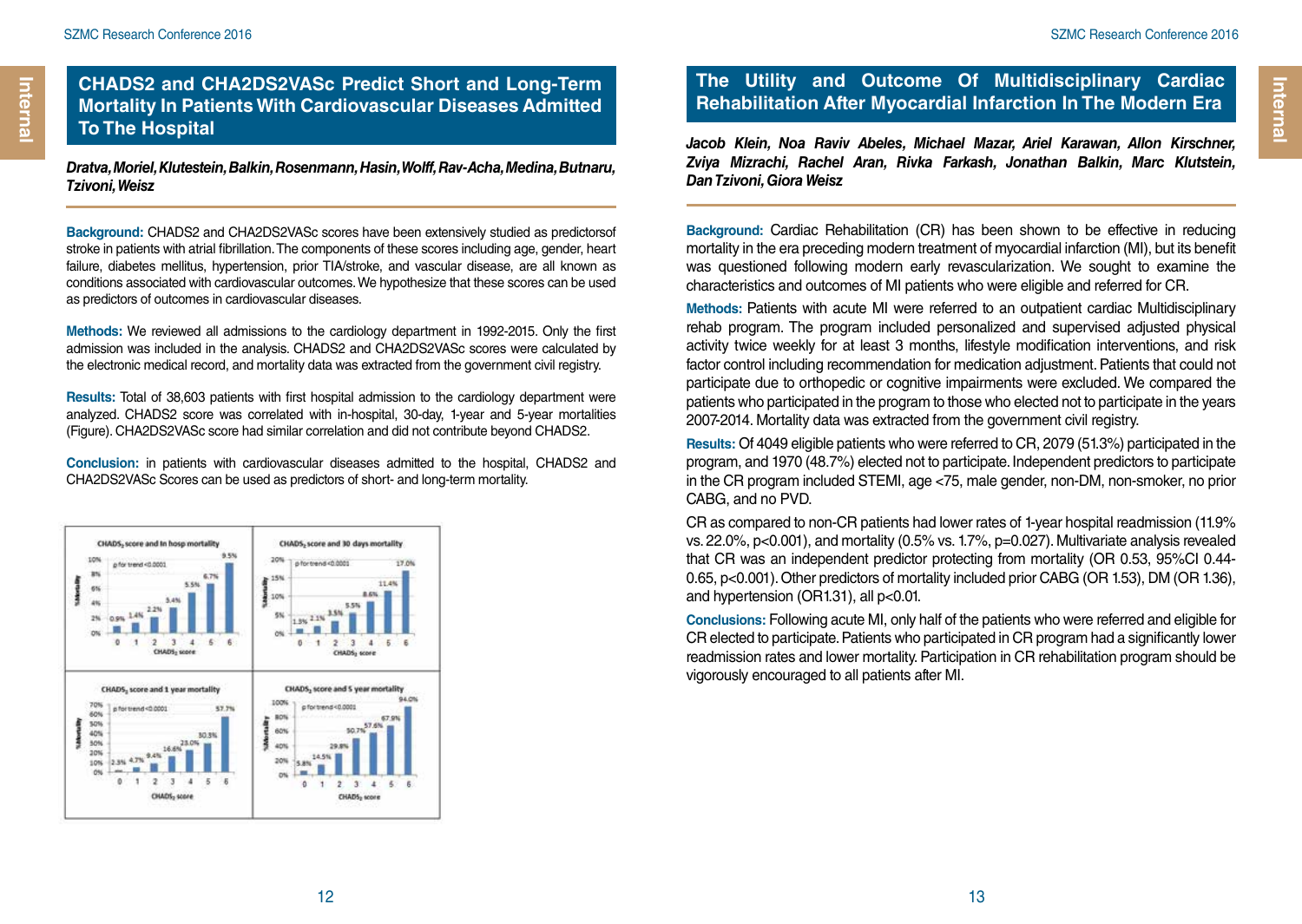### **Coronary artery disease among survivors of VT/VF arrest**

#### *D. Kiselnik, J. Balkin, M. Ilan, A. Medina, A. Butnaru, D. Rosenmann, M. Moriel, M. Klutstein, R. Wolff, G. Weisz, M. Rav Acha*

Cardiology Dept, Shaare Zedek Medical Center, Hebrew University, Jerusalem.

**Introduction:** Current guidelines recommend coronary angiography to all survivors of sudden cardiac death (SCD) because the dominant cause is coronary artery disease (CAD). However, the need for a routine angiography among SCD survivors who do not have known heart disease, and do not have prodromal clinical symptoms. ECG changes or biomarkers suggestive of CAD is questionable. The aim of this study was to characterized the non-CAD survivors and examine the prevalence of severe CAD among these patients.

**Methods:** Retrospective study of survivors of out-of-hospital aborted SCD admitted from 1992 to 2015. Patients were characterized according to final major cardiac diagnosis. Coronary angiograms were reviewed.

**Results:** Of 1470 out-of-hospital survivors admitted to the hospital 104 (7%) had no prior known heart disease and no prodromal clinical symptoms or signs suggestive of CAD on admission. Of these, 69 (66%) had a diagnosis unrelated to CAD: 33 cardiomyopathy; 24 Valvular (severe AS or MR); 9 channelopathies, 2 metabolic disorders, 1 WPW with AF. The remaining group of 35 patients had no overt cardiac diagnosis on admission, hence were called "idiopathic". Mean age of the "idiopathic" group was 54±16, 83% of these were males. Their echocardiography revealed preserved or mild LV dysfunction. Only 16 (45%) of the "idiopathic" group underwent coronary angiography, since the others had either contraindication or severe anoxic brain damage with poor prognosis. Severe CAD was found in only one (6%) patient; non obstructive lesions in 4 (25%), and normal coronaries in 11 (69%) patients.

**Conclusions:** In patients admitted to the hospital with aborted SCD and no overt symptoms or signs suggestive of CAD, the majority has diagnosis of other heart disease, and only a small minority was found to have CAD. These findings challenge the guidelines recommendation, and warrant a large prospective study.

### **The management of perforated cardiac device leads: A multicenter study**

#### Rav Acha M<sup>1</sup>, Rafael A<sup>2</sup>, Keaney J<sup>2</sup>, Elitzur Y<sup>3</sup>, Rozen G2, Taha L<sup>1</sup>, Sechter Y, Ilan M<sup>1</sup>, *Mela T<sup>2</sup>, Medina A*<sup>1</sup>, Weisz G<sup>1</sup>

1 Cardiology Dept, Shaare Zedek Medical Center, Hebrew University, Jerusalem <sup>2</sup>Cardiac Arrhythmia Center, Massachusetts General Hospital, Boston <sup>3</sup> Cardiology Dept., Hadassah Hospital, Hebrew University, Jerusalem

**Introduction:** Perforation of implantable cardiac device leads is a rare but well-known complication of device implants and its management can be controversial. Management strategies are either "conservative", based on patient and lead observation; or lead revision, in which the perforating lead is repositioned or replaced. The aim of the present study was to compare the outcomes of these strategies.

**Methods:** A multicenter retrospective analysis, inquiring data from clinical F/U notes, TTE and device interrogation reports, and imaging studies of patients with suspected lead perforation during the years 2000-2015. Perforation was defined by suggestive clinical symptoms along with a lead protrusion on imaging or a bloody pericardial effusion (PE) on pericardiocentesis. The primary endpoint was a composite of residual symptoms, re-accumulation of moderate/large PE, and lead dysfunction during 6 month F/U. Fisher exact test was used for comparison between categorical variables.

**Results:** There were 32 perforations presenting 12±23 days s/p device implant. The presenting symptoms included pleuritic-type chest pain (CP) (62%), dyspnea (28%), hemodynamic shock (21%), and syncope (12.5%). A PE was revealed on TTE/CT studies in 26 cases (81%), and cardiac tamponade diagnosed by clinical or TTE parameters in 20 cases (62%). The perforating leads were RA, RV, CS or unknown in 12, 12, 2, and 6 cases, respectively. A "conservative" strategy was held in 17 cases (53%). Lead revision was performed in 15 cases (47%), including 12 cases with significant lead dysfunction and 3 cases in which CP,  $PE \pm BP$  drop developed shortly after implant.

The primary endpoint occurred in 7/17 (41%) cases treated "conservatively", including 4 late occurring tamponade cases, 2 cases with persistent CP, PE or lead dysfunction resulting in late lead revision and a case with constrictive pericarditis, compared with 1/15 (6.6%) case of constrictive pericarditis among patients managed via lead revision (p=0.04).

**Conclusions:** In patients with lead-induced perforation, a "conservative" approach was associated with higher adverse events compared with lead revision strategy. Further prospective studies are needed to establish a more unified management approach to this problem.

**Internal** 

**Internal**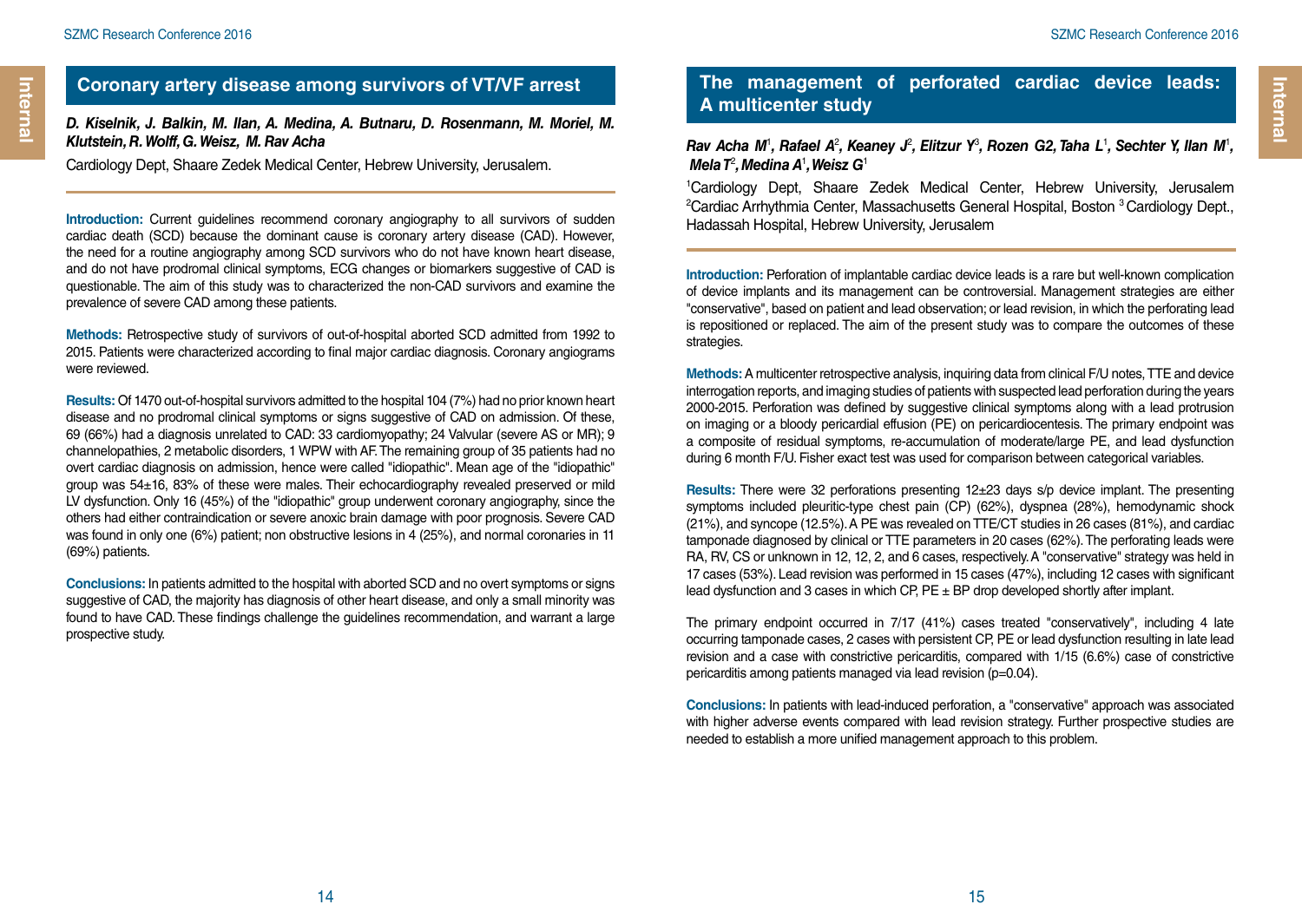Internal **Internal** 

### **A Novel Mapping Annotation Technique to Facilitate Isthmus Detection in Scar-related Atrial Tachycardia Following Atrial Fibrillation Ablation**

*M. Rav Acha<sup>1</sup>, W.J. Kostis<sup>2</sup>, Guy Rozen<sup>2,</sup> E.K. Heist<sup>2</sup>, J.N. Ruskin<sup>2</sup>, M. Mansour<sup>2</sup>* 1 Cardiology Dept., Shaare Zedek Hospital, Hebrew University, Jerusalem <sup>2</sup>Cardiac Arrhythmia Service, Massachusetts General Hospital, Boston.

**Introduction:** The common ablation strategy of atrial tachycardia (AT) encountered after AF ablation relies on electroanatomic activation mapping (EAM), using a "conventional" window of interest (WOI) centered on the atrial signal of the CS catheter, in addition to entrainment maneuvers to detect the AT isthmus location. Entrainment can be challenging due to low signal-to-noise ratio, inability to capture scar tissue, and risk of AT termination. We describe a novel EAM annotation, using a WOI starting 40 ms prior to the earliest P wave on the surface 12-lead ECG, to detect the reentrant AT exit site. It is based on the mechanistic similarity between scar-related reentrant AT and scar-related ventricular tachycardia, where pacing from the tachycardia isthmus is characterized by a stimulus to QRS interval > 40 ms, reflecting a "slow conducting channel".

**Methods:** Patients with non CTI-dependent AT after prior AF ablation were included. The AT EAM was performed with CARTO using our novel annotation. Ablation was considered successful if the AT terminated during the ablation.

**Results:** 27 patients with 33 non-CTI-dependent AT classified as: mitral annulus (17/33), roof (9/33), anterior/posterior LA wall (5/33), and RA (2/33) AT, were included. A complete EAM was achieved in 31/33 AT, encompassing 94±4.6% of the AT cycle length. A clear "early meets late" line was identified in all 31 AT maps, confirming their reentrant mechanism. Low amplitude pre-P fractionated electrograms were found in 30/31 (97%) AT, occurring at a mean distance of 2 mm from the "early meets late" line. Ablation at these presumed isthmuses resulted in AT termination in 30/31 AT (97%). Notably, 17/31 AT terminated within 1-3 lesions indicating ablation at a critical isthmus.

**Conclusion:** We propose a novel EAM annotation to allow detection of the critical isthmus of post AF ablation AT easily and without reliance on entrainment. Ablation of these isthmuses results in termination of the AT in the majority of patients.

### **Excitability of direct reprogrammed murine tail fibroblasts: between wild-type fibroblasts and cardiomyocytes**

#### *Rav Acha M*<sup>1</sup> *, Mills R*<sup>2</sup> *, Chen JX*<sup>2</sup> *, Wu SM*<sup>2</sup> *, Milan D*<sup>2</sup>

.

<sup>1</sup> Cardiology Dept., Shaare Zedek Hospital, Hebrew University, Jerusalem

2 Cardiac Arrhythmia Service, Massachusetts General Hospital, Boston.

**Introduction:** Limited regenerative capacity of postnatal cardiomyocytes (CM) creates need for alternative regenerative approaches. Cellular rejection, low efficiency differentiation, and tumor formation have presented hurdles for these approaches. Direct reprogramming of fibroblasts into CM using Gata4, Mef2c, Tbx5 (GMT) was recently described to circumvent some of these challenges. We investigated the electrophysiological (EP) changes induced by overexpression of GMT in murine tail fibroblasts (TF).

**Methods:** Lentiviral overexpression of GMT was induced in TF from multiple lines of transgenic mice carrying different CM lineage reporters. Infected TF exhibited variable expression of CM specific genes and protein profiles. Whole cell current and voltage clamp studies of wild-type (WT) TF (n=30), GMT infected TF (n=32) and control CM (n=26) were performed as previously described.

**Results:** Isolated CM consistently showed a spontaneous repetitive action potential (AP) activity which did not appear in any of the WT or GMT infected TF. Pacing of CM with variable amplitudes elicited an "all or none" AP response, while all WT and majority (78%) of GMT infected TF showed a passive decay of membrane potential according to the cell's time constant. Nevertheless, minority (22%) of GMT infected TF demonstrated a stimulus dependent response consisting of rapid upsloping nifedipine-sensitive potential followed by a variable duration (50-500 ms) plateau, suggestive of Ca-dependent Chloride current. Few GMT infected TF could sustain a repetitive low frequency (0.1Hz) membrane oscillatory potential. Voltage clamp recordings revealed a voltage gated calcium current in GMT infected TF but in contrast to CM, no voltage gated sodium current could be detected.

**Conclusion:** GMT overexpression in fibroblasts results in induction of voltage dependent Ca and Ca-dependent chloride currents. These currents are responsible for some excitable features in the reprogrammed cells. However, these changes fall short of the essential characteristic EP properties of functional CMs.

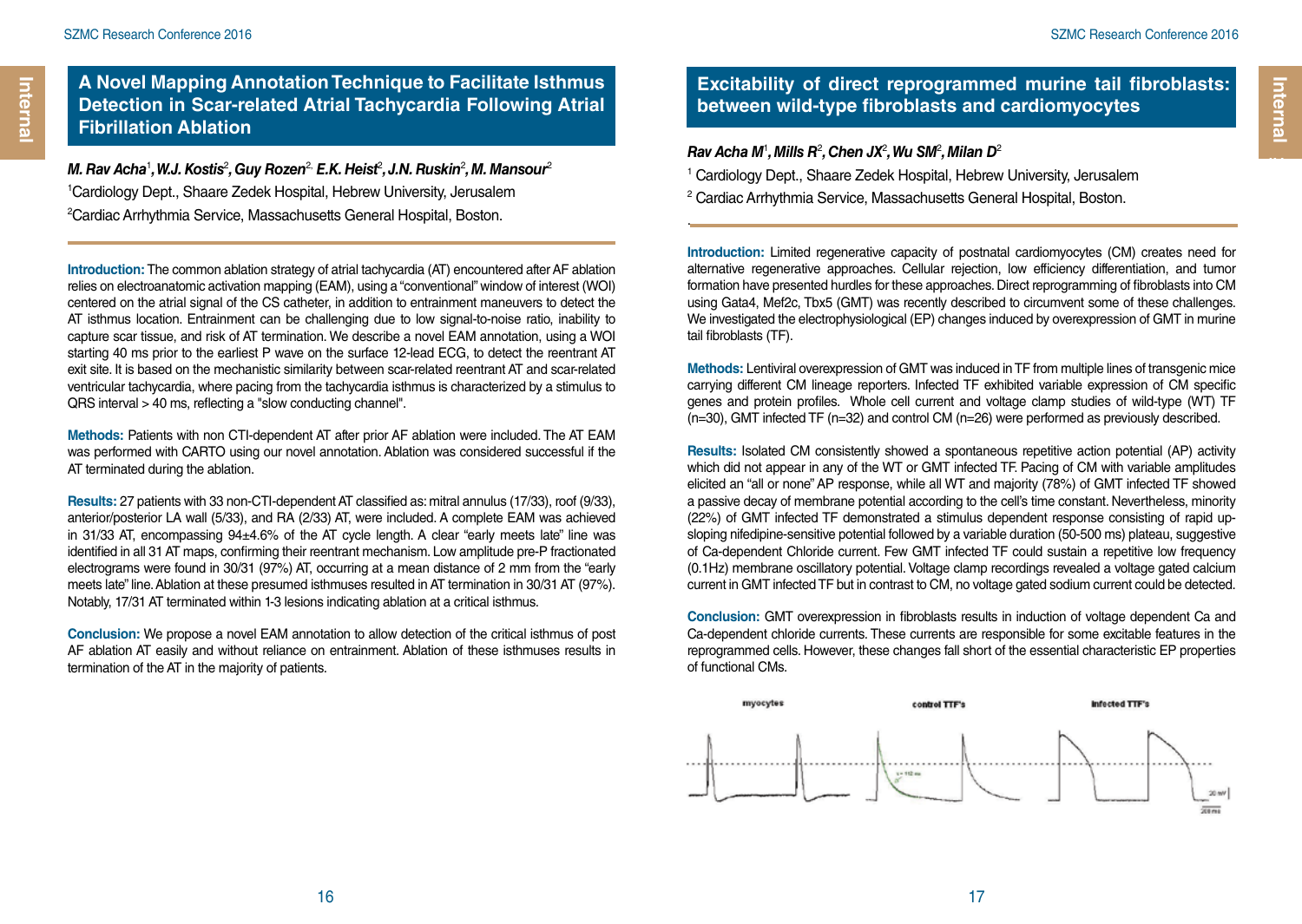**Internal Internal**

**The importance of trans-thoracic echocardiographic suprasternal view in the diagnosis and treatment follow up of pulmonary emboli**

#### *Rav Acha M,MD*<sup>1</sup> *; Medina A,MD*<sup>1</sup> *; Rosenmann D, MD*<sup>1</sup>*; Bogot N,MD*<sup>2</sup> *; Klutstein MW, MD*<sup>1</sup> *; Butnaru A, MD*<sup>1</sup>*; Weisz G MD*<sup>1</sup>

1 Cardiology Dept., Shaare Zedek Medical Center, Hebrew University, Jerusalem 2 Radiology Dept., Shaare Zedek Medical Center, Hebrew University, Jerusalem

The diagnosis of pulmonary emboli (PE) is not always straightforward and relies heavily on the clinical presentation. Further imaging evaluation depends on the pre-test clinical probability for this diagnosis. We describe here a case presenting with vague symptoms with a low clinical probability for PE. The diagnosis of PE was based on a single TTE supra-sternal view showing a large mobile mass within main pulmonary artery, without the usual and common echogenic signs of RV pressure overload. Furthermore, this supra sternal view enabled evaluation of the efficacy of thrombolytic treatment given, revealing a rapid and efficacious lysis of the pulmonary artery thrombus within 24 hours. This case stresses the importance of a complete TTE examination including a supra-sternal view for PE diagnosis and treatment follow-up.

**The association between statin pretreatment and LDL-C levels and the presentation of patients with an ACS: Data from the ACS Israeli survey (ACSIS) 2002-2010.** 

*Kolker Shimon*<sup>1</sup>  *,Moriel Mady*<sup>1</sup>  *,Matetzky Shlomi*<sup>2</sup>  *,Shlomo Ni*r2 *,Leitersdorf Eran*<sup>3</sup> Goldenberg Ilan<sup>2</sup>, Tzivoni Dan<sup>1</sup>, Weisz Giora<sup>1</sup>, Gottlieb Shmuel<sup>1,2</sup>

1 Cardiology Department, Shaare-Zedek Medical Center, Jerusalem

2 Neufeld Cardiac Research Institute, Sheba Medical Center, Tel-Hashomer, Ramat-Gan,and3Hadassah hospital, Jerusalem, Israel.

**Background:** Most ST elevation myocardial infarctions(STEMI) usually occur as a result of a vulnerable coronary artery plaque rupture, statins posses hypolipidemia and pleotropic properties and thus may stabilize coronary artery plaque. Aim: To determine the association between LDL-C levels, with or without concurrent statin use and the presentation of patients with an ACS( STEMI vs. NSTEMI).

**Methods:** Data was drawn from the Acute Coronary Syndrome Israeli Surveys( ACSIS), a biennial survey collecting data on all ACS patients hospitalized in each of the 26 public CCU/Cardiology departments in Israel. Data from the years 2002-2010 was used. The incidence of STEMI presentation was calculated according to LDL-C levels(mg/dl), (<50, 50-69, 70-100, 101-130 and >130) on admission and the use of statins prior to the index ACS event.

**Results:** Among 6790 patients, 2760(41%) were statin treated and 4030(59%) were statin naïve before the index ACS event. The proportion of STEMI at presentation was significantly lower among statin treated vs. statin naïve patients( 36% vs. 57%, p<0.0001). At each LDL-C level, the proportion of STEMI was significantly lower among statin treated patients( figure, p<0.0001 for all comparisons). LDL-C<70mg/dl was associated with a lower proportion of STEMI presentation only among statin treated patients, but not among statin naïve patients (33% vs. 57%, p<0.0001). Multivariate analysis adjusting for the propensity score for statin use( including baseline pertinent variables), revealed that statin use was independently associated with lower STEMI presentation( OR=0.73, p<0.007), but not LDL-C<70mg/dl (OR=1.13, p=0.33). Similar results were obtained when the analyses were done separately among patients with or without prior cardiovascular disease.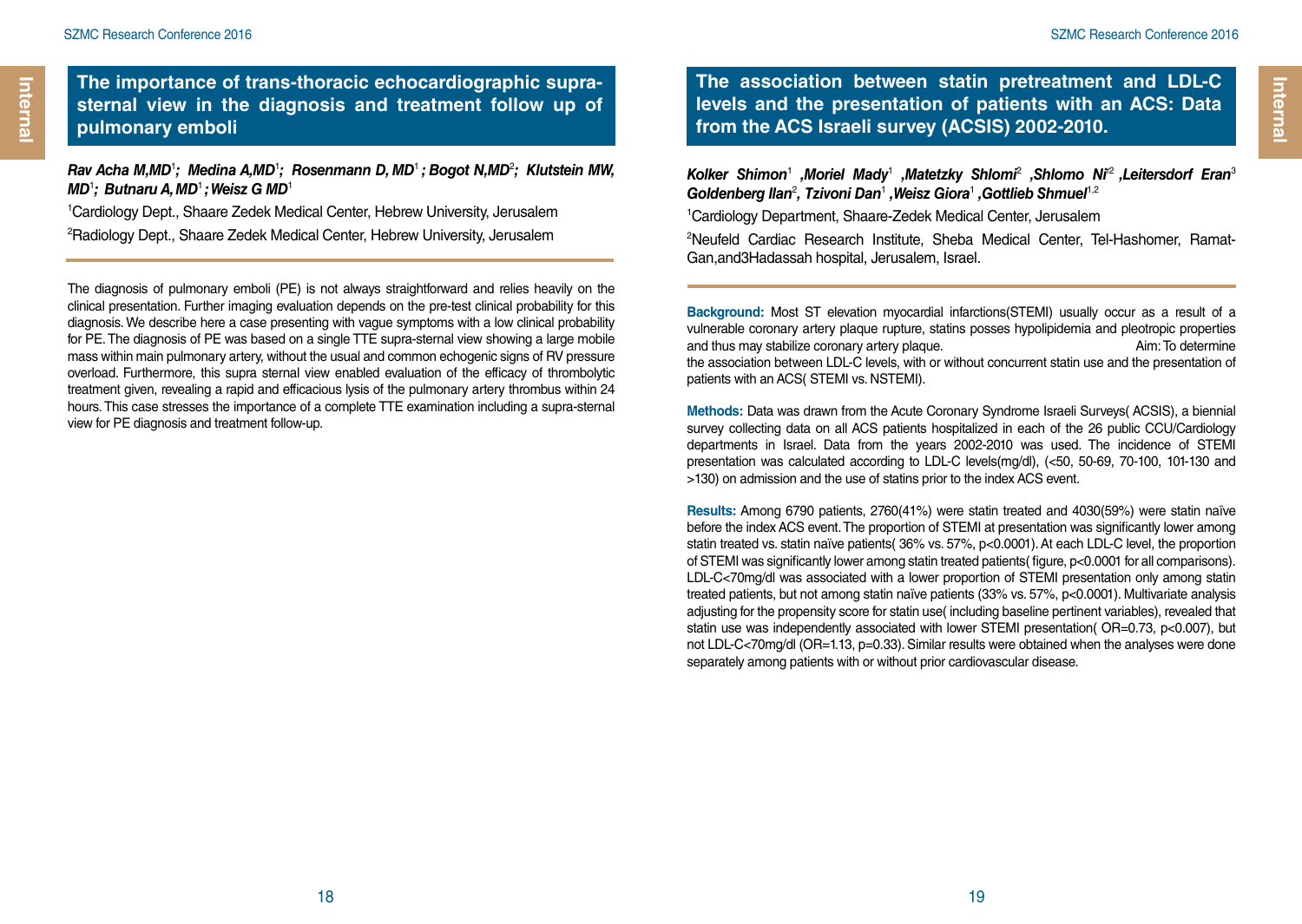**Comparison of Free Breathing Cardiac MRI Radial technique to the Standard Multi breath-hold cine SSFP CMR technique for the assessment of LV Volumes and Function**

*Shimon Kolker, Giora Weisz, Irit Hadas Halpern, Naama Bogot, Arik Wolak*  Cardiology Dept., Radiology Dept., Shaare Zedek Medical Center

**Background:** Cardiac MRI (CMRI) is generally accepted as the gold standard for left ventricular (LV) volumes and function assessment. Standard cine SSFP sequences require prolonged, repeated breath holds and therefore may be challenging, particularly for debilitated, pediatric and elderly patients. The compressed sensing, Radial cine (RC) k-space acquisition technique can provide a good image quality without the need for breath holding. The purpose of this study was to compare volume and function results between free breathing RC technique and the standard multi-breath-hold cine SSFP technique.

|                                    | LV EDV<br>ml    | LV ESV<br>ml    | LV EF $%$       | <b>LV Mass</b><br>qram | <b>RV EDV ml</b> | <b>RV ESV</b><br>ml | <b>RV EF</b><br>ml |
|------------------------------------|-----------------|-----------------|-----------------|------------------------|------------------|---------------------|--------------------|
| $Mean + SD$<br>(SSFP technique)    | $162.7 + 66.4$  | $70.8 + 53.3$   | $60.4 \pm 15.5$ | $123.9 + 44.2$         | $156.6 + 42.5$   | $83.1 \pm 33.4$     | $476 + 11.4$       |
| Mean $\pm$ SD<br>(RC technique)    | 160.7±66.5      | $69.6 \pm 52.6$ | $60.6 + 15.2$   | $124.3 + 45.9$         | $156.5 \pm 43.3$ | 83.6±33.3           | $46.7 + 11.2$      |
| Mean $\pm$ SD (both<br>techniques) | $161.8 + 66$    | $70.2 + 52.9$   | $60.5 + 15.3$   | $124.1 + 44$           | $156.6 + 42.5$   | $83.3 \pm 33$       | $42.5 + 11.2$      |
| Range                              | 66.6-300.2      | 15.3-222.6      | $18.6 - 86.5$   | 49.9-192.3             | 69.5-238.6       | 33.6-178.4          | 13.5-68.6          |
| Limits of<br>agreement             | $(-8.2) - 12.2$ | $(-6.4) - 8.8$  | $(-3.4) - 3.2$  | $(-34) - 33.4$         | $(-7.5) - 7.6$   | $(-7.5) - 6.7$      | $(-3.2) - 3.9$     |
| <b>Bias</b>                        | 1.98            | 1.19            | $-0.13$         | $-0.3$                 | 0.05             | $-0.43$             | 0.34               |
| Correlation                        | 0.99            | 0.99            | 0.99            | 0.93                   | $-0.2$           | 0.05                | 0.24               |

**Methods:** 24 patients who underwent clinically indicated cardiac MRI (CMRI) were included in the study. In all patients both standard cine and radial cine sequences were performed. The images were analyzed using CMR42 semiautomatic tool of the CVI42 software, version 5.0.0 for both LV and RV end diastolic volume (EDV), end systolic volume (ESV) and ejection fraction (EF) and myocardial mass for LV. The RC and the standard breath-hold SSFP techniques were compared using Pearson correlation and Bland-Altman analyses. Values of p < 0.05 were considered statistically significant.

**Results:** The average age was 45.7±18, there were 15 males and 9 females. Results of Pearson correlations and Bland-Altman analyses (P values for all correlations were <0.05) are summarized in the table below.

**Conclusions:** The results demonstrate the feasibility of applying the RC compressed sensing strategy to evaluate LV and RV volume and function with high accuracy in a variety of patients, without the need for breath holding, in considerably shorter scan times.

### **Trends in statin use and lipid profile among patients presenting with an ACS between the years 2002-2013, in Israel**

Kolker Shimon<sup>1</sup>, Weisz Giora<sup>1</sup>, Moriel Mady<sup>1</sup>, Matetzky Shlomi<sup>2</sup>, Shlomo Nir<sup>2</sup>, Segev *Amit*<sup>2</sup> *, Goldenberg Ilan*<sup>2</sup> *, Tzivoni Dan*<sup>1</sup> *, Gottlieb Shmuel*1,2

<sup>1</sup>Cardiology Department, Shaare Zedek Medical Center, Jerusalem,<sup>2</sup>Neufeld Cardiac Research Institute, Sheba Medical Center, Tel-Hashomer, Ramat-Gan, Israel.

**Background:** Dyslipidemia is an independent major risk factor for the development of coronary artery disease (CAD). Statins are the cornerstone for primary and secondary prevention of CAD.

**Aim:** To describe trends in lipid profile and statin use between the years 2002-2013 in a large cohort of patients admitted with an acute coronary syndrome (ACS).

**Methods:** Data was drawn from 6 consecutive ACS Israeli surveys (ACSIS), performed between the years 2002-2013 in Israel. Lipid profile on admission(total cholesterol [TC], LDL-C and HDL-C) and use of statins prior to the index hospitalization were determined for the total cohort and for subgroups with or without prior CAD.

**Results:** From 2002 to 2013, use of statins prior to the index ACS event steadily increased and was paralleled by decline in TC, LDL-C and HDL-C (Figure, p for trend<0.0001).Among patients with CAD,TC declined from 192mg/dl in 2002 to 160 mg/dl in 2013,and LDL-C declined from 116mg/dl to 93 mg/dl (respectively, p for trend<0.0001).Among patients without CAD,TC declined from 199.9 mg/dl in 2002 to 183mg/dl in 2013, andLDL-C declined from 125 mg/dl to 114 mg/dl (respectively, p for trend <0.0001).



**Conclusions:** Among patients admitted with ACS during the last decade, better adherence to guidelines with increasing use of statinsprior to the index event was paralleled by an improvement in lipid profile. These findingshave relevance for primary and secondary prevention.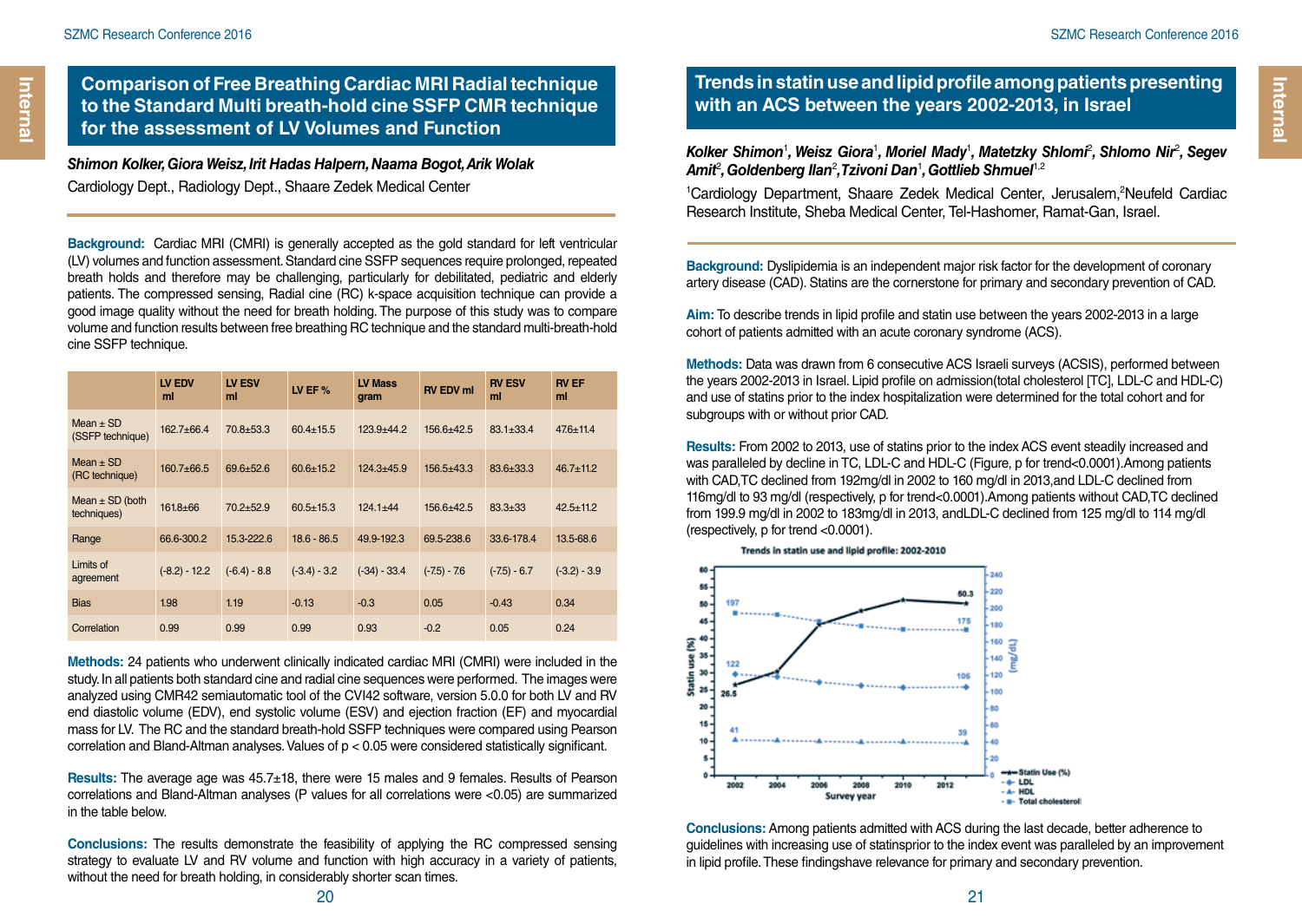### **QRS prolongation in patients with left ventricular dysfunction not fulfilling criteria for resynchronization therapy**

*Tal Hasin, Moshe Rav-acha, Aharon Medina, Natali Shaltiel, Michael Ilan, Marc Klutstein, Adi Butnaru, David Rosenmann, Rivka Farkash, Mady Moriel, Tatyana Weitsman, Giora Weisz*

**Background:** Cardiac Resynchronization Therapy (CRT) improves and prolongs life in patients with heart failure, reduced ejection fraction, and prolonged QRS. Patients not meeting QRS criteria are usually excluded from this therapy. However, QRS may prolong over time, and patients may become eligible to CRT. The purpose of this work is to study QRS prolongation among patients with reduced EF and narrow QRS

**Methods:** We screened our 2005-2014 database for adult patients with echocardiographic EF<35% and narrow QRS (≤120 msec) on baseline ECG done within 90 days of TTE and a follow-up ECG at least 90 days later. Patients with pacing devices were excluded. The follow-up ECGs were screened for prolonged QRS (≥130 msec).

**Results:** Total of 191 patients fulfilled inclusion/exclusion criteria. Patients were followed for median of 788 days with 3.2±1.3 ECGs. In 34 patients (18%) QRS widened above 130msec (to 145±15msec) during follow up, and their characteristics are shown in the Table. In patients with newly-developed wide QRS, the QRS morphology was LBBB in 29%, RBBB in 44% and non-specific in 27%. Among 20 patients without pacing and with additional subsequent ECG (at median of 598 days later) the QRS remained ≥130msec in 13 (65%).

**Conclusions:** In patients with reduced ejection fraction and baseline narrow QRS duration, 18% prolonged their QRS during follow-up. Patients who prolonged their QRS were characterized by larger left ventricle and atrial sizes and relatively wider initial QRS. Periodic reevaluation of ECG criteria in patient with congestive heart failure is recommended in order to identify patients who may be eligible and benefit from CRT.

|                                           | $(n=191)$             | $QRS \geq 130$ msec<br>$(n=34)$ | QRS <130msec<br>$(n=157)$ | P value |
|-------------------------------------------|-----------------------|---------------------------------|---------------------------|---------|
| Age (year) mean±SD                        | $67 + 15$             | $71 + 12$                       | $66 + 15$                 | 0.055   |
| Male $(\%)$                               | 76%                   | 88%                             | 74%                       | 0.074   |
| Baseline QRS (msec)<br>$mean \pm SD$      | $95+14$               | $106+11$                        | $92+14$                   | < 0.001 |
| Change in QRS (msec)<br>median[IQR]       | $8 [2 - 20]$          | 38 [22-50]                      | $4$ [-2-12]               | < 0.001 |
| Left ventricle diastolic diameter<br>(cm) | $5.9 \pm 0.9$ (n=174) | $6.41.1 \pm$                    | $5.8 + 0.8$               | 0.001   |
| Fractional shortening (%)                 | $18\pm7$ (n=123)      | $185+$                          | $18\pm8$                  | 0.443   |
| Left atrial diameter (cm)                 | $4.60.8\pm(n=172)$    | $4.8 + 0.7$                     | $4.50.7+$                 | 0.023   |

#### **Table: Characteristics of patients with versus without prolonged QRS at follow-up.**

**Improvement in functional mitral regurgitation after coronary catheterization with and without percutaneous coronary intervention**

*Tal Hasin, David Rosenmann, Tatyana Weitsman, Rivka Farkash, Adi Butnaru, Liat Alper-Suissa, Zahi Khouri, Marc Klutstein, Giora Weisz*

**Background:** Functional mitral regurgitation (FMR) occurs in patients with left ventricular (LV) dysfunction and anatomically normal mitral valve. Recent observation suggested improvement in FMR post percutaneous coronary intervention (PCI).

**Methods:** This is a retrospective single-center analysis of patients with significant FMR (≥moderate mitral regurgitation associated with ≥moderate LV dysfunction; without mitral deformity) that underwent coronary catheterization within 6 months after echocardiography and a follow-up echocardiogram 2 to 24 months after catheterization. Patients that underwent surgery or cardiac resynchronization after catheterization and before follow-up echocardiogram were excluded. MR was graded 0-6 and LV function 0-5. Change in FMR between pre and post catheterization echocardiograms was recorded. The impact of PCI on this change was determined.

**Results:** One hundred and one patients were included in the study. Mean age was 67±13 yr and 30% were females. Forty patients (40%) underwent PCI that included Cx/marginal in 19, RCA in 20, left main/LAD in 10 and graft in 5 vessels; 61 patients (52% with ischemic heart disease) had diagnostic catheterization only. There was no significant difference in age, gender, hypertension, diabetes, hyperlipidemia, smoking, LV function or MR severity at baseline between PCI/non-PCI patients. At follow-up MR improved by 1 grade in 62 patients (61.4%) and by  $\geq$  grades in 41(40.6%). Significant correlations (Spearman) were found between improved MR and improved LV end diastolic diameter, left atrial diameter, estimated pulmonary pressure, fractional shortening and LV function (p<0.01 for all). Baseline characteristics or echocardiographic variables did not predict the improvement in MR. Improvement in MR was observed in 24 (60%) PCI patients and in 38 (62%) non-PCI patients (p=0.817). Target PCI vessel did not influence MR improvement.

**Conclusion:** In patients referred for coronary catheterization, functional mitral regurgitation improvement is associated with improved ventricular dimensions and function. Percutaneous intervention has no effect on FMR improvement.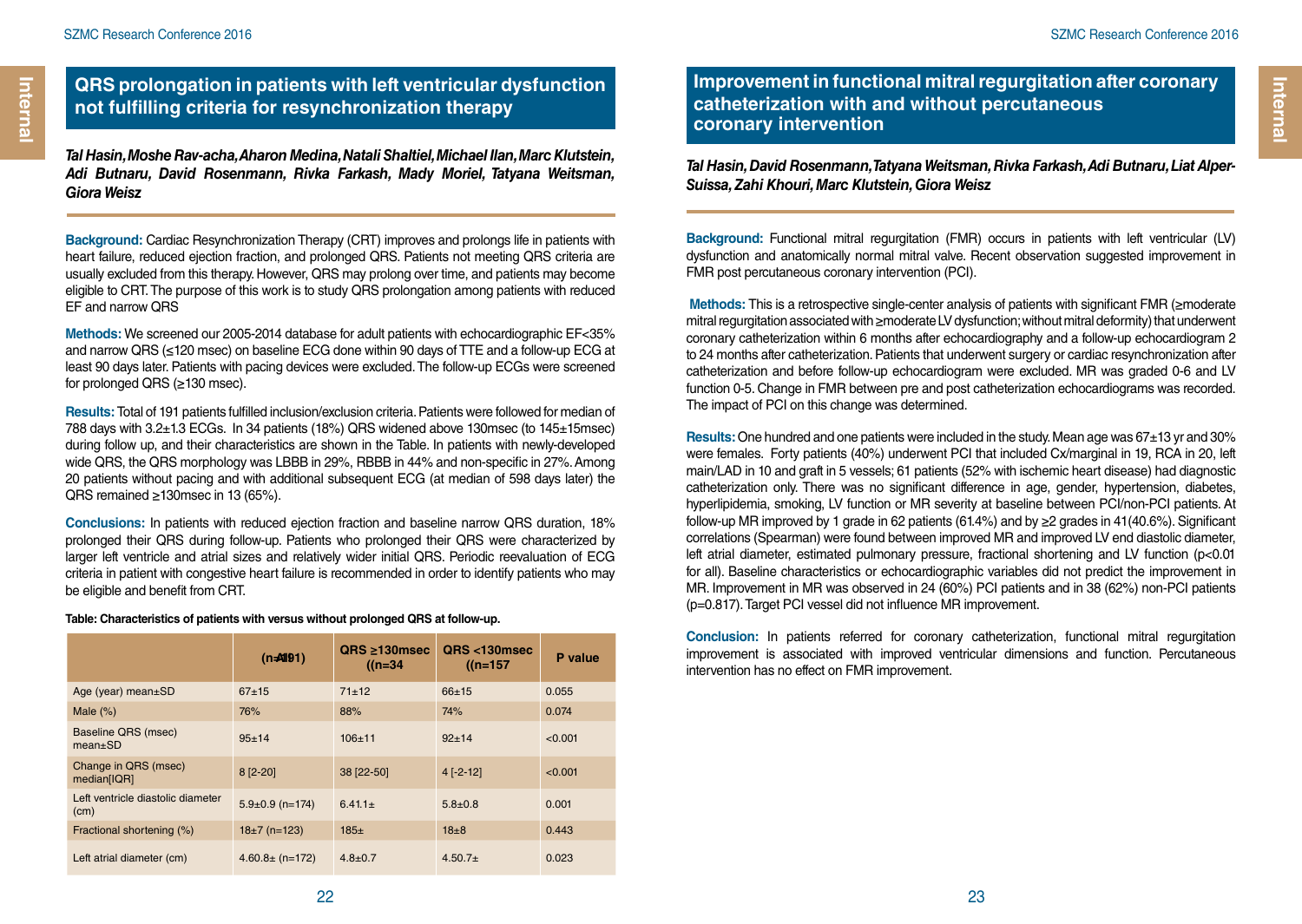### **Prevalence of Left Heart Disease among Patients with Echocardiographically Determined Pulmonary Hypertension**

*Authors: T. Weitsman, G. Weisz, R. Farkash, D. Meerkin, M. Klutstein, A. Butnaru, D. Rosenmann, T. Hasin. Cardiology department, Shaare Zedek Medical Center*

**Background:** Group II pulmonary hypertension (PH secondary to left heart disease) is considered by far the most prevalent group among patient with PH, but only space data is available [1]. Trans-thoracic echocardiography (TTE) is the best initial screening test and increased tricuspid regurgitation gradients (TIG) are frequently used as surrogates of pulmonary pressure. Utilizing echocardiography studies have shown the prevalence of PH among patients with left heart disease is between 25-100% [2]. One population study reported PH in 9.1% of the cohort, with 79% classified as group II [3]. More data on the true prevalence of group II among patients with PH, the prevalence of the specific causes and trends of these distributions over time is lacking.

**Methods:** All transthoracic echocardiograms (TTE) performed from 1991 to 2014 at our center were analyzed. Adult patients, with significantly elevated tricuspid incompetence gradient (TIG) ≥50 mmHg were chosen and evaluated for features of left heart disease. These were divided into four groups: (1) Left ventricle (LV) systolic dysfunction (≥moderate), (2) Significant mitral or aortic valve disease (≥ moderate-severe MR, AS, AR or ≥ moderate MS),(3) Combined LV systolic and valve dysfunction , (4) HFpEF defined as diastolic dysfunction ≥ grade II by echo Doppler or combination of left atrial enlargement (≥4.5cm) with thickened interventricular septum (≥1.4cm) in patients without LV systolic dysfunction or valve disease [3]. Data was represented as mean±SD or median and interquartile range as appropriate. Comparisons were made using Chi-Square Tests.

**Results:** Of TTEs in 63,150 patients, after exclusion prosthetic tricuspid valve (5) and pulmonic stenosis (23) 5687 (9%) had elevated TIG. Mean age was 75±13 years, 55% were females. Of these 4154 (73%) had group II characteristics. Median TIG was 56mmHg (IQR 52, 63), without difference between group II and non-group II patients. The proportion of group II PH and the above defined sub-groups is illustrated in figure 1. Specific causes of left heart disease were LV systolic dysfunction in 8%, mitral regurgitation in 55%, mitral stenosis in 6%, aortic regurgitation in 3%, aortic stenosis in 12%, combination LV systolic dysfunction and valve disease 18% and diastolic dysfunction in 20%. There were 4585 patients referred to TTE during hospitalization and 1102 ambulatory TTEs. There was no difference in prevalence of group II PH between hospitalized and ambulatory patients. Clinical characteristics of patients with PH group II and non-group II PH are presented in table 1. Prevalence group II PH is illustrated in figure 2. This did not significantly change during more than 20 years. The proportion of diastolic dysfunction increased through the years from 6.9% to almost 20% and the proportion of valve disease increased slightly. However, the proportion of LV systolic dysfunction decreased from 10.7% to 3.0% as well as the combination LV systolic dysfunction with valve disease.

**Conclusions and implications:** Pulmonary hypertension (defined as TIG≥50) occurs in 9% of patients referred for transthoracic echocardiography. Left heart disease accounts for the majority (73%) of pulmonary hypertension. Of those patients with group II PH, half have significant valve abnormalities with mitral regurgitation being the most prevalent. Over the span of 20 years, the proportion of patients with group II PH remains but its causes change; HFpEF increased while systolic dysfunction decreased (possibly due to improvement in treatment for systolic dysfunction). The most prevalent cause of PH is left heart disease. More research is needed to characterize and develop specific treatment strategies for this group.

**Risk factors for low quality bowel cleansing in hospitalized and ambulatory patients undergoing colonoscopy, a large retrospective study.**

*\*Dan M. Livovsky, \*Anat Horesh, Yael Milgrom, Benjamin Koslowsky, Eran Goldin, Ahuva Spitz, Dov Wengrower*

The Digestive Diseases Institute, Shaare Zedek Medical Center, Jerusalem

**Background/Aims:** The diagnostic yield, therapeutic efficacy and safety of colonoscopy depend on adequate bowel visibility. The quality of bowel preparation in hospitalized patients is often poor, requiring further preparation and additional colonoscopies; exposing patients to unnecessary risks and potential adverse effects. The aims of this study were to compare the quality of bowel cleansing of inpatients compared to outpatients, to identify risk factors for inadequate preparation and to calculate the number and cost of colonoscopies that could have been avoided.

**Methods:** A retrospective study of more than 11000 colonoscopies that were performed at Share Zedek Medical Center during years 2014-2015. Risk factors for poor or inadequate preparation were calculated by logistic regression.

**Results:** Out of a total of 11825 colonoscopies, data about visibility was available for 9654 (81.6%), 9204 (95.3%) of them were outpatients. Inpatients were more commonly male (58% vs. 51% p  $<$ 0.01), significantly elder (56.29 (95%CI 55.97 - 56.61) vs. 66.5 (95%CI 65.04 to 67.96) years old, p <0.0001), and more frequently received preparation with polyethylene glycol (PEG) (63% vs 25% p< 0.001). Visibility was qualified by the endoscopists as excellent/good, fair, poor or inadequate in 22.7 vs. 32.6%, 26.1 vs. 44.3%, 25.6 vs.17.8% and 25.6 vs 5.3% in inpatients vs. outpatients respectively (p<0.0001). On unadjusted logistic regression, age (OR 1.007 (1.004-1.01) per increment in one year), inpatient status (OR 3.49 (2.8-4.2)) and using a picosulaphate preparation (OR 2.02 (1.84-2.22)) were associated with inadequate preparation. Female gender (OR 0.676 (0.615-0.742)) and using a PEG preparation (OR 0.498 (0.451-0.549)) were protective. Interestingly when adjusting for age, gender, inpatient status and preparation, only male gender (OR 1.43 (1.29-1.58)) and using picosulphate (OR 1.52 (1.26-1.84)) remained as risk factors, while the association of inpatient status and inadequate preparation was inverted with an OR of 0.38 (0.17-0.84). Using a strict pre-specified definition, by manual revision we found 69 "unnecessary" procedures that were performed in inpatients; this translates into 75900-113850 NIS, according to the Ministry of Health price list.

**Conclusions:** Inadequate bowel cleansing is a common problem in hospitalized patients, leading to repeated procedures and significant costs. However, it seems that the quality of preparation depends on the patient himself and not on the inpatient status. Yet, we advocate that it's possible and necessary to improve bowel visibility in hospitalized patient undergoing colonoscopy.

*\** These authors contributed equally to the manuscript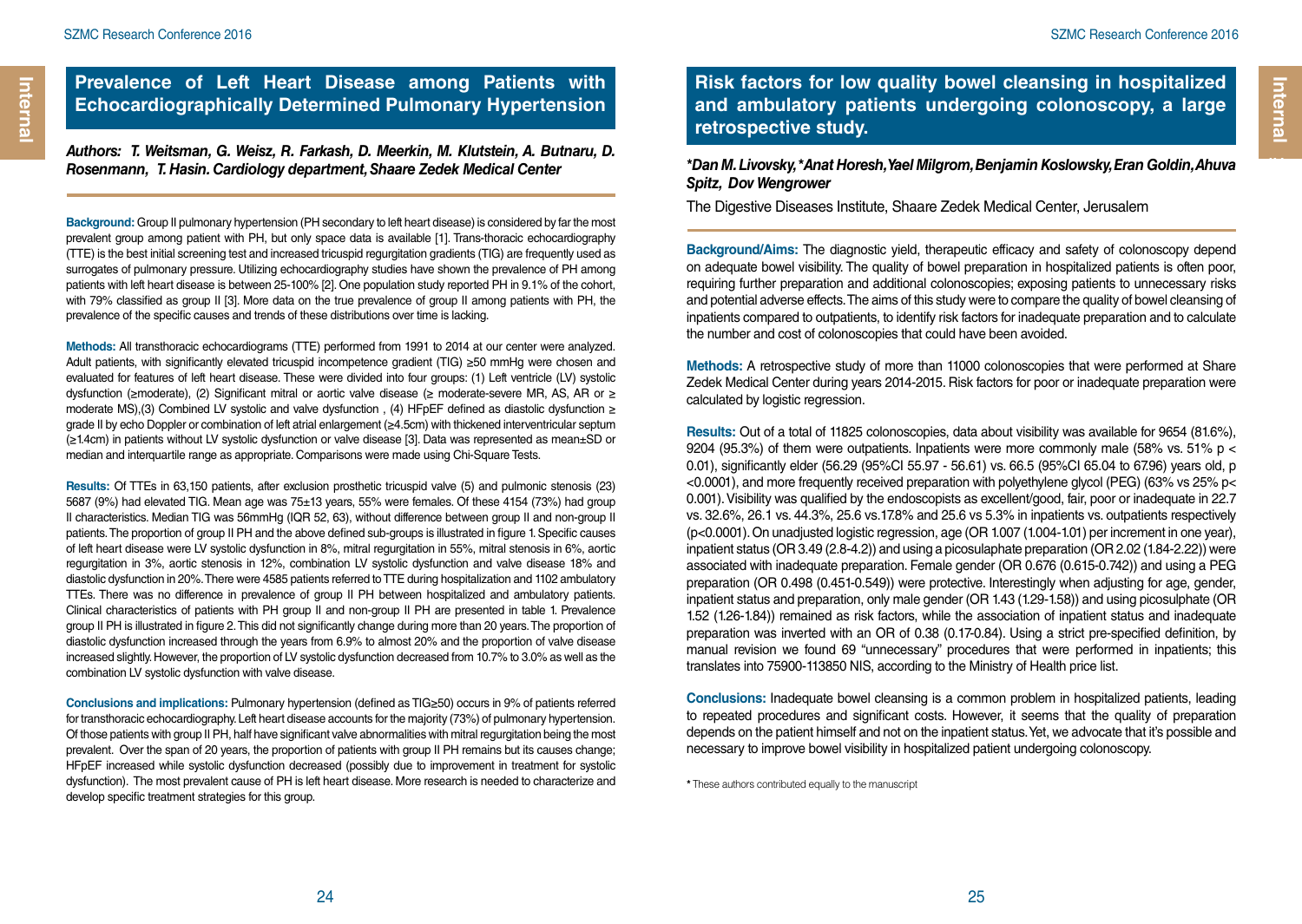**Internal Internal**

*Ariella Bar-Gil Shitrit, Benjamin Koslowsky, Sam Adler, Kalman Paz, Eran Goldin* Digestive Diseases Institute Shaare Zedek Medical Center

**Background:** Capsule endoscopy (CE) is often used to investigate small bowel Crohn's disease (CD). However, it is time-consuming, expensive and results depend on operator skills. We assessed the predictive value of fecal calprotectin and lactoferrin in patients undergoing CE.

**Patients and Methods:** All patients had normal colonoscopy and gastroscopy prior to CE. Stool specimens from 68 patients were measured for calprotectin and 38 patients for lactoferrin and correlated with CE results and other blood parameters. ROC curve analysis was used to determine the predictive value of fecal markers for abnormal findings and for CD.

**Results:** CE results included 37 abnormal findings (21 CD, 11 bleeding angiodysplasias and 5 other pathologies). Fecal calprotectin and lactoferrin were higher in patients with abnormal CE (p=0.005 and p=0.04, respectively). Mean calprotectin level in CD (257±452 µg/ml) was higher than in other patients (144 $\pm$ 190 µg/ml; p=0.006). Mean lactoferrin level in CD was  $26\pm51$  mg/kg compared to 5.4±7.8 mg/kg in others (p=0.04). The area under the curve was 0.767 for calprotectin and 0.70 for lactoferrin. Fecal calprotectin of 100 g/ml had a sensitivity of 77%, specificity of 60%, positive predictive value (PPV) of 50%, and negative predictive value (NPV) of 84% in predicting CE findings of CD. Fecal lactoferrin of 1.5 g/ml had 73% sensitivity, 65% specificity, 50% PPV, and 84% NPV in predicting CE findings of CD.

**Conclusions:** Fecal markers can be simple, noninvasive surrogates for abnormal CE findings. Fecal markers can help determine which patients should be referred for CE.

# **Serum Chitinase 3-like-1 (CHI3L1) and fecal calprotectin levels for non-invasive disease activity assessment in IBD patients during pregnancy Internal Chitinese 3-IIKe-1 (CHI3L1) and fecal calprotectin<br>
levels for non-invasive disease activity assessment in IBD<br>
patients during pregnancy<br>
Hagai Schweistein<sup>1</sup>, Benjamin Koslowsky<sup>2</sup>, Tomer Adar<sup>2</sup>, Shimon Shtein**

, *Benjamin Koslowsky*<sup>2</sup> , *Tomer Adar*<sup>2</sup> , *Shimon Shteingart*<sup>2</sup> , *Adi Rave*<sup>1</sup> , *Sorina Grisaru-Granovsky*<sup>3</sup> , *Eran Goldin*<sup>2</sup> , *Ariella Bar-Gil Shitrit*<sup>2</sup>

<sup>1</sup>The Hebrew University Medical School, <sup>2</sup>Digestive Diseases Institute, <sup>3</sup>Obstetrics and Gynecology department

**Background:** Noninvasive evaluation of disease activity in inflammatory bowel disease (IBD) may be challenging. Doing so during pregnancy is even more so.

Chitinase 3-like-1 (CHI3L1) protein, also known as YKL-40, is associated with increased pathogen adherence and intestinal inflammation. Increased levels of CHI3L1 have been previously described in IBD patients,

**Aim:** To evaluate the use of serum CHI3L1 levels as biomarker for disease activity in pregnant IBD patients.

**Methods:** Consecutive consenting pregnant IBD patients were recruited from our multidisciplinary IBD-MOM referral clinic to this IRB-approved prospective observational study. During an elective clinic visit, blood tests were for CHI3L1 levels and inflammatory markers (CRP and ESR). Stool was collected for calprotectin levels and disease activity was determined using the Crohn's disease activity index (CDAI) and partial Mayo score for Crohn's disease (CD) and ulcerative colitis (UC) patients respectively. Each patient's visit has been classified as a Distinctive sample.

CHI3l1 was then correlated with other inflammatory and disease activity parameters. In CD, the correlation was also assessed in the subset of patients with inflammatory presentation.

**Results:** A total of 84 samples from 57 pregnant IBD patients were recruited to this study, including 64 samples from 45 CD patients and 20 samples from 12 UC. Participants' average age and mean Gestational age at enrollment were 30.67±5.99 years and 20.77±9.58 weeks respectively. 25,33 and 26 samples were drawn during first, second and third pregnancy trimesters.

Disease activity in CD patients measured mild-moderate and moderate to severe in 14(21.9%) and 7(10.9%) patients respectively. CRP, ESR and fecal calprotectin levels were 1.48±2.66 (n=62), 30.40±20.83 (n=50) and 1070.9±1170.47 (n=20) respectively. CDAI score weakly correlated to ESR (r=0.32) and CRP(r=0.45) in CD group. However for those with inflammatory presentation the correlation became more significant: ESR (r=0.51), CRP (r=0.619). Stool calprotectin level positively correlated CDAI (r=0.60). CDAI weakly correlated to CHI3L1(r=0.257, P=0.07)

In UC samples, 20% and 10% were of patients with moderate and severe disease respectively. CRP, ESR and fecal calprotectin levels were 1.06±0.81 (N=20), 22.33±14.11 (N=18) and 1810.5±1368 (N=6) respectively. Fecal calprotectin positively correlated the partial Mayo score (r=0.77).

CHI3L1 and the partial Mayo score were significantly correlated in UC group.

 $(r=0.587, P=0.008, N=19)$ 

**Conclusions:** In this prospective study, with over 80 samples from pregnant IBD patients, fecal calprotectin and serum CHI3L1 levels proved to correlate non-invasive disease activity score in CD and UC respectively. Our findings mark these parameters as potential valuable decision making tools in managing IBD during pregnancy pending further validation.

**Internal**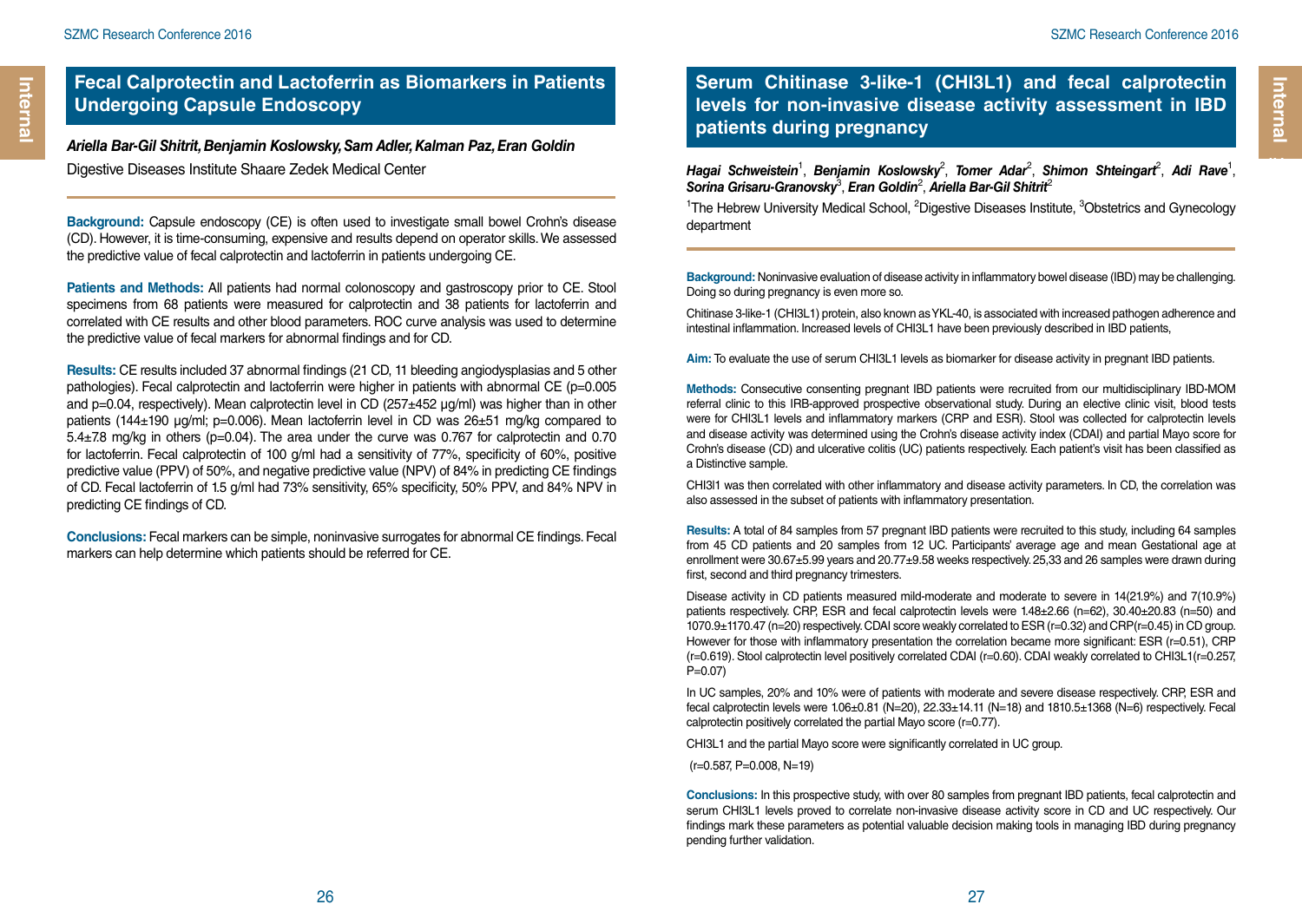### **First year results of the use of vedolizumab for inflammatory bowel disease: A single center experience**

*Benjamin Koslowsky, Ariella Bar-Gil Shitrit, Betty Mazuz, Dan Livovsky, Eran Goldin*  Digestive disease institute, Shaare-Zedek Medical center, Jerusalem, Israel

**Introduction:** Crohn's disease (CD) and ulcerative colitis (UC) are increasing over the past years. New biological treatments, namely anti-TNFs were introduced during the past decade. Still, many patients are refractory or lose response to these therapies. Vedolizumab is an anti-integrin of b7, uniquely encountered in the gastrointestinal system. It was approved for use in Israel in March 2015.

**Aim:** To report the real life results of vedolizumab given in a large single referral medical center over the past year

**Methods:** All patients receiving vedolizumab in Shaare-Zedek Medical Center from March 2015 to March 2016 were included. All participants had a full demographic and clinical assessment at initiation. All had a disease activity scoring and completed an adverse event evaluation before treatment introduction, at week 6, and every 8 weeks since until 52 weeks.

**Results:** Altogether 47 patients were followed. 24 (51%) had CD and 19 had UC (40%), 1 had undetermined IBD and 3 had pouchitis. 22 (47 %) were men, median age was 37 [range 22 to 76]. Median years of disease prior to treatment was 11 [range 1 to 50]. 43 patients (92%) had received a prior anti TNF (12 [25%] only infliximab, 7 [16%] only adalimumab and 24 [51%] both anti TNF's) before receiving vedolizumab. Only 4 (8%) patients were naïve to any previous biological treatment. 23 (49%) patients were receiving concomitant treatments (8 steroids, 6 5-ASA, 4 immunomodulators, 3 antibiotics and two a concomitant anti TNF). 45 (96%) patients completed the induction phase until week 6 and 15 (32%) patients were analyzed up to week 52. Mean HBI of the whole cohort was 7.6 at induction and then 6.2, 6.3, 5, 5.1 and 4.6 at weeks 6, 14, 22, 30, and 52, respectively (p<0.001 for comparison of the initial result to all weeks). The partial Mayo score was 6.1 at induction and then 4.9, 4.8, 4.9, 4.5, and 2 at weeks 6, 14, 22, 30, and 52, respectively (p<0.001 for comparison of the initial result to all weeks). The average CRP went down from 3.3 at induction to 1.7, 1.9 and 1.9 at weeks 22, 30 and 52, respectively (p=0.004 comparing the initial result to week 52). Ten patients stopped the treatment, 1 due to side effects, three underwent IBD surgery due to inadequate response and 6 others did not respond to the medication. No patients in our cohort experienced a secondary loss of response.

**Conclusions:** Vedolizumab was newly introduced into the IBD therapy armamentarium. The medication was given safely, with a very low level of adverse events. It seems like there is an overall positive effect on both clinical and inflammatory markers. Long term follow up on more patients is needed.

#### **Pregnancy - Onset Ibd Is Not Associated With Adverse Maternal Or Neonatal Pregnancy Outcomes**

#### *Benjamin Koslowsky1 , Dan Meir Livovsky1, Eran Goldin1 , Sorina Grisaru-Granovsky1 , Ariella Bar-Gil Shitrit1*

Digestive Diseases Institute1 ,Fetal-Maternal Medicine, Shaare-Zedek Medical Center, Jerusalem, Israel

**Background:** Inflammatory bowel diseases (IBD), mainly Crohn's disease (CD) and ulcerative colitis (UC), may affect female patients during their childbearing years. In some cases, IBD may first manifest during pregnancy (pregnancy-onset IBD [PO-IBD]). Immune-tolerance is noted during pregnancy, and may have a role on disease severity of pregnant patients with IBD. The outcomes of PO-IBD have not been previously studied. In our center, a dedicated IBD-MOM clinic, comprised of a multidisciplinary team, manages the diagnosis and treatment of IBD patients prior, throughout and after pregnancy.

**Aim:** To evaluate the pregnancy and neonatal outcomes of female patients with PO-IBD.

**Methods:** During years 2011-2014, 81 IBD patients were followed at our IBD-MOM clinic. Patients with PO-IBD were compared to a control group of female patients with IBD, diagnosed prior to pregnancy [non PO-IBD]. Both maternal and neonatal outcomes were compared. Diagnosis of UC during pregnancy was performed by flexible sigmoidoscopy and mucosal biopsies. Diagnosis of CD during pregnancy was achieved by MRE and subsequently confirmed by colonoscopy and ileoscopy with mucosal biopsies post-partum. Statistical analysis was done to assess the profile of these two study populations including characteristics of their IBD and pregnancy outcome variables.

**Results:** 11 patients with PO-IBD and 70 controls with non PO- IBD were analyzed. The mean age was 28±5 and 29±5 years, for the study and control groups, respectively. Within the PO-IBD, 4 patients (36%) were diagnosed with CD and 7 (64%) with UC compared to 22 (31%), 46 (66%), and 2 (3%) patients with CD, UC and IBD-undetermined, respectively, in the control group. No differences were noted between the two groups in the ethnic origin, type of disease, extent of disease involvement, pattern of IBD, need of steroids or need for hospitalization. Maternal and neonatal results did not differ between the groups. Spontaneous vaginal delivery was achieved in 90% and 73% of the PO-IBD and control group, respectively (p=0.48). Mean week of delivery was 39.6±1.3 and 38.3±3, respectively ( $p=0.11$ ). Mean birth weight was  $3167\pm688$  and  $2942\pm590$  gram, respectively ( $p= 0.27$ ). Normal Apgar scores  $(9-10)$  were documented in 100% and 97% of the newborns, respectively  $(p= 0.72)$ . Postpartum exacerbation rate was observed in 33% and 27%, respectively (p=0.48).

**Conclusion:** PO-IBD is not associated with negative impact on maternal or neonatal pregnancy outcomes compared to non PO-IBD.

**Internal** 

Internal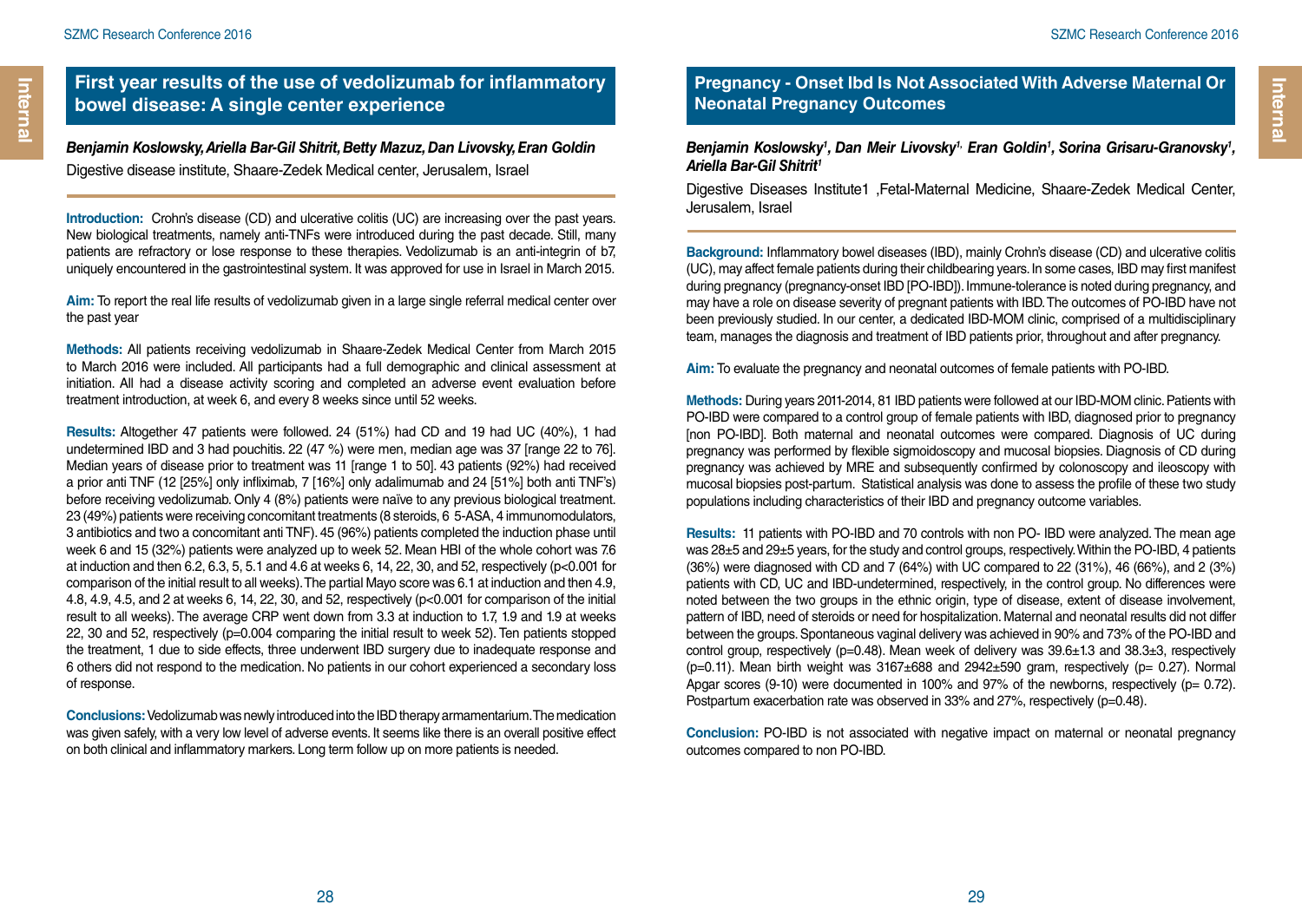### **Hearing loss in patients with inflammatory bowel disease**

#### Dov Wengrower<sup>1\*</sup>, Benjamin Koslowsky<sup>1\*</sup>, Uri Peleg<sup>2</sup>, Betty Mazuz<sup>1</sup>, Leore Cohen<sup>3</sup>, *Menahem Gross*3, *Alin Ben David4, Eran Goldin*<sup>1</sup> *, Chanan Shaul*<sup>2</sup>

1 Digestive Diseases Institute, Shaare Zedek Medical Center, Jerusalem, Israel, affiliated with the Hebrew University Medical School, <sup>2</sup>Department of Otolaryngology Head and Neck Surgery, Shaare Zedek Medical Center, Jerusalem, Israel, <sup>3</sup>Department of Otolaryngology Head and Neck Surgery, Hadassah University hospital, Jerusalem, Israel, <sup>4</sup> Department of Gastroenterology, Hadassah University Hospital, Jerusalem, Israel, 1\*Dov Wengrower and Benjamin Koslowsky contributed equally to this study

#### Abstract:

**Background:** Inflammatory bowel disease (IBD) has many characteristics of autoimmune diseases. Sensorineural hearing loss has been reported in many autoimmune diseases. Little is known about hearing loss in patients with IBD.

**Methods:** A prospective blinded comparative study was conducted over a 3 year period. IBD patients and controls underwent a complete otorhinolaryngeal examination and eudiometry test.

**Results:** Altogether 105 participants (76 patients and 29 controls) took part in this study. Mean age was 36, 51% were males and 40% of the patients were presently hospitalized due to IBD exacerbation. Audiometric examination revealed that any hearing loss (mild to severe) was found in 29 (38%) of the IBD population, compared to 4 (14%) of the control group (p=0.02). Extraintestinal manifestation (EIM's) were present in 33/76 (43%) of IBD patients. Any hearing loss and moderate to severe hearing loss was found in 17/33 (52%) and 7/33 (21%) in the EIM-positive group compared to  $12/43$  (28%) and  $4/33$  (12%) in the EIM-negative group (p=0.036 and p=0.14, respectively). Out of patients over the age of 40 with other EIM's all 11/11 (100%) of had any hearing loss compared to 8/12 (66%) of patients over the age of 40 without other EIM's, p=0.035.

**Conclusions:** Hearing loss may be another EIM of IBD. It is found in 38% of IBD patients, and in up to 52% of patients with other EIMs and increases over the age of 40. Early hearing evaluation should be recommended to these high risk IBD patients.

**A repeated anorectal manometry 9 months after a 3rd degree obstetric anal sphincter injury (OASIS) may change the recommendation about the preferred mode of delivery in future pregnancies.**

#### Dan M. Livovsky<sup>1</sup>, Revital Arbel<sup>2</sup>, Yair Edden3, Rila Meyuhas<sup>4</sup>, Ariella Bar-Gil Shitrit<sup>1</sup> and *Joseph Lysy*<sup>1</sup> *.*

<sup>1</sup>The Digestive Disease Institute,  ${}^{2}$ The department of Gynecology and Obstetrics,  ${}^{3}$ The department of General Surgery and The department of Physiotherapy all at Shaare Zedek Medical Center, affiliated with the Hebrew University, Jerusalem.

**Background/Aims:** A 3rd or 4th degree OASIS is a significant risk factor for anal sphincterdysfunction and fecal incontinence. Clinical, physiological and anatomical consequences of the tear will determine sphincter function hence the recommended mode of future deliveries. Ano-Rectal Manometry (ARM) and Endo-Anal UltraSound (EAUS) are performed 6 -12 weeks postpartum in order to provide women with a rational recommendation. In a subset of women, ARM at three months showed that the severity of sphincter dysfunction was out of proportion to a mild sphincter injury on EAUS. Assuming that recovery may still be in progress an additional ARM within 6 months was recommended. In the meantime, patients were asked to continue biofeedback physiotherapy. The aim of this study was to investigate if a second ARM after 6 months of biofeedback may influence the recommendation for mode of delivery in the future.

**Methods:** Retrospective evaluation of women that were evaluated at our multidisciplinary pelvic floor clinic during 2013-2014 and who underwent two ARMs after a 3rd degree OASIS. ARM was performed by using a water-perfusion system.

**Results:** Out of 114 patients that were evaluated, 12 (10.5%) underwent ARM twice. The mean age at childbirth was 23.8 (SD 2.1) years A 3a, 3b and 3c grade OASIS were diagnosed in 6 (50%), 4 (33%) and 2 (17%) patients respectively. Anal pain was reported by 3 (25%) patients, incontinence to flatus by 2 (17%), and constipation by 1 (8%), six (50%) patients were asymptomatic. Mild (< 30°), moderate (> 30° and <60°) and severe (> 70°) defects at the external anal sphincter (EAS) were observed by EAUS in 3 (25%), 5 (42 %) and 4 (33%) of patients respectively. Nine (75%) women underwent pelvic floor physiotherapy. The first ARM was performed in average 126.8 (SD 29.4) days postpartum and the mean time between manometries was 209.6 (SD 70) days. Anal resting pressure increased from 63 (SD 20.5) to 80.1(SD 17.4) mmHg (p=0.09). Both, maximal absolute anal squeeze pressure and maximum increment in anal squeeze pressure (maximal squeeze pressure - resting pressure) significantly increased from 105.08 (SD 39.4) to 147.5 (SD 44.18) mmHg (p=0.024) and from 40.25 (SD 21.6) to 73.25 (SD 41.5) mmHg p=0.031, correspondingly (Graph 1 & Figure 1). Due to the physiologic improvement observed at the second ARM, in 4 (33%) cases the recommendation of the pelvic floor clinic was changed and vaginal delivery was considered as an acceptable option in subsequent deliveries.

**Conclusions:** When there is discrepancy between severity of anal weakness as demonstrated on ARM and anatomy based on EAUS findings three months postpartum, a second ARM within 6 months after biofeedback may show significant improvement in external and internal anal sphincter function. This repeated evaluation may alter the decision regarding future deliveries in up to one third of the patients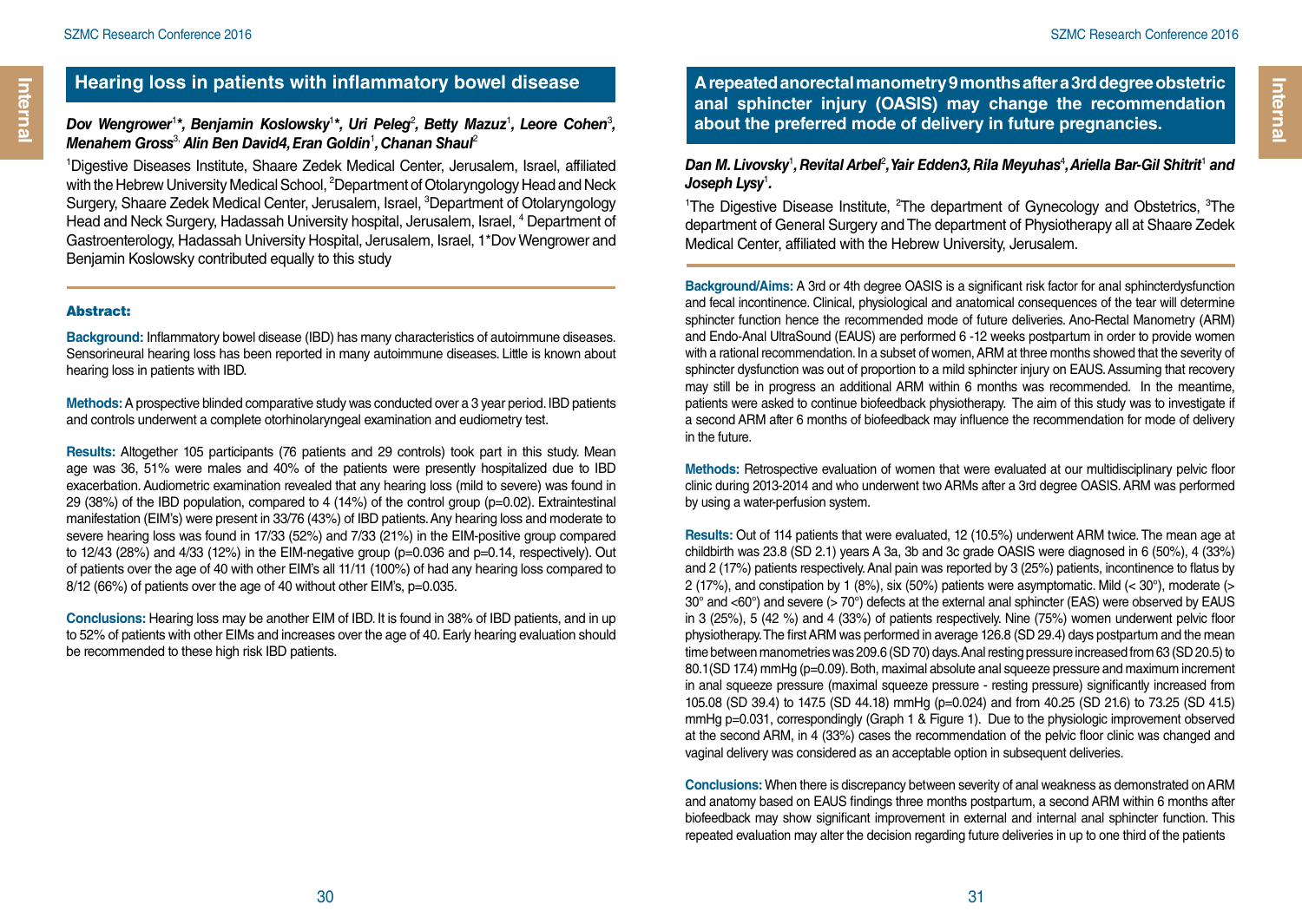Internal

### **Fecal microbiota transplantation for recurrent Clostridium difficile infection is highly effective - a retrospective study from two Israeli tertiary centers**

#### Nathaniel Aviv Cohen<sup>1</sup>, #Dan M. Livovsky<sup>2</sup>, Binyamin Koslowsky<sup>2</sup>, Shir Yaakobovitch<sup>3</sup>, *Merav Ben Yehoyada3 , Ronen Ben Ami4 , Amos Adler5 , Hanan Guzner-Gur1 , Eran Goldin2 ,*  Moshe Erwin Santo<sup>3</sup>, Zamir Halpern<sup>3</sup>, \*Kalman Paz<sup>2</sup>, \*Nitsan Maharshak<sup>3</sup>,<sup>6</sup>

<sup>1</sup>Internal Medicine "B", Tel Aviv Medical Center, <sup>2</sup> The Digestive Diseases Institute, Shaare Zedek Medical Center, Jerusalem, 3 Department of Gastroenterology and Liver Diseases, Tel Aviv Medical Center, <sup>4</sup>Infectious Disease Unit. Tel Aviv Medical Center Diseases, Tel Aviv Medical Center,<sup>4</sup>Infectious Disease Unit, Tel Aviv Medical Center ,<br><sup>5</sup> Department of Clinical Microbiology, Tel Aviv Medical Center, <sup>e</sup>The Bacteriotherapy Clinic, Department of Gastroenterology and Liver Diseases, Tel Aviv Medical Center \* These authors contributed equally to the manuscript

**Background/Aims:** Colitis caused by Clostridium difficile (C difficile) is the most common cause of hospital-acquired diarrhea. Fecal microbiota transplantation is proving increasingly successful in treating recurrent C.difficile infection (CDI). The aim of this study was to assess the success rate and side effects of FMT for refractory or recurrent CDI in two different Israeli centers and to evaluate whether using two different protocols for donor selection, FMT preparation and routes of FMT administration affect the results.

**Methods:** Retrospective analysis of treatment protocols and outcomes from 22 patients with refractory or recurrent CDI receiving FMT at two Israeli centers was performed.

**Results:** In this series FMT had an overall 2-month cure rate of 89% with no statistically significant difference between the patients cohorts compared.

**Conclusions:** FMT is a safe and effective treatment for refractory and recurrent CDI. More research is required to assess superiority of the various modes of FMT delivery and efficacy and cost-effectiveness of FMT as first-line therapy for CDI.

### **Oral Ambroxol for neuronopathic signs and symptoms of Gaucher Disease**

#### *Ari Zimran, Deborah Elstein, Gaucher Clinic, Shaare Zedek Medical Center, Jerusalem Israel*

Five years ago in this forum we presented the results of a pilot study using oral ambroxol (Zimran et al. Blood Cells Mol Dis. 2013 Feb;50(2):134-7) as a pharmacological chaperone (Maegawa et al. J Biol Chem. 2009 Aug 28;284(35):23502-16) in patients with type 1 Gaucher disease (GD); we monitored hematological and visceral signs. Our conclusions highlighted very specific action points should we intend to employ this modality in GD: [1] it was safe; [2] patients were compliant with a three-times daily regimen; and, importantly, that [3] the dosage used which was the highest approved for over-the-counter (OTC) indications, was insufficient for heavier patients to benefit and hence a higher dosage and one based on body weight would be required. However, the underlying premise of the study was that eventually this drug would be appropriate for neuronopathic GD (Castilla et al. J Med Chem. 2012;55(15):6857-65). In the intervening years, the Japanese group of Ohno and Narita, based on important pre-clinical investigations by others as well (Luan et al, Brain Dev. 2013;35(4):317-22; Bendikov-Bar et al. Blood Cells Mol Dis. 2013;50(2):141-5.Narita et al. Ann Clin Transl Neurol. 2014;1(2):135-40; Castill et al. Eur J Med Chem. 2015;90:258-66), has shown that clinically relevant change in neurological signs of type 3 GD including myoclonic seizures and even supranuclear horizontal gaze palsy, was effected by appropriate doses of ambroxol. In addition, patients and some treating physicians have been galvanized to treat the signs of Parkinson disease (McNeill et al. Brain. 2014;137(Pt 5):1481-95) that are seen in patients with GD. We believe that use of ambroxol for carriers of GD mutations with Parkinson disease also seems plausible as a therapeutic option.

Therefore, we have begun to think about an ambroxol registry to monitor safety and efficacy by reaching out to treating physicians prescribing ambroxol; but this has a retrospective rather than proactive function. We have been talking about ambroxol for nearly 15 years in the hope of acquiring the patented rights to this drug and employing it in clinical trials with patients with type 3 (and possibly 3c) and for those GD patients with Parkinson disease. We believe that too much time has elapsed in discussions and we are hopeful that B4B can make the case in the European Union for funding of a clinical trial at minimum for young adults with type 3 and those patients with GD and Parkinson disease.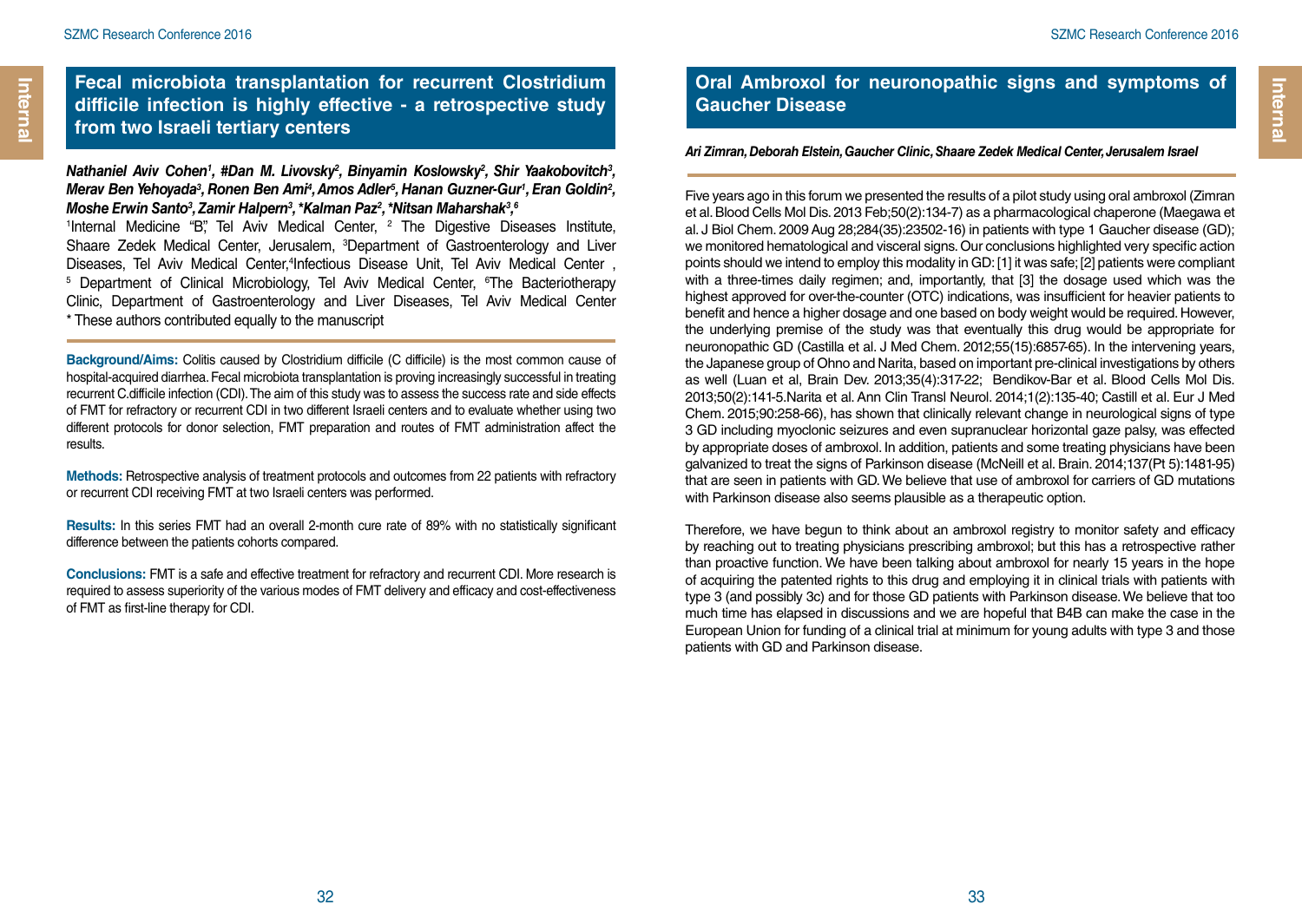**Significant And Continuous Improvement In Quantitative Chemical Shift Imaging (Qcsi) In Patients With Gaucher Disease Treated With Taliglucerase Alfa During The Early Access Program**

#### *Ari Zimran, MD1\*; Tama Dinur, PhD1 ; Deborah Elstein, PhD1 ; Erik Akkerman, PhD2 ; Carla E. M. Hollak, MD, PhD2 ; Raul Chertkoff, MD3 ; Mario Maas, MD2*

1 Gaucher Clinic and Genetic Unit, Shaare Zedek Medical Center, Jerusalem, Israel, 2 University of Amsterdam, Academic Medical Centre, Amsterdam, the Netherlands, 3 Protalix BioTherapeutics, Carmiel, Israel

Taliglucerase alfa, the first plant-cell-expressed recombinant therapeutic protein FDA-approved for human use, is the third enzyme replacement therapy (ERT) approved for treating Type 1 Gaucher disease (GD).

In trials, efficacy endpoints were organomegaly reduction and hematological parameter improvement; impact on bone was exploratory because of slower skeletal response to other ERTs. Using more sensitive MRI, improvement in bone-marrow infiltration was demonstrable ≤12 months. We report the impact of taliglucerase alfa on bone marrow, assessed by QCSI, in 26 patients treated in the Early Access Program (EAP) after the 2009 imiglucerase shortage.

The investigator-initiated study was designed for patients with fat fraction (FF)≤0.30 and predictive of bony complications when FF<0.23. Of 15 treatment-naive patients (10 female; mean age 50.6 years), 9 had baseline FF≤0.30, 3 discontinued, and 4 with baseline FF≤0.23 and follow-up measurements improved to FF>0.23. Among 11 treatment-switch patients (6 female; mean age 40.5 years; mean imiglucerase exposure 9.5 [range 1-17] years), 8 had baseline FF<0.26, 5 of whom had FF<0.23; 3 improved to FF≥0.29 (1 year) and 1 increased to FF=0.26 (2 years). EAP protocol mandated increasing dosage to 30U/kg EOW; 2 patients at this dosage (17 years' imiglucerase exposure) with baseline FF=0.13 and FF=0.19 increased to FF=0.26 at 1 year, implying a booster effect (possibly due to 100% mannose residues resulting in greater bone uptake vs 40-60% mannose residues for imiglucerase).

Booster effect requires further studies. This report adds to the overall taliglucerase alfa efficacy profile in adult patients with Type 1 GD, emphasizing bone benefit.

### **Taliglucerase Alfa During Pregnancy For Patients With Type 1 Gaucher Disease**

#### *Ari Zimran1\*; Deborah Elstein1; Hanna Rosenbaum2; Raul Chertkoff3*

<sup>1</sup>Gaucher Clinic and Genetic Unit, Shaare Zedek Medical Center, Jerusalem Israel, <sup>2</sup> Rambam Medical Center, Haifa, Israel, <sup>3</sup> Protalix BioTherapeutics, Carmiel, Israel

Bleeding tendency, organomegaly, and skeletal complications such as osteonecrosis of the hip joints in Gaucher disease (GD) may complicate pregnancy and delivery. Because pregnancy itself may worsen GD by inducing thrombocytopenia, anemia, and at times even bone crises, enzyme replacement therapy (ERT) may have an important role during this major life event. Label warnings with regard to pregnancy, even for the new ERTs with reproductive toxicology included in the drug development program, have led to concerns about the safety of ERT during pregnancy.

Our group was the first to administer ERT in pregnancy and recommend that our female patients conceive with and continue ERT during their pregnancy. We reviewed patient records starting in 2009 for pregnant women receiving taliglucerase alfa from conception through the post-partum period.

In all, 9 patients had 15 pregnancies: 1 patient had 3 pregnancies (1 missed abortion, 2 full-term, healthy infants; similar events were reported with imiglucerase before she switched to taliglucerase alfa); 1 patient had 3 pregnancies (1 missed abortion, 1 therapeutic abortion, 1 full-term, healthy infant); 1 patient had 2 pregnancies (2 full-term, healthy infants); and the remaining 6 patients had 6 viable pregnancies (full-term, healthy infants). Follow-up was up to 6 years.

The overall 86% live birth rate with taliglucerase alfa (excluding the therapeutic abortion) is similar to that for patients with GD treated with imiglucerase or velaglucerase alfa. In fact, the maternal and neonatal outcomes were similar to the general population. These data add to the safety profile for taliglucerase alfa.

**Internal** 

Internal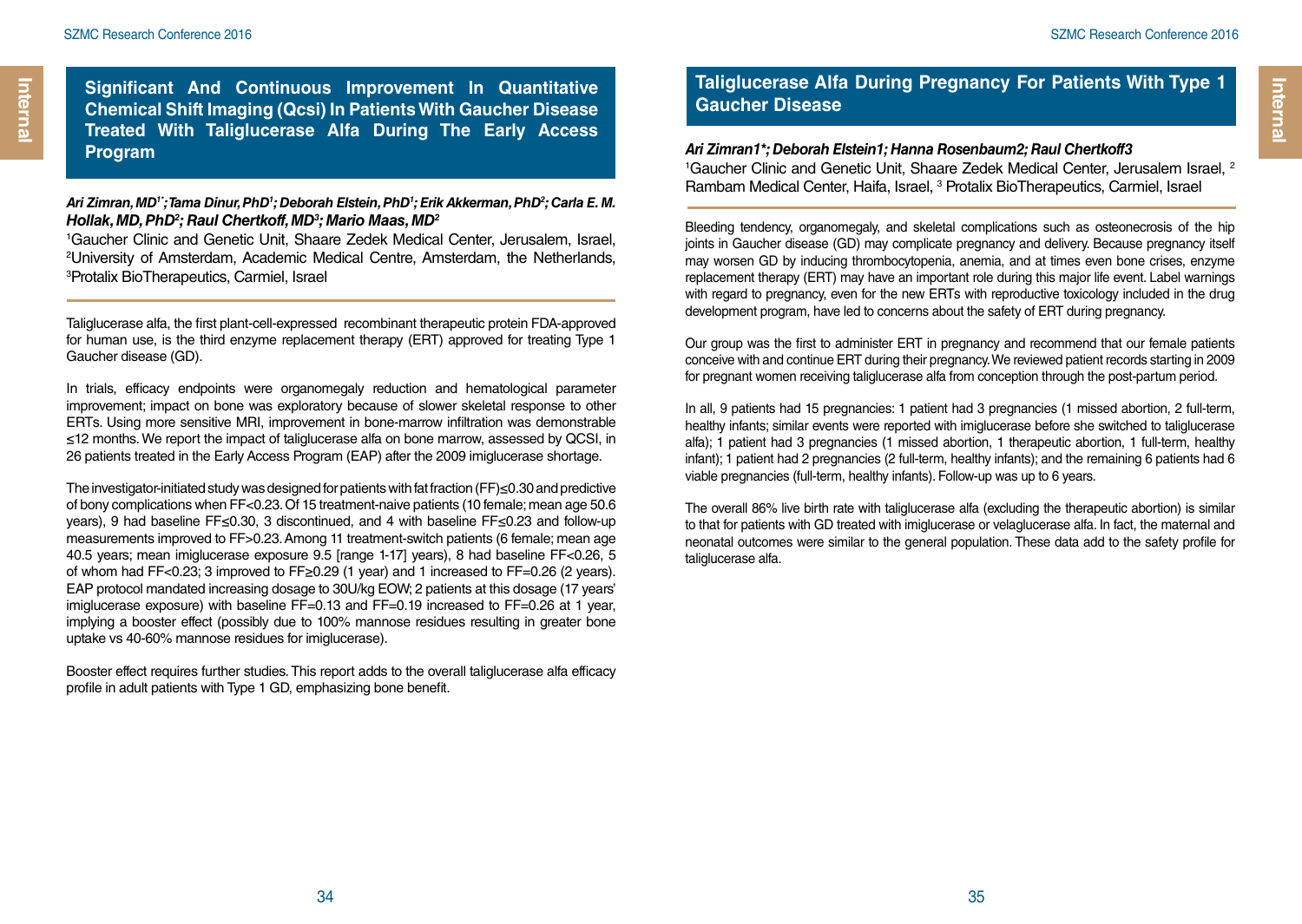### **Children with type 1 Gaucher disease: changing profiles in the 21st century**

*Deborah Elstein PhD, Aya Abrahamov MD, Gheona Altarescu MD\*, Ari Zimran MD,*  Gaucher Clinic and Genetics Unit\*, Shaare Zedek Medical Center, Jerusalem, Israel

**Abstract:** Gaucher disease (GD) has a broad clinical spectrum, from a peri-natal lethal neuronopathic form to a chronic, non-neuronopathic form with many patients considered asymptomatic throughout normative life-spans, yet there is only partial correlation with specific genotypes. With increased awareness for GD especially among at-risk populations such as Ashkenazi Jews (AJ) and the availability of relatively cheap and non-invasive diagnosis, there has been a trend to pre-marital and newborn screening that has led to increasing numbers of diagnosed patients. The purpose of this study is assessment of pediatric (<16 years) Israeli AJ patients with GD to ascertain demographics and clinical features at presentation and over time (up to 16 years) because many are products of large-scale screening efforts. 55/67 of our pediatric patients born since 01/01/2000 are AJ with nonneuronopathic GD: 28 are N370S/N370S; 24 are N370S/other; 3 are other/other. 30 children were diagnosed by screening; 10 others have a sibling previously diagnosed by screening. Of 19 children receiving enzyme replacement therapy (ERT), four were by screening, (N370S/N370S; N370S/ L444P, N370S/84GG, N370S/IVS2+1); others were diagnosed because of GD symptoms and/or a sibling with symptomatic GD. Four began ERT at <2 years of age; nine at 3-5 years; the rest at 6-12 years. 49% presented with height and weight growth percentiles ≤25%, but group means were not dramatically altered up to 12 years follow-up including in 10 receiving ERT (8 for >5 years). 22% presented with anemia and 20% with thrombocytopenia; at last follow-up 4% and 6%, respectively, remained cytopenic. Thus, we present an entirely new demographic profile for pediatric GD because so many are products of screening and have few GD signs/symptoms at presentation and at longterm follow-up. Nonetheless, early diagnosis is good, especially for non-N370S/mild genotypes. However, the potential advantage of screening would be genotype-specific prognostication and appropriate genetic counseling.

#### **Key words: enzyme replacement therapy; Gaucher disease; large-scale screening**

**COI: None of the authors have any conflicts of interest to report regarding the contents of this study.**

### **10-Years with Colistin: A Retrospective Case Series**

#### *David E. Katz MD MPH1 and Eli Ben-Chetrit MD1,2*

<sup>1</sup>Internal Medicine Department and the, <sup>2</sup>Infectious Disease Unit, Shaare Zedek Medical Center, Affiliated with the Hebrew-University Hadassah-Medical School, Jerusalem, Israel

**Objective:** At the Shaare Zedek Medical Center, we have been using colistimethate sodium (CMS) for empiric as well as pathogen directed treatment. We present our 10-year experience.

**Methods:** We conducted a retrospective case-series analysis of patients admitted from January 1, 2004 through May 1, 2014 who received at least one dose of CMS. Patient characteristics analyzed for all admission for which patients received CMS, included: age, number of re-admissions, admission ward, renal function, disposition, and microbiology results. Overall trend in defined daily dose (DDD) for CMS and resistant isolates was analyzed.

**Results:** 5,603 admissions met inclusion criteria. Patients' mean (±SD) age was 80±14 years, 1162 (48%) of the admissions were from a healthcare facility, and 4,367 (78%) of the admissions were to general Internal Medicine wards. The median number of hospital admissions per patient was 5, median admission and discharge creatinine (mg/dl) were 1.05 and 1.01, respectively; 2.3% of admissions required first-time dialysis. The discharge rate from the hospital was 58.4%. Excluding intrinsically CMS-resistant Gram-negative organisms, bloodstream and urine isolates were 98% and 100% susceptible, respectively. CMS use (DDDs) increased during the study (p for trend = 0.04) without significant increase in incidence of multi-drug resistant organisms.

**Conclusions:** CMS use at our institution has increased during this 10-year period. Nevertheless, there is no increasing trend in CMS-resistant organisms, 58% of the patients were discharged alive, and we did not observe significant nephrotoxicity in patients prescribed CMS. CMS should be reserved for microbiologically confirmed extensively drug resistant Gram-negative infections.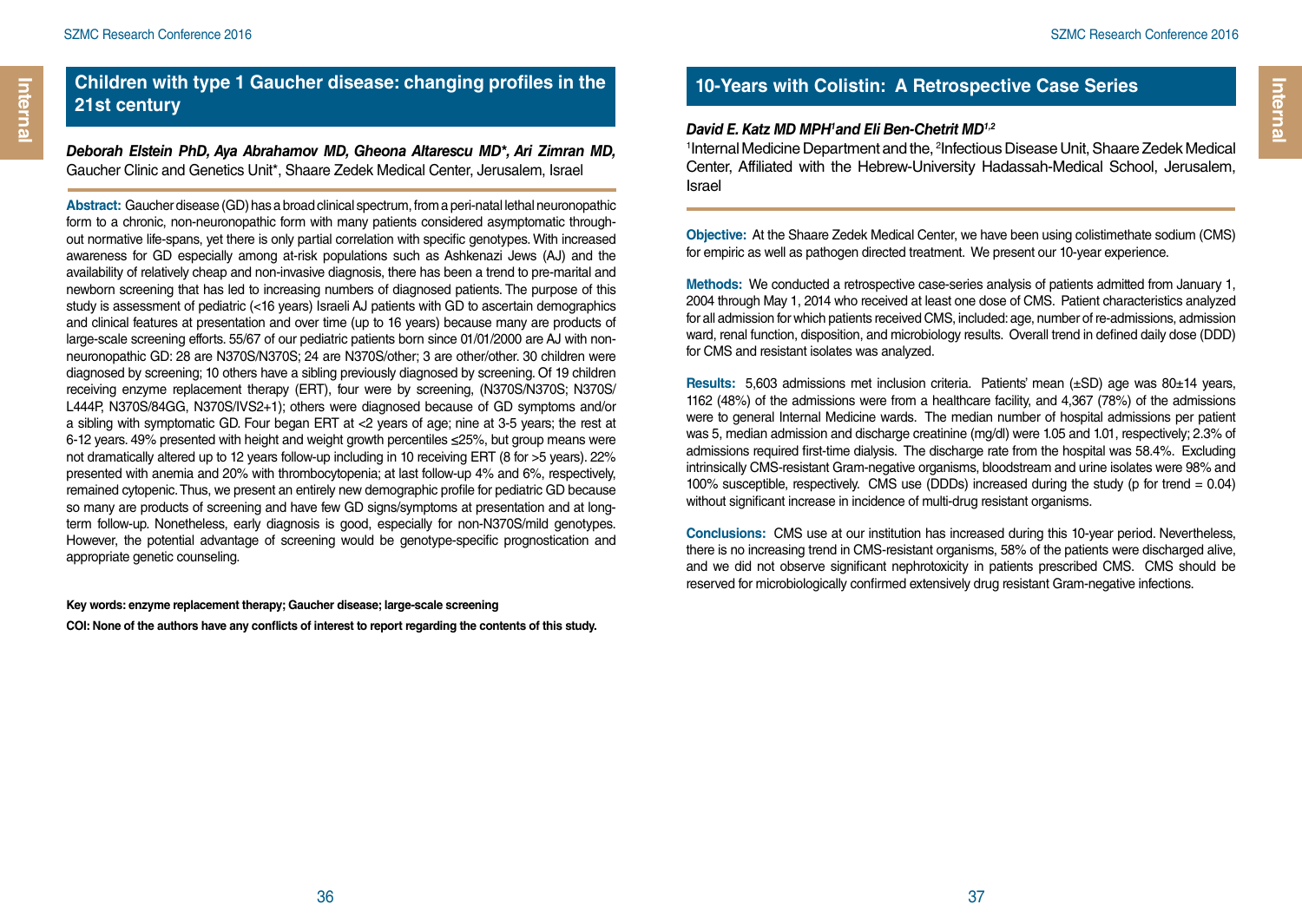### **Duration of carriage of carbapenem-resistant Enterobacteriaceae following hospital discharge.**

*Frederic S. Zimmerman, MD, Amos M. Yinnon, MD and Yonit Wiener-Well, MD* Department of Internal medicine at Shaare Zedek Medical Center.

**Background**ֿ: Patients infected or colonized with carbapenem-resistant Enterobacteriaceae (CRE) are taken cared of under isolation and cohorting, using strict contact precautions. Upon subsequent hospital admission they are placed under the same precautions until surveillance cultures, which are taken upon admission but whose results require 2-3 days, indicate discontinuation of CRE carriage. There are as of yet few studies investigating duration of CRE carriage and defining which populations require precautions upon readmission, This determination is purpose of the current study.

**Methods:** We conducted a follow-up of patients from whom a clinical or surveillance culture CRE culture was obtained in our hospital during 2009-2010. Patients were followed up both prospectively and retrospectively by rectal swab cultures taken either as part of clinical follow-up or as part of the study.

**Results:** Out of 346 patients in the initial database, 137 met the inclusion criteria and follow-up cultures were successfully obtained from 97. We calculated an overall mean time from index culture to CRE negativity of 387 days (95% CI: 312-463). At 3 months, 78% of patients were culture positive by Kaplan-Meier survival estimate, at 6 months 65% were positive, and at 1 year 39% were positive. Two factors were found to affect the duration of CRE carriage: repeat hospitalizations and whether the patient had clinical CRE disease (p<0.001) or was a CRE carrier (p<0.002).

**Conclusions:** Our data suggest that if a patient was CRE positive during a previous hospitalization and requires readmission, he does not require initial isolation and cohorting if more than one year has passed and he did not require further admissions since the index culture, especially if the initial positive CRE isolation was derived from a surveillance culture. Patients with multiple hospitalizations or those who were diagnosed with clinical CRE disease should be assumed to have a more extended duration of CRE carriage. Thus, this study contributes to better defining the patient populations that require cohorting and isolation, simultaneously preventing the spread of CRE and making the CRE negative patient's hospital stay more comfortable, easing care and reducing the risk of CRE reinfection.

### **Using a departmental report to reduce the rate of blood cultures contamination: Initial results of a long-term study.**

## *Frederic S. Zimmerman, MD, Amos M. Yinnon, MD and Yonit Wiener-Well, MD*

Department of Internal Medicine at Shaare Zedek Medical Center

**Background:** Blood cultures are an essential part if prompt identification of bloodstream infections. However it is that up to 50% of positive culture represent contaminants, requiring significant additional laboratory resources and resulting in unnecessary treatment and extended hospitalization. Reduction of blood culture contamination has been achieved using venipuncture and phlebotomy teams, as in our institution, as well as by feedback on contamination rates. Thus, the principle object of this study was the determination of baseline blood cultures contamination rates versus contamination rates after initiating a monthly departmental report card focusing on those rates.

**Methods:** In this prospective uncontrolled trial, a monthly departmental report card was addressed to each department head and reported, in a combined graphic and textual format on a single sheet of paper, on his or her department's blood culture contamination rate. This was compared to the department's contamination rate in previous months and to the overall hospital contamination rate. The report also showed contamination trends for the department and hospital from the beginning of the study period. Lastly, it contained recommendations, based on guidelines, for lowering the contamination rate.

After initiating the report card, we followed rates of blood culture contamination by department for 6 months and compared those rates to blood contamination rates prior to the intervention in order to assess the value of that intervention in reducing contamination.

**Results:** In the month prior the initiation of the intervention 2831 blood cultures were taken with 129 showing contamination for an overall contamination rate of 4.6%, much higher than the maximum accepted rate of 2.5%. After initiating the intervention contamination rates went steadily down. In the last month studied 3186 blood cultures were taken with 88 showing contamination for an overall contamination rate of 2.8% (p for the trend < 0.001, p for the month prior to the intervention vs. the last month of the intervention < 0.01). These trends were consistent if the divisions of pediatrics, medicine or emergency medicine were evaluated separately (p for the trend < 0.001, 0.001 and 0.002, respectively). However, no trend of reduced contamination was shown in the division of surgery.

As a comparison, in the 6 months prior to the intervention there was a significant increase in overall hospital blood culture contamination. No consistent trends were shown in the separate divisions.

**Conclusions:**This study shows that initiating a simple, inexpensive intervention - feedback on a departmental level - can significantly reduce the rate blood culture contamination. Further study is needed to determine why this trend was not shown in the division of surgery and if this reduced rate persists over the long-term.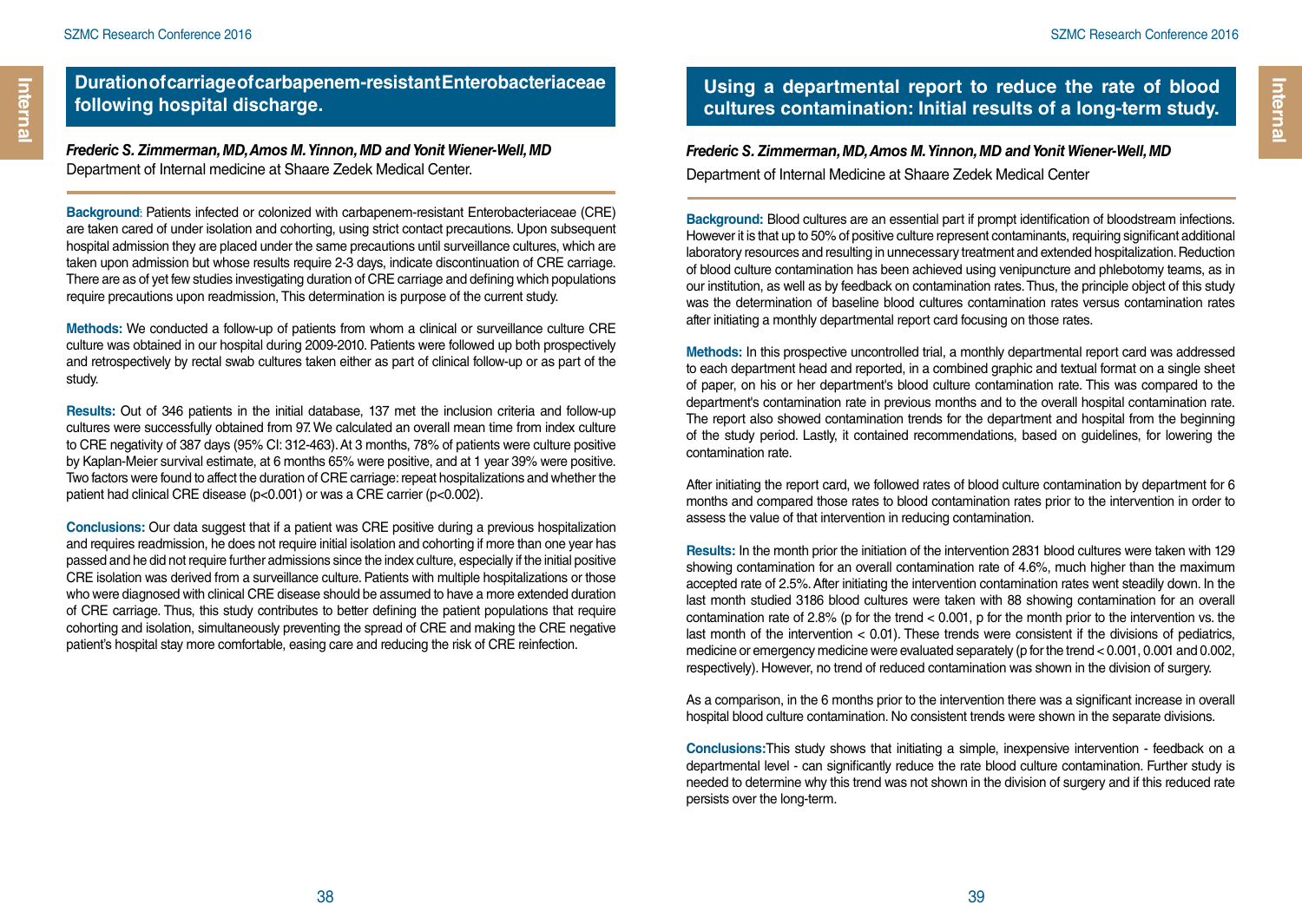### **Serum Uric Acid as Short Term Mortality Predictor in the Acute Care Setting**

#### *Yuval Schwartz, Gideon Nesher, Gabriel S Breuer*

Shaare Zedek Medical Center and the Hadassah Hebrew University School of Medicine.

**Background:** Many studies have showed that the serum uric acid (SUA) is an independent predictor of adverse cardiovascular events and all-cause mortality, but some studies have yielded conflicting results. Even more contradicted issue is the relationship between SUA and mortality in acutely hospitalized patients. In this context there is scarce data about SUA as an independent predictor of short-come outcome in the hospitalized older patient.

The aim of this study is to determine whether SUA obtained within 48 hours after admission can predict short-term outcome.

**Methods:** The analysis was conducted in an 850-bed medical center. 860 adult patients were admitted to internal medicine departments between March 1st 2014 and June 30th 2014. We evaluated SUA level drawn within 48 hours after admission as predictor of in-hospital mortality. In addition we collected clinical and epidemiological data.

**Results:** The mean age of patients was 78±14. The mortality rate was 15.1% (130 patients), and the mean SUA was  $6.25 \pm 2.70$  mg/dl. The most common cause for hospitalization was pulmonary infection (16.8%) followed by congestive heart failure exacerbation (9.3%). The mortality rate was 11% (66 patients out of 562) in the group with SUA  $\leq$  7.5 in comparison to 27% (64 patients out of 171) in the group with SUA above this level  $[P < .001]$ . Moreover, SUA was an independent predictor of mortality in a multivariate regression analysis, with an odds ratio of 2.71 (confidence interval 1.82-  $4.04 = P < .001$ ).

#### **Table 1: logistic regression analysis**

| Variables in the<br><b>Equation</b> | B       | S.E. | Wald $(df=1)$ | Exp(B) | 95% C.I.for<br>EXP(B) |
|-------------------------------------|---------|------|---------------|--------|-----------------------|
| Gender                              | 0.01    | 0.2  | 0.00          | 1.01   | $0.69 - 1.49$         |
| Age                                 | 0.02    | 0.01 | $4.12*$       | 1.02   | $1 - 1.03$            |
| creatinine                          | 0.13    | 0.06 | $4.70*$       | 1.14   | $1.01 - 1.29$         |
| <b>Uric Acid</b>                    | 0.18    | 0.04 | 26.64***      | 1.2    | $1.12 - 1.29$         |
| Constant                            | $-4.55$ | 0.72 | 39.87         | 0.01   |                       |

#### $*$ p < .05,  $**$  p < .001

**Conclusion:** SUA level is a strong independent predictor of short-term outcome in elderly patients admitted to internal medicine departments.

**Bone Density in Hospital Physicians and Pensioners Over the Age of 65 - a Group at Risk for Vitamin D Deficiency During their Working Years**

#### *Futeran Chen, Sylvetsky Noa, Munter Gavriel*

**Abstract:** Hospital physicians are indoor workers with low sun exposure, and are at risk for low levels of serum 25-hydroxyvitamin D, (25(OH)D)., In a previous study carried out at Shaare Zedek Medical Center, the mean serum level of 25(OH)D among hospital physicians was significantly lower than those of community-based physicians. Continuing this line of enquiry, we investigated bone density among hospital physicians. We conducted a prospective study to assess bone density among hospital physicians over the age of 65.

Although vitamin D has an important role in calcium and phosphate homeostasis, the link between low vitamin D levels and osteoporosis later in life has not been fully studied. Osteoporosis is more common in women than men, and has therefore been studied more in women. We have decided to perform our study with exclusively male subjects so as to neutralize the hormonal effects such as age of menopause and use of estrogen supplementation that serve as important factors when determining bone density in women, in order to focus on the study group of hospital doctors and pensioners, a group at risk for low vitamin D levels in their younger years, and to explore the possible effects of this deficiency on bone density years later.

#### **Methods and materials:**

a. Study design: A cross-sectional study analyzing bone mineral density at present.

b. Subjects: Hospital doctors and pensioners over the age of 65 who agree to participate in the study.

Inclusion Criteria: Men over the age of 65, who give informed consent.

Exclusion Criteria: Doctors who did not consistently work in the hospital during their careers, current or previous chronic steroid treatment, thiazide diuretic use, hyperparathyroidism, malabsorption or gastrectomy, kidney disease, osteoarthritis, current or previous cancer diagnosis, known osteoporosis.

#### c. Variables:

Osteopenia and osteoporosis as defined by the WHO:

Osteopenia: Bone mineral density (BMD) in a dual-energy X-ray absorptiometry test (DXA) that is more than one standard deviation below the age-calibrated average used as a reference. In short, T score between -1 and -2.5

Osteoporosis: BMD in DXA that is 2.5 standard deviations or more below the reference.

In short, T score less than or equal to -2.5.

#### d. Statistical methods

We compared the T scores calculated by one DXA system at Shaare Zedek Medical Center, calibrated for each subject's gender, age, height and weight, with a T score of 0 as a reference value. We also used epidemiological data of BMD scores in the Israeli population, from a registry that was published in 2012.

Sample size estimation was based on the expected difference between the study group and a T score of 0 (calibrated for age), when expecting a medium effect. Assuming the significance is 5% (1-tailed), the power is 50%, and the difference between the average of the study group and a T score of 0 will be 0,5 standard deviations, a sample size of 27 was calculated.

The association between two quantitive variables was assessed by calculating the Pearson correlation coefficient. The association between categorical variables was assessed using the Chi squared test.

Results: 28 physicians participated in our study. 14 had osteopenia and 3 had osteoporosis. The incidence of osteopenia and osteoporosis was not significantly different from the expected in the population in this age.

**Conclusion:** In this group of hospital doctors and pensioners over the age of 65 the incidence of osteopenia and osteoporosis was not higher than the general population over the age of 65. Several explanations for this result are possible.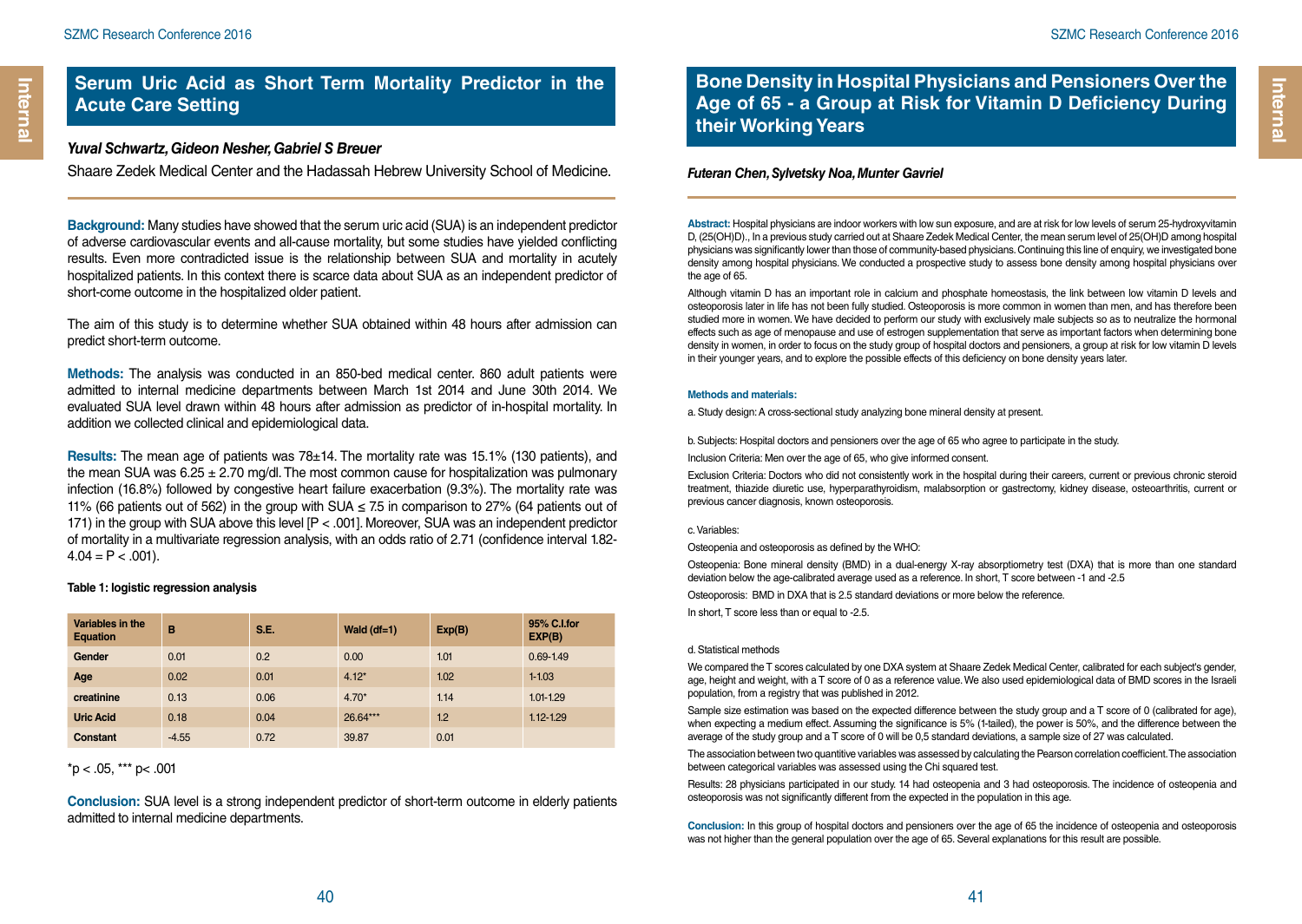### **XX-Disorder of Sexual Development with Ovarian Dysgenesis Is Caused By a Mutation in the Nucleoporin-107 Gene**

Ariella Weinberg-Shukron<sup>1,2</sup>, Paul Renbaum<sup>1</sup>, Rachel Kalifa<sup>3</sup>, Sharon Zeligson<sup>1</sup>, Ziva Ben-Neriah<sup>4,5</sup>, Amatzia Dreifuss<sup>3</sup>, Amal Abu-Rayyan<sup>6</sup>, Noa Maatuk<sup>7</sup>, Nilly Fardian<sup>3</sup>, Dina Rekler<sup>3</sup>, Moien Kanaan<sup>6</sup>, Abraham O. Samson<sup>7</sup>, Offer Gerlitz<sup>3</sup>, David Zangen<sup>8</sup>, *Ephrat Levy-Lahad<sup>1,2</sup></sup>* 

<sup>1</sup>Medical Genetics Institute, Shaare Zedek Medical Center, Jerusalem, Israel. <sup>2</sup>Hebrew University, Hadassah Medical School, Jerusalem, Israel. <sup>3</sup>Department of Developmental Biology and Cancer Research, IMRIC, Hebrew University, Hadassah Medical School, Jerusalem, Israel. 4 Genetic clinic, Hadassah Medical Center, POB 12000, Jerusalem 91120, Israel. <sup>5</sup>Present address: Medical Genetics Institute, Shaare Zedek Medical Center, Jerusalem, Israel. <sup>6</sup>Hereditary Research Laboratory, Bethlehem University, Bethlehem, Palestine. <sup>7</sup> Faculty of Medicine in the Galilee, Bar-Ilan University, Safed, Israel. <sup>8</sup> Division of Pediatric Endocrinology, Hadassah Hebrew University Medical Center, Jerusalem, Israel.

**Background:** Ovarian development and maintenance are poorly understood. XX-female gonadal dysgenesis (XX-GD) is a rare, genetically heterogeneous disorder that is characterized by underdeveloped, dysfunctional ovaries with subsequent lack of spontaneous pubertal development, primary amenorrhea, and hypergonadotropic hypogonadism. We report an extended consanguineous family of Palestinian origin in which four females exhibited XX-GD.

**Methods & Results:** Using homozygosity mapping and whole exome sequencing, we identified a recessive missense mutation in nucleoporin-107 (NUP107, c.1339G>A, p.D447N). This mutation segregated with the XX-GD phenotype and was not present in available databases or in 150 healthy, ethnically matched controls. NUP107 is a component of the nuclear pore complex, and the NUP107 associated protein Seh1 is required for oogenesis in Drosophila. We found that Nup107 RNAi knockdown in Drosophila somatic gonadal cells resulted in female sterility. Transgenic rescue Drosophila females bearing the Nup107D364N mutation, which corresponds to the human NUP107:p.D447N, resulted in almost complete sterility, with a marked reduction in progeny, morphologically aberrant eggshells, and disintegrating egg-chambers, indicating defective oogenesis and resembling the human phenotype. In order to characterize the defects observed in Nup107D364N mutant ovaries, we immunostained the dissected ovarioles for two proteins representing two major pathways involved in gonadogenesis and oogenesis. C(3)G, a protein that forms the transverse filaments of the synaptonemal complex (SC), which is important in meiosis and homologous recombination was mis-localized in Nup107D364N mutant ovaries. While ovarioles from WT rescue flies showed normal localization of C(3)G to the oocyte's nucleus, in mutant Nup107D364N ovarioles C(3)G was distributed throughout the oocyte's cytoplasm. In contrast, the EGF-R ligand Gurken (grk), which directs the establishment of the dorsal-ventral axis of the oocyte and the future embryo in Drosophila, was correctly localized to the dorsal corner in Nup107D364N mutant oocytes.

**Conclusions:** In summary, these results indicate NUP107 as a novel genetic etiology for ovarian misdevelopment and suggest that nucleoporin defects may play a role also in milder and more common conditions such as premature ovarian failure. Future research will elucidate the signaling pathways involved in NUP107 mediated ovarian development and will be a valuable insight into ovarian development and dysgenesis mechanisms.

### **Single cell TESTING versus amniocentesis and NIPT: Ultra-high resolution preimplantation screening for microduplication-microdeletion syndromes**

*David A. Zeevi\*, Tal Dror, Efrat Burak, Sophie Kirshberg, Elinor Hakam-Spektor, Dina Kort, Elina Farhi, Merav Ben Shlomo, Sharon Zeligson, Rachel Beeri, Talia Eldar-Geva, Ephrat Levy-Lahad, Gheona Altarescu*

Medical Genetics Institute, ZOHAR PGD Unit, Shaare Zedek Medical Center, Jerusalem, Israel

**Background:** Invasive prenatal testing and recent advances in noninvasive prenatal testing (NIPT) have afforded pregnant couples the ability to test for some pathogenic microdeletions during pregnancy. These structural chromosomal abnormalities include 22q11.2 deletion (DiGeorge syndrome), 1p36 deletion, Cri-du-chat, Prader-Willi, and Angelman syndrome deletions which, altogether, appear in 1:1000 childbirths. Unlike Down syndrome, the risk for the aforementioned disorders is independent of maternal age such that prenatal testing of pregnant women of all ages is recommended. Nonetheless, due to the small size of the deletions (ranging from 1Mb-3Mb long), preimplantation screening for high-risk de-novo microdeletions remains too technically challenging for large-scale application.

**Aim:** To assess whether moderately low coverage next generation sequencing can be utilized to screen clinically relevant microdeletion/microduplication syndromes in preimplantation embryos.

**Methods:** Structural chromosomal aberrations, resulting from parental balanced translocations, were tested in 96 different blastomere/blastocyst biopsies by array comparative genomic hybridization (aCGH) on the Illumina/ BlueGnome platform at the Shaare Zedek Medical Center (SZMC) in Jerusalem. Residual whole genome amplified DNA from the same aCGH workflow was also subjected to moderately low coverage whole genome shotgun sequencing on a NextSeq 500 (Illumina) instrument. All resultant reads were aligned to the human reference genome (hg19) and custom in-house software was established for the determination of ultra-high resolution chromosomal copy number across the entire human genome. This same software was applied for the detection of pathogenic microdeletions in 12 polar body samples from the Hou et al. ("Genome analyses of single human oocytes". Cell. 2013. 155(7):1492-506) deep sequencing data set.

**Results:** Deep sequencing identified all 84 unbalanced and 12 balanced/euploid embryo samples that were detected by aCGH (100% of the cases). Notably, even copy number variation (CNV) gains/losses (unbalanced translocations) as small as 4Mb-7Mb long were easily detected by deep sequencing in 16 of the 84 unbalanced embryo biopsies. Therefore, to further assess the sensitivity of our CNV detection, slightly higher coverage sequencing data from the Hou et al. study was scrutinized for smaller copy number gains and losses. Strikingly, this analysis identified multiple structural abnormalities with pathological implications. In addition to large structural abnormalities, CNVs as small as 0.3Mb and 0.5Mb were detected with high confidence. The 0.3Mb microdeletion included the PARK2 gene whose loss-of-function is associated with juvenile Parkinson disease; the 0.5Mb deletion included the NPC2 gene whose deletion is associated with Niemann-Pick Disease, Type C.

**Conclusions:** We have expanded the scope of preimplantation genetic screening (PGS) to include genetic disorders that are currently screened only by amniocentesis or NIPT. Indeed, our moderate low coverage deep sequencing workflow offers the requisite high resolution CNV detection which is crucial for preimplantation diagnosis of common microdeletion disorders such as DiGeorge, Cri-du-chat, Prader-Willi, and Angelman syndromes. This methodology is also applicable for any couple performing PGS or PGD for a familial balanced translocation. Moreover, our method is rapid (24 hours from biopsy to test result), robust (accommodating tens of samples per batch), and highly cost-effective with respect to aCGH.

**Internal** 

Interna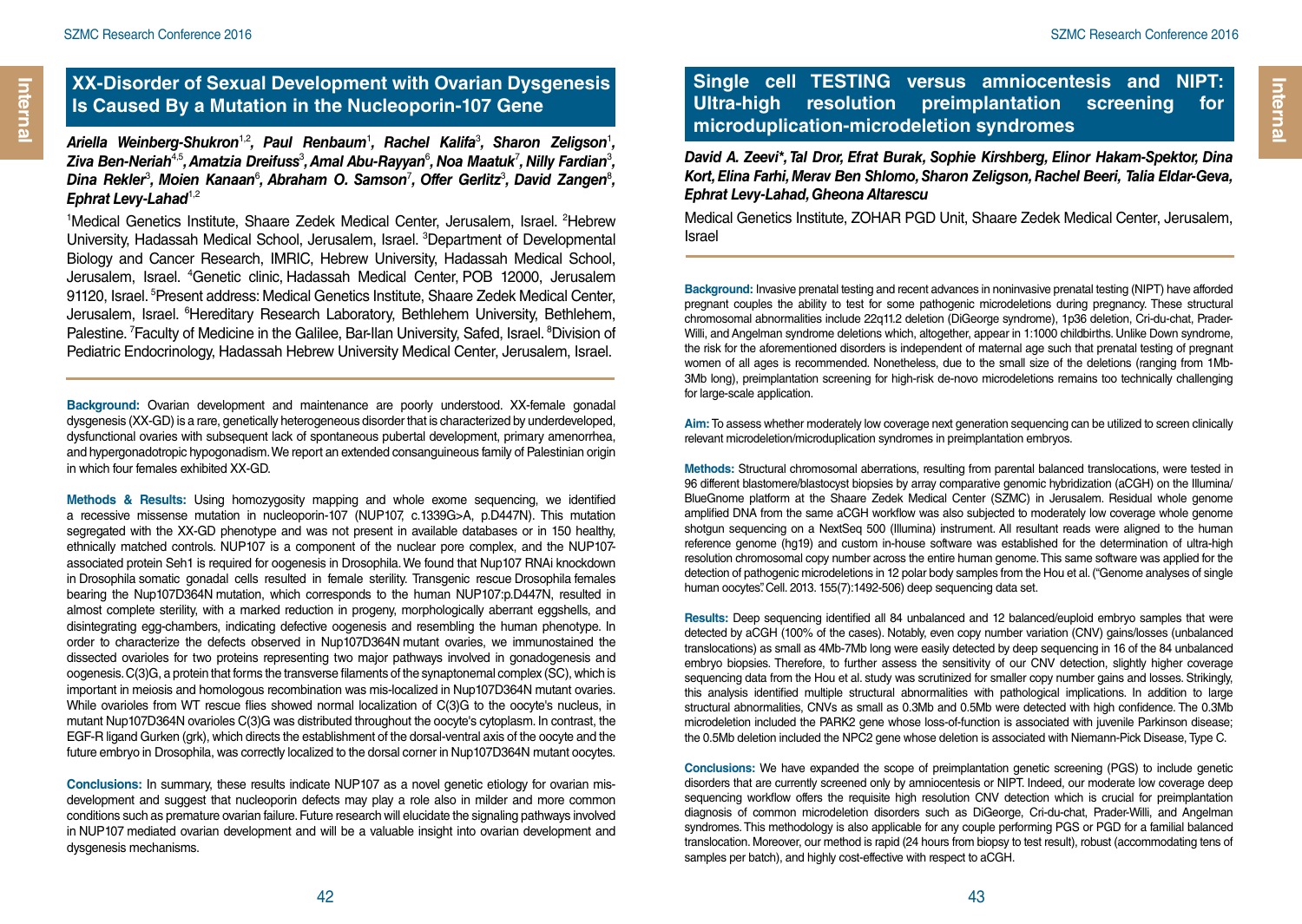### **Hemi-NeSTR: Turbo batch primer design for targeted STR genotyping of single cells for PGD**

*David A. Zeevi\*, Merav Ben Shlomo, Shira Shaviv, Dina Kort, Elina Farhi, Gheona Altarescu, Rachel Beeri, Paul Renbaum, Talia Eldar-Geva, Ephrat Levy-Lahad, Maximilian Peters*

Medical Genetics Institute, ZOHAR PGD Unit, Shaare Zedek Medical Center, Jerusalem, Israel

**Background:** Standard molecular PGD involves short tandem repeat (STR) genotyping of single cells from preimplantation oocytes or embryos. Accordingly, PGD laboratories generally possess well established PCR primer panels for commonly tested molecular disorders such as cystic fibrosis. However, in this day and age of whole exome sequencing and chromosomal microarray, new pathogenic mutations for molecular PGD testing are identified in uncharted genomic regions at a dizzying pace. To keep up with this demand, PGD labs must expeditiously design new STR amplicon panels on a weekly basis even though this manual batch primer design is overly time-consuming and tedious.

**Aim:** To design and assess a batch hemi-nested PCR primer design program to streamline new assay development for molecular PGD applications.

**Methods:** The Hemi-NeSTR program was designed for batch combination of primer3-based primer design with in silico PCR (isPCR) primer specificity checking. In the first step, Hemi-NeSTR is programmed to scan multiple STR (with flanking DNA) sequences in a genomic region of interest (usually 4Mb in size) for the longest stretch of di- or tri-nucleotide repeats in each target. Subsequently, primer3 designs multiple primer pairs per input target which are then sent for primer specificity checking to an isPCR server which has already tested every possible primer pair combination for specificity (predicted amplification of single amplicon only) against the human reference genome (hg19). For STR targets in which Hemi-NeSTR successfully identifies one specific primer3 designed primer pair. Hemi-NeSTR continues to design a primer3- and isPCR-certified external forward primer for coupling with the initial designed reverse primer. This feature facilitates automatic hemi-nested primer design of multiple target STR sequences at once.

**Results:** Over the course of one year, Hemi-NeSTR was used to design an average of 16.6 hemi-nesting STR-flanking amplicons in each of 39 different 4Mb sized genomic regions. For each region, 78.4%+/- 18.7% of the designed primer pairs successfully amplified their respective STR targets. After linkage analysis, an average of 46.8%+/-21.4% of the designed STR amplicons were identified as informative for single cell haplotype analysis. Thus far, 17 novel mutation-flanking STR panels were applied in live PGD cases. Generally, each panel consisted of 5-6 informative STR markers for haplotype analysis of single cell embryo biopsies. Using hemi-nested PCR amplification strategies, 97.2%+/-6.1% of the markers in each panel were successfully amplified with Hemi-NeSTR designed PCR primers. In all PGD cases, a diagnosis was achieved for each biopsy and currently there are 8 ongoing pregnancies from Hemi-NeSTR facilitated PGD.

**Conclusions:** Hemi-NeSTR completes hemi-nested PCR primer design of 30 different STR target sequences within 5 minutes. The equivalent manual operation requires a minimum of 2 full human work days. Thus, Hemi-NeSTR facilitates rapid new assay development without compromising on single cell amplification efficiency or endpoint embryo diagnostic effectiveness; a welcome addition to the PGD laboratory toolbox.

### **Proof-of-principle rapid noninvasive prenatal diagnosis of autosomal recessive founder mutations**

David A. Zeevi<sup>1\*</sup>, Gheona Altarescu<sup>1,2,</sup> Ariella Weinberg-Shukron<sup>1,2</sup>, Fouad Zahdeh<sup>3,4</sup>, *Tama Dinur*5, *Gaya Chicco5, Yair Herskovitz1, Paul Renbaum1, Deborah Elstein5, Ephrat Levy-Lahad*1,2*, Arndt Rolfs6, Ari Zimran*2,5

1 Medical Genetics Institute, Shaare Zedek Medical Center, Jerusalem, Israel

2 Hebrew University Faculty of Medicine, Jerusalem, Israel

3 Department of Genetics, The Alexander Silberman Institute of Life Sciences, Faculty of Science, The Hebrew University of Jerusalem, Edmond J. Safra Campus, Givat Ram, Jerusalem, Israel

4 Hereditary Research Lab, Life Sciences Department, Bethlehem University, Palestinian authority

5 Gaucher Clinic, Shaare Zedek Medical Center, Jerusalem, Israel

<sup>6</sup>Albrecht Kossel Institute for Neuroregeneration, University of Rostock, Medical Faculty, Gehlsheimerstrasse 20, 18147 Rostock, Germany

**Background:** Noninvasive prenatal testing can be used to accurately detect chromosomal aneuploidies in circulating fetal DNA; however, the necessity of parental haplotype construction is a primary drawback to noninvasive prenatal diagnosis (NIPD) of monogenic disease. Family-specific haplotype assembly is essential for accurate diagnosis of minuscule amounts of circulating cell-free fetal DNA; however, current haplotyping techniques are too time-consuming and laborious to be carried out within the limited time constraints of prenatal testing, hampering practical application of NIPD in the clinic. Here, we have addressed this pitfall and devised a universal strategy for rapid NIPD of a prevalent mutation in the Ashkenazi Jewish (AJ) population.

Methods: Pregnant AJ couples, carrying mutation/s in GBA, which encodes acid-glucosidase, were recruited at the Shaare Zedek Medical Center (SZMC) Gaucher Clinic. Targeted next generation sequencing of GBA-flanking single nucleotide polymorphisms (SNPs) was performed on peripheral blood samples from each couple, relevant mutation carrier family members, and unrelated individuals that are homozygotes for an AJ founder mutation. Allele-specific haplotypes were constructed based on linkage, and a consensus Gaucher disease-associated founder mutation-flanking haplotype was fine-mapped. Together, these haplotypes were utilized for NIPD. All test results were validated by conventional pre- or post-natal diagnostic methods.

**Results:** Ten parental alleles in 8 unrelated fetuses were successfully diagnosed based on the noninvasive method developed in this study. The consensus mutation-flanking haplotype aided diagnosis for 6 of 9 founder mutation alleles.

**Conclusions:** The founder NIPD method developed and described here is rapid, economical, and readily adaptable for prenatal testing of prevalent autosomal recessive disease-causing mutations in an assortment of worldwide populations.

**Internal** 

Interna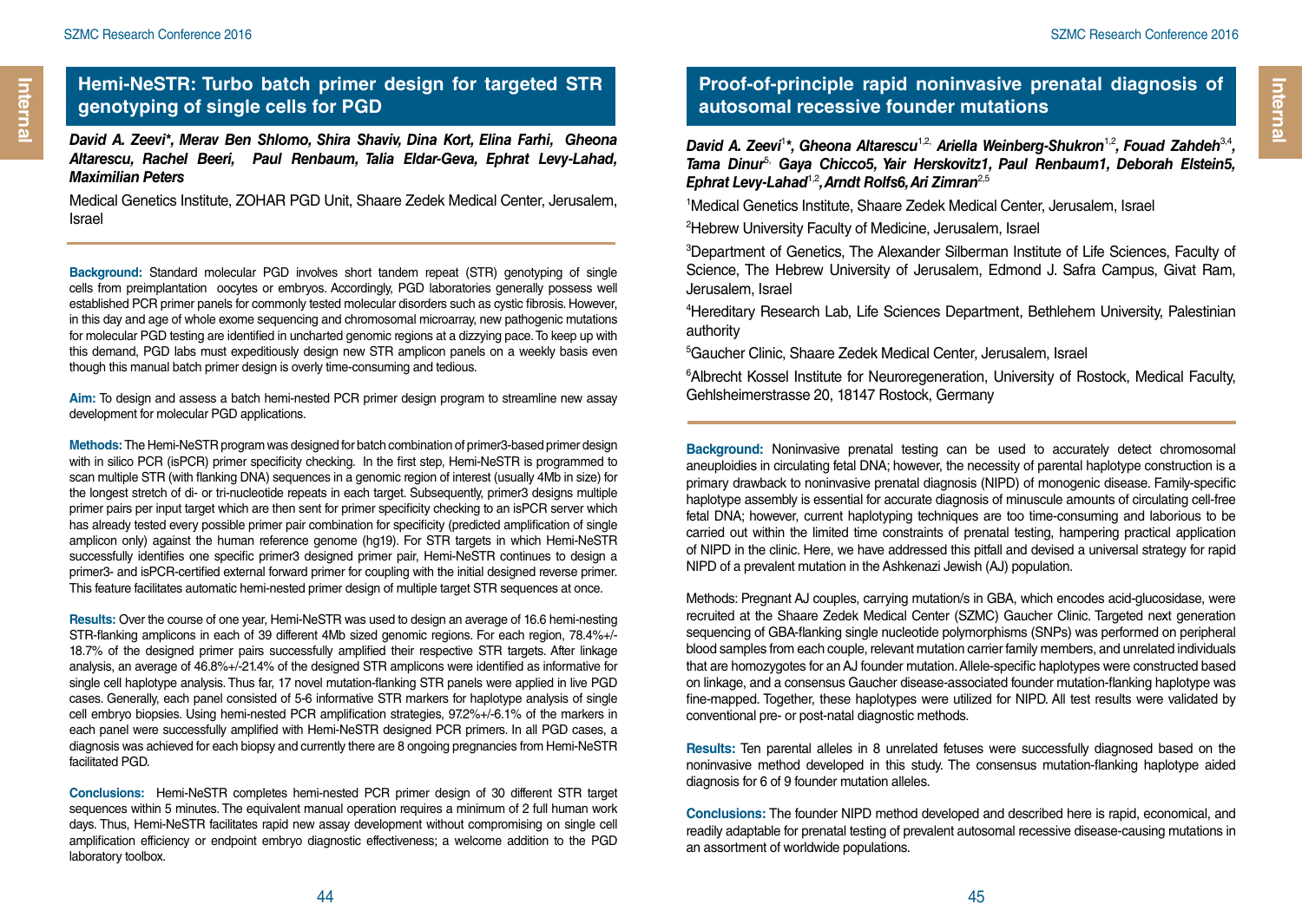## **The Spinal Muscular Atrophy with Pontocerebellar Hypoplasia Gene VRK1 Regulates Neuronal Migration through an APP Dependent Mechanism** *Michaelson-Cohen R,* Medical Genetics Institute, Shaare Zedek Medical Center

*Hadar Vinograd-Byk*1,2*, Tamar Sapir*<sup>3</sup> *, Lara Cantarero*4,5*, Pedro A. Lazo*4,5 *Sharon*  Zeligson<sup>1</sup>, Dorit Lev<sup>6</sup>, Tally Lerman-Sagie<sup>7</sup>, Paul Renbaum<sup>1</sup>, Orly Reiner<sup>3</sup> and Ephrat Levy-Lahad<sup>1,2</sup>

1 Medical Genetics Institute, Shaare Zedek Medical Center, Jerusalem 91031, Israel,

2 Hebrew University Medical School, Jerusalem 91120, Israel

3 Department of Molecular Genetics, The Weizmann Institute of Science, Rehovot 76100, Israel

4 Instituto de Biología Molecular y Celular del Ca´ncer

Consejo Superior de Investigaciones Científicas, Universidad de Salamanca, 37007 Salamanca, Spain

5 Instituto de Investigacio´n Biome´dica de Salamanca

Hospital Universitario de Salamanca, 37007 Salamanca, Spain, and

6 Medical Genetics Institute

<sup>7</sup> Pediatric Neurology Unit, Wolfson Medical Center, Holon58100, Israel

Spinal muscular atrophy with pontocerebellar hypoplasia (SMA-PCH) is an infantile SMA variant with additional manifestations, particularly severe microcephaly. We previously identified a nonsense mutation in Vaccinia-related kinase 1 (VRK1), R358X, as a cause of SMA-PCH. VRK1-R358X is a rare founder mutation in Ashkenazi Jews, and additional mutations in patients of different origins have recently been identified.VRK1is a nuclear serine/threonine protein kinase known to play multiple roles in cellular proliferation, cell cycle regulation, and carcinogenesis. However, VRK1 was not known to have neuronal functions before its identification as a gene mutated in SMA-PCH. We show that VRK1-R358X homozygosity results in lack of VRK1 protein, and demonstrate a role for VRK1 in neuronal migration and neuronal stem cell proliferation. Using shRNA in utero electroporation in mice, we show that Vrk1 knockdown significantly impairs cortical neuronal migration, and affects the cell cycle of neuronal progenitors. Expression of wild-type human VRK1 rescues both proliferation and migration phenotypes. However, kinase-dead human VRK1 rescues only the migration impairment, suggesting the role of VRK1 in neuronal migration is partly noncatalytic. Furthermore, we found that VRK1 deficiency in human and mouse leads to downregulation of amyloid- precursor protein (APP), a known neuronal migration gene. APP overexpression rescues the phenotype caused by Vrk1 knockdown, suggesting that VRK1 affects neuronal migration through an APP-dependent mechanism.

### **3300 BRCA1 and BRCA2 mutation carriers: The Israeli Consortium for hereditary breast and ovarian cancer**

*Bella Kaufman,* Oncology, Sheba Medical Center, Tel-Hashomer *Rafael Catane,* Oncology, Shaare Zedek Medical Center *Eitan Friedman,* Genetics, Sheba Medical Center, Tel-Hashomer *Ephrat Levy-Lahad,* Medical Genetics Institute, Shaare Zedek Medical Center

**Background:** BRCA1/BRCA2 mutations are the most common cause of hereditary breast and ovarian cancer (HBOC). The HBOC-Consortium was created for unified data collection on Israeli BRCA carriers.

**Methods:** A uniform computerized database was used by 12 cancer-centers

**Results:** Data was collected on 2145 BRCA1, 1131 BRCA2, and 22 double-mutation carriers.

BRCA1 vs. BRCA2 carriers had more breast cancer (BC) (40.0% vs. 36.3%, p=0.06), more ovarian cancer (OC) (17.1% vs. 10.6%, p<0.001), were younger at cancer diagnosis (BC 45yrs. vs. 49 yrs., p<0.001, OC 53yrs. vs. 62yrs., p<0.001), had more familial BC (64.5% vs. 59.0%, p=), and familial OC (36.7% vs. 27.3% p=).

BRCA1 carriers of 185delAG vs. 5382insC (BRCA1) had less BC (38.6% vs. 46.4%, p=0.02), at older age (46yrs. vs. 40yrs., p=0.023), but more OC (17.6% vs. 12.9%, p<0.05).

RR-BSO rates were assessed in carriers aged 38-80yrs. BC patients had higher rates than unaffected carriers (92.6% vs. 78.1%, p<0.001), but underwent RR-BSO later (51yrs. vs. 48yrs. p= p<0.001). Carriers with familial OC were more likely to undergo RR-BSO than carriers without familial OC (83.0% vs. 74.7%, NS). Carriers with familial cancer had RR-BSO earlier than those without (48 yrs. vs. 50yrs., p=0.037), especially BRCA2 carriers with familial OC (47 yrs. vs. 51yrs., p=0.018).

18/497(3.6%) male carriers had BC. 1/3 of them were BRCA1 carriers, and had younger at cancer diagnosis compared to BRCA2 mutation carriers (50yrs. vs. 57yrs., p<0.05).

**Conclusions:** RR-BSO rates in Israeli carriers are very high, particularly in women affected with BC and in women with family history of OC. Consortium data are consistent with lower penetrance for BRCA2 mutations.

**Internal** 

Internal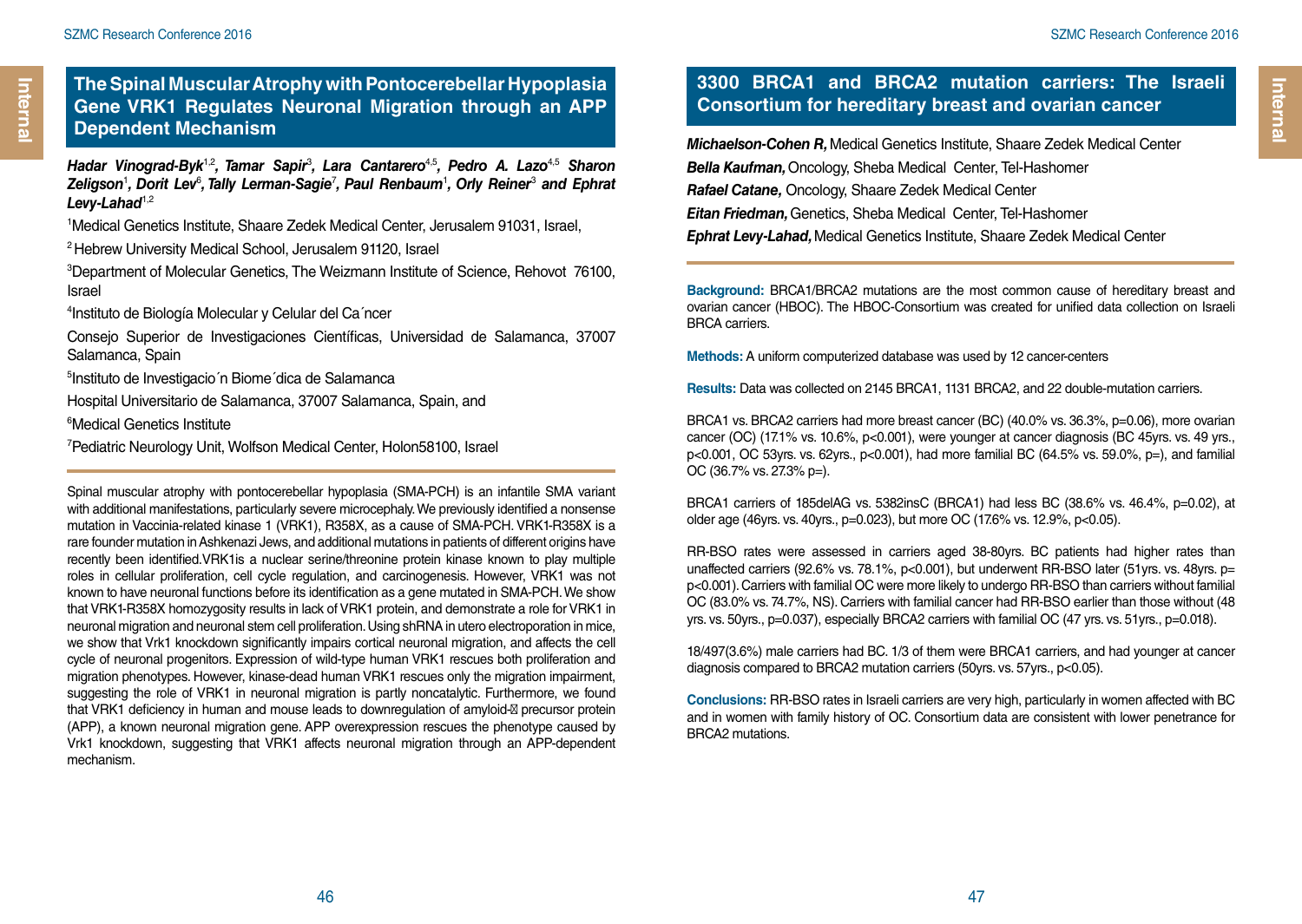*Rachel Michaelson-Cohen* Department of Obstetrics and Gynecology and the Medical Genetics Unit, Shaare Zedek Medical Center

**Background:** NIPT for aneuploidies is extremely efficient, particularly for trisomy 21(t21) and t18, with sensitivity and specificity >99%. Clinical utilization of NIPT has grown rapidly.

**Patients and methods:** In our referral center, women undergo NIPT for several indications. We describe performance in 3 cases.

Three rare aneuploidies were diagnosed combining NIPT (USA-based-laboratories), karyotyping.

**First case:** 42-year-old woman, integrated-first-second-trimester screening: high t18 risk. Ultrasound: atrioventricular septal defect and hydronephrosis. NIPT: high t18 probability.

**Second case:** 36-year-old primigravida, IVF-ICSI-pregnancy, mildly-increased nuchal-translucency. NIPT: normal male. Later sonogram demonstrated thickened nuchal-fold.

**Third case:** 28-year-old, normal first, second trimester screening. 15 week ultrasound: cardiacechogenic-focus and choroid-plexus-cyst. NIPT: t21.

**Results: First case:** declined invasive testing, at delivery baby showed minor t18 signs, however lacked classic features. Neonate died of respiratory complications at 3 weeks.Cord-blood-karyotype: 46,XX,der(14)t(14;18)(p10;q10) (Partial t18).

**Second case:** Karyotype and CMA (amniocytes): atypical Klinefelter syndrome, with isochromosome-X.

**Third case:** QF-PCR from amniocytes: normal, however, full-karyotyping: low level t21 mosaicism (50%).

**Conclusions:** Many factors limit NIPT accuracy. One main limitation is genetic discrepancy between fetal and placental tissue. This is true in simple aneuploidies, moreover in incomplete/ mosaic trisomies.

In the first case, although chromosome 18 only partially-duplicated, it was correctly identified by NIPT. However, rare isochromosome Xq Klinefelter induced false-negative NIPT, consistent with lower performance of NIPT for detection of rare sex-aneuploidies. Xq-duplication probably causes even lower detection-rate than complete duplication.

For low-level mosaicism, NIPT detected a level of mosaicism of t21, below QF-PCR detectionthreshold.

These unusual cases are examples that demonstrate NIPT strengths and weaknesses.

### **BRCA screening in un-affected Ashkenazi Jewish women. Randomized controlled trial of different pre-test strategies**

*Sari Leiberma*n Ph.D. student in the Faculty of Medicine, Hebrew University of Jerusalem, Jerusalem, Israel. Genetic counselor, Medical Genetics Institute, Shaare Zedek Medical Center, Jerusalem, Israel

*Sari Lieberman, Ariela Tomer, Avraham Ben-Chetrit, Oded Olsha, Shimon Levine, Rachel Beeri, Sivan Koka, Malka BenUziyahu, Aviad Raz, Amnon Lahad, Ephrat Levy-Lahad*

**Background:** Approximately half of BRCA1/BRCA2 carriers lack significant family history, and would only be identified through general testing. The Ashkenazi Jewish (AJ) population is a model for such screening, given high prevalence (1/40) and testing sensitivity (>95%) of three common mutations. Towards implementation, we aim to examine the impact of excluding pre-test face-to-face genetic counseling (GC) in the population screening setting.

**Methods:** Healthy AJ women age > 25 years are randomized to two pre-test arms: written information only (WI) vs. GC. Post-testing, GC is provided to non-carriers indicating significant family history and to all carriers. Psychosocial outcomes (satisfaction with health decision, stress, anxiety, personal perceived control (PPC), knowledge) are assessed one week (Q1) and 6 months (Q2) post-testing.

**Results:** Among the first 680 participants (mean age 46 years), we identified 10 carriers (1.5%). Only 2/10 carriers had significant family history. Post-testing, 95% of GC and 94% of WI participants (NS) report being satisfied/very satisfied with testing. Overall >85% would recommend population screening. Stress (Impact of Events) scores were similar in both groups. At Q1, personal perceived control (PPC) scores and knowledge were higher in GC (p=.005; p=.0001), but absolute differences were small; PPC: 0.11 of 2 points, knowledge: 1.11 of 10 points. At Q2, only PPC scores remained higher in GC: 1.39 vs. 1.25 in WI (p=.02). Carriers had higher PPC and knowledge than non-carriers. At Q1, carriers' stress level was higher (14.9 vs. 5.3, p=.0006), as expected.

**Conclusion:** Screening using streamlined testing would identify substantially more carriers (regardless of family history) while addressing logistic and cost limitations. These ongoing results suggest that compared to WI, pre-test GC provides a mild, temporary, increase in knowledge, accompanied by a greater sense of control. Forgoing pre-test GC may therefore be a legitimate alternative in large scale screening, particularly if alternative methods for imparting knowledge are explored.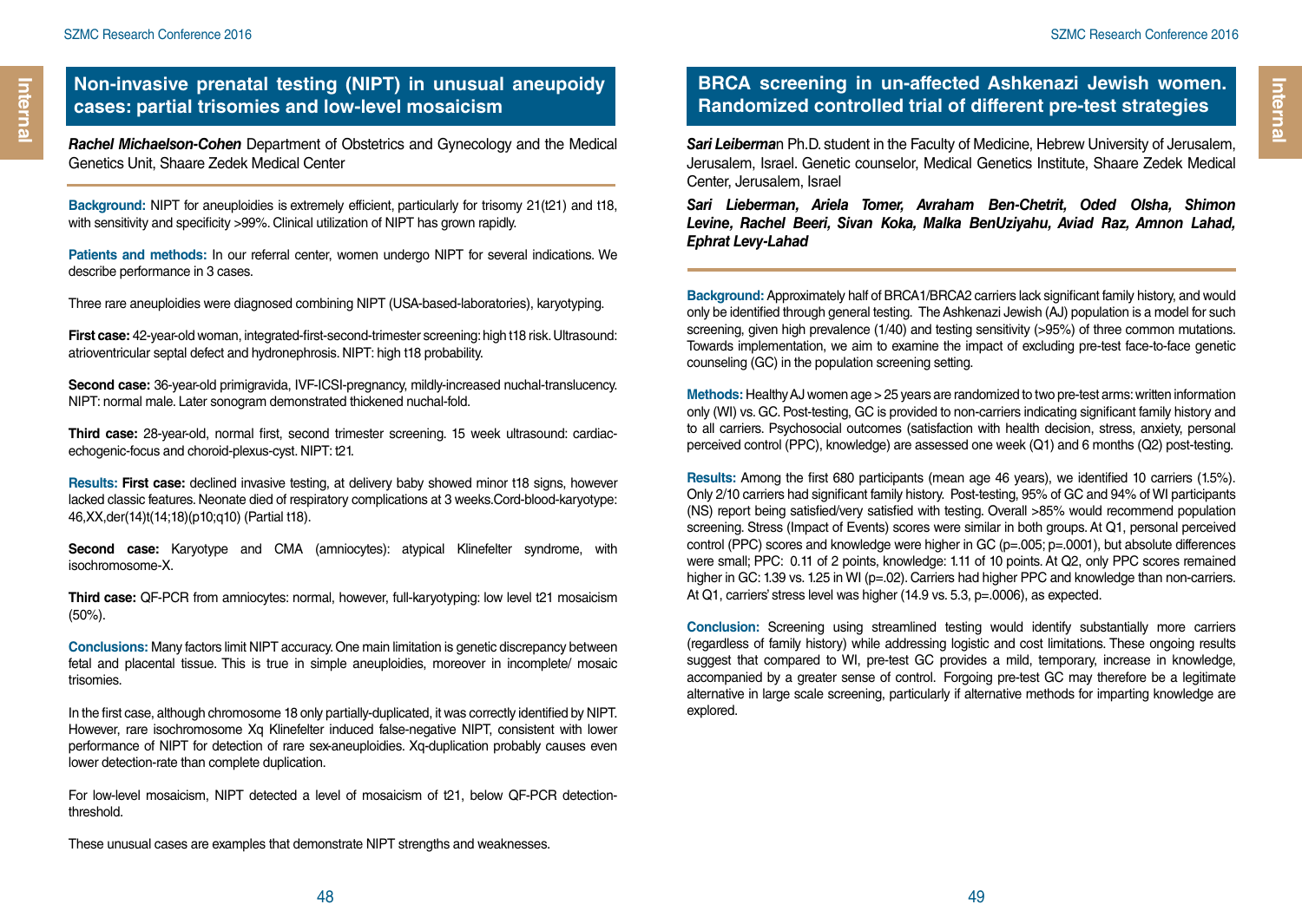Internal

### **Population screening for BRCA1/BRCA2 mutations: A translational study of the common Ashkenazi mutations**

*Sari Leiberma*n Ph.D. student in the Faculty of Medicine, Hebrew University of Jerusalem, Jerusalem, Israel. Genetic counselor, Medical Genetics Institute, Shaare Zedek Medical Center, Jerusalem, Israel

*Sari Lieberman, MSc, Ariela Tomer, MSc, Avi Ben Chetrit, MD, Oded Olsha, MD, Rachel Beeri, PhD, Sivan Koka, MSc, Hila Fridman, MSc, Karen Djemal, MD, Shlomo Segev, MD, Amnon Lahad, MD, MPH, Aviad Raz, PhD, Ephrat Levy-Lahad, MD*

**Background:** In Ashkenazi Jews (AJ), testing three common BRCA1/2 mutations fulfills WHO population screening criteria. We compared streamlined BRCA screening via self-referral to proactive recruitment in medical settings.

**Methods:** Unaffected AJs, age≥25 without known familial mutations, were either self-referred or recruiter-enrolled. Pre-testing, participants received written information and reported family history (FH). Post-testing, in-person genetic counseling was provided to non-carriers with significant FH and to carriers. Psycho-social questionnaires were self-administered one week and 6 months postenrollment.

**Results:** Of 1771 participants, 58% were recruiter-enrolled and 42% were self-referred. Screening uptake was 67%. Recruiter-enrollees were older (mean age 54 vs. 48, p<0.001) and fewer had suggestive FH (23% vs. 33% p<0.001). Of 32 (1.8%) carriers identified, 40% had no significant FH. Post-test counseling compliance was 100% in carriers and 89% in non-carriers with FH. All groups expressed high satisfaction (>90%). At 6 months, carriers had significantly increased distress and anxiety, greater knowledge and similar satisfaction. 90% of participants would recommend general BRCA screening in AJ.

**Conclusion:** Streamlined BRCA screening results in high uptake, very high satisfaction and no excess psychosocial harm. Proactive recruitment captured women less selected for FH, but older. Further research is necessary to target younger women and assess other populations.

**Deciphering the Mechanistic Relationship between CTG Expansion, Hypermethylation and SIX5 Reduction in Myotonic Dystrophy Type 1 Using Mutant Human Embryonic Stem Cells**

Shira Yanovsky-Dagan<sup>1</sup>, Michal Avitzour<sup>1</sup>, Gheona Altarescu<sup>2</sup>, Paul Renbaum<sup>2</sup>, Talia Eldar-Geva<sup>3</sup>,Oshrat Schonberger<sup>3</sup>, Stella Mitrani-Rosenbaum<sup>4</sup>, Ephrat Levy-Lahad<sup>2</sup>, Ramon Y. Birnbaum<sup>5</sup>, Lior Gepstein<sup>6</sup>, Silvina Epsztejn-Litman<sup>1</sup>, and Rachel Eiges<sup>1</sup>\*

<sup>1</sup>Stem Cell Research Laboratory, Medical Genetics Institute, <sup>2</sup>Zohar PGD Lab, Medical Genetics Institute, <sup>3</sup>IVF Unit Shaare Zedek Medical Center affiliated with the Hebrew University School of Medicine, Jerusalem 91031, Israel. <sup>4</sup>Goldyne Savad Institute for Gene Therapy, Hadassah Hebrew University Medical Center, Jerusalem 91240, Israel. 5 Department of Life Sciences, Ben-Gurion University of the Negev, Beer Sheva 84105, Israel. <sup>6</sup> Sohnis Family Research Laboratory for Cardiac Electrophysiology and Regenerative Medicine, Bruce Rappaport Faculty of Medicine,Technion-Israel Institute of Technology, Haifa 31096, Israel.

Myotonic dystrophy type 1 (DM1) results from CTG repeat expansions in the 3`UTR of the myotonic dystrophy protein kinase (DMPK) gene. The CTG expansion commonly results in hypermethylation and reduced expression of the downstream neighbor gene, SIX5. The contribution of hypermethylation to the disease pathogenesis is poorly understood, nor are the mechanisms by which SIX5 expression is reduced. Here we characterized DNA methylation upstream of the CTG repeats in mutant human embryonic stem cells (HESCs), and explored its potential role in regulating local gene transcription. Using a wide range of DM1-affected HESCs (14 cell lines), as well as DM1-affected iPS cells, we identified a disease-associated differentially methylated region (DMR) upstream to the CTG repeats that abnormally gains methylation in a way that strongly correlates with expansion size and coincides with the reduction in SIX5 expression. This association, which is most pronounced in undifferentiated cells, is recapitulated in in vitro derived cardiac muscle cells; disease relevant cell types. Using in vitro and zebrafish enhancer assays, we provide evidence for the enhancer activity of the DMR, and demonstrate that this function is lost by the gain of abnormal methylation. Taken together, this study is the first to describe a disease associated DMR that functions as an exon coding sequence (DMPK) in addition to an epigenetically regulated enhancer (SIX5), whose activity is hampered by a heritable mutation (CTG expansion). In addition and more generally, this study emphasizes the power of mutant HESCs in advancing our understanding of the mechanisms underlying heritable epigenetically regulated conditions.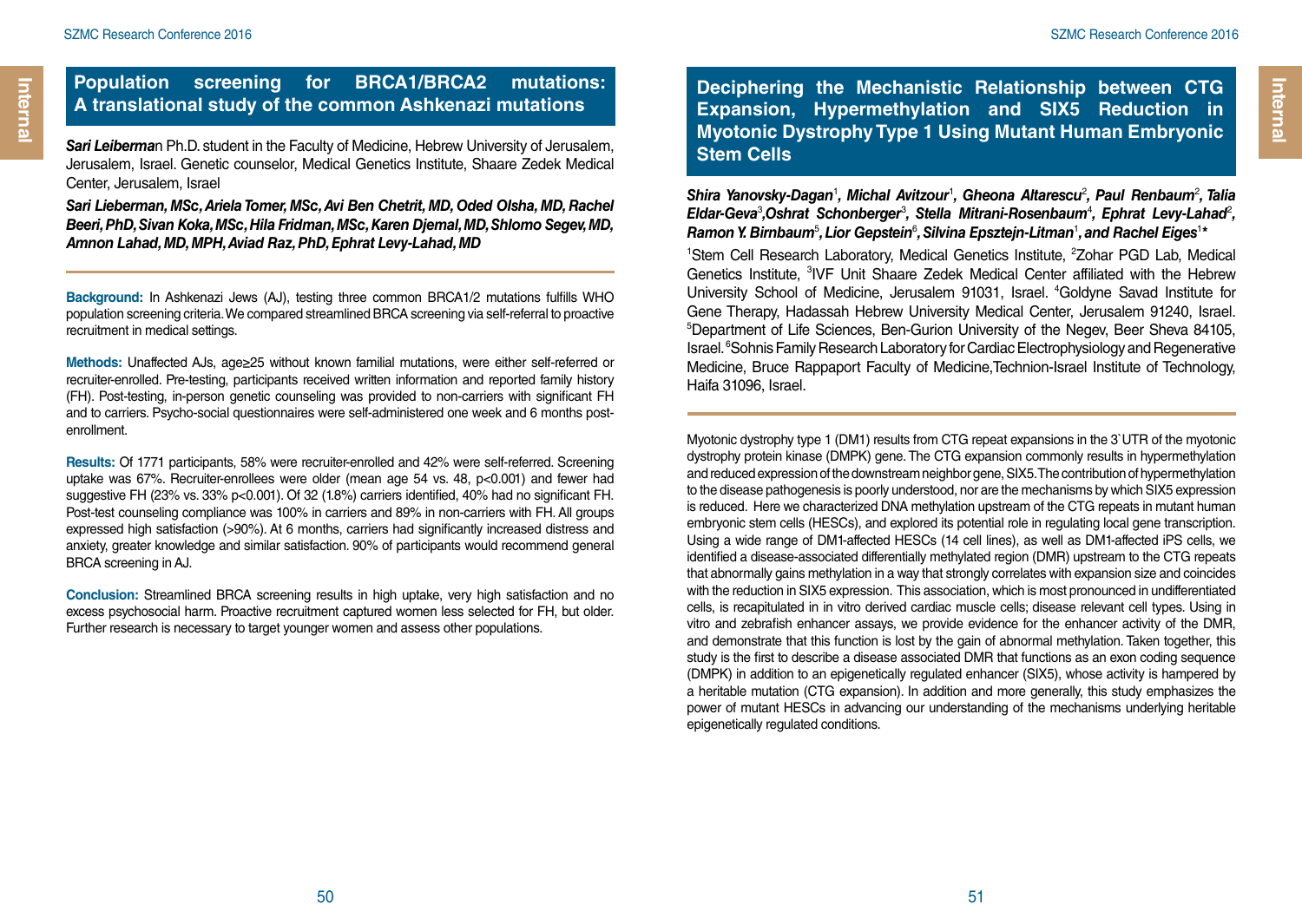#### Silvina Epsztejn-Litman1, Yaara Cohen-Hadad<sup>ı</sup>, Shira Aharoni1, Gheona Altarescu<sup>2</sup>, *Paul Renbaum*<sup>2</sup> *, Ephrat Levy-Lahad*2, *Oshrat Schonberger*<sup>3</sup> *, Talia Eldar-Geva3, Sharon*   $Zeligson<sup>2</sup>$ , Rachel Eiges<sup>1\*</sup>

<sup>1</sup>Stem Cell Research Laboratory and <sup>2</sup> 'Stem Cell Research Laboratory and <sup>2</sup>Zohar PGD Lab, Medical Genetics Institute,<br><sup>3</sup>IVF Unit, Shaare Zedek Medical Center affiliated with the Hebrew University School of Medicine, Jerusalem, Israel.

We derived of a diploid 46(XX) human embryonic stem cell (HESC) line that is homozygous for the common deletion associated with Spinal muscular atrophy type 1 (SMA) from a pathenogenetic embryo. By characterizing the methylation status of three different imprinted loci (MEST, SNRPN and H19), monitoring the expression of two parentally imprinted genes (SNRPN and H19) and carrying out genome-wide SNP analysis, we provide evidence that this cell line was established from the activation of a mutant oocyte by diploidization of the entire genome. Therefore, our SMA parthenogenetic HESC (pHESC) line provides a proof-of-principle for the establishment of diseased HESC lines without the need for gene manipulation. As mutant oocytes are easily obtained and readily available during preimplantation genetic diagnosis (PGD) cycles, this approach should provide a powerful tool for disease modelling and is especially advantageous since it can be used to induce large or complex mutations in HESCs, including gross DNA alterations and chromosomal rearrangements, which are otherwise hard to achieve

### **Marked Differences In Hypermethylation Between C9/Als-Ftd Hesc Lines And Patient-Derived Ips Cells**

#### Yaara Cohen<sup>1</sup>, Gheona Altarescu<sup>2</sup>, Talia Eldar-Geva<sup>3</sup>, Ephrat Levi-Lahad2, Ming Zhang<sup>4</sup>, Ekaterina Rogaeva4, Gotkine, Marc<sup>5</sup>, Silvina Epsztejn-Litman1 and Rachel Eiges<sup>1</sup>

<sup>1</sup>Stem Cell Research Laboratory and <sup>2</sup>Zohar PGD Laboratory, Medical Genetics Institute and <sup>3</sup>IVF Unit, Shaare Zedek Medical Center affiliated with the Hebrew University School of Medicine, Jerusalem 91031, Israel. <sup>4</sup>Tanz Centre for Research in Neurodegenerative Diseases, University of Toronto, Toronto, ON MSS 3H2, Canada.<sup>5</sup> Department of Neurology, Hebrew University-Hadassah Medical Center, Jerusalem 91120, Israel.

The leading known cause of Amyotrophic lateral sclerosis (ALS) and/or frontotemporal degeneration (FTD) is a G4C2 repeat expansion in the first intron of C9orf72 (termed C9 mutation), between noncoding exons 1a and 1b This mutation can manifest as ALS, FTD or a combined phenotype (ALS-FTD) and accounts for 20%-80% of familial and 5%-15% of sporadic ALS and FTD cases. While in most people the number of G4C2 repeats is steady and varies between 2 to 19 units, in ALS-FTD it abnormally expands to over 30 copies and becomes increasingly unstable. The mechanism by which the C9 mutation leads to selective death of neurons is unknown.

We established two human embryonic stem cell lines (SZ-ALS1, SZ-ALS3) with the GGGGCC expansion with nearly 300 repeats (G9 mutation). The embryos, which were obtained through preimplantation genetic diagnosis (PGD), were donated by a couple in which the mother was an expansion carrier (30 yrs-old). Our newly established C9/ALS-FTD HESC lines display key features of pluripotent cells; namely unrestricted growth in culture, expression of undifferentiated cell specific markers and potential to differentiate into a wide range of cell types by forming teratomas. In addition, we have generated iPS cells (more than 15 different clones) from a skin biopsy of the yet asymptomatic mother, and compared methylation levels upstream to the GGGGCC repeats in the iPS clones with that of HESC, blood and fibroblast cell counterparts. Interestingly, we find that the iPS cells are unusual in their hypermethylation levels. While the HESC, blood and fibroblasts are completely unmethylated, methylation is at its maximum in the iPS cells (50% in all examined clones representing levels of 100% on the mutant allele), indicating that direct cell reprogramming incorrectly hypermethylates this region as a consequence of the mutation. To further substantiate these findings and examine whether methylation is elicited with age or disease symptoms, we also generated iPS cells from a 65 year old C9/ALS patient in whom disease commenced 2 years ago. Here again, we observed dramatic gain of aberrant methylation (50% in all clones) as a consequence of cell reprogramming. Hypermethylation was not associated with age or manifestation of the disease. Taken together, our findings suggest that hypermethylation in C9/ALS-FTD is normally gained later during development, and that direct cell reprogramming may inappropriately enhance abnormal methylation in C9orf72.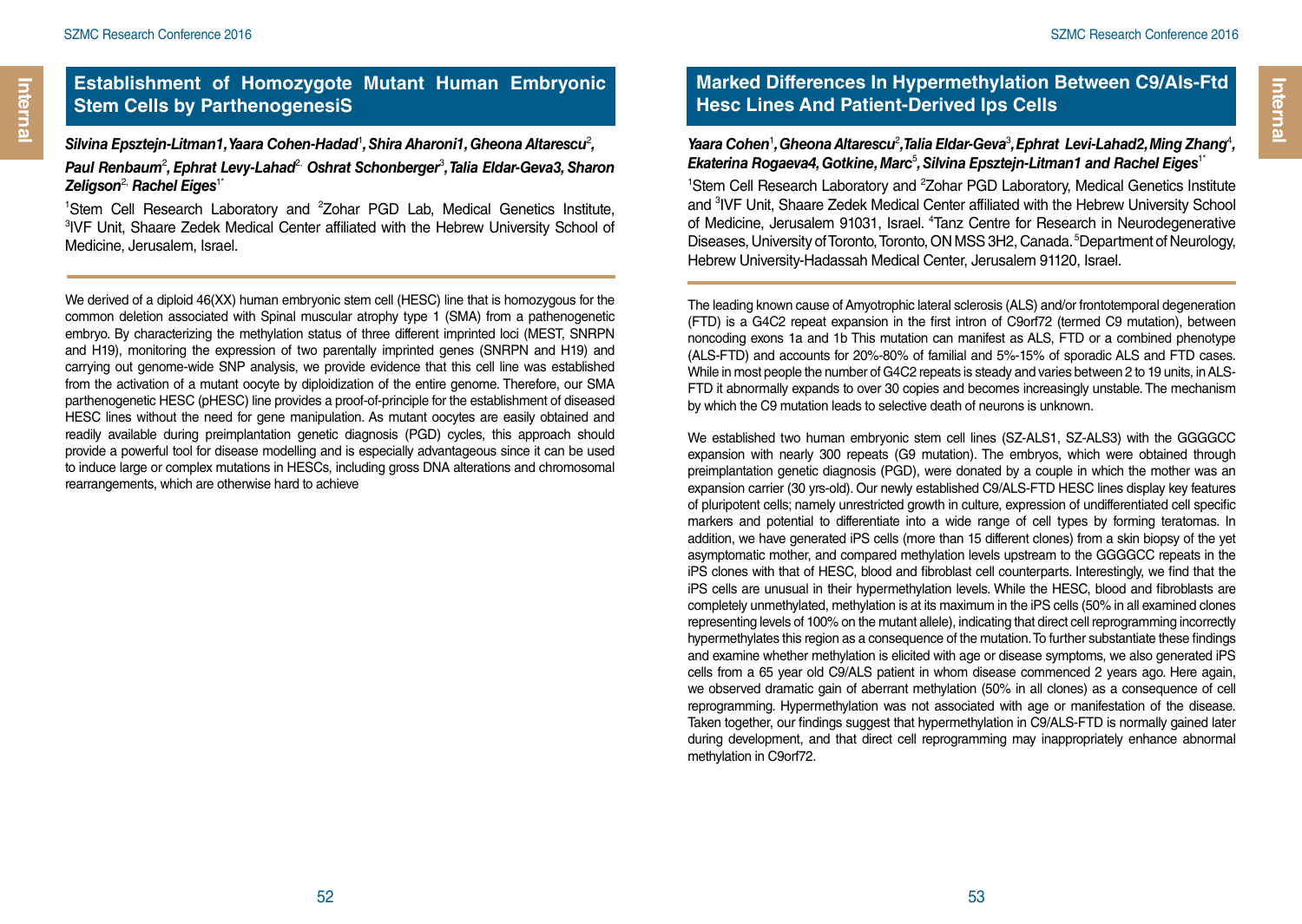Internal

### **Operating a Monitoring Unit in the Geriatric Department: Impact on Outcome**

### *Abram Abramovitch, MD,*1,2*Reuven Friedmann, MD,*1\* *Shoshana Zevin, MD,*<sup>3</sup> *Amos M. Yinnon, MD*<sup>2</sup>  *and David Raveh-Brawer, MD*<sup>4</sup>

Department of Geriatrics, <sup>1</sup>Division of Internal Medicine, <sup>2</sup> Department of Medicine  $B^3$  and Bioinformatics Unit,<sup>4</sup> Shaare Zedek Medical Center, affiliated with the Hebrew University-Hadassah Medical School, Jerusalem, Israel. \*equal first contributor

**Background:** Due to increasing numbers of elderly and/or seriously ill patients, there is growing demand for limited intensive care unit beds. Consequently, many hospitals have established monitoring units (MU) in their medical departments. In 2014 a 5-bed MU was opened in our acute geriatric department. We are unaware of the presence of an MU in another acute geriatric department.

**Purpose:** To determine outcome of consecutively admitted patients in this geriatric MU compared with that of two control groups.

**Methods:** We enrolled all patients, hospitalized ≥24 hours in the geriatric MU during a 5-month period, compared with two control groups: (1) patients admitted to geriatric departments, matched at a ratio of 1:2, according to three criteria: gender, age ±5 years and need for mechanical ventilation; (2) all patients admitted to the medical MU during the same time interval. The primary endpoint was the admission survival rate.

**Results:** During the study period all 89 patients admitted to the Geriatric MU were enrolled, 178 control patients admitted to the geriatric department and all 95 patients in the Medical MU. There were no significant differences between the first two groups, except for a higher incidence of bilevel airway-positive non-invasive (BIPAP) ventilation [18 (20%) vs 8 (5%), p=0.009] and of acute renal failure [39 (44%) vs 26 (15%], p<0.001) in the geriatric MU patients. The Geriatric MU patients were significantly older (82.2±9.6 vs 68.2±14.4, p<0.001) than the Medical MU patients. The predicted death rate of the Geriatric MU group, Medical MU group and department control group was respectively, 49±26, 39.6±27 and 36.7±27 (respectively p=0.02 and <0.001). The observed inhospital mortality rate of Geriatric MU patients was higher (40, 44.9%) than that of the department control group (48, 27%)(p=0.002). Correction with the Standard Mortality Ratio (SMR), which divides the observed by the predicted death rates, demonstrated the complete cancellation of the difference between these groups, indicating that the more severely ill geriatric MU patients did relatively better than the department control patients, in particular patients requiring hemodynamic pressure support and those with acute renal failure.

**Conclusions:** For elderly and/or severely ill patients for whom an intensive care unit bed is unavailable, care in a monitoring unit in the acute geriatric department leads to improved overall outcome for subsets of patients, including hemodynamic instability and acute renal failure.

### **Can procalcitonin contribute to the diagnosis of Clostridium difficile colitis?**

#### D.S. Shapiro, MD,<sup>1</sup> R. Friedmann, MD,<sup>1\*</sup> A. Husseini, MD,<sup>1</sup> H. Ivgi, PhD,<sup>2</sup> A.M. Yinnon, *MD*,<sup>3,4</sup> and *M.V. Assous, MD, PhD*<sup>2</sup>

Department of Geriatrics,<sup>1</sup> Clinical Microbiology and Immunology Laboratory<sup>2</sup> Infectious Disease Unit and Division of Internal Medicine,<sup>3</sup> Shaare Zedek Medical Center, affiliated with the Hebrew University Hadassah Medical School, Jerusalem, Israel. \*Equal first contributor

**Background:** Procalcitonin (PCT) is normally not secreted into serum, but during bacterial infections high serum levels can be detected. We aimed to determine, among patients who develop nosocomial diarrhea, whether serum PCT can distinguish between Clostridium difficile toxin (CDT)-positive and -negative patients.

**Methods:** The study was prospective, comparative and non-interventional. Included were adults (≥18), who developed nosocomial diarrhea. The study group included patients with a positive fecal test for CDT, the control group patients with a negative CDT test. Included were 50 consecutive patients who developed diarrhea during hospitalization: 25 patients were CDT positive (study group) and 25 patients were CDT negative (controls).

**Results:** Baseline demographic and underlying illnesses were similar in both groups, and so were number of diarrheal stools/day and maximal fever. Duration of diarrhea was 6±4 days and 3±1 in the study and control groups, respectively ( $p=0.001$ ); mean blood count was  $20±15$  and  $9.9±4$ , respectively (p=0.04). CRP level was higher in the study than control group (10.9 $\pm$ 7.4 and 6.6 $\pm$ 4.8,  $p=0.028$ ). PCT level was higher in the study group  $(4.4\pm4.9)$  compared with the controls  $(0.3\pm0.5)$ (p=0.102); a PCT level >2 ng/mL was found in 7/25 patients (28%) and 1/25 (4%) respectively (Odds Ratio 9.33, 95% CI 0.98 to 220, P=0.049). Multivariate analysis showed that only duration of diarrhea and left shift of peripheral leucocytes were significant indicators of CDT ( $p=0.014$  and  $p=0.019$ , respectively). The mortality rate was 12/25 (48%) versus 5/25 (20%), respectively (p=0.04).

**Conclusion:** We found a non-significant tendency to higher PCT levels in patients with CDT-positive versus CDT-negative nosocomial diarrhea. However, a PCT level >2ng/mL may help distinguish between these patients.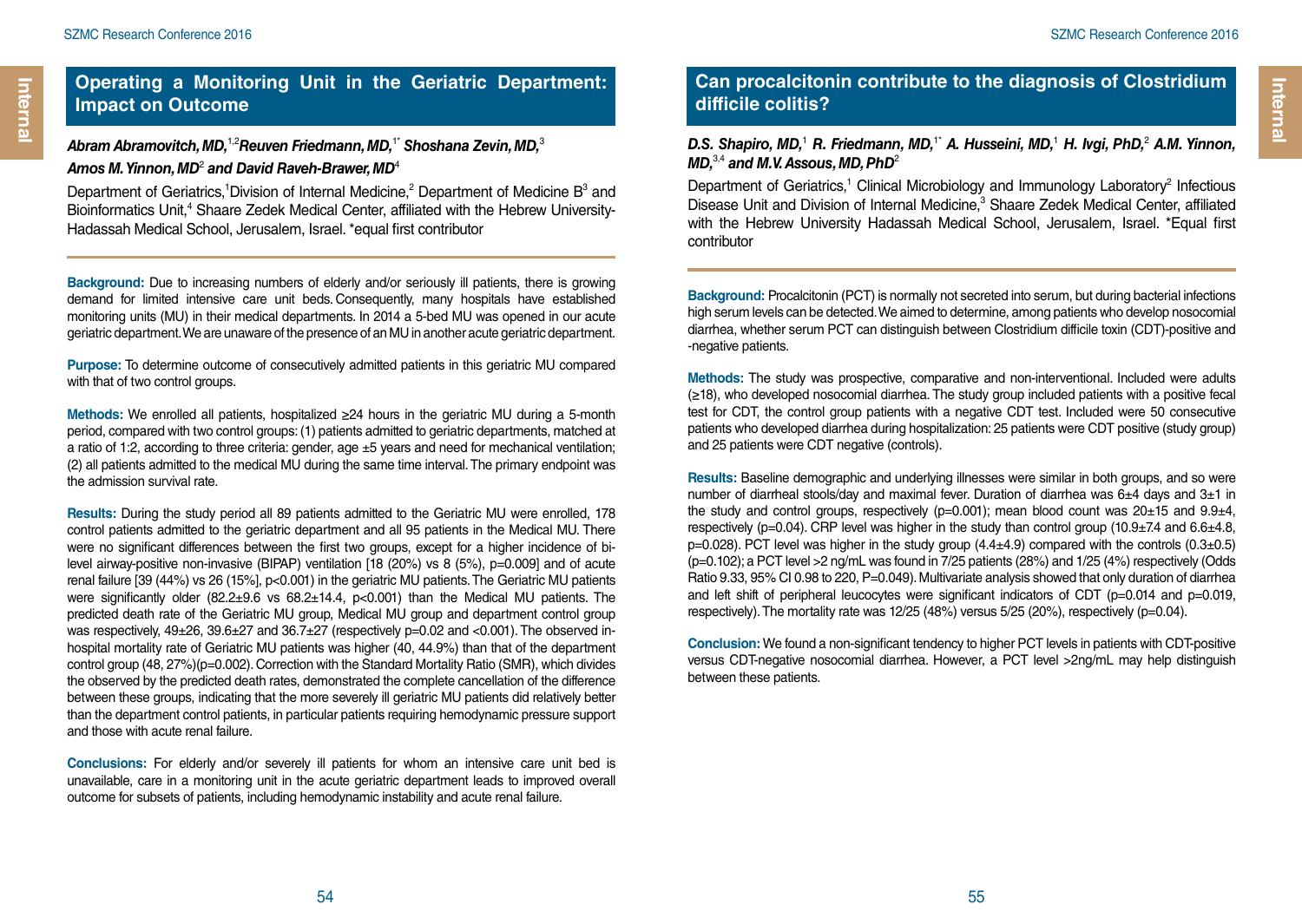### **Novel genetic changes in Autosomal dominant, ACTH independent macronodular adrenal hyperplasia associated with hypercortisolism and giant adrenals**

#### $\bm{\mathsf{M}}$ unter G<sup>1</sup>, Beeri R<sup>2</sup>, Altarescu G<sup>2</sup>, Weiss R<sup>2</sup>, Berthon A<sup>3</sup> and Stratakis C<sup>3</sup>

1 Internal Medicine C and Endocrine Unit, Shaare Zedek Medical Center affiliated with Faculty of Medicine-Hebrew University, Jerusalem

<sup>2</sup>Genetics Department, Shaare Zedek Medical Center affiliated with Faculty of Medicine-Hebrew University, Jerusalem

<sup>3</sup>Section on Endocrinology and Genetics (SEGEN), Program on Developmental Endocrinology and Genetics (PDEGEN), Eunice Kennedy Shriver National Institute of Child Health and Human Development (NICHD), National Institutes of Health (NIH), Bethesda, MD, USA.

ACTH independent macronodular adrenal hyperplasia (AIMAH) is a rare cause of Cushing's syndrome. Both Phosphodiesterase 11A4 (PDE11A4) mutations and inactivating mutations of armadillo repeat containing 5(ARMC5) have been associated with familial AIMAH. A family with autosomal dominant AIMAH was studied trying to elucidate the involved genetic basis.

**Methods and results**: Adrenal hypercortisolism with giant bilateral AH was diagnosed in three adult members of the family, a mother and two sons. Further evaluation excluded the presence of aberrant receptors. Bilateral adrenalectomy of the index case was performed showing huge adrenal glands (460 gr). DNA were extracted from peripheral blood lymphocytes. Sequencing of ARMC5 coding region in the proband revealed a novel heterozygote mutation, S767X. Interestingly, sequencing of PDE11A4 coding region revealed a heterozygote rare variant R867G, that has frequency of 2-3% in the general population. PDE11A4 gene defects have been associated with Carney complex and AIMAH, including R867G, probably acting as a phenotype modifier. Inmunohistochemical studies of the excised adrenal tissue showed a very low expression of PDE11A4 and ARMC5 compared to normal adrenals. The family was screened for hypercortisolism, adrenal hyperplasia (MRI) and genetic testing. All the patients with AIMAH carried both variants. Other siblings carrying either one mutation or none were healthy, with normal adrenal size. A 15 years old daughter of the index case harbored both variants, but her HPA axis evaluation was normal and the adrenals showed a normal size.

**Conclusions:** A family with ADAIMAH causing giant adrenal hyperplasia associated with a novel mutation in ARMC5 in conjunction with PDE11A4 mutation, causing low protein expression is reported. Coexistence of PDE11A4 variant in all three affected individuals may indicate a phenotype modifier role. Because clinical and biochemical abnormalities appear during adulthood, young phenotypically normal mutation carriers may be at risk of developing clinical disease in the future.

### **Hypernatremia And Copeptin Levels In The Elderly Hospitalized Patient**

#### *Michal Liber MD*<sup>1</sup> *, Moshe Sonnenblick MD*<sup>1</sup> *, Gabriel Munter MD*<sup>2</sup>

Geriatric Department<sup>1</sup>, Shaare Zedek Medical Center, affiliated with the Hebrew University-Hadassah Medical School Jerusalem, Israel.

Internal Medicine C and Endocrine Unit<sup>2</sup>, Shaare Zedek Medical Center, affiliated with the Hebrew University-Hadassah Medical School, Jerusalem, Israel.

Introduction/Objective: Elderly patients have a higher prevalence of hypernatremia compared to the rest of the population. The aim of this study was to find demographic and clinical characteristics of the elderly hypernatremic patient hospitalized in the internal medicine/geriatric ward, and to further/better understand the role of ADH secretion in the pathogenesis of hypernatremia.

**Design:** Case-control study

**Setting:** Internal Medicine/Geriatric ward in a University affiliated hospital.

Participants: 33 elderly hypernatremic patients (admission sodium>150 meq/l, age>70) compared to 34 normonatremic patients.

**Measurements:** Demographic, functional (mental status and ADL) and clinical data (APACHE II score) were collected at admission. Serum Copeptin levels were obtained 48 hours from admission. Mortality and change in the functional status were followed up to 30 days from discharge.

**Results:** Patients with hypernatremia presented with significantly lower baseline functional and cognitive states and higher APACHEII score  $(21.3 \pm 8.6 \text{ vs. } 15.4 \pm 6.7, P<sub>0.01</sub>)$ . Mortality within 30 days of discharge was higher in the hypernatremic group (58% vs. 32%, P<0.05). Higher Copeptin levels were found in the hypernatremic group compared to the normonatremic group (100.2±60.6 pmol/L vs. 66.5±57.2 pmol/l, P<0.05). High levels of Copeptin were associated with higher in hospital (P<0.05) and 30 days mortality (P<0.01). Sodium levels were found correlated to Copeptin levels; yet, an even stronger correlation was demonstrated between Copeptin levels and Apache II score(r= 0.52, p<0.001).

**Conclusions:** Hypernatremia in the elderly at admission is associated with a high rate of mortality. Copeptin level in the elderly seems to be a good single disease severity marker.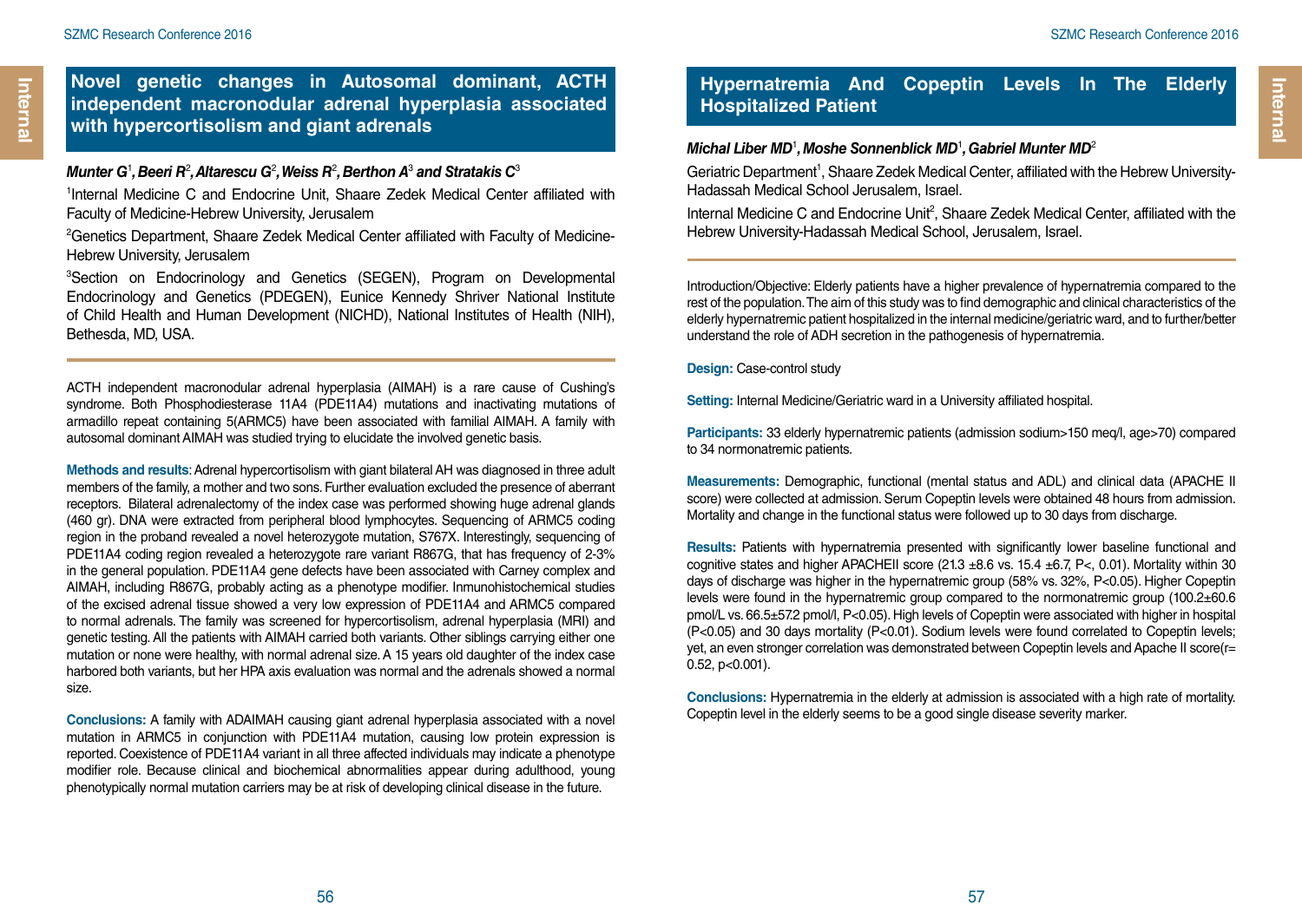### **Does acute urinary tract obstruction cause transient proteinuria?**

#### *I. Alexandrovich* $^1$ *, D.S. Shapiro* $^1$ *, M. Sonnenblick* $^1$ *, R. Friedmann* $^1$  *L. Shavit*  $^2$

Department of Geriatrics<sup>1</sup> and Adult Nephrology Unit <sup>2</sup>Shaare Zedek Medical Center, Jerusalem, Israel

**Background:** Transient proteinuria has been described in 4% of men and 7% of women in association with febrile disease, vigorous exercise and symptomatic urinary tract infection (UTI). Although the mechanisms of this phenomenon remain incompletely understood, it is believed to be mediated by humoral-induced alterations in glomerular permeability and probably proximal tubular dysfunction. Current knowledge supports the possibility that urinary tract obstruction (UTO) can induce tubular injury and the hypothesis explored in this study is that relief of acute UTO can cause significant but transient proteinuria. The aims of this study were to determine (1) whether patients with UTO have higher incidence/severity of proteinuria compared with controls and (2) whether proteinuria resolves spontaneously at short term follow up.

**Methods:** This is a prospective, matched case-control study that included patients who were hospitalized in the internal medicine and geriatric departments of Shaare Zedek Medical Center from January 2012 to February 2016. A total of 100 patients were studied, of which 50 had acute UTO, and 50 had urinary indwelling catheter without urinary retention. Patients with UTI were excluded. Proteinuria was quantified using two to three consecutive 24 hour urinary collections and its prevalence, severity, and quantative changes during a week of in hospital stay were compared between the study groups.

**Results:** There were no statistically significant differences between the groups in age (83.12± 7.94 versus 84.48±9.39 (p=0.44)), major comorbidities, chronic medical treatment and causes of hospitalization. Pathological proteinuria (defined as 24 hour total protein excretion > 140 mg/day) was observed in 100% of patients with UTO and 94% of control group. No patients with nephrotic range proteinuria were detected. Average quantity of urinary protein was similar between groups (638.07±419.69 vs 620.99±639.57, 828.43±743.15 vs 648.69±741.48, and 728.30±944.76 vs 732.80±841.8 in first, second and third collections respectively, p=0.88, p=0.23, p=0.99). In addition, quantity of urinary protein did not change during a week of follow up in neither study groups ( $p = 0.19$ ) for trend).

**Conclusion:** This study demonstrates a very high prevalence of significant but not nephrotic range proteinuria in a cohort of elderly patients with acute illness and multiple comorbidities. Urinary retention does not increase the prevalence or severity of proteinuria, and proteinuria does not resolve after releif of UTO during a short term follow up. However, future study with longer follow up period is needed to determine the transient nature of proteinuria following urinary retention.

### **Prevalence and possible risk factors for prolonged admissions in medical departments**

#### *Friedmann R, Pavlov N, Raveh-Brawer D, Yinnon AM and Henshke-Bar-Meir R.* Department of Geriatrics and Internal Medicine, Shaare Zedek Medical Center.

**Background:** Prolonged hospitalization (PH) increases the rate of complications and is associated with significant additional expense.

**Study objectives:** to determine the causes and predictors for prolonged hospitalization.

**Methods:** We defined prolonged hospitalization (PH) as< 70th percentile of the average duration of stay. The study included patients from two medical departments and the acute geriatric ward. Demographic and clinical data were collected on admission, in order to determine predicting factors for PH. Actual causes for PH were tested for all patients by two methods: firstly, with an interview of the attending physician (using a structured questionnaire) on the fourth day of admission, and secondly, by reviewing the patients' medical records using a validated tool.

**Results:** During the 5-month study period, data were collected for 1092 patients hospitalized in the two medical wards and one geriatric department; 336 (30%) met the definition of prolonged hospitalization (PH). Multivariate indicators of PH included: (1) patients who are not married (Odds Ratio 1.3, 95% CI 0.17-.070, p<0.01); (2) admission to the geriatrics ward versus medical departments, even though the latter departments also admit mostly elderly patients (OR 2.7, 1.5-4.7, p<.001 ;( (3) a diagnosis of malignancy (OR 0.5, 0.29-0.99, p<0.05), chronic renal failure (OR 1.5, 1.1-2.2, p<0.05) or infectious disease on admission (OR=1.5, CI 1.1-2, p<0.05) (4) hospitalization in the previous six months (OR=1.5, CI 1.1-2, p<0.01). Cardiopulmonary resuscitation prior to or in hospital was not an independent predictor of PH Being bedridden and dependent and having a high expected mortality rate (according to the Mortality Probability Models (MPM II), an extensively studied and validated score), were not found to be indicators of PH.

The attending physicians received a structured interview on the fourth day of the admission; their assessment of the patients on that particular day was compared with the actual outcome, i.e. regular or prolonged admission. The main reason for extended admission was incomplete recovery of the principal disease leading to the current hospitalization (286, 85%) as compared to 139 (93%) in the control group with non-extended duration of admission (p=0.014). Nosocomial complications were more frequent in the patients with prolonged admissions (46, 14%) than among patients with nonextended stay (16, 11%)(NS). Similarly, waiting for a consultation or investigation was more common among patients with extended stay (15, 4%) than among patients with non-extended stay (3, 2%) (NS). Overall, 23 (7%) of the prolonged admissions were ascribed to non-medical reasons (i.e. waiting for transfer to a chronic care facility) compared to only 2 (1%) for patients with non-extended care (p=0.018).

**Conclusion:** this study found independent demographic and clinical predictors for prolonged hospitalization already on admission. In addition, causes for prolonged admissions were described, both qualitatively and quantitatively and some of the non-medical causes should be targeted for remedial action.

**Internal** 

Internal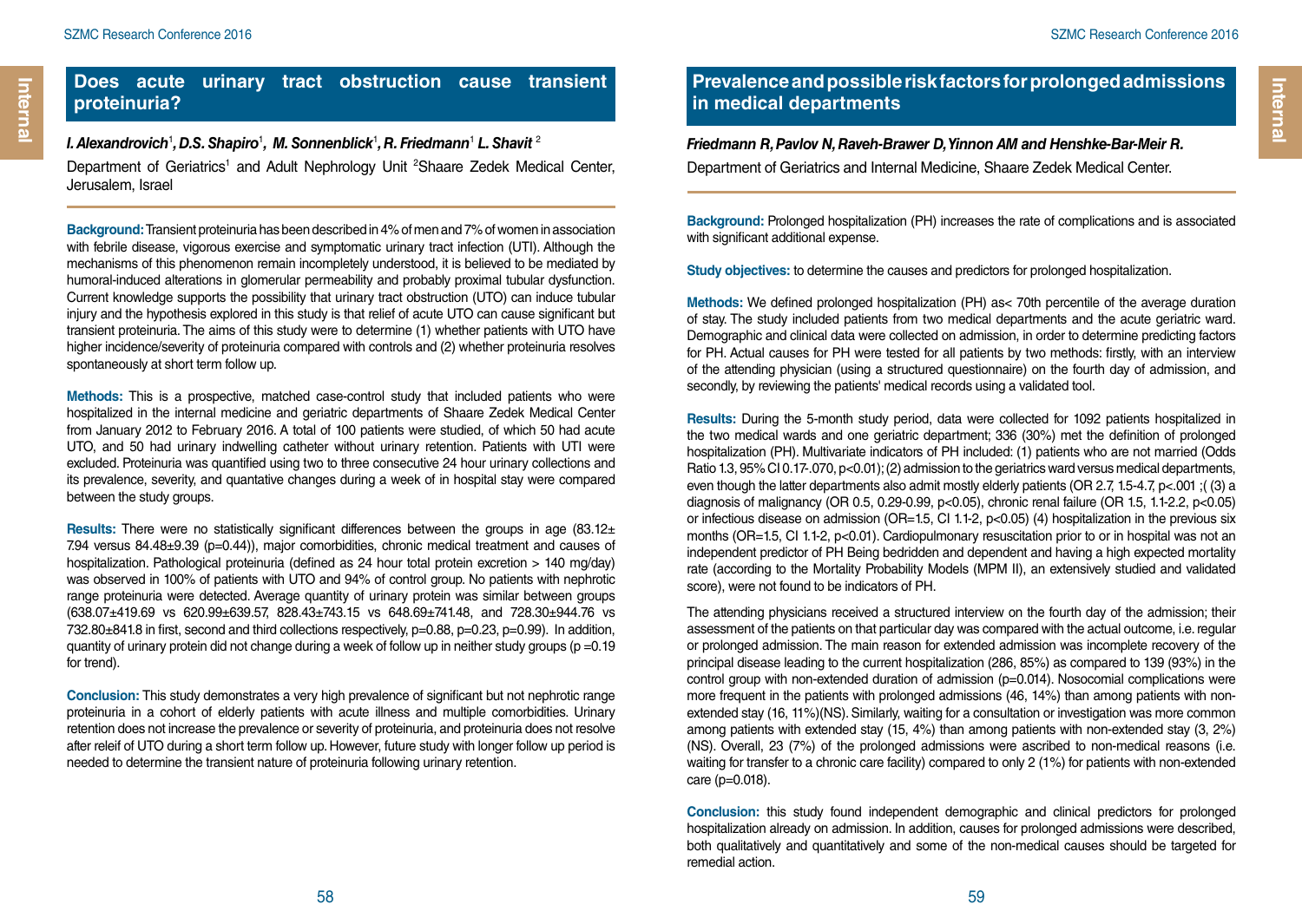### **Are There Evidences For Harm In Tube Feeding In Patients With Advanced Dementia?**

*Reuven Friedmann MD.* Geriatrics Department, Shaare Zedek Medical Center.

The question whether to sustain life of a patient with advanced dementia by tube feeding is a serious ethical one, and as long as there are no real evidences that can clearly show harm versus benefit by the physical data obtained by controlled studies, the judgment should be only by ethical arguments.

The Wisely Workgroup of the American Geriatric Society suggested not recommending tube feeding for a patient with advanced dementia. They recommended engaging individuals and caregivers in discussions which examine the evidence base of the procedure. But their recommendation rely on non-controlled studies, which seems to target their results towards the desired end point; to withhold tube feeding in the patient with advanced dementia, which can be accepted when discussed on ethical basis only.

Most of the studies on which these recommendations rely on ignore some crucial points:

The methods of tube feeding defer when comparing nasogastric tube with percutaneous endoscopic gastrostomy (PEG) tube by many means (e.g. aspiration, restrain, metabolic improvement), but most of the studies cited did not make this distinction, and therefore their results show bad outcomes.

At least two controlled studies showed significant better outcome for patients in whom the PEG was inserted while otherwise stable medically, compared with those whose PEG insertion was done during a hospitalization due to acute illness. The PEG insertion for the patients in the study which showed worse result in pressure sores healing or prevention, were all hospitalized for an acute disease at that time. There are no details about this point in the control hand fed group.

Were the patients with tube or hand feeding in the deferent studies really comparable? Why the patients with PEG did had tube feeding, and why were the patients with hand feeding fed orally? Not because they defer in their feasibility in oral feeding? The survival rate of 79.9% in 180 days in the orally fed group obviously shows that in this group oral feeding is feasible!!!

It is suggested to leave the debate about tube feeding in the patient with advanced dementia to ethical debate only, till there will be real controlled studies.

**Autologous transplant, and not ATO alone, remains the preferred therapy for relapsed APL: a report from the CIBMTR, Acute Leukemia working party of the EBMT and two specialized centers**

Ganzel C<sup>1</sup>, Mathews V<sup>2</sup>, Alimoghaddam K<sup>3</sup>, Ghavamzadeh A<sup>3</sup>, Kuk D<sup>4</sup>, Devlin S<sup>4</sup>, *Wang H*<sup>5, 2</sup>hang M-J<sup>6</sup>, Weisdorf D7, Douer D<sup>4</sup>, Rowe JM1, Estev J<sup>8</sup>, Nagler A<sup>9</sup>, Mohty M<sup>10</sup>, *Tallman MS*<sup>4</sup>

<sup>1</sup>Shaare Zedek Medical Center, Jerusalem, Israel<sup>2</sup> Christian Medical College & Hospital, Vellore, India<sup>3</sup> Shariati Hospital, Tehran, Iran<sup>4</sup> Memorial Sloan Kettering Cancer Center, New York, New York<br><sup>5</sup>CIBMTR Statistical Center, Milwaukee, Wisconsin, <sup>6</sup> Medical College of Wisconsin, Milwaukee CIBMTR Statistical Center, Milwaukee, Wisconsin <sup>6</sup> Medical College of Wisconsin, Milwaukee, Wisconsin<sup>7</sup>University of Minnesota, Minneapolis, Minnesota <sup>8</sup> Hospital Clinic, Institut d'investigacions biomediques August Pi i Sunyer, Barcelona, Spain <sup>9</sup>Sheba Medical Center, Ramat Gan, Israel <sup>10</sup>Saint-Antoine Hospital and University Pierre & Marie Curie, Paris, France

**Introduction:** Despite its favorable prognosis, 10-20% of APL patients relapse with contemporary therapeutic strategies. At relapse, reinduction therapy is often followed by autologous hematopoietic cell transplantation (auto-HCT). In the last two decades, arsenic trioxide (ATO) has become part of the standard reinduction regimens. Such an approach is often followed successfully by auto-HCT. However, long-term survivors have also been reported after ATO treatment alone without HCT. We retrospectively compared the outcome of auto-HCT, with or without ATO, and ATO-based therapy given alone following relapse in patients with APL.

**Patients and Methods:** Data on APL patients in first relapse were collected from the two largest transplant registries (CIBMTR, EBMT) and two specialty referral centers (Hematology-Oncology & Stem Cell Transplantation Research Center, Shariati Hospital, Tehran and Christian Medical College & Hospital, Vellore, India). The outcome of patients who received ATO at relapse and did not undergo transplantation was compared to that of patients who received any reinduction therapy, including ATO and subsequent auto-HCT. Overall survival was calculated from two months post relapse with left truncation at date of CR2 for patients receiving ATO alone and date of transplant for those receiving auto-HCT. Cox proportional hazard regression was used to estimate the univariate and multivariate associations with overall survival. Potential prognostic factors included age, disease risk based on WBC >10,000/µl, the presence of extramedullary disease, and duration of CR1, in addition to the primary comparison of auto-HCT and ATO-based reinduction therapy.

**Results:** 242 patients were identified, of whom 34 were excluded due to missing relapse date (n = 25), death or lost to follow-up before 2 months after relapse (n = 7), or receiving auto-HCT within two months of relapse (n = 2). The median age was 31, 63% of the patients were males and median WBC count at diagnosis was 4,750/µl. The final cohort of 208 patients included 68 receiving ATO alone and 140 receiving auto-HCT. The groups were comparable in terms of age, gender, duration of CR1 and risk group. Fifty-six percent of the auto-HCT patients received ATO-based treatment as salvage therapy and the others received various combinations of chemotherapy and ATRA.

There is a statistically significant survival advantage for the HCT group (HR =  $0.34$  (0.27-0.42),  $p<0.001$ ) compared to the ATO only group. At 5 years, OS was 42% (95% CI: 31% - 58%) and 78% (95% CI: 71% - 86%) for the ATO-only and HCT groups, respectively. In addition, there was a significant OS association with longer duration of CR1 (p=0.002) and presence of extramedullary disease ( $p = 0.041$ ); which remained significant in a multivariate model ( $p < 0.001$ ). Disease risk at diagnosis was not associated with OS.

**Conclusions:** These data suggest that auto-HCT results in improved OS after APL relapse, better than ATO-based therapy alone. Further studies to identify improvements in auto-HCT and which patients treated with ATO alone may be cured are needed.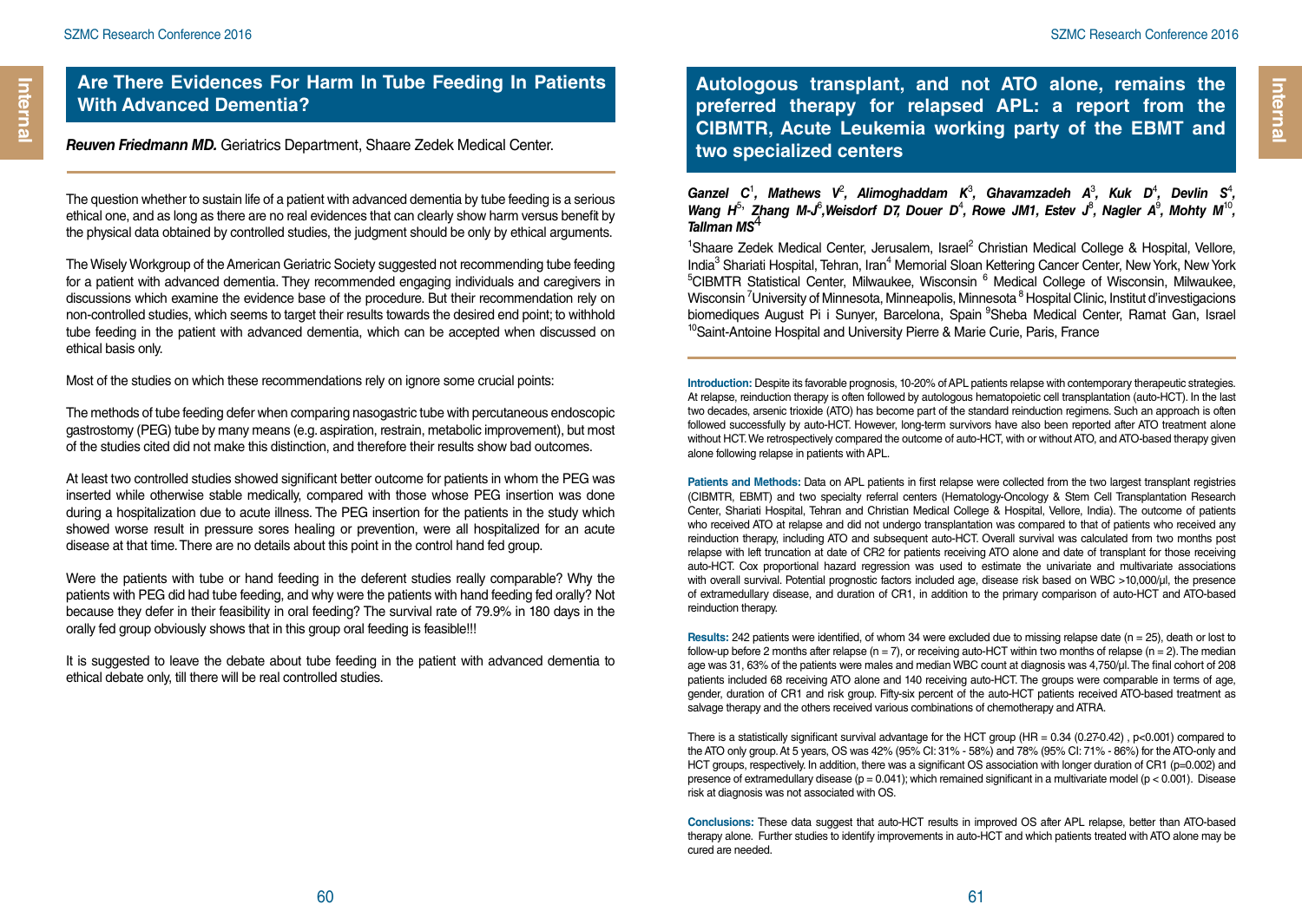**In Philadelphia-Chromosome-Negative Acute Lymphoblastic Leukemia, Late Relapses are Not Uncommon, Occur Mostly in Patients at Standard Risk and Have a Relatively Favorable Outcome. Results of the International ALL Trial: MRC UKALLXII/ECOG-ACRIN E2993**

*Chezi Ganzel1, Xin Victoria Wang2, Adel K Fielding5, Jacob M. Rowe1,3, Susan M. Richards6. Georgina Buck6, Rajesh Chopra, I. Jill Durrant, David I. Marks, Ian M. Franklin, Andrew K. McMillan, Mark R. Litzow7, Elisabeth M. Paietta8, Selina M Luger9, Peter H. Wiernik10, Dan Douer11, Hillard M. Lazarus12, Martin S. Tallman13, Anthony H. Goldstone4*

Background: Late relapse in acute leukemia is considered a relatively rare event but information regarding adult acute lymphoblastic leukemia (ALL) patients is scarce. Data are presented from one of the largest prospective adult ALL studies, the MRC UKALLXII/ ECOG E2993, to evaluate the rate and characteristics of late relapse in ALL. For this purpose, late relapse was defined, arbitrarily, as relapse 3 years post achievement of complete remission (CR).

Methods: The UKALLXII/ECOG E2993 was an international ALL trial. All patients received identical induction therapy. Patients with a sibling donor were assigned to receive an allogeneic hematopoietic stem cell transplant (HSCT); all others were randomized to undergo an autologous transplant or protracted standard consolidation/ maintenance therapy. For this report only patients registered before the tyrosine kinase inhibitors era are included in the analysis.

Results: 1518 study patients were eligible for this analysis, 1208 (79.6%) Philadelphia-chromosome negative (Ph-neg) and 267 (17.5%) Philadelphia-chromosome positive (Ph-pos). 1381 (91%) of the patients achieved CR; 93% of the Ph-neg and 82% of the Ph-pos. 572 patients (37.7%) underwent allogeneic HSCT. The median duration of follow-up of patients who achieved CR was 10 years. Among the 1381 patients who achieved CR, 626 (45.3%) had a documented relapse; 566 (90.4%) relapsed within 3 years of CR and 60 (9.6%) relapsed beyond 3 years ('late relapse'). Among these 60 patients, 18 (2.9%) relapsed after 5 years.

| <b>Patients</b> | n            | <b>CR</b>  | All relapses | <b>Relapses</b><br>$<$ 3 years | Relapses<br>$\geq$ 3 years | Relapses<br>$\geq$ 5 years |
|-----------------|--------------|------------|--------------|--------------------------------|----------------------------|----------------------------|
| All patients    | 1518         | 1381 (91%) | 626 (45.3%)  | 566 (90.4%)                    | 60(9.6%)                   | $18(2.9\%)$                |
| Ph-neg          | 1208 (79.6%) | 1123 (93%) | 485 (40.1%)  | 429 (88.5%)                    | 56 (11.5%)                 | $17(3.5\%)$                |
| Ph-pos          | 268 (17.5%)  | 219 (82%)  | 124 (56.6%)  | 122 (98.4%)                    | 2(1.6%)                    | $1(0.8\%)$                 |

Relapse beyond 3 years occurred in 4.3% of all who achieved CR, in 5% of Ph-neg and 0.01% of Ph-pos patients. Among the 60 late relapses, the median time to relapse was 46 months. 61.7% of the late-relapse patients were males, median age was 32 years, 88.3% were B-lineage ALL and the median white cell count at diagnosis was 6000/ul. 56.7% were in cytogenetic standard risk, 8.3% at high risk and the data of 35% are unknown. The median survival for the late relapse patients was longer than for those who relapsed within 3 years.

|                                       | Relapse $>$ 3 years | Relapse $>$ 3 years |
|---------------------------------------|---------------------|---------------------|
| Median survival from relapse (months) | 5.4                 | 11.2                |
| 3-year OS from relapse                | 6.5%                | 29%                 |
| 5-year OS from relapse                | 5.6%                | 19%                 |

Conclusions: Late relapses in adults with Ph-neg ALL are not uncommon. About 10% of relapses occur beyond 3 years and 4.3% of all ALL patients who achieved a CR can expect to have a late relapse. Most of the late relapse patients were at standard risk and appeared to have a relatively favorable outcome post relapse. Patients with ALL, particularly those who are Ph-neg, cannot be considered as cured at 3 years and need to be closely followed.

### **Is mother's height a risk factor for hip dysplasia (DDH)? 1 year risk study**

#### *Grossman, M R.N M.A, Amitai, Y MD Lebel E MD*

**Background:** Developmental dysplasia of the hip (DDH) leads to instability or dislocation of the hip and occurs in 1-5 newborns of 1000 live-births. The natural course of the disease leads to degenerative changes of the hip joint resulting in shortening of the limb, limited movement, limping, pain and requiring corrective surgery and at times total hip replacement. Currently, early diagnosis is based on physical examination and ultrasound imaging of the hips. Early diagnosis and treatment is essential in order to avoid late complications. Delay in diagnosis might have an important impact on the cost of the health care because of the need for further complex interventions. The etiology of DDH is unknown but several risk factors are recognized: familial history, female gender, breech presentation, first vaginal delivery, oligohydramnios, skeletal malformations or deformations and overweight babies. Antropometric measures of the mother vs. baby are currently not considered a risk factor for DDH although it may influence the size of uterus and pelvis and thus mechanically affect the fetus.

**Purpose:** This study was designed to evaluate the correlation of mother's height, ratio between mother's height/ newborn's weight and the occurrence and severity of DDH.

**Methods:** the study was conducted at the pediatric-hip clinics in the Shaare Zedek Medical Center (Jerusalem). Diagnosis of DDH was based on physical examination and Graf-method hip sonography. Evaluation was performed by orthopedists qualified for this exam. The study was approved by the IRB (Helsinki committee) of Shaare Zedek Medical center. During a period of one year, all mothers (bringing their babies to the clinic) were invited to participate in the study and were asked to sign a written. After receiving consent, data were prospectively recorded regarding the pregnancy, delivery, and risk factors for DDH, mother height, and the newborn birth weight. Criteria for inclusion were: term-born babies (>36 weeks), birth-weight >2500 gr. and singleton delivery. All confidential medical data was handled as directed by medical-confidentiality rules.

Data collection and processing was done by Excel and SPSS 17.0 software. Analysis included multivariate analysis of all the risk factors (mother's height, newborn weight and the ratio of the mother's height/newborn's weight), Student-t test for independent samples, odds-ratio and Chi-square test for dichotomy variables. ANOVA and multivariate regression was used to evaluate prediction values of each risk factor for DDH. The effect of mother's height on DDH was evaluated by Spearman's test.

**Results:** During the study period, 203 babies were evaluated in the clinic. Forty two were excluded due to prematurity, low birth-weight or twins' delivery. The mothers of 161 babies were included. DDH was diagnosed in 63 (39%) and hips were found normal in 98 (61%) babies.

Significant correlation was found between mother's height and the occurrence of DDH (P<0.05). As a threshold height of <154 cm was set, a significant risk factor for the occurrence of DDH was also found (p<0.05). Degree of DDH was more severe and correlated with lower mother's height (p<0.05). Also, mothers of babies with bilateral DDH were found to be significantly shorter (p<0.05) than mothers of babies with unilateral disease. In evaluation of the classical risk factors, positive family history, female gender, and first vaginal delivery, were found significant, whereas breech presentation, oligohydramnios, click, and lower limbs deformation were not found significant risk factors for DDH.

**Conclusions and recommendations:** Short maternal height was demonstrated in the current study as a significant risk factor for DDH. Screening for DDH is based on detection of newborns that have specific risk factors. These factors may be divided into genetic and mechanical factors. The current study demonstrates increased risk for DDH in babies born to shorter mothers, and supports the inclusion of low mother's height (<154 cm) as a risk factor for DDH. Further studies should be performed on these findings.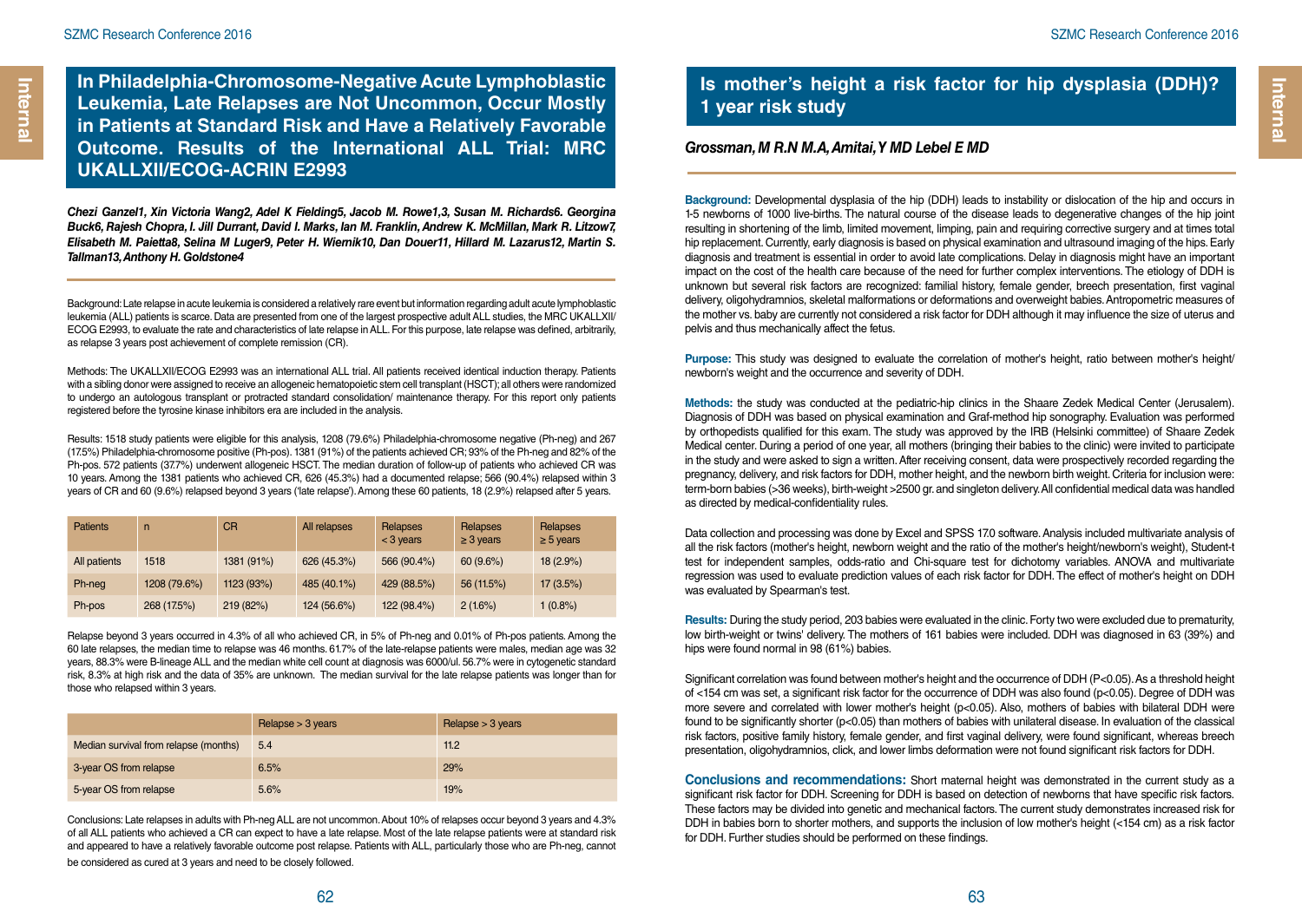**North American Leukemia, Intergroup Phase III Randomized Trial of Single Agent Clofarabine As Induction and Post-Remission Therapy, and Decitabine As Maintenance Therapy in Newly-Diagnosed Acute Myeloid Leukemia in Older Adults (Age ≥60 Years): A Trial of the ECOG-ACRIN Cancer Research Group (E2906)**

#### *Prof. Jacob M. Rowe, Dr. Tami Granot,* Hematology Department, SZMC

**Background:** Induction therapy with daunorubicin (Dauno) & cytarabine (Ara-C) (DA) has been the standard of care for eligible older adults (age ≥ 60 years) with newly diagnosed acute myeloid leukemia (AML) for over 2 decades. Single agent Clofarabine (CLO) induction & consolidation therapy has demonstrated important clinical activity in this age group in large phase II studies. Lower induction mortality (IM) & similar reported complete remission rate (CR) & overall survival (OS), as well as notable activity in those with higher risk disease features [including unfavorable cytogenetics, therapy-related AML (t-AML) & prior antecedent hematologic disorder (AHD)] raises the possibility that a non-Ara-C-based regimen could achieve similar or superior OS with lower toxicity.

**Methods:** We participated in a randomized United States Intergroup Phase III trial of single agent CLO [30mg/m2 x 5 days induction; 20 mg/m2 re-induction (if indicated) & 2 cycles Consol.] vs. standard DA therapy [Dauno 60mg/m2 D1-3 & Ara-C 100mg/m2 D1-7 induction x 1-2 cycles; 2 cycles Consol. with Ara-C (1.5g/m2 Q12hrs D1-6 age 60-69; once daily if age 70+)] in patients (pts) age ≥ 60 yrs with newly diagnosed AML. Patients with serum creatinine >1.0 (or GFR <60 mL/min) and those with AML-M3 and ECOG performance status >3 (PS>2 if age 70+ yrs) were excluded. Randomization was stratified by age (60-69 vs. 70+), t-AML, & AHD. Pts with HLA-matched donor were eligible for allogeneic transplantation (AlloHCT) after induction, and those completing Consol. were eligible for randomization #2 (R#2) to maintenance decitabine [20mg/m2 x 3D, monthly x 1 year] versus observation. With a target accrual of 747, E2906 was powered to determine non-inferiority [and possible superiority] of CLO vs. standard DA, and primary endpoint was OS. A weighted statistical analysis was performed to account for confounding impact of R#2. AlloHCT patients were censored at transplant in this analysis. Responses & cytogenetics were confirmed centrally and OS & CR rates were monitored by an independent Data Safety Monitoring Committee (DSMC) at pre-specified time points.

**Results:** As of Feb 23, 2015, 727 pts were randomized. Median age was 68 years (range 60-86); 57% were male, and 38% were age ≥70 yrs. Treatment arms are well balanced for all baselineclinical & AML characteristics, & 30% had unfavorable cytogenetics. Of 659 with complete treatment information reported, 30.4% on DA vs. 40.1% on CLO received 2 cycles of induction (p=0.006).

Median follow-up of surviving patients is 7.6 months.

374 pts have died (174, DA; 200, CLO) & significantly inferior OS was observed for CLO vs. DA [Hazard Ratio (HR) 1.41 (95% CI 1.12-1.78)] . Planned subgroup analyses were performed, demonstrating significant differences in OS after CLO for patients age 60-69 yrs, without AHD, & with intermediate risk cytogenetics; but not for those with Unfav. Cytogen. or t-AML. Based on the primary weighted analysis, DSMC recommended suspension of new accrual to E2906 on Feb 23, 2015 & all active patients on CLO were transitioned to DA Arm.

In SZMC, 22 pts enrolled to the study. 8 are alive and being followed for survival since 2012. 6 out of 8 had AlloHCT. 2 were randomized to the Decitabine arm.

**Conclusions:** Despite similar CR & IM, OS after single agent CLO is inferior to standard DA therapy for pts age ≥60 years with newly diagnosed AML who are fit for intensive therapy, and DA remains the standard of care. However no difference in OS was observed after CLO in some pre-specified high risk AML subgroups. R#2 & AlloHCT arms continue in E2906 for pts already enrolled. Embedded prospective minimal residual disease study at CR is being performed to identify pts at higher risk after CLO & DA.

### **Clinical manifestations, risk factors, and prognosis of patients with Morganella morganii sepsis.**

### David Erlanger<sup>1</sup>, Yonit Wiener-Well<sup>2</sup>, Amos M. Yinnon<sup>3</sup>, Marc V. Assous<sup>4</sup>, Eli Ben-Chetrit<sup>2</sup> 1 MD Thesis student, Technion - Israel Institute of Technology, Israel

<sup>2</sup>Infectious Disease Unit, Shaare Zedek Medical Center, affiliated with The Hebrew University, Israel

3 Division of Internal Medicine, Director, Shaare Zedek Medical Center affiliated with the Hebrew University Hadassah Medical School, Jerusalem, Israel

4 Microbiology and Immunology Laboratory, Head, Shaare Zedek Medical Center, Jerusalem, Israel

**Background:** There are only few studies of Morganella bacteremia, with small sample size and significant heterogeneity. The aim of this study was to evaluate risk factors, clinical and outcome data of patients with M. morganii bacteremia.

**Methods:** One hundred and thirty six patients diagnosed with M. morganii bacteremia were identified via the Shaare Zedek Medical Center database between 1998 and 2014. Control group patients with E. coli sepsis, were matched by year of diagnosis and acquisition site of infection. Clinical and outcome data was evaluated.

**Results:** Mean age and gender of both groups was similar. Complicated soft tissue infection was a more prevalent source of infection in the study group (30% versus 3.2%, p<0.001). Only 20% of the patients in the study group suffered from urinary tract infection (UTI), as compared with 40% in the control group (p=0.001). The mean  $(\pm SD)$  Charlson Comorbidity Index (CCI) was higher in the study group  $(4.3 \pm 2.5 \text{ versus } 3.4 \pm 2.8, \text{ p=0.01}).$  Appropriate empirical antibiotic treatment was given to 60% versus 82% of the study group and control group patients, respectively (p=0.001). Polymicrobial bacteremia was diagnosed in 44% of the study patients and in only 13% of the controls (p<0.001). The length of stay of patients in the study group was longer  $(25\pm22)$  versus  $13.6\pm16$  days, p<0.001). Of the M. morganii patients 57 (42%) died, compared with 31 (25%) of the control group (p=0.004). Multivariate analysis indicated no association between pathogen type and increased in-hospital mortality. However, a debilitative state, a CCI>4, septic shock and a clinical syndrome other than UTI were all significant risk factors for mortality (p<0.01).

**Conclusions:** Patients with M. morganii sepsis often suffer from more severe comorbidities and a worse degree of sepsis. In addition, there is an increased risk of inappropriate empirical treatment, longer hospitalization and higher death rate. Clinicians should suspect infection due to M. morganii in debilitative, septic patients with soft tissue infections and treatment with broad-spectrum antibiotics should be considered.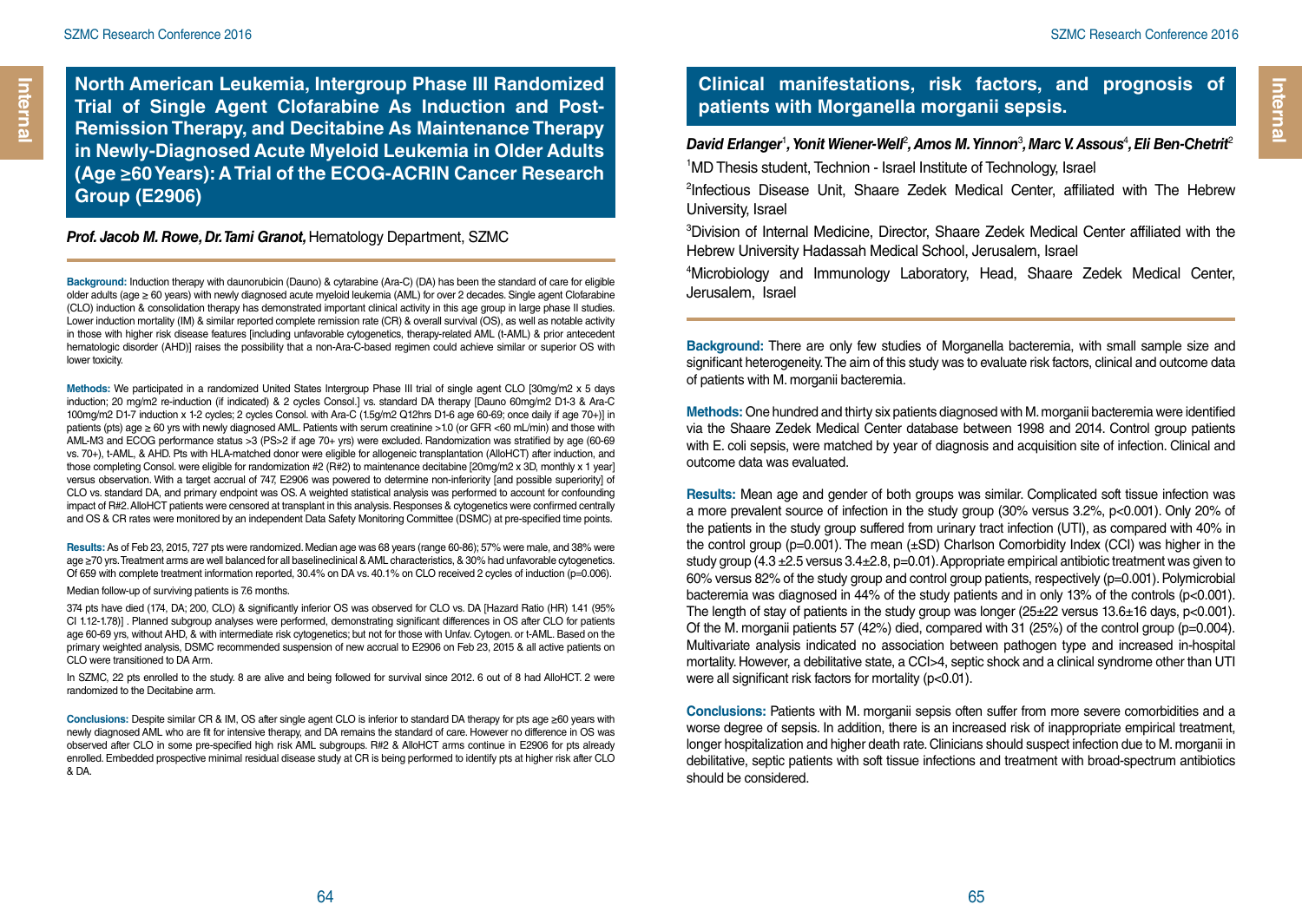*Eli Ben-Chetrit*1\**, Yonit Wiener-Well*1\**, Livnat Kashat*2,3*, Amos M. Yinnon*<sup>3</sup> *, Marc V. Assous*<sup>2</sup> 1 Infectious Diseases Unit,

2 Clinical Microbiology and Immunology Laboratory,

3 Division of Internal Medicine, Shaare Zedek Medical Center affiliated with the Hebrew University Hadassah Medical School, Jerusalem, Israel. \*Both authors contributed equally.

**Background:** Bacteremia with strains belonging to the former Streptococcus bovis/equinus complex is associated with hepatobiliary disease, colorectal lesions, and infective endocarditis (IE). This study addressed the clinical significance of subspecies distinction of previously designated S. bovis blood culture isolates according to the updated nomenclature.

**Methods:** During 2002-2013, blood culture isolates previously designated as S. bovis (biotypes I/ II), were re-cultured. Isolates were identified using 16S rRNA gene sequencing and MALDI-TOF MS (Vitek MS, BioMerieux). Clinical data of patients aged ≥18 were reviewed retrospectively. A review of four recent series was performed as well.

**Results:** Forty blood isolates were identified using 16S rRNA sequencing: 26 bacteremic patients had S. gallolyticus ssp. pasteurianus (SGSP), 6 had S. gallolyticus ssp. gallolyticus (SGSG), 2 had S. gallolyticus ssp macedonicus (SGSM), and 6 had S. infantarius (SI) bacteremia. Speciation was done using Vitek MS and Biotyper (BioMerieux) MALDI-TOF technology in 37 and 36 samples, respectively, and was successful in all samples (100%). Subspecies identification was confirmed in 30 (83%) samples. The mean age of study patients was  $74\pm17$  with male predominance (65%). All subspecies were associated with colonic adenoma or polyps (eight patients, 20%). Definite or probable IE was diagnosed in 22 (59%) patients and was associated with all subspecies. Combining our results with those of four other series resulted in overall 320 bacteremic cases with either SGSM, SGSP, SI or SGSM. Eighty eight (28%) had colon pathology, and 66 (21%) had IE. SGSG was significantly more prevalent in cases of IE (p<0.001). Colon pathology was detected with all subspecies (p=0.22).

**Conclusion:** All 'bovis/equinus' complex subspecies were associated with colon pathology or IE. We therefore question the necessity of timely and expensive diagnostics such as 16S rRNA sequencing to attain definite subspecies distinction, since recovery of any subspecies in blood cultures mandates transesophageal-echocardiography and colonoscopy. Identification of pathogens, using MALDI-TOF technology, at the complex and subspecies level, was rapid and complete.

### **Prediction of Resistance to Intravenous Immunoglobulin in Children with Kawasaki Disease**

Maskit Bar-Meir, MD,MSc<sup>1,2</sup>, Itai Kalisky,MD<sup>1</sup>, Andrei Schwartz, ,MD<sup>3</sup>, Eli Somekh, MD 3,4*, Diana Tasher, MD* 3,4 ; Israeli Kawasaki Group

**Background:** Approximately 10-20% of patients are refractory to initial IVIg therapy, and these 'nonresponders' are at higher risk of coronary artery abnormalities. Early identification of these patients, who may benefit from additional therapy is challenging. The aim of the present study is to identify predictors for IVIg resistance.

**Methods:** We reviewed clinical records of 312 consecutive KD patients from 9 medical centers in Israel (development dataset) and 186 patients from additional 5 centers (validation dataset). Using multivariate analysis we identified predictors of IVIg resistance. A third small prospective cohort of consecutive KD patients from a single medical center was used to test the accuracy of the predictors.

**Results:** Coronary artery abnormalities in the initial echocardiogram and presenting before day 5 of fever were independent predictors of IVIG nonresponse. Using either of these variables generated an area under the receiver-operating-characteristics curve of 0.7 (95%CI:0.6,0.77) . Sensitivity to predict non-response was 81% (95%CI:67,90) and specificity was 50% (95%CI:44,56) . Similar results were found in the validation dataset and in the small prospective cohort.

**Conclusions:** Two clinical predictors show high sensitivity in identifying IVIg nonresponders among our KD patients.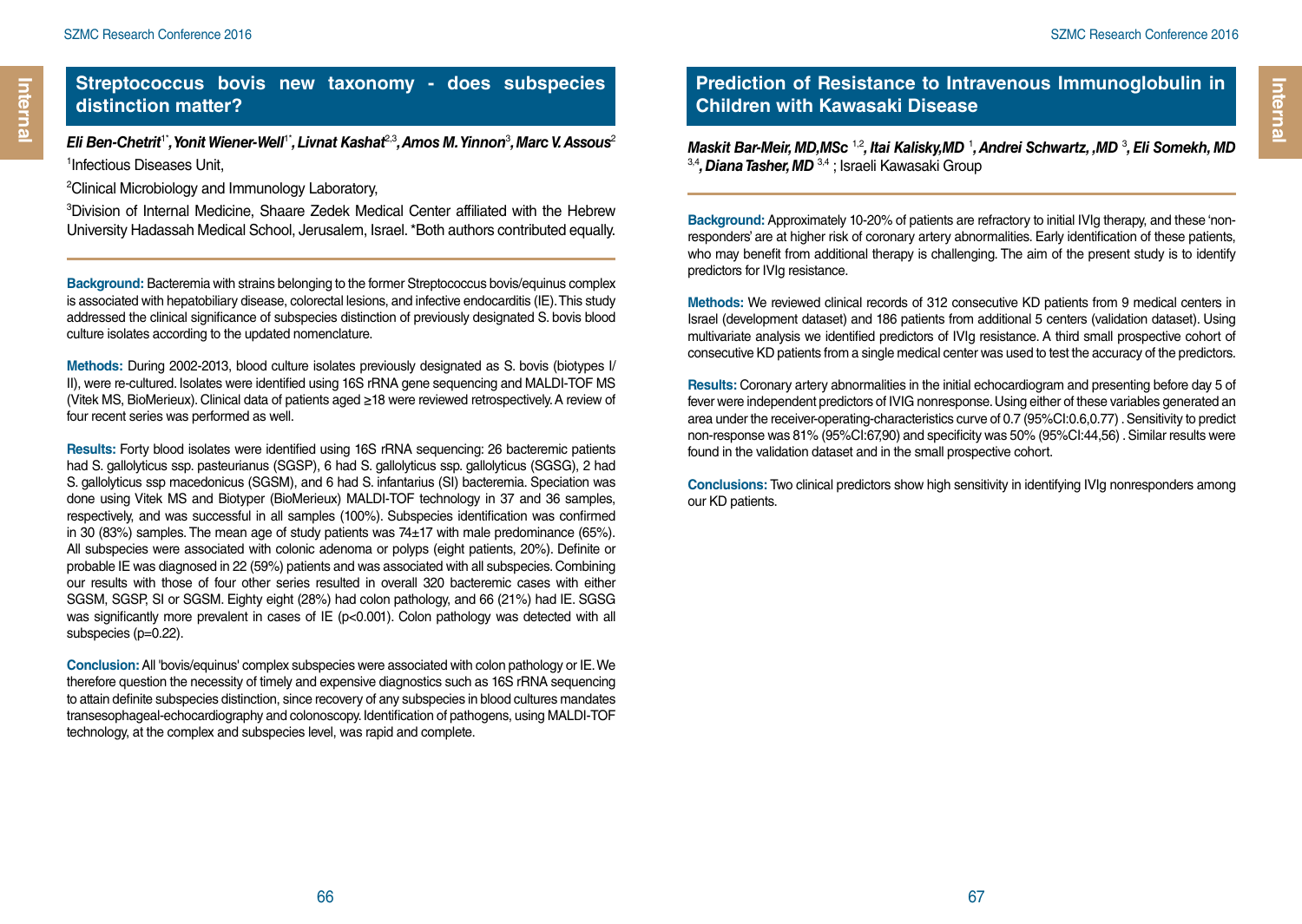### **Methicillin-Resistant Staphylococcus aureus outbreak in the Neonatal intensive care unit- an epidemiological, clinical and molecular investigation** *Lachish T*<sup>1</sup>

*Rivka Birenbaum , Marc V. Assous* and *Maskit Bar-Meir*

**Background:** MRSA is an important nosocomial pathogen causing significant morbidity and mortality. An outbreak caused by this bacteria occurred between October 2009 and August 2010, in the Shaare Zedek Medical center neonatal intensive-care unit.

**Methods:** In this work we performed phenotypic and molecular characterization of the strains that caused the outbreak using spa typing and Multiple loci VNTR analysis. Additionally, we characterized the risk factors for MRSA infection in the NICU setting.

**Results:** Two MRSA strains were identified: the major strain, found in 93% of infected newborns, was identified as t008. The minor strain was identified as t002. The outbreak came to an end after diagnosing and treating a staff member that was a carrier of MRSA t008.

These two MRSA strains are the common strains prevalent in the community in Israel.

The main risk factors for infection were length of stay and antibiotic treatment prior to infection.

**Conclusion:** Routine surveillance cultures obtained from newborns and staff in the NICU and control measures including cohorting and isolation of carriers are important means to control outbreaks and even prevent them. Antibiotic stewardship may also reduce the risk of infection.

### **Morbidity among the Israeli Defense Force Response Team during Nepal, Post-earthquake mission, 2015.**

#### *, Bar A*<sup>2</sup> *, Alalouf H*<sup>3</sup> *, Schwartz E*<sup>4</sup> *.*

1 The Infectious Diseases Unit, Shaare-Zedek Medical Center, Jerusalem, Israel.

2 Surgeon General Headquarters, Israeli Air Force, I.D.F.

3 Military Public Health Department, I.D.F.

4 The Center for Geographic Medicine, The Chaim Sheba Medical Center, Tel-Hashomer, Israel, And Sackler School of Medicine, Tel-Aviv University, Tel-Aviv, Israel.

**Background:** On the 25th of April 2015, a 7.8 magnitude earthquake struck Nepal. Soon-after, the Israel Defense Force (IDF) dispatched a rapid-response team and within 96 hours from the onset of disaster already opened a full equipped tertiary field hospital in Kathmandu. Shaare-Zedek Medical Center Contributed a significant number of the medical personnel to this mission, including the Medical Director of the field hospital. There is limited data regarding the spectrum of diseases among rescue teams to disease stroked areas. The aim of this study was to assess the prevalence and spectrum of diseases during the mission of the IDF field hospital to Nepal, post-earthquake 2015.

**Methods:** The mission team included 260 soldiers and reserves, medical and non-medical staff (rescue and support teams). Pre-travel vaccinations were given to the entire team prior to departure. The field hospital was self-equipped including food and water supply with a self-serving kitchen, yet had a shortage of running water. A Public Healthcare team and Infectious Diseases physicians were present and active during the entire mission. A questionnaire based survey assessed the morbidities and risk-factors throughout the mission, among all staff members of the field hospital.

**Results:** 137 team members completed the questionnaire. Medical complaints or symptoms were recorded in 87of them (64%). The most common symptoms were gastrointestinal (53% of all responders, 84% of the 87 with symptoms). Respiratory symptoms were recorded in 16% and fever occurred in only 8% of all participants. Most symptoms were self-limiting and lasted between several hours to 3 days. There was no significant difference in the rate or spectrum of morbidity between the medical and the non-medical staff.

**Conclusions:** The Israeli field hospital was a stand-alone facility, with an active public health and Infectious Diseases team, yet 53% of its' staff suffered from gastrointestinal complaints. Prevention of morbidity and specifically of GI complaints upon arrival to a disaster stroked area in a developing country is difficult, especially when the living conditions are basic and there is a shortage of running water.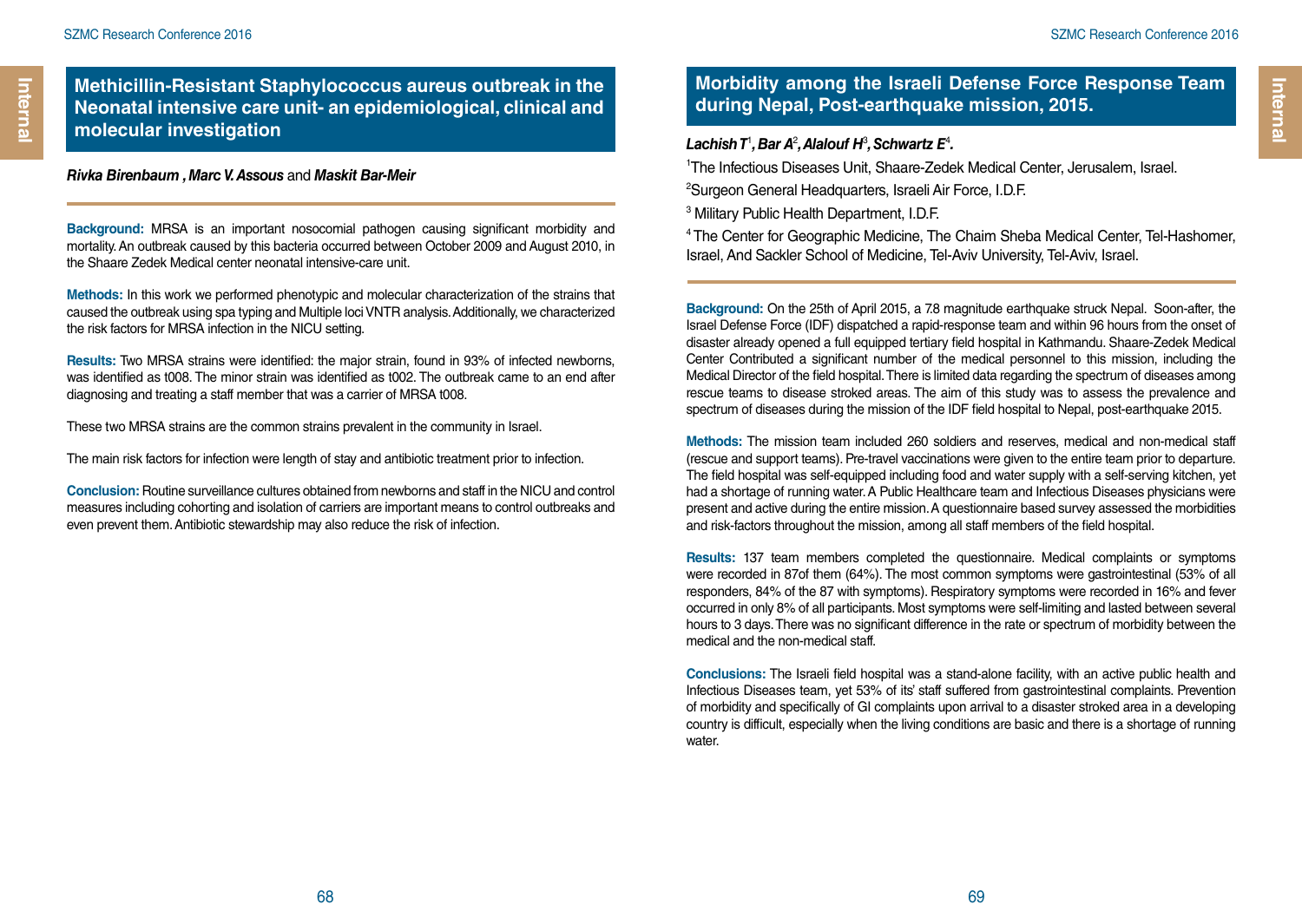Internal

### **The Risk for Clostridium difficile Colitis during Hospitalization in Asymptomatic Carriers**

#### *Shelly Kagan\*, MD,*<sup>1</sup>  *Yonit Wiener-Well\*, MD,*<sup>2</sup>  *Eli Ben-Chetrit MD2, Livnat Keshet, MA,*3, Jessica Aouzerate, BA<sup>3</sup>, Amos M. Yinnon, MD2,<sup>4</sup> and Marc V.Assous, MD, PhD<sup>3</sup>

Hebrew University-Hadassah Medical School<sup>1</sup>, Jerusalem, Israel, Infectious Disease Unit<sup>2</sup>, Microbiology laboratory<sup>3</sup> and Division of Internal Medicine<sup>4</sup>, Shaare-Zedek Medical Center, affiliated with the Hebrew University-Hadassah Medical School, Jerusalem, Israel, \*equal first contribution

**Background:** The incidence of Clostridium difficile (CD) Infection is rising. It is associated with advanced age, antibiotics, proton-pump inhibitors and histamine antagonists, hospital and nursinghome stay. Reports suggest that up to one third of carriers will develop a symptomatic infection, and the significance of carriage is not clear. To-date, CD screening is not recommended for asymptomatic patients.

The study aimed to assess the risk of CD carriers to develop diarrhea and its severity during hospitalization and answer the question of CD carriage screening justification.

**Methods:** Rectal swabs were obtained from newly admitted patients and processed by the glutamate dehydrogenase and Clostridium toxin immunoassay to determine the prevalence of asymptomatic carriage. Carriers were paired with non-carrier controls at a 1:2 ratio and followed throughout their hospitalization.

**Results:** There were no significant differences between the groups in baseline characteristics, aside from recent antibiotic use. Of the 394 specimen tested,  $n=$  34 (8.6%) were of asymptomatic carriers. 30 carriers and 60 non-carriers were included. The results showed that carriers of CD were significantly more likely to develop diarrhea during their hospitalization (23.3% vs. 6.7%, p=0.038), and developed diarrhea earlier than non-carriers (2.9 vs. 5.7 days from admission, p=0.024). High morbidity and mortality were associated with CD carriage at admission - 48.1% of CD carriers died during hospitalization compared with 13.3% of non-carriers (p<0.001).

**Conclusions:** These data suggest that CD screening of groups at risk may have clinical and epidemiological benefits. Further studies regarding prevention of diarrhea in carriers and control of transmission of spores are needed.

### **A novel clinical index reflecting mucosal inflammation in pediatric Crohn's Disease**

#### $A$  Ben Shoham<sup>a e</sup>, MA Cozijnsen<sup>a e</sup>, JC Escher<sup>b</sup>, L de Ridder<sup>b e</sup>, JM Hulst<sup>b</sup>, D Turner<sup>a u</sup>

<sup>a</sup> Shaare Zedek Medical Center; "The Juliet Keidan Institute of Pediatric Gastroenterology and The Hebrew University of Jerusalem; <sup>b</sup>Erasmus MC/Sophia Children's Hospital, Rotterdam, The Netherlands;<sup>e</sup> Equal contribution

**Background:** Mucosal healing (MH), defined as lack of evidence of inflammation by endoscopy, is increasingly becoming an important therapeutic goal in Crohn's Disease (CD). Repeated assessments by colonoscopy are less feasible in children since they are associated with risks and discomfort. The Pediatric Crohn's Disease Activity Index (PCDAI) is the primary tool for assessing disease activity in pediatric CD patients but it does not correlate with mucosal inflammation as well as biomarkers as erythrocyte sedimentation rate (ESR), C-reactive protein (CRP) and fecal calprotectin (FC).

**Aims:** To develop a multi-item clinical index, based on clinical and laboratory measures, to reflect mucosal inflammation and MH, as defined by the validated Simple Endoscopic Score for Crohn's Disease (SES-CD). Such a tool would serve as an outcome measure in clinical trials as well as in assessing response to treatment in clinical practice.

**Method:** Data from the ImageKids study were utilized to construct and validate the proposed index. We excluded patients with isolated upper GI disease and further restricted the analysis to patients who have had their clinical and lab workup no longer than 4 weeks prior to and no longer than 2 week following colonoscopy. The association of the SES-CD with clinical data, PCDAI items, laboratory tests and fecal markers, were analyzed in multivariate analyses.

**Results:** The construction and validation of the index utilized data of 73 children and 70 children respectively (age 13.7±2.5 years; disease duration 1.95 years [IQR 0.2-3.3]; PCDAI 21±16, 31% with remission and 27% with moderate-to-severe disease; SES-CD 11±9, 19% with MH [score ≤3] and 41% with moderate-to-severe mucosal inflammation). In the final model, abdominal pain, stool pattern and laboratory items, including ESR, CRP and FC, were strongly associated with SES-CD and thus retained in the proposed index. The correlation between the SES-CD and the proposed index was 0.659 (P<0.001), higher than its correlation with PCDAI (0.514), FC (0.517), ESR (0.344) and CRP (0.249). The sensitivity and specificity of the index to diagnose MH were 71% and 75%, respectively.

Conclusions: In children with ileocolonic CD, an index based on select PCDAI items together with fecal and serum inflammatory markers were used for constructing a non-invasive clinical index that may help to assess MH.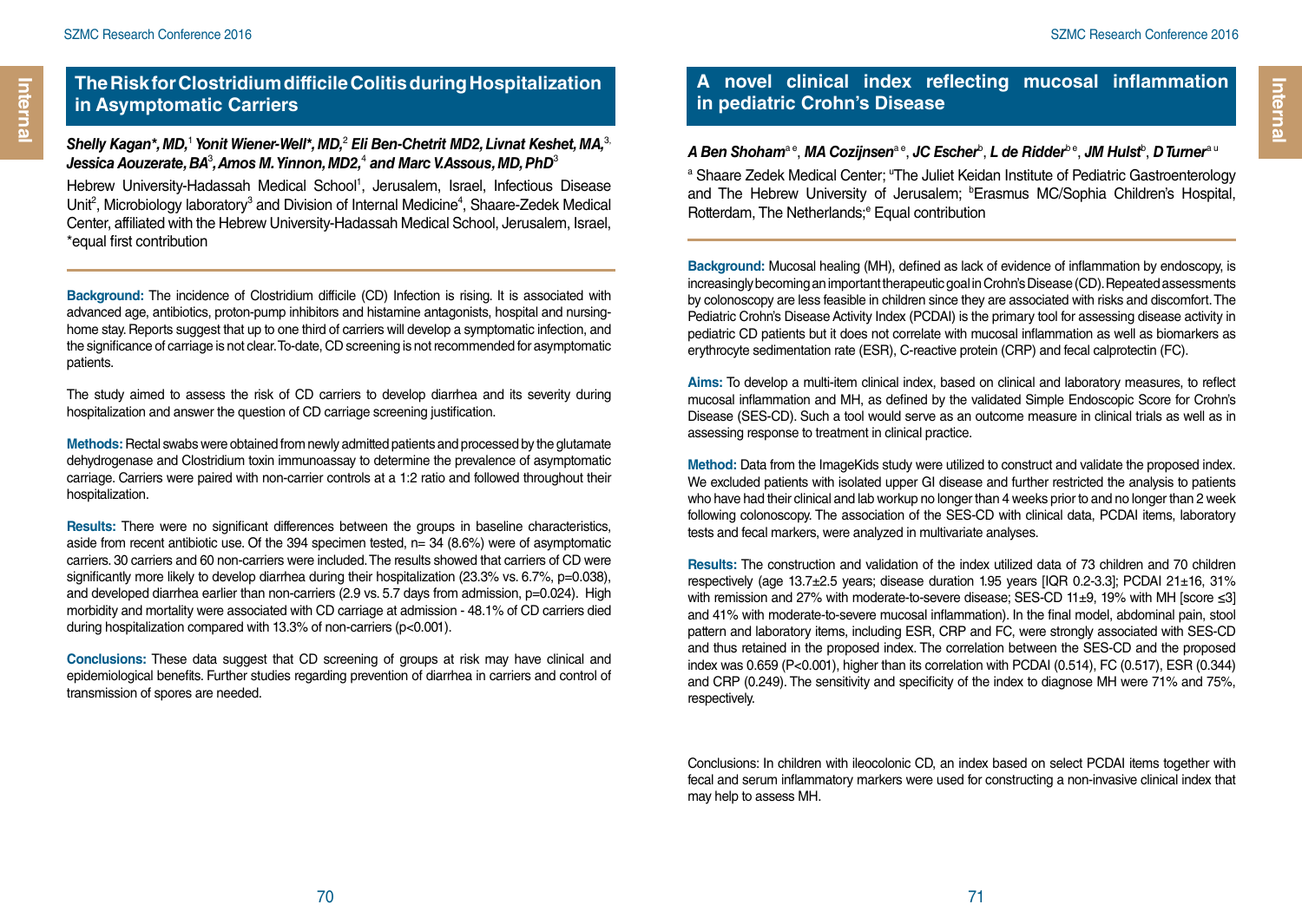Linda Shavit1<sup>1,2</sup>, Daniela Girfoglio<sup>1</sup> ,Vivek Vijay<sup>1</sup>, Pietro Manuel Ferraro<sup>3</sup>, Shabbir Moochhala<sup>1</sup>, Robert Unwin<sup>1</sup>

1 Centre for Nephrology, Royal Free Campus, University College London Medical School, London, UK; <sup>2</sup>Adult Nephrology Unit, Shaare Zedek Medical Center, Jerusalem, Israel;<br><sup>3</sup>Division of Nephrology Catholic University of the Sacred Heart, Bome, Italy <sup>3</sup> Division of Nephrology, Catholic University of the Sacred Heart, Rome, Italy

**Introduction and aims:** Recent large-scale epidemiological studies have provided evidence for an association between nephrolithiasis and cardiovascular disease (CVD), though the underlying mechanism is unclear. Vascular calcification (VC) is a strong predictor of cardiovascular morbidity and mortality; the hypothesis that it is more prominent in KSF has been investigated in the current study. The aims of this study were to: 1) determine whether recurrent KSF have more VC and osteoporosis compared with control; 2) evaluate an association between hypercalciuria and VC/osteoporosis.

**Methods:** We investigated 111 subjects, of whom 57 KSF and 54 age- and sex-matched controls (drawn from a list of potential living kidney donors). Abdominal aortic calcification (AAC) and vertebral body trabecular bone mineral density (CT BMD) were assessed using existing abdominal CT imaging. Using these CT scans, manual calcium scoring was undertaken to calculate total aortic calcium load (AAC severity score). The prevalence, severity and associations of AAC and CT BMD between KSF and controls were then compared.

**Results:** There were no statistically significant differences in age and gender between groups. Mean age was  $46.7 \pm 6.4$  years in KSF and  $46.9 \pm 5.6$  in controls, 57 % of the patients in both groups were male. The prevalence of diabetes, HTN and dyslipidemia was higher in KSF, and smoking history was more prevalent in controls.

AAC was found in both groups, the incidence was only slightly higher in KSF (39% vs 35%). However, the severity of AAC was significantly higher in KSF by both univariate and multivariate models adjusted for age, sex, HTN, diabetes and smoking status (p-value < 0.001). Similarly, KSF had significantly lower CT BMD by both crude and adjusted analyses (p-value < 0.001). Among stone formers, the association between AAC score and hypercalciuria was not statistically significant (p-value 0.86).

**Conclusions:** VC might be an underlying pathogenic mechanism explaining previously reported associations between nephrolithiasis and CVD. Moreover, bone demineralization is much more prominent in KSF, providing preliminary evidence of possible common underlying pathways leading to increased extraosseous calcium deposition and osteoporosis.

## **Vitamin D levels, Vitamin D supplementation and prognosis in patients with chronic kidney disease.**

Yossef Namir\*<sup>1</sup>, Matan J Cohen\*<sup>2</sup>, Yosef S Haviv<sup>3</sup>, Itzchak Slotki<sup>1</sup>, Linda Shavit<sup>1</sup> \*Equal contribution

1 Adult Nephrology Unit, Shaare Zedek Medical Center, Jerusalem, Israel

2 Department of Medicine, Shaare Zedek Medical Center, Faculty of Medicine, Hebrew University, Jerusalem, Israel

3 Soroka medical center and Ben Gurion University of the Negev, Beer Sheva, Israel

**Background:** Vitamin D (Vit D) deficiency plays a central role in the pathogenesis of chronic kidney disease (CKD) complications, both skeletal and non-skeletal. The purpose of this study was to examine whether 25(OH) D levels and supplementation with oral cholecaciferol (Vitamin D3, Vit D3) are associated with morbidity and mortality among patients with significant CKD.

**Methods:** CKD patients attending the nephrology clinic at Shaare Zedek Medical Center between 1.7.2008 and 31.1.2012, tested at least twice for 25(OH) D levels were enrolled. Primary endpoints included death, end stage renal disease (ESRD) requiring start of dialysis, a rise of at least 50% in serum creatinine, or composite endpoints of the above.

**Results:** A total of 516 patients were studied, of whom 178, 257 and 81patients had baseline vitamin D levels < 15ng/ml, 15 to 30ng/mL and > 30ng/mL, respectively. We found an association between baseline 25(OH)D level below 15 ng/mL and renal outcomes (start of dialysis or a rise of at least 50% in serum creatinine) in both crude and multivariate analyses (HR 3.17, 95% CI 1.12 to 8.94). Vit D3 supplementation demonstrated beneficial effects on combined renal outcomes and death in univariate analyses (p=0.02). Moreover, an increment of 10 ng/mL in 25(OH)D levels was associated with a 25% reduction in mortality (HR 0.755 (95% CI 0.54-1.00) in crude but not adjusted analyses.

**Conclusions:** Significant Vit D deficiency in CKD can serve as a biological marker indicating patients in whom adverse renal outcomes can be anticipated. Moreover, Vit D3 supplementation and rise of serum 25(OH) D levels may have beneficial influence on hard renal outcomes.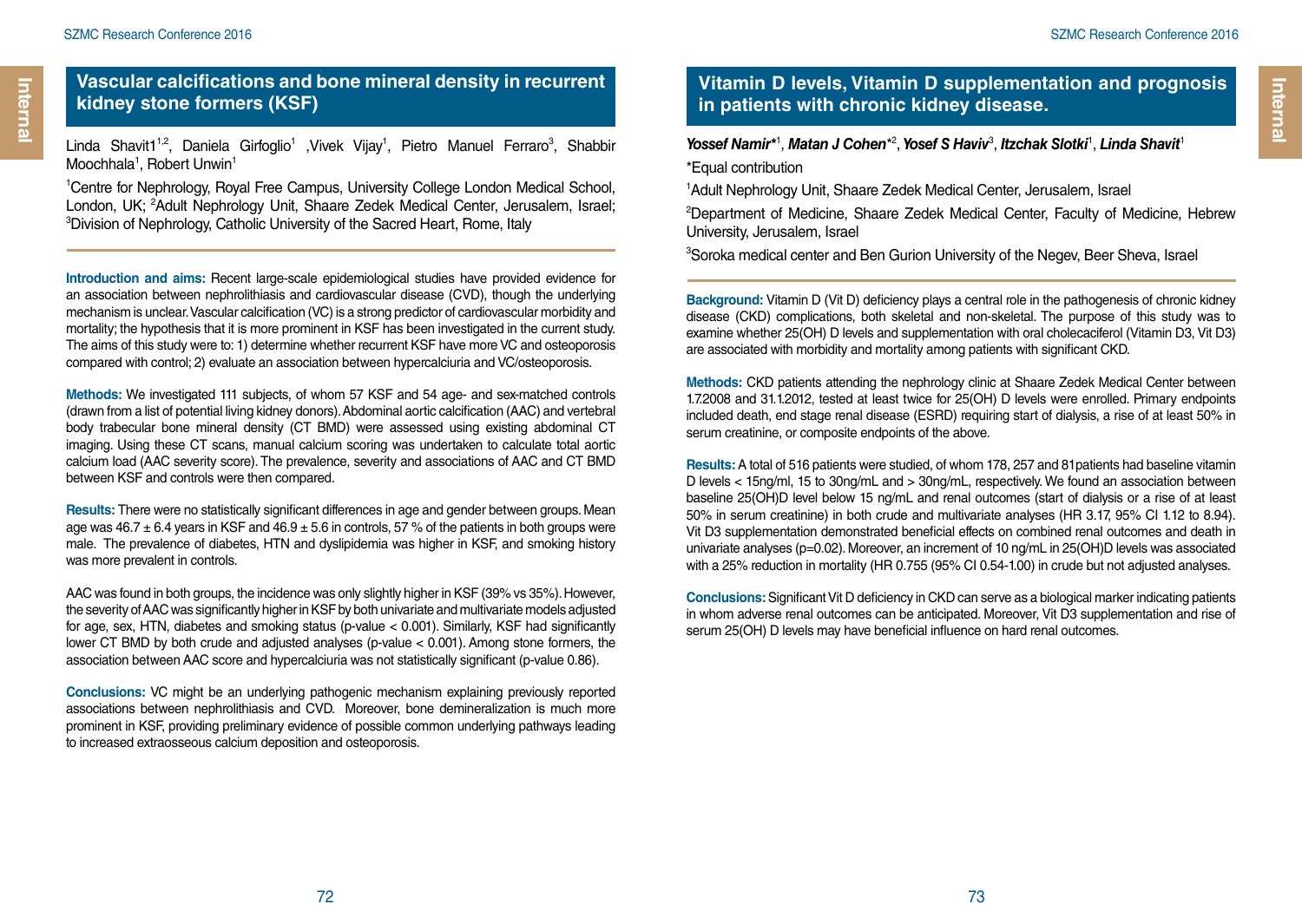**Neutrophil/Lymphocyte ratio for early detection of Acute Kidney Injury (AKI) in patients admitted to the Emergency Room.**

#### *Mohsan Abu el Filat MD, Itzchak Slotki MD, Linda Shavit MD*

Division of Adult Nephrology, Shaare Zedek Medical Center, Jerusalem, Israel

Introduction: Neutrophil to lymphocyte ratio (NLR) is a readily available biomarker of systemic inflammation. Several studies have provided evidence for an association between elevated NLR and adverse outcomes in a variety of medical and surgical conditions, including CKD. In this study, we evaluated the predictive capacity of single Emergency Room (ER) measurement of NLR for early diagnosis of acute kidney injury (AKI).

**Methods:** We prospectively studied 294 patients aged 71.6 17 . NLR was measured at presentation to the ER. AKI was defined as a new-onset 1.5-fold or more increase in serum creatinine or a 25% decrease in estimated GFR sustained for at least 3 days despite volume resuscitation. The primary outcome was AKI. Secondary outcomes were in-hospital mortality and duration of hospital stay.

**Results:** 36 patients (12.2%) developed AKI and 26 (9%) died. Mean NLR was significantly higher in AKI compare to non AKI patients (11.7 15.2 vs 6.457.19 , p=0.048). A multivariate model adjusted for age, gender, blood pressure, hemoglobin and plasma albumin confirmed that NLR was higher in AKI patients (p=0.031). Receiver operating characteristics curve revealed AUC 0.72 (95% CI 0.63- 0.80) sensitivity 0.78, specificity 0.65, OR 6.4 (CI, 2.7 to 16.0) for a cutoff value of NLR 5.5. The associations between NLR and in hospital mortality and NLR and duration of hospital stay were not statistically significant.

**Conclusion:** Single ER measurement of NLR can be a useful tool for early diagnosis of AKI. This finding is particularly important in light of the widespread availability and low cost of NLR, especially compared with other biomarkers currently under study in the context of AKI.

## **A Personal Journey Through The End Of Life - A Literary And Pictorial Description**

## *Romem Anat, R.N, DNP, Jorunn Opstad-Carmel, R.N, B.A*

Shaare Zedek Cancer Pain and Palliative Medicine

AIM: To present the unique story of a patient's struggle with terminal illness as described through the written words of the patient, alongside a figurative description of the struggle as perceived by the patient's core palliative care team.

**Background:** The realization of end of life (EOL) is a stressful and emotionally straining experience. Coping with the circumstances is extremely challenging both to the patient and to the caregiver. The ability to express one's thoughts and emotions is paramount to a successful and meaningful closure. Oftentimes this goal eludes both patient and his caregivers. Alternative modes of communication need to be explored.

**Design:** A qualitative biographical exploration of the EOL experience using diarizing by the patient and a pictorial interpretation of the above as perceived by the palliative-care team.

**Finding:** The analysis of one participant's diary yielded a wealth of information about her journey through the disease process, including coping, communication, and symptom management strategies as well as life and death priorities. The diary exposes the duality of hopefulness of a fantastic miraculous cure on the one hand and the bitter realization of the impending end on the other. The pictorial interpretation provided by the caregivers exposed deep and strong emotions from their perspective.

**Conclusion:** Verbal and pictorial diarizing could potentially provide both patient and caregiver with a powerful tool to process and express meaningful ideas and deep buried emotions.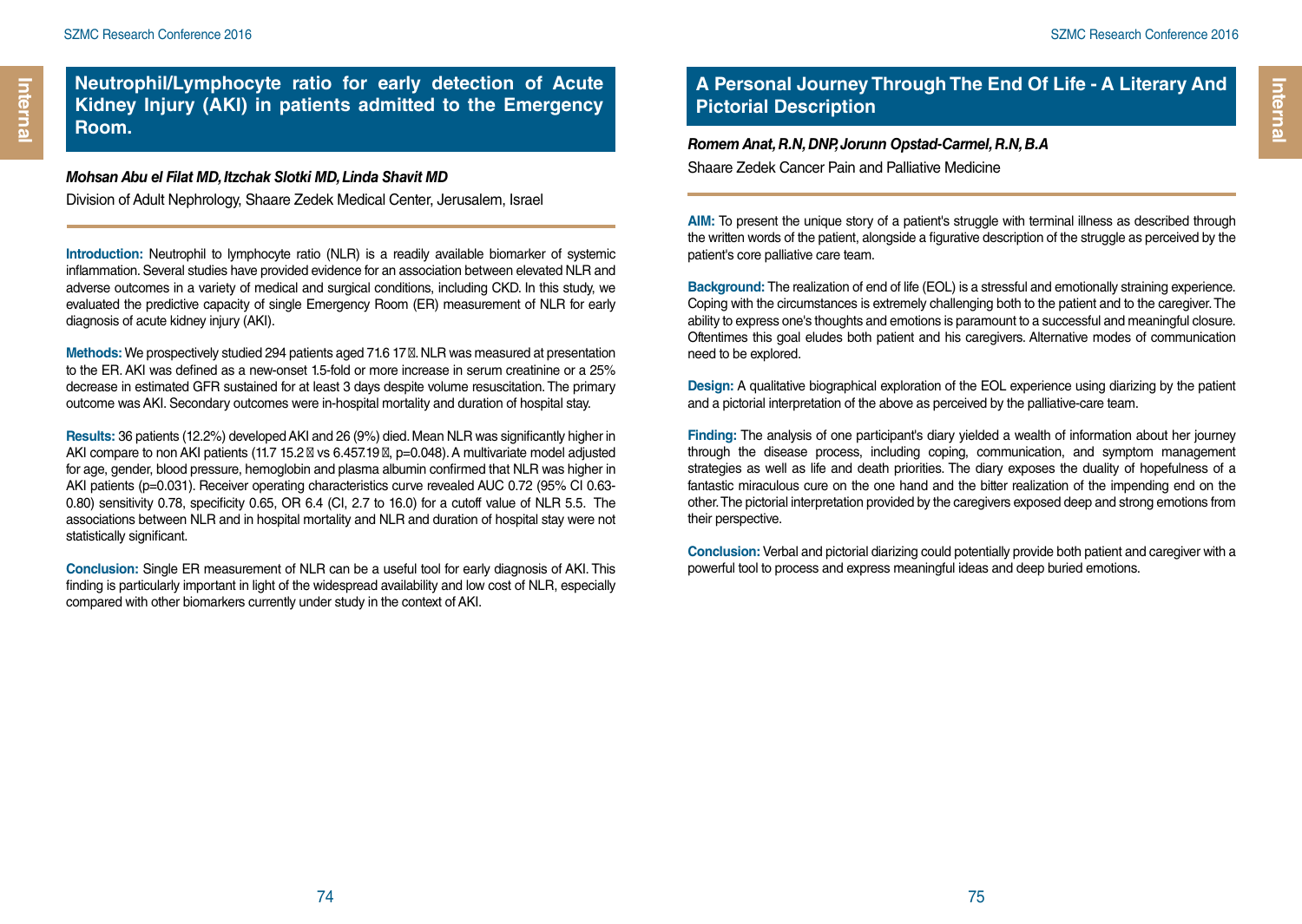Internal

**Dexrazoxane added to adjuvant doxorubicin-based chemotherapy in breast cancer: a retrospective cohort study with comparative analysis of toxicity and survival**

*E.* Tahover<sup>1</sup>, A. Segal<sup>1</sup>, R. Isacson<sup>1</sup>, O. Rosengarten<sup>1</sup>, T. Grenader1, M. Gips<sup>1</sup>, N. Cherny<sup>1</sup>, *N. Heching*<sup>1</sup> *, T. Tichler*<sup>1</sup> *, L. Mesika*<sup>1</sup> *, R. Catane*<sup>1</sup> *, A. Gabizon*<sup>1</sup> *.*

1 Shaare Zedek Medical Center, Oncology, Jerusalem, Israel.

**Background:** Dexrazoxane is a cardioprotective agent for patients receiving doxorubicin who are at risk for cardiotoxicity. Concerns have been raised regarding the use of dexrazoxane, particularly in adjuvant therapy, because of the risk of interference with the antitumor effect of doxorubicin. We analyzed retrospectively a cohort of our institute database to assess the effect of dexrazoxane on myelosuppression in breast cancer patients receiving doxorubicin-based adjuvant therapy. Secondary objectives were febrile neutropenia, dose-schedule modifications, cardiac events, and overall survival.

**Patients and methods:** 822 female patients receiving adjuvant doxorubicin and cyclophosphamide for breast cancer were included. 104 of them also received dexrazoxane. Blood counts were analyzed up to 30 days after last doxorubicin dose. Cardiac events (cardiac-related hospitalization, abnormal ECHO or MUGA scan) were collected from first doxorubicin dose to data cut-off date. Survival was defined as the time from first course of adjuvant chemotherapy to date of death from any cause.

**Results:** Median follow-up was 5.3 years for patients with dexrazoxane and 6.2 years for patients without dexrazoxane. Patients who received dexrazoxane were older (median, 59 vs 52 years), and more likely to receive dose-dense therapy (73% vs 59%) and adjuvant trastuzumab (29% vs 15%).

Dexrazoxane caused a significantly higher rate of hematological side effects: more patients developed neutropenia (45% vs. 31%, p=0.003), anemia (86% vs. 73%, p=0.005) and thrombocytopenia (37% vs. 22%, p=0.001). Dexrazoxane also caused more febrile neutropenia hospitalizations (20% vs. 10% p=0.001) and dose reductions (22% vs. 8% p<0.001), but the frequency of dose delays was not different. The rates of neutropenia were significantly higher in the dose-dense therapy subgroup of patients treated with dexrazoxane (30% vs 16%, p<0.001, for grades 3-4), but not in patients receiving treatment every 21 days.

The incidence of cardiac events was the same with and without dexrazoxane, and with or without trastuzumab.

There was a non-significant difference in survival in favor of the dexrazoxane group (6.5% vs 11.8%) and an older median age of death in the dexrazoxane group (65 vs 60 years). Most of the deaths (84%) occurred in patients who developed metastatic disease.

**Conclusion:** Adding dexrazoxane to doxorubicin causes higher rates of bone marrow suppression, with more febrile neutropenia and more dose reductions. There was no difference in the incidence of cardiac events, yet a cardioprotective effect cannot be ruled out given the design and limited power of our study. Dexrazoxane had no detrimental effect on survival, despite higher hematological toxicity, older median age, and a higher fraction of HER2-positive disease in the dexrazoxane group.

**Co-encapsulation of Alendronate and Doxorubicin in Pegylated Liposomes: A novel formulation for chemoimmunotherapy of cancer**

*Hilary Shmeeda<sup>1</sup>, Yasmine Amitay<sup>1,2</sup>, Stephan T. Stern<sup>3</sup>, Yechezkel Barenholz<sup>2,</sup> and Alberto Gabizon*1,2

Oncology Institute, Shaare Zedek Medical Center, Jerusalem, ISRAEL Hebrew University-School of Medicine, Jerusalem, Israel.

NCL NCI/NIH, Frederick, MD, USA

We developed a pegylated liposome formulation of a dissociable salt of a nitrogen-containing bisphosphonate, alendronate (ALD), co-encapsulated with the anthracycline, doxorubicin (DOX), a commonly used chemotherapeutic agent. Liposome-encapsulated ammonium ALD generates a gradient driving DOX into liposomes, forming a salt that holds both drugs in the liposome water phase. The resulting formulation (PLAD), allows for a high loading efficiency of DOX, comparable to that of clinically approved pegylated liposomal doxorubicin sulfate (PLD), and is very stable in plasma stability assays. Cytotoxicity tests indicate greater potency for PLAD compared to PLD. This appears to be related to a synergistic effect of the co-encapsulated ALD and DOX. PLAD and PLD differed in in vitro monocyte-induced IL-1 release (greater for PLAD) and complement activation (greater for PLD). A molar ratio ALD:DOX of ~1:1 seems to provide an optimal compromise between loading efficiency of Dox, circulation time, and in vivo toxicity of PLAD. In mice, the circulation half-life and tumor uptake of PLAD were comparable to PLD. In the M109R and 4T1 mouse tumor models, PLAD was superior to PLD in growth inhibition of subcutaneous tumor implants. This new formulation is a promising tool to exploit the antitumor effects of aminobisphosphonates in synergy with chemotherapy.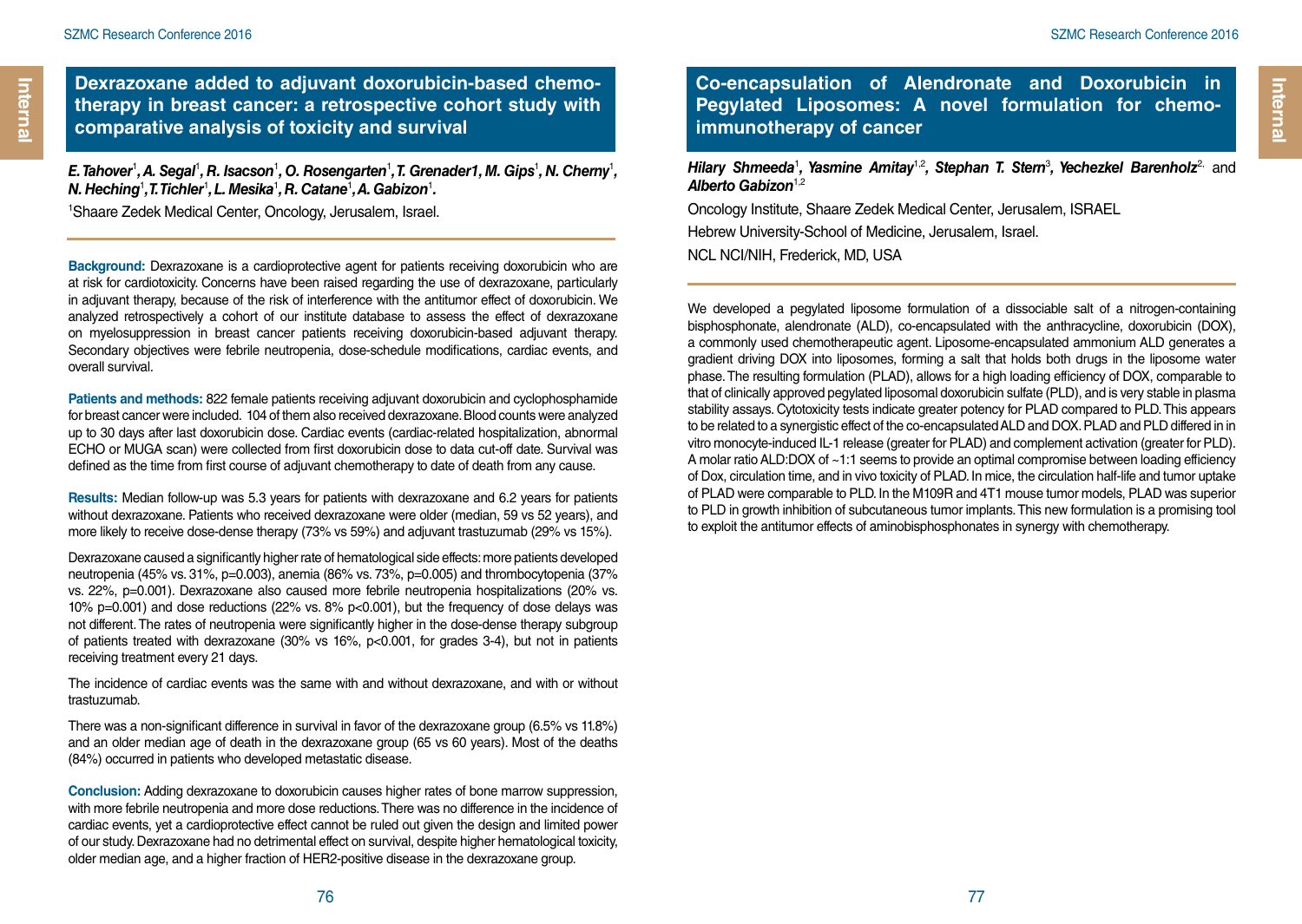Internal

#### **A phase I study of pegylated liposomal mitomycin C prodrug in advanced solid tumor patients.**

#### <sup>1</sup>Grenader T, <sup>2</sup>Golan T, <sup>3</sup>Ohana P, 3Amitay Y, <sup>2</sup>Shmeeda H, <sup>4</sup>La-Beck NM, 1Tahover E, 2 *Berger R,* 1,3,5*Gabizon AA.*

<sup>1</sup>Shaare Zedek Medical Center, Jerusalem, Israel; <sup>2</sup>Sheba Medical Center, Tel HaShomer, Israel; <sup>3</sup>Lipomedix Pharmaceuticals Ltd., Jerusalem, Israel;<sup>4</sup>Texas Tech University Health Sciences Center-School of Pharmacy, Abilene, Texas; <sup>5</sup>Hebrew University-School of Medicine, Jerusalem, Israel.

**Background:** Promitil® is a pegylated liposome formulation of a lipid-based prodrug of mitomycin C (MLP). MLP is activated to mitomycin C (MMC) by thiolytic cleavage. Pre-clinical studies of Promitil have shown long circulation time, reduced toxicity, and improved therapeutic index over MMC. The primary objectives of this study were to determine the maximal tolerated dose (MTD), identify doselimiting toxicities (DLT), and characterize the pharmacokinetic (PK) profile of Promitil. Secondary objectives were to evaluate the safety profile of Promitil and anti-tumor responses.

**Methods** Enrolled patients were diagnosed with advanced solid tumors. Promitil was administered intravenously at 4-week intervals starting with an MLP dose of 0.5mg/kg and escalating at 0.5mg/kg stepwise increments. Each dose level cohort consisted of 3-6 patients. Dose escalation proceeded if no DLT observed after the 1st cycle. Each patient was scheduled to receive 3 cycles with PK analysis in 1st and 3rd cycles, and undergo re-evaluation in the 12th week, unless early discontinuation was clinically indicated. Treatment continuation beyond 3 cycles was at the discretion of the investigators.

**Results:** Twenty-seven patients received 100 Promitil infusions (median = 3 cycles/patient; range  $=$  1-12). Per protocol maximum tolerated dose was not reached at 3.5 mg/kg (=1.03mg/kg MMCequivalents) in a cohort of 6 patients. However, prolonged thrombocytopenia developed after repeated doses of 3 mg/kg or cumulative doses of 10-12 mg/kg. Dose-related grade 3 or higher adverse events included fatigue, anemia, and thrombocytopenia. Delayed thrombocytopenia grade 2-3 after 3 or more cycles of Promitil in patients treated at lower dose levels (2-3mg/kg) led us to terminate dose escalation. The 1st cycle MTD of Promitil is 3mg/kg and the recommended dose for additional cycles is 2mg/kg at intervals of 28 days. PK analysis indicates MLP has a slow, nearly mono-exponential clearance, with a half-life of 20-24 hours and a small volume of distribution similar to blood volume. One patient had a partial response. Stable disease was observed in 10 patients across all dose levels.

**Conclusion** Promitil may be active in a variety of tumor types and is better tolerated than free MMC. The single dose MTD and the 12-week maximal cumulative dose of Promitil in MMC-equivalents are 3-fold greater than for MMC. Thrombocytopenia is dose limiting toxicity.

## **Prognostic value of neutrophil to lymphocyte ratio in advanced oesophagogastric cancer: exploratory analysis of the REAl-2 trial**

#### *T* Grenader1,2, *T* Waddell<sup>3</sup>, C Peckitt<sup>3</sup>, J Oates<sup>3</sup>, N Starling3, J Bridgewater2 and D *Cunningham³*

<sup>1</sup>Oncology Institute, Shaare Zedek Medical Center, Jerusalem, Israel; <sup>2</sup>UCL Cancer Institute, London; <sup>3</sup>The Royal Marsden Hospital, London.

**Background:** The REAL-2 trial demonstrated that capecitabine and oxaliplatin were effective alternatives to fluorouracil and cisplatin respectively when used in triplet chemotherapy regimens for previously untreated oesophagogastric cancer. Recently, high neutrophil to lymphocyte ratio (NLR) has been reported to be negatively prognostic in a number of solid tumors. The aim of the current analysis was to evaluate the prognostic value of NLR in the REAL-2 cohort.

**Material and methods:** A post-hoc exploratory analysis was performed on REAL-2 patients with available absolute neutrophil count and absolute lymphocyte count. A high NLR was defined using a cut-off value of >3.0. NLR was then correlated with clinical outcomes including overall survival (OS), progression-free survival (PFS) and objective response rate (ORR). Survival curves were generated using the Kaplan-Meier method and comparison between groups was performed using cox regression. Long-term survivors were defined as those surviving beyond 24 months.

**Results:** Data were available in 908 of the 1002 REAL-2 participants. Of these, 516 (51.5%) were deemed to have a high NLR. NLR was highly significant for OS (p<0.001) in a multi-variate model including PS, age, disease extent, presence of liver metastases, and presence of peritoneal metastases. For PFS, high NLR was associated with a hazard ratio of 1.63 (1.41 - 1.87), p<0.001, compared to low NLR in univariate analysis. Corresponding median PFS in the 2 groups was 8.1 months (95% CI 7.0 to 9.2) in low NLR and 6.0 months (95% CI 5.4 to 6.4) in high NLR. There was no significant difference in response rates between the 2 groups (ORR 47.3% low NLR compared to 42.5% high NLR, odds ratio 0.82 (95% CI 0.63 - 1.08), p=0.15). No interaction was found between NLR status and treatment arm.

There were a total of 82 long-term survivors in this analysis population. Of these, 51 (62%) had low NLR compared to 31 (38%) with high NLR. This equates to 13% of all patients with low NLR achieving survival beyond 24 months compared to only 6% of patients with high NLR, p<0.001.

**Conclusion:** Our results confirm that high NLR status had a significant negative prognostic effect in the REAL-2 trial population. Based on the multi-variate analysis, this effect was independent of other known prognostic factors. NLR level could provide additional prognostic information for patients and clinicians in daily practice, and may be a relevant stratification factor in future clinical trials.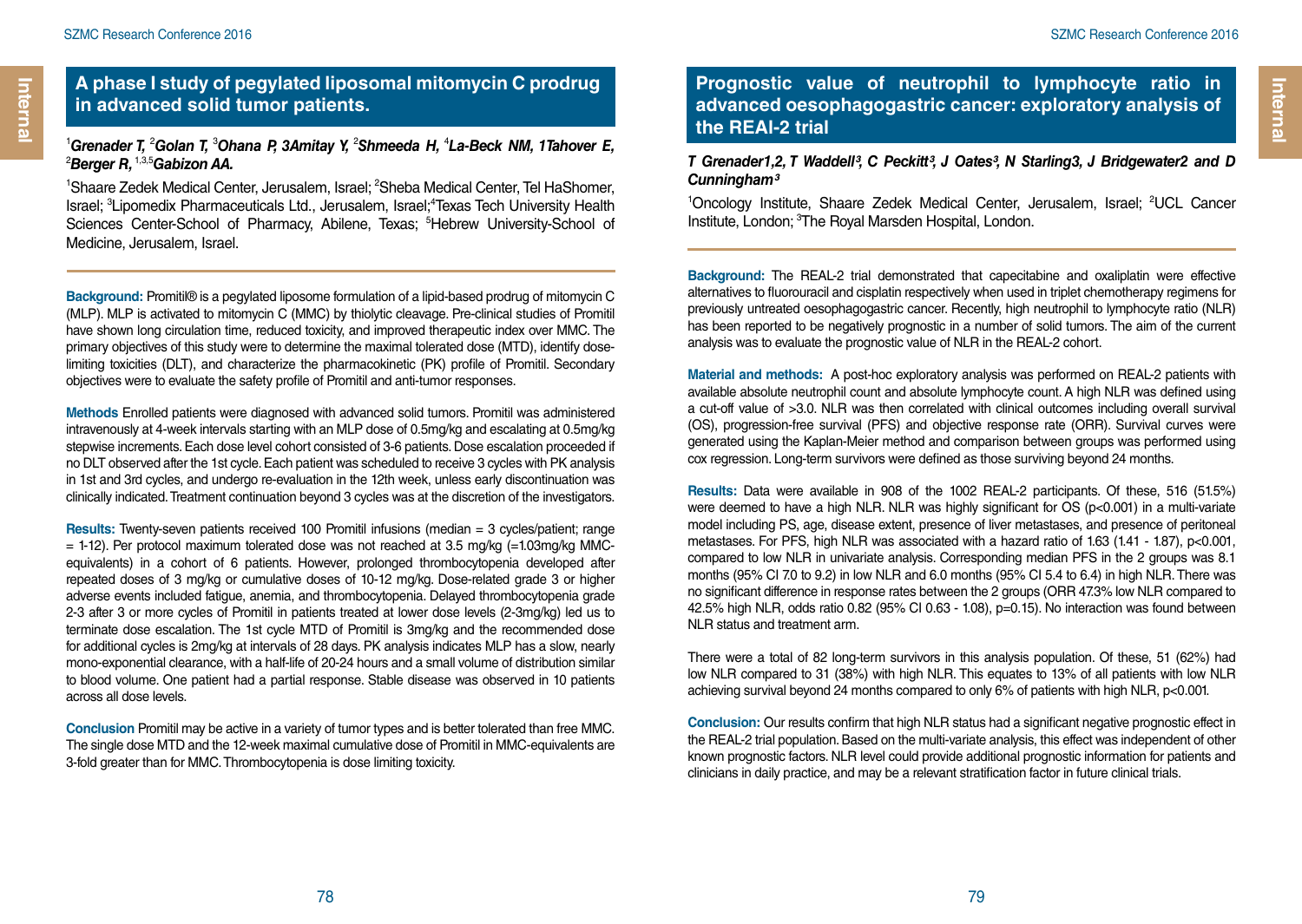Internal

#### **Diethylstilbestrol for the treatment of patients with castration-resistant prostate cancer: Shaare Zedek Medical Center experience.**

#### *Grenader T. <sup>1</sup> Plotkin Y. Gips M. Cherny N. Gabizon A.*

Department of Oncology, Shaare Zedek Medical Center, Jerusalem, Israel.

**Background:** The aim of the present retrospective study was to evaluate the efficacy and safety of diethylstilbestrol (DES) as treatment for patients with castration-resistant prostate cancer (CRPC) and to identify predicting factors of response to DES.

**Methods:** Patients treated with DES during the castration-resistant phase following the failure of prior treatment with LH-RH analogs during the castration-sensitive phase were retrieved from a prostate cancer database of our institution. Patients were treated with a daily dose of DES of 1-4 mg (mean, 2.6 mg) and anticoagulants for thromboembolic prophylaxis until disease progression. We analyzed their medical records, biochemical prostate-specific antigen (PSA) response and time to disease progression (TDP). Disease response and progression were identified according to the PCWG2 criteria. Patient data were examined using Kaplan-Meier survival analysis and statistical correlation tests with intra-patient comparison of the LH-RH and DES treatment phases.

**Results:** Forty-three DES-treated CRPC patients were found in our database through July 2011. The median age was 66 years. Sixty-three percent of the patients achieved a  $\geq$ 50% decline in their serum PSA levels during DES therapy. Median TDP was 20.4 months for LH-RH analog treatment in the castration-sensitive phase, and 7.1 months for DES treatment in the castration-resistant phase. Durable responses (>1 year) were observed in 31% of the patients. Median overall survival was 57 months from the start of the DES therapy. There was no significant correlation between the TDP under LH-RH analogs and under DES therapy among the 38 patients eligible for correlation analysis. However, the magnitudes of serum PSA responses under DES and LH-RH analogs were significantly correlated with each other, and with the TDP under DES therapy. There were no treatment-related deaths. Four patients (9%) developed thromboembolic complications while under treatment, some of which appeared to be related to a discontinuation of thromboprophylaxis.

**Conclusion:** DES confers substantial clinical benefit in the treatment of CRPC, with a relatively good safety profile when administered with thromboprophylaxis. The use of DES may be effective in CRPC, irrespective of the length of the hormone-sensitive period with LH-RH treatment. The magnitude of PSA response to previous treatment with LH-RH analogs, as well as to DES, was predictive of the duration of response to DES.

**Next-Generation Sequencing (Foundation Medicine) in patients with advanced cancer: Are We Ready for Widespread Clinical Use? Shaare Zedek Medical Center experience.**

#### *Tal Grenader*

Department of Oncology, Shaare Zedek Medical Center, Jerusalem, Israel.

**Background:** The next-generation sequencing (NGS) assay targeting cancer-relevant genes has been widely adopted for use in patients with advanced cancer. Cancer genomic sequencing assays allow detection of new genetic alterations that have assisted in identifying new targets for therapy and develop new therapies. The primary aim of this study was to assess clinical utility of commercially available NGS.

**Methods:** We retrospectively collected demographic, clinicopathologic data, recommended therapy and clinical outcomes of 30 patients with a variety of advanced solid tumors referred to Foundation Medicine NGS. Initial pathologic examination was conducted at the pathology department of our hospital. The comprehensive clinical NSG assay was performed on paraffin-embedded tumor samples using the Clinical Laboratory Improvement Amendments (CLIA)-certified FoundationOne® platform (Foundation Medicine, Cambridge, Mass., USA).

**Results:** The mean number of genomic alterations was three (range 0-19). The mean number of therapies with potential benefit was 1.5 (range 0-8). In 12 cases a comprehensive clinical NSG assay did not reveal any therapy with potential benefit according the genomic profile. 10 of the 30 patients received treatments recommended by a genomic profile results. In six of the ten cases disease progressed within two months and four patients died within three months of treatment initiation. Three of the 30 patients benefited from the comprehensive clinical NSG assay with subsequent recommended therapy. Median progression-free survival was 12 weeks (95% CI 10-57) in patients treated with molecularly targeted agents chosen on the basis of tumour genomic profiling versus 48 weeks (95% CI 8-38) in the control group treated with physician choice therapy(p=0.12).

**Conclusions:** Our study suggests that NGS can detect additional treatment targets in individual patients but prospective medical research and appropriate clinical guidelines for proper clinical use are vital.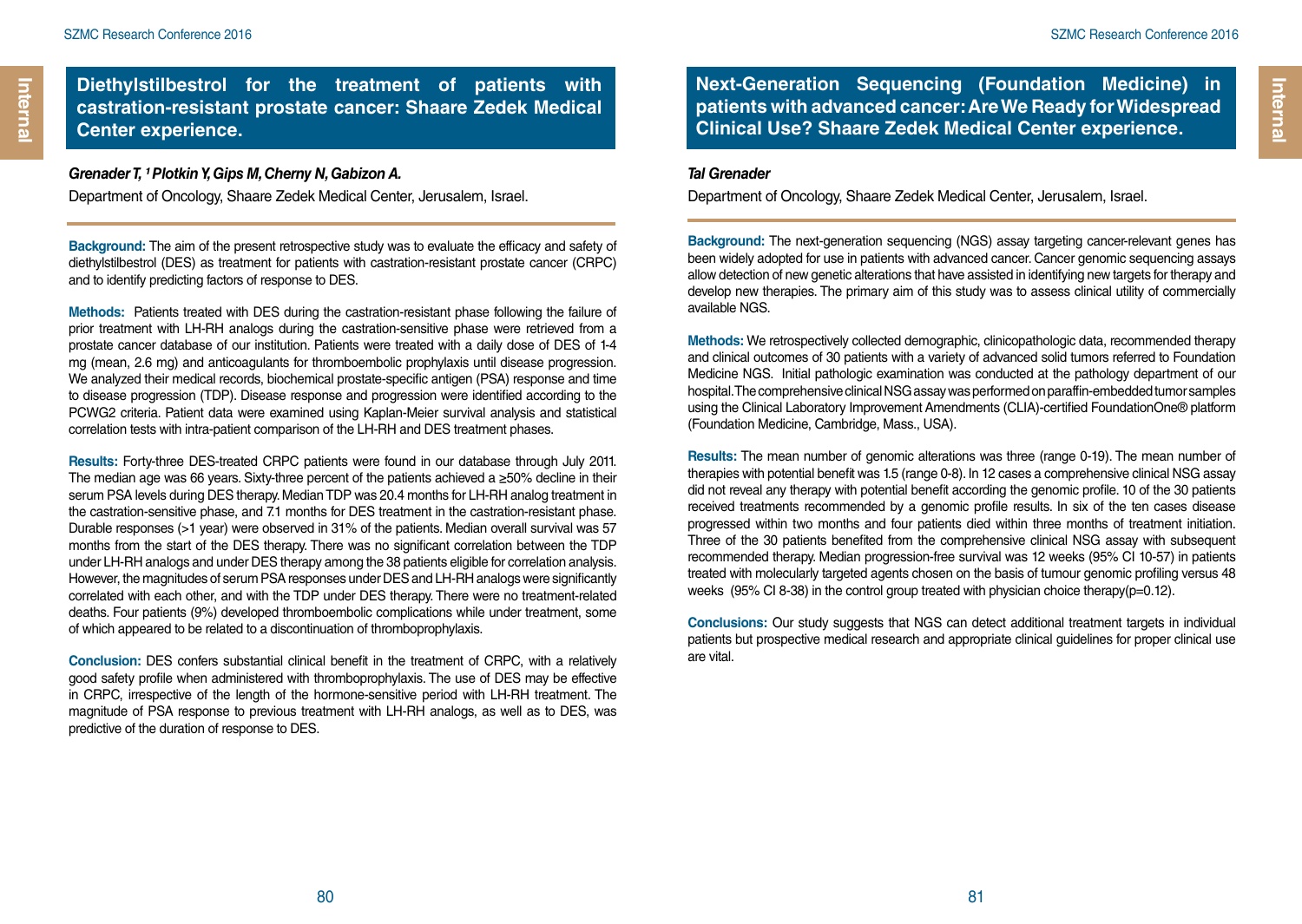**Pharmacologic studies of a prodrug of mitomycin C in pegylated liposomes (Promitil®): High stability in plasma and rapid thiolytic prodrug activation in tissues**

#### *Yasmine Amitay1 , Hilary Shmeeda2 , Yogita Patil3 , Jenny Gorin1,2, Dina Tzemach2 , Lidia Mak2 , Patricia Ohana1 , Alberto Gabizon2,3*

*<sup>1</sup>*Lipomedix Pharmaceuticals Ltd., Giv'at Ram, Jerusalem, Israel; *<sup>2</sup>*Shaare Zedek Medical Center, Jerusalem, Israel;*<sup>3</sup>*Hebrew University-School of Medicine, Jerusalem, Israel.

**Purpose:** Pegylated liposomal (PL) mitomycin C lipid-based prodrug (MLP) has recently entered clinical testing. We studied the preclinical and clinical pharmacology of PL-MLP.

**Methods:** The stability, pharmacokinetics, biodistribution, and other pharmacologic parameters of PL-MLP were examined. Thiolytic cleavage of MLP and release of active mitomycin C (MMC) were studied using dithiotreitol (DTT), and by incubation with tissue homogenates.

**Results:** MLP was incorporated in the bilayer at 10% molar ratio with nearly 100% entrapment efficiency, resulting in a formulation with high plasma stability. In vitro, DTT induced cleavage of MLP with predictable kinetics, generating MMC and enhancing pharmacological activity. A long circulating half-life of MLP (10-15 hours) was observed in rodents and minipigs. PL-MLP was less toxic in vivo than equivalent doses of MMC. Studies in mice with H3-cholesterol radiolabeled PL-MLP demonstrated relatively greater tissue levels of H3-cholesterol than MLP. MLP levels were highest in tumor and spleen, and very low or undetectable in liver and lung. Rapid cleavage of MLP in various tissues, particularly in liver, was shown in ex-vivo experiments of PL-MLP with tissue homogenates. Free MMC was either extremely low or undetectable in plasma. Urine from PL-MLP injected rats revealed delayed but significant excretion of MMC indicating in vivo activation of MLP. Therapeutic studies in C26 mouse tumor models demonstrated improved dose-dependent efficacy of PL-MLP over MMC.

The pharmacokinetics of PL-MLP in a first-in-man study showed a median t1/2 of 23 hours among dose cohorts, with no trend by dose or cycle, while Cmax and AUC0-∞ increased linearly over the dose range 0.5-2.0 mg/kg, and greater than linearly from 2.5-3.5 mg/kg.

**Conclusions:** Thiolytic activation of PL-MLP occurs in tissues but not in plasma. Liposomal delivery of MLP confers a favorable pharmacological profile and greater therapeutic index than MMC.

## **Targeting Of Liposomal Mytomycin-C Prodrug To Folate Receptors In Vitro**

#### *Yogita Patil, Yasmine Amitay, Patricia Ohana, Hilary Shmeeda, Alberto Gabizon*

Shaare Zedek Medical Center, Jerusalem, Israel; Hebrew University-School of Medicine, Jerusalem, Israel; Lipomedix Pharmaceuticals Ltd., Jerusalem, Israel

**Summary:** Folate-targeted liposomes carrying a reducible prodrug conjugate of mytomycin C demonstrate increased cell uptake and cytotoxic activity in vitro in tumor cells over-expressing the folate receptor. Intracellular delivery of the liposomal prodrug via folate receptor enables activation of the prodrug by intracellular reducing agents.

**Introduction:** Mitomycin C (MMC) is a powerful anti-bacterial, antifungal and anti-tumor antibiotic often active against multidrug resistant cells. Despite a broad spectrum of antitumor activity, MMC clinical use is relatively limited due to its fast clearance and dose-limiting toxicity [1]. To exploit the potential antitumor activity of MMC and reduce its toxicity we have developed a lipophilic prodrug of MMC. A reducible prodrug conjugate of mitomycin-C (MLP) formulated as previously described in pegylated liposomes (PL-MLP), has displayed significant antitumor activity and reduced toxicity in mouse tumor models [2]. PL-MLP has minimal in vitro cytotoxic activity unless reducing agents are added to the cell culture to activate the prodrug. In the present study, we hypothesized that targeting these liposomes via folate receptors facilitates an intracellular activation of prodrug without added reducing agents. We formulated folate targeted PL-MLP liposomes and examined the cytotoxic activity in three different folate receptor-expressing cell lines.

**Experimental Methods:** PL-MLP liposomes were prepared as described [2, 3]. MLP was incorporated with almost 100% efficiency into pegylated liposomes composed of hydrogenated phosphatidylcholine/cholesterol/PEG/MLP at a molar ratio 55:30:5:10, respectively. For the cell uptake study, 3H-cholesterol radiolabeled liposomes were prepared by the addition of 3H-cholesterol-hexadecyl ether (3H-CHE) during liposome preparation. The folate-conjugated PEG (5000)-DSPE ligand was post-inserted into preformed liposomes (PL-MLP and 3H-CHE labeled PL-MLP) by incubation at 55°C for 30 min, at a molar ratio of 0.5% of total phospholipid. Liposomes were then centrifuged at 3,000 rpm for 10 min to remove non-incorporated folate ligand. This formulation was tested in vitro for cell uptake and cytotoxic activity in three cell lines that over-express the folate receptor: human KB-FR and IGROV-FR carcinoma cells, and mouse J6456-FR lymphoma cells.

**Results And Discussion: Micellar insertion of folate ligand to PL-MLP liposomes was achieved efficiently upon incubation** at high temperature (55°C). The presence of folate ligand did not interfere with prodrug activation in vitro by reducing agents. In cell uptake studies, 3H-CHE-labeled PL-MLP liposomes with and without folate ligand were incubated for 3 hrs at 37°C with KB-FR cells. Folate targeted liposomal prodrug showed a 4-fold increase in liposome cell uptake and MLP concentration increased by 9-fold in KB-FR cells compared to non-targeted liposomes. The cytotoxic activity of folate targeted PL-MLP liposomes was significantly increased up to 5-fold compared with PL-MLP liposomes in all tested folate receptor-expressing cell lines. Thus, folate targeting allows uptake and subsequently intracellular activation of prodrug without added reducing agents and thereby increased cytoxicity in vitro.

**Conclusion:** Folate targeted PL-MLP provides an additional therapeutic strategy in cancers that over-express the folate receptor. Folate targeting of liposomal prodrug MLP enhances cell uptake and cytotoxicity of liposomal prodrug in folate receptor-expressing tumor cells. Increased in vitro cytotoxicity implies intracellular activation of the prodrug. In vivo studies with folate targeted PL-MLP liposomes are ongoing.

**Internal** 

Internal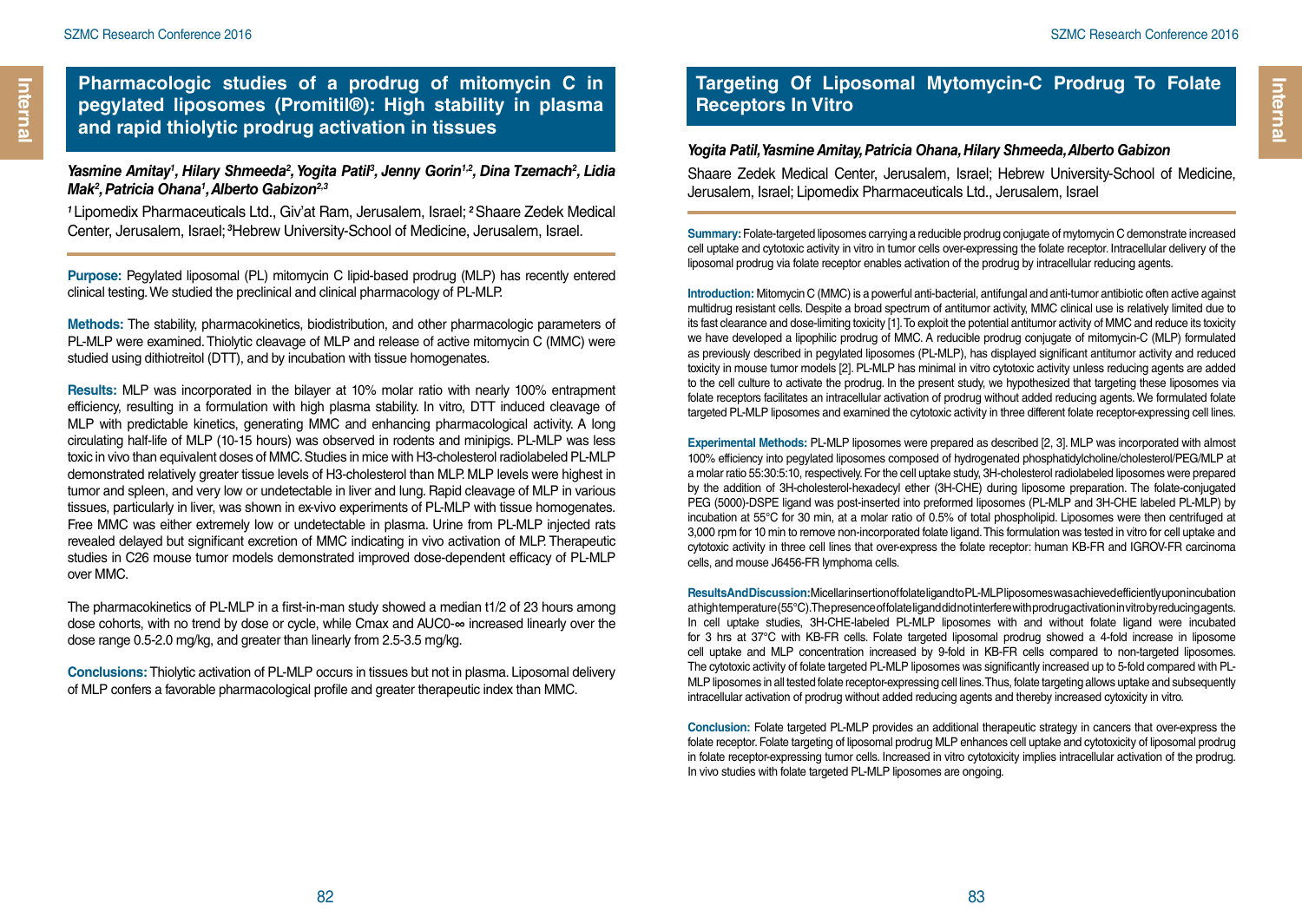*Ariel Rokach MD MHA, Abraham B. Bohadana MD, Ofir Kotek BMSc, Nissim Arish MD, Ayal Romem MD MHA, Chen Chen Shuali MD, Hava Azulai MD, Gabriel Izbicki MD.* 

Pulmonary Institute, Shaare Zedek Medical Center, Jerusalem, Israel

**Background:** COPD is a leading cause of mortality and disability worldwide. Early case identification might be important in order to implement early interventions. This can help preventing COPD exacerbations, preserve lung function and quality of life, and decrease mortality.

**Aims:** To identify smokers with pre-bronchodilator airflow obstruction, who are considered to be at high-risk for the development of COPD.

**Methods:** Smokers aged 35 years or older were screened. All of them performed pre-bronchodilator pulmonary function test (PFT).

A standardized, 5-question questionnaire on smoking status and pulmonary symptoms was administered. (a simple score between 1-5 was given to each participant according to symptoms: cough, sputum, shortness of breath). Those with evidence of abnormal PFT were advised to seek further medical assistance. Correlation between the questionnaire and PFT was done. The impact of the intervention was assessed by phone interview three months later. The subjects were asked about their smoking habits.

**Results:** Seven hundred and nineteen smokers were screened. 520 were males (72.3%) and 199 were women (27.7%). Suspected airflow obstruction defined as FEV1/FVC<0.7 was detected in 134 smokers (18.6%). Thirty four (4.7%) had mild obstruction (FEV1>80%), 74(10.3%) had moderate obstruction (50%<FEV1<80%) and 26 (3.6%) had severe obstruction (FEV1<50%). The majority of them did not know about respiratory diagnosis. Spearman test was done in order to find correlation between airflow obstruction and pack year smoking, age and symptoms (questionnaire). A strong correlation was found between airflow obstruction and the parameters measured. Following our short intervention, the amount of cigarettes smoked per day was significantly reduced from 21 to 17.7 (P<0.0001)

**Conclusions:** Obstruction in PFT was common present in 18.6% of the smokers. A simple questionnaire was strongly correlated to airflow obstruction. This questionnaire might become a good screening tool to detect COPD among smokers. The screening showed potential benefit by reducing the amount of cigarettes that were smoked three months after the PFT was done.

## **Do We Really Need The 4Th Value Of The 100-G 3-Hour Oral Glucose Tolerance Test (Ogtt)?**

#### *Dr Sapir Alon, Dr Lior Drukker, Dr Tamar Halevy-Shalem, Prof Arnon Samueloff.*

Department of Obstetrics and Gynecology, Shaare Zedek Medical Center, The Hebrew University Medical School, Jerusalem, Israel

**Objective:** To test the use of a 100-g 2-hour OGTT for the diagnosis of GDM compared to "the gold standard" 100-g 3-hour OGTT

**Materials & Methods:** 8589 Results of 100-g 3-hour OGTT's between the years 2006-2011 were obtained from the computerized data base of the obstetrics department in the Shaare Zedek Medical Center.

By ignoring the 4th value of the test, we retrospectively created a 100-g 2-hour OGTT. The sensitivity, specificity, positive predictive value (PPV) and negative predictive value (NPV) were calculated for the 100-g 2-hour OGTT and compared to 100-g 3-hour OGTT.

**Results:** Of the 8589 results 1779 (20.7%) met the criteria for the diagnosis of GDM (The test was considered positive if two threshold values of Carpenter & Coustan were met, or if one threshold value of the National Diabetes Data Group was met). When excluding the 4th value, 1665 (19.4%) cases met the same criteria for the diagnosis of GDM. The sensitivity, specificity, PPV and NPV of the 100-g 2-hour OGTT in compared to 100-g 3-hour OGTT were 93.6%, 100%, 100%, 98.4% respectively.

**Conclusion:** The use of the 100-g 2-hour OGTT for the diagnosis of GDM as compared to the 100-g 3-hour OGTT will reduce the test sensitivity to 93.6% but will save 33% of the time and up to 25% of the cost, while maintaining a high NPV of 98.4%. It still remains to be seen whether women whose diagnosis of GDM depends on the 4th value have different pregnancy outcomes compared to all other women diagnosed with GDM.

Replacement of the 3-hour by 2-hour 100-g OGTT has the potential to improve system throughput if pregnancy outcomes are not compromised.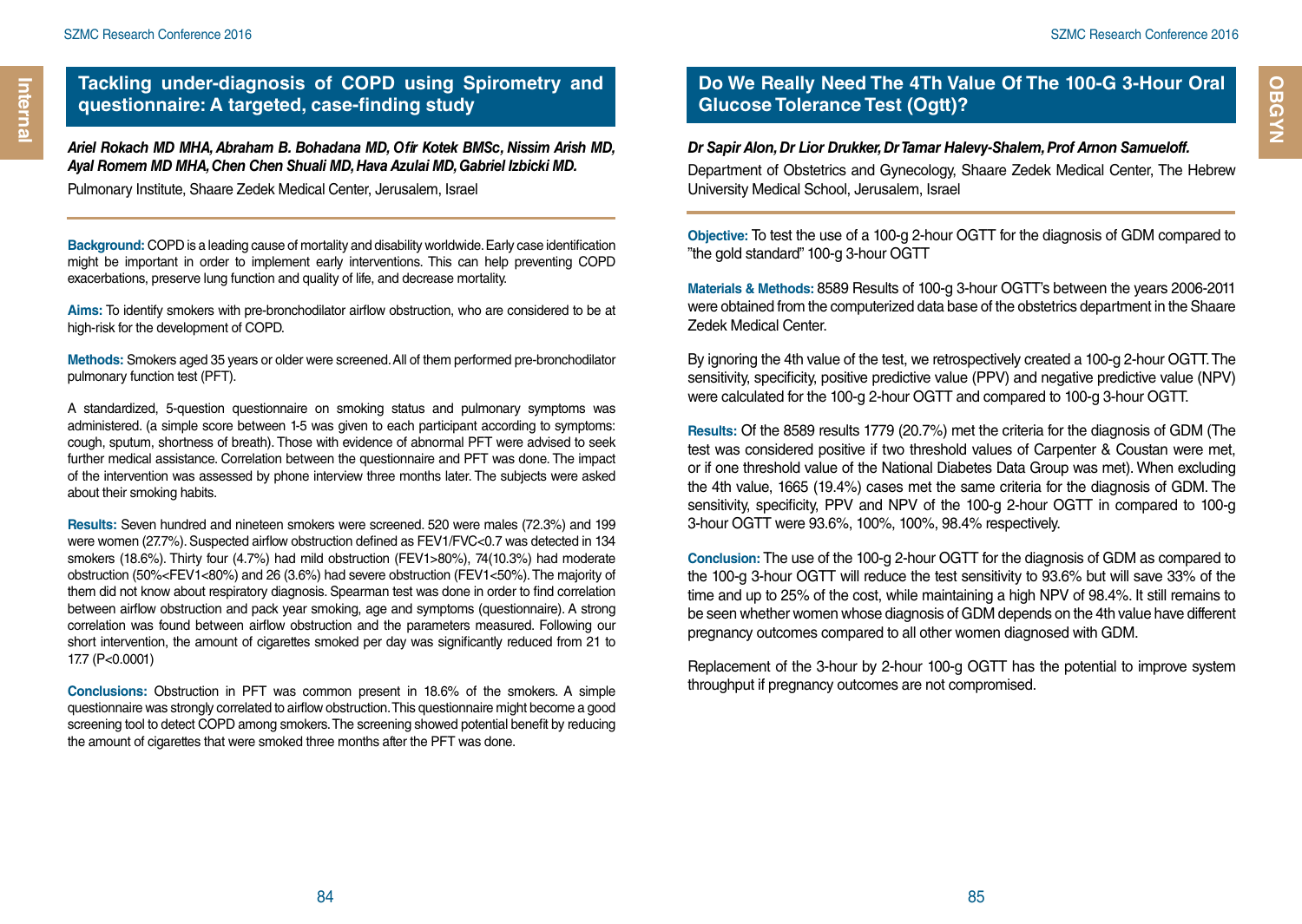## **Ultrasound Prediction Of Shoulder Dystocia**

#### *Sapir A, Drukker L, Shen O, Samueloff A, Rabinowitz R And Sela H.y*

Department of Obstetrics and Gynecology, Shaare Zedek Medical Center, Shaare Zedek Medical Center, Jerusalem, Israel.

**Introduction:** In clinical practice suspected macrosomia is used as a risk-factor for shoulder dystocia (SD). We aimed to evaluate the performance of various sonographic (US) parameters in the prediction of SD in term singleton deliveries.

**Materials and methods:** Retrospective study, 2011-2014, all patients with viable singleton pregnancy who underwent US estimations of fetal weight within 7 days of vaginal delivery at term (37-42 weeks) were included. US parameters assessed were abdominal diameter - biparietal diameter (AD-BPD) ≥ 26mm, and estimated fetal weight (EFW) using the Hadlock formula (1985) ≥4000gr. AD was calculated as abdominal circumference (AC) divided by π. Statistics: 2 ( $p$ <0.05 significant) and multivariate logistic regression (LR) (OR, 95%CI, p value).

**Results:** Out of 5372 who met inclusion criteria, 31(0.58%) were complicated by SD.

Median time from US to delivery was 1.33 [0.61-2.73] days. US parameters that were associated with SD included: AD-BPD>26 mm (P<0.001), Mean AC (p<0.001), Mean Head circumference ( $p=0.02$ ) and EFW  $\geq$  4000gr ( $p<0.001$ ).

A multivariate model including only US parameters revealed OR of 9.97 for AD-BPD>26mm and 2.28 for EFW>4000gr. Furthermore once interaction between these 2 parameters was integrated into the model the OR for SD was 12.37 for AD-BPD≥26mm and 3.58 for EFW≥4000gr. Sensitivity and specificity of EFW, AD-BPD and using both were 32% / 45% / 22% and 92% / 94% / 97% respectively.

**Conclusion:** Ultrasound AD-BPD≥26mm has high OR and is more sensitive for prediction of SD than either EFW alone or combination of both. We recommend this measurement should be used in conjunction with other clinical and sonographic parameters in counseling patient regarding risk of SD.

## **A new clinical tool - The probabilities of macrosmia based on sonographic measurements of AC and EFW**

#### *A. Sapir, L. Drukker, R. Rabinowitz, A. Samueloff, H. Y. Sela*  Department of Obstetrics and Gynecology, Shaare Zedek Medical Center

**Objective:** To clarify the probabilities of macrosomia (birth weight ≥ 4000gr) based on sonographic measurements of abdominal circumference (AC) and estimated fetal weight (EFW) using the Hadlock (1985) formula in term (37-42 weeks) singleton pregnancies.

**Study Design:** Patients who underwent sonographic estimations of fetal biometric measurements (incorporating head, abdomen, and femur measurements) within 7 days of term singleton delivery at a tertiary care institution between the years 2010-2015 were included in this retrospective cohort.

Fetal weight estimation was calculated using the formula of Hadlock (1985)(Log10 EFW = 1.3596 + 0.0064(HC) + 0.0424(AC) + 0.174(FL) + 0.00061(BPD)(AC) - 0.00386(AC)(FL))

All newborns weight was noted. The probabilities of macrosomia were calculated and stratified based of EFW in gaps of 100 grams, and AC measurement as well.

**Results:** Of 80394 deliveries, 9073 met our inclusion criteria. 1058 newborns were macrosomic (11.6%). The probabilities of macrosomia depending on EFW and AC summarized in table 1.

**Conclusion:** Our large databases clarify the probabilities of macrosomia based on sonographic measurements of AC and EFW. The new table is a helpful tool to be used in decision making counseling Patients with suspected macrosomia and avoiding major error in clinical estimation of fetal weight.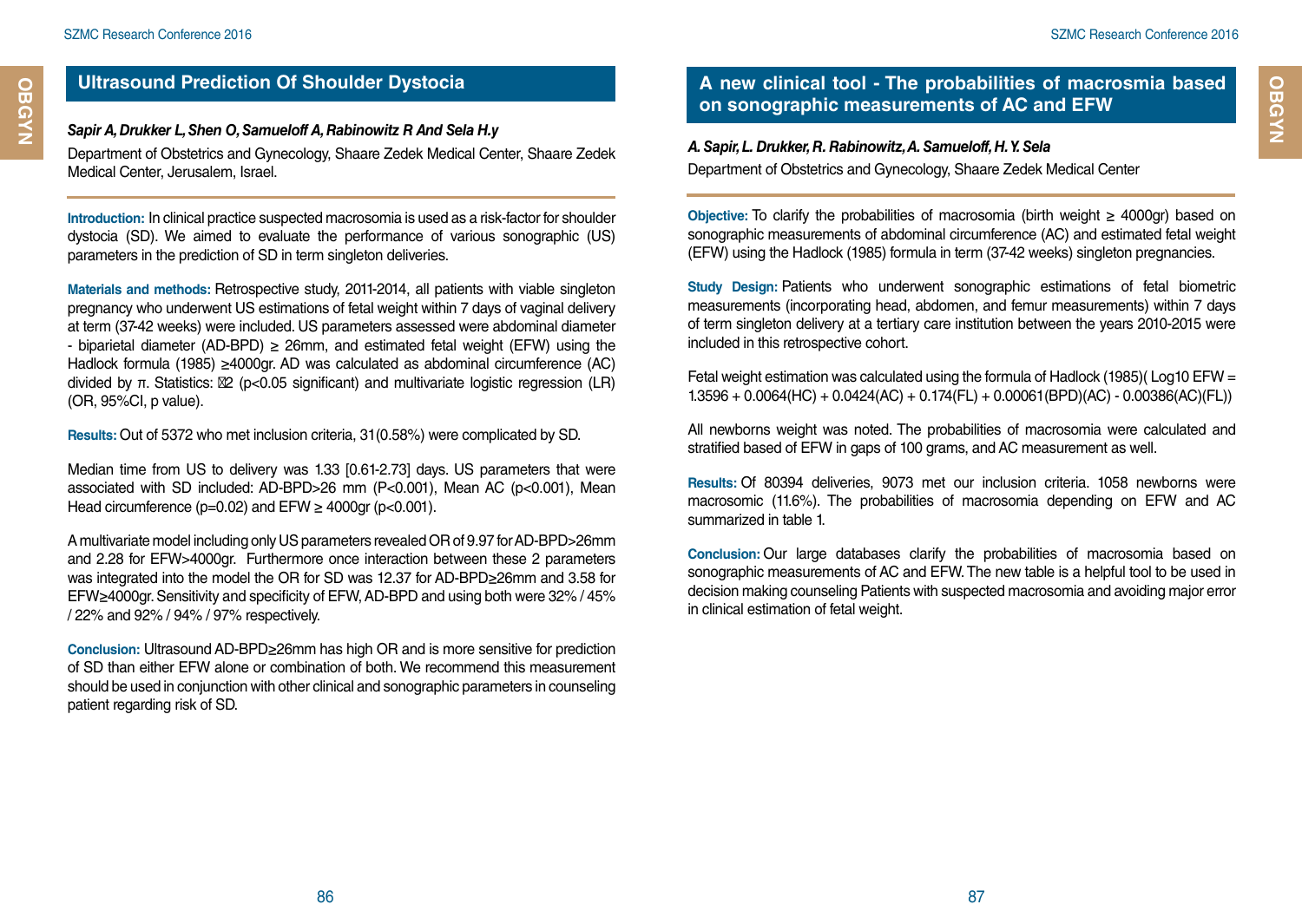#### **Intramuscular versus vaginal progesterone administration in medicated IVF frozen embryo transfer (FET) cycles: a randomized clinical trial**

*Amir Weintraub, M.D, Anat Hershko Klement, M.D, Nivin Samara, M.D, Frederic Mitri, M.D., Yaakov Bentov M.D., M.Sc , Paul Chang M.D., Dan Nayot M.D, M.Sc., and Robert F. Casper M.D*

TRIO Fertility and Division of Reproductive Sciences, Department of Obstetrics and Gynecology, University of Toronto IVF Unit, Department of Obstetrics and Gynecology, Shaare Zedek Medical Center

**Background:** Progesterone supplementation is used for all assisted reproductive technology cycles in order to support the luteal phase. Recent meta-analyses have shown that pregnancy outcomes are similar with vaginal and intramuscular progesterone administration for luteal support in fresh IVF cycles. There is less information about the route of progesterone administration for hormonal preparation of the endometrium in donor egg cycles or in frozen embryo transfer cycles.

The focus of this study was on frozen embryo transfer (FET) or donor oocyte embryo transfer where hormonal therapy is used for endometrial preparation and no functional corpus luteum is present. Since there is literature supporting an association of contraction frequency and pregnancy outcome, The objective of this study was to determine if there was a difference in the number of subendometrial waves per minute, measured by vaginal ultrasound, in response to vaginal versus intramuscular administration of progesterone.

**Methods:**This was a randomized non-blinded clinical trial. Patients were assigned by their treating physician to a frozen blastocyst transfer (FET) cycle, either using autologous eggs or fertilized donor eggs. Patients were randomly allocated into one of two treatment groups: "vaginal progesterone" and "intramuscular (IM) progesterone. All study patients received the standard medicated FET protocol in our center, which included oral micronized 17b-estradiol starting on day 3 of the cycle. Once completing 10 days of treatment, patients had intravaginal ultrasound determinations of endometrial thickness and pattern; Once sufficient endometrial proliferation was observed (>7 mm with a triple-line pattern), the patients received progesterone treatment with embryo warming and transfer on day 6 of progesterone. Patients randomized to the vaginal progesterone arm were treated with 200mg vaginal suppositories three times daily (Prometrium). Patients randomized into the IM progesterone arm were treated with a single daily injection of 50mg progesterone in oil. On the fifth day of progesterone exposure all patients had a blood sample for progesterone levels and a trans-vaginal ultrasound in which sub-endometrial wave contractions were counted.

**Results:**Thirty four patients completed the study, seventeen patients in each of the study groups. Clinical pregnancy rates were comparable between study groups. When comparing cycles that ended in a pregnancy to cycles without conception, the number of waves was significantly lower among pregnant patients (P value 0.02). For each additional contraction observed the chance for a pregnancy is reduced by 0.39 (95% confidence interval 0.17-0.9).

**Conclusions:**The mode of progesterone administration does not affect clinical pregnancy rate. Subendometrial wave frequency could be used as a surrogate marker of the chance for successful implantation.

## **Rates, proportions and mortality trends among very low birthweight singleton infants of 24 to 32 weeks gestation**

*Ella Kitroser MD1 , Valentina Boyko MSc3 , Liat Lerner-Geva, MD PhD3,4, Cathy Hammerman, MD2, Arnon Samueloff, MD1 , Michael S. Schimmel MD2 , Brian Reichman, MB ChB3,4, Sorina Grisaru-Granovsky MD PhD1 in Collaboration with the Israel Neonatal Network* 

1 Departments of Obstetrics and Gynecology, and 2 Neonatology, Shaare Zedek Medical Center, Jerusalem, affiliated with the Hebrew University Medical School of Jerusalem; <sup>3</sup>Women & Children's Health Research Unit, Gertner Institute, Tel Hashomer and <sup>4</sup>Sackler School of Medicine, Tel Aviv University, Tel Aviv; Israel.

**Background:** The very low birthweight (VLBW, ≤1500g) infants mortality represents a significant determinant of infant mortality around the world. VLBW mortality rates decreased markedly, however the traditional epidemiological models are limited in the dissection of the specific contribution of parallel social and medical factors. We aimed to quantify the contribution of changes in either specific mortality rates and/or in the distribution of population characteristics, risk factors and therapies on the mortality rate of VLBW infants

**Methods:** Population based observational study comprising 10,704 singleton VLBW infants born in Israel, 1995-2010. Comparison was performed between the earliest (1995-2000) and the latest (2006-2010) epochs. The Kitagawa decomposition was applied to separate and quantify changes in the contributions of specific mortality rate and population and therapy characteristics

**Results:** The study population composed 3,728 (1995-2000) and 3,246 infants (2006-2010) with mortality rates of 19.7 % and 13.8%, respectively. Of the 5.9% decrease in mortality, 60.6% was attributed to the decrease in specific mortality rates and 39.4% to changes in the proportions of population characteristics and therapies, predominantly early initiation of prenatal care, antenatal steroids and cesarean delivery.

**Conclusions:** Provision of early antenatal care and administration of antenatal steroids are primary targets for intervention of health care services to promote additional decreases in VLBW infant mortality.

**OBGYN Cardiology**

OBGYN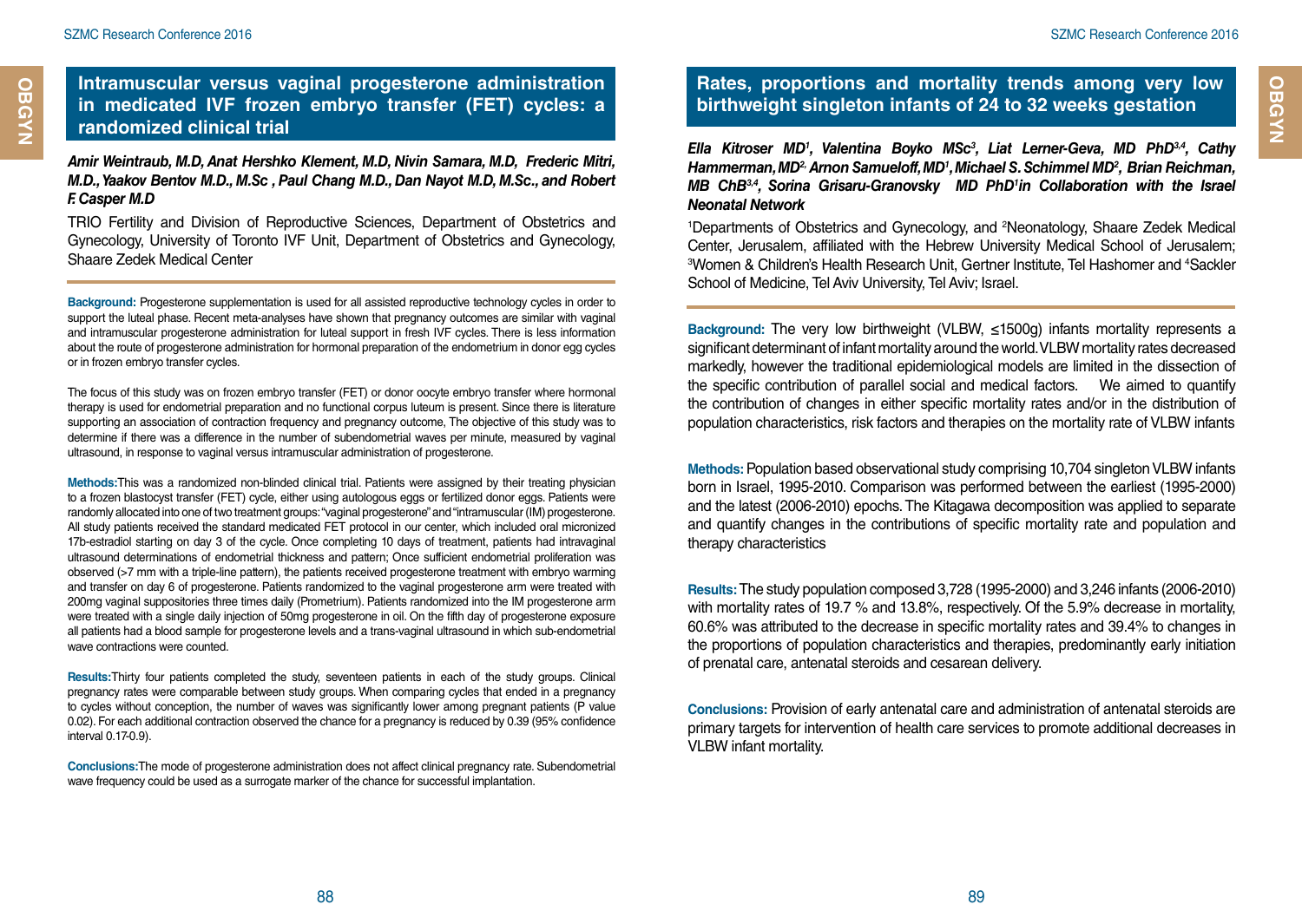## **The association between ABO blood group and obstetric hemorrhage**

*Lior Drukker, Naama Srebnik, Deborah Elstein, Lorinne Levitt, Arnon Samueloff, Rivka Farkash, Sorina Grisaru-Granovsky, Hen Y. Sela*

Department of Obstetrics and Gynecology, Sharee Zedek Medical Center

**Background:** Maternal post-partum hemorrhage is a major cause of morbidity. Therefore, recognizing the women at risk for hemorrhage has continued to be a priority in the hope that early identification may lead to appropriate prevention strategies and elicit prompt response upon post-partum hemorrhage. There are contradicting studies in the literature regarding the correlation between ABO blood groups and bleeding tendency in the nonpregnant state, with the O blood group being a risk factor for bleeding. The hypothesized mechanism for the link between blood group and hemorrhage is alleged to be related to the von Willebrand factor (VWF), since individuals with O blood type compared with other blood groups have 25%-35% lower plasma levels of VWF.

**Methods:** Our study aim was to compare women with O to non-O blood groups with regard to maternal post-partum hemorrhage and transfusion need. We performed a retrospective cohort study in a single tertiary center between 2005 and 2014. For the purpose of the study, parturients were categorized as O and non-O blood groups. Data included all deliveries but excluded patients with missing blood grouping or hemoglobin values, and/ or stillbirth. Drop in hemoglobin was defined as hemoglobin concentration at admission for delivery minus the lowest hemoglobin concentration post-delivery. Study outcomes were postpartum hemorrhage, hemoglobin drop >2-7gr/dL, and packed red blood cells transfusion. Statistics: descriptive, 2 (p<0.05 significant) and multivariable regression models (odds ratio [OR], 95% confidence interval [CI], p value).

**Results:** A total of 125,768 deliveries were included in the analysis. After multivariable analysis, women with O blood type in comparison to women with non-O blood type had significantly higher odds of postpartum hemorrhage (OR= 1.14; 95%CI 1.05-1.23, p<0.001), higher odds of statistically significant hemoglobin decrease of  $>2$ , 3, or 4gr/dL (OR = 1.07; 95%CI 1.04-1.11, p<0.001, OR = 1.08 ;95%CI 1.03-1.14, p=0.002 OR = 1.14; 95%CI 1.05- 1.23, p=0.001; respectively), and higher odds, albeit not statistically significant of 5, 6, or 7gr/dL decrease in hemoglobin (OR= 1.13; 95%CI 1.00-1.29, p=0.055, OR= 1.05; 95%CI 0.84-1.32, p=0.66, OR= 1.15; 95%CI 0.79-1.68, p=0.46; respectively), but no difference in blood products transfusion ( $OR = 1.03$ ;  $95\%CI$  0.92 - 1.16,  $p=0.58$ ).

**Conclusion:** Women with blood type O may be at greater risk of obstetrical hemorrhage.

**Iron deficiency anemia at admission for labor and delivery is associated with an increased risk for cesarean section, and adverse maternal and neonatal outcomes**

*Lior Drukker, Yael Hants, Rivka Farkash, Rosa Ruchlemer, Arnon Samueloff, Sorina Grisaru-Granovsky*

Department of Obstetrics and Gynecology, Shaare Zedek Medical Center

**Background:** Maternal iron deficiency anemia (IDA) impacts placenta and fetus. We evaluated effects of IDA at admission for delivery on cesarean rates, and adverse maternal and neonatal outcomes.

**Methods:** a single tertiary center between 2006 and 2012 identified women with a live-birth singleton fetus in cephalic presentation of any gestational age and excluded planned cesarean, chronic/ gestational diseases identified with anemia. Study population was divided into anemic and nonanemic women using WHO criteria, and further classified according to the severity of anemia: mild (11 gr/dl > Hemoglobin ≥10 gr/dl) moderate (10 gr/dl > Hemoglobin ≥7 gr/dl) and severe (Hemoglobin <7 gr/dl). Main outcome measures: cesarean rate, and adverse outcomes (maternal: packed cells transfusion, early post-partum hemorrhage, preterm delivery; and neonatal: 5' Apgar <7, Neonatal Intensive Care Unit [NICU] admission, extreme birthweights). Continuous variable analysis and multivariate backward step-wise logistic regression models were prepared with Odds Ratios (OR) and 95% confidence intervals (CI).

**Results:** In all, 96,066 deliveries were registered, of which 75,660 (78.8%) were included. IDA was present in 7,977 women (10.5%): mild 77%, moderate 22.9%, and severe 0.1%. Anemia at birth was significantly associated with cesarean section (OR 1.30; 95%CI - 1.13-1.49, P<0.001), packed cells transfusion (OR 5.48; 95%CI - 4.57-6.58, P<0.001), preterm delivery (OR 1.54; 95%CI - 1.36- 1.76, P<0.001), macrosomia (OR 1.23; 95%CI - 1.12-1.35, P<0.001), Large for Gestational Age (OR 1.29; 95%CI - 1.20-1.39, P<0.001), Apgar 5' < 7 (OR 2.21; 95%CI - 1.84-2.64, P<0.001), and NICU admission (OR 1.28; 95%CI - 1.04-1.57, P=0.018). Compared with non-anemia, women with moderate to severe anemia were at higher risk for cesarean section (OR 1.49; 95%CI - 1.14-1.93, P=0.003), packed cells transfusion (OR 14.49; 95%CI - 11.47-18.31, P<0.001), preterm delivery (OR 1.73; 95%CI - 1.37-2.19, P<0.001), and Apgar 5' < 7 (OR 2.94; 95%CI - 2.17-3.99, P<0.001).

**Conclusion:** Iron deficiency anemia at delivery is associated with an increased risk for cesarean section and adverse maternal and neonatal outcomes in otherwise healthy women. Monitoring/ correction of hemoglobin concentrations even in late pregnancy may prevent these adverse events. **OBGYN Cardiology**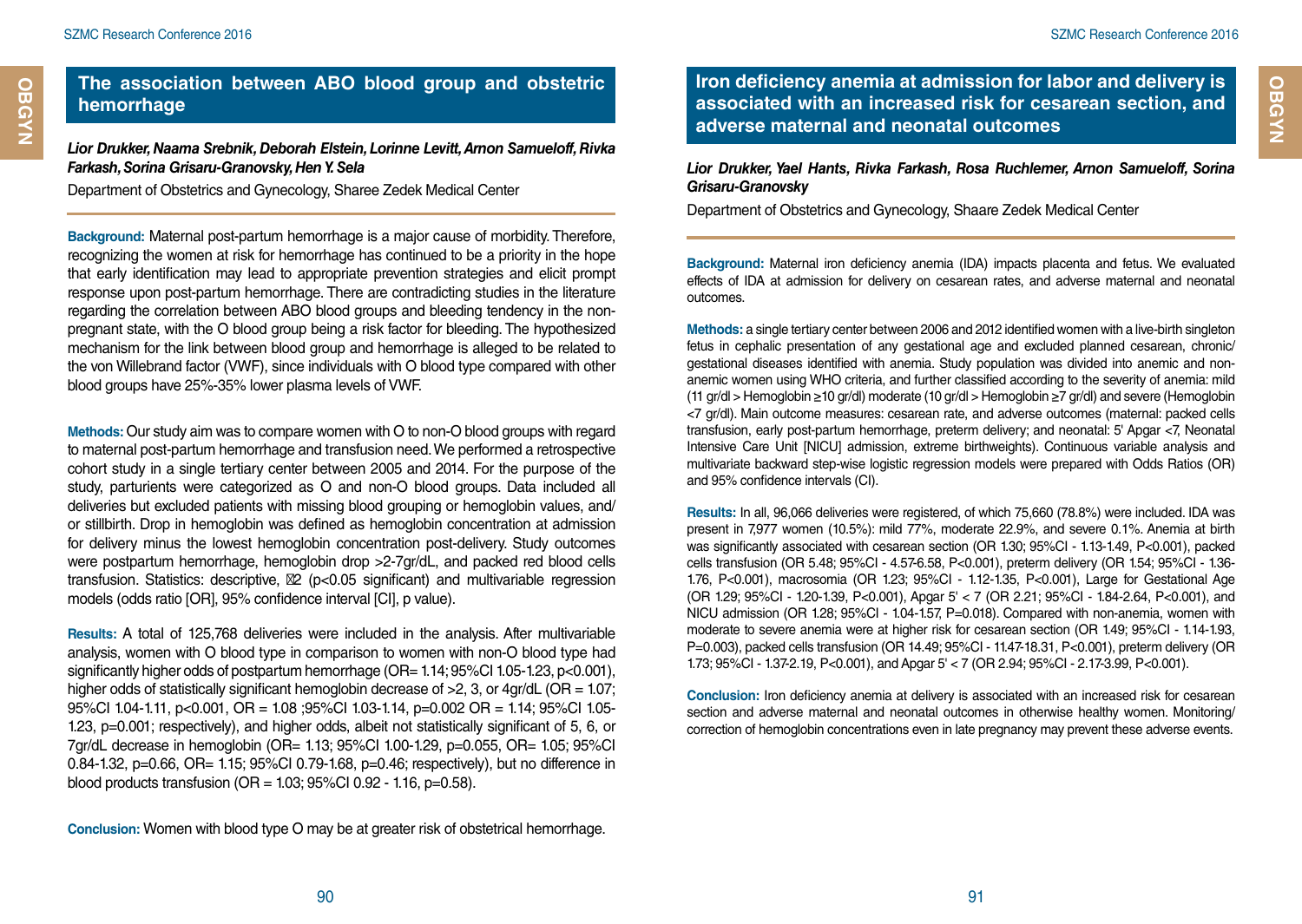**OBGYN**

*Lior Drukker, Yael Hants, Rivka Farkash, Sorina Grisaru-Granovsky, Ori Shen, Arnon Samueloff, Hen Y. Sela*

Department of Obstetrics and Gynecology, Shaare Zedek Medical Center

**Background:** The annual procedure volume is an accepted marker for quality of care and has been documented in various medical fields. Surgeon volume has been shown to correlate with morbidity and mortality in surgical and high risk medical procedures. Though cesarean delivery is one of the most common surgical procedures in the USA, the link between surgeon's annual cesarean delivery volume and maternal outcome has never been tested.

**Methods:** Our study aim was to evaluate the impact of obstetricians' annual volume on short term maternal outcome in cesarean deliveries. We conducted a retrospective cohort study in a single tertiary center between 2006 and 2013. Cesarean deliveries were categorized into two groups based on the annual volume of cesarean delivery of the attending obstetrician. LOW group included low annual volume obstetricians, whose annual volume of cesarean delivery was lower than median. HIGH group comprised high annual volume obstetricians whose annual volume was median and above. Further analyses were done for quartiles and for four clinical relevant groups according to the annual number of cesarean delivery performed/supervised by the attending (20 or less, 21-60, 61-120 and more than 120) The primary outcome was a composite adverse maternal outcome including one or more of the following: urinary or gastrointestinal tract injuries, hemoglobin drop > three gm/dL, blood transfusion, re-laparotomy, puerperal fever, prolonged maternal hospitalization and readmission. Secondary outcomes were operative times (skin incision to delivery and overall).

**Results:** A total of 11,954 cesarean deliveries were included, the median annual number of cesarean delivery performed/supervised by one obstetrician was 48. Unadjusted analysis suggested that HIGH group patients, had fewer urinary and gastrointestinal injuries 18/9278 (0.2%) vs. 16/2676 (0.6%), P<0.001, less blood loss as measured by hemoglobin drop > three gm/dL 1053/9278 (11.5%) vs. 366/2676 (13.8%), P<0.001 and fewer cases of prolonged maternal hospitalization: 80/9278 (0.9%) vs. 39/2676 (1.5%), P=0.006. The rate of blood transfusion, re-laparotomy, puerperal febrile morbidity and readmission to hospital did not differ between groups. Multivariable regression analysis showed that cesarean delivery performed/supervised by HIGH group resulted in a significantly lower composite adverse maternal outcome (15.8% vs. 18.9%, OR 0.86; 95%CI 0.78-0.95, p=0.004). This was primarily related to a decreased frequency of urinary and gastrointestinal injuries, lower likelihood of hemoglobin drop > three gm/dL and lower incidence of prolonged maternal hospitalization. Operative times were significantly shorter for HIGH group. Composite adverse maternal outcome ranged from 21.8% in the lowest quartile, to 17.9% in Q2, to 17.4% in Q3, and 15.6% in Q4. With Q4 defined as the reference, Q3 had an OR of 1.14 95%CI [1.01-1.29], p=0.029, Q2 had an OR 1.18 95%CI [1.02-1.36], p=0.021 and Q1 had an - OR 1.51 95%CI [1.14-1.99], p=0.004 for composite adverse maternal outcome. Composite adverse maternal outcome ranged from 21.5% in clinical group 1, to 17.5% in clinical group 2 to 17.9% in clinical group 3, and 15.2% in clinical group 4, p value=0.001). Cesarean delivery performed/supervised by clinical groups 2, 3 and 4 in compare to clinical group 1 were associated with a statistically significant risk reduction, (23%, 25% and 34% respectively).

**Conclusion:** Maternal composite morbidity is decreased as the volume of cesarean deliveries performed or supervised by an obstetrician increases.

## **Early postpartum hemorrhage (ePPH): a sentinel event for puerperal readmission risk and surgical intervention**

#### *Zmora Itay, Maayan Bas-Lando MD*<sup>1</sup> *, Rivka Farkash MS , Arnon Samueloff MD*<sup>1</sup> *, Sorina Grisaru-Granovsky MD PhD*<sup>1</sup>

Department of Obstetrics & Gynecology<sup>1</sup>, Shaare Zedek Medical Center, affiliated with the Hebrew University Hadassah School of Medicine, Jerusalem, Israel

**Aim:** The 3rd stage of labor is a major source of maternal morbidity and mortality. We aimed to determine risk factors for hospital readmission post-vaginal birth.

**Methods:** Retrospective cohort study performed in a tertiary center with strict protocols for management of 3rd stage abnormalities, 2006-2014. Data were collected from the validated computerized maternity database. Women who required readmission [for any diagnosis] within 6 weeks of vaginal delivery were compared to women not readmitted. Routine discharge after vaginal birth occurs between 36-48 hours; women are instructed to return for readmission according to regional and health insurance policies. Comparisons adjusted multivariate model; Odds Ratio (OR 95%CI), p <0.05.

**Results:** 101,185 women were identified with vaginal birth; 335 (0.33%) women were readmitted. Demographics are in Table. Readmission diagnosis: excessive vaginal bleeding 78 (23.3%), endometritis 154 (46%), residual conception tissue 33 (9.9%), and epidural or background disease complications 70 (20.9%). Of all vaginal births, 3297 (3.3%) had revision of the uterine cavity due to 3rd stage abnormality and suspected retained placenta fragments; 27 (8.1%) of them were readmitted. Women who were readmitted had significantly higher rates of postpartum hemorrhage (PPH): 26 (7.8%) versus 2219 (2.2%) p<0.0001; hemoglobin drop >3gr\dl 60 (17.9%) versus 5138 (5.1%) p<0.0001; blood transfusion 15(4.5%) versus 790 (0.8%) p<0.0001; and postpartum febrile morbidity 2627 (2.6%) versus 17 (5.1%) p=0.005. Women with abnormal 3rd stage bleeding and subsequent uterine cavity revision had an increased risk of surgical intervention at readmission: curettage 13 (48.1%) versus 56 (18.2%)  $p<0.0001$ ; and operative hysteroscopy 4 (14.8%) versus 11 (3.6%) p=0.007. Multivariate analysis indicated early PPH and significant drop in hemoglobin as the most significant risks factors for readmission: OR 1.71 (1.05-2.78) and OR 2.72(1.93-3.85), respectively p<0.0001, regardless of manual uterine revision.

**Conclusion:** Puerperal hospital readmission risk with surgical intervention for excessive vaginal bleeding is increased for women with significant PPH, even after immediate postpartum manual uterine revision. Early postpartum follow-up visits, sonographic evaluation of uterine cavity, and medical ambulatory management may be indicated to prevent readmission and late procedures.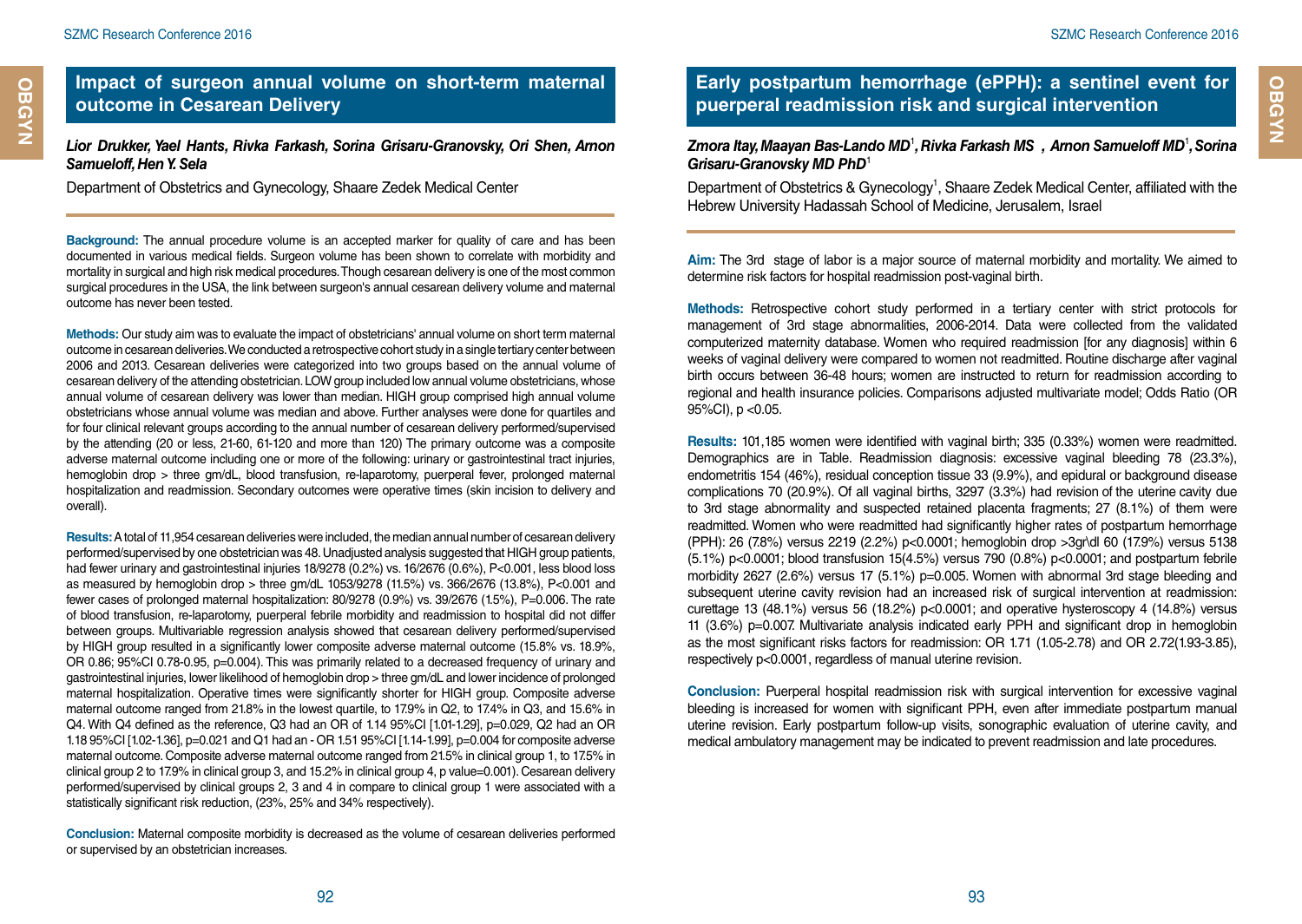**OBGYN Cardiology**

**OBGYN** 

#### **Epidural analgesia at Trial of Labor after Cesarean (TOLAC): a significant adjunct to successful vaginal birth after cesarean (VBAC)**

#### *Sorina Grisaru-Granovsky MD PhD*<sup>1</sup> *, Maayan Bas-Lando MD1, Fred Haouzi MD*<sup>2</sup> *, Rivka Farkash MS,* <sup>1</sup>*Arnon Samueloff MD*<sup>1</sup> *, Alexander Ioscovich MD*<sup>2</sup>

Departments of Obstetrics & Gynecology<sup>1</sup> and Obstetric Anesthesia<sup>2</sup>, Shaare Zedek Medical Center, affiliated with the Hebrew University Hadassah School of Medicine, Jerusalem, Israel

**Introduction:** Epidural analgesia has been considered a risk factor for failed Trial Of Labor After Cesarean (TOLAC) and uterine rupture. This study aims to assess the exposure to epidural during TOLAC with respect to the mode of delivery and maternal - neonatal outcomes.

**Materials and methods:** A cohort study of women that consented to have a TOLAC after a single low-segment cesarean section with singleton fetus in vertex presentation between 2006 -2013, based on a validated computerized database at a center with strict TOLAC protocols. Epidural users were compared to non-users. Primary outcome was the mode of delivery at TOLAC: cesarean or successful vaginal delivery (VBAC). Secondary outcomes were maternal/neonatal morbidities. Univariate/multivariate analyses for associations between epidural and mode of delivery were adjusted for significant covariates/mediators.

**Results:** Of 105,471 births registered, 9464 (9.0%) had a previous cesarean and were eligible for TOLAC; 7149 (75.5%) of eligible partutients consented to TOLAC, among which 4081 (57.1%) received epidural analgesia. The VBAC rate was 90.0%. The repeat cesarean in labor rate was significantly lower in women using epidural  $(356; 8.7%)$  than non-users  $(361; 11.8%)$  (p<0.0001). Uterine rupture rates were comparable: 0.4% in users and 0.29% in non-users (p=0.31). Adjusted multivariate analysis of effect of epidural on TOLAC showed an increased rate of VBAC (OR 4.58 [3.67; 5.70]; p<0.0001) for epidural users while the risk for uterine rupture and adverse neonatal outcome were similar (Table)

**Conclusion:** Epidural analgesia at TOLAC is safe for mother and neonate, possibly emerging as a significant adjunct to reach VBAC and lower the repeat section rate.

**Nulliparous, term, singleton, vertex (NTSV) risk assessment for cesarean delivery (CD): a new concept in the effort to lower CD rates**

*Meirav Nezer, Adiel Cahana, Rivka Farkash, Karen Kochan, Arnon Samueloff, Sorina Grisaru-Granovsky*

Department of Obstetrics and Gynecology, Shaare Zedek Medical Center

**Background:** Maternity care providers recognize the need to address the rising rates of CD. CD for NTSV is a sentinel for future CD and determinant of the overall CD rate. We aim to examine CD risk factors for NTSV in labor.

**Methods:** Retrospective cohort study designed to compare all NTSV births by the mode of delivery: vaginal delivery (VD) vs CD. Planned CD excluded. Data origin: validated computerized medical records in a single tertiary center 2006-2014, for a population under National Health Program. Statistics: descriptive, multivariate analysis (OR, 95% CI).

**Results:** During the study 121,483 deliveries where registered: NTSV 26,301(21.6%); 1,944 (7.4%) delivered by CD while in labor. Multivariate model revealed the following significant risks for CD for NTSV in labor: advanced maternal age (OR 3.6; 2.2,4.3), chronic diseases (OR 1.4; 1.1,1.7), previous >3 miscarriages (OR 1.94;1.04,3.6), low Bishop score at admission (<6) (OR 2.4; 2.1,2.8),induction of labor (OR 1.8; 1.5, 2.1), oxytocin during labor (OR 8.4; 6.8,10.2) , LBW (OR 1.4; 1.0,2.0), macrosomia (OR 2.4; 1.78,3.2) . Interestingly, epidural analgesia was protective of CD (OR 0.23; 0.19, 0.27).

**Conclusions:** A measure based on the NSTV population may provide a profile to assess overall CD risk. Hospital quality improvement teams will be able to use this in the future and focus on NTSV as a primary target to control CD rate.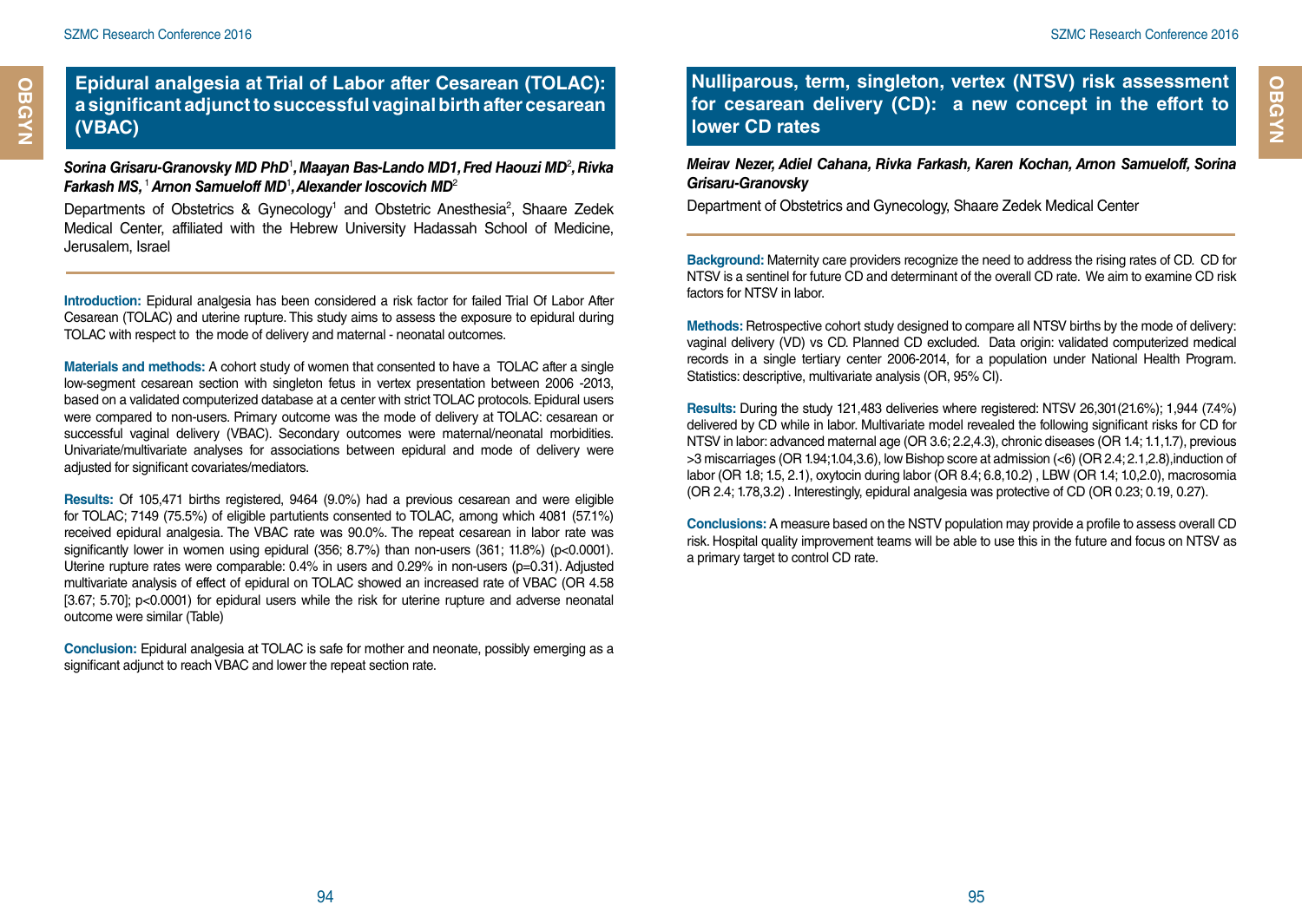**OBGYN Cardiology**

**OBGYN** 

## **Frozen Embryo Transfer: Adjacent or Non-adjacent to Failed Fresh Ovum Pick-up Embryo Transfer Cycle**

<sup>1</sup> Alexander Volodarsky-Perel, M.D., <sup>1,2</sup>,#Talia Eldar-Geva M.D., Ph.D., <sup>1</sup> Hananel E. G. *Holzer M.D., 1Oshrat Schonberger Ph.D.,* 1,2*Michael Gal M.D., Ph.D.*

1 IVF Unit, Division of Obstetrics and Gynecology, Shaare Zedek Medical Center. 2 The Hebrew University of Jerusalem Medical school.

#Equal contribution to the first author.

The optimal timing to perform frozen embryo transfer (FET) after a failed ovum pick-up embryo transfer (OPU-ET) cycle is unknown. This retrospective cohort study analyzed outcomes of FET cycles performed adjacently (<50 days, n=165) or non-adjacently (≥50 to 120 days, n=105) to the last OPU-day. Significantly higher rates of clinical pregnancy (CPR, 34.3% vs. 22.4%) and live birth (LBR, 28.6% vs. 16.4%) were found in the non-adjacent group. In the adjacent group, the types of GnRH-analogue for OPU-ET and the FET-endometrium preparation protocol differently associated with cycle outcomes: The GnRH-agonist protocol, the artificial FET, and a combination of both significantly reduced CPR (adjacent: 13.4%, 17.7%, 10.5% vs. non-adjacent: 39.0%, 35.5%, 41.7%, respectively) and LBR (adjacent: 9.0%, 10.5%, 7.0% vs. non-adjacent: 32.2%, 27.4%, 30.6%, respectively). In contrary, the GnRH-antagonist protocol, the natural FET, and a combination of both revealed similar outcomes between groups: CPR (adjacent: 28.6%, 36.6%, 32.1% vs. non-adjacent: 28.3%, 32.6%, 28.6%, respectively) and LBR (adjacent: 21.4%, 34.1%, 32.1% vs. nonadjacent: 26.1%, 32.6%, 28.6%, respectively). These results support the postponement of FET after a failed OPU-ET for at least one menstruation cycle if a preceding GnRH-agonist protocol was used and/or if artificial preparation for FET is indicated.

## **Selective inhibition of steroidogenic enzymes by ketoconazole in rat ovary cells**

#### Michael Gal, M.D., Ph.D.<sup>a</sup> and Joseph Orly, Ph.D.<sup>b</sup>

a IVF Unit, Department of Obstetrics and Gynecology, Shaare Zedek Medical Center, The Hebrew University School of Medicine, The Hebrew University of Jerusalem.

b Department of Biological Chemistry, The Alexander Silberman Institute of Life Sciences, The Hebrew University of Jerusalem.

**Objective:** Ketoconazole (KCZ), an anti-fungal agent, is extensively used for clinical applications related to its inhibitory effects on adrenal and testicular steroidogenesis. With regard to KCZ effect in the ovary, the present data are less coherent. Therefore, the aim of present study was to characterize the effect of KCZ on steroidogenic enzymes in primary rat ovary cells.

**Study design:** Freshly prepared rat ovarian cells were cultured in suspension for up to 4 h while incubated with radiolabeled steroid substrates and at different time points the profile of the steroid products was analyzed by thin layer chromatography (TLC) comparing control cells with KCZ-treated cells.

**Results:** Ketoconazole selectively inhibits dose dependently and reversibly rat ovarian P450 dependent enzymes, including cholesterol side-chain cleavage cytochrome P450 (CYP11A1/ P450scc), the 17a-hydroxylase activity of CYP17A1/P450c17, and CYP19A1/ P450arom, with IC50 values of 0.3, 1.8, and 0.3ag/ml (0.56, 3.36, and 0.56aM), respectively. Unaffected by KCZ, at 10ag/ ml, were the 17,20 lyase activity of CYP17A1, as well as five non-cytochrome steroidogenic enzymes including 3a-hydroxysteroid dehydrogenase-Δ5-4 isomerase type 1 (3aHSD1), 5a-reductase, 20a-hydroxysteroid dehydrogenase (20a-HSD), 3a-hydroxysteroid dehydrogenase (3a-HSD), and 17a-hydroxysteroid dehydrogenase type 1 (17HSD1).

**Conclusion:** These findings map the selective inhibitory effect of KCZ on ovarian cytochrome P450 enzymes controlling the de novo synthesis of steroids from cholesterol throughout progestins, androgens, and estrogens.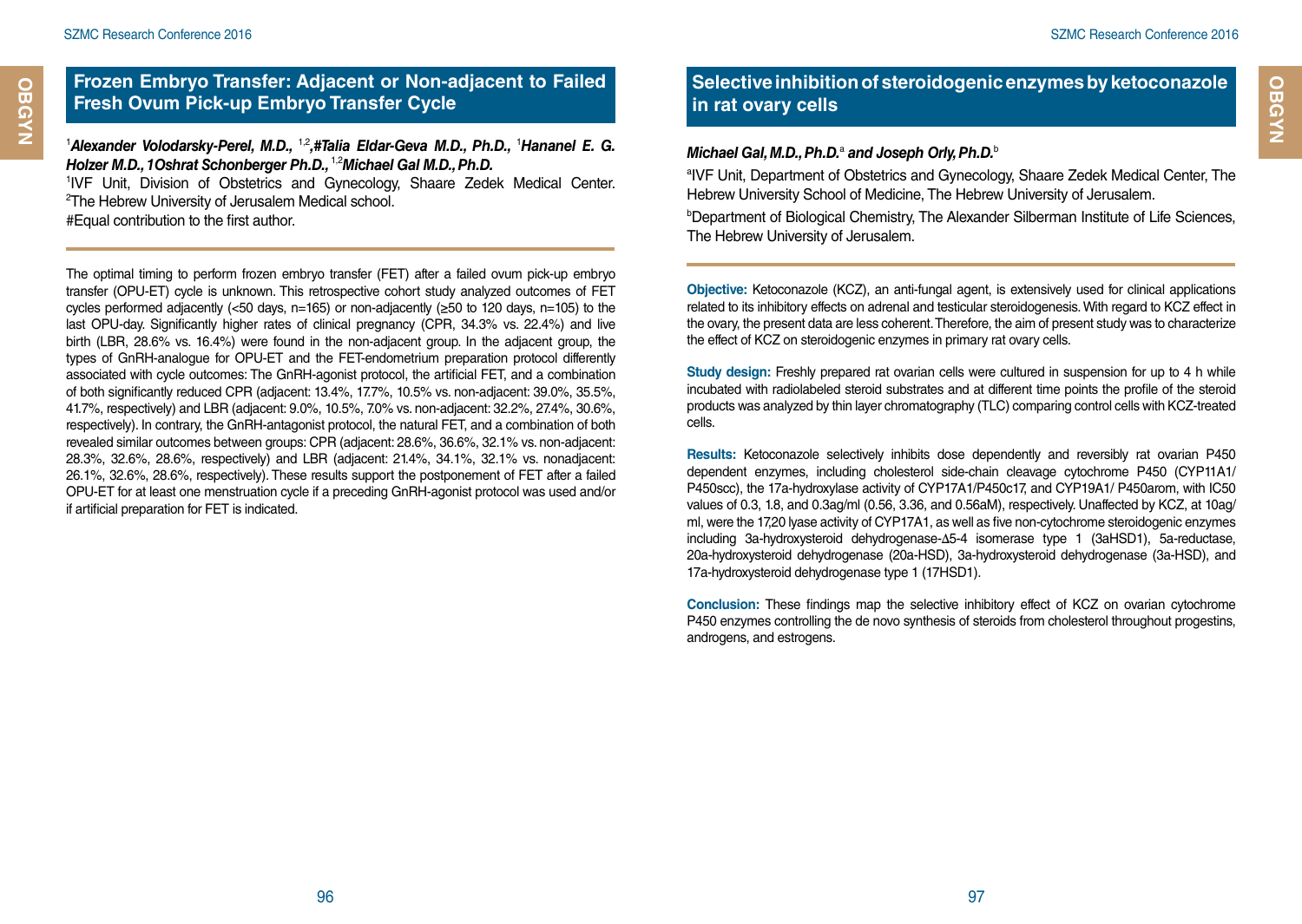**OBGYN**

## **Ketoconazole inhibits ovulation due to arrest of follicular steroidogenesis in the rat ovary**

#### *Michael Gal, M.D., Ph.D.*<sup>1</sup>  *and Joseph Orly, Ph.D.*<sup>2</sup>

1 IVF Unit, Department of Obstetrics and Gynecology, Shaare Zedek Medical Center, The Hebrew University School of Medicine, The Hebrew University of Jerusalem. 2 Department of Biological Chemistry, The Alexander Silberman Institute of Life Sciences, The Hebrew University of Jerusalem.

**Objective:** Ketoconazole (KCZ) is a known inhibitor of steroidogenic P450 enzymes in the adrenal cortex and the gonads. Previous studies examined the potential clinical use of KCZ for attenuation of ovarian response to gonadotropin treatments. This study aimed to use the superovuating rat model to explore the effect of KCZ on ovarian steroidogenesis, follicular function and development towards ovulation.

**Methods:** Prepubertal rats were treated with eCG/hCG resulting in multiple follicular development and ovulation. The effect of KCZ on this model was examined by administration of KCZ-gel formula and subsequent analyses of ovarian steroidogenesis, rate of ovulation, morphometric assessments of follicular parameters and cell-specific steroidogenic maturation of the treated ovaries.

**Results:** When applied shortly before gonadotropin stimulation, KCZ markedly reduced ovarian progesterone androstenedione, and estradiol levels down to 18.7%, 36.5% and 19.0%, respectively (P<.001). A single KCZ-gel administration of 6, 12, and 24 mg/rat inhibited the ovulation rates to  $8.6\pm4.9$ ,  $5.1\pm4.3$ , and  $2.4\pm3.2$ , respectively as compared to  $13.6\pm4.4$  in the gel-control group (P<.001). Consecutive KCZ doses administration (5 mg each every 8 h), started before onset of eCG treatment, for up to 16-32 h inhibited the ovulation rates to  $10.3\pm6.3$ ,  $6.6\pm6.6$ , and  $3.0\pm3.9$ . respectively (as compared to 16.5±4.1 in the gel-control group, P<.01). By contrast, KCZ failed to inhibit ovulation if onset of the drug administration commenced 24 h after eCG treatment. Anovulation by KCZ resulted from arrest of follicular development at Graafian stage of 800-840 µm (as compared to 920 um in the gel-control group, P=0.029); absence of CYP11A1 expression in the granulosa cells; and, lack of cumulus cells mucification.

**Conclusion:** These results suggest that KCZ interferes with early vital steroidogenic functions that determine the normal program of follicular maturation towards ovulation. Hence, attenuation of folliculogenesis by KCZ may be harnessed to modulate gonadotropin-ovarian stimulation in fertility treatments.

## **Neonatal outcome following preimplantation genetic diagnosis (PGD)**

Naama Srebnik<sup>1</sup>, Ehud Margalioth<sup>2</sup>, Gheona Altarescu<sup>3</sup>, Ruben Bromiker<sup>4</sup>, *Hananel Holzer<sup>2</sup>, Michael Schimmel4, Talia Eldar-Geva<sup>2</sup>.* 

1 Department of Obstetrics and Gynecology, Shaare Zedek Medical Center.

2 IVF unit, Department of Obstetrics and Gynecology, Shaare Zedek Medical Center.

3 Department of Genetics, Shaare Zedek Medical Center.

4 Department of Neonatology, Shaare Zedek Medical Center.

**Background:** Pregnancies achieved following In vitro fertilization (IVF) and intra-cytoplasmic sperm injection (ICSI) treatments are at high risk for preterm birth and low birth weight. PGD is performed by an analysis of one or two cells obtained through oocyte, zygote, or embryo biopsy, adding a further invasive manipulation.

**Aim:** To examine whether embryo biopsy for PGD influences neonatal outcome.

**Methods:** This was a retrospective cohort study, analyzing 291 children born following PGD (198 singleton, 49 twin pairs, 1 triplte), 244 children born following ICSI (158 singletons and 43 twins pairs) and 663 children born following a spontaneous pregnancy (SC) (429 singletons, 117 twins pairs), matched for maternal age, parity and BMI. The following parameters were compared: gestational age, birth weight, prematurity (<37 and <34weeks), low birth weight (LBW, <2500gr, very LBW, <1500gr) and intra-uterine growth restriction (IUGR, <10'th percentile for gestational age).

**Results:** For singletons, mean birth weight was higher following PGD compared to ICSI, but not compared to SC. Mean gestational ages following PGD were lower compared to SC but higher compared to ICSI. LBW and IUGR rates were higher in ICSI pregnancies compared to PGD and SC. In twin pregnancies, birth weight was higher in PGD compared to ICSI and LBV rates were lower in PGD compared to ICSI and similar to SC. Polar-body and blastomere biopsies provided similar outcomes.

**Conclusions:** Embryo biopsy, per-se, did not cause IUGR or LBW compared to SC, despite lower gestational age with PGD. The worse outcome in ICSI compared to PGD pregnancies may be due to the infertility itself.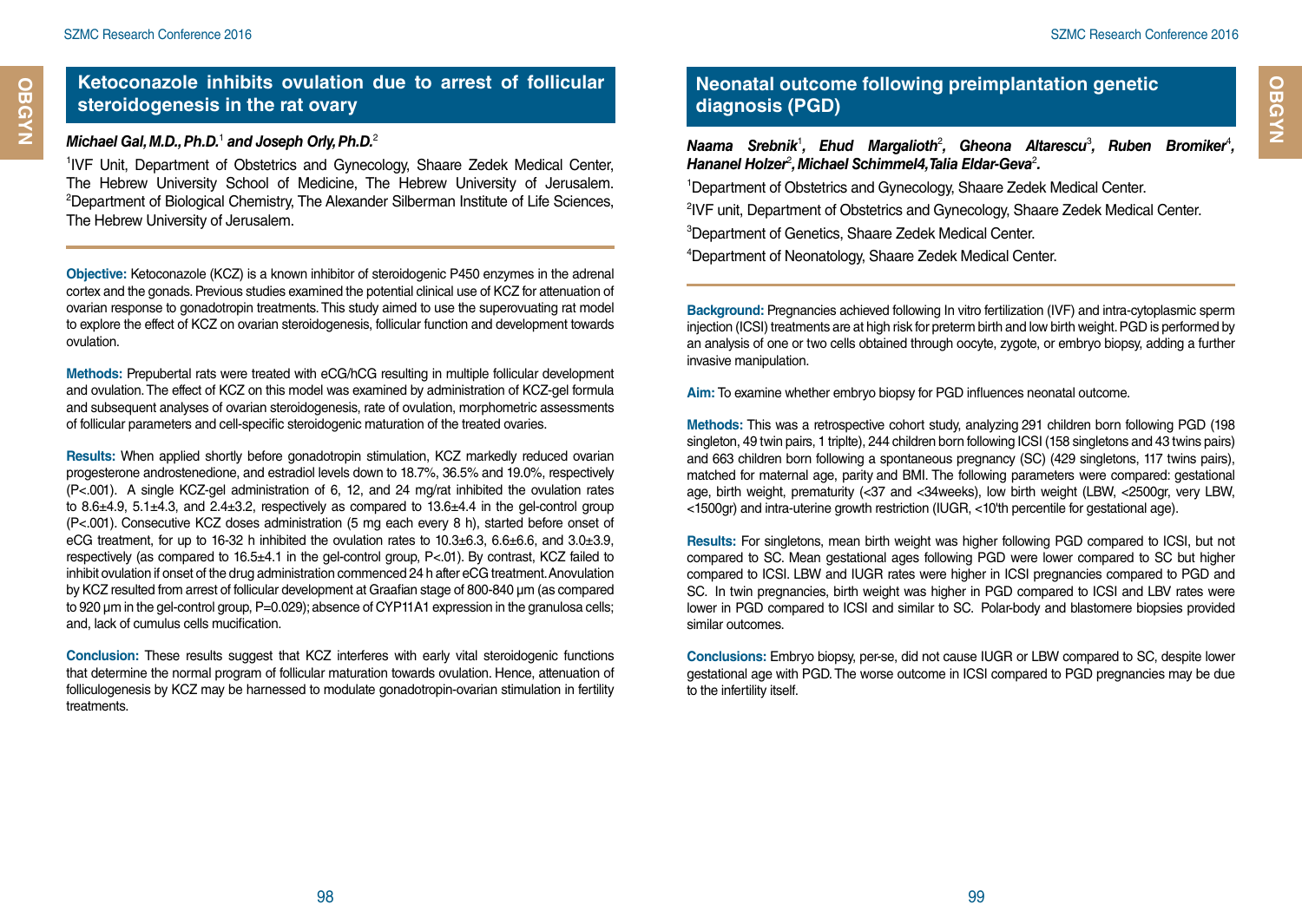*, Avi Tsafrir*<sup>1</sup>  *and Michael Gal*<sup>1</sup>

# Orna Reichman<sup>1</sup>, Ian Miskin<sup>2,3</sup>, Limor Sharoni<sup>4</sup>, Talia Eldar Geva<sup>1</sup>, Doron Goldberg<sup>1</sup>

1 Department of Obstetrics & Gybecology, Shaare Zedek Medical Center, Hebrew University Medical School, Jerusalem, Isarel.

2 Clalit Health Services, Jerusalem, Israel

3 Department of Clinical Microbiology and Infectious Diseases, Hadassah-Hebrew University Medical Center, Ein Karem, Jerusalem, Isarel.

4 Department of Anethesiology and Critical Care, Haddasah-Hebrew University Medical Center, Ein Karem, Jerusalem, Israel

**Background:** Congenital cytomegalovirus (CMV) is the leading infectious cause of sensorineural hearing loss and delayed psychomotor development. Viral transmission to the fetus is far more likely to occur following a primary than a secondary maternal infection. Primary prevention seems to be the best means to reduce the burden of congenital CMV due to the lack of treatment options during pregnancy.

**Method:** We evaluated the approach of primary prevention on a cohort of 500 women planning pregnancy who attended the fertility clinic at Shaare Zedek Medical Center.

**Results:** Of the 444 who underwent CMV screening, 18 (4.1%) had positive IgM serology for CMV; of these, IgG avidity was high in 12 (remote infection) and low in 6 (recent infection). The latter were advised to delay pregnancy. All women who were sero-immune for CMV (366/444, 82.4%), including the 12 with remote infection, continued fertility treatment. The remaining patients (72/444, 16.2%), who were not immune to CMV at the initial screen, were advised to minimize CMV exposure by improving personal hygiene and to continue fertility treatment. None of the 69/72 (95.8%) women who were followed for one year were infected with CMV.

**Conclusion:** Cytomegalovirus testing and counselling at preconception seemed effective in reducing CMV exposure in pregnancy.

## **Intrauterine growth restriction fetuses at term ≤ 3 percentile - is induction of labor safe?**

#### Orna Reichman, MD, MSCE<sup>1</sup>, Yael Yekel, MD<sup>1</sup>, Tamar Shalem MD<sup>1</sup>, Sarit Helman MD, *Arnon Samueloff, MD*<sup>1</sup>

1 Shaare Zedek Medical Center, Hebrew University Medical School, Jerusalem, Israel

**Objective:** Intrauterine growth restriction (IUGR), defined as fetal weight ≤ 3 percentile, is an alarming finding. When diagnosed at term, delivery is usually recommended. Limited information is available regarding the outcome of induction of labor for IUGR≤ 3 percentile. We present our experience and determine the success rate for induction.

**Methods:** A prospective historical cohort study, conducted in a tertiary university affiliated hospital with 13,000 annual deliveries, between the years 2005-2012. All women with a singleton pregnancy, at term, that were induced for various reasons, and delivered a neonate ≤ 3percentile were included. Demographic characteristics, medical and obstetric history, obstetric management and outcome were recorded. Logistic regression models were constructed to evaluate the factors associated with successful induction including multivariable analyses to control for potential confounders.

**Results:** During the study period, 7436/ 96,066 (8.2%) women, underwent induction of labor at term, of whom 183/7436 (2.5%) delivered an infant with a birth weight ≤ 3percentile. Approximately half, 95/183 (52%) were nulliparous, 98/183 (53%) were induced by prostaglandin and 75/183 (41%) necessitated induction for reason other than IUGR such as preeclampsia and oligohydramnious. Most women, 139/183 (76%), delivered vaginally and only 44/183 (24%) underwent unplanned CS. Univariate analysis revealed a high risk for CS among nulliparous  $(OR = 5.12, (Cl: 2.29$ 11.46,  $p<0.000$ )), induction with prostaglandins (OR=3.19 (CI=1.29-7.85,  $p=0.012$ )) and fetus with oligohydramnious (OR=2.78 (CI=1.17-6.60, p=0.020)). Of the 18 women presenting with combined risk factors (nulliparous, induction with prostaglandin and oligohydramnios) only 7/18 (39%) proceeded to deliver vaginally. The majority of neonates had a good outcome regardless mode of delivery. Only 1/183 infant (0.5%) had an Apgar score at 5 minutes less than 5'.

**Conclusions:** It seems to be safe to induce labor for fetus with IUGR ≤ 3percentile.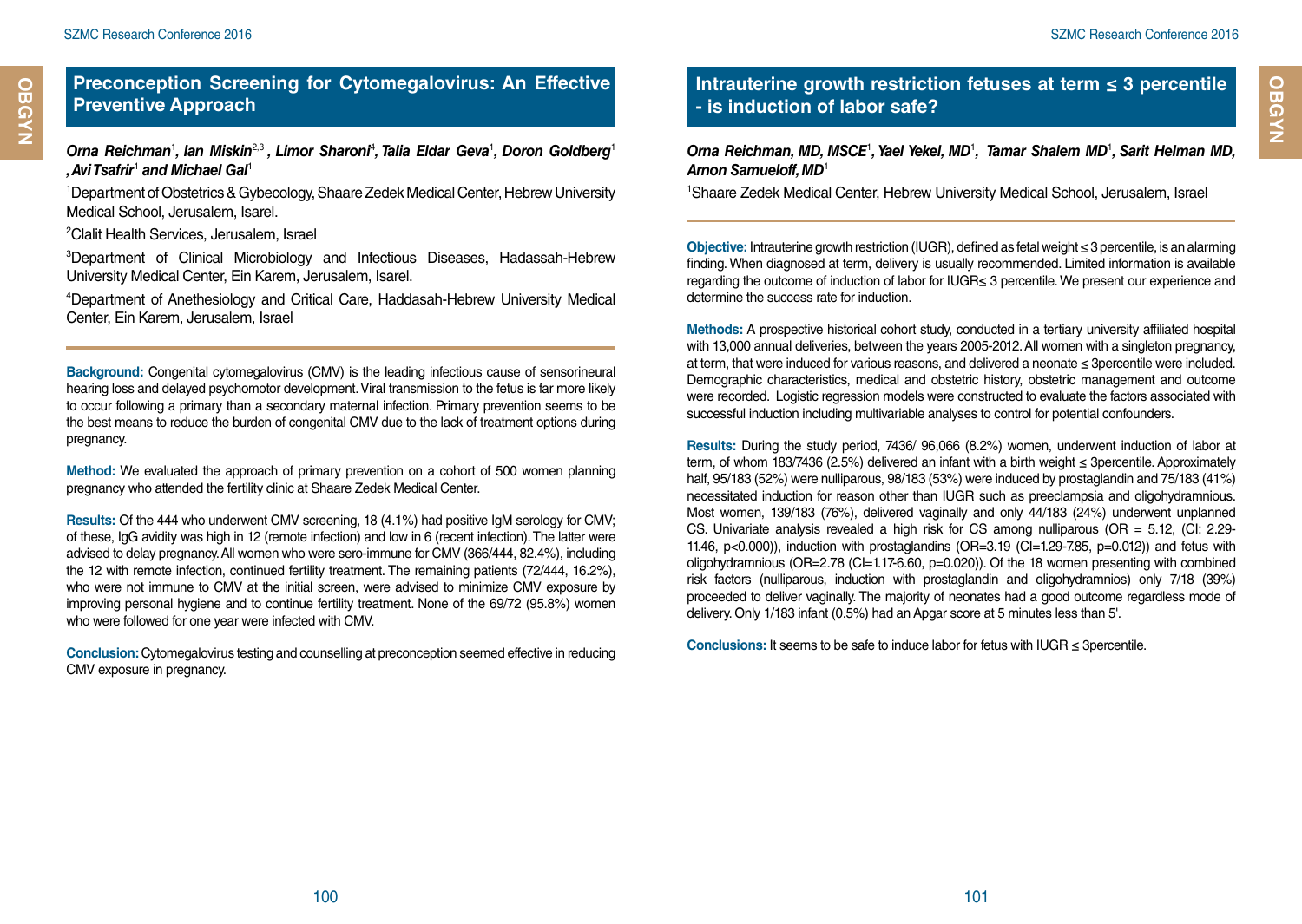**OBGYN Cardiology**

OBGYN

#### **Delivery during time of shift change is not a risk factor for obstetric complication: a historical cohort study**

#### *Reichman O, Samueloff A, Gdansky E, Yekel Y, Calderon-Margalit R.*

Department of Obstetrics & Gynecology, Shaare Zedek Medical Center

**Background:** The time of shift change is a unique time because the continuity of routine care is interrupted. The association between delivery during time of shift change and obstetric complications has not been evaluated.

**Objective:** We hypothesized that delivery during time of shift change is at risk for obstetric complications.

**Methods:** A historical cohort study was performed of all women with a singleton pregnancy undergoing a trial of labor at term during 2006-2010. Data was extracted from a computerized database that is continuously updated during Labor. The hour of delivery was divided into two categories: "morning shift" (09:30-15:00) and "time of shift change" which was defined 30 minutes prior to and 90 minutes past the official time of shift change, which occurs twice daily at 07:30 and 15:30. Multivariate logistic regression models were implemented to estimate the association between deliveries during "time of shift change" compared to "morning weekdays", with instrumental delivery (primary outcome) and prolonged second stage, unplanned cesarean section, postpartum hemorrhage, 5 minutes Apgar score < 7, admission to neonatal intensive care unit (NICU) and prolonged maternal hospitalization (secondary outcome). RESULTS: A total of 16,341 deliveries were included in the cohort. No statistical difference in instrumental vaginal delivery was documented for women delivering during "time of shift change compared to morning shift weekdays ( $OR = 0.96$ ,  $95\%$  CI: 0.83- 1.11,  $p = 0.605$ ). None of the secondary outcomes were found at risk for women delivering during "time of shift change".

**Conclusions:** Delivery during "time of shift change" does not pose additional risk for obstetric complications.

**Grouping parturients by parity, previous cesarean and mode of delivery identifies parturients at risk for postpartum-hemorrhage**

*Orna Reichman, MD, MSc, Micahel Gal, PhD, Izzat Khayyat MD., Michael Emanuel BA, Arnon Samueloff, MD.*

Department of Obstetrics and Gynecology, Shaare Zedek Medical Center, Hebrew University Medical School, Jerusalem, Israel

**Background:** The prevalence of postpartum-hemorrhage varies between studies depending on the definition of postpartum-hemorrhage and the population studied. Significant differences are reported among sub-groups stratified by single risk factors including parity, mode of delivery and management of labor.

**Aim:** Our primary goal was to form a clinical classification aimed to identify sub-groups of parturients at risk for postpartum-hemorrhage by combining clinical universal risk factors.

**Method:** Retrospective cohort including all women who delivered at Shaare Zedek Medical Center, an affiliated university medical center, managing 10% of national deliveries, between January 2006 and December 2014. Parturients were grouped according to three characteristics, all known as universal risk factors for PPH: parity (primiparous, multiparous), previous cesarean and mode of delivery (spontaneous vaginal delivery, instrumental delivery, non-planned and elective cesarean): P-C-MoD classification. All together the classification included 12 sub-groups. Postpartum-hemorrhage was defined as a decrease of ≤ 3gram% hemoglobin or transfusion of blood products and was calculated for each of the sub-groups independently. A univariate analysis followed by a multivariate analysis was performed to study the risk for postpartum-hemorrhage among the sub-groups studied, controlling for confounding factors including age, onset of delivery, number of fetus and fetal birth weight

**Results:** The crude rate of postpartum-hemorrhage, for all 126,693 parturients was 7%. The prevalence for PPH differed significantly between independent risk factors compared to the combined risk factors of the P-C-MoD classification. Among primiparous, the prevalence was 14%, this changed significantly when combining primiparous with mode of delivery, ranging from 11% for spontaneous vaginal delivery to 27% among those with instrumental delivery. The prevalence of PPH among multiparous varied between 3% (spontaneous vaginal delivery) and 20% (emergency CD). There was significant difference in the prevalence of PPH between the sub-groups of the P-C-MoD classification. Primiparous who underwent ID were at increased risk for PPH, approximately one of four women in this group (27%) experienced PPH. Applying a univariate analysis revealed that the risk for PPH was significantly increased for primiparous undergoing ID compared to all other sub-groups reaching an OR of 12.8 (95% CI:11.9;13.8) compared to multiparous undergoing SVD. Applying a multivariate analysis minimally altered the results.

**Conclusions:** Grouping parturients by parity, previous cesarean and mode of delivery (P-C-MoD classification) is a useful tool to identify parturients at risk for postpartum-hemorrhage and is superior compared to single independent risk factors. Future studies are needed to confirm the external validity of this classification.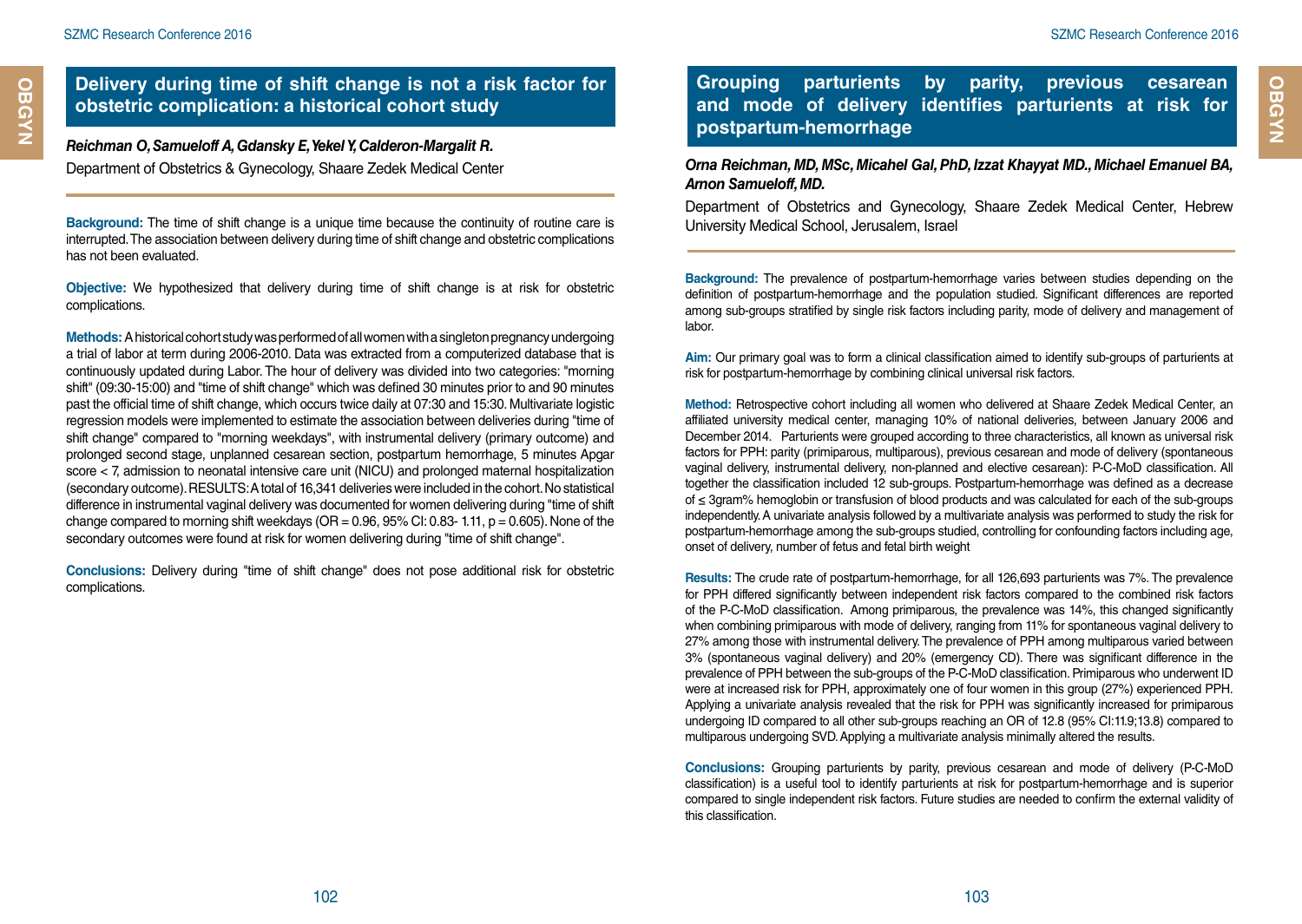## **Delivering elsewhere between the first and second delivery is a risk marker for obstetric complications in the second delivery**

Orna Reichman<sup>1</sup>, Meirav Nezer<sup>1</sup>, Michael Gal<sup>1</sup>, Ori Shen<sup>1</sup>, Ronit Calderon-Margalit<sup>2</sup>, *Rivka Farkash*<sup>1</sup> *, Arnon Samueloff*<sup>1</sup>

1 Shaare Zedek Medical Center, Hebrew University Medical School, Jerusalem, Israel 2 Hadassah-Hebrew University School of Public Health, Jerusalem, Israel

**Aim:** We speculate that parturients who deliver elsewhere between the first and second delivery compose a unique clinical group, characterized by higher rates of cesarean section (CS) both in in first and second delivery, compared to parturients who deliver both deliveries at the same hospital.

**Methods:** A retrospective study in a tertiary university-affiliated-hospital. The cohort included all women in second delivery, aged ≤24 years with a singleton pregnancy who delivered their second child in our medical center during 2010-2012. Parturients who delivered both first and second children in our medical center ("stayers") were compared to parturients who delivered their first child in a different hospital ("switchers"). Groups were compared in regard to history of CS in first delivery and obstetric complications in second delivery including CS, instrumental vaginal delivery (IVD), preterm delivery (PTD), and postpartum-hemorrhage (PPH). Logistic regressions were constructed to study if delivering elsewhere between first and second delivery was a risk for adverse pregnancy outcome, followed by multivariate analysis controlling for confounders.

**Results:** The cohort included 4166 parturients, 3163 "stayers" and 1003 "switchers". History of CS in first delivery was approximately twice more prevalent in "switchers" compared to "stayers", 12% versus 6.3%, p<0.000. "Switchers" were at added risk for adverse pregnancy outcome in second delivery compared to "stayers" including higher rates of CS, OR=1.8 (95% CI: 1.20-2.11), higher rates of preterm delivery (≤37 weeks), OR=1.4 (95%CI: 1.0-1.9) and a non-statistical significant increase in IVD, OR=1.3 (95%CI: 0.8-2.1) and PPH OR=1.3 (95%CI 0.9-1.9). Furthermore, excluding women with previous CS from the cohort minimally altered the results (Table 1). Constructing a multivariate logistic regression model, controlling for factors that were statistically significant in the univariate analysis including: onset of delivery (induction, spontaneous, CS), analgesia and IUFD strengthened the risk for CS among "switchers" OR=2.1 (95% CI: 1.1 - 4.0, p=0.02).

**Conclusions:** We found that "switchers" underwent CS at first delivery twice as often compared to "stayers". This finding strengthens our hypothesis that "switchers" represent an inherently different group compared to "stayers" in relate to mode of delivery. Regarding the secondary outcome of our study, we found that "switchers" were at added risk for obstetric complication in second delivery compared to "stayers" including CS and PTD. Parturients who deliver elsewhere between first and second childbirth are at increased risk for CS and PTD in second delivery, hence the decision to deliver elsewhere after first delivery should be considered as a risk marker for obstetric complication.

## **Elastography assessment of the endometrial changes during the menstrual cycle of fertility treatment**

#### *Boldes.R, Barlev.M, Kafka.I, Hovav.Y, Shen.O, Gdansky.E,*

Department of Obstetrics and Gynecology, Shaare Zedek Medical Centre, Bikur Holim campus, Jerusalem, Israel.

**Objective:**To explore the feasibility of using sonoelastography in evaluating the endometrium throughout the menstrual cycle during fertility treatments .

**Methods:** Women treated in our fertility clinic underwent three elastographic examinations throughout the cycle: early follicular phase, midcycle, and midlutheal phase. Elastographic results were correlated to hormonal profile, fertility treatment and positive pregnancy test. All of the elastographic examinations were carried out by three ultrasound training technicians, who described the dominant color obtained in the endometrium during examination. We translated the dominant color to a numerical value, based on the degree of stiffness of the tissue from solid to soft, on a scale from 1-4 in the following way: purple - blue = 1; dark and light blue = 2; green - yellow= 3; yellow red=4. Statistical analysis was done by the Mann-Whitney and Friedman test, as appropriate.

**Results:** A total of 54 women participated in the study. Eighty five cycles were analyzed. We found significant changes in elastographic results throughout the menstrual cycle. Early follicular phase demonstrated a solid and firm endometrium (which was colored purple or dark blue). In the midcycle and midlutheal, there was a variety of results, with tendency towards a softer and more liquid type endometrium. As the cycle progressed we got elastographic results that were more red and yellow, which meant softer elastic tissue, and with a greater liquid component (P<0.001).

We analyzed the midcycle examination and compared between two subgroups: the first subgroup consisted of cycles where the midcycle examination was carried out preovulation. The second subgroup consists of cycles where the midcycle examination was done on the twelfth day, but actually the cycle was still in the follicular phase. The elastographic result was significantly different between the two subgroups: in the preovulatory cycles the results reflected a softer endometrium, whereas in the midfollicular phase subgroup the endometrium was still firm and solid, a picture very similar to the early follicular phase (P=0.003).

In analysis of the midlutheal examination, we compared cycles which ended in a positive pregnancy test with cycles which ended in a negative pregnancy test. We found that cycles with positive pregnancy demonstrated a softer and liquid rich endometrium (P=0.042).

No correlation between elstography and levels of estradiol and progesterone was found.

**Conclusions**: The elastograhic examination reflects the biochemical processes that take place in the endometrium throughout the menstrual cycle. The examination demonstrates the preovulatory changes in the endometrium. The examination may help in predicting fertility treatment outcome. More research is needed in order to understand better how to interpret the elastographic results, and how we can use sonoelastography in evaluating and treating fertility patients.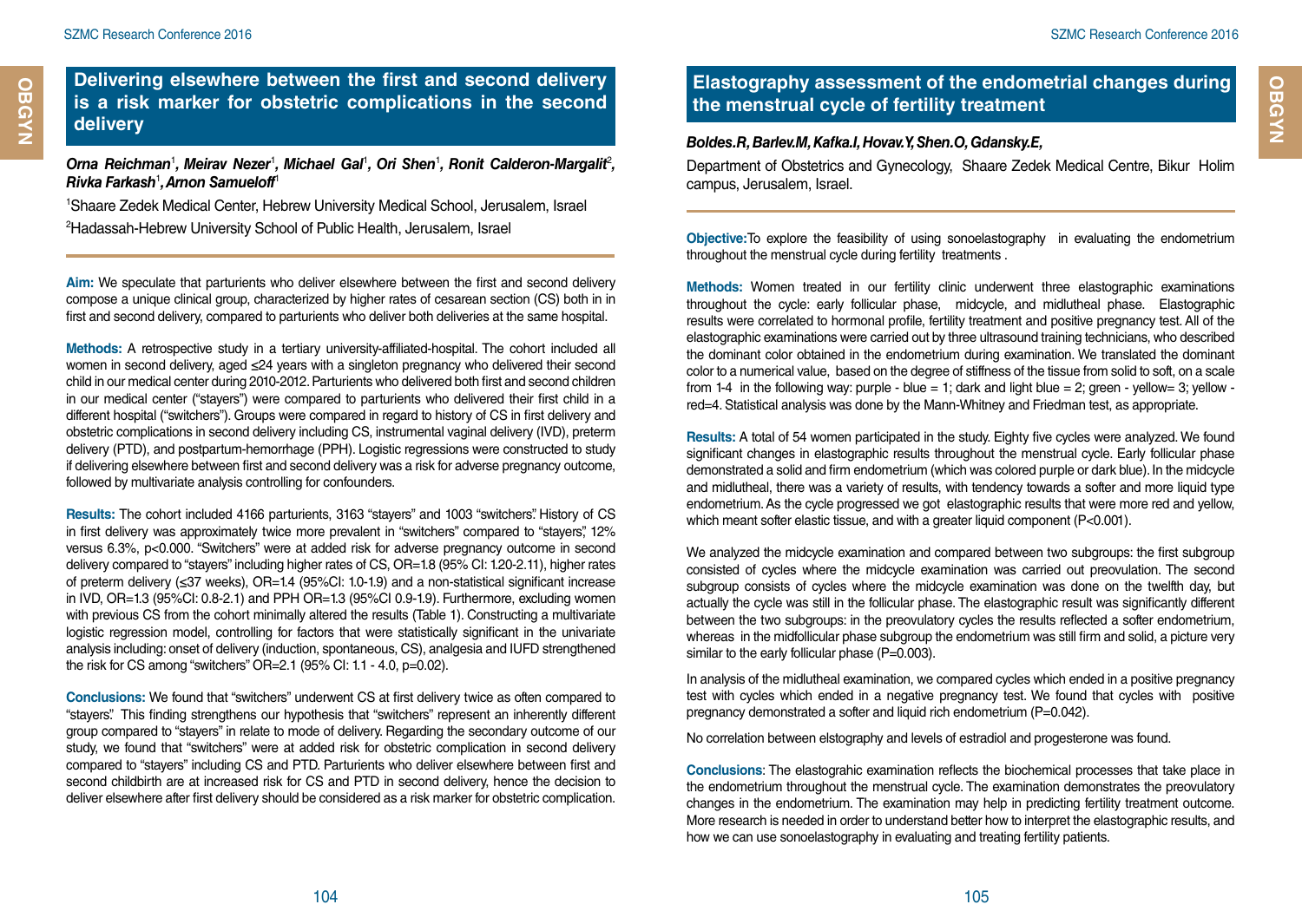## **Prolonged second stage (P2S) in primipara, is it a line in the sand?**

*Shira Fridman Lev, Maayan Bas Lando, Rivka Farkash, Sorina Grisaru Granovsky, Arnon Samueloff* 

Department of Obstetrics and Gynecology, Shaare Zedek Medical Center

**Background:** Duration and optimal management of P2S in the primipara partogram is still controversial and represents a source for primary cesarean deliveries. We assessed maternal and neonatal outcome of P2S in primiparas in labor at term.

**Methods:** Retrospective cohort study at a tertiary medical center between 2005 and 2014. All primiparous births with live singleton vertex fetus that reached full dilation were included. P2S was defined as >2 hours (group 1) without epidural or ≥3 hours (group 2) with epidural, compared with women with normal 2nd stage duration defined as <2 hours (group 3) without epidural and <3 hours (group 4) with epidural.

**Statistics:** comparisons adjusted multivariate model; Odds Ratio (OR 95%CI), p <0.05.

**Results:** During the study period 31,253 primiparous deliveries were recorded. 25,741 met study criteria: 22,542 (87.5%) had normal 2nd stage duration: group 3=6530 without epidural, group 4=16,012 with epidural; 3199 (12.5%) had P2S: group 1=502 without epidural, group 2=2697 with epidural. Demographics and outcomes are presented in the Table. P2S was associated with higher maternal morbidity: higher rates of cesarean delivery (CD) 0.2% & 16.1% in group 3 & 1, and 0.8% & 7.4% in group 4 & 2 (p<0.0001); instrumental deliveries 5.4% & 26.7% in groups 3 & 1, and 15.3% & 46.8% in groups 4 & 2 (p<0.0001) and composite adverse neonatal outcome, 5.9% & 11.2% in groups  $3 \& 1$  and  $9\% \& 13.1\%$  in groups  $4 \& 2$  (p<0.0001). Arrest of descent was the leading indication for CD. Multivariate analyses revealed independent association (OR [95%CI])) both in non-epidural and epidural users between P2S and higher rates of (1) CS (59.7 [33.3-107.1] and 8.1[6.4-10.1]), (2) composite maternal adverse outcome (2.37 [1.89-2.96] and 2.05 [1.86-2.25]) and (3) composite neonatal adverse outcome( 1.92 [1.34-2.61] and 1.52 [1.34-1.73] ), p<0.0001 for all.

**Conclusion:** P2S for primiparous women at term, according to the traditional definition and independent of use of epidural, is still associated with adverse maternal and neonatal outcomes. Implementation of new relaxed guidelines for 2nd stage might lead to further increases in CD and health costs.

**Long Term Effect of Intensive Physical Exercise during Puberty on Bone Marrow Density - In Sport who Require Leanness Versus those Who Don't**

#### *Shiri Weinberg-Hendel, Ari Zimran, Naama Constantini*

Department of obstructs and gynecology, Gaucher unit, Shaare Zedek Medical Center

**Background:** With the ageing of world population, osteoporosis is becoming a major problem. The disease, characterized by low bone marrow density (BMD), leads to fractures and an increase in both morbidity and mortality. Puberty is a crucial period for acquiring BMD. Factors which influence BMD are low energy availability, low calcium intake, disturbances in the menstrual cycle, types of physical activity and mechanical stress on the bones. Synchronized swimming is a unique sport characterized by many hours of non-weight - bearing exercise, and a requirement for leanness. Athletes who compete in sports, and who require leanness, such as in synchronized swimming. Intensive exercise combined with the requirement for leanness, may lead to a negative energy balance, as well as eating disorders along with the negative effect on BMD.

**Aim:** To determine the long term-effect of non-weight bearing competitive sports during puberty on BMD, in sports which require leanness versus those which don't, (represented in this study by synchronized swimming versus swimming), with respect to other factors known to effect BMD. We hypothesize that synchronized swimmers, are at higher risk for decreased BMD levels compared to swimmers.

**Methods:** 14 women in ages 20-40 with a history of at least 5 years of intensive training in synchronized swimming during puberty were compared to 14 women of the same age group, with a history of training in swimming to the same extent as the study group. Participants filled out questioners about their medical, sports, gynecological and dietary history, and were tested for BMD (lumbar spine, hip and total body) in a DEXA machine (DXA Hologic, Bedford MA usa) in Shaare Zedek Medical Center). Records were made for BMD, T-score (for healthy women ages 25-30), and Z-score (compared to same aged healthy women) and for other criteria addressed by the questioners.

**Results:** In both study groups the prevalence of osteopenia was higher than the general population. Synchronized swimmers were found to have higher left hip BMD BMD (SW 0.7485 [ 0.709 - 0.811 ], SS 0.8525 [ 0.7735 - 0.927 ], p=0.012), The only significant differences were found between the characteristics of the swimmers (SW) and synchronized swimmers (SS) groups were past BMI (SW 21.5 $\pm$ 2.1, SS 18.7  $\pm$ 1.3 p=0.000), BMI today (SW 22.7 $\pm$ 2, SS 20.4  $\pm$ 1.4 p=0.002), and time of weight bearing exercise (SW 5±2.5, SS 8±3.5 p=0.024). Osteopenia was diagnosed in 13 participants (7 SW vs 6 SS, p=0.705).

**Conclusions:** In refutation of our primary hypothesis, it appears that synchronized swimmers in Israel do have a tendency to osteopenia but not more than regular swimmers. This might be attributed to the longer out of water practice time (weight bearing exercise) required in synchronized swimming that might cancel out the negative effect of the leanness requirement. In addition to this we see that both sports, in which most of the exercise is not weight bearing, accompanied by the low energy availability to the pubescent athletes, may result in decreased BMD at old age.

**OBGYN Cardiology**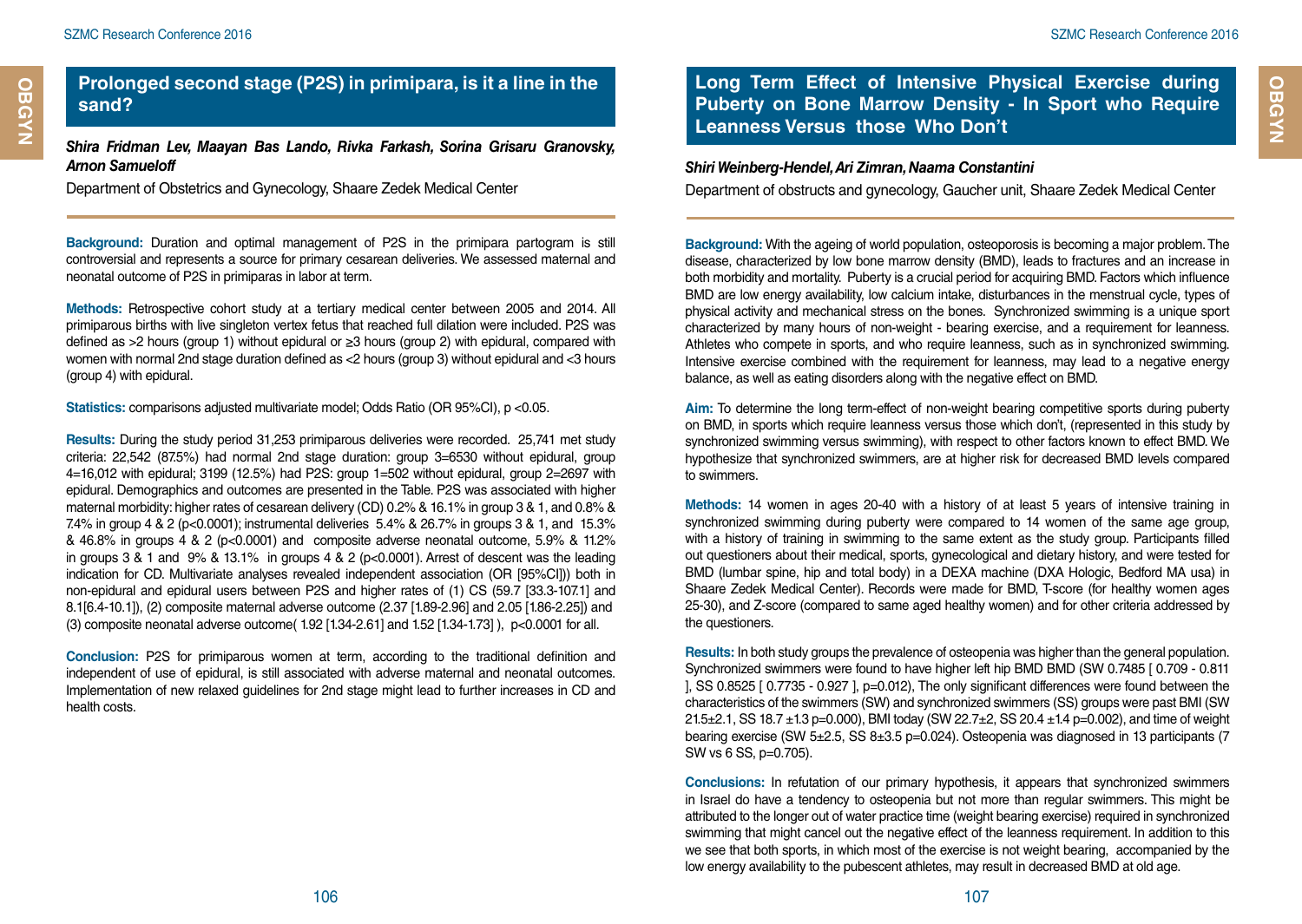**OBGYN Cardiology**

**OBGYN** 

**Maternal and neonatal complications in a population of women diagnosed with inflammatory bowel disease; comparison between community clinics versus single center multidisciplinary clinic (IBD-MOM)**

#### *Yael Cohen*<sup>1</sup> *, Ori Hassin, Shitrit Ariella*<sup>2</sup> , *Grisaru-Granovsky Sorina*<sup>1</sup>

<sup>1</sup>Department of Obstetrics and Gynecology; <sup>2</sup>Digestive Diseases Institute, Shaare Zedek Medical Center

**Background:** IBD, Crohn's disease (CD) and ulcerative colitis (UC) affect women at reproductive age and thus potentially their pregnancy outcome. A multidisciplinary clinic was established in Shaare Zedek MC (SZMC) aimed to benefit the women with IBD and their neonates (IBD MOM).

**Aim:** 1. To evaluate the maternal and neonatal outcome for women with IBD as compared to a population of healthy pregnant women at a single center, SZMC. 2. To evaluate the maternal and neonatal outcome of women with IBD that are followed at the IBD - MOM clinic as compared to women with IBD who were treated by standard separate community clinics, i.e. for antenatal care and gastroenterological care.

**Methods:** A retrospective cohort study in a single tertiary center (SZMC) between the years 2015- 2016. The data was collected from the patients' medical records, validated by telephone interviews, cross-linked with hospital computerized data. Disease severity used the 'IBD-MOM' score since the literature and clinical practice have yet no score for IBD in pregnancy (a non-validated score of IBD in pregnancy used only in the MOM clinic): perianal disease, active disease at conception, single/ multiple drug use before or/and during pregnancy and exacerbations during pregnancy [0-1 for each]. Maternal and neonatal outcomes are reported. IBD was identified as ICD [9] codes 569.89. The comparison group consisted of healthy women who gave birth in SZMC between the years 2005-2015.

**Results:** During the study period we identified 296 women with IBD that delivered at SZMC; 90 (30.4%) were patients of the IBD - MOM clinic; these were compared with 61,705 healthy women as defined. Women with IBD had a significant higher rate of preterm birth (12.5% vs 5.4% p<0.0001) and neonates with lower birth weight (mean of 3061.152g vs 3233.913g P<0.0001). The study revealed that women who were attended at the IBD-MOM clinic during the pregnancy had a significant higher disease score at admission as compared to women attended in the community clinics (median score 2[1-3] vs. 0[0-1], p<0.0001): more disease exacerbations (37.8% vs 18.9%, p=0.001), and more hospitalization events (13.3% vs 2.9%, p=0.001) during pregnancy. Overall, the preterm delivery rate (<37 weeks gestation) was significantly higher in IBD-MOM as compared to IBD community attended women (18.9% versus 9.7%, p=0.028); however the early preterm rate (<34 weeks gestation) was similar in both groups (6.7% vs. 2.9%, p=0.084).

**Conclusion:** Women with IBD are at increased risk for preterm birth and the antenatal care should be directed towards adequate follow up and prevention. Women with severe and uncontrolled IBD are utmost benefited from a multi-disciplinary approach for pregnancy planning and follow-up.

## **Elective repeat cesarean section (ERCD) at term for all: is fear of Trial Of Labor After Cesarean (TOLAC) justified?**

*Yael Cohen, Tamar Stevei, Rivka Farkash, Arnon Samueloff, Sorina Grisaru-Granovsky*  Department of Obstetrics and Gynecology, Shaare Zedek Medical Center

**Background and Aim:** TOLAC attempts are constantly declining due to doctors' and patients' concern of failure complications. We aim to compare characteristics of women choosing ERCD rather than TOLAC for delivery at term, to ascertain maternal and neonatal risks associated with failure of TOLAC (f-TOLAC)

**Methods:** A retrospective cohort study in a single center, during 2006-2014, with strict TOLAC protocol (single fetus, vertex, EFW <4200gm, no prostaglandin use, oxytocin induction/augmentation allowed if parity <5, continuous FHR monitoring, epidural recommended). ERCDs planned at 39- 40 weeks gestation. Excluded: multiple gestation, non-vertex presentation, women in labor refusing TOLAC ad hoc. Maternal and neonatal outcomes are reported. Data from a validated computerized database. Multivariate regression adjusted for significant covariates/mediators.

**Results:** During the study 126,693 deliveries occurred; 11,440 (9.0%) women had one previous cesarean. Women who elected ERCD were significantly older, had more previous vaginal deliveries, infertility and pregnancy complications. Nevertheless, ERCD was associated with significantly fewer maternal/neonatal complications while f-TOLAC had significantly higher rates of: uterine rupture (1.95% vs 0.12%, p<0.0001), scar dehiscence (4.6% vs 1.4%, p<0.0001), postpartum hemorrhage (18.8% vs 6.5%, p<0.0001), blood products transfusion (5.5% vs 2%, p<0.0001), prolonged maternal hospitalization (50.1% vs 34.8%, p<0.0001), 5' Apgar <7 (2.9% vs0.5%, p<0.0001), NICU admission (5% vs3.3%, p=0.040) (Table) .

**Conclusions:** Women who elected ERCD seem to do better despite extant background complications. A validated prediction model for a customized approach to aid clinicians in identifying women likely to suffer f-TOLAC should be a priority for inter/national experts. This has long-term implications both clinically and financially.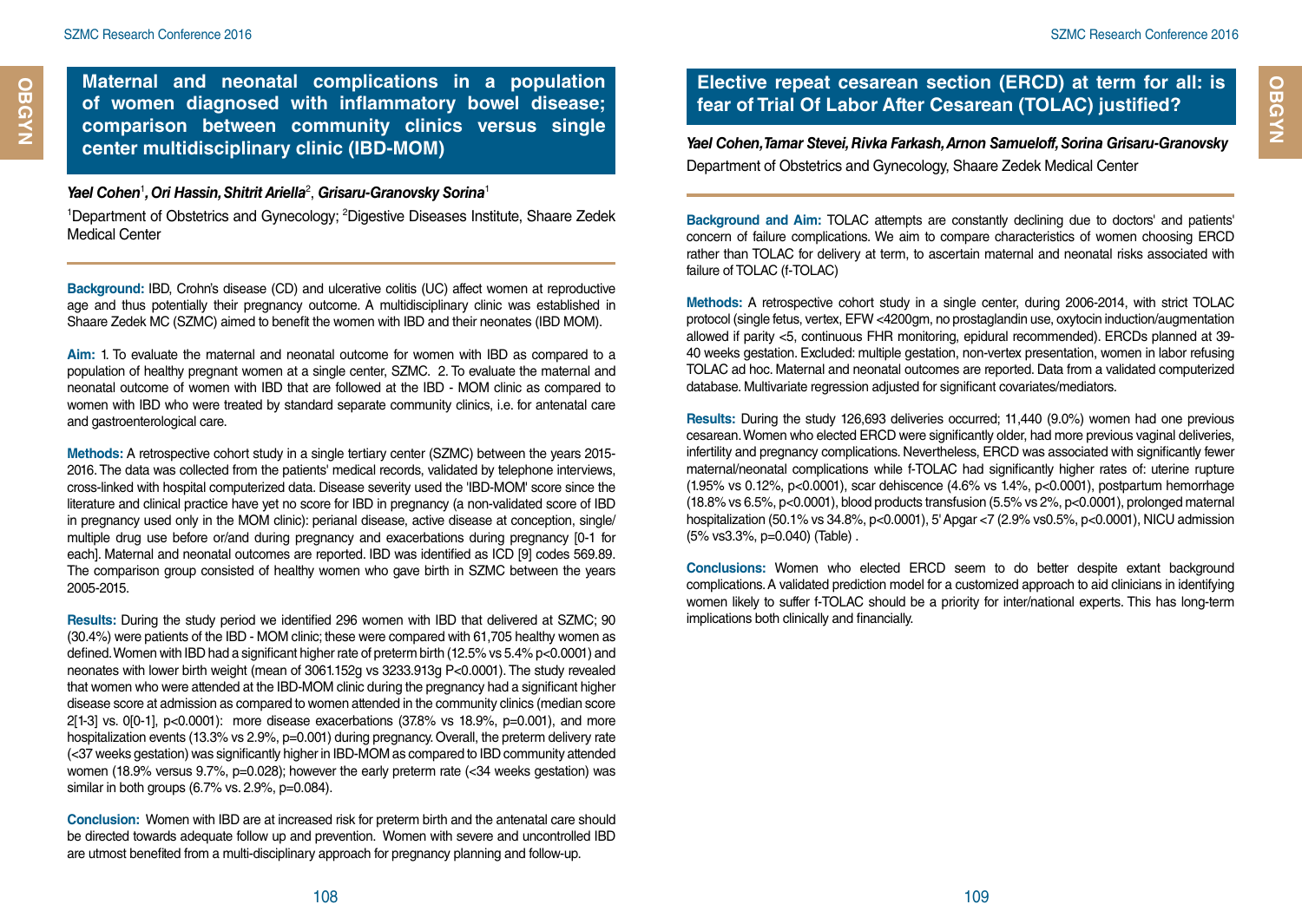#### **Clinical and genetic characteristics of young women with breast cancer in Jerusalem, Israel**

*T. Hadar*1,2*, N. Ozer*<sup>1</sup> *, O. Olsha*<sup>1</sup> , *S. Lolas*2,3, *A. Tomer*2,3*,R. Abu-Dalo*<sup>1</sup> *, M. Carmon*<sup>1</sup> and E. Levy-Lahad<sup>2,3</sup>

1 Unit for Breast Health, General Surgery Department, Shaare Zedek Medical Center, Jerusalem, Israel. <sup>2</sup>Medical Genetics Institute, Shaare Zedek Medical Center, Jerusalem, Israel. 3 Faculty of Medicine, Hebrew University of Jerusalem, Israel

**Background:** Our breast center treats a diverse patient population of Ashkenazi Jewish (AJ), non-AJ and Arab origin. There is little knowledge of founder mutations in the non-AJ and Arab populations.

**Methods:** Retrospective chart review of 25-40 year old AJ, non-AJ and Arab women who had surgery for primary stage 0 to 3 BC from January 2000 to May 2014.

**Results:** Clinical and genetic characteristics of young breast cancer patients origin:

Family origin in the non-AJ population was diverse. Common countries of origin were Morocco -23.3%, Iraq -17.2%, Kurdistan -8.3% and Iran -7.5%.

One non-AJ patient was found to have BRCA1-185delAG mutation and 3 others - non founder BRCA1 or 2 mutations. 2 Arab patient had mutations in BRCA1 and one in the ATM gene. Patients of AJ origin had 6 BRCA1-185delAG, 3 BRCA1-5382insC, and two non-founder mutations.

**Conclusions**: Young breast cancer patients treated in our institution have diverse geographic family origins. Almost all young AJs with BC referred to genetic counseling are tested. Most non-AJ and Arab women referred, were also tested, although little is known regarding founder mutations in these populations. Rate of mutations was in the expected range. No difference between the ethnic groups was found in terms of tumor characteristics. There was a low rate of contralateral prophylactic mastectomy -8.9%, none in the Arab group. We expect changes in genetic counseling and testing in the near future, with sophistication of testing methods and introduction of more extensive gene panel tests.

**Concept changes in management of the axilla in breast cancer after the Z0011 trial, as reflected by a dramatic drop in frozen section utilization.**

*Moshe Carmon, Sofia Zilber J , Oded Olsha, Tal Hadar, Ribhi Abu Dalo, James Tankel, Eliahu Golomb*

**Introduction:** Traditionally, axillary nodal status is a major factor in determining early breast cancer stage and prognosis (TNM; Tumor, nodes, metastasis). In the last decades biologic markers such as hormone receptors are taking the center stage, In 2002 the American B04 study showed that treatment mode of axillary nodes and their removal do not affect survival, with a 25 year followup. In 2011 the Z0011 study by A. Giuliano proved axillary clearance sentinel node positive breast cancer patients having a lumpectomy affects neither survival nor local recurrence rate. This brought a dramatic world-wide drop in the rate of axillary clearance, with reduced risk of arm lymphedema.

**Aim:** To assess the impact of the Z0011 study on surgical routines in the management of breast cancer patients, as reflected by the utilization of frozen section examinations of axillary nodes.

**Patients and methods:** We reviewed our prospective database of patients operated in our service before and after the publication of the Z0011 study in February 2011. The rate of frozen section examination of axillary sentinel lymph nodes performed in patients having lumpectomies were recorded and compared.

**Results:** 390 patients were included from the era before 2011 and 644 patients from the time following the publication. In the first group, 217 patients had a lumpectomy with a sentinel lymph node biopsy. The rest had either a mastectomy or an axillary lymph node dissection. Frozen section examination was performed in 199 of the 217 relevant patients (91.7%). In the group operated after 2011, 367 patients had a lumpectomy with a sentinel lymph node biopsy. Of these, 16.3% had a frozen section. The frozem section rate was 40% during 2012, and gradually dropped to 9% during 2016.

**Conclusions:** The main and dramatic Significance of the results of the Z0011 study is the worldwide reduction of the risk for arm lymphedema in breast cancer patients. . As a result of omitting axillary dissection in sentinel lymph node positive patients having lumpectomies, frozen section of the nodes during surgery lost its significance and is being abandoned quickly in these patients. This was dramatic in our breast service with a reduction from over 90% frozen section rate before the Z0011 publication to 40% in the year immediately after its publication. The rate continued to drop and reached 9% in 2016.The changes in the utilization of frozen section examinations for evaluation of axillary lymph nodes in breast cancer patients are significant. They reflect the changes in the significance attributed to the nodes in respect to prognosis and local recurrence as adjuvant treatment improves continuously. Many experts already imply the Z0011 study conclusions on patients having mastectomies. Many decisions regarding adjuvant chemotherapy are no longer depended on nodal status. We may be witnessing the end of the era of the central importance attributed to axillary lymph node status in breast cancer.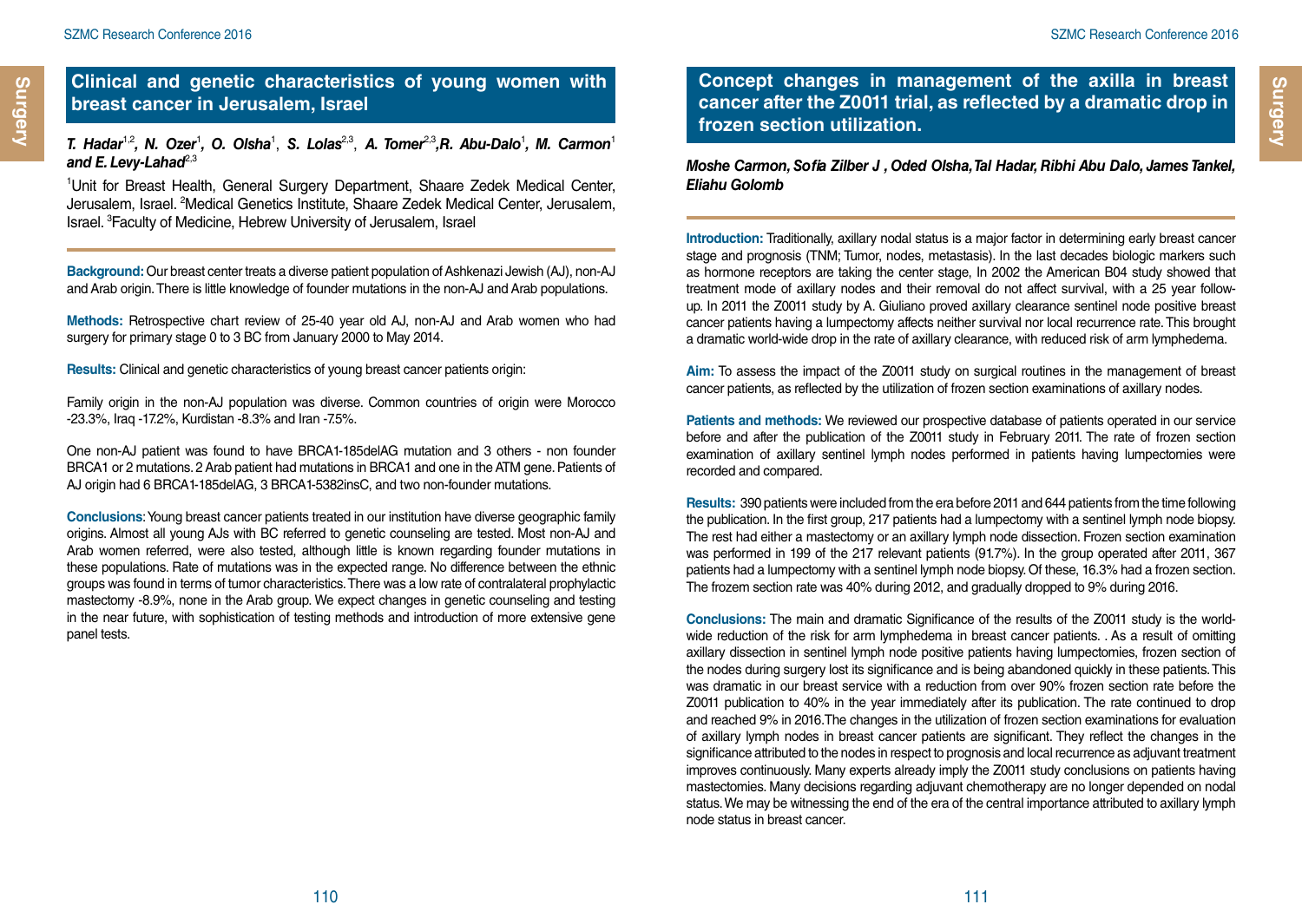**Contralateral prophylactic mastectomy: not an uncommon choice by normal risk breast cancer patients having breast reconstruction. Experience of one year, 86 consecutive patients and 127 mastectomies with immediate reconstruction.**

#### *Benyamin Kaminer, Tal Hadar, Izhak Tuchman, Oded Olsha, Ribhi Abu Dalo, Rami Binenboym, Yoav Gronowitz, Gili Halftec, Eliahu Golomb, Moshe Carmon*

The Breast Unit Shaare Zedek Medical Center

**Introduction:** Modern surgical techniques, improved implants and increasing experience seem to increase the rate of immediate breast reconstruction when mastectomy is performed. The introduction and availability of a-cellular dermal matrix also helps when radiotherapy is an option or even planned since aesthetic results and safety have improved in this setting. Some subsets of patients choose to add a contralateral prophylactic mastectomy (CPM).

**Aim:** to check the rates of bilateral mastectomies, the rates and causes of having CPM, and the characteristics of patients choosing this option

Patients and methods: We reviewed our prospective database of patients operated in our service who had mastectomy with immediate reconstruction during 2015. Patient's characteristics and pathology were recorded and analysed

**Results:** 86 patients had a skin sparing or subcutaneous mastectomy with immediate implant reconstruction. Two had unilateral surgery for benign disease. Two additional patients had bilateral prophylactic surgery for mutations (one BRCA patient and one palb2 carrier patient).

41 patients (47%) had a bilateral mastectomy. Only 4 (4.8%) had a bilateral tumor. The rest chose to have a contralateral mastectomy without proven cancer. In 2 there were abnormal MRI findings without tissue diagnosis. Excluding these and pure prophylactic surgery, of the 37 remaining patients 11 had a BRCA mutation, 14 had a family or personal history of breast cancer and 12 (32%) had no known increased risk factors for future additional breast cancer.

**Conclusions:** Bilateral mastectomy with reconstruction is a major undertaking with significant physical and emotional consequences. The patients most likely to benefit from CPM are probably those with a significantly increased risk of additional future tumors. Indeed, all our BRCA patients preferred CPM. Yet, improved symmetry, reduced risk of a need to cope with future suspicious findings, and perhaps improved surgical outcomes are probably reflected by the high proportion of normal risk patients choosing CPM in our study.

The Abstract is based on data collected for the MD thesis of the first author, in progress.

## **Criteria for clinical use of Marginprobe in breast conserving surgery**

#### *Oded Olsha, Mahmoud Salman, Tal Hadar, Ribhi Abu Dalo, Moshe Carmon*

Unit for Breast Health, General Surgery Department, Shaare Zedek Medical Center, Jerusalem, Israel

**Background:** Reoperation is recommended when margins are involved after breast conserving surgery (BCS). Marginprobe (Dune Medical Devices Ltd, Caesarea, Israel) reduces involved margin and relumpectomy rates in nonpalpable intraductal and invasive breast cancers. It generates local radiofrequency fields a few mm deep and captures the reflected signal to detect bioelectric differences between normal tissue and cancer cells. This study investigated the indications for use and clinical outcome in patients having BCS since introduction of Marginprobe into routine clinical practice.

**Methods:** Files of patients having BCS using Marginprobe were examined retrospectively. The instrument was used at the discretion of the surgeon. Involved margins were tumor <1 mm from or involving the inked margin. Malignant final pathology was invasive ductal carcinoma (IDC), invasive lobular carcinoma (ILC) and ductal carcinoma in situ (DCIS).

**Results:** Twenty-five patients of mean age 58 (median 60, range 32-82) had BCS using Marginprobe from September 2014 to September 2015. Fifteen (60%) had breast magnetic resonance imaging preoperatively. Preoperative and final pathology are shown in the table. Marginprobe indicated 1 involved margin requiring re-excision in 4 specimens, 2 margins in 7 specimens, 3 margins in 5 specimens and 4 margins in 9 specimens. 3 of 22 patients with malignancy at final pathology had involved margins, 2 (9%) of whom had more surgery to obtain clear margins. The third patient had a single duct with DCIS at the margin and had no further surgery.

**Conclusions:** After introduction into clinical use, Marginprobe was used exclusively in patients with lesions that confer a risk of margin involvement or whose margins are difficult to detect clinically (lobular or ductal in situ components). The reoperation rate was acceptably low for these lesions.

#### **Table. Pathologic diagnosis in 25 operations using Marginprobe**

| <b>Preoperative diagnosis</b> | <b>Number</b>                                                              | <b>Final diagnosis</b> | <b>Number</b>            |
|-------------------------------|----------------------------------------------------------------------------|------------------------|--------------------------|
| <b>IDC</b>                    | 5 (3 with DCIS, 1 with<br>microcalcifications, 1 with<br>lobular features) | <b>IDC</b>             | 6 (3 upstaged from DCIS) |
| <b>ILC</b>                    | 4                                                                          | <b>ILC</b>             | 7                        |
| <b>DCIS</b>                   | 15                                                                         | <b>DCIS</b>            | 9                        |
| <b>LCIS</b>                   |                                                                            | <b>BENIGN</b>          | 3 (2 ADH, 1 ALH)         |

**IDC -invasive ductal carcinoma; ILC -invasive lobular carcinoma; DCIS -ductal carcinoma in situ; LCIS -lobular carcinoma in situ; ADH -atypical ductal hyperplasia; ALH -atypical lobular hyperplasia.**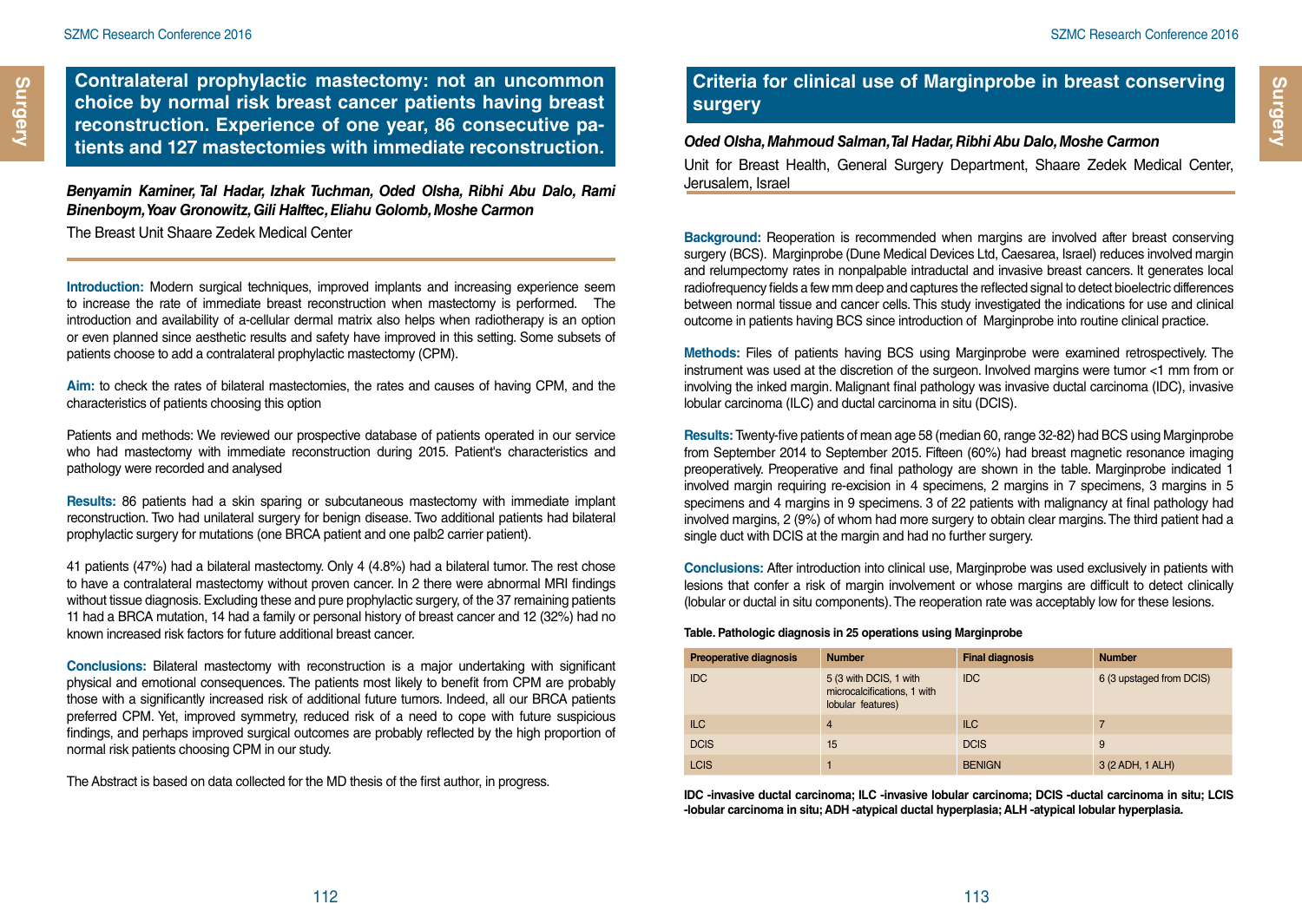## **Fibrin Sealant To Reduce Lymphatic Drainage After Axillary Dissection -A Single Cohort Study**

#### *Oded Olsha, Tal Hadar, Naomi Verocherinsky, Itamar Ashkenazi*

**Background:** After axillary dissection drains are left in place for 5 to 10 days until 24 hour drainage decreases to a predetermined amount, almost always less than 50ml per day. The harmonic scalpel (Harmonic Focus, Ethicon Endo-Surgery, Cincinnati, OH) and electrothermal bipolar vessel sealing (Ligasure, Covidien, Dublin, Ireland]) have shown promise in reducing axillary drainage when compared with unipolar diathermy, but are expensive. TachoSil (Nycomed, Linz, Austria) is a fibrin sealant that has proven efficacy in the control of surgical hemorrhage in a variety of tissues. There is evidence suggesting that it may also reduce axillary drainage and it is less expensive by 30-40% than instruments used for vessel sealing. When we started using Tachosil as standard in axillary dissection, we recorded its use in each patient to determine the number of days of axillary drainage and if there were any adverse effects.

**Methods:** The use of Tachosil in patients undergoing axillary dissection was prospectively documented. A Tachosil patch 9.5 cm x 4.8 cm in size was placed over the axillary vein to cover the vein and the space between pectoralis minor and the chest wall medially, and the area over the exit of the intercostobrachial nerve and axillary vein laterally. Axillary drains were removed when drainage was less than 50 ml/24 hours or if there was leakage around the drain sufficient to stain the patient's clothing.

**Results:** Twenty-three consecutive patients undergoing axillary dissection who had fibrin sealant placed at the end of the procedure were included in this study. Seven had neoadjuvant chemotherapy. One of the patients had sentinel node biopsy before axillary dissection, and the rest had axillary dissection on the basis of known lymph node metastases. One additional patient had axillary dissection without breast surgery for axillary recurrence a year after mastectomy and negative sentinel node biopsy. 12 patients had a simultaneous mastectomy. All 12 patients with concurrent mastectomy had an additional drain under the skin flaps and 7 other patients had breast drains as part of their oncoplastic resections. The average number of lymph nodes removed was 25 (median 23, range 10 to 59). The average number of metastatic lymph nodes was 6 (median 3, range 0 to 59). Axillary drains were removed at a median of 4 days (mean 5.0, range 1 to 14). 15 (65%) of the axillary drains were removed on or before the fourth day. Complications were axillary seroma that did not require drainage (1), axillary cellulitis that resolved with oral antibiotics (2) and fever without an identifiable source (1), breast flap seroma (1), infection under breast flaps requiring open drainage (2).

#### **Table-axillary drain removal in 23 patients treated with Tachosil**

| Postoperative day | No. of patients | Cumulative<br>(% of total) |
|-------------------|-----------------|----------------------------|
| $1-2$             | 2               | 9                          |
| $3-4$             | 13              | 65                         |
| $5-6$             | 3               | 78                         |
| $7-8$             | $\overline{4}$  | 96                         |
| $9 - 14$          |                 | 100                        |

Conclusion: The use of Tachosil in axillary dissection limited the duration of axillary drainage compared with that quoted in the literature and may be a useful and less expensive method to achieve this end than vessel sealing instruments.

## **Hygroscopic Ultrasound Detectable Clips - Six Months Detectability, Uses In Breast Cancer Surgery**

*Moshe Carmon<sup>1</sup>, Oded Olsha<sup>1</sup>, David Gekhtman<sup>1</sup>, Irena Nikitin<sup>1</sup>, Yemin Cohen<sup>2</sup>, Michael Messing<sup>2</sup>, Natalia Lubashevski<sup>2</sup>, Ribhi AbuDalo<sup>1</sup>, Tal Hadar<sup>1</sup>,* 

#### *Eliahu Golomb¹*

<sup>1</sup>The Breast Health Unit, Shaare Zedek Medical Center<sup>1</sup>, The Hebrew University, Jerusalem ²The Rachel Nash Jerusalem Comprehensive Breast Clinic

**Purpose:** Radiologically detectable metal clips have been used for diagnosis and treatment of breast disease since the 1990's. These clips indicate lesions location and enable correlation across different imaging modes. Sonographically detectable clips (SDCs) have been introduced in the last decade. We assessed SDC use in breast cancer management, its safety, and rate and duration of their detectability.

**Methods:** We retrospectively studied patients who had deployment of SDCs from 2011-2013, using Hydromark clips (Biopsy Sciences, Clearwater, FL).

**Results:** 26 patients had SDC deployment, 19 by radiologists and 7 by surgeons during anesthesia for sentinel lymph node biopsy before neoadjuvant treatment. Nine of the 26 patients had neoadjuvant chemotherapy, with all clips remaining detectable 140 to 187 days after insertion. Of these, 3 had mastectomy and 6 had intraoperative ultrasound localization by the surgeon with one patient requiring re-excision (17%). 11 additional patients with non-palpable tumors and SDCs had intra-operative ultrasound localization by the surgeon, one of whom required re-excision (9%). One patient had a clip placed in a suspicious lymph node that was detectable by both intra-operative ultrasound and radioactive probe at surgery. The surgeon did not use the USDC in 4 other patients. There were no complications or clip migration.

**Conclusions:** SDCs are easily seen by the surgeon. They can be helpful in primary surgery in non-palpable breast cancers as well as after neoadjuvant chemotherapy. They remain visible by ultrasound over many months. Preoperative wire guide insertion and scheduling difficulties can often be avoided.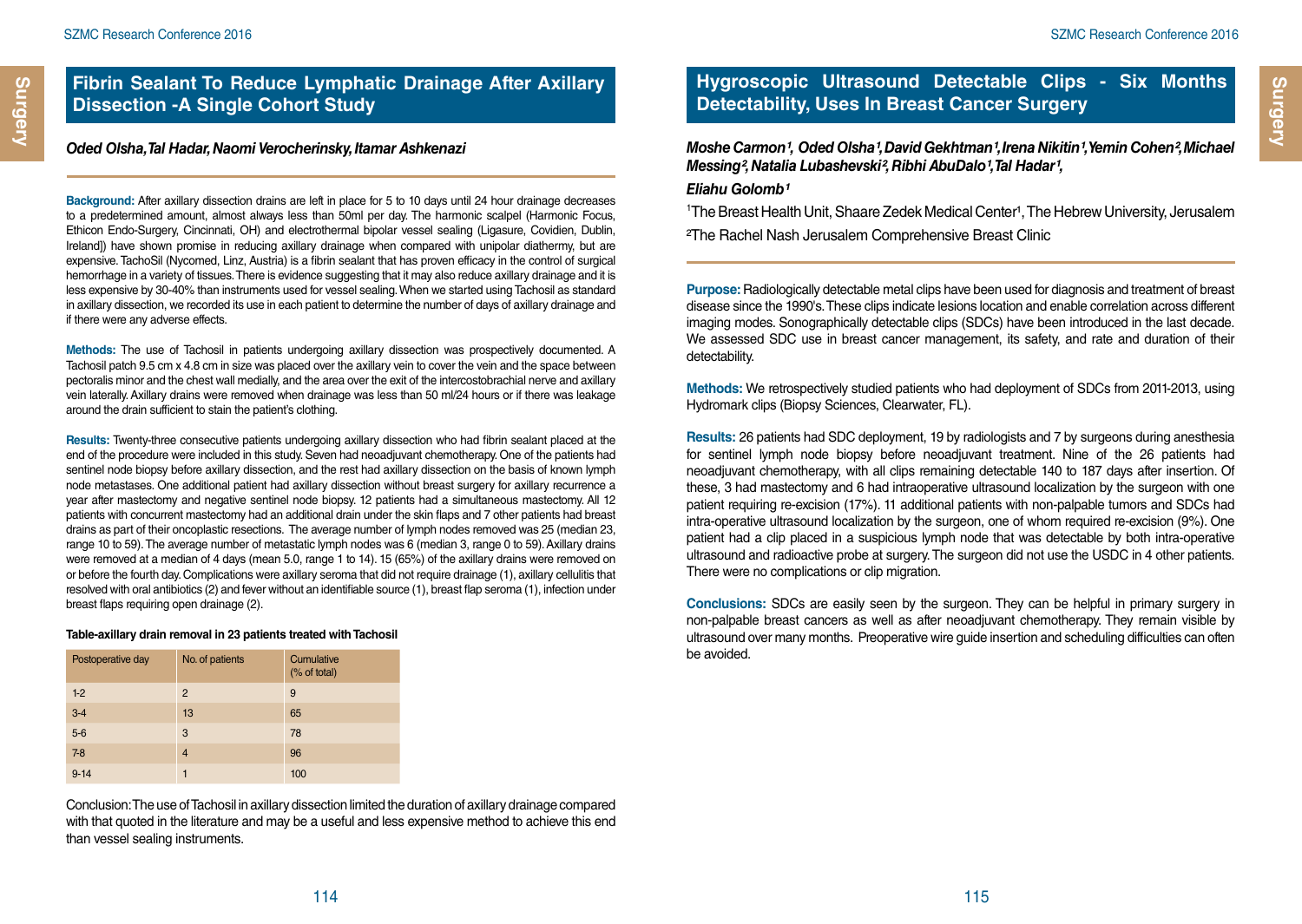### **Surgical management of the axilla in breast cancer patients 75 years and over after the implementation of ACOSOG Z0011 study**

#### *Hadar T*<sup>1</sup> *, Olsha O*<sup>1</sup> *, Tahover E*<sup>2</sup> *, Abu-Dalo R1, Carmon M*<sup>1</sup>

1 Breast Surgery Unit, Department of General Surgery, Shaare Zedek Medical Center, Jerusalem, Israel

2 Oncology Department, Shaare Zedek Medical Center, Jerusalem, Israel

**Background:** Elderly breast cancer patients are often under-treated. This has greater significance in terms of axillary management in the era of the implementation of ACOSOG Z0011 study which caused a shift towards less extensive axillary surgery, and with the tendency towards less radiation therapy for this patient population.

**Methods:**Retrospective review of women 75 years and older, who had surgery for primary invasive breast cancer from 2013-2014.

**Results:** 73 breast cancer surgical procedures were done. Median patient age was 79.

There was no significant difference in the American Society Association (ASA) score between patients having mastectomy and those undergoing breast conserving surgery.

59 (81%) of tumors were invasive ductal carcinoma (IDC). 65 (89%) were ER positive, 7 (9.6%) were HER2 positive. Median tumor size was 16mm for breast conservation procedures and 32.5mm for mastectomies.

There were 51 lumpectomy procedures. 4 had no axillary surgery. 38 had sentinel lymph node biopsy (SLNB), with frozen section (FS) in 10. In one case nodes were positive and the patient had intraoperative completion axillary lymph node dissection (ALND) and adjuvant radiotherapy (RT). 4 of 28 lumpectomies without FS had positive nodes, one of them having completion ALND during a second surgery for inadequate margins, and subsequent RT. Two others had adjuvant RT without completion ALND. Seven of 9 lumpectomy patients who had ALND without SLNB had adjuvant RT. 54.9% of the elderly patients who were treated with lumpectomy had adjuvant RT.

Of 22 mastectomies, one did not have an axillary staging procedure. One of five patients who had mastectomy and positive SLNB had completion ALND and adjuvant RT. One of 5 patients who had tumors larger than 50mm and 6 out of 14 (42.9%) patients who had axillary lymph node macrometastases received post-mastectomy radiation therapy.

**Conclusions:** In many cases, treatment of elderly (>75 years) breast cancer patients does not follow routine guidelines in terms of completion ALND and adjuvant RT, with many cases where Z0011 study is not implemented. There is no common treatment decision algorithm in this population.

## **The dynamic world of Breast Cancer: Is manual breast examination for early detection of breast cancer Obsolete?**

*Moshe Carmon, Oded Olsha, Ribhi Abu Dalo, Tal Hadar, Mahmoud Salman and Eliahu Golomb*

The Breast Unit, Shaare Zedek Medical Center

**Background:** National mammographic screening programs for breast cancer have been expanding since the 1990's. Screening is continuously improving with the introduction of higher resolution mammography, the addition of screening ultrasound when appropriate and the introduction of MRI in high risk populations. Increased public education has improved compliance to screening. In regularly screened women smaller and smaller tumors are diagnosed.

In 1996 Israel launched a national mammographic screening program with compliance reaching as high as 80% in major cities.

**Aim:** To evaluate the contribution of routine manual breast examination for early detection of breast cancer in the era of technologically advanced screening by imaging with good public compliance.

**Methods:** We reviewed our cohort database of 413 breast cancer patients treated by a single surgeon during 2013 to 2015 and charted the mode of cancer diagnosis.

**Results:** Information regarding 413 patients was reviewed. Screening mammography was the mode of diagnosis in 169 patients (40%). In this group, patients age was 42-89 years, mean of 62. Manual self-examination and symptoms bringing the patient to consultation brought to diagnosis in 185 patients (45%). Patient's age ranged from 23 years to 90, with an average of 56 years. Ultrasound was responsible for the diagnosis in 22 patients (6%, age 34-72, mean 55), and MRI in 16 patients (4%, age 34-68 mean 52 years). Detection by routine manual examination was the mode of diagnosis in only 10 of the 413 patients (2.4%, aged 30-87, mean 51years)

**Conclusions:** When a screening mammography program is in effect and the public is well informed and educated, the weight of screening for early detection of breast cancer by manual examination is minimal. We believe that this should still be taken with caution, since clinician-patient encounter may be an important contributing factor to compliance to mammographic screening.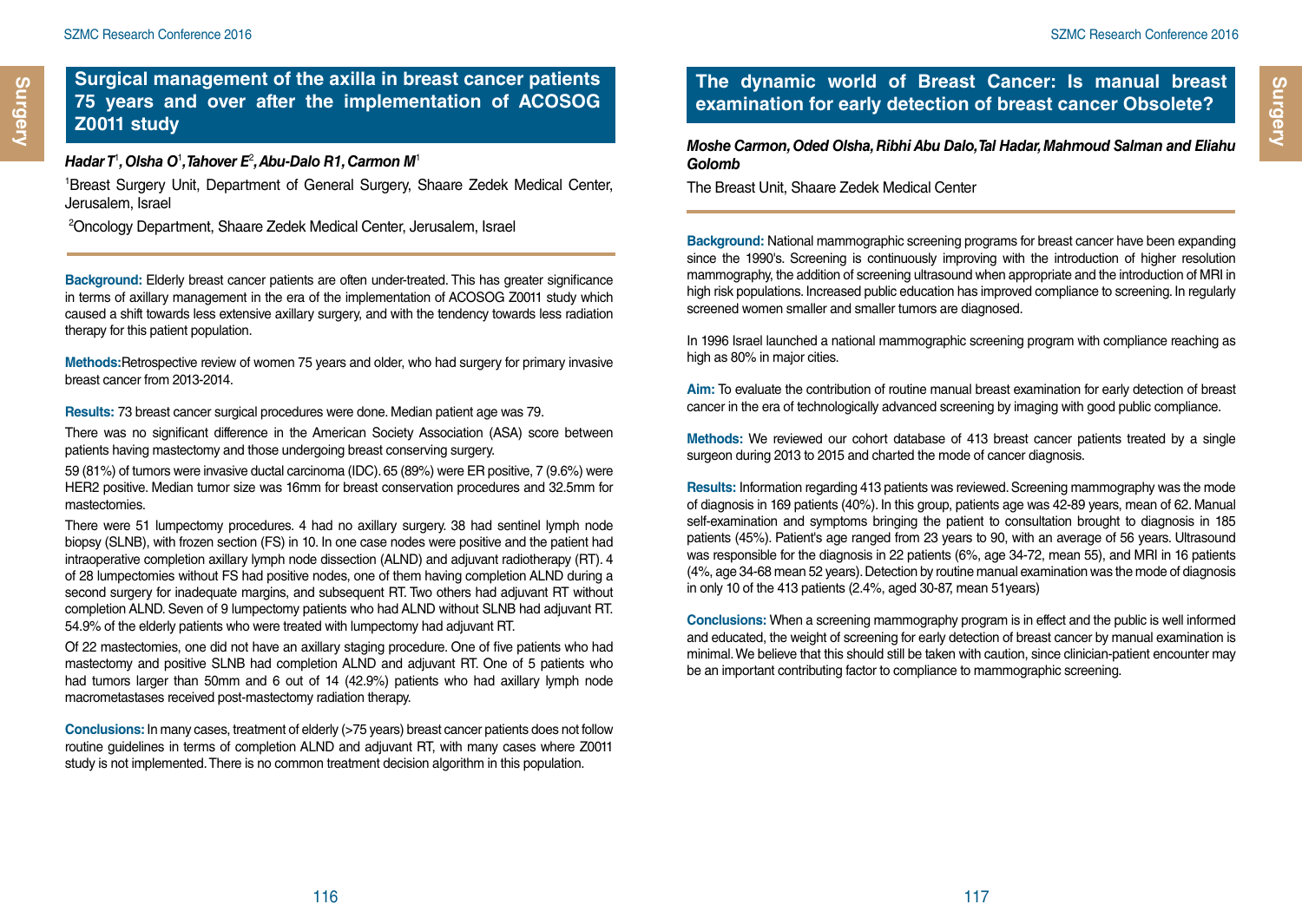## **Trends in Breast Cancer Diagnosis Since the Initiation of the Israeli National Mammographic Screening Program: Effects**

*Alexandra Rabotin, Tal Hadar, Oded Olsha, Eliahu Golomb, Ribhi Abu-Dalo, Michael Freund and Moshe Carmon* 

The Breast Unit, Shaare Zedek Medical Cente

 **Background:** National mammographic screening programs for breast cancer have been expanding since the 1990's. Different ethnic and socioeconomic groups worldwide and within countries have different clinical breast cancer characteristics as well as degree of accessibility to health care. Cultural differences in attitude to diseases and treatment may also play a role.

**Aim:** To evaluate the differences in the effects of the Israeli National Mammographic Screening Program that was initiated in 1996 on Jewish and Arab patients treated in our hospital.

**Methods:** We compared clinical and epidemiological data from our cohort database of Arab and Jewish breast cancer patients treated in our hospital during 1997-1999 Group (A) and 2011 through 2013 (group B).

**Results:** Of 150 patients in group A 13 were Arab and 129 were Jewish. In group B 60 patients were Arab and 307 Jewish. In group A, 17% only of the Arab patients were diagnosed by screening mammography Vs 27% of Jewish patients. This doubled to 54% in Jewish patients in group B but increased only by 6% to 23% in the Arab patient group. In group A no Arab patients had T1a/b tumors Vs 3.6% of Jewish patients, with 28% T1 Tumors in Arab compared to 45% in Jewish patients. This increased to 7.7% T1a+b tumors in Arab patients in group B, with a rise to 25% in the Jewish patients. The rate of T1 tumors in Arab patients increased to 50% in group B Vs 64% in the Jewish patients.

The rate of mastectomies in group A was 68% in the Arab group compared to 52% in the Jewish patients. This dropped to 18% only in the Jewish patients in group B, but hardly changed in the Arab patient group: 60%.

**Conclusions:** The National Mammographic Screening program brought significant improvement in early detection, more so in the Jewish population then in the Arab population. The influence in respect to shift from mastectomy to breast conservation was dramatic in the Jewish patient group, and practically nil in the Arab patient group.

Efforts to increase awareness to the importance of early detection should continue, with special emphasis on disadvantaged populations,

**\*The Abstract is based on data collected for the MD thesis of the first author, in progress.**

## **Breast Surgery In Elderly; Is It Really Safe And Sound ?**

**on Arab as Compared with Jewish patients** *Ayal Hassidim MD, Roie Tzadok, Ribhi Abu Dalo MD, Oded Olsha MD, Arye Durst MD, Ohn Sibirsky MD, Petachia Reissman MD, Tal Hadar MD*

Department of general surgery, Shaare Zedek Medical center, affiliated with the Hebrew University School of Medicine, Jerusalem, Israel

**Background:** Prevalence of breast cancer increases with age. Elderly patients are less likely to be offered surgical treatment either due to their comorbidities or age itself. Studies show that surgical treatment should be the common practice in advanced age breast cancer, but this was not established in the very old patient population.

**Methods:** Retrospective study of female patients who had surgery for breast cancer or for complications of prior surgery between 2011 and 2015 and were 80 years or older. Pre-operative, intra-operative and post-operative records were obtained and data on standard patient safety indicators was collected.

**Results:** Our study included 58 operations in 55 patients. 8 (14%) were due to recurrent disease or non-adequate margins, 1 (2%) was due to post-operative bleeding. There was one post-operative death. There were complications in 9 (16%) operations 6 of which resulted in hospitalization for seven days or more, compared with average hospitalization of 2.7 days. The average duration of surgery was 78 minutes and 59 drains were inserted. ASA score for patients who experienced complications was significantly higher (p<0.05) than in patients who had no complications. The major complications were post-surgical bleeding, falls, transient ischemic attacks, acute renal failure and mental deterioration. No statistically significant association was found between the age of the patients or the duration of the operation and development of complications.

**Conclusion:** In view of the low complication and mortality rate, age alone should not disqualify patients older than 80 years from breast cancer surgery, even with a high ASA. Prospective studies should be done to determine if there is a benefit in terms of long-term morbidity or survival.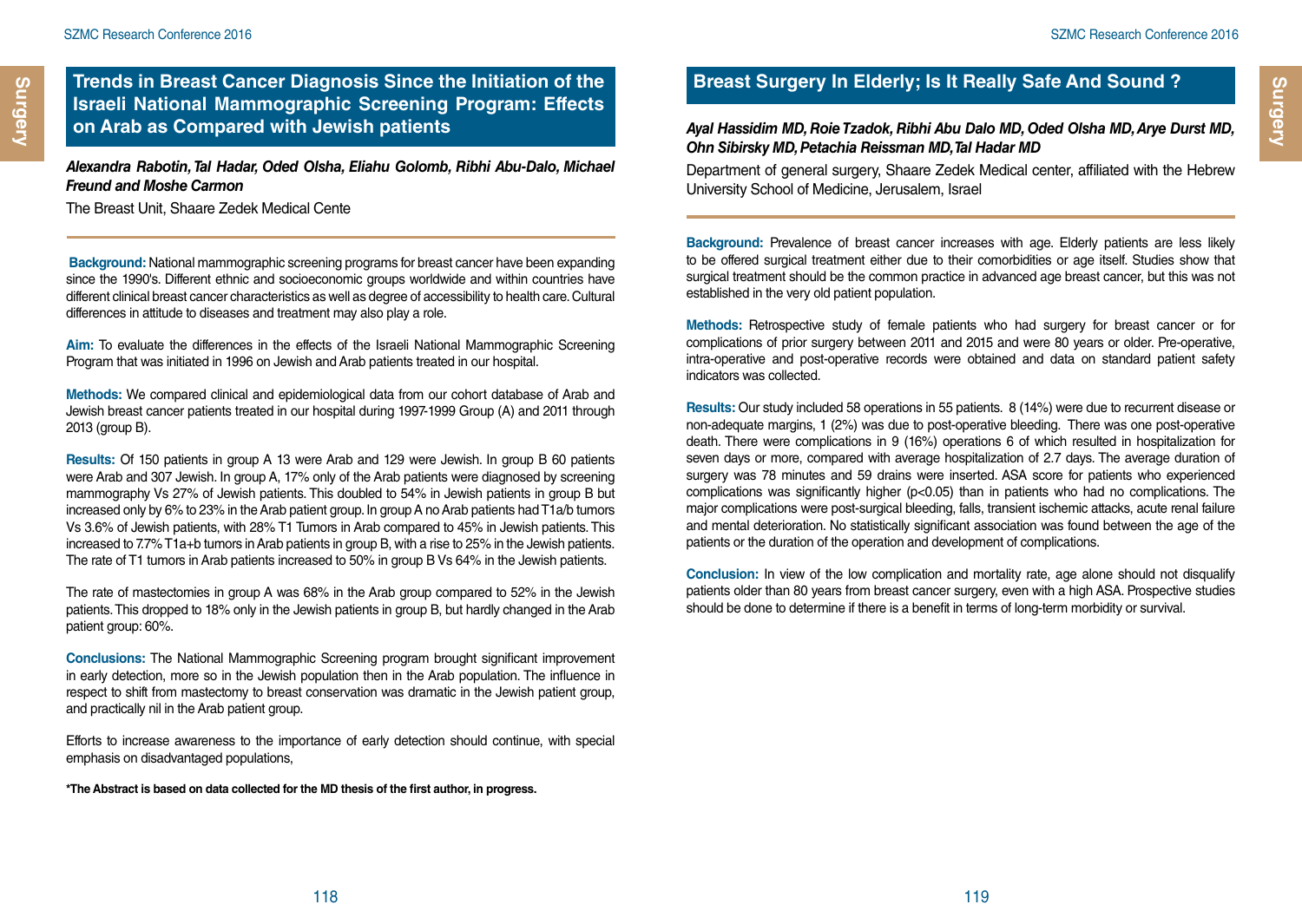#### *Tal Hadar, Moshe Carmon, Ribhi Abu-Dalo, Ohn Sibirsky, Oded Olsha*

Breast Surgery Unit, Department of General Surgery, Shaare Zedek Medical Center, affiliated with The Hebrew University School of Medicine, Jerusalem, Israel

**Background:** Axillary staging in breast cancer is considered prognostic, with adjuvant treatment determined by biological characteristics. Many elderly patients have no adjuvant treatment. ACOSOG Z0011 was a practice changing study resulting in a shift towards less extensive axillary surgery. We reviewed our practice in axillary management in elderly patients after the publication of Z0011.

**Methods:** Retrospective chart review of women 75 years and older, who had surgery for breast cancer from 2013-2014 (n=86). Patients with surgery for in breast tumor recurrence were excluded  $(n=8)$ .

**Results:** 11 (27%) cases of lumpectomy with SLNB, had intra-operative frozen section examination of lymph nodes. 1/4 cases, which had 3 positive lymph nodes on definite pathological exam in lumpectomy procedures, had completion ALND. The other 3 cases had no completion procedure (2 or less positive nodes). There were 2 level 1 ALND procedures done despite negative frozen section lymph node examination

**Conclusions:** Among elderly breast cancer patients operated in our institution there are still cases where Z0011 is not implemented. Only a minority did not have an axillary staging procedure, although this would probably not affect decisions regarding adjuvant treatment in this patient population.

## **Prevention of PTSD by Neurocognitive Training of Emotional Regulation**

*Naomi Fine*, Center for Trauma Research, Shaare Zedek Medical Center, Jerusalem *Michal Ahituv*, Center for Trauma Research, Shaare Zedek Medical Center, Jerusalem *Ofer Merin*, M.D., Trauma Unit and Department of Cardiothoracic Surgery, Shaare Zedek. Medical Center and Hebrew University Faculty of Medicine, Jerusalem

*Arieh Y Shalev*, M.D., Professor of Psychiatry Department of Psychiatry, NY Langone Medical Center

**Introduction:** The immediate aftermath of traumatic events is a period of enhanced neural plasticity, following which some survivors develop post-traumatic psychopathology whereas others recover. Evidence points to impairments in emotional reactivity, emotion regulation, and broader executive functions as critically contributing to the risk for post-traumatic psychopathology upon trauma exposure. Emerging evidence further suggests that the neural systems that underlie emotional reactivity, regulation and broader executive functions remain plastic in adulthood and that targeted training enhances their efficiency, and hypothetically reduces the likelihood of developing PTSD. Hypothetically as well, such intervention may be especially efficient during a window of opportunity that follows trauma exposure. We present a study design that investigates the direct effects of targeted, cognitive-affective remediation training on neurocognitive mechanisms that underlie post-traumatic psychopathology (primary outcome) and explores the amelioration of emerging PTSD symptoms (secondary outcome) at the early aftermath of trauma exposure.

**Method:** The proposed study design addresses three major challenges to early neurocognitive interventions, feasibility and adequacy: (a) reliably and promptly identify, evaluate, randomize and enroll survivors at risk of chronic psychopathology, (b) offer intense, acceptable, targeted and potentially efficacious neurocognitive intervention, and (c) define and administer control conditions and relevant outcome measurements. Successive phases of the design include screening, identification and initial neurocognitive assessment of survivors at-risk, administering and monitoring Web-based interventions and control conditions (30 minutes per day for 30 days), evaluation of primary and secondary outcomes and their persistence after treatment termination. We will address methodological considerations that underlie our choices of study sample, timing of intervention, measurements, expected outcome and statistical power, intervention and control condition, adherence, interviewers' competency and blindness, and team burnout.

**Discussion:** The proposed protocol offers a template for targeting causative mechanisms in early prevention of PTSD, evaluating the interventions' effect on targeted, objective measures and subjective report of symptoms.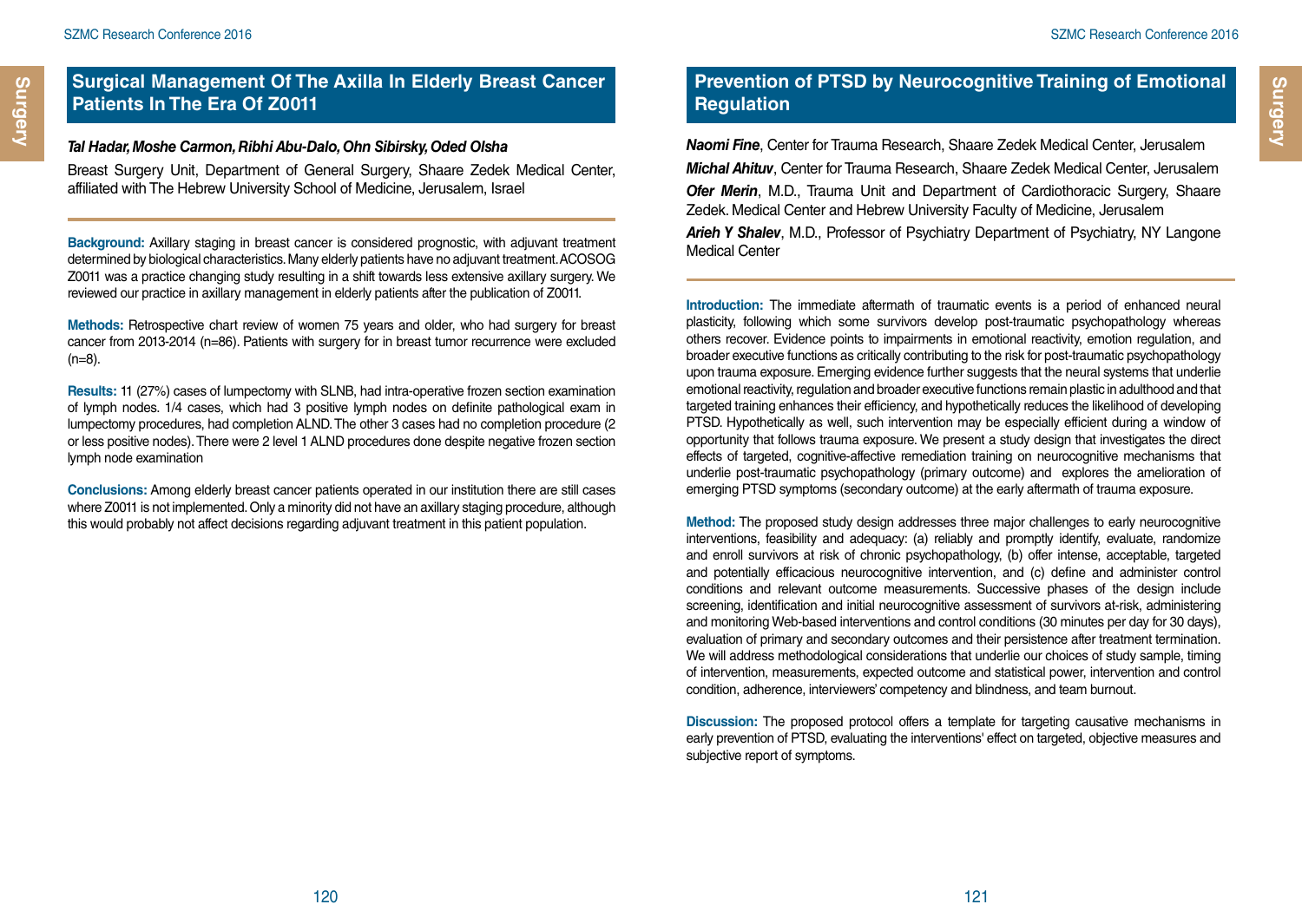## **Auditory responses to stimulation at soft tissue sites before and after fixation of mobile components of the middle ear**

*Ronen Perez*<sup>1</sup> *, MD, Cahtia Adelman2, PhD, Jean-Yves Sichel*<sup>1</sup> *MD, Haim Sohme*r 3 *, PhD*

1 Department of Otolaryngology-Head and Neck Surgery, Shaare Zedek Medical

Center affiliated with the Hebrew University Medical School, Jerusalem, Israel

2 Speech & Hearing Center, Hebrew University School of Medicine - Hadassah Medical Center, Jerusalem, Israel

3 Dept. of Medical Neurobiology (Physiology), Institute for Medical Research - Israel-Canada, Hebrew University-Hadassah Medical School, Jerusalem, Israel

**Background:** In recent years, a new mode of auditory stimulation called "soft tissue conduction" (STC) or non-osseous bone conduction has been described. It is believed that the soft tissue conduction complements the well-established air conduction (AC) and bone conduction (BC) modes of auditory stimulation. On the other hand, since STC stimulation uses the same bone vibrator as in BC, it is possible that STC is simply a form of BC. The present study was conducted in order to investigate this possibility.

**Methods:** Six sand-rats initially underwent ablation of the left cochlea and opening of the right bulla. This was followed by measurement of auditory nerve and brainstem responses (ABR) thresholds to AC, BC and STC stimuli. AC stimuli were given through an insert earphone, BC through a bone vibrator to the skull and STC by applying the same bone vibrator to the sub-mental area. After baseline threshold measurements, the middle ear ossicles including the stapes footplate and the round window were totally fixated by immobilizing them with super glue (cyanoacrylate), thus eliminating the classical BC mechanisms. After the glue had dried, the AC, BC and STC ABR thresholds were determined again in the presence of the immobilization and compared to baseline measurements.

**Results:** Initial mean ABR thresholds before and after immobilization of the round window and ossicles in response to AC stimulation were  $53.3\pm6.8$  and  $91.7 \pm 11.3$  dB pe SPL respectively. In response to BC stimulation the thresholds were  $81.7\pm6.8$  before and  $80.8 \pm 7.4$  dB (instrument settings) after. With STC stimulation at the sub-mental area ABR thresholds were 99.2±2.0 before and  $98.3 \pm 4.1$  dB (instrument settings) after the immobilization. Thus, mean air conduction responses were significantly elevated by 38.4 dB (two tailed paired t-test, p<0.00001) (conductive hearing loss), but mean BC and STC thresholds were virtually unchanged following the immobilization (in each, mean thresholds improved non-significantly by less than  $0.9$  dB; BC  $p = 0.61$ , STC  $p=0.36$ ).

**Conclusion:** Even though the two windows were no longer mobile and bulk fluid flow is therefore no longer possible, and a pressure difference across the basilar membrane would not be induced, STC and BC thresholds were not altered. These and additional results from previous experiments provides evidence that STC may not be variant of BC, and that STC activation at low sound intensities may not be based on a passive traveling wave which requires two mobile windows.

## **Multiple electro-stimulation treatments to the promontory for tinnitus**

Ronen Perez<sup>1</sup> MD, Chanan Shaul<sup>1</sup> MD, Michael Vardi<sup>2</sup> M.Sc., Nidal Muhanna<sup>1</sup> MD, PhD, *Paul R Kileny*<sup>3</sup>  *PhD and Jean-Yves Sichel*<sup>1</sup>  *MD*

1 Department of Otolaryngology-Head and Neck Surgery, Shaare Zedek Medical Center affiliated with the Hebrew University Medical School, Jerusalem, Israel 2 EStimME, Tel-Aviv, Israel

3 University of Michigan Health System, Otolaryngology- Head and Neck Surgery, Ann Arbor, MI USA

**Background/aims:** Tinnitus is a subjective phantom perception of sounds in the absence of a real external auditory stimulus. While 10-20% of the of the adult population experience chronic tinnitus, 1-3% suffer from its severe form which in most cases includes sleep disturbance, decreased concentration and psychiatric pathology such as anxiety and depression. Unfortunately, to date there isn't a satisfactory treatment modality for this vast number of patients. First reports of suppressing tinnitus using electro-stimulation go back as early as 1801. The objective of the current study was to assess the safety and efficacy of multiple sessions of electro-stimulation by a trans-tympanic needle electrode on the promontory for tinnitus relief.

**Methods:** Ten patients (8 males, 2 females), mean age 50.1±12 years (range 34-67) with severe unilateral tinnitus completed all stages of the study. Patients with tinnitus duration between 6 months to 3 years were included. The patients underwent three consecutive, alternate day, 30 minute sessions of bi-phasic charge balanced electro-stimulation pulses to the promontory near the round window. The stimulation was delivered by a trans-tympanic needle electrode. The main outcome measures included: 1) Tinnitus loudness reported by visual analog scale (VAS) between 1-10, at baseline, before and after each treatment, and 1, 2, 3 and 4 weeks following the last treatment. 2) Tinnitus Handicap Inventory (THI) questionnaire at baseline and 4 weeks after treatment. 3) Tinnitus specific audiometric tests which included minimum masking level, dominant pitch match and tinnitus loudness at baseline and 4 weeks after treatment. 4) Repeat physical examination throughout the duration of the experiment and basic audiometry testing at baseline and 4 weeks after treatment (for safety assessment).

**Results:** No long term adverse safety outcomes were noted in physical examination or audiological evaluation. VAS levels decreased by  $\geq 2$  levels in 5 patients (50%) and returned to baseline 4 weeks after treatment. The VAS decrease was found significant (p=0.048) in those patients. A statistically significant correlation (p<0.01, correlation coefficient 0.787) was observed between the VAS level decrease and the duration of tinnitus. In addition, a significant decrease in THI total score as well as in all three sub-categories of the questions (functional, emotional and catastrophic) was noted 4 weeks after treatment. Tinnitus specific tests at that time were unchanged from baseline.

**Conclusion:** Multiple sessions of electro-stimulation to the promontory appear to be safe and may be beneficial for some tinnitus patients. Further clinical trials are warranted.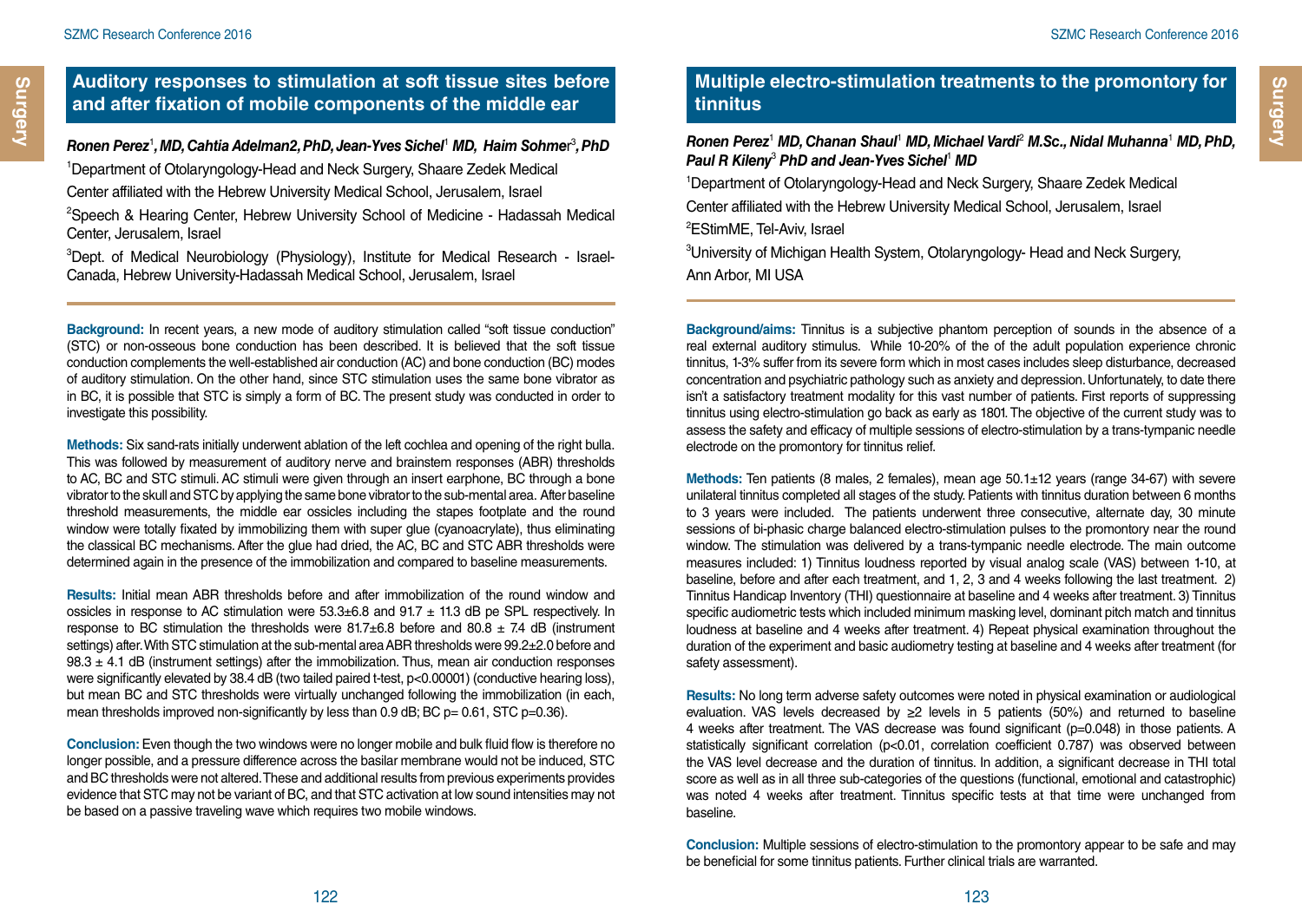#### **Selective Non-Operative Management Of Traumatic Splenic Injury - A Five Years Single Trauma Center Experience**

#### *Alon D. Schwarz, Ofer Merin, Petachia Reissman*

Trauma Unit, Department of General Surgery, Shaare Zedek Medical Center, Jerusalem

**Background:** Splenic injuries constitute the most common injuries accompanying blunt abdominal traumas. Over the last century, the management of splenic injuries has evolved from expectant management to mandatory operative intervention and to the current evidence based practice of selective non-operative management (SNOM) in the hemodynamically stable patients. Angioembolization is well established as a minimally invasive intervention that increases the successful non-operative management rate.

**Aim:** To present our clinical experience with SNOM of traumatic splenic injuries.

**Methods:** A retrospective study that included 100 cases of traumatic splenic injuries that were treated in the trauma unit of Shaare Zedek medical center between January 2010 and January 2015.

**Results:** 47 patients (47%) had mild splenic injury (AAST I or II) while 53 patients (53%) had severe splenic injury (AAST III or greater). The management included 21 splenectomies (21%). The successful SNOM rate was 86% with a failure rate of 8.1%. There was strong association between isolated splenic injury and successful SNOM (p<0.001). There was no association between the injury grade and the failure rate of SNOM. Cases of delayed splenic rupture occurred up to 13 days following the initial injury.

**Conclusions:** SNOM is the treatment of choice in traumatic splenic injuries of grades I-IV. Failure of SNOM may occur but in low rate and with minor morbidity and mortality rates.

## **Obscure Gastrointestinal Bleeding In Patients With Aortic Stenosis (Heyde's Syndrome) - Case Report**

#### *Schwarz AD MD, Edden Y MD, Sibirsky O MD, Reissman P PhD*

Department of General Surgery, Shaare Zedek Medical Center, Jerusalem

#### **Case Report :**

In 1958, EC Heyde MD published 10 cases of calcific aortic stenosis associated with severe gastrointestinal bleeding. The combination of calcific aortic stenosis and iron deficiency anemia due to gastrointestinal bleeding was later described as Heyde's syndrome1. Since that publication some theories were proposed for the pathophysiology of this phenomenon2.

The believed pathophysiology is an acquired deficiency in Von-Willebrand Factor caused by the turbulence flow over the calcified valve and resulting in coagulopathy and causing angiodysplasia along the gastrointestinal tract3.

We present a case of an 81 year old woman with obscure gastrointestinal bleeding and severe aortic stenosis and who was admitted to the surgical department. The patient underwent extensive workup that included multiple upper and lower endoscopies and imaging studies that failed to identify and address the source of bleeding.

After presenting with systemic symptoms and receiving 11 units of blood she was taken emergently to the operating room. An exploratory laparoscopy did not reveal small bowel anatomic abnormalities and an intra-operative enteroscopy was performed. That procedure as well did not demonstrate specific vascular pathology or clear source of bleeding.

Eventually, after the bleeding has stopped spontaneously, she underwent angiographic aortic valvuloplasty successfully and was discharged home in a stable condition without further episodes of gastro-intestinal bleeding.

We believe that Heyde's Syndrome is under-diagnosed since it considered as an extremely rare entity. The aim of this presentation is to bring this syndrome to awareness and present our proposed study for investigating the real prevalence of this phenomenon.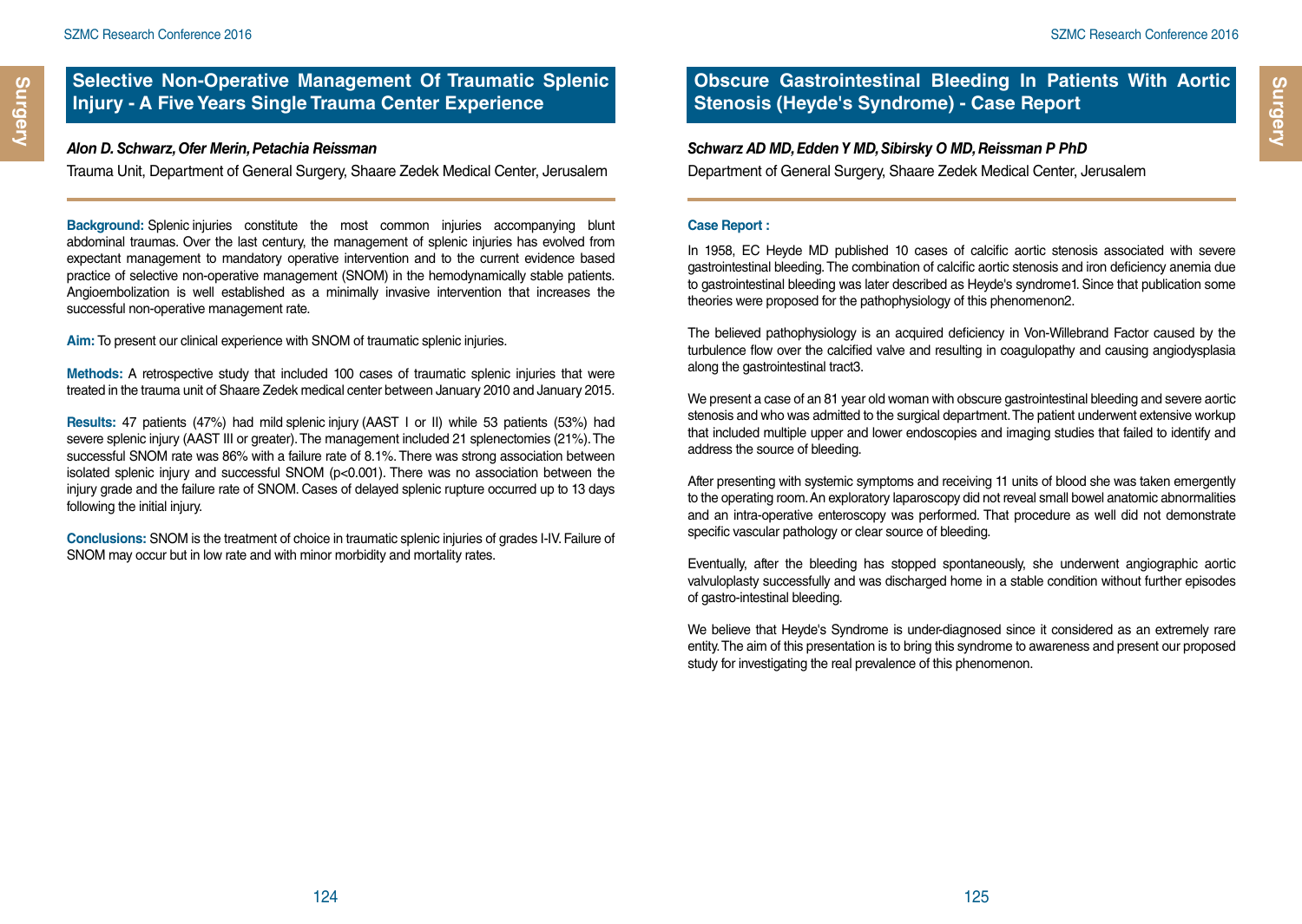*Aner Keinan*<sup>1</sup> *, Kuint Ruth Cytter*<sup>2</sup> *, Benjamin Koslowsky*<sup>3</sup> *, Eran Goldin*<sup>3</sup> *, Ariella Bar-Gil Shitrit*<sup>3</sup> 

<sup>1</sup>Surgery department, <sup>2</sup>Radiology department and <sup>3</sup>Digestive diseases institute

**Background:** Imaging pregnant women with Crohn`s disease is very challenging. The use of CT and MRI is restricted due to radiation or the inability to inject gadolinium.

Lack of radiation makes the ultrasound (US) imaging study of choice for many medical conditions in pregnancy. However, especially in advanced stages of pregnancy, the bowel is pushed by the uterus and the normal anatomy is altered, which makes the scanning more difficult.

**Aim:** To evaluate the accuracy and the reliability of ultrasound in the assessment of Crohn`s disease in pregnant women with comparison to post-partum MR/CT enterography.

**Materials and methods:** In this prospective study (still ongoing), pregnant women with known or suspected Crohn`s disease' were referred from the IBD- MOM clinic (a multi-disciplinary clinic for follow up of pregnant IBD patients) for sonographic assessment of abdominal symptoms (pain, bloating, etc.). The study was approved by the institutional review board with waiver of informed consent.

Patients` demographics, clinical information and imaging findings were collected for all cases. Radiologic findings included: abdomen wall thickness, bowel wall thickness, mucosal irregularity, bowel wall hyperemia and strictures. Mesenteric changes and extra-luminal findings were evaluated as well. US studies were compared with post-partum MR/CT enterography.

**Results:** 19 patients enrolled in the study. Three of them were scanned more than once. Mean age was 30y±5.8 (range 20-39y). Pregnancy week ranged from 8-32 weeks. 14 patients had known CD disease (in 5 there was a suspicion of CD). Bowel wall changes were noted in 15 patients and changes in the mesentery in 6 patients. The terminal ileum was detected in 15 patients. No correlation was found between the abdomen wall thickness or the week of pregnancy to the quality of imaging of the TI (P=0.23 and p=0.93 respectively).

Till now, 8 women had post-partum CT/MR enterography. In 7 women, findings were correlated with the US findings. In one case an entero-enteric fistula was missed by the US. (5 women will have their MR enterography in the next 2 months.)

**Conclusions:** These initial results are indicative of the potential of US as a primary tool for follow up of CD in pregnancy. Meticulous scanning is informative in most women throughout the whole pregnancy period.

## **Does Nurses' Cultural Background Impact Pain Management?**

*Annika Schwarz, RN, MA*<sup>1</sup> *, Zila Cohen, RN, MA*<sup>2</sup> 1 Head Nurse - General Surgery department 2 Severe Pain Coordinator - Nursing Management

**Background:** Surgical pain is a known phenomenon that is described extensively in the medical literature. Pain treatment today offers a variety of analgesic agents that are well tolerated and can be tailored to meet individuals' conditions and needs. Pain management is regarded as an integral part of the healing process. Studies have shown that proper post-surgery pain management, decreases the length of hospital admissions, and promotes a better recovery with fewer complications.

Pain is a subjective sensation, may be strongly related to a person's background, upbringing, beliefs and cultural myths.

Shaare Zedek Medical Center is a reflection of the demography of Jerusalem and its neighboring communities. Both nursing staff and patients come from an array of diverse cultures: Jewish, Christians and Muslims, with their various subgroups. Cultural backgrounds may have various practices, myths and perceptions relating to post-surgical pain. The literature describes pain perceptions in relation to culture from the patient's point of view; however, until recently, pain perceptions among nurses in the context of culture have not been discussed.

**Aims:** The proposed study (2013) intended to explore the staff's cultural perception regarding pain specifically during the post-operation phase, and its impact on pain treatment. Despite the fact that there are protocols for pain management, it appears that patients are not treated accordingly for post-op pain. We hypothesize that there is a correlation between the nurse's perception of pain, and decisions regarding pain management.

**Methods:** Data was collected via a Likert scale questionnaire to the nursing staff in the various surgical wards. Questions focused on pain perceptions in cultural context. Demographic questions included: country of birth, religion and education.

**Results:** 60 questionnaires were collected. From the analysis it appears that cultural background, religion and gender are less significant in decisions regarding pain management. Even though, nurses don't tend to consume pain meds for their own light nor severe pain, they tend to dispense pain meds appropriately for patient's pain, light or severe.

In addition, it appears that nurses apply a judgmental approach upon patient's self-report of pain level. Nurses tend to assess patients' pain based on his/ her behavior, conduct, facial expression. This finding is in accordance with universal literature regarding the nurses' personal impression vs patients' self-report.

Staff training, rather than place of birth carries a greater impact on pain management

**Conclusion:** In order to treat patients appropriately, it is advised to invest in staff training.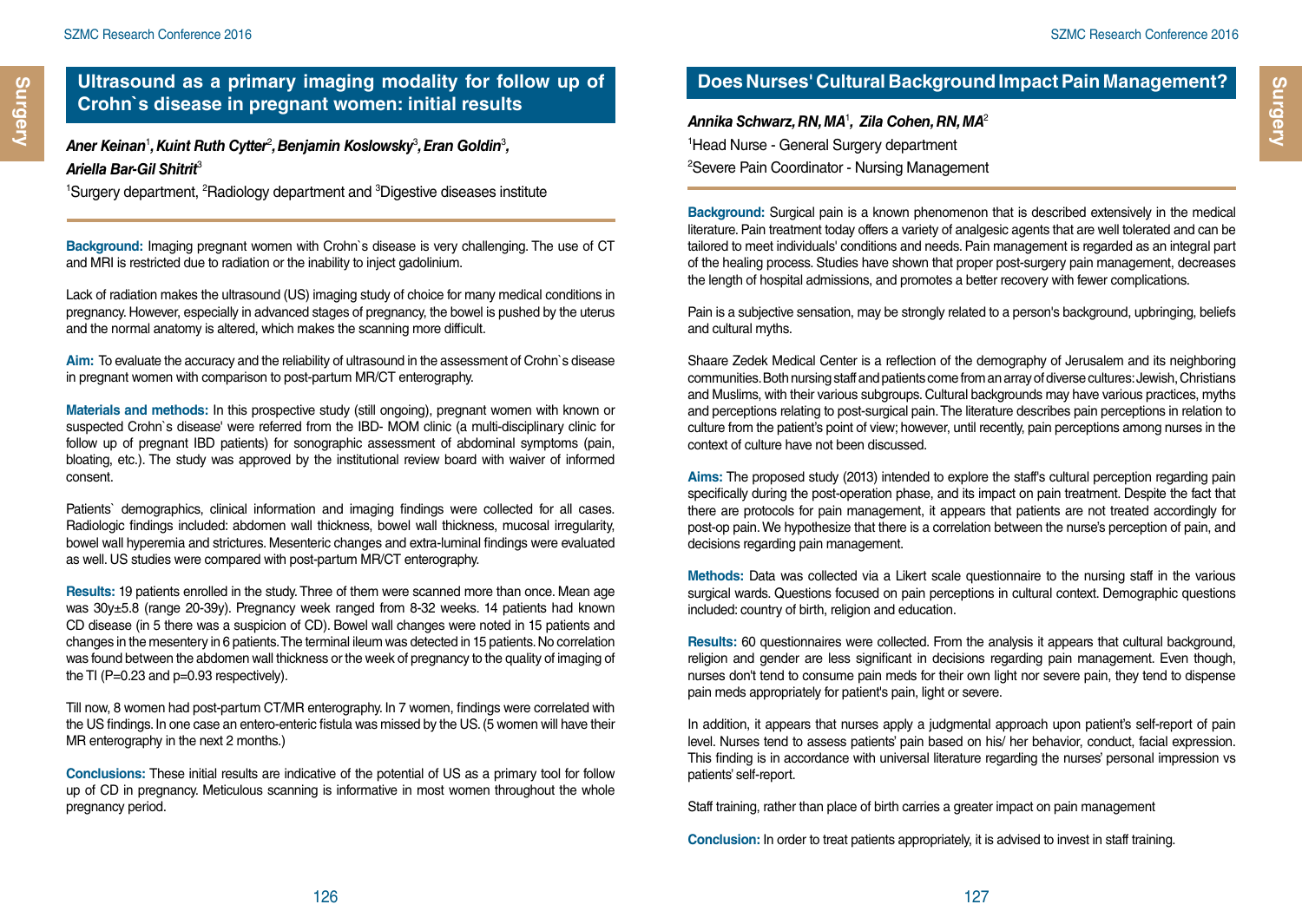## **Laparoscopic Adrenalectomy Of Large Adrenal Lesions**

*Halfteck G MD PhD, Sibirsky O MD, Keinan A MD, Reissman P PhD* Department of general surgery, Shaare Zedek Medical center, Jerusalem

**Introduction:** Laparoscopic adrenalectomy became the procedure of choice for small and benign adrenal lesions. With the experience gained, many surgeons expanded the range of indications for laparoscopic adrenalectomy and nowadays this approach is used for large adrenal lesions and in lesion suspicious for malignancy. However, great controversy exists regarding the oncological safety of this approach and therefore some surgeons still prefer using the open technique.

**Purpose:** Assess the outcome and the oncological safety of laparoscopic adrenalectomy of large adrenal lesions.

**Methods:** Retrospective analysis of prospectively collected data of all consecutive patients who underwent laparoscopic adrenalectomy in our department during the years 1995-2014 for lesions of 6 cm. or larger.

**Results:** Fifty patients out of 230 who underwent laparoscopic adrenalectomy, were included. The main indications for surgery were functional tumors such as pheochromocytoma (15 pts, 30%) and Cushing's syndrome (11 pts, 22%) and non-functional lesions (13 pts, 26%). Two patients had lesion suspicious for malignancy. In all cases the lateral trans-peritoneal approach was employed. Four (7.84%) intra-operative and five (10%) post-operative complications were documented. The latter include high fever, surgical wound infection and stroke. Three (6%) operations were converted to open due to uncontrolled bleeding (2 pts) and hemodynamic instability (1 pt). The final histopathological diagnoses in the majority of patients were adenoma (20 pts, 40%) and pheochromocytoma (13 pts, 26%). Three patients (6%) were diagnosed with adrenocortical carcinoma. During up to 5-year followup, no local or distant recurrences were found.

**Conclusions:** The laparoscopic approach for removal of adrenal lesions larger than 6 cm is safe in respect of intra- and perioperative morbidity and the oncological safety. The true incidence of malignancy in large adrenal lesions appears to be lower than reported in the literature. In high-volume centers the laparoscopic approach should be attempted for large adrenal lesions.

#### **Gastric Cancer Developing After Pancreaticoduodenectomy With Pancreaticojejunostomy: Case Report**

#### *Halfteck G MD PhD, Sibirsky O MD, Alberton J MD*

Department of general surgery, Shaare Zedek Medical center, Jerusalem

#### **Case report:**

A 75-year-old man underwent pancreaticoduodenectomy with pancreaticojejunostomy in June 2008 for Ampulla of Vater cancer. He was followed up in our outpatient clinic. In January 2014 the patient presented with melena and upper GI endoscopy revealed a polypoid mass in the gastroesophageal (GE) junction and signs if bile gastritis. A biopsy revealed high grade dysplasia with foci of intramucosal gastric adenocarcinoma. With a diagnosis of gastric cancer, the patient underwent total gastrectomy in April 2014. The pathologic exam showed an intramucosal well-differentiated adenocarcinoma.

Six cases of gastric cancer occurring after pancreaticoduodenectomy have been reported thus far. However, all patients described underwent pylorus-preserving pancreaticoduodenectomy with pancreaticogastrostomy (PG), and were reported from Japan. Authors have speculated that excretion of pancreatic juices and bile reflux into the gastric cavity can damage gastric mucosa and play a role in the carcinogenic process. However, a causal relationship has not been proved.

The present report describes a rare case of gastric cancer developing 6.5 years after Whipple's procedure for ampullary cancer in a patient undergoing conventional pancreaticoduodenectomy (Whipple's procedure) with pancreaticojejunostomy.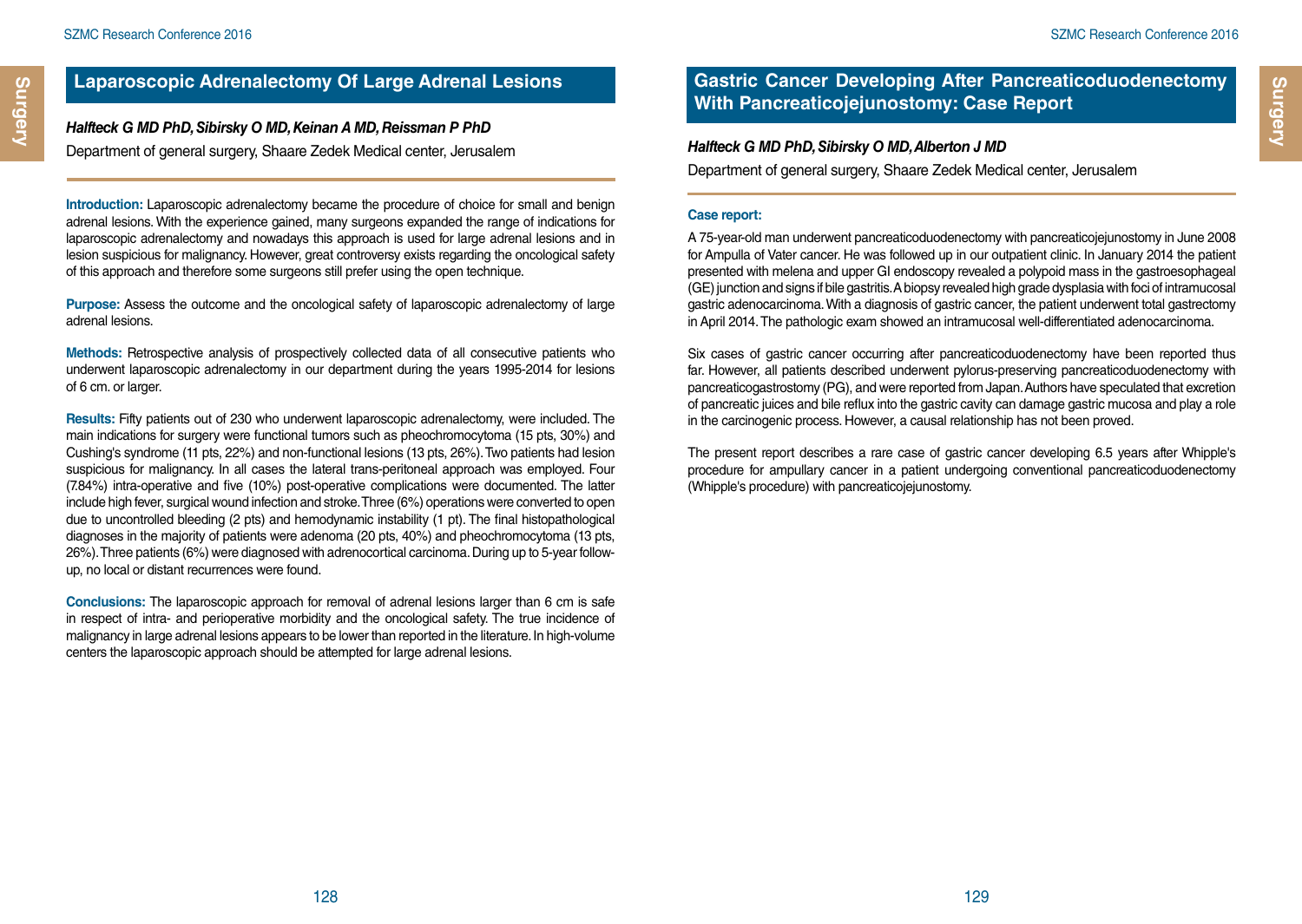## **Vascular Access Creation In Elderly Patients**

Hijazi J MD2, Shemesh D MD RVT<sup>2</sup>, Sibirsky O MD<sup>1</sup>, Olsha O MD1 BS, Goldin I MD<sup>2</sup>. Department of Surgery<sup>1</sup> and Hemodialysis Access Center<sup>2</sup> Shaare Zedek Medical Center, Jerusalem, 91031, ISRAEL

The number of elderly patients requiring hemodialysis is growing rapidly1 and they are more likely to have dialysis via central catheters.2 In our center, patient age has not been a consideration in the decision to construct arteriovenous hemodialysis access, with the oldest patient to have access surgery aged 94 years.

Using pre-operative planning, 88% of accesses constructed in patients aged over 80 were autogenous, with one-year secondary patency of 91.7%, compared with 90% for 220 patients of all ages. 24-month secondary patency was 84% for radial cephalic (forearm) accesses and 88% for brachial cephalic (upper arm) accesses. The average time to first failure was 219 days. 5.5% of patients with native fistula had early failure.3 The mortality rate in our patients aged 80 and older with fistula was 21.3% in the first year, compared with a one year crude death rate of 24.9% in Medicare patients receiving hemodialysis who were 67 years and older.4

Higher mortality rates in hemodialysis patients with central vein catheters supports the use of arteriovenous access for elderly hemodialysis patients to reduce mortality and improve quality of life. They should not be disqualified from access surgery solely on account of age. On the contrary, access surgery should be encouraged as there may be no age limit for this procedure. Our findings support the use of radial cephalic fistula as the initial approach in elderly patients if appropriate vessels are available. This should result in fewer complications without compromising patency, while allowing maximal utilization of available vessels.

## **Influence Of Helicobacter Pylori And Gastritis On Weight Reduction After Sleeve Gastrectomy**

#### *Sibirsky O MD, Yellinek S MD, Mintz A MD, Weiss Y MD, Freund M MD, Reissman P MD, Spira RM MD*

Department of general surgery, Shaare Zedek Medical center, Jerusalem

**Introduction:** Laparoscopic vertical sleeve gastrectomy has become the leading bariatric surgical procedure used to treat morbid obesity. The procedure involves removing about 80% of the cells producing Ghrelin leading to success in weight reduction. It may be that the infection is protective against obesity, because of the Helicobacter Pylori (HP) gastritis-induced decrease production and secretion of the orexigenic hormone Ghrelin. However, recent epidemiological studies have failed to show an association between HP infection and reduced body mass index (BMI)

**Methods:** A constantly updated data base was used for all morbid obesity patients admitted for laparoscopic sleeve gastrectomy in our department from January 2013-July 2014. The pathology report was reviewed for gastritis and for H. pylori. Updated weight was obtained from the patient personally. Mean FU period was 420 days.

**Result:** 369 patients underwent laparoscopic sleeve gastrectomy in our institution. The average age was 40 (14-70). There were 137 males and 232 females. The initial average BMI was 42 (34-54) which dropped down to a BMI of 28 at follow up. This correlated to a mean initial weight of 119 Kg and post-operative of 80 Kg in the follow up period.

Review of the pathology specimens showed 128 (35%) specimens were positive for HP (HP+) and 194 were negative. Out of 159 pt. diagnosed with gastritis only 124 (78%) detected HP+. The positive predictive value of HP+ for gastritis is 97%.

The median weight reduction was 41 Kg in the gastritis group versus median of 36 Kg in the nongastritis group ( $P=0.031$ ) with a BMI reduction of 14.5 versus 11 ( $P=0.0013$ ). The median BMI reduction was 15.8 in the HP+ group versus 12 in the HP- group (P=0.0022)

**Conclusion:** Weight reduction following Sleeve Gastrectomy in patients who had gastritis in the specimen was greater than patients who did not. The identification of Helicobacter Pylori infection of the gastric wall was also indicative of greater weight loss.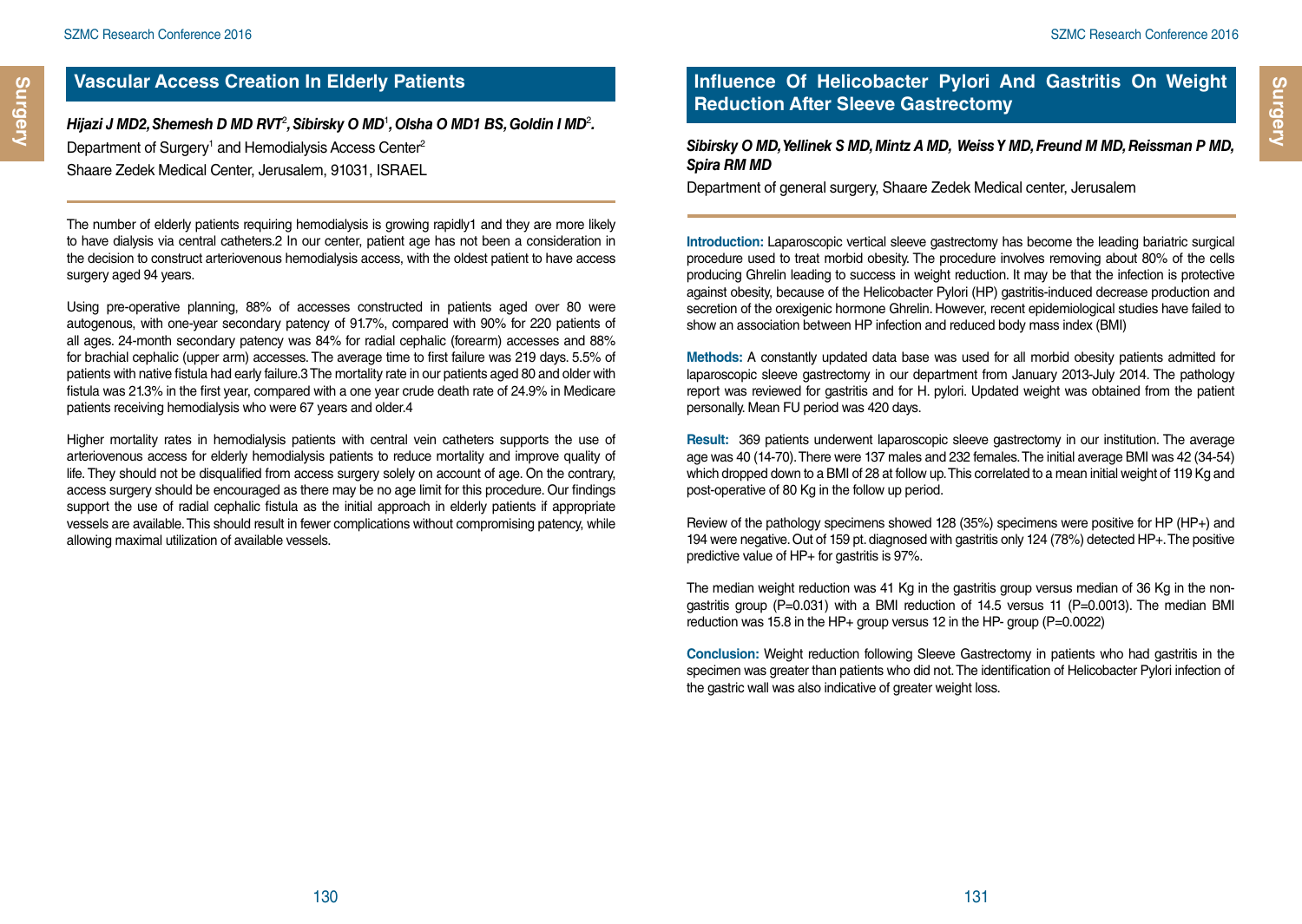**Laparoscopic Sleeve Gastrectomy For Siblings Achieve Greater Weight Loss Compared With A Control Group Of Unrelated Individuals That Underwent The Same Bariatric Operation**

#### *Sibirsky O MD, Yellinek S MD, Mintz A MD, Weiss Y MD, Freund M MD, Reissman P MD, Spira RM MD*

Department of general surgery, Shaare Zedek Medical center, Jerusalem

**Background:** Many variables involving the success of reducing weight after having bariatric surgery and could be influenced by the family environment. Some patients make the decision to undergo bariatric surgery after another family member has had the operation. This study aimed to evaluate the results of laparoscopic sleeve gastrectomy (LSG) performed for several members in the close family compared with a control group of unrelated individuals

**Method:** We retrospectively reviewed a prospective cohort of 369 patients who had undergone LSG at our institution between January 2013 and July 2014. We found 17 LSG patients with at least one family relation, defined as blood relations for siblings (7) or parent & child (6) or spouses (4) in the cohort (the LSG-family group from 9 different Jewish families). One family member underwent laparoscopic gastric bypass and excluded. The control group are the rest (n=352). The same surgical procedure was performed for all.

**Results:** The initial BMI was the same in spite of elevated mean weight and high in LSG-family group that were younger (mean age 24 vs. 40, p=0.0050). Breakdown the LSG-family group for age revealed that siblings (19) were younger than parent & child (36) or spouses (38.5) (p=0.0008). Pathological variables including HP+ and gastritis were the same in both groups. Mean FU was 309 days. When LSG-family group examined as one homogeneous group no difference was observed regarding weight loss comparing the control group.

However, when we analyzed separate sub type of the blood relationships we revealed that siblings showed better results than the control group (without family ties) in terms of TWL (48/40 kg p=0.0485), %WL (42.8/33.3 p=0.0620), ΔBMI (13.4/12.9 p=0.1100), %EBMIL (88/82.7 p=00234). Spouses achieved somewhat intermediate results, and the sub group of parent & child achieved relatively poor results.

**Conclusion:** Laparoscopic sleeve gastrectomy performed for several members in the same family can results in better success of reducing weight for siblings and less for spouses compared with the control group of unrelated individuals. Further series are needed to verify these results.

#### **Laparoscopic Sleeve Gastrectomy For The Treatment Of Morbid Obese Patients In The 60-70 Age Group**

*Sibirsky O MD, Kreskas A MSc RN, Tsevi E MSc RD, Mintz A MD, Weiss YHJ MD, Freund M MD, Reissman P MD, Spira RM MD*

Department of general surgery, Shaare Zedek Medical center, affiliated with The Hebrew University School of Medicine, Jerusalem, Israel

**Background:** Bariatric surgery may be considered a preventive strategy for complications of morbid obesity. Alas, it may be used as a tool intendant to treat diseases related to obesity and to improve quality of life. As people age we see more of the later.

**Method:** We retrospectively reviewed a prospective cohort of 629 patients who have undergone laparoscopic sleeve gastrectomy (LSG) at our institution between March 2012 and February 2015. We reviewed 43 patients (6.8%) who have undergone LSG aged 60-70yrs. The control group consisted of the rest of the cohort (n=586). The same surgical technique was performed in all.

**Results:** The initial BMI was equivalent -41.6kg/m2 (41.1for the over 60 vs. 41.9). Male to female ratio was equal in the over 60 group (22/21) as compared to a female predominance 67% in the younger age group (193/393). Median FU was 407 days.

The operative procedure was significantly longer in the over 60 group; 60min vs. 54min. (P=0.0199)

Weight loss was significantly lower for the over 60 group; TWL (24.1/38 kg p=0.0001), %WL (20.3/31.3 p=0.0001), ΔBMI (8.9/13.3 p=0.0001), %EBMIL (57.6/76.1 p=0.0001).

The complication rates were comparable. No perioperative mortality occurred.

**Conclusion:** Laparoscopic sleeve gastrectomy performed in the elderly is not as effective in terms of weight loss but can be performed safely.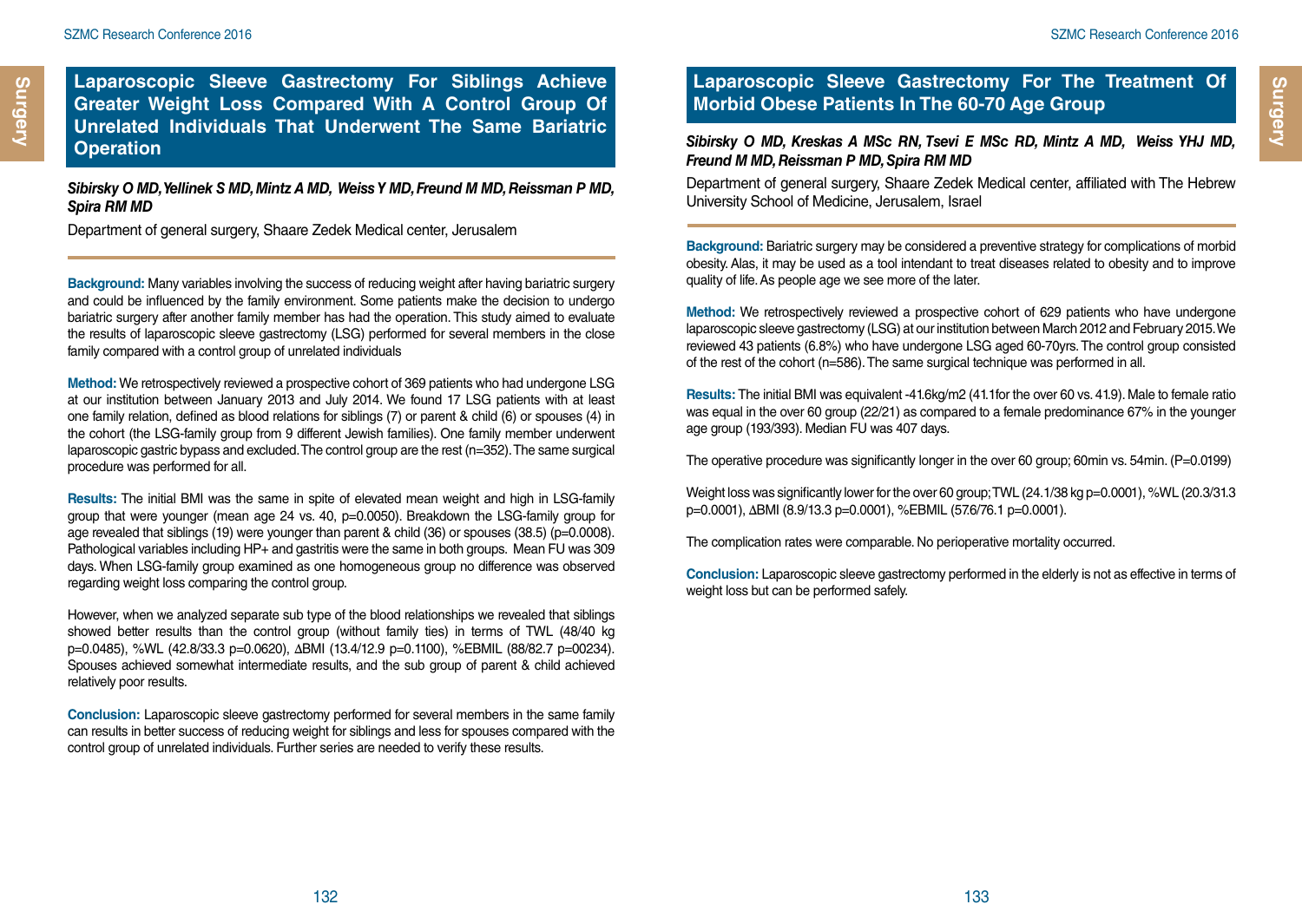#### *Sibirsky O MD, Dagan A MD, Reissman P MD*

Department of general surgery, Shaare Zedek Medical center, affiliated with The Hebrew University School of Medicine, Jerusalem, Israel

**Background:** Laparoscopic management of complicated Crohn's disease (CD) by enteric fistulas to the urinary bladder (EVF) reported to have higher conversion rate and postoperative complications. The aim to present our experience with the various surgical procedures employed laparoscopically to treat patients with EVF

**Methods:** In retrospective study we analyzed all our patients (pts) who underwent elective laparoscopic surgery for EVF during 2003-2014. Clinical data and outcome were recorded.

**Results:** we investigated twenty-eight patients (pts) with EVF 9-females and 19-males mean age was 27 years. Symptoms of EVF had been presented on average 9 years after the diagnosis of CD, and included usually recurrent urinary tract infection (15), pneumaturia (10). 23 pts suffered from an ileovesical fistulas (IVF), 4 had a fistula between the sigmoid colon and the urinary bladder (SVF) and one had a rectovesical fistula (RVF). 18 pts had one or two additional fistulas like ileocolic fistulas (16) and required complementary procedures that were added depending on the findings.

Usually preoperative diagnosis established before operation but in 3 pts the diagnosis was made incidentally during operation for other pathology. All patients with an IVF underwent an ileocecal resection (ICR) comprised basically resection of the fistula tract, debridement and repair of the bladder. Two segmental sigmoid resections (SSR) were done for 2 SVF pts, and 2 subtotal colectomies (STC) performed for another 2 SVF due to diffuse longstanding colonic disease. One patient with RVF underwent low anterior resection (LAR) and was required conversion to an open procedure. Another 3 pts were also converted (total  $14\%$ ). The mean operating time was  $218\pm57$  min for the majority completed laparoscopically versus 255±83 min for the converted cluster. Postoperatively no mortality occurred. 3 (11%) pts had minor morbidity. Length of stay (mean 9 days) was alike for converted and not converted group. Mean FU 6.6 years. All FU pts (n=20) but one (95%) were well with no symptoms of recurrent fistula and none required additional surgery.

**Conclusions:** Laparoscopic management of enterovesical fistula associated with complicated CD, is feasible and safe, with acceptable conversion rate, low morbidity and excellent long term results.

## **Acute Sigmoid Diverticulitis -What Has Changed Over The Last Decade?**

#### *Sibirsky O MD, Bar-Nur Y MD, Rivkin L MD, Reissman P MD*

Department of general surgery, Shaare Zedek Medical center, affiliated with The Hebrew University School of Medicine, Jerusalem, Israel

**Background:** Sigmoid Diverticulitis (SD) is a frequent disorder in the western world including Israel. The impression concerning SD in recent years was the younger age of presentation and increased occurrence, disease recurrence and severity over the last decade. The aim of our study was to analyze various changes in SD characteristics over time, based on our patients' data.

**Methods:** We conducted a retrospective study reviewing all the patients records with the entity of SD collected from our hospital computerized data base, from 1998 to 2014. Various parameters including age of first presentation were analyzed.

**Results:** 1969 patients were included for study analysis, male 810 (41%), female 1159 (59%). 50% of the patients were admitted during the first 12 years of the study period (1998-2010) and the rest of 50% were hospitalized in the following 4 years (2011-2014). The age of first episode for the entire group ranged from 40-100 years (median 67 mean 66.8±14). When dividing the years sequence (1998-2014) to two groups (early and late) of 1998-2006 vs. 2007-2014 and testing the age of presentation for each group, the mean age increased in the late years from 65 to 69 (p=0.0015). In the same manner when examined 2 extreme groups: 1998-2002 vs. 2013-2014, again, the mean age increased from 66 to 69 (p=0.0450).

278 out of 1969 patients underwent surgery (14%). The interval duration from first diagnosis to surgery was 0-9 (median 0 mean 0.72±1.57) years. And when we plotted those intervals to correlate against the years over the study period, we noticed that the interval between first diagnoses to the surgery was shortened in recent years (p<0.0001, r2 =-0.28524). It seems that disease severity and complications did not change during the study period.

**Conclusions:** As expected, we found that the occurrence of SD has increased in recent years. In contrast, the mean age of first episode of acute SD however, is increasing, and the interval between first diagnoses to the operation is shortening. Possible explanations of these findings will be discussed.

**Surgery**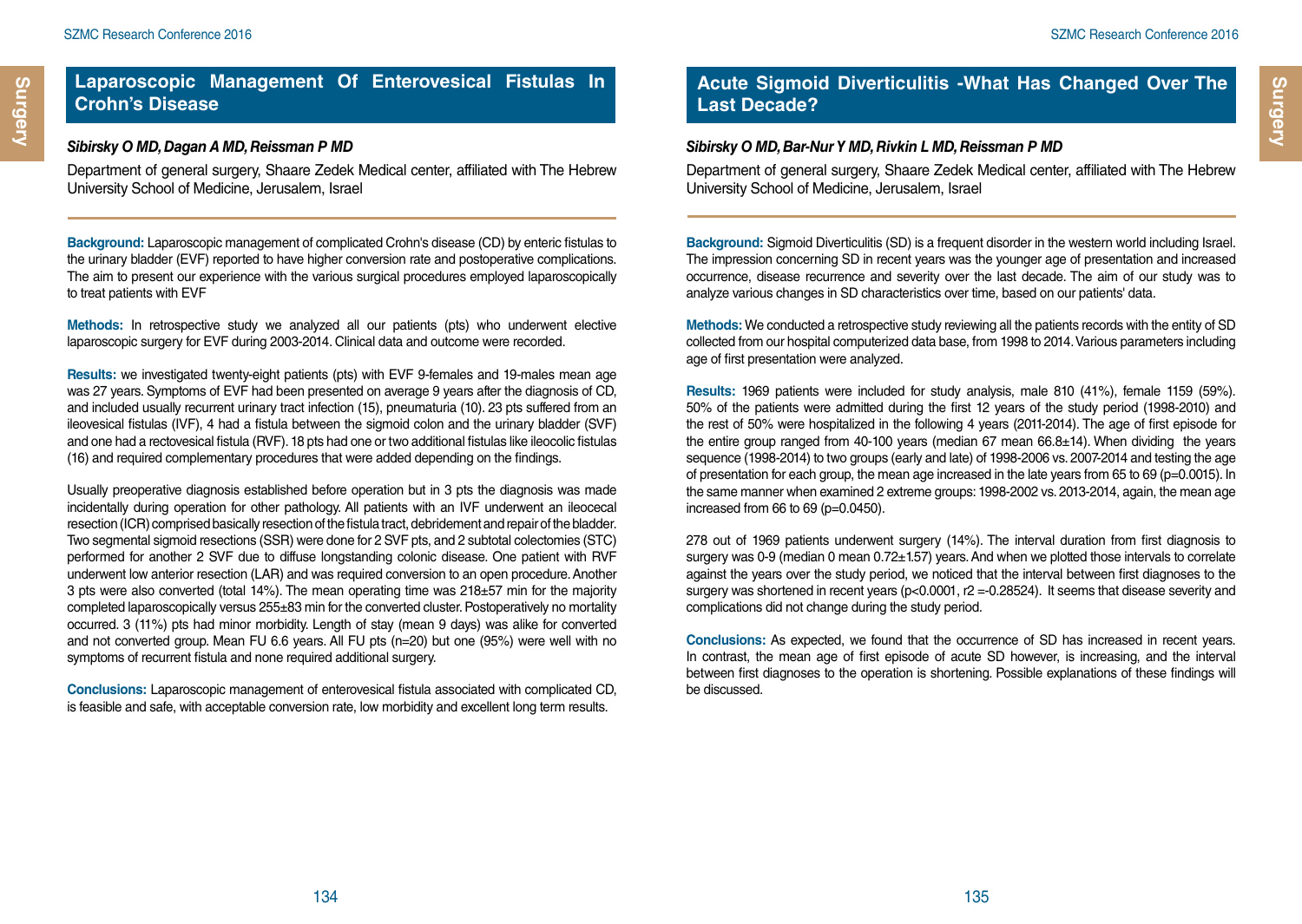## **Focal laser may be a misnomer: long-term follow-up of argon laser marks in diabetic maculopathy**

*Dr. Joel Hanhart, Dr. Tamar Levi Vineberg*, Department of Ophthalmology, Shaare Zedek Medical Center, Jerusalem, Israel.

**Background/aims:** Macular argon laser was the main local treatment delivered in diabetic macular edema prior to the advent of intraocular injections and is still offered in selected cases. We aim to take advantage of en-face optical coherence tomography (OCT) to assess the long-term structural changes induced by macular argon laser.

**Methods:** We reviewed the records of adult diabetic patients who had undergone macular laser treatment at least 4 years prior to swept source OCT volumetric imaging, recording demographic and clinical relevant data.

En-face images were flattened at the RPE (retinal pigment epithelium) plane. We determined for each eye the retinal surface covered by laser marks and determined the maximal diameter of the largest identified lesion at this plane.

We moved the analysed plane upwards defining the level of neurosensory retinal damage and measuring its distance from the RPE.We measured total retinal thickness at the location of the most superficial lesion and expressed the level of neurosensory retinal damage as a percentage of retinal thickness. We moved the analysed plane towards the sclera until we could not see any specific lesion. We defined the distance between the RPE and the deeper plane at which laser marks were detected as the level of choroidal changes.

**Results:** 21 eyes of sixteen patients were analyzed. The mean age (±SD) was 61.7±15.5 years (range: 36-84). Patients had undergone macular laser 6.5±2.8 years (range 4-13) prior to entering our study. On en-face view, depending on the selected plane, laser marks appeared as hypo- or hypreflective structures.

In 16 eyes the most superficial laser marks were detected at the inner plexiform/inner nuclear layers. The level of neurosensory retinal damage was  $159±48$  microns over the RPE (62.6 $±18.3%$  of the retinal thickness). The deepest level at which laser marks were retrieved was 125±110 microns below the RPE.

A positive moderate correlation was observed between time since laser and the surface of retina covered by laser marks at the RPE (Pearson's correlation coefficient=0.36; p=0.1), the deeper level of detected laser marks (Pearson's correlation coefficient=0.35; p=0.1) and the level of neurosensory retinal damage as a fraction of the retinal thickness (Pearson's correlation coefficient=0.25; p=0.2).

**Conclusions:** With time, argon laser marks expand horizontally and vertically. The damage induced by argon laser in the neurosensory retina often reaches inner layers. Those long-term changes should be taken into consideration when discussing therapeutic options in diabetic macular edema.

## **En face Integrated Central Avascular Zone (EFICAZ) scoring: a noninvasive tool for correlating morphological and functional damage in central diabetic macular edema.**

*Joel Hanhart, Hillel Greifner, Michael J Potter, Morton H. Seelenfreund, Israel Strassman, Roger Zylbermann, Yaakov Rozenman*

Department of Ophthalmology, Shaare Zedek Medical Center, Jerusalem, Israel.

**Background/aims:** To describe a new way of assessing diabetic impairment to the macula and to correlate it with functional loss.

**Methods:** In this retrospective analysis of a consecutive group of patients with diabetic macular edema in at least one eye, compared to a control group of healthy subjects, we included 30 eyes of 16 diabetic adults, and 34 eyes of 17 healthy adults.

Type 1 and Type 2 diabetes patients were included if one or both eyes had central diabetic macular edema. Exclusion criteria comprised any other significant macular pathology and previous macular photocoagulation. Healthy volunteers and diabetic patients being seen as part of their regular care underwent swept source coherence tomography (OCT) fundus imaging. En face Integrated Central Avascular Zone (EFICAZ) was manually determined and measured on images obtained by sweptsource optical coherence tomography (OCT). EFICAZ score was then compared between both populations and, for diabetic patients, correlated with best corrected visual acuity, measured by Snellen chart. The main outcomes measures were EFICAZ score and best corrected visual acuity

**Results:** In healthy subjects, a moderate correlation was found between age and EFICAZ score (Pearson's coefficient=0.45, P=0.01). In age-matched populations (mean age of 63±3.8 years for healthy subjects and 62.7 $\pm$ 8.9 years for diabetic patients; P=0.9), EFICAZ score was significantly higher in diabetic than non-diabetic eyes  $(2.92\pm1.10$  mm2 versus  $1.86\pm0.53$  mm2; P < 0.01).

In diabetic patients, correlation between the size of EFICAZ and visual acuity (Pearson's correlation coefficient  $= -0.72$ ,  $P < 0.001$ ) was stronger than between OCT measured central subfield retinal thickness and visual acuity (Pearson's correlation coefficient = -0.02, N.S).

**Conclusions**: EFICAZ score increases with age in normal subjects. It is significantly larger in diabetic than in non-diabetic subjects. It offers a better way to determine visual acuity than OCT measurement of central retinal thickness. This new approach, which takes into account several factors involved in diabetic maculopathy, could be useful in monitoring response to therapy. It can easily be combined with other modalities.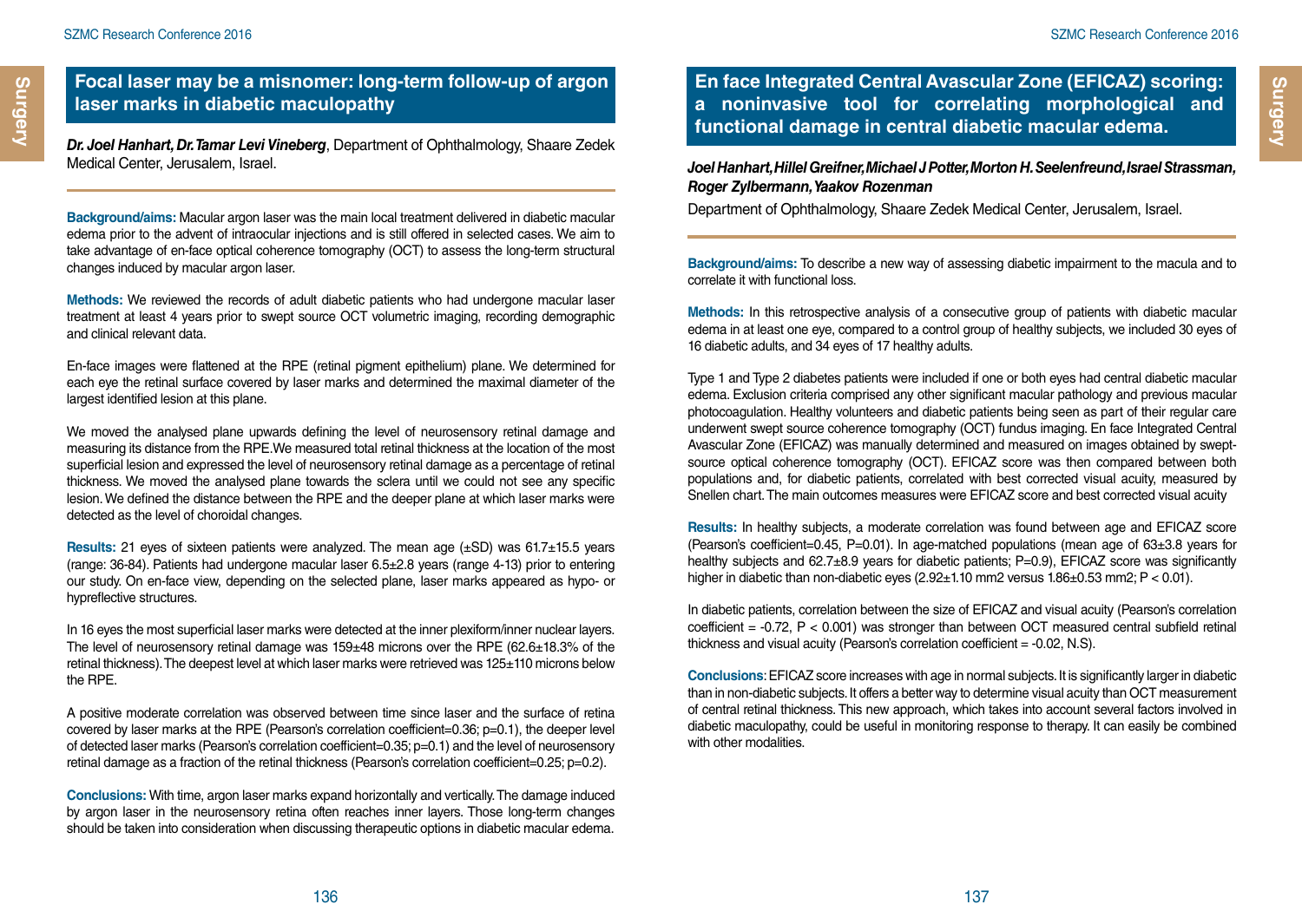#### **Imaging the suprachoroidal space in vivo: a new technique developed at Shaare Zedek Medical Center**

*Dr. Joel Hanhart*, Department of Ophthalmology, Shaare Zedek Medical Center, Jerusalem, Israel.

**Background/aims:** Until recently, the suprachoroidal space (SCS) could only be visualized on histology. It was observed in vivo by ultrasonography in pathologic conditions only. With the advent of new imaging modalities, focus has gone deeper in the study of the choroid in health and disease. The SCS is expected to be a route for drug delivery in the treatment of retinal conditions. In this study, we compare enhanced depth imaging (EDI) and non-EDI swept source OCT (SS-OCT) in their ability to capture the SCS.

**Methods:** In this prospective, interventional case series, twenty volunteers with a minimum age of 18 years without any ocular pathology and refractive error below ±2 diopters underwent SS-OCT foveal scanning, with and without EDI. Masked averaged B-scan lines were analyzed for presence of the SCS. When the SCS was seen, the percentage of the scan on which this structure could be unequivocally observed was measured. Scores obtained from the images taken with or without EDI were then compared.

**Results:** 37 eyes were analysed, since three eyes of three different patients were eliminated, as the outer border of the choroid was insufficiently delineated with both modalities.

The SCS was not detected at all on 14 pictures (37.8%) obtained by non-EDI SS-OCT and 9 pictures (24.3%) obtained by EDI SS-OCT. When the SCS was detected with both modalities, it was observable on  $27.2\pm 24.2\%$  of the scan without EDI and  $40.4\pm 30.3$  of the scan with EDI (p < .001)

**Conclusions:** EDI SS-OCT enables a more frequent and extensive visualization of the SCS than non-EDI SS-OCT. This new approach could be considered as the most accurate modality to currently visualize the SCS in vivo. The technique is easy to use in further research on the SCS, a structure arousing growing interest.

## **Exceptional hazard in the inflation of heart shaped balloons**

Brosh Koby MD<sup>1</sup>, Bekenstein Yehonadav<sup>2</sup>, Goldman Tamar<sup>2</sup>, Rozenman Yaacov MD<sup>1</sup>, *Strassman Israel MD*<sup>1</sup> *.*

1 Department of Ophthalmology, Shaare Zedek Medical Center, Jerusalem 91031, Israel. 2 Racah Institute of Physics, the Hebrew University of Jerusalem, Jerusalem 91904, Israel.

**Purpose:** To report eight cases of blunt ocular injury due to heart shape balloon burst while being inflated and to propose underlying mechanism of injury.

**Methods:** Retrospective reports of eight cases are presented. Additionally, in order to verify the injury mechanism we conducted an experiment in which four heart shaped balloons and four spherical balloons were inflated until burst occurred. High speed camera capturing twenty thousand frames per second recorded the burst.

**Results:** All eight cases suffered significant ocular trauma such as traumatic hyphema, berlin's edema, Permanent mydriasis, angle recession, Iris transillumination defect, photophobia, vitreous hemorrhage and retinal hole. Moreover, we compared spherical balloon burst to heart shape balloon burst. In all four heart shaped balloons the bursts originated along the saddle point. Furthermore, the tear progressed symmetrically splitting the balloons into two large rubber parts. In all of these cases backward whiplash of the two balloon parts was observed. In contrast, spherical balloons began to burst at a random point, dividing the balloon into several small pieces, lacking the aforementioned whiplash motion.

**Conclusion:** We strongly advise Eyewear protection during the inflation of heart shaped balloons in order to prevent any more ocular damage from this cause.

**Surgery**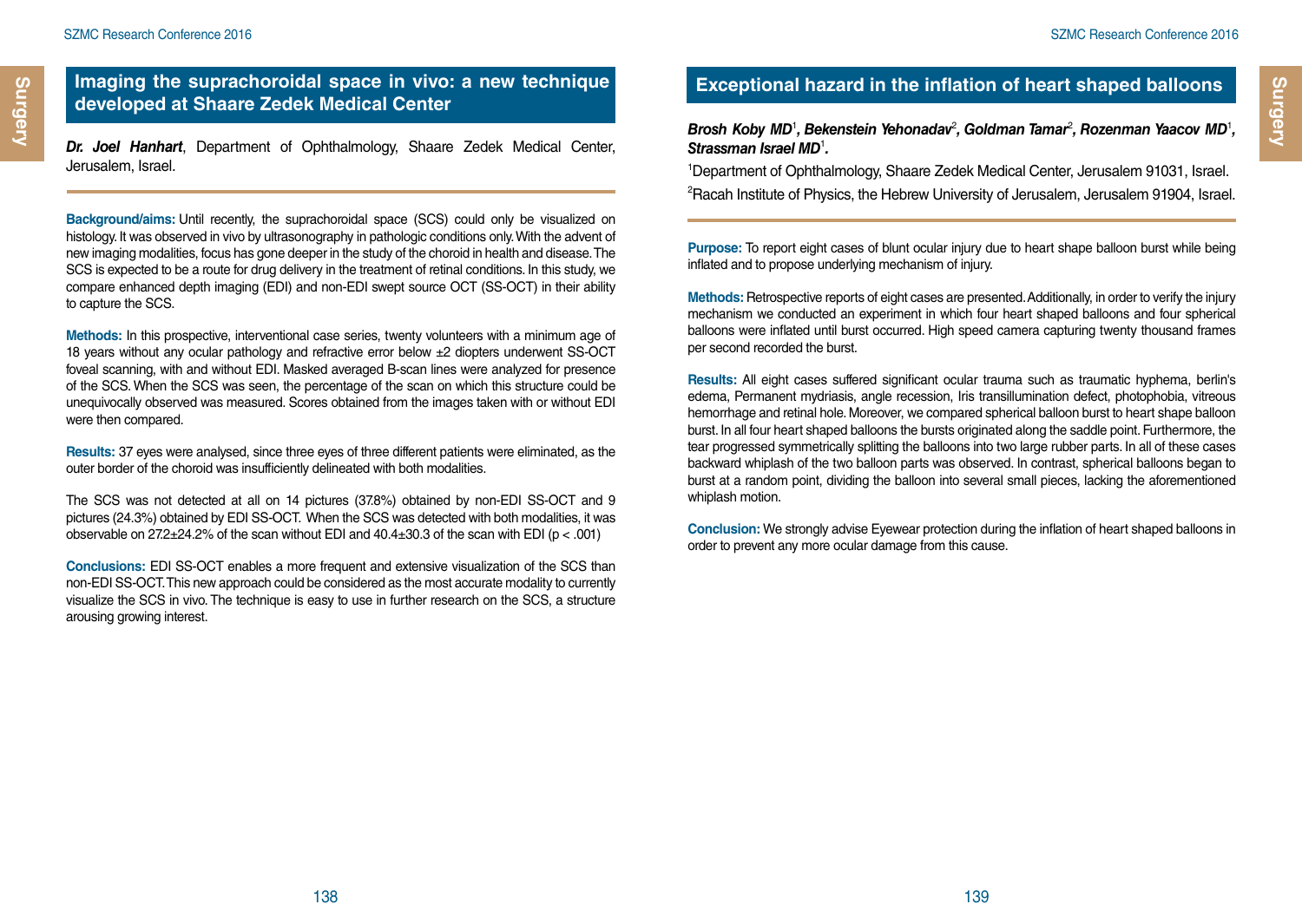## **Chemical burn induced stromal demarcation line**

#### *Koby Brosh, MD* **Surgical Findings** <sup>1</sup> *. Yaacov Rozenman MD*<sup>1</sup> *.*

1 Department of Ophthalmology, Shaare Zedek Medical Center, Jerusalem Israel.

**Purpose:** A stromal demarcation line is a well-known sign after collagen cross-linking. It has been proposed that this line is the transition zone between cellular and acellular stroma, and thus it might reveal the depth of photochemical changes in the corneal stroma. We report 2 cases of a similar demarcation line after chemical alkali burns. To the best of our knowledge, this is the first report of a stromal demarcation line after a chemical burn.

**Observation:** Two patients presented to the emergency department after an ocular alkali burn. At presentation, both had total corneal erosion, corneal edema, and limbal ischemia. After 12 to 15 days, a stromal line was apparent by both slit-lamp examination and anterior segment optical coherence tomography. The stromal demarcation lines disappeared approximately 3 months after the injury.

**Conclusions:** A stromal demarcation line may appear not only after collagen cross linking but also after a chemical burn. The line depth may be associated with the severity of the injury, and therefore, may have prognostic significance. Patients with chemical burns should be examined for evidence of a stromal line in the corneal stroma.

## **Analysis Of 109 Consecutive Explanted Breast Implants - Correlation Between Suspected Implant Rupture And**

#### *Maisel Lotan A, Retchkiman M, Tuchman I, Binenboym R, Gronovich Y*

Department of Plastic & Reconstructive Surgery, Shaare Zedek Medical Center, Jerusalem, Israel.

**Introduction:** The use of breast implants is on the rise due to the increase in breast reconstructive and aesthetic surgery. Implant rupture is a possible complication, and is mostly asymptomatic. Assessment modalities for implant rupture include patient's symptoms, breast examination and imaging studies, with magnetic resonance imaging (MRI) being the gold standard for rupture detection. Final diagnosis is made during surgery.

**Methods:** We conducted a prospective analysis regarding medical history, physical examination, imaging and surgical findings on fifty seven women after breast augmentation or post mastectomy reconstruction (109 implants) who were admitted to our department between February 2010 and February 2015 with suspected implant rupture. Whenever unilateral rupture was suspected, implants were replaced bilaterally. We correlated implant rupture with implant specifications, medical history, symptoms and physical examination at presentation, ruptured implant side, imaging and surgical and pathological findings.

**Results:** Seventy four explanted implants were preoperatively suspected of rupture, clinically or by imaging. More than a third of suspected implants were intact and unjustifiably explanted. This number was reduced with ultrasound (US) or MRI evaluation (false positive - US 26% and MRI 18%). MRI evaluation was found to be the most accurate modality both for diagnosing and excluding implant rupture (PPV 82%, NPV 100%).

Patient's age, comorbidities, smoking, medications, presenting symptoms, implant duration and volume did not have a significant correlation with implant rupture. 61% of ruptured implants were left sided  $(p<0.04)$ .

**Conclusions:** Our study confirmed preexisting data regarding the importance of imaging diagnosis, with MRI being the most accurate modality for both diagnosing and ruling out implant rupture. Interestingly, our study showed that MRI was accurate in detecting all intact implants, unlike lower detection rates reported in previous studies, thus preventing unnecessary explantation.

Another unique finding was that left sided implants were significantly more prone to rupture than right sided ones. As iatrogenic damage is known to be the most common cause of implant rupture, with most surgeons being right handed, awareness during surgery must be sharpened, with further investigation required for potential causes of this unexpected finding.

Implant duration or volume and clinical impression of rupture did not correlate with increased rupture rate.

Our study emphasized the importance of understanding the causes of rupture and the need for evidence based indications regarding imaging and replacement of implants.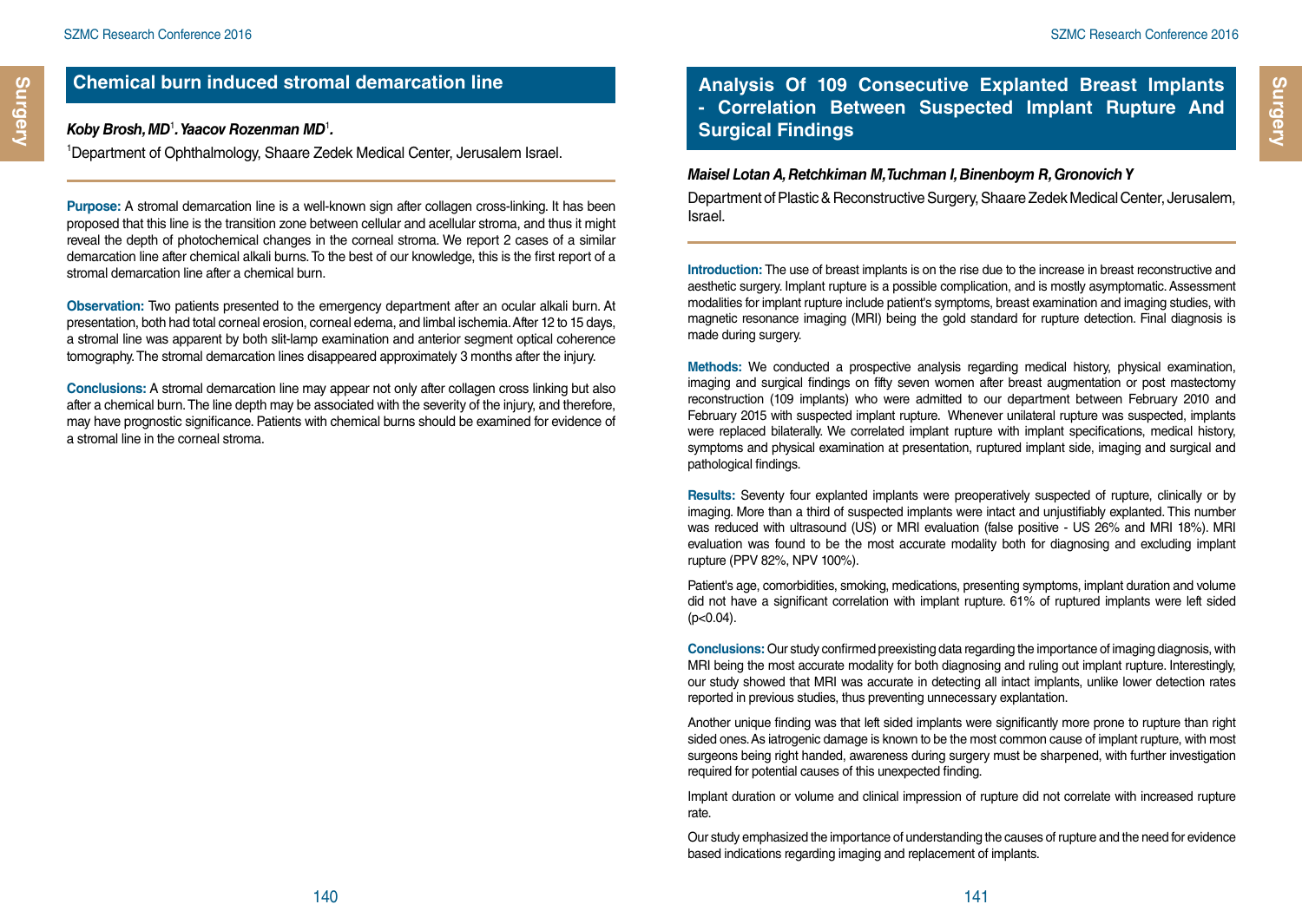#### **Improvement of facial scars using autologous fat graft and 1540nm nonablative erbium laser**

*Yoav Gronovich, MD, MBA; Adi Meisel-Lotan, MD; Meir Retchkiman, MD; Rami Binenboym, MD; Nirit Eizenman, MD; Izhak Tuchman, MD.*

Department of Plastic Surgery, Shaare Zedek Medical Center, Jerusalem, Israel

**Background:** Facial scars are a devastating problem both aesthetic and functional. Many treatments have been proposed for improvement of scars. Among the advanced treatments are the use of nonablative laser which facilitate the synthesis and deposition of collagen in the dermis. Other advanced treatments include fat grafting. This method helps to reshape the scar by volumetric effect of the fat cells, and improve its contour by the adipose derived stem cells that accompany the fat transfer. Combination of these two methods can be synergistic and of better result than each one alone (1-3).

**Purpose**: We present our experience with 15 consecutive cases of facial scars using fat grafting and resurfacing with 1540 nm nonablative erbium laser. We wish to emphasize the main advantages of this treatment combination.

**Methods and materials:** We began using this combination of treatment in January, 2014, since when fifteen patients (8 females), median age 42 years (range 16-59) were treated for facial scars using autologous fat graft and nonablative 1540nm erbium laser. The causes of the scars included trauma (73%) and acne. Two thirds of the scars were new (less than 30 days old). In all of the cases treatment included fat injection to the surface of the scar, using Coleman technique, and a series of five treatments of 1540nm erbium laser (ICON TM Cynosure; Westford, MA, USA) beginning a month later. Patients were evaluated both before and after each treatment, and a follow up of 6 month was done.

**Results:** In all of the cases, the treatment was uneventful with no side effects. The scars were improved both in texture and appearance. Patient satisfaction was high in all of the cases.

**Conclusion:** The combination of autologous fat grafting with fractional non ablative laser for scars is a safe and efficient treatment that improves scar appearance and texture.

## **Osmotic tissue expander for convenient reconstruction experience with 30 consecutive cases**

*Yoav Gronovich, MD, MBA; Adi Meisel-Lotan, MD; Meir Retchkiman, MD; Rami Binenboym, MD; Nirit Eizenman, MD; Izhak Tuchman, MD.*

Department of Plastic Surgery,Shaare Zedek Medical Center, Jerusalem, Israel

**Background**: Tissue expander is a major reconstructive modality. Its main disadvantages includes: inconvenient long period of inflation accompanied with deformation of the surrounding tissue. Osmotic expander was developed in order to eliminate some of these limitations. It is a self-filling device which absorbs fluids in order to achieve tissue expansion faster (1-3).

**Aim:** We present our experience with 30 consecutive cases of tissue reconstruction using osmotic expanders. We wish to emphasize its main advantages and limitations.

**Methods:** The present study was launched in May, 2008, until April, 2015, since when thirty patients, median age 27 years were reconstructed using an osmotic expander (total of 41 expanders). The reasons for using tissue expander included large congenital nevi (67%) and scars. Body areas treated included: scalp (30%), neck (16%), shoulder (7%), back (7%), chest (3%), breast (3%), upper extremities (17%) and lower extremities (17%). In 74% of the patients one osmotic expander was used for each patient, in 20%, two osmotic expanders were used, in 3%, three osmotic expanders were used and in 3%, four expanders were used.

**Results:** In all of the cases, the operative and post-operative management was uneventful. During the expansion period, there were 2 outpatient clinical visits. The average expansion time was 9 weeks. In 10% of the patients, there was partial extrusion of the expander. In all other cases there was no complication and final aesthetic results were satisfying.

**Discussion:**Osmotic expander is an advanced modality for tissue reconstruction. The final shape and size are precisely predictable. Its initial small size allows for a small surgical incision and a simple and short overall operating time. The expansion period is shorter and more convenient for the patient. Its main disadvantage includes the inability to control the filling rate and the need to remove the expander in case of damage to the overlying tissue.

**Conclusion:** Osmotic expander is a reliable tool for tissue expansion. It allows for a satisfying aesthetic result in a shorter period of time and with less inconvenience to the patient.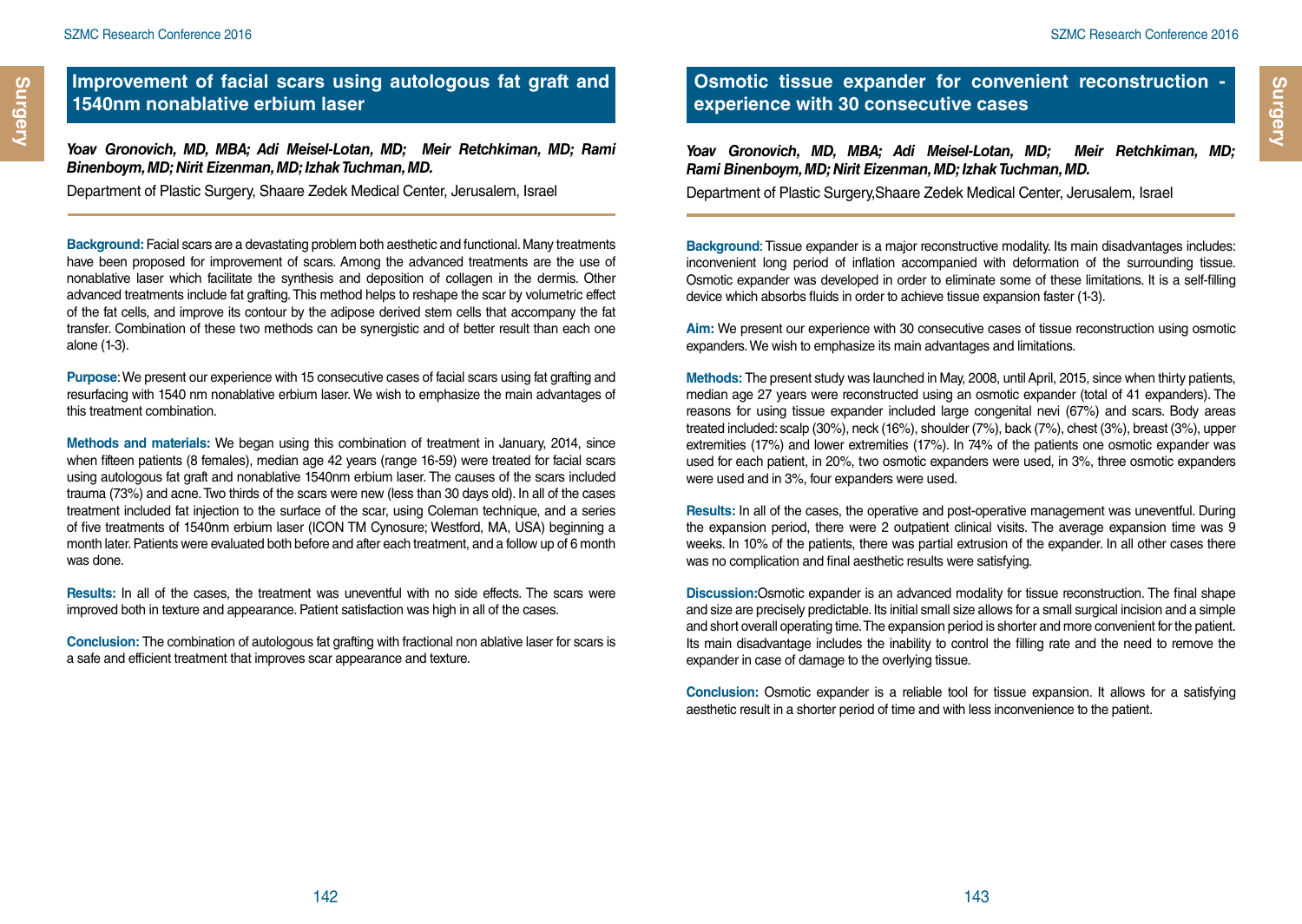**Surgery**

#### *Zila Cohen, MA, RN*, Severe Pain Coordinator, SZMC

**Background:** Pain, the fifth vital sign, causes discomfort and suffering to patients. Adequate pain treatment leads to a better recovery, shortens length of admission as well as raises patient's satisfaction from the overall medical care. Patients undergoing a surgical procedure are more susceptible to suffer acute pain and its consequences. In order to improve pain management, health organizations have introduced pain treatment protocols for acute as well as chronic pain. In 2001, the MOH nursing department has published a national guideline for a routine, initiated pain assessment for every admitted patient.

This study aims to evaluate the implementation of the protocol for acute pain (2012) and its impact on patient's length of stay. We hypothesize that Implementation of the acute pain protocol will decrease length of stay as well as the amount of PRN pain medications. In addition implementation of the acute pain protocol will increase the use of constant analgesia to patients.

**Method:** Chart review of surgical patients in S"Z, post operative (day 0-discharge) was performed, focusing on three major factors: number of admission days, average VAS during the first 5 post-op days, the cost of prn pain meds administered during the first 5 post-op days.

Prior to the protocol implementation, a chart review of 70 patients that underwent common surgeries without complications was performed.

A year later, following the implementation of the acute pain protocol the same chart review was performed. Data was analyzed separately for each type of surgery before and after the implementation of the acute pain protocol.

**Results:** In patients that underwent hemicolectomy surgery, the chart review showed that in accordance with the hypotheses, there was significancy,  $(p<0.05)$  for days of admission and average VAS during the first 5 post-op days.

In patients that underwent sigmoidectomy surgery, the chart review showed that ,in accordance with the hypotheses, there was significancy, (p<0.01) for the average VAS during the first 5 post-op days as well as the prn meds' cost during days 4 and 5.

**Conclusion:** It appears that post acute pain protocol implementation has achieved its initial goal in reducing days of admission as well as cost reduction in prn pain meds. In addition, acute pain protocol has enforced a better standard of care in treating acute post op pain.

## **Two infants with osteomyelitis of the odontoid process**

#### *Asael Lubotzky*<sup>1</sup> *, Ruth Cytter Kuint3, Eliyahu Raccah*<sup>1</sup> *, Orli Megged*1,*2*

Department of Pediatrics<sup>(1)</sup> and Infectious Diseases Unit<sup>(2)</sup>, Department of Diagnostic Imaging (3), Shaare Zedek Medical Center affiliated with Hadassah-Hebrew University Medical School, Jerusalem, Israel,

**Objective:** To report clinical, laboratory, and radiological manifestations of two infants with osteomyelitis of the odontoid process.

**Background:** Acute osteomyelitis is not uncommon in children. The major mechanism is hematogenic spread of infection. The long bones, most likely because of their unique blood circulation and anatomy, have a predilection for infection from bacteremia. Vertebral osteomyelitis is uncommon, and osteomyelitis of the Dens (odontoid process) has rarely been reported in the pediatric population.

**Methods:** The medical records of two infants diagnosed with Dens osteomyelitis were reviewed. Data regarding clinical, laboratory, and imaging studies were collected.

**Results:** Both infants had fever which resolved spontaneously prior to their admission. They were both non-toxic appearing with persistent neck stiffness and torticollis. White blood count and C-reactive protein were only mildly elevated in both cases. Blood cultures were negative. Magnetic resonance imaging (MRI) revealed the diagnosis in both cases.

**Discussion:** Osteomyelitis of the dens in adults have sometimes been hematogenous in origin, but the majority of cases resulted from direct extension from epidural abscess or parapharyngeal / retropharyngeal abscess. In children, there are only rare case reports of this entity. Osteomyelitis of the Dens is rare and poses danger of atlantoaxial dislocation and extension of the infection to the epidural space, if not promptly diagnosed and treated.

**Conclusions:** We report two cases of Dens osteomyelitis. These cases emphasize the need to consider C1-C2 osteomyelitis in differential diagnosis of neck stiffness and torticollis in infants, and highlight the usefulness of MRI in diagnosing this clinical condition.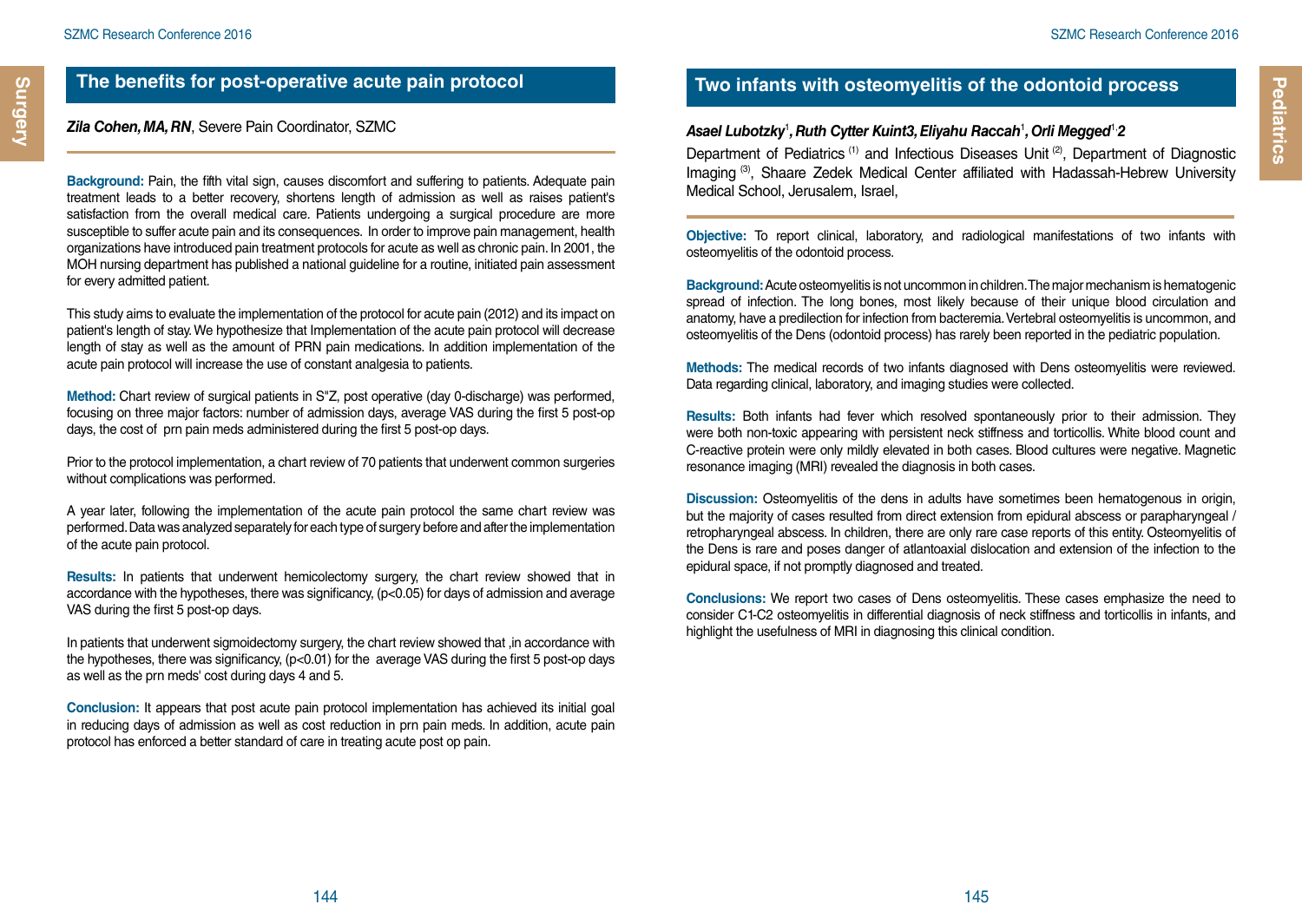## **Lower Basal Insulin Dose - Better Control in Type 1 Diabetes**

#### *David Strich*

Pediatric Endocrinology, Shaare Zedek Medical Center

**Introduction:** There is no valid evidenced-based recommendation for the optimum basal insulin dose in Type-1 Diabetes Mellitus when supplied either by continuous subcutaneous insulin infusion (CSII) or multiple daily injections (MDI). We studied this previously by evaluating the dose associated with successful fasting. Another way of looking at this is by evaluating the association between basal insulin dose and HbA1c. To this end we performed a retrospective study of 89 children and young adults with T1DM.

**Patients and Methods:** 89 (mean age 14.67±4.8 years (range 3-29)) patients were enrolled. 46 were treated with CSII and 43 with MDI (glargine as basal insulin). Basal insulin used was either downloaded from the insulin pump or taken as the dose registered in the chart. Glucose data were downloaded from patients glucometers. Mean time between data download and HbA1c determination was  $0.9 \pm 0.78$  months. We divided the patients by quartiles according to HbA1c and determined the average basal insulin for each quartile. The second and third quartiles were joined and are presented together in the graph.

**Results:** The basal insulin dose of 18 patients who had the lowest HbA1c (average of 6.49± 0.34) was 0.28±0.08u/kg/d.

**Conclusion:** With lower basal insulin levels lower HbA1C was achieved despite the same total bolus dose. The optimal basal dose as determined by this study is similar as shown for fasting individuals of similar age.

#### **In euthyroid humans younger than 40 years, thyrotropin enhances thyroxine conversion to triiodothyronine.**

#### *David Strich*

Pediatric Endocrinology, Shaare Zedek Medical Center

**Introduction:** About 80% of T3 production is due to extra thyroidal conversion of T4 to T3 by two deiodinases (D1 and D2). TSH has been shown to enhance deiodinase activity in thyroid cell cultures. There is clinical evidence that this effect is relevant in-vivo in children. It is not known if this effect is significant in adults.

**Methods:** free T3 (FT3), free T4 (FT4) and TSH levels from 861,475 sera taken from patients age 1 year or greater were studied. Initial exclusions were: missing data for either TSH or one of the thyroid hormones and TSH greater than 7.5 mIU/l. Samples from patients taking, or who had taken, thyroid medications or/and drugs that may interfere with thyroid hormone activity were then removed by crossing data from electronic patient files. The 27,940 samples that remained after all exclusions were stratified by age and analyzed in order to investigate relations between TSH, FT4 and FT3 in the euthyroid or near-euthyroid state.

**Results:** For each increasing TSH quartile, FT3 and the FT3/FT4 ratio increased and FT4 decreased significantly (for both FT3, FT4 and FT3/FT4 ratio, p<0.05 for every TSH quartile when compared with the1st quartile, except FT3 in the 30-40 age group). Beyond age 40, increasing TSH was associated with lower FT3 and FT4 (P<0.05 in the 40-60 age group for both and for FT4 in the 60-80 age group), the FT3/FT4 ratio does not change between the TSH quartiles.

**Conclusion:** Increasing TSH levels are expected to be higher as FT4 and FT3 levels decrease. Surprisingly, within the euthyroid range, as TSH increases FT3 levels increase but FT4 levels decrease. This phenomenon occurs only in the young (below 40) age groups and disappears later. The change in these relations may reflect a decrease in T4 to T3 conversion with age, which may be one component of the ageing process.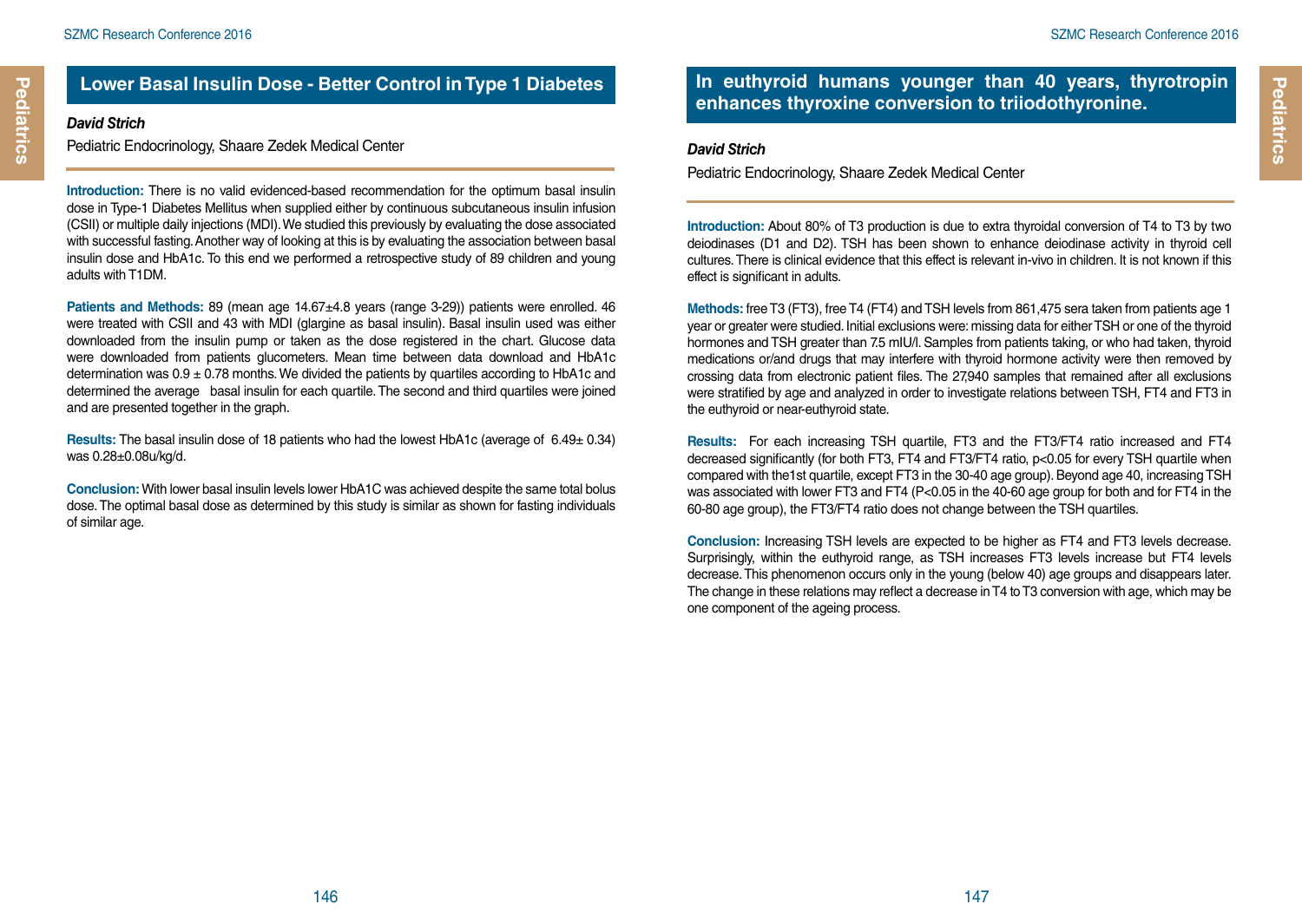#### **Intrapartum fetal heart rate patterns of trisomy 21 fetuses: A case control study**

*Koren I*<sup>a</sup> , *Michaelson-Cohen R*<sup>b</sup> , *Chen D*<sup>c</sup> , *Michaeli J*b, *Schimmel M*<sup>a</sup> , *Tsafrir A*b, *Shen O*b,d

- a Pediatric Medicine Shaare Zedek Medical Center
- b Obstetrics and Gynecology Shaare Zedek Medical Center
- <sup>c</sup> Tel Aviv University Sackler school of medicine

**Background:** To determine whether there are specific characteristic intrapartum heart rate patterns for fetuses with trisomy 21(T21).

**Methods:** Intrapartum fetal heart rate (FHR) tracings of T21 fetuses were compared to those of euploid fetuses in a retrospective, observational, matched, case-control study. The study group consisted of 42 fetuses with T21 and 42 matched euploid controls. Matching was designed to accommodate possible confounders. The sign test and McNemar's test were used for categorical variables. The paired t test was used for comparison between quantitative variables.

**Results:** Intrapartum baseline FHR of fetuses with T21 was found to be slightly decreased compared to controls (122.5 vs 129.05 beats per minute,  $p = 0.028$ ). No differences were detected in the presence of periodic changes, or FHR variability between the groups.

**Conclusion:** When evaluating intrapartum FHR of fetuses with T21, decreased baseline FHR can be expected.

## **Perfusion index as a screening tool for Patent Ductus Arteriosus**

*Itamar Nitzan, Cathy Hamerman , Daniel fink , Meir Nitzan, , Robert Koppell , Ruben Bromiker* 

Pediatrics, Shaare Zedek Medical Center

**Background:** ductus arteriosus (DA) is a blood vessel connecting the pulmonary artery and the aorta in the fetus. The DA closes in the days after birth. In some premature neonates the DA fails to close and is referred to as Patent Ductus Arteriosus (PDA). Gold standard for PDA evaluation is echocardiography. Photopletysmography is the change in the amount of light that passes throw the tissue between systole and diastole. Perfusion Index (PI) is the amplitude of the photopletysmography wave divided in its baseline. PI was suggested as a screening tool for conditions affecting perfusion, like PDA

**Objective**: To evaluate PI in neonates with and without PDA.

**Methods:** Preterm neonates who had hemodynamic significant PDA where assessed for PI, with a Photopletysmograph built in Jerusalem college of technology (JCT) Preterm neonates with no PDA where examined as controls.

**Results:** 46 preterm neonates were assessed, 20 with PDA (avg GA 29 W, day of life 18, weight 1.45 KG) and 26 with closed duct (avg GA 29 W, day of life 17, weight 1.44 KG). PI was higher in neonates with PDA (1.88  $\pm$ 0.5 right hand, 1.79  $\pm$ 1.0 foot) than in neonates without PDA(1.46  $\pm$ 0.4 right hand, 1.24  $\pm$ 0.4, foot) ) (P=0.015, P=0.004)

**Discussion:** earlier studies showed that PI correlates with perfusion in adults. In our study we saw that neonates with hemodynamic significant PDA have higher PI, although PDA is considered to be a hypoperfusion state. Possible explanation for this finding can be that in hemodynamic significant PDA there is retrograde blood flow in diastole that lowers the blood volume in the extremities during diastole, and though makes the difference in blood volume between systole and diastole higher. This difference in blood volume is reflected in higher PI.

**Conclusion:** Perfusion index (PI) is higher in preterm neonates with hemodynamic significant PDA than in normal preterm neonates. PI can be a simple and valuable tool for screening and following after PDA in premature neonates, as all premature neonates are continuously monitored by photopletysmography.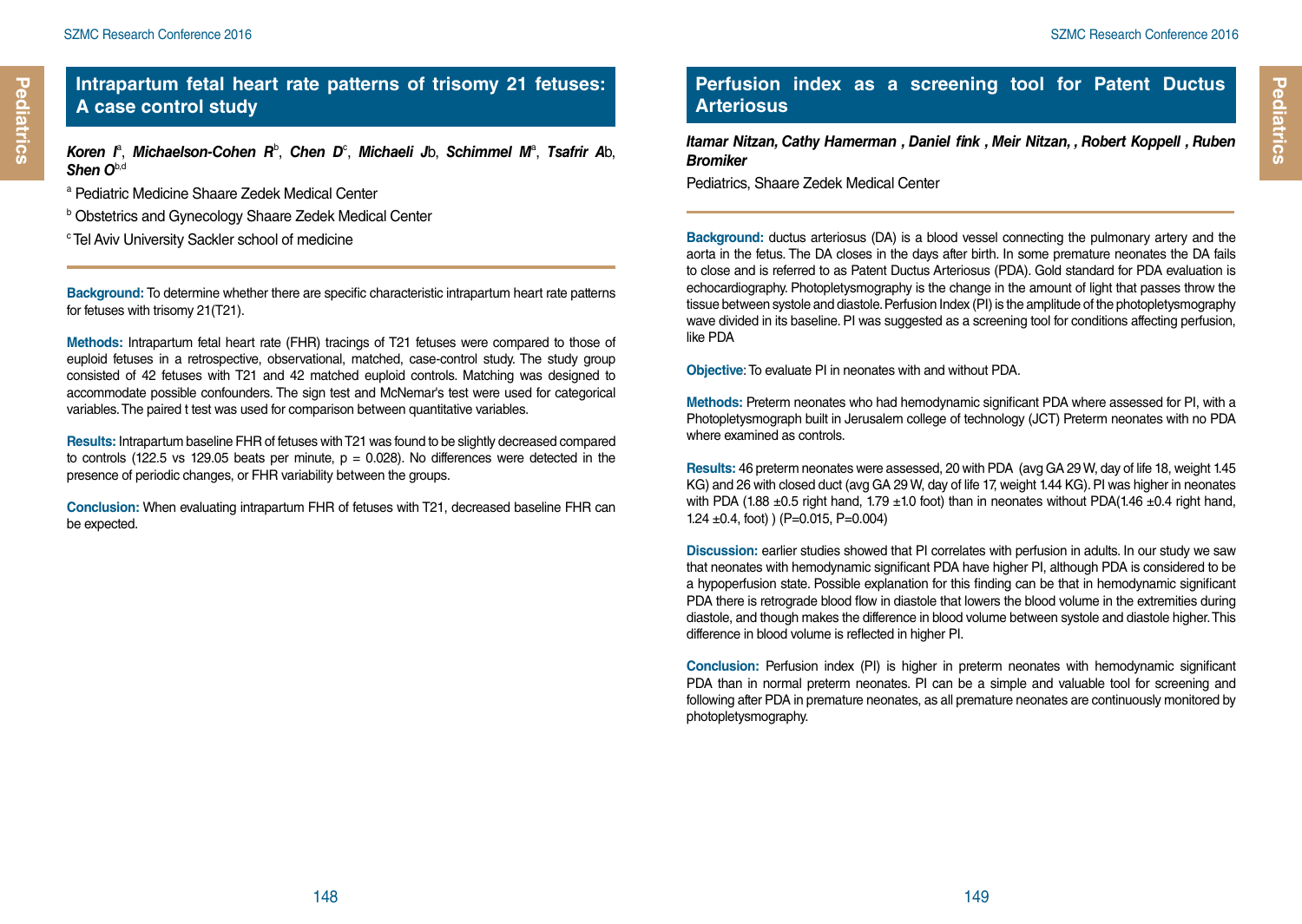## **PANCA and ASCA in > 400 children with IBD-unclassified (IBDU), Crohn's Colitis and Ulcerative Colitis (UC) - a longitudinal report from the Porto pediatric IBD group of ESPGHAN**

*Liron Birimberg-Schwartz*<sup>1</sup> *, David Wilson*<sup>2</sup> *, Kaija-Leena Kolho*<sup>3</sup> *, Katarzyna Kardowsha-Bochenek*<sup>4</sup> *,*   $\bm{\mathsf{N}}$ adeem A. Afzal $^{\mathsf{S}},$  Chris Spray $^{\mathsf{S}},$  Claudio Romano<sup>7</sup>, Paolo Lionetti $^{\mathsf{S}},$  Almuthe C. Hauer9, Christine *Martinez-Vinson*<sup>10</sup>*, Gabor Veres*<sup>11</sup>*, Dan Turner*1,12 *on behalf of the Paediatric IBD Porto group of ESPGHAN*

<sup>1</sup>Shaare Zedek Medical Center, Jerusalem, Israel; <sup>2</sup>University of Edinburgh; <sup>3</sup> University of Helsinki;<br><sup>4</sup>Denartment of Pediatric Gastroenterology, Medical University, Warsaw, Poland: <sup>5</sup>University Department of Pediatric Gastroenterology, Medical University, Warsaw, Poland; <sup>5</sup>University Hospital Southampton; <sup>6</sup>University Hospitals Bristol; <sup>7</sup>University of Messina, <sup>8</sup>University of Florence, Meyer Children Hosp; <sup>9</sup>University Hospital for Pediatrics and Adolescent Medicine of the Medical University of Graz, <sup>10</sup>Department of Pediatric Gastroenterology and Nutrition, Robert Debré Hospital;<br><sup>11</sup>Semmelweis University: <sup>12</sup> The Hebrew University of Jerusalem, Israel

**Background:** Serology can help differentiate Crohn's disease (CD) from Ulcerative Colitis (UC), but the real clinical challenge is differentiating Inflammatory Bowel Disease Unclassified (IBDU) from isolated Crohn's colitis (CC). No study to date has evaluated ANCA and ASCA in pediatric IBDU as compared with CC. In this largest study to date, we aimed to explore the diagnostic utility of serological profiles in these subgroups.

**Methods:** This was a multicenter retrospective longitudinal study including 406 IBD children from 19 centers affiliated with the Porto IBD-working group of ESPGHAN (mean age 10.5 ± 3.9, 221 (54%) males); 118 (29%) with CC, 142 (35%) with UC and 146 (36%) with IBDU. Follow-up period was 2.8 [IQR 1.6-4.2] years.

**Results:** The most prevalent serologic profile in IBDU was pANCA-/ ASCA- 37(41%) followed by pANCA+/ ASCA- (34%) and pANCA-/ ASCA+ (17%). Serologic combinations had a high PPV but very low NPV to differentiate IBDU from either CC or UC (Table 1). UC patients with pANCA+/ASCA- had less often mild disease at diagnosis than those negative for this profile (36 (62%) vs 22 (38%), p=0.033) and had more severe disease course (25 (80%) vs 6 (20%), p=0.026).

**Conclusions:** In this first comparison of serology in IBDU and isolated CC, serology seems less accurate than previously reported when comparing UC vs. CD. Moreover, whereas serology profile was predictive of severe disease course in UC, this was not demonstrated in CC, questioning the utility of serology testing in clinical practice of children with CC.

#### **Table 1:**

|                                                                        | <b>Sensitivity</b> | <b>Specificity</b> | <b>PPV</b> | <b>NPV</b> |
|------------------------------------------------------------------------|--------------------|--------------------|------------|------------|
|                                                                        | $\%$               | $\%$               | $\%$       | %          |
| IBDU vs. CC (pANCA-/ ASCA+)<br>IBDU vs. UC (pANCA+/ ASCA-)<br>CC vs UC | 33%<br>65%         | 83%<br>66%         | 96%<br>94% | 13%<br>38% |
| pANCA+/ASCA-                                                           | 65%                | 77%                | 55%        | 79%        |
| pANCA-/ASCA+                                                           | 33%                | 97%                | 90%        | 40%        |

CC, Crohn's colitis; UC, ulcerative colitis; IBDU, Inflammatory Bowel Disease Unclassified

## **Prenatal diagnosis of biliary atresia**

#### $\mathsf{S}$ hen O<sup>a•</sup>, Nagar H<sup>b</sup>, Rabinowitz R<sup>1</sup>, Jacobovich E<sup>c</sup>, Chen Dd, Granot E<sup>c,e</sup>

- a Department of Ob/Gyn, Shaare Zedek Medical Center
- b Department of pediatric surgery, Shaare Zedek Medical Center
- c Department of pediatrics, Kaplan Medical Center
- d Tel-Aviv Sackler School of Medicine, Tel-Aviv University
- e Department of pediatrics, Shaare Zedek Medical Center

**Background:** Biliary atresia (BA) is a progressive fibro-obliterative disease of the extra-hepatic biliary tree that presents in the neonatal period with biliary obstruction, and is the most common indication for liver transplantation in the pediatric population. Prenatal ultrasound series have yielded conflicting results concerning a possible association between BA and prenatal nonvisualization of the gallbladder (PNVGB). This retrospective case series was performed to assess the association between BA, PNVGB and other sonographic signs.

**Methods:** We identified all BA patients who underwent a Kasai procedure by a single pediatric surgeon and/or follow up by a single pediatric gastroenterologist. Images and/or video recordings were scrutinized for sonographic signs of BA on the second trimester anomaly scan.

**Results:** Twenty five charts of children with BA and high quality prenatal images were retrieved. 6/25 (24%) of cases analyzed had PNVGB or a small gallbladder on the prenatal scan. Two cases had biliary atresia splenic malformation syndrome (BASM). None of the cases had additional sonographic markers of BA.

**Discussion:** BA has traditionally been divided into an embryonic form, characterized by multiple malformations, many of which can be diagnosed prenatally, and a perinatal form, which was considered to have its pathogenesis rooted in the perinatal period. Our study suggests that an additional embryonic variant exists, which is characterized by PNVGB in the second trimester. This may have important implications for prenatal diagnosis, and for research of the disease's etiology and pathophysiology.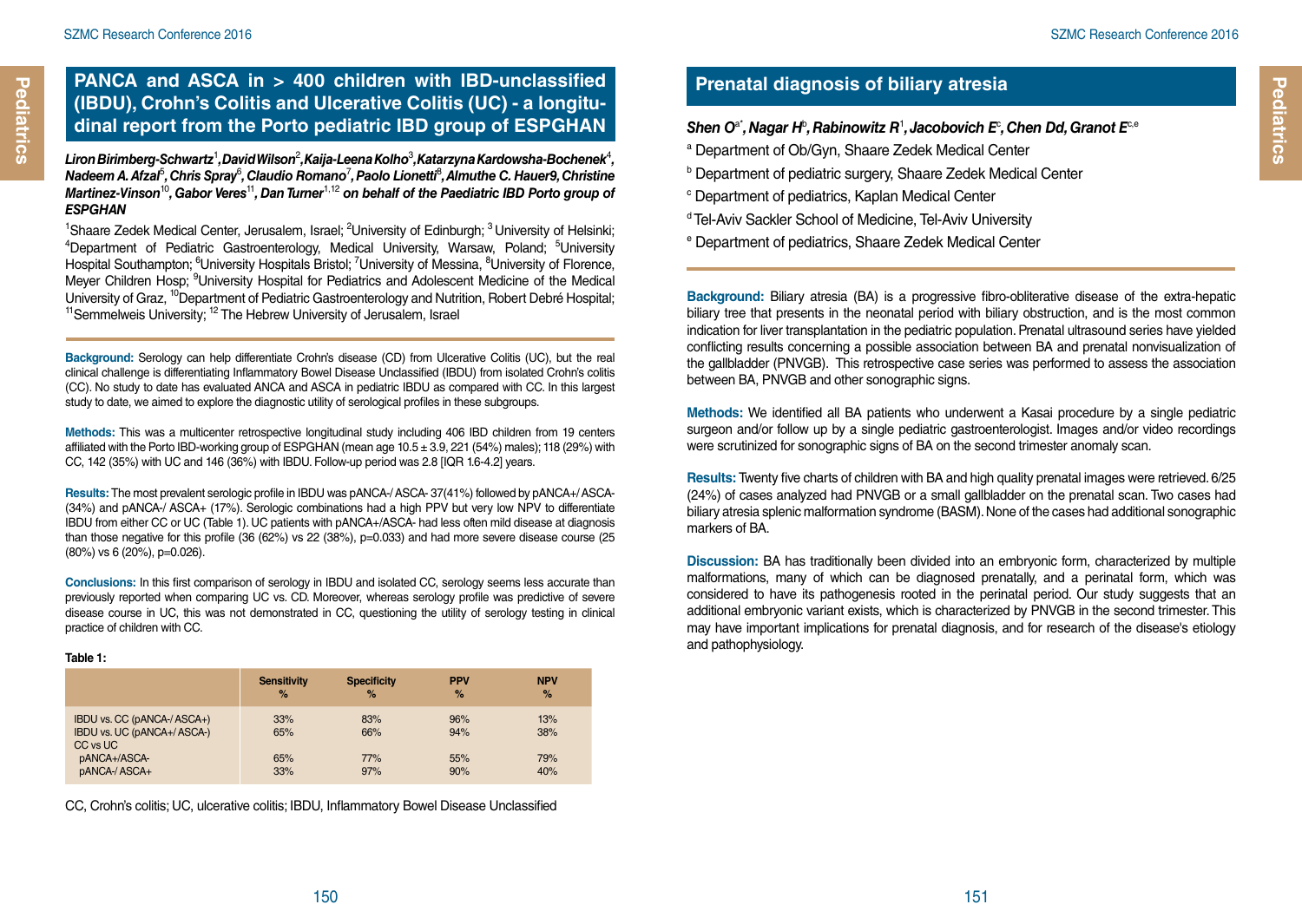#### **Abnormal shape of the cavum septi pellucidi: An indirect sign of partial agenesis of the corpus callosum on prenatal ultrasound**

Shen Oª, Gelot ABº, Moutard MLº, Jouannic JMº, Sela HYa, Garel Cº. a Dpt Ob/Gyn. Shaare Zedek Medical Center Jerusalem c Hôpital Trousseau, Paris, France.

**Objective:** To describe a new indirect prenatal sonographic sign of partial agenesis of the corpus callosum (pACC). The presence of this sign, an abnormally shaped cavum septi pellucidi was assessed.

**Methods:** 71 cases of pACC were analyzed retrospectively. Images from cases seen at 2 referral centers between September 2006 and April 2014 were reviewed by the authors.

When the lateral dimension of the cavum septi pellucidi (CSP) was greater than its anterior-posterior (AP) length in the axial transthalamic plane, the CSP was considered to be abnormal. The incidence of this sign was assessed, as were the following variables: gestational age on referral, indication for referral, the abnormal segment/s of the corpus callosum (CC), the presence of indirect signs of callosal agenesis (ACC), the presence of additional cerebral and extracerebral anomalies.

**Results:** In 33/71(46%) cases there were one or more indirect signs of callosal abnormality. In 19/56(34%) cases with a measurable CSP and in 12/23(52%) cases with isolated pACC and no indirect signs, the CSP was abnormal. In 15/19(79%) with an abnormal CSP, there were no indirect signs of pACC.

**Conclusions:** In a significant proportion of cases of prenatally detected pACC, the shape of the CSP is abnormal. This should be considered an additional indirect sign of pACC, which is frequently the only clue to the diagnosis. When observing this sign in a screening context, pACC should be considered, and an attempt to directly visualize the CC in the midsagittal plane is suggested.

**The availability of calcineurin inhibitors and infliximab in acute severe colitis have reduced colectomy rates in 283 children admitted during 1990-2012**

Sapir Choshen<sup>1, 2</sup>, Anne Griffiths<sup>7</sup>, Helen Finnamore<sup>3</sup>, Marcus KH Auth<sup>3</sup>, Eyal Shteyer<sup>1,2</sup>, *David Mack*<sup>4</sup> *, Jeffrey Hyams*<sup>5</sup> *, Neal Leleiko*<sup>6</sup> *, Dan Turner*1,2

<sup>1</sup>The Juliet Keidan Institute of Pediatric Gastroenterology and Nutrition, Shaare Zedek Medical Center, Jerusalem, Israel <sup>2</sup>The Hebrew University of Jerusalem, Israel <sup>3</sup>Alder Hey Children's NHS Foundation Trust, Liverpool, UK <sup>4</sup>Children's Hospital of Eastern Ontario IBD Centre and Department of Pediatrics, University of Ottawa, Ottawa, Canada <sup>5</sup>Connecticut Children's Medical Center, Hartford, CT <sup>6</sup>Alpert School of Medicine at Brown University, Hasbro Children's Hospital/Rhode Island Hospital, Providence, Rhode Island, USA<sup>7</sup>SickKids Hospital, University of Toronto, Toronto, Canada

**Background:** One third of children admitted with acute severe colitis (ASC) fail intravenous corticosteroids (IVCS) and require salvage therapy. While colectomy was originally the only available salvage treatment, cyclosporine and then tacrolimus (Cys/Tac) have been introduced since 1996, followed by infliximab (IFX) in 2004, as second line medical treatment prior to colectomy. However, no data to date have shown whether these interventions actually managed to reduce colectomy rates, during the admission or thereafter.

**Aim & Methods:** We aimed to explore trends in colectomy rate in pediatric ASC before and after the introduction of Cys/Tac and IFX, using the largest pediatric cohort of ASC to date. 283 children treated with IVCS for ASC during 1990-2012 were included (from the prospective (n=128) and retrospective (n=99) OSCI studies and another 55 retrospectively reviewed patients from Jerusalem and Liverpool). Patients were followed for 1 year (46% males, age 12.1±3.9 years, disease duration 2 (IQR 0-14) months, baseline PUCAI 69±13 points). Data accrual were similar in the 3 cohorts, collected using the same standardized case report forms at admission, 3 days and 5 days thereafter, at discharge and at 1 year. Colectomy rates were compared between 3 periods: 1990-1996 (era1: pre medications; n=68), 1997-2004 (era2: Cys/Tac and colectomy; n=45), 2005-2012 (era3: IFX, Cys/Tac and colectomy; n=170). No child in our cohort has been treated with IFX prior to 2005.

**Results:** Total 1-year colectomy rates were 40/68 (59%) during era1, 17/45 (38%) during era2, and 31/170 (18%) during era3 (P<0.001). Since IVCS failure rates was different between the eras, we then focused on those failing IVCS. Of the 283 children, 89 children (31%) failed IVCS treatment and required second line therapy during admission (44 primary colectomy, 9 Cys/Tac and 22 IFX; total colectomy 56). The 3 era groups were similar in 12 pre-treatment basic variables at admission (e.g. PUCAI, CRP, albumin, disease duration etc.) except for age and ESR. The rate of colectomy in those requiring salvage therapy during the admission was significantly reduced from 100% (51/51) in era 1, to 62% (8/13) in era2 and 33% (14/42) in era3 (p<0.001). At 1 year after discharge, 123 children (43%), were treated with second line therapy (44 primary colectomy, 12 Cys/Tac and 53 IFX; total colectomy 88). The rate of colectomy was again significantly reduced from 100% (40/40) of children requiring salvage therapy in era1 to 77% (17/22) in era2 and 51% (31/61) in era3 (p<0.001).

**Conclusion:** We show for the first time that the introduction of Cys/Tac and then infliximab sharply reduced the need for colectomy during admission and 1-year thereafter in pediatric ASC.

**Pediatrics**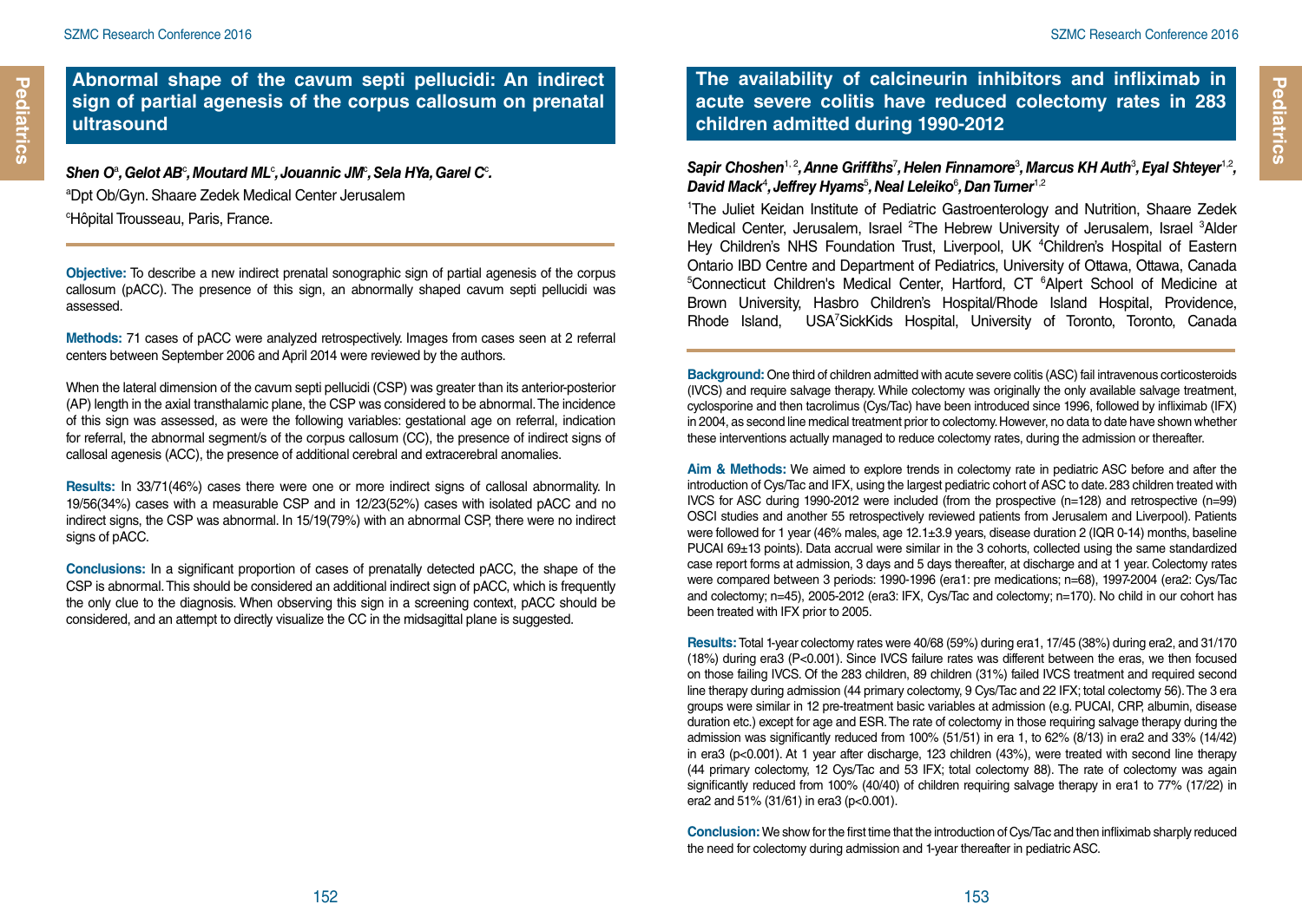#### **Corticosteroid Dosing in Pediatric Acute Severe Ulcerative Colitis: a Propensity Score Analysis**

Sapir Choshen<sup>1, 2</sup>, Helen Finnamore<sup>3</sup>, Marcus KH Auth<sup>3,</sup> Tali Bdolah-Abram<sup>2</sup>, Eyal Shteyer<sup>1,2</sup>, David Mack4, Jeffrey Hyams<sup>5</sup>, Neal Leleiko<sup>6</sup>, Anne Griffiths<sup>7</sup>, Dan Turner<sup>1,2</sup>

<sup>1</sup>The Juliet Keidan Institute of Pediatric Gastroenterology and Nutrition, Shaare Zedek Medical Center, Jerusalem, Israel

- <sup>2</sup> The Hebrew University of Jerusalem, Israel
- <sup>3</sup> Alder Hey Children's NHS Foundation Trust, Liverpool, UK
- <sup>4</sup> Children's Hospital of Eastern Ontario IBD Centre and Department of Pediatrics, University of Ottawa, Ottawa, Canada
- 5 Connecticut Children's Medical Center, Hartford, CT

<sup>6</sup> Alpert School of Medicine at Brown University, Hasbro Children's Hospital/Rhode Island Hospital, Providence, Rhode Island, USA

7 SickKids Hospital, University of Toronto, Toronto, Canada

**Background:** We aimed to explore the optimal dosing of intravenous-corticosteroids (IVCS) using a robust statistical method on the largest pediatric cohort of acute severe colitis (ASC) to date.

**Methods:** 283 children treated with IVCS for ulcerative colitis were included and followed for 1 year (46% males, age 12.1 $\pm$ 3.9 years, disease duration 2 (IQR 0-14) months, baseline PUCAI 69 $\pm$ 13 points). Confounding by indication was addressed by matching high and low IVCS dose patients according to the propensity score (PS) method, using three cutoffs (1mg/kg methylprednisolone to 40mg/day, 1.25mg/kg to 50mg/day and 2mg/kg to 80mg/day).

**Results:** The median IVCS dose in the entire cohort was 1.0 mg/kg (IQR 0.8-1.4) and 44 mg/day (32-60). 94/283 children were matched in the low-dose cutoff (1mg/kg), 218/283 were matched in the middle cutoff (1.25mg/kg), and 86/283 in the high dose cutoff (2mg/kg). No differences were found in 25 pretreatment baseline variables in the three cutoffs, implying successful matching. There were no statistical differences in the outcomes of the two lower cutoffs (including need for salvage therapy during admission and by 1 years, admission duration, and day-5 PUCAI<35 points; all P>0.05). In the high cutoff, the higher doses were somewhat better but this benefit reversed in a sensitivity analysis excluding one center. High doses were not associated with better outcome also in a PS-weighted regression model on the entire cohort.

**Conclusion:** Our data support current guidelines that doses of IVCS higher than 1-1.5mg/kg/d (maximum 40-60mg/d) are not justified in ASC.

## **Low Intereferon Relative-Response To Cytomegalovirus Is Assosiated With Low Likelihood Of Intreuterine Transmission Of The Virus**

#### *Y. Eldar-Yedidia, M. Bar-Meir, M. Hillel, G. Abitbol, E.Broide, R. Falk, M. Assous and Y. Schlesinger*

Research Laboratory of Infectious Diseases, Shaare Zedek Medical Center, affiliated to the Hebrew University Medical School, Jerusalem, Israel.

**Introduction:** Congenital Cytomegalovirus (CMV) is a very common intrauterine infection which can cause severe mental and hearing impairments. Notably, only 40% of primarily infected women transmit CMV to the fetus. CMV-specific T-cell response has a role in CMV disease but individual immune heterogeneity precludes reliable correlation between measurable T-cells response and intrauterine transmission.

**Study aim:** To establish a correlation between maternal T cells response and fetal CMV transmission using an individual normalized immune response.

**Methods:** We analyzed IFN-y secretion upon whole blood stimulation from primary CMV-infected pregnant women, with either CMV-peptides or PHA-mitogen.

**Results:** We established a new normalization method of individual IFN-g response to CMV, by defining the ratio between specific-CMV response and non-specific mitogen response (defined as IFN-g relative response, RR), aiming to overcome high person-to-person immune variability. We found a unique subpopulation of women with low IFN-g RR, strongly correlated with absence of transmission. IFN-y RR lower than 1.8% (threshold determined by ROC analysis) reduces the pretest probability of transmission from 40% to 8%, revealing an unexpected link between low IFN-g RR and non-transmission.

**Conclusion:** In pregnant women with primary CMV infection, low IFN-g RR is associated with low risk of transmission.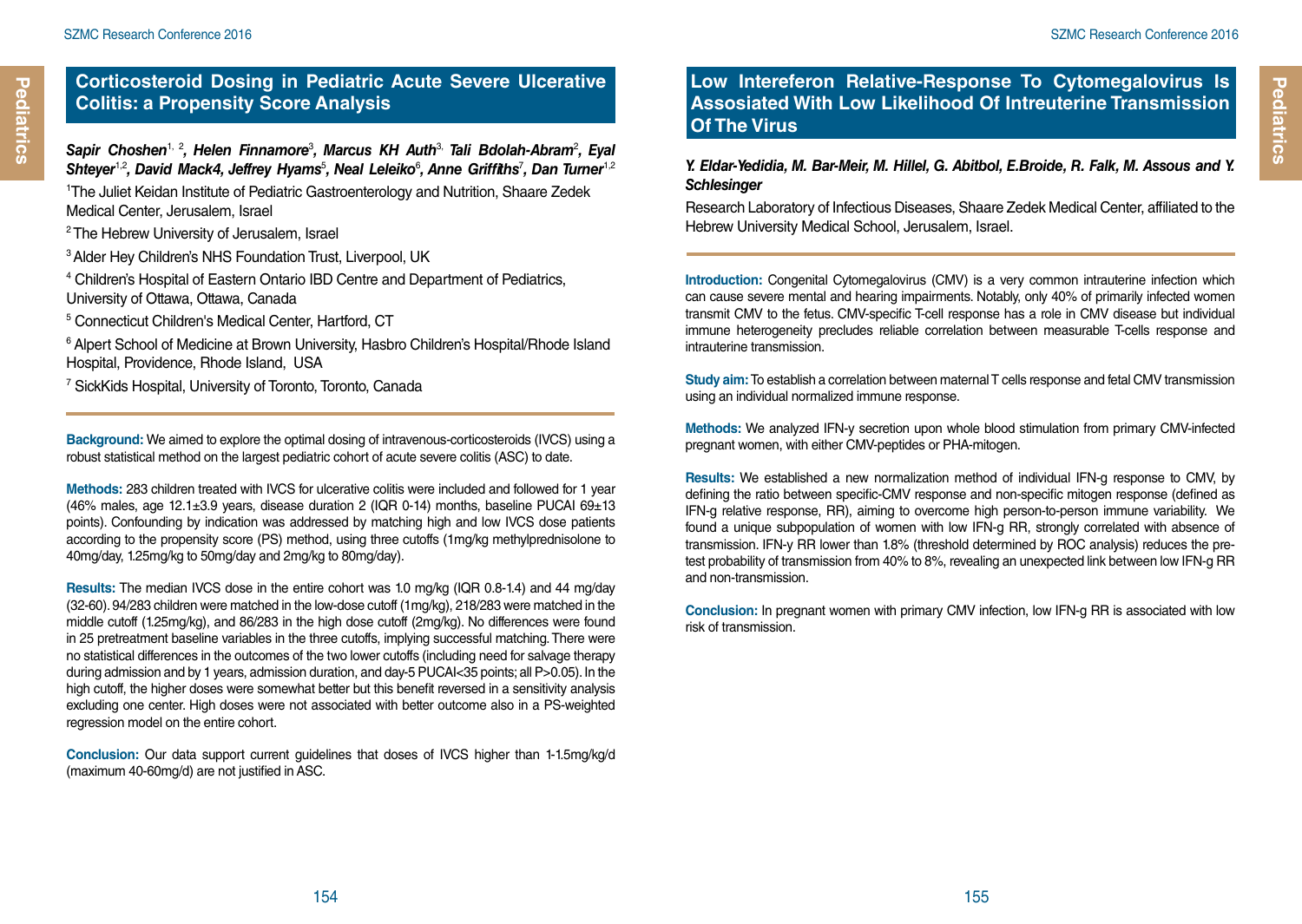#### **Interferon Signaling Genes And Cmv Intrauterine Transmission**

#### Y. Smith<sup>1</sup>, Y. Eldar-Yedidia<sup>2</sup>, Y. Kotler<sup>3</sup>, S. Pundak<sup>3</sup>, M. Hillel<sup>2</sup> and Y. Schlesinger<sup>2</sup>

<sup>1</sup>Genomic Data Analysis, Hadassah-Hebrew University Medical School. <sup>2</sup>Research Laboratory of Infectious Diseases, Shaare Zedek Medical Center, Hebrew University Medical School. <sup>3</sup>Genfron Ltd, Jerusalem, Israel.

**Introduction:** CMV intra-uterine transmission occurs in only 40% of pregnancies with primary maternal infection, and the mechanism(s) involved in transmission are not clearly understood. Currently the only reliable method to diagnose fetal infection is invasive amniocentesis. Therefore, there is an urgent need for an early and non-invasive assay which can predict transmission of the virus.

**Methods:** A mathematical model for stimulation of interferon (IFN) signaling genes in response to CMV infection based on data from five published array-datasets, led us to suggest seven biomarker genes for predicting intrauterine-transmission of CMV. Validation of our prediction-model was performed by qRT- PCR on PBMC's RNA samples from 26 pregnant women with primary CMV infection. Transmission was determined by qRT- PCR of CMV in amniotic fluid or newborn urine.

**Results:** Combined analysis of data of IFN signaling genes before and after CMV stimulation from five GEO microarray datasets revealed two distinct sub-populations; those with high basal expression and low rise upon stimulation and those with low basal expression and high rise upon stimulation. This phenomenon may reflect a more efficient immune response with a robust increase during acute infection and a rapid decline to low basal state thereafter. Seven of these genes were selected for analysis of the expression of the IFN signaling genes on 26 pregnant women with primary CMV infection who were viremic (minimum of 200 CMV copies/ml blood). We found that women with high basal expression of the tested genes were significantly more likely to transmit the virus to the fetus.

In our cohort, the IFN signaling genes levels predicted transmission with a sensitivity of 92.3% (95% CI: 72, 92), specificity of 100% (95%CI: 80, 100), PPV of 100% (95% CI: 78, 100) and NPV 92.9% (95% CI: 74, 93).

**Conclusions:** Low basal expression of the assayed IFN signaling genes is associated with low likelihood of maternal fetal infection. Further research with larger cohort might facilitate the clinical utilization of our data.

## **Carbon Dioxyde (CO2) Monitoring in Ventilated Neonates #1**

*Kugelman A, Golan A, Riskin A, Shoris I, Ronen M, Qumqam N, Bader D, Bromiker R* NICU, Shaare Zedek Medical Center

Monitoring vital signs in newborns admitted to intensive care is essential for an appropriate management. Most signs are regularly monitored by non-invasive methods, including heart and respiratory rates, oxygen saturation, blood pressure. Ventilated neonates need frequently blood gases in order to evaluate the effectiveness of ventilation. The cumulative amount of blood needed for these tests is huge, which prompts the need of frequent transfusions to treat this iatrogenic anemia and replace the blood lost.

Non invasive methods have been developed to monitor CO2, such as end tidal CO2 and transcutaneous CO2.

**Objective:** To compare the time spent within a predefined safe range of CO2 (30-60 mmHg) during conventional ventilation between infants who were monitored with distal end-tidal CO2 (dETCO2, or capnography) and those who were not.

**Study design:** For this randomized, controlled multicenter study, ventilated infants with a doublelumen endotracheal tube were randomized to 1 of 2 groups: the open (monitored) group, in which data from the capnograph were recorded, displayed to the medical team, and used for patient care, and the masked group, in which data from the capnograph were recorded. However, the measurements were masked and not available for patient care. dETCO2 was compared with PaCO2 measurements recorded for patient care.

**Results:** Fifty-five infants (25 open, 30 masked) participated in the study (median gestational age, 28.6 weeks; range, 23.5-39.0 weeks). The 2 groups were comparable. dETCO2 was in good correlation (r = 0.73; P < .001) and adequate agreement (mean  $\pm$  SD of the difference, 3.0  $\pm$  8.5 mmHg) with PaCO2. Compared with infants in the masked group, those in the monitored group had significantly (P = .03) less time with an unsafe dETCO2 level (high:  $3.8\%$  vs  $8.8\%$  or low:  $3.8\%$  vs 8.9%). The prevalence of intraventricular hemorrhage or periventricular leukomalacia rate was lower in the monitored group (P = .02) and was significantly (P < .05) associated with the independent factors dETCO2 monitoring and gestational age.

**Conclusion:** Continuous dETCO2 monitoring improved control of CO2 levels within a safe range during conventional ventilation in a neonatal intensive care unit.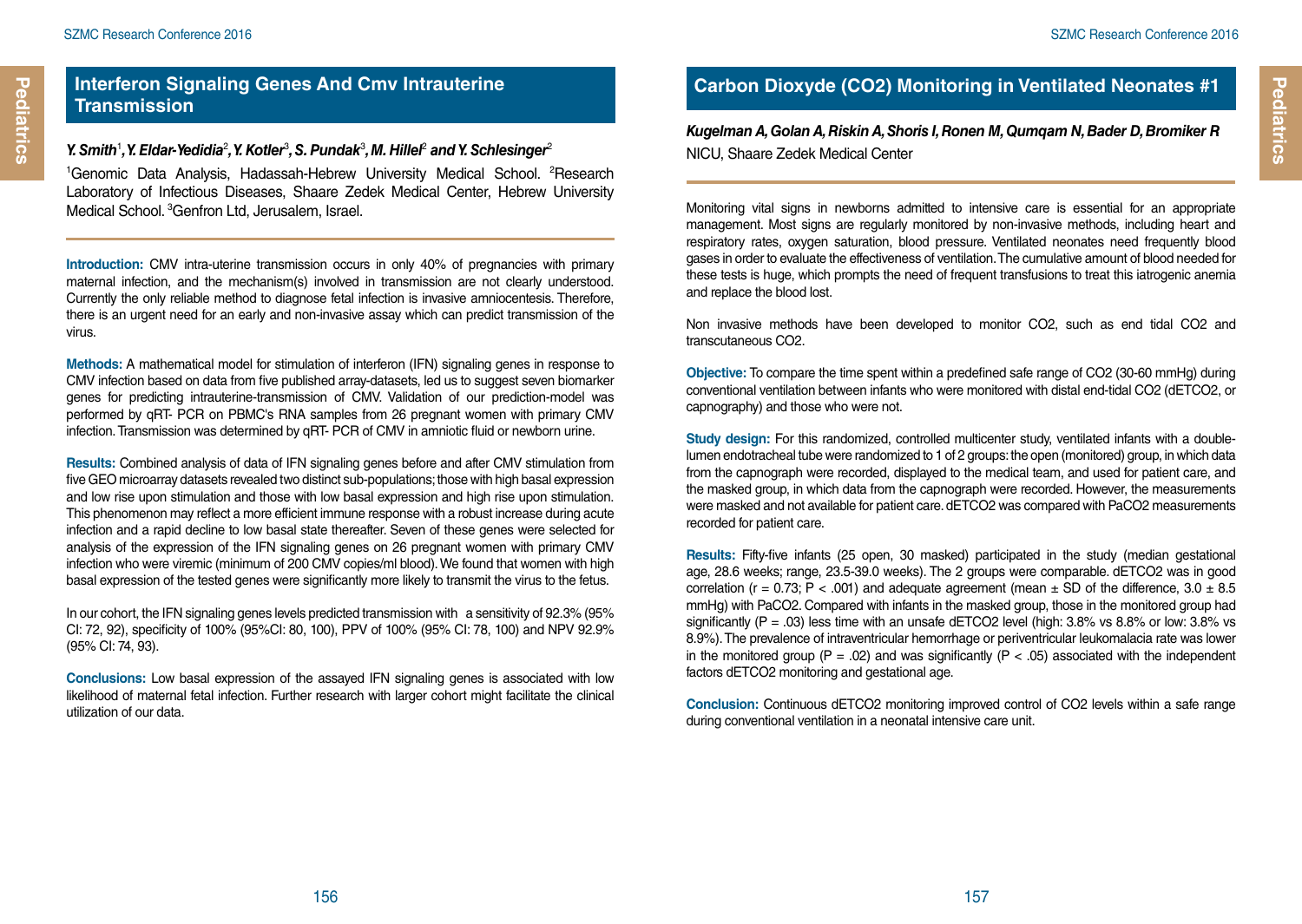**Pediatrics**

Pediatrics

## **Carbon Dioxyde (CO2) Monitoring in Ventilated Neonates #2**

Kugelman A<sup>1,2</sup>, Bromiker R<sup>3</sup>, Riskin A<sup>1</sup>, Shoris I<sup>1,</sup> Ronen M<sup>4</sup>, Qumqam N<sup>3</sup>, Bader D<sup>1</sup>, *Golan A*<sup>5</sup> *.* 

NICU, Shaare Zedek Medical Center

Monitoring vital signs in newborns admitted to intensive care is essential for an appropriate management. Most signs are regularly monitored by non-invasive methods, including heart and respiratory rates, oxygen saturation, blood pressure. Ventilated neonates need frequently blood gases in order to evaluate the effectiveness of ventilation. The cumulative amount of blood needed for these tests is huge, which prompts the need of frequent transfusions to treat this iatrogenic anemia and replace the blood lost.

Non invasive methods have been developed to monitor CO2, such as end tidal CO2 and transcutaneous CO2.

**Background and objective**: High-frequency ventilation (HFV) is a powerful tool for CO2 elimination, and thus requires careful monitoring of CO2 . Our aim was to assess the diagnostic accuracy (correlation, agreement, and trending) of continuous distal capnography (dCap) with PaCO2 in infants ventilated with HFV.

**Design:** This was a prospective, observational, multicenter study. dCap was compared with simultaneous PaCO2 ("gold standard") drawn from indwelling arterial line for patient care in term and preterm infants ventilated with HFV. dCap was obtained via the side-port of a double-lumen endotracheal-tube by a Microstream capnograph with specially designed software for HFV.

**Results:** Twenty-four infants participated in the study (median [range] gestational age [GA]: 26.8 [23.6-38.6] weeks). Analysis included 332 measurements. dCap was in correlation (r=0.70, P<0.001) but with less than adequate agreement (mean difference $\pm$ SD of the differences: -11.7 $\pm$ 10.3mmHg) with PaCO2 . Comparable findings were found in the subgroup of infants <1,000g (n=240 measurements). Correlations were maintained in severe lung disease. Changes in dCap and in PaCO2 for consecutive measurements within each patient were correlated (r=0.63, P<0.001). Area under the receiver operating curves (ROC) for dCap to detect high (>60mmHg) or low (<30mmHg) PaCO2 was 0.83 (CI: 0.76-0.90) and 0.88 (CI: 0.79-0.97), respectively; P<0.001.

**Conclusion:** Our prospective study suggests that continuous dCap in infants ventilated with HFV may be helpful for trends and alarm for unsafe levels of PaCO2 . dCap is only a complimentary tool and cannot replace PaCO2 sampling because the agreement between these measurements was less than adequate

## **Acute Nonspecific Abdominal pain in teenage female in the Pediatric Emergency Department**

#### *Dr. Mati Ormianer, Dr. Giora Weiser, Dr. Matti Arlichman, Dr. Oren Ledder* Pediatric Emergency Medicine, Shaare Zedek Medical Center

**Introduction:** Nonspecific Abdominal Pain (NSAP) refers to abdominal pain for which organic pathology is not suspected by the attending physician following reasonable diagnostic investigations. This diagnosis is more common in childhood, particularly in female adolescents. Adolescent females with NSAP frequently present to a hospital emergency department and often undergo multiple investigations and require significant analgesia during at times prolonged admissions, with no organic diagnosis obtained.

**Objectives:** Describe the nature and length of emergency presentations, and requirement of analgesia of adolescent females with NSAP.

**Study Design:** Retrospective case matched study of females aged 12-18 years presenting to the SZMC PED with a final diagnosis of NSAPcompared to patients from the same demographic with a final diagnosis of acute appendicitis (AA). History of presenting illness, physical examination, lab results, imaging studies and analgesia requirements were collected from thorough chart review.

**Results:** 270 patients (180 with NSAP, 90 with AA). Ethnicity, weight Z-score, chronic abdominal complaints and non -RLQ abdominal sensitivity were statistically different between the two cohorts (p<0.05). AA group had significant differences in heart rate, anorexia, nausea, vomiting, RLQ abdominal sensitivity, signs of peritonitis and leukocytosis (p<0.05). Imaging studies were more frequently performed in the NSAP group compared to the AA group 288 to 128 respectively. Gynecology consult was more frequently provided in NSAP (115 (64%) vs AA 20 (22%) (p<0.001). Length of stay in the pediatric emergency department (PED) was longer in the NSAP group(10.7 hours vs 4.1 hours (p<0.001)). 54.4% of AA received analgesia versus 45.0% of NSAP (p=0.143). A total of 75 dosages of analgesics were given in AA patients versus 128 given to NSAP (p=0.154). Opioid analgesics were given to 31.1% of AA versus 18.3% of NSAP (p=0.018).

**Conclusions:** NSAP patients are typically of higher weight z-score and have more frequent chronic abdominal complaints compared to AA patients. They have less anorexia, nausea and vomiting, RLQ sensitivity, signs of peritonitis and leukocytosis.

NSAP patients consumed more PED resources such as multiple imaging studies and specialists consults. NSAP patients had a more prolonged PED stay to the time of diagnosis than AA patients. NSAP patients required similar amounts of analgesia, although the AA group received more opioids.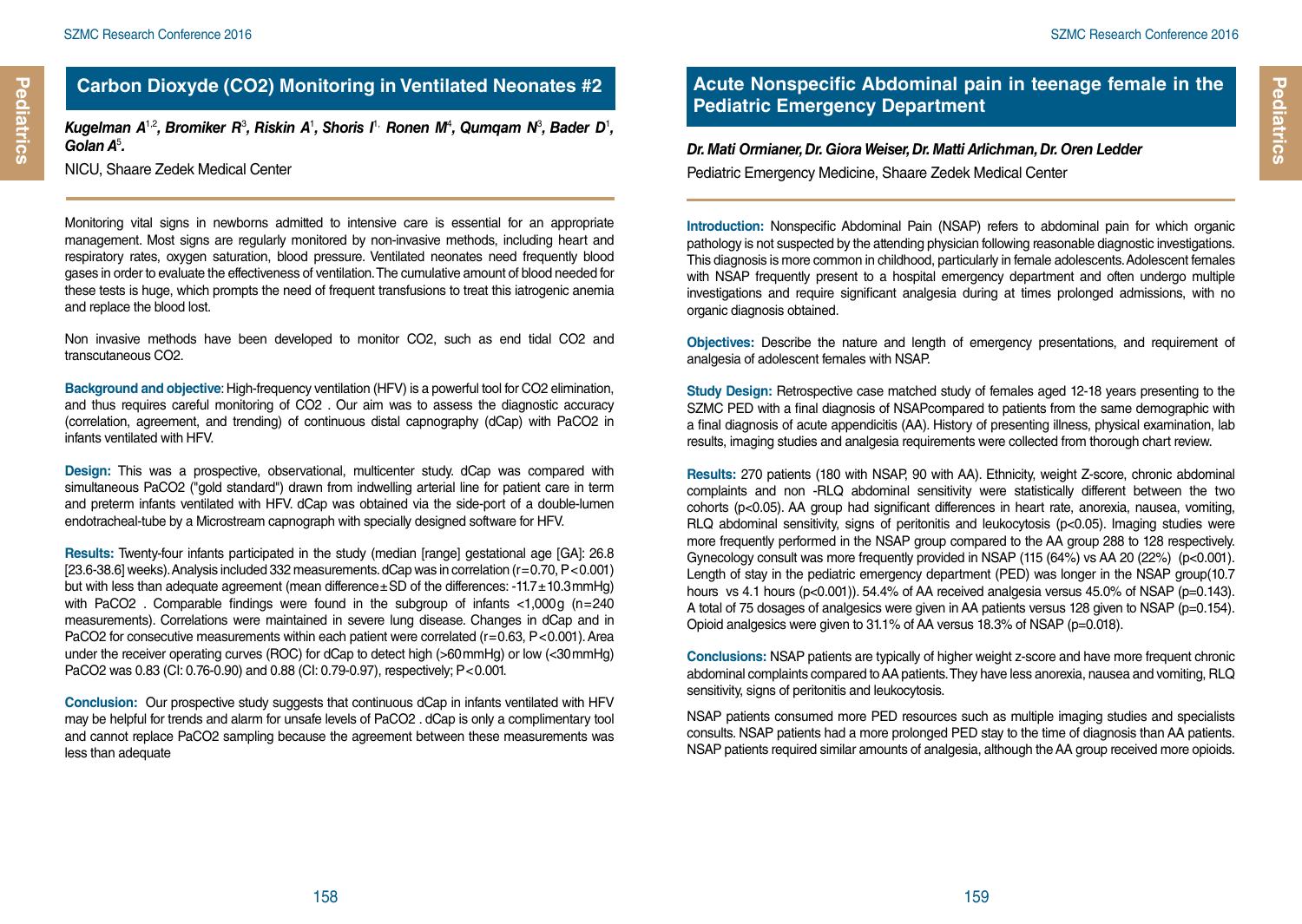**Pediatrics**

Pediatrics

**Studying the variation in the personal nutritional composition and proving that awareness to a low variation leads to better compliance for carbohydrate counting and consequently better glucose monitoring in children treated for type 1 diabetes.**

#### *Ravid Kol*<sup>1</sup> *, Prof. David Zangen*<sup>2</sup>

1 Shaare Zedek Medical Center,

2 Division of Pediatric Endocrinology, Hadassah Hebrew University Medical Center

**Introduction:** The optimal treatment of juvenile diabetes is based on insulin accordance with carbohydrate counting (CC). However, the actual compliance to CC is low due to the concern of having to remember the amount of carbohydrates in many sorts of foods.

The hypothesis: A) The variety of sorts of food in each individual is relatively limited, B) achieving awareness of this limited variety may increase the Compliance of CC and improve control of diabetes.

**Goals:** Examine whether for each individual there is a limited and fixed repertoire of types of meals/foods.

Examine whether individual meals repertoire awareness will increase the capability of the patients to remember the amount of carbs in these meals.

Examine whether the use of an individual foods binder improves glucose monitoring of patients after six months.

**Methods:** 26 patients with type 1 diabetes between the ages of 6-23 years enrolled in a prospective clinical study, at the Juvenile Diabetes clinics of Hadassah Medical Center. The patients filled out an FFQ (food frequency questionnaire) and an individual food diary, to determine their various types of individual foods.5 patients dropped out for various reasons. 21 patients were followed for 6 months.

An individual foods binder with quantification of carbohydrates was made for each of the 21 patient.

After 6 months of use, a comparison of post and pre- intervention %HbA1c values was made.

Testing the knowledge of carbohydrate content of the individual food sorts included in the individual binder was preformed telephonically at the end of the study.

**Results:** After reviewing data from 26 food diaries and 26 FFQ, we found that the average amount of food types that are eaten regularly in the FFQ was 42, as well as an average of 22 food types per patient in the food diaries. After 6 months of use, a comparison of post-study %HbA1c values was made to pre-study %HbA1c values. The %HbA1c of baseline decreased significantly by an average of 0.28 after 6 months of intervention, with a p-value of 0.0275.

Testing the knowledge of carbohydrate content of the individual sorts of food (included in the provided binder) at the end of the study, did not find a correlation between the difference in %HbA1c and an improved knowledge.

**Conclusions and Discussion:** Patients have a relatively limited and fixed repertoire of individual types of foods - 22! A passive recall (FFQ) finds probably an artificial and therefore a higher variety when compared to a simple diary.

The use of an individual foods sorts and carbohydrate counting binder significantly improves the %HbA1c of patients after six months.

No correlation was found between the difference in %HbA1c and the better capability of carbohydrate counting of the individual variety of foods included in the personally provided binder. This may be explained by the need for larger COHORT and / or longer duration of follow-up.

### **Once versus twice daily mesalazine to induce remission in pediatric ulcerative colitis: a randomized controlled trial**

*Dan Turner, Baruch Yerushalmi, Michal Kori, Efrat Broide, Yael Mozer, Ron Shaoul, Kaija-Leena Kolho, Eyal Steyer, Hussein Shamali, Oren Ledder, Shlomi Cohen, Sarit Peleg, Avi On, Arie Levine* 

Pediatric Gastroenterology, Shaare Zedek Medical Center

**Background:** Several trials in adults have suggested that once daily dosing of 5ASA may be as or more effective than twice daily dosing in ulcerative colitis (UC). There are no similar studies in children. In this 9-week induction investigator-blinded randomized controlled trial we aimed to compare the effectiveness and safety of once vs. twice daily Pentasa in paediatric UC.

**Methods:** Children, 4-18 years with a PUCAI of 10-55 points were eligible for enrolment if they were not treated with effective 5ASA dose, in 13 centers in Israel and Finland. Children were randomized into two arms: once (OD) and twice (BID) daily Pentasa using a weight-based dosing table (max 3gr/d) and computer generated randomization table. Primary outcome was week 6 mean PUCAI score, which has a high concordance with sigmoidoscopy in children. Physicians who completed the PUCAI were blinded to the treatment allocation as was the persons analyzing the data. Six visits were schedules until week 9 when safety was assessed. Missing data were imputed using the LOCF method; analyses were performed using the modified ITT approach.

**Results:** 86 children were randomized and 3 were excluded (1 withdrew consent before receiving study drug, 1 Crohn's and 1 C. Difficile). 83 were analyzed: 43 in the OD and 40 in the BID groups (mean age 14±2.7 years, range 7-18, 43 (52%) males, 51 (62%) extensive colitis). 31 (38%) dropped due to disease aggravation, 7 (8%) lost to follow-up, and 45 (54%) completed the primary visit. There was no difference in completion rates between the OD (28 (65%)) and BID (28 (70%)) arms; p>0.2. Mean PUCAI scores at weeks 2, 3, 6 and 9 were similar between the OD vs. BID arms (24 $\pm$ 17 vs 21 $\pm$ 16, 19±17 vs. 17±17, 23±20 vs. 19±20, and 22±21 vs. 20±20; all P>0.2). The proportion of children in remission (PUCAI<10) at week 6 and 9 was similar between the OD and BID groups (13 (30%) vs 16 (40%); p=0.35 and 15 (35%) vs. 17 (43%); p=0.48, respectively). The proportion of children who responded ( PUCAI≥20) was similar at both weeks 6 and 9 (25 (60%) vs 25 (63%); p=0.78. and 25 (60%) vs. 22 (55%); p=0.68, respectively). IMPACT QOL questionnaire at week 6 was similar between the OD (70 $\pm$ 12 points) and BID (75 $\pm$ 13) arms; p=0.14. Mean reported compliance with treatment was 94% in the OD vs 89% in the BID arms; p=0.17. There were no differences in the mean values of CRP, albumin, hemoglobin, ESR and calprotectin (performed in 17 children) at week 6 (all p>0.1). Most adverse events were related to disease aggravation and the rate of serious adverse events was similar (P>0.2); there were 9 events possibly related to the study medication with similar occurrence (4 vs. 5).

**Conclusion:** In this first randomized controlled trial in children, there were no differences in effectiveness, safety and compliance when prescribing Pentasa once or twice daily for inducing remission in active UC.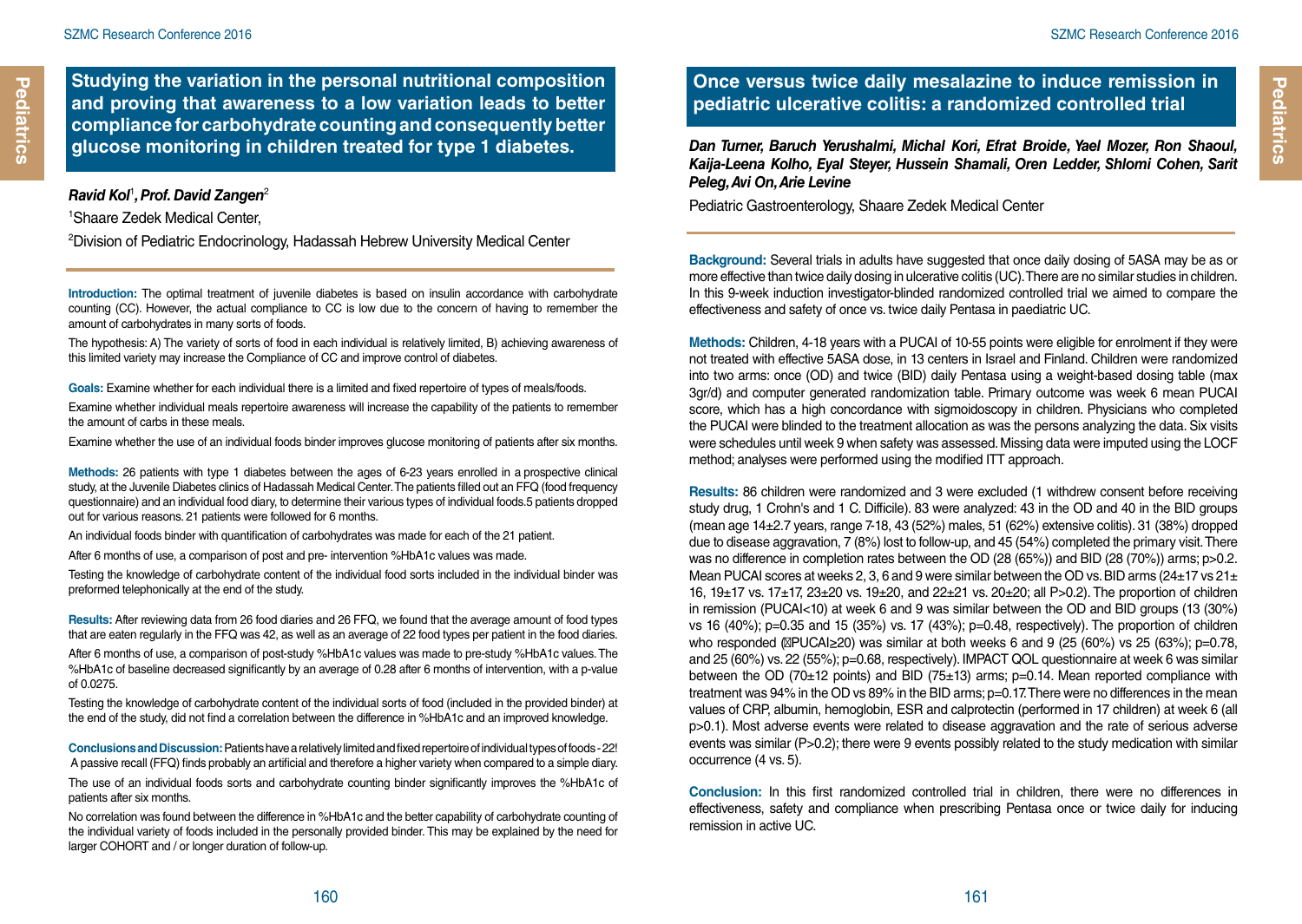## **Treatment options and outcomes of pediatric inflammatory bowel disease unclassified (IBDU) compared to other IBD subtypes: a retrospective multicentre study from the IBD Porto group of ESPGHAN**

Liron Birimberg-Schwartz<sup>1\*</sup>, Marina Aloi<sup>2\*</sup>, Stephan Buderus<sup>3</sup>, Iva Hojsak<sup>4</sup>, John M.  $F$ ell $^5$ , Jiri Bronsky $^6$ , Gigi Veereman<sup>7</sup>, Sibylle Koletzko $^8$ , Ron Shaoul $^9$ , Erasmo Miele $^{10}$ , Dan  $^8$ *Turner*2,11*, Richard K. Russell*<sup>12</sup> **on behalf of the Pediatric IBD Porto group of ESPGHAN** \*Equal contribution

<sup>1</sup>Shaare Zedek Medical Center, Jerusalem, Israel; <sup>2</sup>Sapienza University of Rome, Rome, Italy; <sup>3</sup>St.-Marien-Hospital, Department of Pediatrics, Bonn, Germany ; <sup>4</sup>Children's Hospital Zagreb, Zagreb, Croatia; <sup>5</sup>Chelsea and Westminster Hospital, London, United Kingdom; Zagreb, Zagreb, Croatia; °Chelsea and Westminster Hospital, London, United Kingdom;<br>°Dept. of Paediatrics, Charles University and University Hospital Motol, Prague, Czech Republic; <sup>7</sup> Free University Brussels, Brussels Belgium; <sup>8</sup> Ludwig Maximilians University, Munich, Germany; <sup>9</sup>Rambam Medical Center, Haifa, Israel; <sup>10</sup>University of Naples "Federico", Naples, Italy; 11The Hebrew University, Jerusalem, Israel; 12Yorkhill Hospital , Glasgow, United Kingdom.

**Background:** Inflammatory bowel disease unclassified (IBDU) is the rarest IBD subtype with treatment based on extrapolation from ulcerative colitis (UC) and Crohn's disease (CD) studies. We compared IBDU treatment choices to other colonic IBD's and explored long-term outcomes.

**Methods:** This was a multicentre retrospective longitudinal study of 23 centres of paediatric IBD with isolated colitis, including a mild ileitis consistent with backwash.

**Results:** 797 children (median age 11.6 years, range 2-18.4) were included: 250 CD, 287 UC and 260 IBDU (median follow-up 2.8 [IQR 1.6-4.2] years). IBDU differed from UC with lower corticosteroid (CS) [154 (59%) vs. 204 (71%), p=0.004] and higher exclusive enteral nutrition (EEN) use [26 (10%) vs. 2 (0.6%), p<0.0001]. Compared to CD, IBDU patients received less EEN and immunomodulators (IM) [26 (10%) vs. 93 (37%), p<0.0001 and 67 (26%) vs. 129 (52%) p<0.0001, respectively] but more aminosalicylates [228 (88%) vs. 159 (64%), p<0.0001]. Biologic treatment was significantly higher in CD  $[82 (34%)]$  than in IBDU and UC  $[24 (12%)$  and  $47 (17%)$ , respectively; p<0.0001]. At last follow-up, 135 (69%) IBDU patients had remission/mild disease activity compared to 100 CD (46%, p<0.0001), and 174 UC (64%, p=0.3). 4 of 194 (2%) IBDU patients underwent surgery, compared to 22/270 (8%) UC (p=0.009) and 20/238 (8%) CD (p=0.008).

**Conclusions:** Children with IBDU have a lower medication burden and lower surgery rates than other IBD subtypes. The disease course at follow-up is generally mild, supporting an initial trial with 5-ASA before using more aggressive therapies.

**Development and validation of diagnostic criteria for IBD-Unclassified (IBDU) in children: a multicenter longitudinal study from the Paediatric IBD Porto group of ESPGHAN**

Liron Birimberg-Schwartz<sup>1</sup>, David M. Zucker<sup>2</sup>, Amichay Akriv<sup>2</sup>, Salvatore Cucchiara<sup>3</sup>, Fiona  $\bm{\mathsf{C}}$ ameron<sup>4</sup>, Iza Łazowska $^5$ , Lambri Yianni $^6$ , Siba Paul<sup>7</sup>, Claudio Romano $^8$ , Sanja Kolaek $^9$ , Stephan *Buderus*<sup>10</sup>*, Anders Pærregaard*<sup>11</sup>*, Johanna C.Escher*<sup>12</sup> *, Dan Turner*1,2 **on behalf of the Paediatric IBD Porto group of ESPGHAN**

<sup>1</sup>Shaare Zedek Medical Center, Jerusalem, Israel; <sup>2</sup>The Hebrew University of Jerusalem, Israel;<br><sup>3</sup>Pedistric Gestroenterplogy and Liver Unit, Sanjenza University of Borne, Italy: <sup>4</sup>Yorkbill Children's Pediatric Gastroenterology and Liver Unit, Sapienza University of Rome, Italy; <sup>4</sup>Yorkhill Children's Hospital, Glasgow, <sup>5</sup>Medical University of Warsaw, Poland; <sup>6</sup>University Hospital Southampton NHS Foundation Trust, Child Health, Southampton, Hampshire, UK; <sup>7</sup> Bristol Royal Hospital for Children, United Kingdom; <sup>8</sup>Pediatric Gastroenterology and Endoscopy, University of Messina, Messina, Italy;<br><sup>9</sup>Children's Hospital, Medical Center "Sestre Milosrdnice" Zagreb University Medical School, Croatia: <sup>9</sup>Children's Hospital, Medical Center "Sestre Milosrdnice" Zagreb University Medical School, Croatia; <sup>10</sup>St.-Marien-Hospital, Department of Pediatrics, Bonn, Germany; <sup>11</sup>Department of Paediatrics, Hvidovre University Hospital, Copenhagen, Denmark; <sup>12</sup>Erasmus MC, Rotterdam, Zuid Holland, **Netherlands** 

**Background:** There are no available criteria by which to classify and diagnose Inflammatory Bowel Disease Unclassified (IBDU). We aimed to derive and validate diagnostic criteria of IBDU in children, using both judgmental approach and mathematical modeling on the largest IBDU cohort ever constructed.

**Methods:** This was a multicenter retrospective longitudinal study from 23 centers affiliated with the pediatric IBD Porto-group of ESPGHAN. Both a hypothesis driven approach and mathematical modeling (CART analysis) were utilized for creating the classification algorithm.

**Results:** 749 IBD children were enrolled- 236 (32%) with Crohn's colitis (CC), 272 (36%) with ulcerative colitis (UC) and 241 (32%( with IBDU (mean age 10.9±3.6 years, 53% males). Median follow-up was 2.8 years (IQR 1.7-4.3). A set of 23 features were clustered in 3 classes according to their accepted frequency in UC: 6 class 1, 12 class 2 and 5 class 3 features. According to the chosen hypothesis driven judgmental algorithm (Figure 1): ≥1 class 1 feature, ≥4 class 2 features or ≥3 class 3 features with 1-3 class 2 features - diagnose as CC. When having no class 2 features with ≤2 class 3 features- diagnose as UC. All the remaining combinations should be diagnosed as IBDU. This algorithm differentiated UC from CC and IBDU with 80% sensitivity (95% CI (71-88)) and 84% specificity (95% CI (77-89)). The algorithm also differentiated between CC from IBDU and UC with 78% sensitivity (95% CI (67-87)) and 94% specificity (95% CI (89-97)).

**Conclusions:** The validated algorithm can adequately classify children with colonic IBD into CC, UC and IBDU, thus enabling the standardization of the diagnostic criteria of IBDU.



CC: Cashe's colitie UC: strangly a colitie IRDU, IRD Unclassified

**Pediatrics**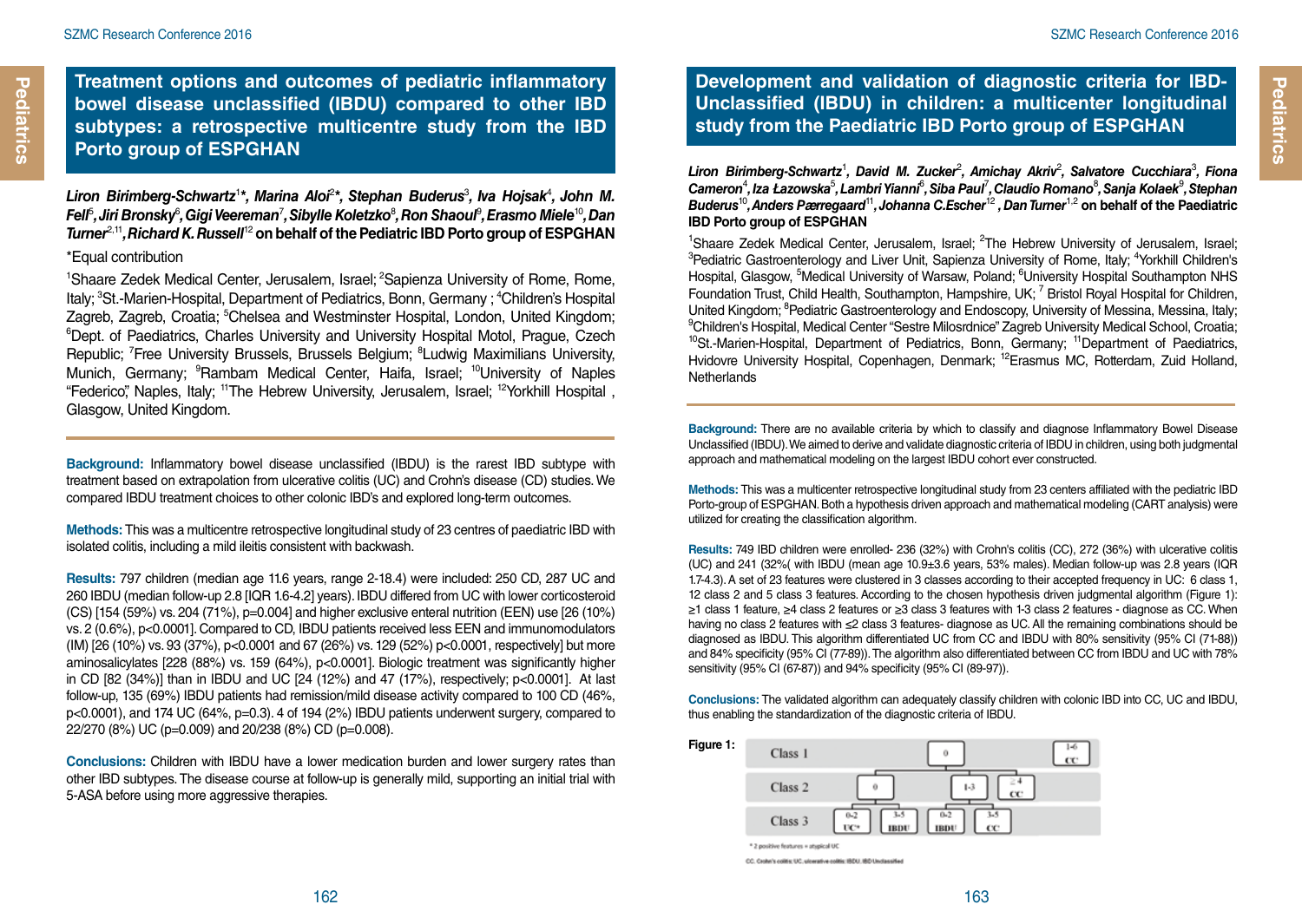#### **Therapeutic Hypothermia: Effect on respiratory condition in neonates.**

*Itamar Nitzan, Shmuel Goldberg, Cathy Hamerman, Francis Mimouni, Ruben Bromiker* Pediatrics, Shaare Zedek Medical Center

**Background:** Moderate Therapeutic Hypothermia (MTH) is used for neuroprotection in term neonates with neonatal encephalopathy. Hypothermia decreases metabolic requirements, cardiac output and respiratory rate, and shifts the hemoglobin-oxygen dissociation curve leftward, towards higher affinity.

**Methods:** This is a retrospective study including all neonates treated with MTH (33.5 C) in the Neonatal Intensive Care Unit (NICU) of the Shaare Zedek Medical Center (SZMC) from January 2008 until September 2015. We collected data from NICU records on neonates respiratory and medical condition including: arterial blood saturation as measured by pulse oximeter (SpO2), arterial blood saturation as measured by co oximeter (SaO2), respiratory support, and desaturations, from birth until 24 hours after rewarming.

**Results:** Thirty neonates' records were evaluated. Twelve neonates suffered respiratory deterioration (needed higher respiratory support or had new onset desaturations with no change in the level of ventilatory assistance during the 24 hours after rewarming versus 3 with respiratory deterioration in the 24 hours before rewarming  $(p=0.016)$ . SpO2 declined from 96.9%  $(+2.9)$  before rewarming to 95.2% (+ 2.6) after rewarming (p<0.001).

**Discussion:** Our study shows that neonates who underwent MTH require higher FiO2 and their SpO2 decrease after rewarming. Possible explanations for these findings include: shifting of the hemoglobin-oxygen dissociation curve towards higher affinity, and lower metabolic requirements and oxygen consumption during MTH. The fact that more than third of the neonates deteriorated after rewarming supports the second explanation.

**Conclusions:** During MTH neonates have higher SpO2 and they require less oxygen. After rewarming the clinician should expect, and monitor for possible respiratory deterioration.

These results raise the possibility of using MTH as an option for rescue treatment for respiratory insufficiency unresponsive to conventional treatment. Further animal studies and human prospective studies are needed to assess these conclusions.

## **Item generation and reduction of the TUMMY index, a newly derived patient reported outcome (PRO) for pediatric ulcerative colitis**

Liron Marcovitch<sup>1, 2\*</sup>, Anat Nissan<sup>2\*</sup>, David Mack<sup>3</sup>, Anthony Otley<sup>4</sup>, Seamus Hussey<sup>5</sup>, Michael Kappelman<sup>6</sup>, Beth Mclean<sup>6</sup>, Nick Croft<sup>7</sup>, Farah Barakat<sup>7</sup>, Anne M. Griffiths<sup>8</sup>, Dan Turner<sup>1,2</sup>

<sup>1</sup>Shaare Zedek Medical Center, Jerusalem, Israel; <sup>2</sup>Hebrew University of Jerusalem, Jerusalem, Israel; <sup>3</sup>CHEO, Ottawa, Canada; <sup>4</sup>IWK Health Centre, Halifax, Canada;<br><sup>5</sup>National Children's Besearch Centre and University College Dublin Dublin Ireland<sup>, 6</sup>UNC. <sup>5</sup>National Children's Research Centre and University College Dublin, Dublin, Ireland; <sup>6</sup> UNC Health Care, North Carolina, USA; <sup>7</sup>Barts and the London School of medicine, UK; <sup>8</sup> The Hospital for sick children, Toronto

**Goal:** Under the qualification program of the FDA and EMA, we aimed to develop a Patient Reported Outcome (PRO) measure of signs and symptoms for pediatric ulcerative colitis (UC) (i.e. the TUMMY index).

**Background:** The TUMMY will be used as an outcome measure in pediatric clinical trials - composite with endoscopic assessment i.

**Methods:** We performed concept elicitation qualitative interviews with 44 children with UC (age 12.2 ± 3.6, range 4-18 years; 47% males; 23% with moderate-severe disease) and 30 caregivers, in Israel, England, Ireland, Canada and the USA, thus ensuring cultural diversity. Interviews were centered at exploring signs and symptoms reflecting the colitis and which are important to patients. Items were rank ordered by the interviewees according to the frequency of endorsement and importance, graded on a 1-5 scale.

**Results:** There was a general agreement between the scoring of children and their caregivers. The following items were identified in decreasing order of weights (importance X frequency): abdominal pain (3.9), rectal bleeding (3.6), stool frequency (3.0), stool consistency (3.0), general well-being (2.9), urgency (1.9), and nocturnal stools (1.6). Children 13-18 years comprehended adult vocabulary, 8-12 years comprehended simple vocabulary and younger children had poor understanding and thus their disease may be more accurately scored by a caregiver-reported questionnaire.

**Conclusions:** In this first stage of the TUMMY development, items were generated and ranked by input purely from patients. These items are now being explored for optimal vocabulary and response options.

**Pediatrics**

Pediatrics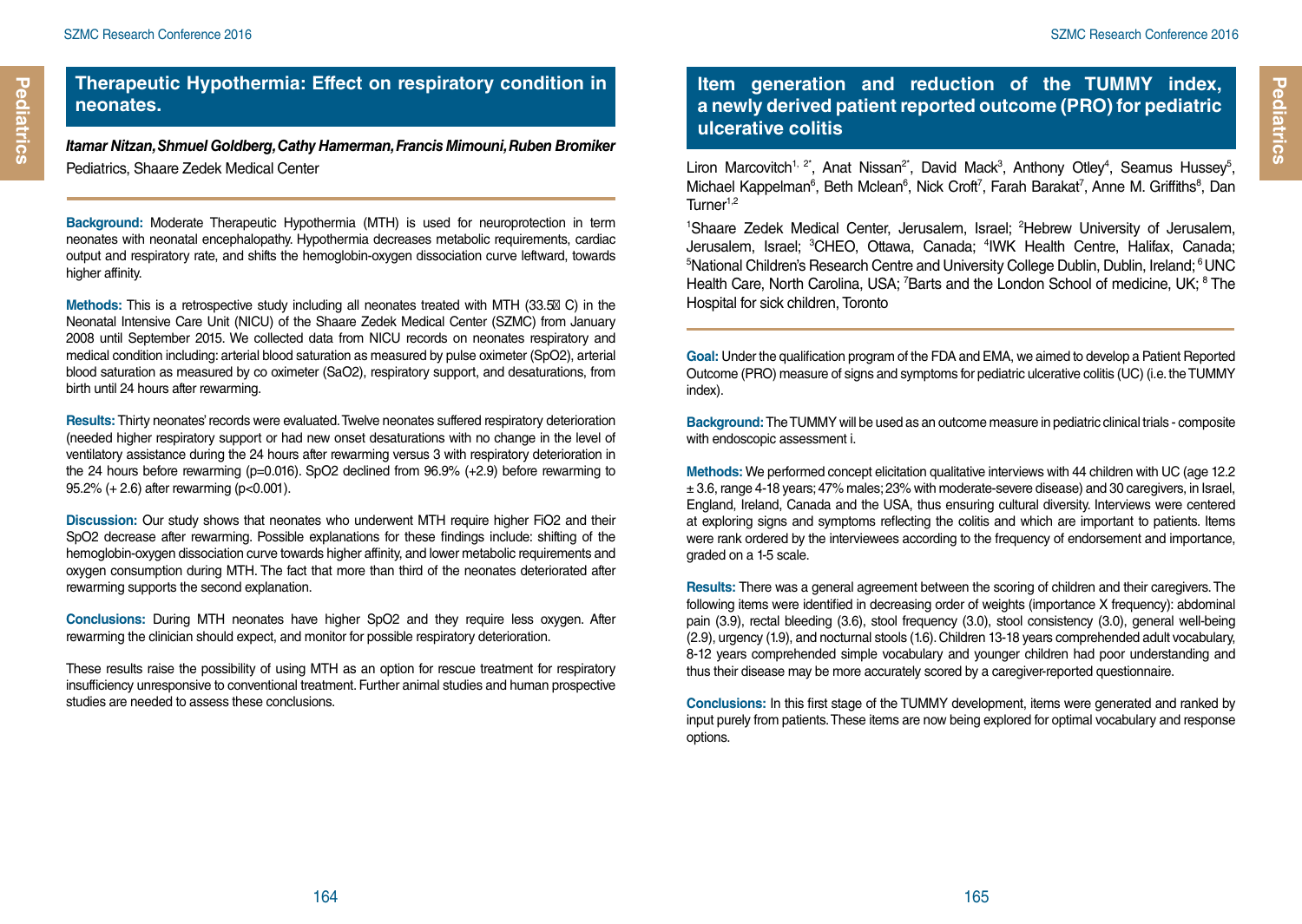### **Long-term outcome of neonates with suspected Hirschsprung's disease but normal rectal biopsy**

Daniel Graph MD<sup>1</sup>, Oleg Kharenko MD<sup>1</sup>, Jacob Waxman MD<sup>1</sup>, Tanya Frankel Bsc<sup>1</sup>, Dan Turner MD PhD<sup>1,2</sup>, Oren Ledder MD<sup>1,2</sup>

1 Shaare Zedek Medical Center, Jerusalem, Israel,

2 The Hebrew University of Jerusalem, Israel

**Background and Objectives:** Hirschsprung's disease (HD) must always be considered in veryearly onset constipation. While HD has a well described clinical course, little is known about those neonates in whom HD was excluded. We aimed to describe the long-term clinical outcomes of neonates with clinical suspicion of HD which was excluded by rectal suction biopsy.

**Methods:** This is a single center double cohort comparative study. Neonates who underwent rectal mucosa biopsy for suspected HD were age and gender-matched with healthy controls. A survey relating to clinical outcomes, stooling patterns and other gastrointestinal-related conditions was sent to parents. Pathology slides were re-reported by an experienced histopathologist blinded to the clinical data.

**Results:** A total of 51 neonates were included (25 case, 26 control; 41% male, median time of follow-up 4.25 years (IQR 2.7-6.9).). Nine (36%) of the case group required prolonged laxative use for constipation during the first year of life compared with 0 (0%) of controls (P<0.001). This difference was maintained at the end of follow-up with 5 (20%) vs  $0(0%)$  respectively (p=0.02).Case neonates were significantly more likely to be hospitalized or be diagnosed with a chronic gastrointestinal-related condition than controls (33% vs 12%, p=0.01; and 19% vs 8%, p=0.04respectively).

**Conclusions:** Neonatal constipation is associated with long term gastrointestinal related disorders and should be considered clinically significant even when the diagnosis of HD is excluded. Neonates with early onset abnormal stooling patterns should be monitored with adequate pediatrician or pediatric gastroenterologist follow-up.

## **Utility of Proposed Modified Simple Endoscopic Score in Upper Gastrointestinal Crohn's Disease**

Oren Ledder<sup>1</sup>, Peter Church<sup>2</sup>, Anne Griffiths<sup>2</sup>, Javier Martin de Carpi<sup>3</sup>, Johanna Escher<sup>4</sup>, M L Mearin<sup>5</sup>, Batia Weiss<sup>6</sup>, Raanan Shamir<sup>7</sup>, Baruch Yerushalmi<sup>8</sup>, Ron Shaoul<sup>9</sup>, George Alex<sup>10</sup>, Daniel Lemberg<sup>11</sup>, *Dan Turner*<sup>1</sup>

<sup>1</sup>Instutute of Pediatric Gastroenterology, Shaare Zedek Medical Center, The Hebrew University of Jerusalem, Israel; <sup>2</sup> Division of GI/Hepatology/Nutrition, SickKids Hospital, University of Toronto; Canada;<br><sup>3</sup>Department of Podiatric Gastropptom/cov. Hospital Sant, Joan de Déu, Barcelona, Spain: <sup>4</sup>Department 'Department of Pediatric Gastroenterology, Hospital Sant Joan de Déu, Barcelona, Spain; <sup>4</sup>Department of Pediatric Gastroenterology, Erasmus MC-Sophia Children's Hospital, Rotterdam, the Netherlands; <sup>5</sup>Departments of Pediatrics, Leiden University Medical Center and Free University Medical Center, Amsterdam, the Netherlands; <sup>6</sup>Department of Pediatric Gastroenterology, Tel Hashomer Medical Center, Tel Aviv, Israel; <sup>7</sup>Department of Pediatric Gastroenterology, Schneider Medical Center, Petach Tikva, Israel;<br><sup>8</sup>Department, of Pediatric Gastroenterology, Serpka Medical Center, Boer, Shoba, Israel; <sup>9</sup>Department 'Department of Pediatric Gastroenterology, Soroka Medical Center, Beer Sheba, Israel; <sup>9</sup>Department of Pediatric Gastroenterology, Rambam Medical Center, Haifa, Israel; <sup>10</sup>Department of Pediatric Gastroenterology and Clinical Nutrition, Royal Children's Hospital, Melbourne, Australia; 11Department of Pediatric Gastroenterology, Sydney Children's Hospital, Sydney, Australia

**Objectives and study:** With more frequent performance of upper endoscopy (EGD), upper gastrointestinal (UGI) inflammation in Crohn's disease (CD) patients has become increasingly recognized. UGI CD is associated with earlier onset and more severe disease. Recognition of UGI CD may assist in predicting disease course and directing appropriate therapy. Descriptive colonoscopy findings in CD are well standardized, however this is not so in the UGI. Lack of standardization limits the ability to implicate clinical significance of UGI CD. We empirically applied the Simple Endoscopic Score for CD (SES-CD) in the UGI for the first time, using the same indices as that for colonoscopy. The study aimed to assess the utility of the UGI SES-CD and its clinical significance in pediatric CD.

**Methods:** We used prospectively recorded data of pediatric CD patients collected for the ongoing ImageKids study. All patients underwent an EGD during the enrollment phase with a full clinical assessment within 2 weeks of the EGD. SES-CD items were scored in real time during upper endoscopy at each region (esophagus, stomach body, antrum and duodenum) with maximum total UGI SES-CD of 48. Demographics, clinical findings, biochemical markers, weighted Pediatric Crohn's Disease Activity Index (wPCDAI) and physician global assessment (PGA) were also recorded.

**Results:** 94 children were enrolled at time of analysis (52 male; mean age 11.4 years ±3.0; range 3.3-17.3 years). Mean time from diagnosis to enrollment and endoscopic assessment was 2.4 years (±2.1; range 0-8.2). Mean wPCDAI 17.2 (±14.3; range 0-52.5). Median UGI SES-CD was 0 ± 3 (range 0-17). 44% had UGI SES-CD score ≥1, the majority of whom had endoscopic pathology identified in the duodenum (32%) with the least frequently involved region being the esophagus (9%). The major contributor to overall score in the esophagus, stomach body and antrum was "affected area" with less contribution from ulcer scores. In the duodenum these scoring features occurred in comparable frequencies. Narrowing was not identified in any region. There was a poor but significant correlation of UGI SES-CD with ESR and wPCDAI (r=0.2, r=0.2 P=<0.05). There was no correlation between UGI SES-CD and age of diagnosis, clinical manifestations (including abdominal pain), other biochemical markers or specific Crohn's therapy used. Patients with perianal CD had higher UGI SES-CD score [Median (IQR) 3 (±5) vs 0 (±3); p=0.01].

**Conclusion:** UGI SES-CD is an easily reported objective scoring system which may standardize reporting of endoscopic features of UGI CD.

UGI findings were present in almost half of patients in this cohort.

There is a lack of correlation between UGI findings and symptomatology, further supporting the recommendation of routine UGI endoscopy at IBD diagnosis rather than limiting EGD to patients with UGI symptoms.

**Disclosure of interest:** The ImageKids study is funded by an IIS grant from Abbvie. The authors declare no conflict of interest relating to this work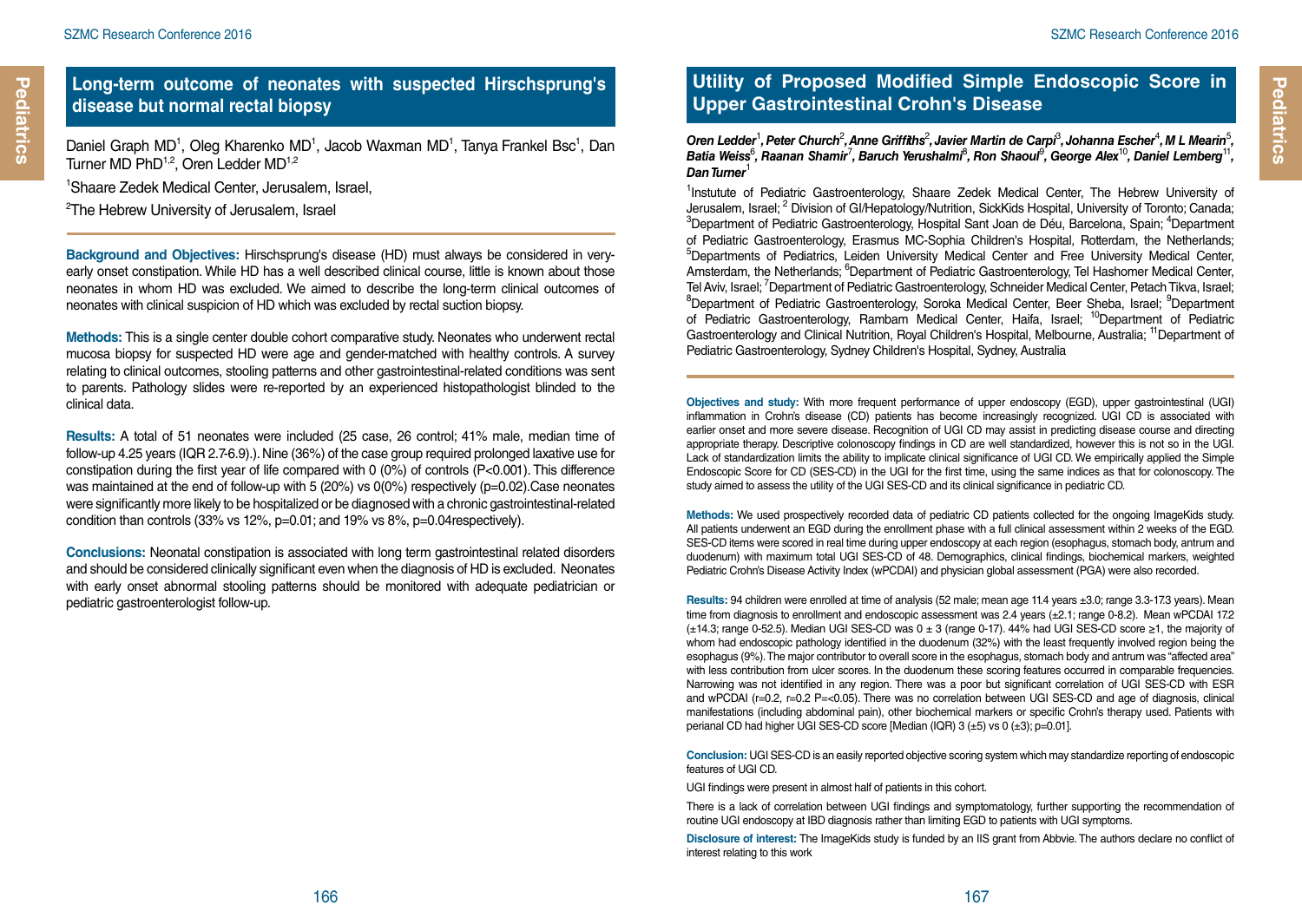## **Rapid infliximab infusion in children: a multicenter cohort study**

#### *Raffi Lev-Tzion*<sup>1</sup> *, Amit Assa*<sup>2</sup> *, Baruch Yerushalmi*3,4, *Avishay Lahad*<sup>5</sup> *, Oren Ledder*1,6*, Dan Turner*1,6

1 Juliet Keidan Institute of Pediatric Gastroenterology and Nutrition, Shaare Zedek Medical Center, <sup>2</sup>Institute of Gastroenterology, Nutrition and Liver Disease, Schneider Children's Medical Center, <sup>3</sup> Pediatric Gastroenterology Unit, Soroka University Medical Center, <sup>4</sup>Faculty of Health Sciences, Ben-Gurion University, <sup>5</sup>Pediatric Gastroenterology, Hepatology and Nutrition Unit, Edmond and Lily Safra Children's Hospital, Sheba Medical Center, Tel Hashomer, <sup>6</sup>Hebrew University of Jerusalem Faculty of Medicine

**Background/Aims:** A significant drawback of infliximab administration is the requirement that patients spend 3-4 hours in a dedicated infusion center. While a number of adult studies have found rapid infusion to be safe, pediatric data continues to be scarce. We report our experience with a 1-hour rapid infusion protocol, prescribed in three pediatric IBD units over a period ranging from 6-20 months.

**Methods:** 1-hour infliximab infusions were administered to children with IBD who fulfilled the following criteria: 1) They had received at least 4 standard duration infusions with no infusion reactions; 2) There was no recent dose increase; 3) No more than 10 weeks had elapsed since the previous infusion. Standard duration infusions were administered over the course of approximately 3 hours for the first 3 infusions, and approximately 2 hours for subsequent infusions. Premedication administration was left to the discretion of each individual center. Patients were followed prospectively and all infusion reactions were recorded in patients' charts.

**Results:** 85 children with IBD received infliximab infusions (69 CD, 9 UC and 7 IBD-U); mean age 15.4±2.9 years, 55.3% males, and median disease duration 23 (IQR 48-12) months. 50 children qualified for the rapid infusion protocol. 448 standard duration infusions and 311 rapid infusions were administered. 57/85 (67%) patients received concomitant immunomodulators. 7 infusion reactions (1.6%) occurred during standard duration infusions and 3 (0.96%) occurred during rapid infusions  $(p=0.54)$ .

**Conclusion:** Consistent with adult data, our results indicate that 1-hour infliximab infusions in selected pediatric IBD patients offer a safe alternative to traditional 2-3 hour infusions. By decreasing the time patients and their parents need to spend in the infusion center, rapid infliximab infusion can mitigate an important obstacle to patient acceptance of infliximab therapy.

## **Intermittent Vancomycin And Gentamicin As Exclusive Therapy For Infantile Onset Inflammatory Bowel Disease**

#### *Raffi Lev Tzion\**<sup>1</sup> *, Oren Ledder*<sup>1</sup> *, Eyal Shteyer*1, 2*, Dan Turner*1, 2

<sup>1</sup>Juliet Keidan Institute of Pediatric Gastroenterology and Nutrition, Shaare Zedek Medical Center, <sup>2</sup>The Hebrew University of Jerusalem, Jerusalem, Israel

**Background/Aims:** Very Early Onset Inflammatory Bowel Disease (VEO-IBD) is a unique subtype of IBD and many patients are resistant to standard therapy, particularly those with infantile onset. Infantile-onset IBD is also often associated with monogenic etiologies. While children with both PSC and IBD treated with vancomycin have been reported to incidentally show improvement in IBD as well, vancomycin has never been studied as exclusive therapy for VEO-IBD.

**Methods:** We report here our experience using oral vancomycin and gentamicin (V&G) to successfully treat two patients with infantile-onset IBD refractory to standard treatments.

**Results:** Patient 1, with severe Crohn's colitis, presented at 5 months with hematochezia and subsequent diarrhea, failure to thrive and elevated inflammatory markers. Colonoscopy revealed aphthous ulcerations in the rectosigmoid and cecum with granulomas. Investigation for immune deficiency and interleukin-10 defects was negative. Treatment with corticosteroids, exclusive enteral nutrition, sulfasalazine and infliximab was unsuccessful; he had an allergic rash on azathioprine. At the age of 14 months he fully responded (PUCAI=0) within 5 days to oral V&G following 6 months of chronically active disease (PUCAI 20-85). Over the next 14 months he received no maintenance treatment; he had 2 exacerbations which were successfully treated with 2 week courses of V&G. Seven months after completing the third course, he continues to be in complete clinical remission with no medications.

Patient 2 had intermittent hematochezia starting at 8 months of age. At 2.5 years she presented with bloody diarrhea along with elevated transaminases and GGT. Colonoscopy demonstrated pancolitis and liver biopsy was consistent with PSC. Investigation for immune deficiency and interleukin-10 defects was negative. She was refractory to 5-ASA. Over the next 7 months she received three courses of oral V&G with prompt and complete remission each time of both her colitis symptoms and her liver markers, including normalization of CRP. She was continued on vancomycin only, but her inflammatory markers rose and salazopyrine was added with rapid normalization. At last follow-up she is in complete clinical remission with normal transaminases and GGT and calprotectin.

**Conclusion:** We have reported the first two cases of infantile-onset IBD successfully treated with only oral antibiotics, using intermittent courses of vancomycin and gentamicin. The treatment also resulted in normalization of liver enzymes in a patient who had concurrent PSC. Both antimicrobial and immunomodulatory effects, including stimulation of regulatory T cells, may play a role in the mechanism of action. As infantile-onset IBD is often difficult to treat, our findings represent a potential treatment and should be further investigated in controlled trials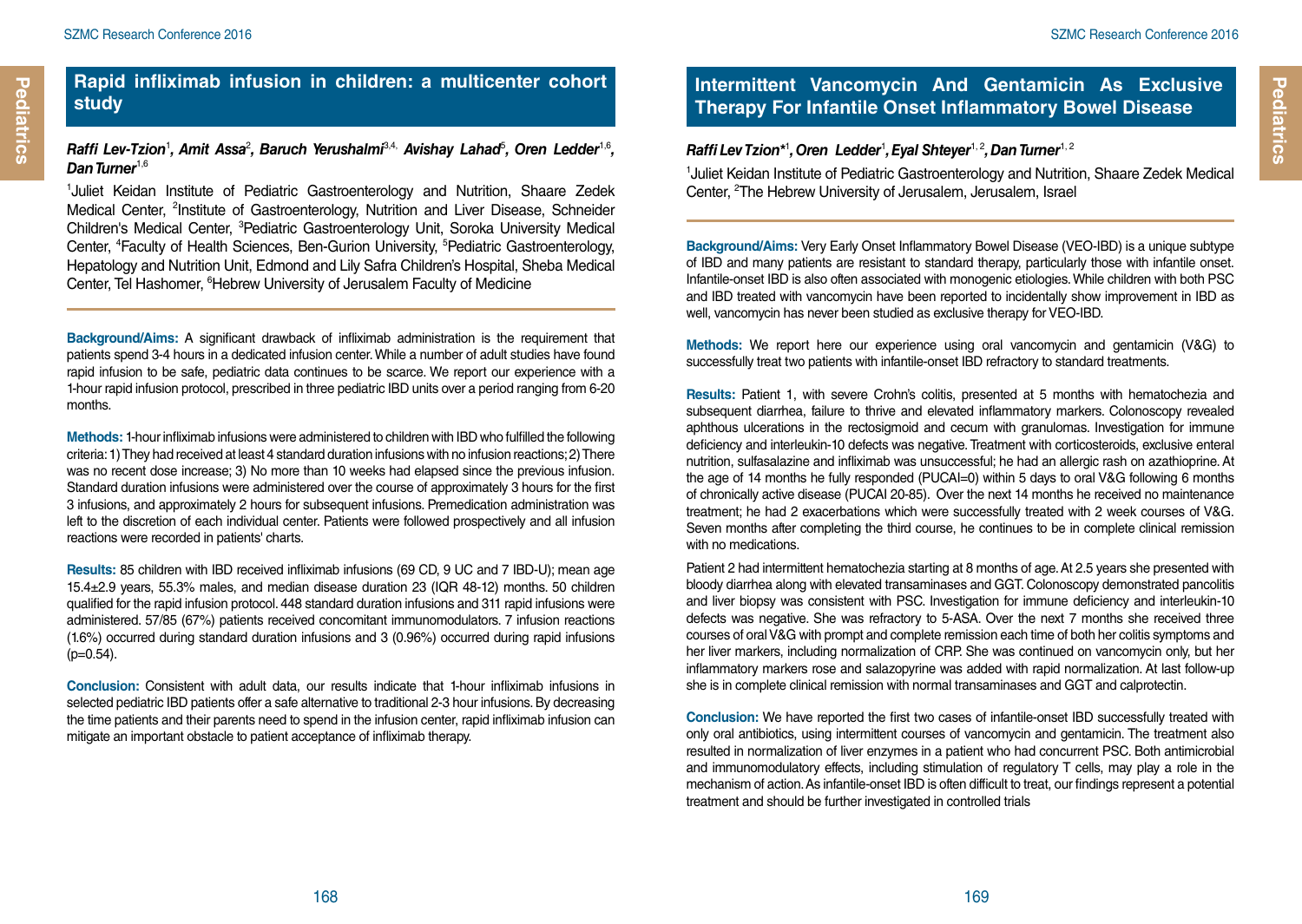#### **Mild inhibition of alanine-glyoxylate aminotransferase translation as a possible treatment of primary hyperoxaluria type I**

#### $\bm{\mathsf{R}}$  Lyakhovetsky<sup>1</sup>, Y Frishberg<sup>1</sup>, BB Beck<sup>2</sup>, R Belostotsky<sup>1</sup>

<sup>1</sup>Pediatric Nephrology, Shaare Zedek Medical Center, Jerusalem, Israel<sup>2</sup>.Institute of Human Genetics, Cologne, Germany

**Background:** Primary hyperoxaluria type 1 (PH1) is a kidney stone disease, often leading to ESRD, caused by absence, deficiency or mistargeting of the liver peroxisomal alanine-glyoxylate aminotransferase (AGT), encoded by AGXT. The most frequent PH-1 linked mutation, G170R, responsible for 30% of PH1 cases in Caucasians, results in aberrant mitochondrial localization rather than catalytic inactivity of the protein. This phenomenon is followed by excessive production of oxalate by the liver, and insoluble calcium oxalate crystals eventually coalesce into kidney stones. Retargeting AGT into peroxisomes by pharmacological modulation of its' maturation and folding, has long been perceived as a possible therapeutic method. Yet, numerous attempts over the years failed to rescue AGT mutants. We propose mild translation inhibition as a novel approach to improve localization and function of AGT mutants.

**Methods:** We employ a known translation inhibitor, the anti-amoebic FDA-approved drug emetine that has recently been shown to improve folding and function of misfolded mutants of other proteins. We applied various emetine treatment regimens to cultured CHO cells overexpressing either the wtAGT or AGT that bears the G170R mutation (G170R-AGT).

To ensure selective and specific discrimination between the mitochondrial (major) and the peroxisomal (minor) subpopulations of mutated AGT we developed the GlowAGT assay based on the recently described "self-assembly split GFP" approach. Briefly, the GFP protein is divided into a short moiety (GFP11- "the tag") which is used to label the protein of interest, and a large moiety (GFP1-10, "the detector"). If these moieties are co-expressed in the same subcellular compartment, they associate spontaneously, reconstituting a fluorescent GFP molecule. If they are located in different compartments, there is no fluorescence. We tagged wtAGT and G170R-AGT with GFP11 and added a peroxisome-targeting sequence to the GFP1-10 "detector".

**Results:** wtAGT but not G170R-AGT was detectable by GFP fluorescence, although both variants were detectable by indirect immunofluorescence. Long-term treatment with low concentrations of emetine showed statistically significant increase of fluorescent subpopulation of G170R-AGT in treated cells. This increase was inversely correlated to the levels of both GlowAGT components. GlowAGT fluorescence was exclusively co-distributed with the peroxisomal staining in all cases. Importantly, we were able to show decrease of oxalate secretion by emetine-treated upcyte® G170R AGT-bearing hepatocytes.

**Conclusions:** We have developed and successfully applied GlowAGT as a unique self-assembly split-GFP-based assay for detecting peroxisomal subpopulation of AGT. Using GlowAGT we show that mild translation inhibition by emetine is a novel therapeutic approach for PH1 caused by AGT misfolding/mislocalization. Those results were confirmed in G170R-hepatocytes, suggesting clinical relevance of the treatment.

## **Mutations in HAO1 encoding glycolate oxidase cause isolated glycolic aciduria rather than primary hyperoxaluria**

*Ruth Belostotsky*<sup>1</sup> *, Avraham Zeharia1, Roman Lyakhovetsky*<sup>1</sup> *, Ruth Bargal*<sup>1</sup>  *and Yaacov Frishberg*1,2

<sup>1</sup>Division of Pediatric Nephrology, Shaare Zedek Medical Center, <sup>2</sup>The Hebrew University School of Medicine, Jerusalem, Israel,

The primary hyperoxalurias are a group of recessive disorders manifesting as calcium oxalate kidney stone disease. Oxalate overproduction is facilitated by perturbations in the metabolism of glyoxylate and glycolate. Type 1 primary hyperoxaluria (PHI) is caused by the deficiency of alanine:glyoxylate aminotransferase. Hyperoxaluria and glycolic aciduria are regarded as the hallmarks of PHI. The genetic basis of PH-unrelated glycolic aciduria in a boy with extremely high urinary glycolate levels was investigated. The combination of glycolic aciduria with normal urinary oxalate excretion led us to assume that the patient has nonfunctional glycolate oxidase (HAO1). DNA sequencing of HAO1 revealed a homozygous c.814-1G>C mutation in the invariant -1 position of splice acceptor site. Since HAO1 is a liver-specific enzyme, the effect of this novel mutation on splicing was validated by an in-vitro hybrid-minigene approach. We confirmed the appearance of an abnormal splice variant within the transfected cells. The proband and his brother had in addition a triple-A-like syndrome characterized by anisocoria, alacrima and achalasia. Homozygous mutations in GMPPA encoding guanosine diphosphate mannose pyrophosphorylase were recently found to be responsible for the triple-A-like syndrome in this kindred. It is unlikely that either of the proband's symptoms are attributable to his variant in HAO1 as his brother had a similar phenotype without glycolic aciduria or homozygous mutations in HAO1.

Our results pinpoint the expression of defective splice variant of glyoxylate oxidase as the cause of isolated asymptomatic glycolic aciduria which concurs with the HAO1 deficient mice. Our observation has contributed to the development of a novel approache, namely substrate reduction, for the treatment of primary hyperoxaluria type I.

**Pediatrics**

Pediatrics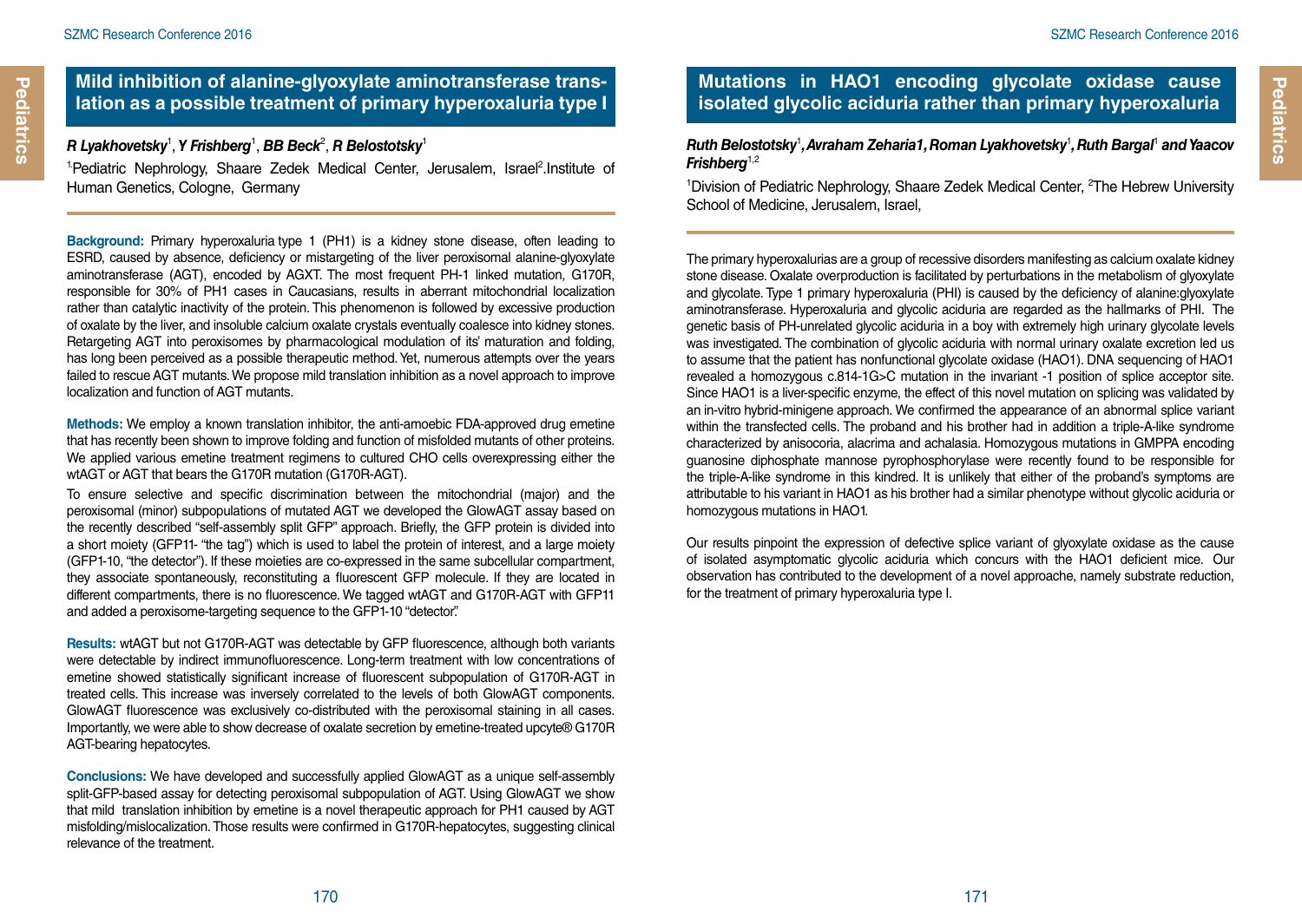**Pediatrics**

Pediatrics

#### **Primary Hyperoxaluria Type 3: a novel gene, theAshkenazi-Jewish allele and the phenotype**

#### *Ruth Belostotsky and Yaacov Frishberg*

Division of Pediatric Nephrology, Shaare Zedek Medical Center, Jerusalem 91031, Israel

Primary hyperoxalurias are autosomal recessive disorders characterized by the accumulation of calcium oxalate, primarily in the kidney. To determine the etiology of a yet uncharacterized type of primary hyperoxaluria an international cohort of 15 non-PHI/PHII patients from 8 unrelated families was selected. SNP microarray analysis did not reveal any suspicious locus. The only family characterized by a LOD score of 2, was a non-consanguineous family of Ashkenazi-Jewish (AJ) descent having 5 affected offspring. All affected children shared two heterozygous regions with a total length of 60Mbp, implying a compound-heterozygous pattern. One of these regions partially intersected with a heterozygous region shared by two affected siblings of another AJ family. Given that 4 out of 8 families in this cohort were of AJ descent we assumed that they share a common allele. To investigate this assumption we developed a heterozygosity mapping approach which allowed us to detect in all AJ families the fragments of the common allele on chromosome 10. The intersection of all fragments resulted in a shared region of 0.6 Mbp. Within this region we detected the gene HOGA1, bearing mutations in both alleles in all individuals from our cohort. All patients of AJ origin carry the c.943\_945delAGG deletion. We predicted that this uncharacterized gene encodes the 4-hydroxy-2 oxoglutarate aldolase. This assumption was confirmed by bioinformatic analysis and comparison with the characteristics of the protein from bovine liver. 4-hydroxy-2-oxoglutarate aldolase is involved in the catabolism of hydroxyproline to glyoxalate. The latter is the substrate for oxalate synthesis which explains the phenotypic consequences of these mutations.

## **The Metabolic Basis Of Primary Hyperoxaluria Type 3**

#### *Ruth Belostotsky*1, *James Pitt*<sup>2</sup>  *and Yaacov Frishberg*<sup>1</sup>

1 Division of Pediatric Nephrology, Shaare Zedek Medical Center, Jerusalem, Israel 2 Victorian Clinical Genetics Services, Murdoch Children's Research Institute, Melbourne, Australia

Perturbations in glyoxylate metabolism lead to the accumulation of oxalate and give rise to primary hyperoxalurias, recessive disorders characterized by kidney stone disease. Loss-of-function mutations in HOGA1 are responsible for primary hyperoxaluria type III (PHIII). HOGA1 encodes a mitochondrial 4-hydroxy-2-oxoglutarate (HOG) aldolase which cleaves HOG to pyruvate and glyoxylic acids in the 4-hydroxyproline catabolic pathway. We investigated hydroxyproline metabolites in the urine of patients with PHIII using gas chromatography - mass spectroscopy. Significant increases in concentrations of 4-hydroxy-2-oxoglutarate and its precursor and derivative 4-hydroxyglutamate and 2,4-dihydroxyglutarate, respectively, were found in all patients as compared to carriers of the corresponding mutations or healthy controls. These data confirm that HOGA1 mutations result in loss of function and that accumulating HOG can exit mitochondria. Despite a functional block in the conversion of hydroxyproline to glyoxylate (immediate oxalate precursor) the production of oxalate increases. To explain this apparent contradiction we propose a model of glyoxylate compartmentalization in which cellular glyoxylate is normally prevented from contact with the cytosol where it can be oxidized to oxalate. We propose that HOGA1 deficiency results in the accumulation of 4-hydroxy-2-oxoglutarate in the mitochondria and its transport into the cytosol where it is converted to glyoxylate by a different cytosolic aldolase. In vitro studies using a non-PH3 human hepatocyte cell line demonstrated significant HOG aldolase activity in cytosolic fractions. No HOGA1 protein was detected in the cytosolic fraction indicating that it contains other enzyme(s) with HOG aldolase activity. Aldolase enzymes are known to have broad substrate specificity and several cytosolic aldolases could fill this role.

Our data provide a diagnostic tool for screening larger cohorts for PHIII and shed light on glyoxylate metabolism and the pathogenesis of primary hyperoxalurias.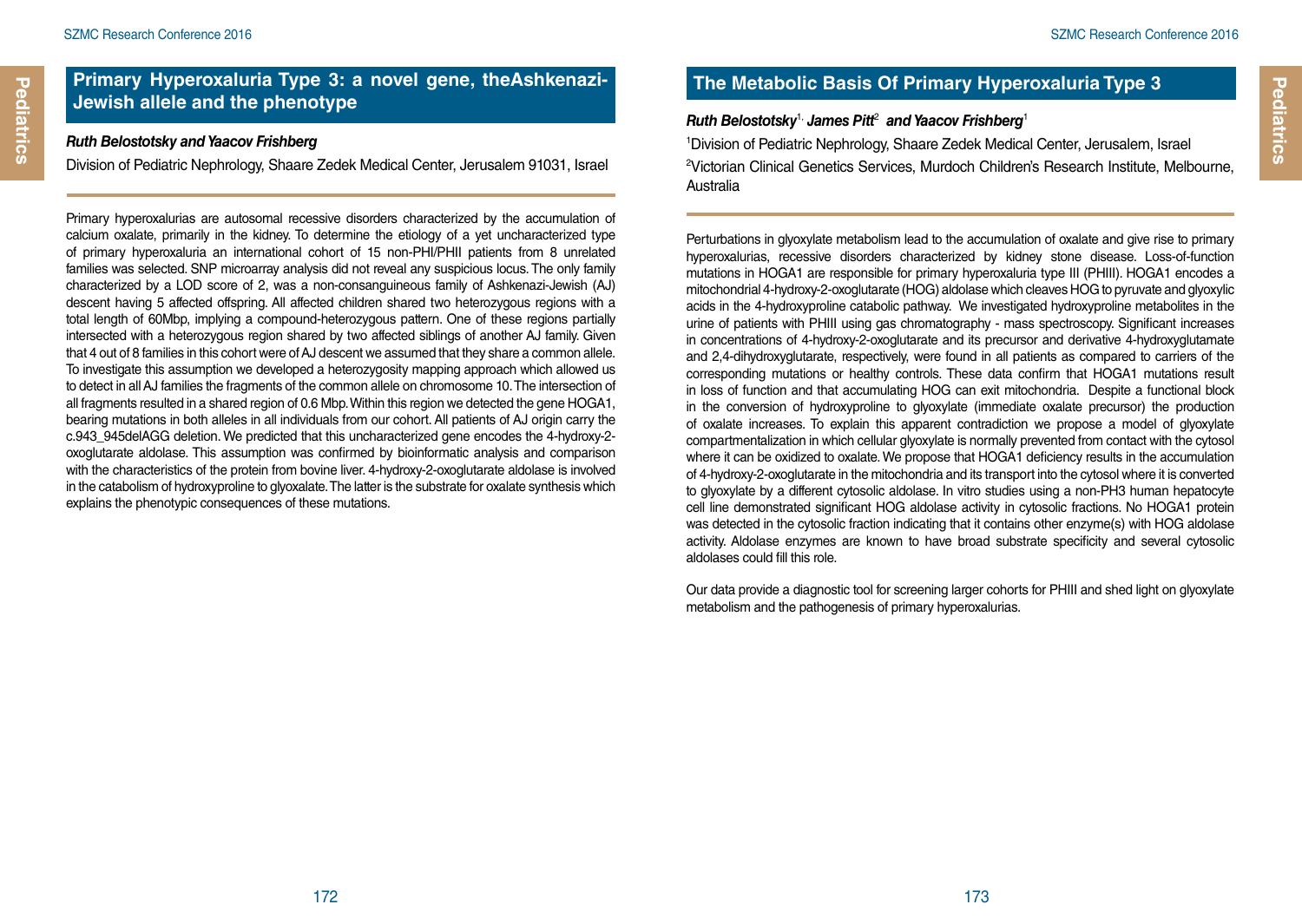### **Progressive renal failure in infancy: a manifestation of a new mitochondrial cytopathy: mutations in the mitochondrial seryl-tRNA synthetase cause HUPRA syndrome**

Ruth Belostotsky,<sup>1</sup> Efrat Ben-Shalom,<sup>1</sup> Choni Rinat,<sup>1</sup> Rachel Becker-Cohen,<sup>1</sup> Sofia Feinstein,<sup>1</sup> Sharon Zeligson,<sup>2</sup> Reeval Segel,2 Orly Elpeleg,<sup>3</sup> Suheir Nassar,<sup>4</sup> and Yaacov Frishberg1\*

<sup>1</sup>Division of Pediatric Nephrology, Shaare Zedek Medical Center, <sup>2</sup>Institute of Medical Genetics, Shaare Zedek Medical Center, Jerusalem 91031, Israel; <sup>3</sup>Hadassah, Hebrew University Medical Center; 4 Makassed Hospital, Jerusalem 91194 , Israel

An uncharacterized multi-systemic mitochondrial cytopathy was diagnosed in 2 infants from an inbred Arab kindred living in a single village. The most significant clinical findings were tubulopathy (hyperuricemia, metabolic alkalosis), progressive renal failure in infancy and pulmonary hypertension (HARP syndrome). Analysis of the consanguineous pedigree suggested that the causative mutation is in the nuclear DNA. Using genome-wide SNP homozygosity analysis, we identified a homozygous identity-by-descent region on chromosome 19 and detected the pathogenic mutation c.1169A>G (p.Asp390Gly) in SARS2, encoding the mitochondrial seryl-tRNA synthetase. The same homozygous mutation was later identified in a third infant with HARP syndrome. The carrier rate of this mutation among inhabitants of this Arab isolate was found to be 1:15. The mature enzyme catalyzes the ligation of serine to two mitochondrial tRNA isoacceptors: tRNASerAGY and tRNASerUCN. Analysis of amino acylation of the two target tRNAs, extracted from immortalized peripheral lymphocytes derived from two patients, revealed that the Asp390Gly mutation significantly impacts on the acylation of tRNASerAGY but not of tRNASerUCN. Marked decrease in the expression of the non-acylated transcript and the complete absence of the acylated tRNASerAGY suggest that this mutation leads to significant loss of function and that the uncharged transcripts undergo degradation.

## **Loss-of-function of PCDH12 underlies recessive microcephaly mimicking intrauterine infection\***

Adi Aran<sup>1</sup>, Nuphar Rosenfeld<sup>2</sup>, Ranit Jaron<sup>2</sup>, Paul Renbaum<sup>2</sup>, Shachar Zuckerman<sup>2</sup>, Hila *Fridman<sup>2</sup>, Sharon Zeligson<sup>2</sup>, Reeval Segel<sup>2</sup>, Yoav Kohn<sup>3</sup>, Lara Kamal<sup>4</sup>, Moien Kannan<sup>4</sup>,* Yoram Segev<sup>5</sup>, Eyal Mazaki<sup>6</sup>, Ron Rabinowitz<sup>6</sup>, Ori Shen<sup>6</sup>, Ming K. Lee<sup>7</sup>, Tom Walsh<sup>7</sup>, Mary-Claire King<sup>7</sup>, Suleyman Gulsuner<sup>7</sup>, Ephrat Levy-Lahad<sup>2</sup>.

<sup>1</sup>Neuropediatric Unit SZMC, <sup>2</sup>Medical Genetics, SZMC, <sup>3</sup>Eitanim Psychiatric Hospital,<br><sup>4</sup>Bethlehem University <sup>5</sup>MBL Unit SZMC, <sup>6</sup>Obstetrics and Gynecology Department Bethlehem University, <sup>5</sup>MRI Unit, SZMC, <sup>6</sup>Obstetrics and Gynecology Department, SZMC, 7 Medical Genetics, University of Washington, Seattle, WA

**Objective:** To identify the genetic basis of a recessive syndrome characterized by prenatal hyperechogenic brain foci, congenital microcephaly, hypothalamic midbrain dysplasia, epilepsy, and profound global developmental disability.

**Methods:** Identification of the responsible gene by whole exome sequencing and homozygosity mapping.

**Results:** Ten patients from four consanguineous Palestinian families manifested in utero with hyperechogenic brain foci, microcephaly, and intra-uterine growth retardation. Postnatally, patients had progressive severe microcephaly, neonatal seizures, and virtually no developmental milestones. Brain imaging revealed dysplastic elongated masses in the midbrain-hypothalamus-optic tract area. Whole exome sequencing of one affected child revealed only PCDH12 c.2515C>T, p.R839X, to be homozygous in the proband and to co-segregate with the condition in her family. The allele frequency of PCDH12 p.R839X is <0.00001 worldwide. Genotyping PCDH12 p.R839X in three other families with affected children yielded perfect co-segregation with the phenotype (probability by chance is 2.0x10 $\vee$ -12)). Homozygosity mapping revealed that PCDH12 p.R839X lies in the largest homozygous region (11.7 MB) shared by all affected patients. The mutation reduces transcript expression by 84% (p<2.4x10^(-13)). PCDH12 is a vascular endothelial protocadherin that promotes cellular adhesion. Endothelial adhesion disruptions due to mutations in OCLN or JAM3 also cause congenital microcephaly, intracranial calcifications, and profound psychomotor disability.

**Conclusion:** Loss of function of PCDH12 leads to recessive congenital microcephaly with profound developmental disability. The phenotype resembles Aicardi-Goutières syndrome and in utero infections. In cases with similar manifestations but no evidence of infection, our results suggest consideration of an additional, albeit rare, cause of congenital microcephaly.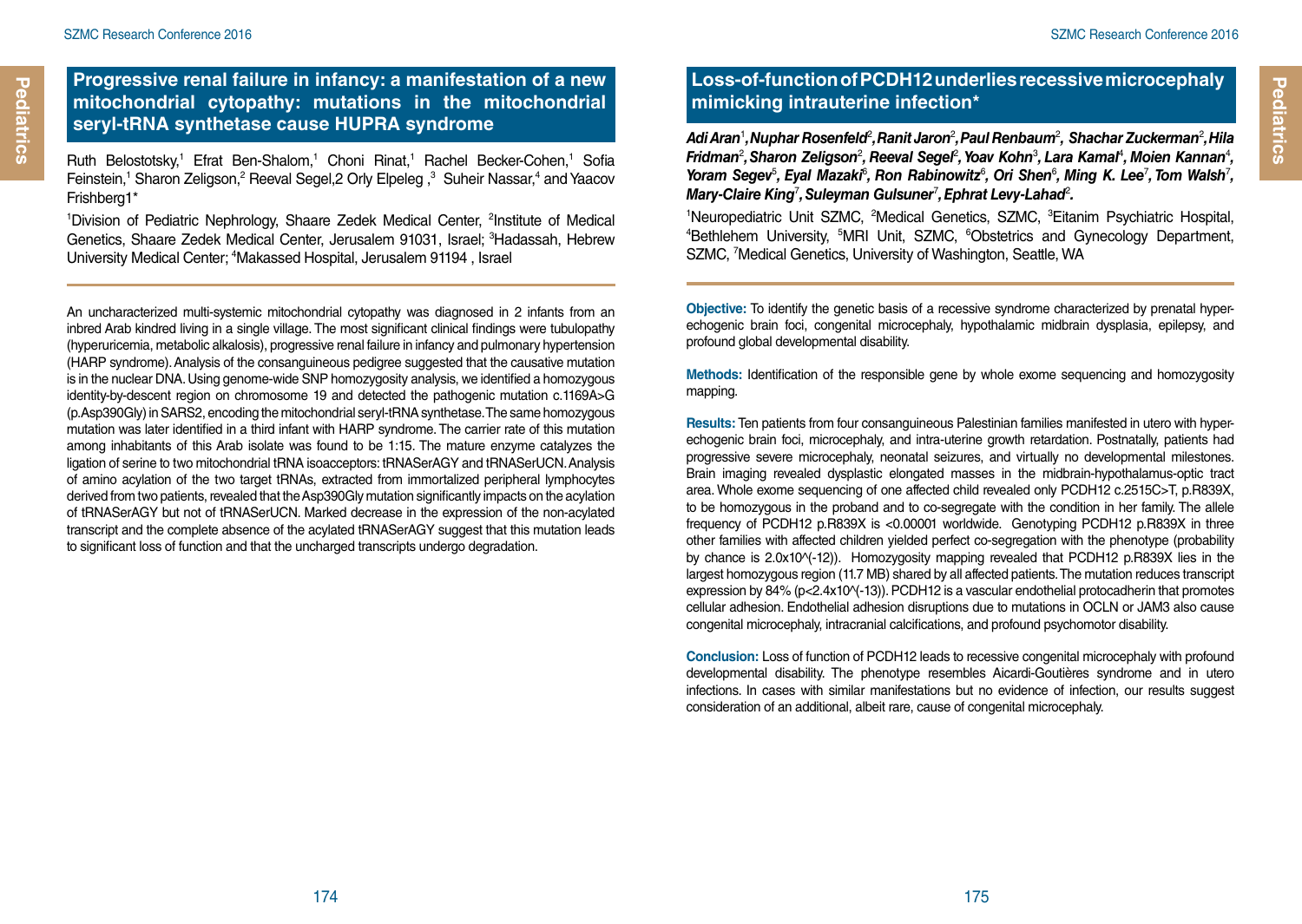# Pediatrics **Pediatrics**

#### **Medical decisions of pediatric residents turn riskier after a 24-hour call with no sleep**

Adi Aran<sup>1</sup>, Netanel Vasertile<sup>1</sup>, Itai Gross<sup>2</sup> , Joseph Mendelovic<sup>1</sup>, Yehuda Pollak<sup>1</sup> <sup>1</sup>Shaare Zedek Medical Center; <sup>2</sup>Hadassah Medical Center.

**Background and Objectives:** Despite a gradual workload reduction during residency, 24-hour calls are still an integral part of most training programs. While sleep deprivation increases risk propensity, the impact on medical risk taking has not been studied.

This study aimed to assess clinical decision making and psychomotor performance of pediatric residents following limited nap time during a 24-hour call.

**Methods:** Neurocognitive battery (IntegNeuro, BRC) and a medical decision questionnaire were completed by 44 pediatric residents at two time points: after a 24-hour call and following 3 nights with no calls (night-sleep  $\geq 5$  hours). To monitor sleep, residents wore actigraphs and completed sleep logs.

**Results:** Nap time during shift was < 1 hour in 14 cases (32%), 1-2 hours in 16 cases (35%) and 2-3 hours in 14 cases (32%). Residents who napped less than one hour chose the riskier medical option in 50% of cases compared with 36% when answering the same questionnaire after 3 nights with no calls (p=0.002). This effect was not found in residents who napped 1-2 hours (no change in risk taking) or 2-3 hours (4% decreased risk taking; difference between groups, p= 0.001). Risk taking tendency inversely correlated with sustained attention scores (Pearson  $=$  -0.433, p=0.003). Sustained attention was the neurocognitive domain most affected by sleep deprivation (effect size =  $0.29$ ,  $p = 0.025$ ).

**Conclusion:** This study suggests that residents napping less than an hour during a night shift are prone to riskier clinical decisions. Hence, enabling residents to nap at least 1 hour during shifts is recommended.

#### **A novel post-streptococcal antibody, anti-protein disulfide isomerase, in patients with Sydenham's chorea**

#### *Adi Hersh, Hilla Ben-Pazi and Adi Aran* Neuropediatric unit, Shaare Zedek Medical Center

**Background:** Rheumatic fever (RF) is a post-streptococcal autoimmune disorder characterized by inflammation of the joints, heart valves and CNS. Serological markers of recent streptococcal infection have an important role in the diagnosis of rheumatic fever and its CNS manifestation - Sydenham's chorea (SC). Anti-streptolysin O (ASLO), and Anti-deoxyribonuclease B (ADB) are commonly used post-streptococcal markers but their specificity and sensitivity are lacking, especially in cases of isolated SC that might present months after the streptococcal infection. Anti-protein disulfide isomerase (Anti-PDI) is a recently described post-streptococcal antibody that has been associated with autoimmunity and a longer duration in the serum after a streptococcal infection.

**Objectives:** To assess the role of anti-PDI in the diagnosis of children with SC and to explore the association between anti-PDI, and clinical symptoms.

**Methods:** Serum samples of 32 children with SC and 81 matched controls, admitted to the pediatric emergency room due to abdominal pain, were assessed for titers of anti-PDI and ASLO. Severity of chorea in patients was assessed using the unified chorea rating scale (UCRS) and associations with post-streptococcal antibody titers were explored.

**Results:** Anti-streptolysin -O and anti-PDI titers were higher in patients with SC (ASLO= 616 ± 385 IU/ml; anti-PDI=  $31.3 \pm 33.1$  U/ml) compared with control group (ASLO-  $386 \pm 353$  IU/ml, p=0.003; anti-PDI- 16.2  $\pm$  22 U/ml, p=0.007 ). ASLO  $\geq$  650 IU was found in 26% of patients and 13.6% of controls (p=0.06) Anti-PDI  $\geq$  40 U/ml was found in 33% of patients and 12.6% of controls (p=0.006).

High titers of at least one post-streptococcal antibody (either ASLO≥650 or anti-PDI≥40) were found in 50% of SC patients compared with 22% of controls (p=0.002), while high titers of both antibodies were found in 10% of patients and 3.6% of controls (p=0.01). Severity of chorea motor symptoms was correlated with ASLO titers (pearson=0.522, p=0.007) and positive anti-PDI status (≥10 U) was associated with moderate to severe chorea motor symptoms (UCRS score ≥11, p=0.02)

**Conclusions:** Measurement of both ASLO and anti-PDI antibodies improve sensitivity and specificity of serological evaluation in children with SC. Patients with severe motor symptoms have higher anti-streptococcal antibodies. Further studies are needed to assess the role of anti-PDI in the diagnosis and pathogenesis of SC.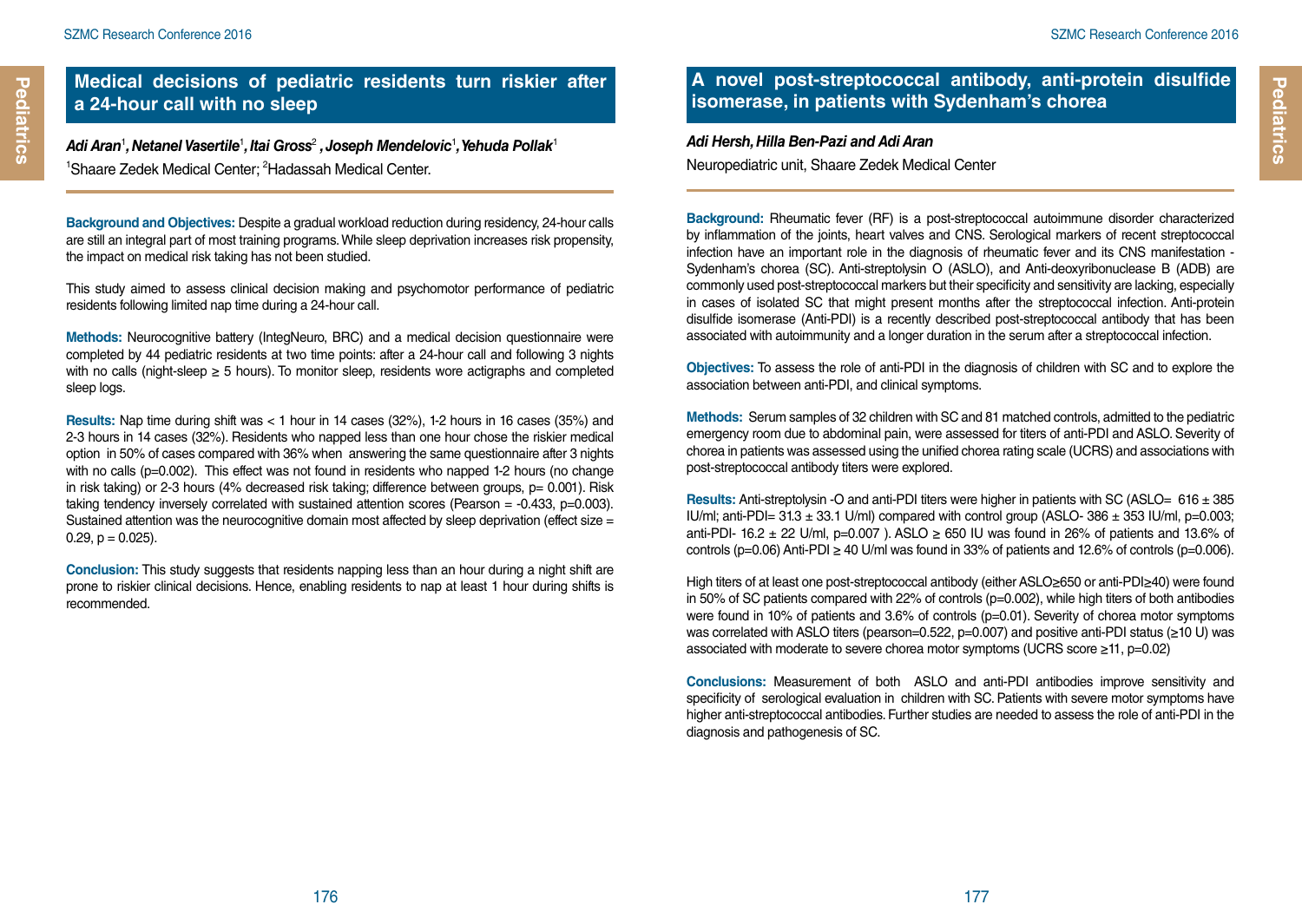## **A novel post-streptococcal antibody, anti-protein disulfide isomerase, in patients with Sydenham's chorea**

#### *Adi Hersh, Hilla Ben-Pazi and Adi Aran*

Neuropediatric unit, Shaare Zedek Medical Center

**Background:** Rheumatic fever (RF) is a post-streptococcal autoimmune disorder characterized by inflammation of the joints, heart valves and CNS. Serological markers of recent streptococcal infection have an important role in the diagnosis of rheumatic fever and its CNS manifestation - Sydenham's chorea (SC). Anti-streptolysin O (ASLO), and Anti-deoxyribonuclease B (ADB) are commonly used post-streptococcal markers but their specificity and sensitivity are lacking, especially in cases of isolated SC that might present months after the streptococcal infection. Anti-protein disulfide isomerase (Anti-PDI) is a recently described post-streptococcal antibody that has been associated with autoimmunity and a longer duration in the serum after a streptococcal infection.

**Objectives:** To assess the role of anti-PDI in the diagnosis of children with SC and to explore the association between anti-PDI, and clinical symptoms.

**Methods:** Serum samples of 32 children with SC and 81 matched controls, admitted to the pediatric emergency room due to abdominal pain, were assessed for titers of anti-PDI and ASLO. Severity of chorea in patients was assessed using the unified chorea rating scale (UCRS) and associations with post-streptococcal antibody titers were explored.

**Results:** Anti-streptolysin -O and anti-PDI titers were higher in patients with SC (ASLO= 616 ± 385 IU/ml; anti-PDI=  $31.3 \pm 33.1$  U/ml) compared with control group (ASLO-  $386 \pm 353$  IU/ml, p=0.003; anti-PDI- 16.2  $\pm$  22 U/ml, p=0.007 ). ASLO  $\geq$  650 IU was found in 26% of patients and 13.6% of controls (p=0.06) Anti-PDI  $\geq$  40 U/ml was found in 33% of patients and 12.6% of controls (p=0.006).

High titers of at least one post-streptococcal antibody (either ASLO≥650 or anti-PDI≥40) were found in 50% of SC patients compared with 22% of controls (p=0.002), while high titers of both antibodies were found in 10% of patients and 3.6% of controls (p=0.01). Severity of chorea motor symptoms was correlated with ASLO titers (pearson=0.522, p=0.007) and positive anti-PDI status (≥10 U) was associated with moderate to severe chorea motor symptoms (UCRS score ≥11, p=0.02)

**Conclusions:** Measurement of both ASLO and anti-PDI antibodies improve sensitivity and specificity of serological evaluation in children with SC. Patients with severe motor symptoms have higher antistreptococcal antibodies. Further studies are needed to assess the role of anti-PDI in the diagnosis and pathogenesis of SC.

## **Copy number variations in cryptogenic cerebral palsy**

*Reeval Segel, Hilla Ben-Pazi, Sharon Zeligson, Aviva Fatal-Valevski, Adi Aran, Varda Gross-Tsur, Nira Schneebaum-Sender, Dorit Shmueli, Dorit Lev, Shira Perlberg, Luba Blumkin, Lisa Deutsch, and Ephrat Levy-Lahad.* 

Neuropediatric Unit SZMC, Medical Genetics, SZMC

**Aims:** To determine the prevalence and characteristics of copy number variations (CNVs) in children with cerebral palsy (CP) of unknown etiology, comprising approximately 20% of the CP population.

**Methods:** Fifty-two participants (age 10.5±7.8 years; Gross Motor Function Classification System scale 2.8±1.3) with non-progressive pyramidal and/or extrapyramidal signs since infancy and no identified etiology were enrolled. Individuals with evidence of acquired causes were excluded. Participants underwent neurologic and clinical genetic examinations before the genomic testing. Chromosomal microarray analysis to detect CNVs was performed using the Affymetrix platform. CNVs identified were classified as pathogenic, likely pathogenic, likely benign, or benign. Only pathogenic and likely pathogenic CNVs were defined as clinically significant.

**Results:** Thirty-nine CNVs were found in 25 of 52 participants (48%). Sixteen participants (31%) had clinically significant CNVs: 10 pathogenic and 6 likely pathogenic, of which 7 were not previously associated with motor disability. Nine participants had likely benign CNVs. Clinically significant

CNVs were more frequently de novo (12/16; p<0.001) including in 5 of 8 individuals who had a first- or second-degree relative with a major neurologic disorder. Dysmorphic features and non-motor comorbidities were more prevalent in individuals with clinically significant CNVs (p< 0.05 for both).

**Conclusion:** CNVs, most frequently de novo, are common in individuals with cryptogenic CP. We recommend CNV testing in individuals with CP of unknown etiology.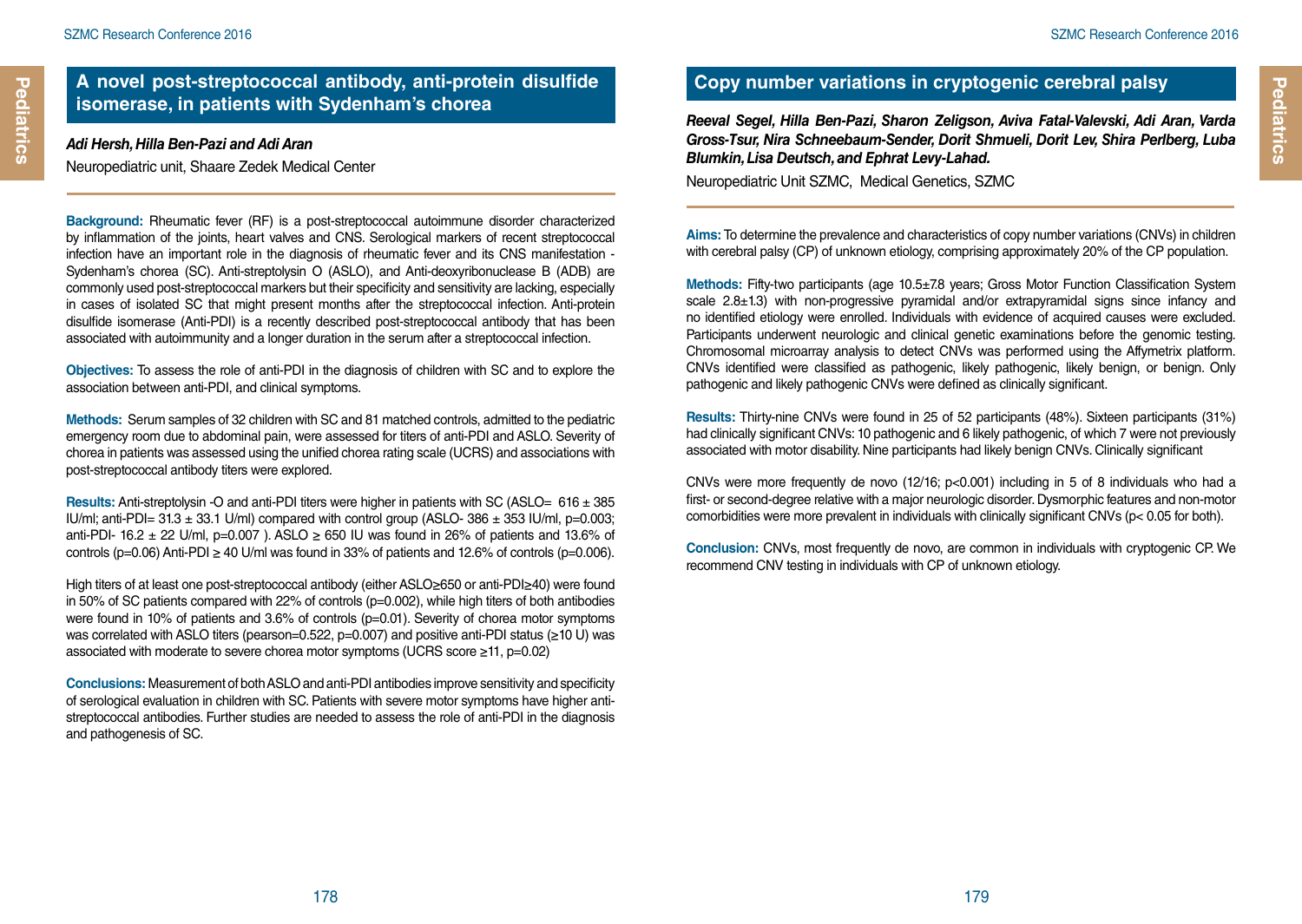**Pediatrics**

Pediatrics

*Hirsch HJ, Eldar-Geva T, Bennaroch F, Pollak Y, Gross-Tsur V. (2015)* Neuropediatric Unit, Shaare Zedek Medical Center

**Study question:** At what age does the type of hypogonadism, namely hypothalamic or primary gonadal defect, become established in men and women with Prader-Willi syndrome (PWS?

**Summary answer:** The type of hypogonadism becomes established only in late adolescence and early adulthood.

**What is known already:** The etiology of hypogonadism in PWS is heterogeneous and the clinical expression is variable. Primary testicular failure is common in PWS men, while combinations of ovarian dysfunction and gonadotrophin deficiency are seen in women.

**Study design, size, duration:** This is a prospective study of a cohort of 106 PWS patients followed for a mean duration of 4.5 years. Serial blood samples were obtained and assayed for gonadotrophins, inhibin B, anti-Mullerian hormone (AMH), dehydroepiandrosterone sulfate (DHEAS), testosterone (males), and estradiol (females). Results were compared with normal reference values obtained from the literature. For

The purpose of this study, we defined the following age groups: infants, 1 year; children 1-10 years; adolescents 11-20 years and adults >20 years.

Participants/materials, setting, methods: Study participants were 49 males (aged 2 months to 36 years) and 57 females (aged 1 month to 37 years) with genetically confirmed diagnoses of PWS (deletions 60, uniparental disomy 54, imprinting center defect 2) followed in the Israel national multidisciplinary PWS clinic.

Main results and the role of chance: Serum LH levels were in the normal range (1.0-6.0 mIU/ml) for 7/10 adult men, and high in 3, while FSH (normal range 1.0-6.1 mIU/ml)was elevated (34.4+11.5mIU/ml) in 6 and normal (3.5+1.6 mIU/ml) in 4men. Testosterone was low (5.7+3.4 nmol/l) compared with the normal range of 12.0-34.5 nmol/l in the reference population in all men >20 years AMH showed a normal decrease with age, despite low testosterone levels. Inhibin B was normal (241+105 pg/ml) in infant boys,

but low or undetectable in most adult men. Hormonal profiles were more heterogeneous in women than in men. Estradiol was consistently detectable in only 7/13 adult women. Inhibin B was lowor/undetectable in all PWS females although occasional samples showed levels within the normal range of 15-95 pg/ml. Vaginal bleeding was reported to occur for the first time in eight women at a median age of 20 years (13-34 years), but only one had regular monthly menses. The type of hypogonadism (primary or secondary) in PWS can be determined only after age20 years.

**Limitations, reasons for caution:** The study cohort was heterogeneous, showing variability in BMI, cognitive disability and medical treatment.

**Wider implications of the findings:** Demonstration of the natural history of reproductive hormone development in PWS suggests that androgen replacement may be indicated for most PWS boys in mid-adolescence. Recommendations for hormone replacement in PWS women need to be individually tailored, serial measurements of inhibin B should be performed, and contraception should be considered in those women who may have the potential for fertility.

#### **Energy expenditure, physical activity and maximal oxygen uptake in adults with Prader-Willi syndrome**

*Itai Gross, Harry J Hirsch, Naama Constantini, Shachar Nice, Yehuda Pollak, Larry Genstil, Talia Eldar-Geva and Varda Gross Tsur*

Neuropediatric Unit, Shaare Zedek Medical Center

**Background:** Prader-Willi Syndrome (PWS) is the most common syndromal cause of life threatening obesity. Strict adherence to a low-calorie diet and regular physical activity prevent extreme obesity. Unexpectedly, direct measurement of maximal oxygen uptake (VO2 max), the "gold standard" for assessing aerobic exercise capacity, has not been described in PWS.

**Objectives:** Assess aerobic capacity by direct measurement of VO2 max in adults with PWS, and in age and BMI-matched controls (OC). Compare the results with values obtained by indirect prediction methods.

**Methods and Patients:** 17 individuals (12 males) ages: 19-35 (28.6±4.9), BMI: 19.4-38.1 (27.8±5) kg/m2 with genetically confirmed PWS who exercise daily and 32 matched OC (22 males) ages: 19- 36 (29.3 ±5.2), BMI: 21.1-48.1 (26.3±4.9) kg/m2. All filled out a medical questionnaire and performed strength and flexibility tests. During a graded exercise test on a treadmill VO2 max was determined by measuring oxygen consumption.

**Results:** VO2 max (24.6±3.4 vs 46.5±12.2 ml/kg/min, p<0.001) and anaerobic threshold (20±2 and 36.2±10.5 ml/kg/min, p<0.001), maximal strength of both hands (36±4 vs. 91.4±21.2 kg, p<0.001) and flexibility (15.2±9.5 vs. 26±11.1 cm, p=0.001) were all significantly lower for PWS compared to OC.

**Conclusions:** Aerobic capacity, assessed by direct measurement of VO2 max, is significantly lower in PWS adults, even in those who exercise daily, compared to OCs. Indirect estimates of VO2 max are accurate for OC, but unreliable in PWS. Direct measurement of VO2 during a graded exercise test is preferred, when tailoring a personal training plan and when planning clinical studies of exercise in PWS.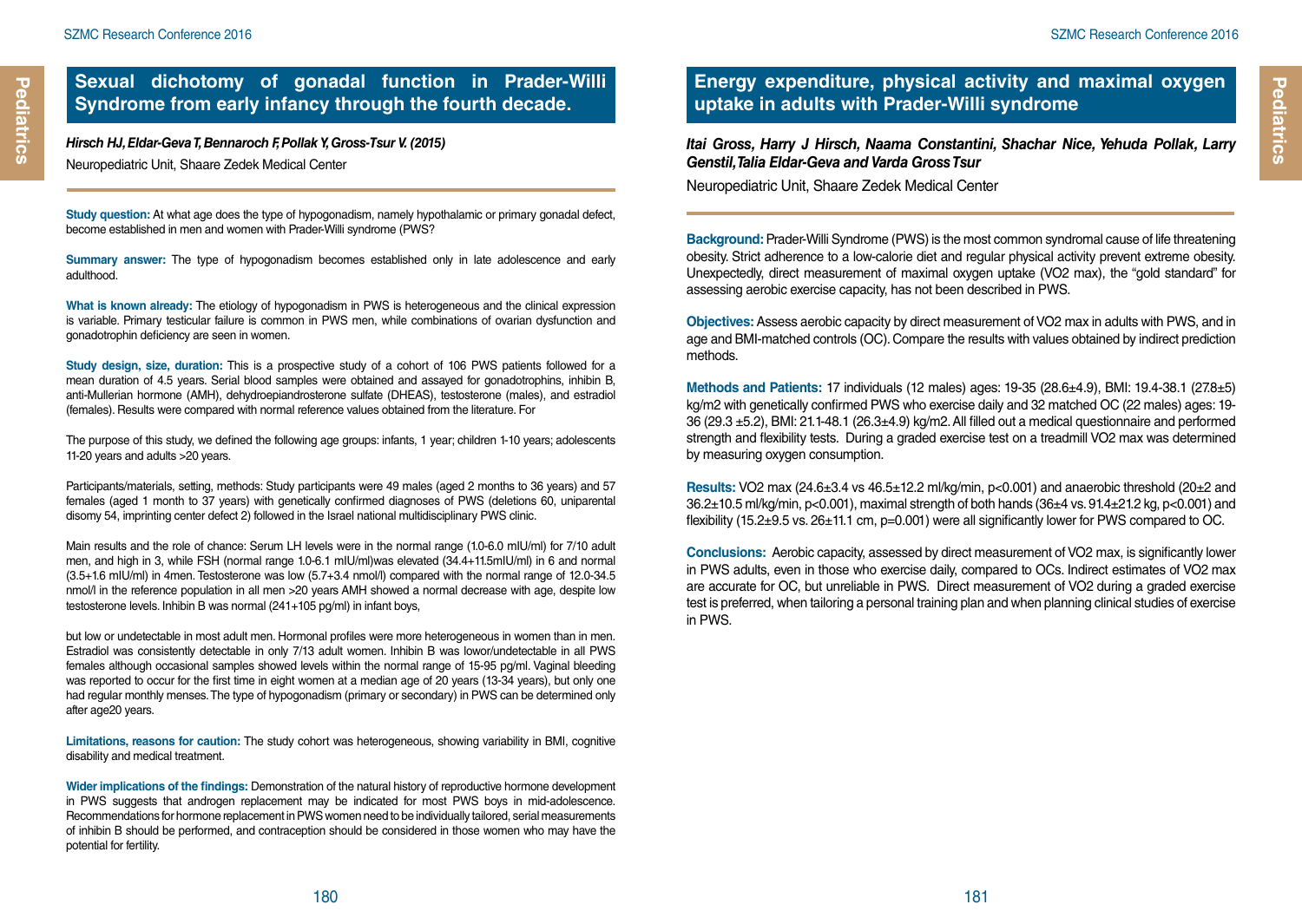#### **Irisin and the Metabolic Phenotype of Adults with Prader-Willi Syndrome**

#### *Harry J. Hirsch, M.D*. 1\*, *Itai Gross, M.D*2.\*, *Yehuda Pollak, Ph.D.*1,3, *Talia Eldar-Geva, M.D., Ph.D.*4,5, *Varda Gross-Tsur, M.D.*1,4\*

(1)Israel Multidisciplinary Prader-Willi Syndrome Clinic, Neuropediatric Unit, Department of Pediatrics, Shaare Zedek Medical Center, Jerusalem, <sup>(2)</sup>Department of Pediatrics Hadassah Hospital, Ein Kerem, Jerusalem, (3)The School of Education. The Hebrew University, Jerusalem, <sup>(4)</sup>The Hebrew University Faculty of Medicine, Jerusalem, and (5Reproductive Endocrinology and Genetics Unit, Department of Obstetrics and Gynecology, Shaare Zedek Medical Center, Jerusalem, Israel

**Context:** Hyperphagia, low resting energy expenditure, and abnormal body composition contribute to severe obesity in Prader Willi syndrome (PWS). Irisin, a circulating myokine, stimulates "browning" of white adipose tissue resulting in increased energy expenditure and improved insulin sensitivity. Irisin has not been previously studied in PWS.

**Objectives:** Compare plasma and salivary irisin in PWS adults and normal controls. Examine the relationship of irisin to insulin sensitivity and plasma lipids.

**Design and Study Participants:** A fasting blood sample for glucose, lipids, insulin, leptin, adinopectin, and irisin was obtained from 22 PWS adults and 54 healthy BMI-matched volunteers. Saliva was collected for irisin assay in PWS and controls.

**Results:** Fasting glucose (77±9 vs 83±7mg/dl, p=0.004), insulin (4.1±2.0 vs 7.9±4.7µU/ml, p<0.001), and triglycerides (74±34 vs 109±71mg/dl, p=0.007) were lower in PWS than in controls. Insulin resistance (HOMA-IR) was lower (0.79±0.041 vs 1.63±1.02, p<0.001) and insulin sensitivity (QUICKI) was higher (0.41±0.04 vs 0.36±0.03, p<0.001) in PWS. Plasma irisin was similar in both groups, but salivary irisin (64.5±52.0 vs 33.0±12.1ng/ml), plasma leptin (33.5±24.2 vs 19.7±19.3ng/ ml) and plasma adinopectin (13.0±10.8 vs 7.6±4.5µg/ml) were significantly greater in PWS (p<0.001). In PWS, plasma irisin showed positive Pearson correlations with total cholesterol (r=0.58, p=0.005), LDL-cholesterol (r=0.59, p=0.004), and leptin (r=0.43, p=0.045). Salivary irisin correlated negatively with HDL-cholesterol (r=-0.50, p=0.043) and positively with LDL-cholesterol (r=0.51, p=0.037) and triglycerides (r=0.50, p=0.041).

**Conclusions:** Salivary irisin was markedly elevated in PWS although plasma irisin was similar to levels in controls. Significant associations with plasma lipids suggest that irisin may contribute to the metabolic phenotype of PWS.

## **Prader-Willi syndrome can be diagnosed prenatally**

#### *Gross N, Rabinowitz R, Gross-Tsur V, Hirsch HJ, Eldar-Geva T.*

1 Reproductive Endocrinology and Genetics Unit, Department of Obstetrics and Gynecology, 2 Ultrasound Unit, Department of Obstetrics and Gynecology,

3 Neuropediatric Unit, Department of Pediatrics, all in Shaare Zedek Medical Center, Jerusalem, Israel;

4 The Hebrew University School of Medicine, Jerusalem, Israel

The aim of this study was to characterize the fetal phenotype of a cohort of individuals with confirmed diagnoses of Prader Willi syndrome (PWS), a severe multi-system genetic disorder, diagnosed by a specific methylation test. We interviewed mothers of 106 individuals with PWS to obtain information about the pregnancy of their affected child. For 47 pregnancies of children younger than 10 years, we also reviewed the obstetric ultrasound and detailed obstetric history from medical records. We compared the PWS pregnancies with those of the sibling closest in age and with the general population. McNemars, Chi- square and Fisher exact tests were used for statistical analyses. Decreased fetal movements, small for gestational age (SGA), asymmetrical intrauterine growth (elevated head/abdomen circumferences ratio) and polyhydramnios were found in 88%, 65%, 43% and 34%, respectively (P<0.001 vs. siblings and P<0.0001 vs. the general population for all measurements). No severe morphological abnormalities were found. A combination of 2, 3 and 4 abnormalities was found in 27%, 29% and 24% of pregnancies, respectively. Fourteen out of 15 umbilical artery Doppler studies were within the normal range (93%). The rare combination of asymmetrical intrauterine growth and polyhydramnios was found in 34% of PWS pregnancies) p<0.0001 vs. the general population). Prenatal genetic screening for PWS by methylation testing is indicated when any combination of polyhydramnios, SGA or asymmetric intrauterine growth, with normal Doppler studies is present, particularly when asymmetrical intrauterine growth and polyhydramnios coexist.

**Condensation:** Prenatal genetic screening for Prader-Willi syndrome is indicated when any combination of polyhydramnios, small for gestational age/asymmetrical intrauterine growth, reduced fetal movements and normal Doppler studies is present.

**Pediatrics**

Pediatrics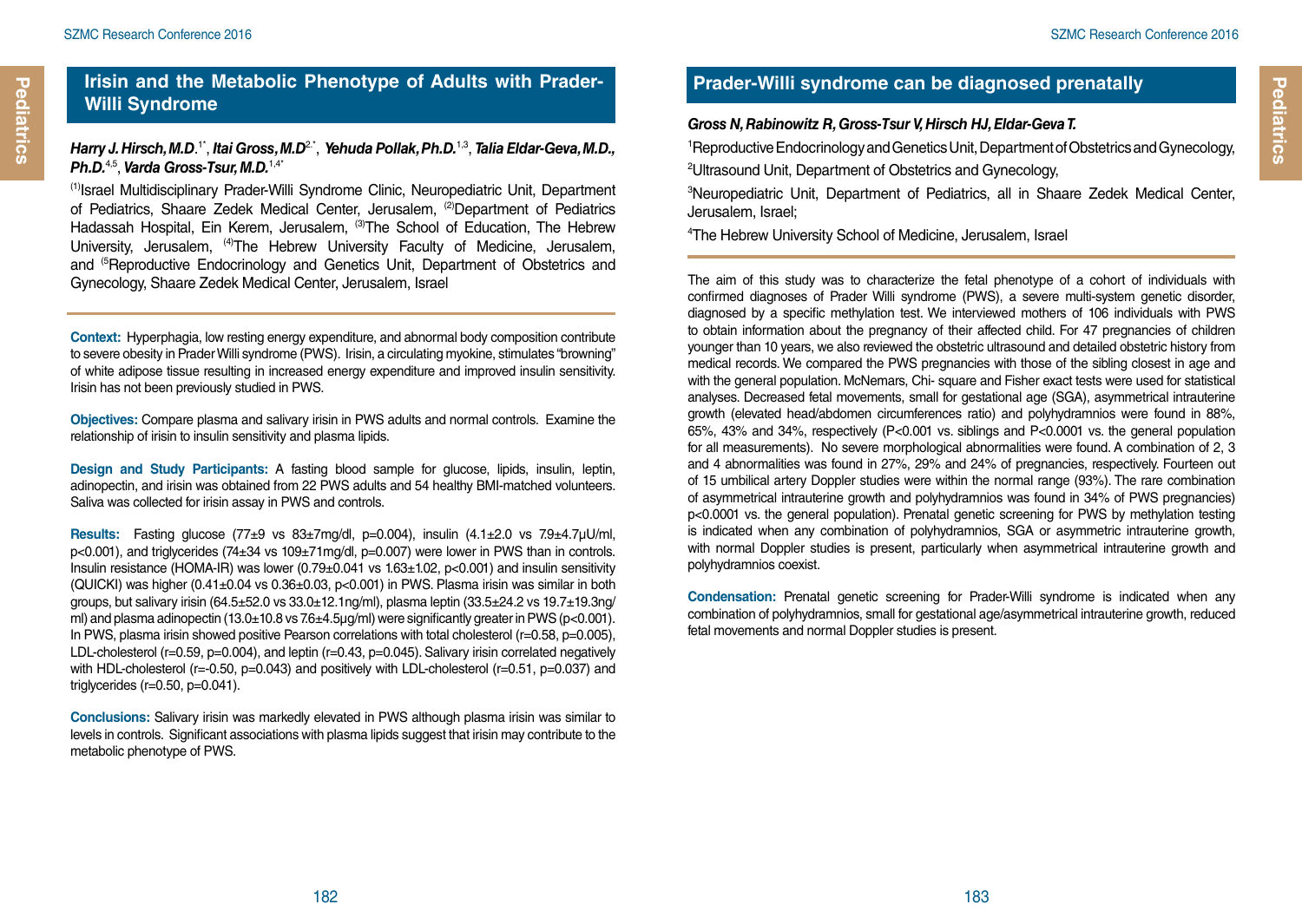#### **The Association between Legg Calvé Perthes Disease and attention deficit hyperactivity disorder (ADHD)**

*Berman J. (MD thesis), Aran A, Lebel E.* (units of pediatric neurology & pediatric orthopedics)

**Background:** Legg-Calve-Perthes' disease (LCPD) is suspected to have association with attention deficit hyperactivity disorder (ADHD). Previous studies have demonstrated inconsistent results regarding this association. Since ADHD is relatively common (childhood prevalence is 5-10%) its association with LCPD is not easily ascertained. Objective: To assess the prevalence of ADHD in children with LCPD and their closest sibling in order to elucidate the genetic and environmental relationships between these disorders. Patients and methods: 16 children diagnosed with LCPD, and 13 siblings were evaluated. Diagnosis of ADHD was based on neurologic evaluation (DSM criteria) and computerized Test of Variables of Attention (TOVA) test. Sleep disturbances were evaluated by the Pediatric Daytime Sleepiness Scale (PDSS), and quality of life was measured by the Child Health Questionnaire Parent Form 50 (CHQ-PF50) and Pediatric Outcomes Data Collection Instrument (PODCI). Results: Sixteen children with LCPD (age  $= 9.1 \pm 3.3$ , 75% males) were compared with their closest sibling (age =  $9.3 \pm 2.6$ , 30% males). TOVA scores of children with LCPD (- $3.79 \pm 2.6$ ) and their siblings (-3.6  $\pm$  4.04) were lower compared with the general population (0  $\pm$  1.8, p<0.0001), both in the ADHD range  $(\leq -1.8)$ . Quality of life scores in the physical domain of the CHQ were lower in children with LCPD (78.8  $\pm$  11.3) compared with their siblings (86  $\pm$  8.3, P = 0.027). There were no sleep disturbance differences between groups. Discussion: Our findings in a small cohort of children with LCPD and their siblings support an association between LCPD and ADHD, and suggest that ADHD symptoms are involved in the pathogenesis of LCPD. A routine screening for ADHD in all children with LCPD is recommended.

## **Bone Mineral Density and Lean Muscle Mass Characteristics in Children with Gaucher disease Treated with Enzyme Replacement Therapy or Untreated**

#### *Liron Dar MD\*, Deborah Elstein PhD, Ari Zimran MD, Ehud Lebel MD\*\**

Gaucher Clinic and the Department of Orthopedic Surgery\*\*, Shaare Zedek Medical Center, affiliated with the Hebrew University Hadassah School of Medicine, Jerusalem Israel

**Background: Although Bone Mineral Density (BMD) characteristics as measured by dual energy x-ray absorptiometry** (DXA) are standard indices of risk of bone fragility and osteoporosis in adults with Gaucher disease, there is only limited information regarding changes in BMD in pediatric patients with Gaucher disease. Moreover, the possibility that there may be a disease-specific impact on either Lean Muscle Mass (LMM) or Fat Fraction (FF) as in some other disorders of bone in children has never been explored.

**Objective:** Characterization of BMD, LMM and FF composition in children with Gaucher disease, some of whom have been exposed to Gaucher-specific enzyme replacement therapy (ERT) because of symptomatic findings and others who have remained untreated because they are as yet asymptomatic as per Gaucher Clinic policies.

**Patients &Methods:** All glucocerebrosidase-deficient pediatric (>3 years) patients with type 1 (non-neuronopathic) disease were included. All underwent DXA as a total-body scan and results were analyzed for BMD, FF and LMM (body surface absorption minus fat and bone area). Participants were characterized by background factors: age, gender, genetic diagnosis, body dimensions, and treatment status.

**Results:** In all, 48 pediatric patients (24 males; aged 3-16 years) underwent DXA scans. Thirteen were homozygote for the N370S mutation (usually associated with milder disease) and were not receiving ERT. The remaining 35 were N370S heterozygous with one mutation associated with more severe manifestations; 26 were receiving ERT. Forty-one (85%) patients were underweight according to calculated BMI. Treated patient had significantly higher average (age-adjusted) whole body BMD values (p=0.005). Among treated heterozygotes, there was a strong positive linear correlation between age and bone and soft tissue values (R=0.706 for whole body BMD, R=0.5 for lumbar spine BMD, and R=0.713 for LMM), representing gradual and steady growth. These findings were closely aligned with those of the untreated homozygous patients (i.e., less affected) children. The nine untreated heterozygous patients showed slower accumulation of BMD and LMM. Linear regression curves of age and FF among treated females had moderate strength (R=0.268) but was weaker in treated males (R=0.049). Also, a weak correlation was found in the whole cohort between FF and age (R=0.05), demonstrating that FF is not increased during growth. Age-adjusted values of BMD (Z-scores for whole body, lumbar spine, femoral neck) were low among all patients, representing lower than normal skeletal dimensions and/or delayed bone-age in this population. Duration of treatment was significantly correlated with whole-body BMD (R=0.399, p<0.05). No correlation was demonstrated between age at the beginning of treatment and bone/soft tissue values.

**Discussion & Conclusions:** This is a first study to consider these three components of body composition in Gaucher disease. As the availability of early administration of ERT invariably improves the outlook for a healthier adulthood, normal bone-mass, well developed musculature, and average fat-mass should be the targets of future interventions in Gaucher disease especially in children. This study evaluates a relatively large pediatric cohort with Gaucher disease. Nevertheless, diversity of genetic mutations, the reliance on a single DXA evaluation, variable durations of ERT and of other background factors, are limitations of this study. BMD showed steady accumulation, but on average, was below expected values for age/gender. This is the first study that demonstrates true relative to expected values for BMD and LMM among pediatric patients with Gaucher disease. As maturation of patients with Gaucher disease (as in other chronic diseases) is delayed, further studies, especially those including periodic evaluation of each patient over time, and adjustment for bone-age (and other evaluators of growth) are needed. Data are slowly accumulating because of worldwide use of Gaucher disease registries and this is to be encouraged. Recording (minimally) of BMD and LMM should become part of routine evaluation of children with Gaucher disease: such data would supply substantial support for decision-making regarding interventions such as ERT, dietary consumption, physical activity, and medications.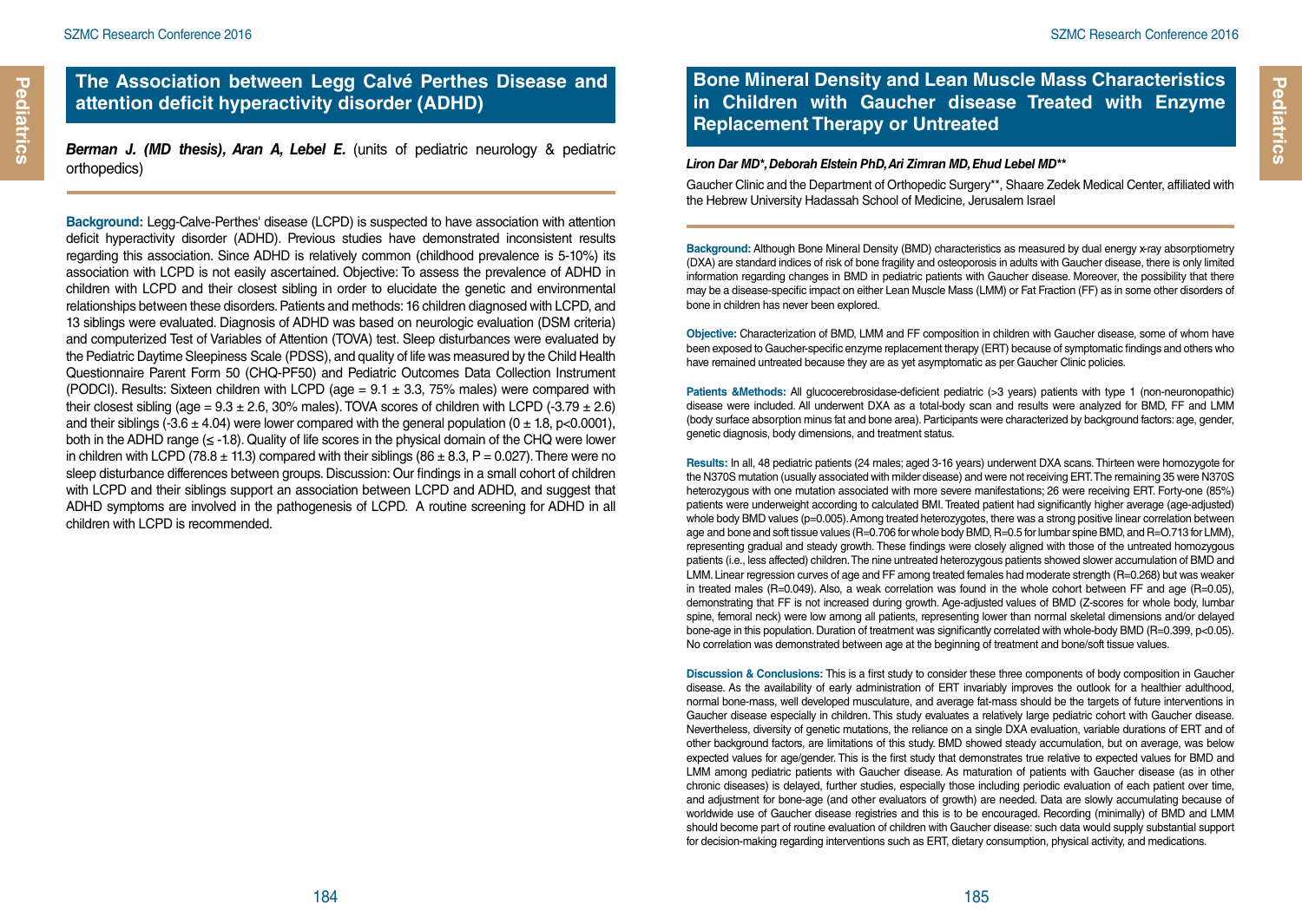#### *Philip J Hashkes, MD, MSc*

**Pediatrics**

Pediatrics

Pediatric Rheumatology Unit, Shaare Zedek Medical Center

**Background:** There is no proven treatment alternative for the 5-10% of FMF patients whose disease is resistant to colchicine. Since pyrin has an important role in IL-1ь regulation we hypothesized that IL-1 inhibition would decrease the number of FMF attacks in these patients.

**Methods:** We performed studies of two IL-1 inhibitors in patients with at least 1 FMF attack per month despite colchicine therapy. The first, a randomized, double-blind, alternating treatment phase 2 study of rilonacept, a soluble decoy receptor that "traps" IL-1, was performed in patients ≥4 years of age. Patients received in randomized order one of 4 treatment sequences that included two 3-month courses of rilonacept at 2.2 mg/kg (max 160 mg) by weekly SC injection and two 3-month courses of placebo. The primary outcome was the difference in the frequency of FMF attacks between rilonacept and placebo courses analyzed by signed rank tests and Bayesian methods. The second a 3-month open label pilot study of canakinumab, a humanized IL-1ь antibody, was performed in children between the ages of 4-17 days. Patients received three 2 mg/kg (max 150 mg) SC injections, given every 4 weeks, with an increase of the dose to 4 mg/kg in the event of an attack during the first month. Following the end of the treatment period, patients were followed until day 144 or until an attack occurred, whichever occurred first. Patients then resumed canakinumab therapy and were entered in a long-term extension. The primary outcome during the first three months was the proportion of patients with >50% reduction in FMF attack rate during the treatment vs. pretreatment period, time-adjusted per 28 days.

**Results: Study 1:** Fourteen patients were randomized, 8 males and 6 females, mean (±SD) age 24.4±11.8 yrs (range 4.5-47.3; 4 patients <18 yrs.), with 3.1±2.0 attacks per month at baseline. Among the 12 patients who completed at least 2 treatment courses, the mean number of attacks per month was 0.77 on rilonacept vs. 2 on placebo (median difference, -1.74 [95% CI, -3.4 to -0.1]; P=0.027). The risk ratio by Bayesian analysis was 0.45±0.13 in favor of rilonacept (equal-tail 95% credible interval of 0.26-0.77). Patients on rilonacept also had significantly more treatment courses without attacks (29% vs. 0%, P=0.004), courses with >50% decrease in attacks compared to baseline (75% vs. 35%, P=0.006), and improved physical aspects of quality of life (P=0.01). The duration of attacks did not significantly differ between the treatment arms (median difference 1.2 days, P=0.32). Injection site reactions were significantly more frequent with rilonacept (P=0.047) but no differences were seen in other adverse events, including infections.

**Study 2:** Seven patients (median age 9.5 yrs.; range 6.8-14.9 yrs.) were enrolled. Six of 7 (86%) patients had a >50% reduction in their FMF attack rate. The median attack rate decreased from 2.8 per 28 days at baseline to 0.3 (-89%). Five mild and 3 moderate attacks were experienced by 4 patients; 2 patients had their dose uptitrated. Five of 7 patients experienced an attack during follow up after treatment (median 25 days, range 3-34). There were no drop-outs during the long-term extension (median 29 months, range 25-37). The attack rate was further decreased to 0.05 attacks per patient month. 4 patients were able to decrease their colchicine dose to 1 mg/d and 3 patients decreased the frequency of canakinumab injections to every 6 weeks. There were no severe adverse events, including during the long-term extension.

**Conclusion:** IL-1 inhibition appears to be an effective and safe option for treatment of patients with colchicine resistant/intolerant FMF.

## **Exposure of Non-Medical Personnel to Traumatic Experiences in the ED**

*Deganit Kobliner, RN MPH and Amran Jaber, RN MPH,* Emergency Department, SZMC

**Background:** Housekeeping, cleaning and other ancillary staff are an integral part of the ED, and it would be impossible to maintain an efficiently operating ED without their support.

Generally the people that perform this type of work are from diverse and often marginal ethnic backgrounds, with limited, if any, formal education. During the course of their daily work in the ED, these employees are exposed to traumatic sights and experiences, including patients suffering serious injuries from stabbings, gunshot wounds, accidents, and the like. Such personnel are routinely called upon to clean pools of blood, collect and dispose of used emergency medical waste, and transport corpses to the hospital morgue. While ED medical staff, doctors, nurses, and students receive intensive training, debriefing, and support in dealing with exposure to medical trauma, the untrained and less-educated ancillary staff, who are significantly less equipped to handle such experiences, are not provided with any tools or support to deal with these challenges.

**Methods:** This paper intends to explore the benefits of an interventional program specifically designed for ancillary staff utilizing the following approach:

A.Current sensitivity to traumatic events will be measured by a questionnaire mapping out emotional reactions to traumatic experiences. The questionnaire will be prepared and distributed to ED ancillary staff.

B.The questionnaire will be followed-up by 3-session group meetings addressing psychological tools for trauma exposure.

C.Post intervention will be evaluated via questionnaire. We suggest that an interventional program will significantly impact the ability of ancillary staff to deal with traumatic sights and experiences. Similarly, we believe that employees participating in an interventional program will experience an increased feeling of organizational commitment as well as personal empowerment.

**Conclusions:** Significant correlation was found between the degree of trauma and the extent of problem-focused coping:

The greater the trauma, the stronger the coping. Significant correlation was found between the degree of trauma and the extent of coping by detachment: The greater the trauma, the stronger the coping. No significant correlation was found between the degree of trauma and the extent of emotion-focused coping. The primary methods of coping with the difficulties encountered were either by (i) direct confrontation and problem-focused coping or (ii) by avoiding the difficulty by means of 'disengagement'.

186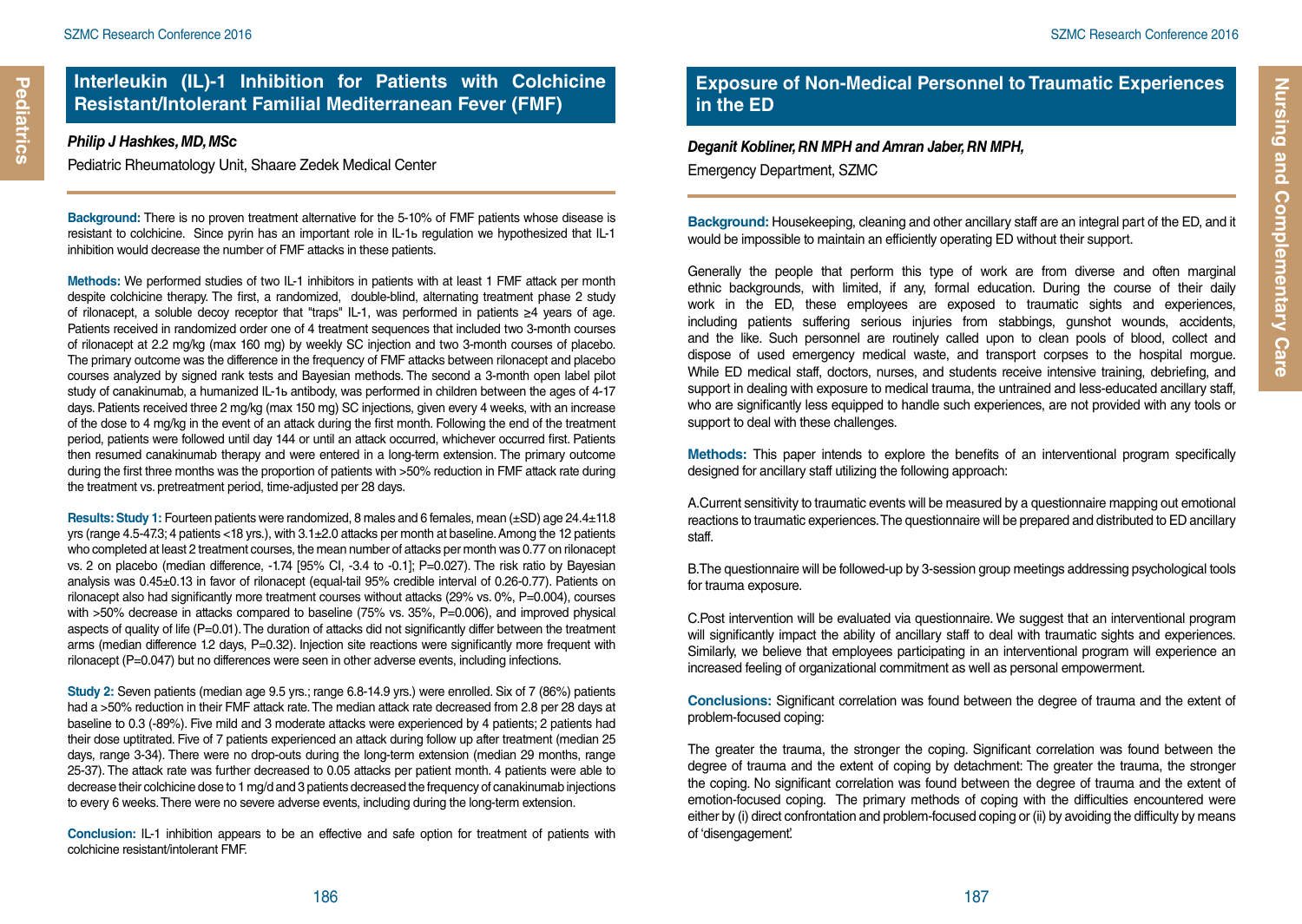Nursing and Complementary Care

#### **Patients' experiences during hospital admission**

#### *Ahuva Spitz, RN,MPA 1 , Gali Weiss, RN,MA 2*

<sup>1</sup>Research Coordinator - Nursing Department, <sup>2</sup>Deputy Director General, Head Nurse

**Background:** The nurses' mission statement in Shaare Zedek hospital regards highly professionalism in conjunction with empathic caring attitude towards patients. Indeed the philosophy of delivering patient care with a warm and caring attitude is well embedded in the overall nursing practice. Patients experiences and perceptions regarding their admission is a challenge to measure since experience is a subjective impression, related to cultural background, previous experience and sometimes difficult to verbally pinpoint.

**Aim:** This paper intends to find out whether there are differences in perceptions regarding patients' experiences during hospital stay from the patients' prism compare with the nurses' perceptions.

**Method:** An original Likert scale questionnaire was created by a group of nurses. The tool, of 2 versions, contained questions about patients' experiences during hospital stay covering different aspects such as: nurses' attitude, nurses' professional conduct, communication, hospitality etc. The patient's version included an open question to describe the last admission experience. During 2014-15 96 patients and 140 nurses were recruited.

**Results:** There was a positive similarity between nurses' perceptions and patients' perceptions in regards to hospital stay's experiences. It appears that nurses more than patients, regard nurses' attitude significant in contributing to patients' experiences. Patients however, more than the nurses, think that nurses' professionalism (conduct, patient education and sensitivity) are of greater importance in contributing to the experience.

**Conclusion:** Every nurses' meeting or conference, addresses patients experiences during admission as a routine educational activity in promoting positive experiences.

## **The Merge: Bikur Holim Hospital-Shaare Zedek Medical Center**

#### *Ahuva Spitz, RN MPH 4 , Tzippy Sivan, RN MA 3, Sara Goldberg RN MA 2 , Gali Weiss RN MA1*

<sup>1</sup>Deputy Director General, Head Nurse <sup>2</sup>Deputy Head Nurse <sup>3</sup>Maternity ward supervisor<br><sup>4</sup>Besearch Coordinator-Nursing Department Research Coordinator-Nursing Department

During Dec, 2012, after years of uncertainty and economic instability, Bikur Holim hospital was merged into Shaare Zedek Medical center. The merging process involved a complex undertaking on many different levels: medical, logistics and nursing. As well documented in the literature, a merge between health organizations generates major changes in the infrastructure of the merged organization. It forces cultural adaptation to the new organization. A challenging process that requires careful planning as well as following the employees' reactions and adaptation skills to the new organization. This paper focuses on the merge from the nurses' perspective. Nurses from Shaare Zedek were transferred to work in Bikur Holim while nurses from Bikur Holim were transferred to Shaare Zedek. Many nurses remained working in Bikur Holim under Shaare Zedek's management.

**Aim:** Following nursing staff in reference to the merge, personal thoughts and expectations from the merge as well as nursing standard of care.

**Method:** The research was done in 2 parts: quantitative and qualitative analysis.

In the first part, questionnaires were given to the Bikur Holim nursing staff at T0, T6, and T12. The questionnaire contained 3 parts (Likert scale). Perceptions of the original organization- Bikur Holim, perceptions regarding the merge and perceptions regarding quality of care. In addition there were 2 openended questions: what will contribute to the merge and what would they like to preserve from Bikur Holim. The qualitative part included 10 in-depth interviews with nurses. Thematic analysis was conducted.

**Results:** It appears that despite the economic upheavals in Bikur holim hospital, the nursing staff was committed to stay working there. The nurses described a unique familial atmosphere that connected them to the place. At T12, the nurses felt that the merge advanced their career (69%), they are proud to be part of Shaare Zedek's organization (84%) and are grateful to continue working for Shaare Zedek medical center (92%). The qualitative analysis of the in-depth interviews, revealed a deeper understanding of standard of nursing care as well as the unique familial atmosphere among the staff. In addition it shed light on the merging process itself for future mergers to occur.

**Conclusion:** Every nurses' meeting or conference, addresses patients experiences during admission as a routine educational activity in promoting positive experiences.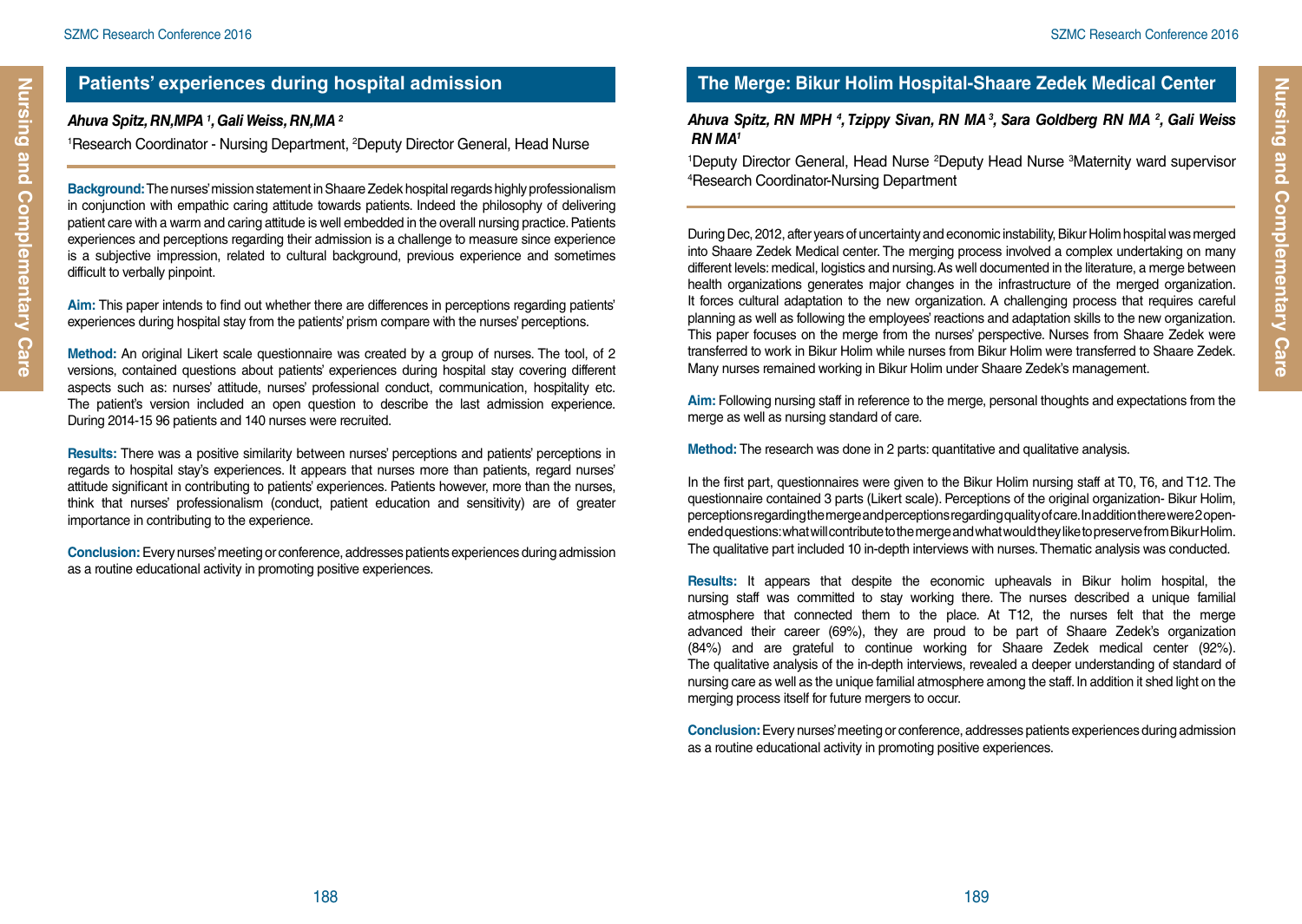## **A survey for Diabetes probability**

#### *Rachel Kuznitzov RN,BA1 ,Ahuva Spitz RN,MPA2*

<sup>1</sup>Diabetes Coordinator Nursing Department, <sup>2</sup>Research Coordinator Nursing Department

**Background:** The WHO (World Health organization) has declared Diabetes as epidemic. To decrease its prevalence, recent guidelines by the ADA (American Diabetes Association) include education as a preventive measure along with dietary recommendations and lifestyle modification.

Many countries around the world chose to raise the awareness concerning healthy lifestyle in various ways such as: limiting smoking to a designated areas, periodic population screening, education etc. The ADA designated the 14/11 as the national diabetes day (the birthdate of Dr. Fredrick Banting who discovered the insulin) during that day there are various workshops and promotional activities to raise people's awareness about diabetes and its prevention. For the first time, on Nov 18th, 2015, we designated a diabetes day in Shaare Zedek medical center.

**Aim:** Our aim was to raise diabetes awareness among staff and visitors. Nurses and dieticians were giving out information about diabetes' signs and symptoms, complications as well as diet tips and glucose checks.

**Method:** Quantitative analysis was performed on a questionnaire that was given out to the participants randomly. The survey evaluated probability for diabetes based on questions such as: diabetes in the family, presence of other illness, BMI, waist circumference and physical activity. In addition there were questions about self-health report as well as health efficacy.

**Results:** 343 questionnaires were answered. 59% were Shaare Zedek's staff members. 66% assessed themselves as healthy. 66% evaluated that they are able to keep a healthy life style, however only 44% admitted to doing so. In addition, there was a negative correlation between diabetes probability and self-health assessment. Shaare Zedek's staff evaluated themselves healthy more so than non-Shaare Zedek's employees. Shift workers evaluated themselves healthier than non-shift workers. Diabetes probability was found lower among Shaare Zedek's employees in comparison with non-Shaare Zedek's employees.

**Conclusion:** Even though the hospital's staff showed lower diabetes probability, it is strongly advised to educate staff members about healthy life style so that they will be able to enjoy good health, perform their duties diligently and inspire their patients.

## **Shift Handover in the Intensive Care Unit**

#### *Chaya Broyer RN,MA*

Head Nurse-ICU

190 191

Shift handover is the transferring of information and responsibility between the outgoing and incoming nursing staff. The information is vital to the continuity, safety and quality of patients' care. However, there is no consensus regarding the required information to be reported. Diversity in information transfer depends on the nurses' seniority, expertise, thought process, fatigue, etc. These variables are embodied in a mental model, a tool describing the subjective reality. Mental model is reflected by concept mapping- a graphic depiction of concepts and their connections.

**Aims:** 1. To compare mental models of the outgoing nurse, the incoming nurse and ICU expert nurses. 2. To examine how variables that impact information transferred are perceived by the incoming nurse.

**Methods:** A descriptive observational study was performed. Nurses were trained in concept mapping techniques. 40 morning shift handovers in the ICU were recorded and transcribed; of which concept maps were constructed. During the handover, a form including characteristics of patient, nurse and handover was completed. Thirty minutes post handover, the incoming nurse completed a concept map based on the information that she had received. Simultaneously, two expert ICU nurses were requested to create concept maps on the same patient based on the patient's chart. The three concept maps were compared using IHMC CMAP TOOL software.

**Results:** It appears that there is a significant decrease in the transferred information from the outgoing nurse to the expert nurses and the incoming one. The outgoing nurse's mental model is the most comprehensive compared to the incoming nurse's mental model which is the simplest, focusing on immediate tasks.

**Conclusion:** The understanding that there are different perceptions in shift handover can lead to changes in the handover process thus enhancing standard quality care for complicated patients.

**Nursing and Complementary Care**

Nursing and Complementary Care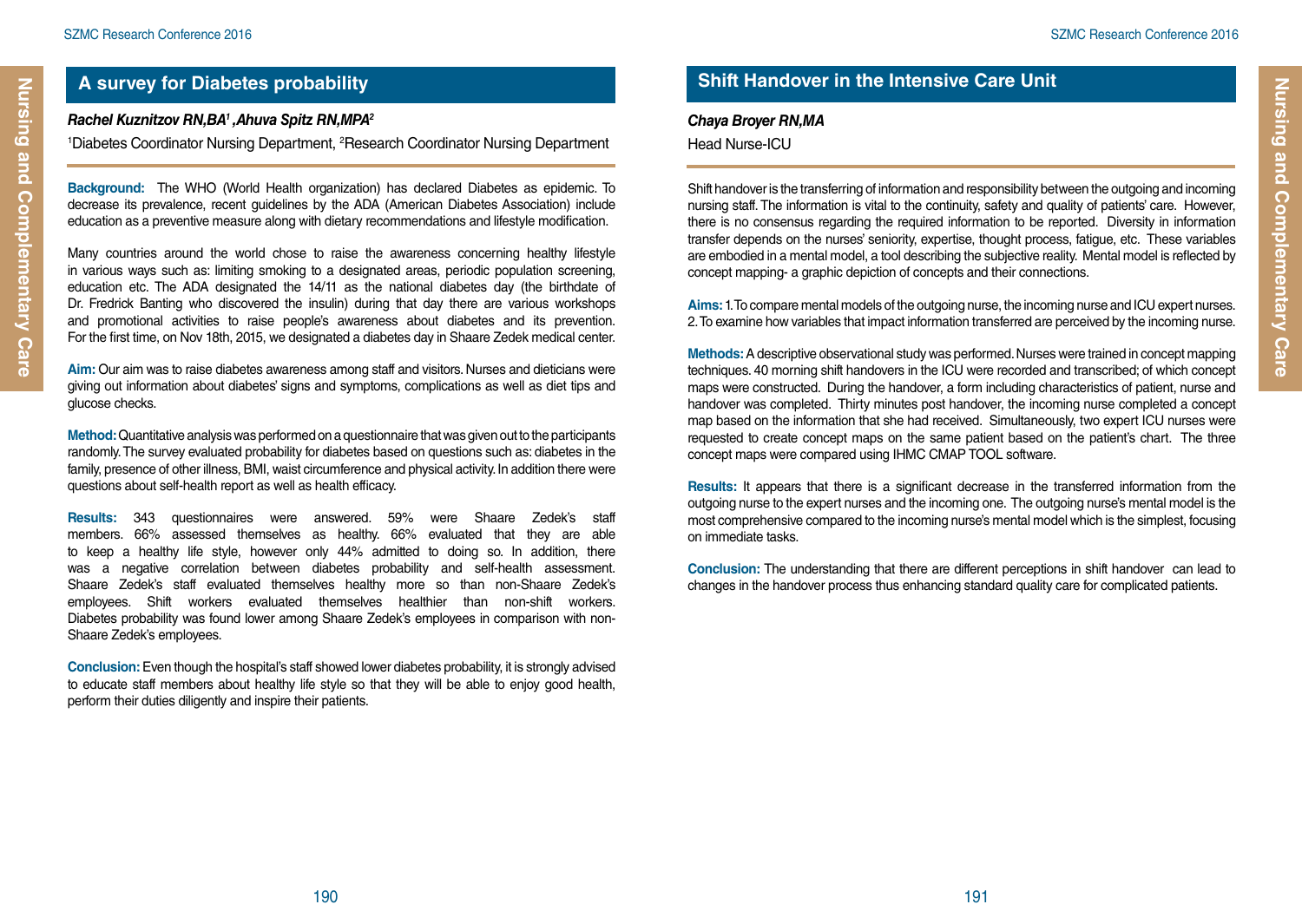## **In Vitro Fertilization & Preimplantation Genetic Diagnosis decision making among** *BRCA1/2 mutation carriers*

## *Dr. Pnina Mor*

**Nursing and Complementary Care**

Nursing and Complementary Care

Noga Clinic, SZMC

**Background:** Women and men who are BRCA mutation carriers, and are considering having a family, are faced with difficult and confusing decisions. Some parents sacrifice childbearing, others consider elective termination of a pregnancy when the foetus has been shown to have a BRCA mutation, and still others find preimplantation genetic diagnosis (PGD) and in vitro fertilization(IVF) treatment the acceptable solution. BRCA carriers considering PGD are challenged with the difficult decisions. Preimplantation genetic diagnosis, the possibility of terminating pregnancies that contain embryos that carry the BRCA mutation and the use of hormone treatment to preserve pregnancies are issues that challenge BRCA mutation carriers.

**Objective:** The purpose of this study is to provide the first research-based report on the decisions of genetically at-risk couples who chose PGD to prevent the transmission of the known BRCA mutation to their child(ren) or who had made a decision not to use IVF and PGD.

**Method:** Using a convenience sample, validated instruments were used in this study to report on the uptake of IVF & PGD in BRCA mutation carriers of childbearing age attending the NOGA clinic at the Shaare Zedek Medical Center between the years 2009-2014. We evaluated the predictors of uptake of IVF & PGD in BRCA mutation carriers, such as; socio-demographic characteristics (such as: age; employment, level of education, personal and family cancer history, religious affiliation), and their perceived risk. In addition we determined if there are outcome differences (e.g. decisional regret, decisional satisfaction, and the impact of event) between BRCA mutation carriers who decided not to do IVF & PGD and those that decided to do IVF & PGD.

**Results:** Participants included 80 healthy married couples who are of childbearing age (25-35), of which one has been genetically tested and known to be a BRCA mutation carrier, attending the NOGA clinic from 2009 and had been offered IVF and PGD. Fifty seven couples chose not to undergo IVF & PGD; 23 couples chose IVF & PGD, underwent the process and completed pregnancies. There were no significant differences in socio-demographic characteristics, decisional regret, satisfaction or impact of event. The group that underwent IVF & PGD had higher rates of previous infertility (O.R. 12.22, p<0.1). Personal risk assessments were evaluated. The PGD group estimated their risk for ovarian cancer compared to the general population of the same age range significantly higher; (O.R. 3.62, p<0.05).

**Conclusion:** A "working understanding" of the reality and lives of BRCA mutation carriers will advance the medical profession, will inevitably empower BRCA mutation carriers, and perhaps ease reproductive decision making among BRCA1/2 mutation carriers.

### **Breastfeeding the first hour after birth - Do Midwifes make a difference?**

#### *Dr. Pnina Mor*

Noga Clinic, SZMC

**Background:** There is an abundance of literature establishing that early breastfeeding has a range of health promotion benefits. Breast milk contains all the vitamins 'nutrients as well as antibodies for the newborn's first six months thus promoting optimal growth and development. The World health Organization (WHO) currently recommends a global public health recommendation of 10 basic guidelines promoting breastfeeding exclusively in maternity departments as well as implementing practices that protect, promote and support breastfeeding. It aims to ensure that all maternity wards, whether independent or in a hospital, become centers for breastfeeding support (WHO 2012). The World Health Organization recommends that infants start breastfeeding within one hour of life, are exclusively breastfed for six months, with timely introduction of adequate, safe and properly fed supplementary foods while continuing breastfeeding for up to two years of age or beyond. The midwife accompanying the laboring woman throughout the labor and delivery process has a significant role in inspiring positively on the birthing woman and her environment.

**Purpose:** To compare the differences between compliance to breastfeeding within the first hour after birth (consistent with the WHO recommendations) following the accompanying midwife's intervention to spontaneous breastfeeding in the delivery room.

**Methods:** A quantitative longitudinal study using a convenient sample was used. Women who delivered a vaginal delivery were recruited in the labor and delivery unit during their first hour postpartum. The women were divided into 2 groups randomly; those who received recommendations and counselling promoting the importance of breastfeeding from their accompanying midwife and the control group that did not receive breastfeeding counselling.

**Findings:** A positive correlation between advocating the importance of breastfeeding during the first hour after birth by the accompanying midwife and breastfeeding in the delivery room (p<0.00, c2-6.28) was significant. Logistic regression was used to predict compliance to breastfeeding during the first hour after birth followed by counselling from the accompanying midwife. Women who received counselling by their accompanying midwife were twice as likely to breastfeed (2.02) than those who did not receive counselling. Similarly women who participated in childbirth preparatory courses were almost twice as likely (1.89) to breastfeed during the first hour after birth.

**Discussion and Results:** Promoting advocacy towards breastfeeding appears to increase breastfeeding compliance thus leading to a healthier society. We recommend educational breastfeeding updates to midwife and their role in promoting early breastfeeding in the delivery process.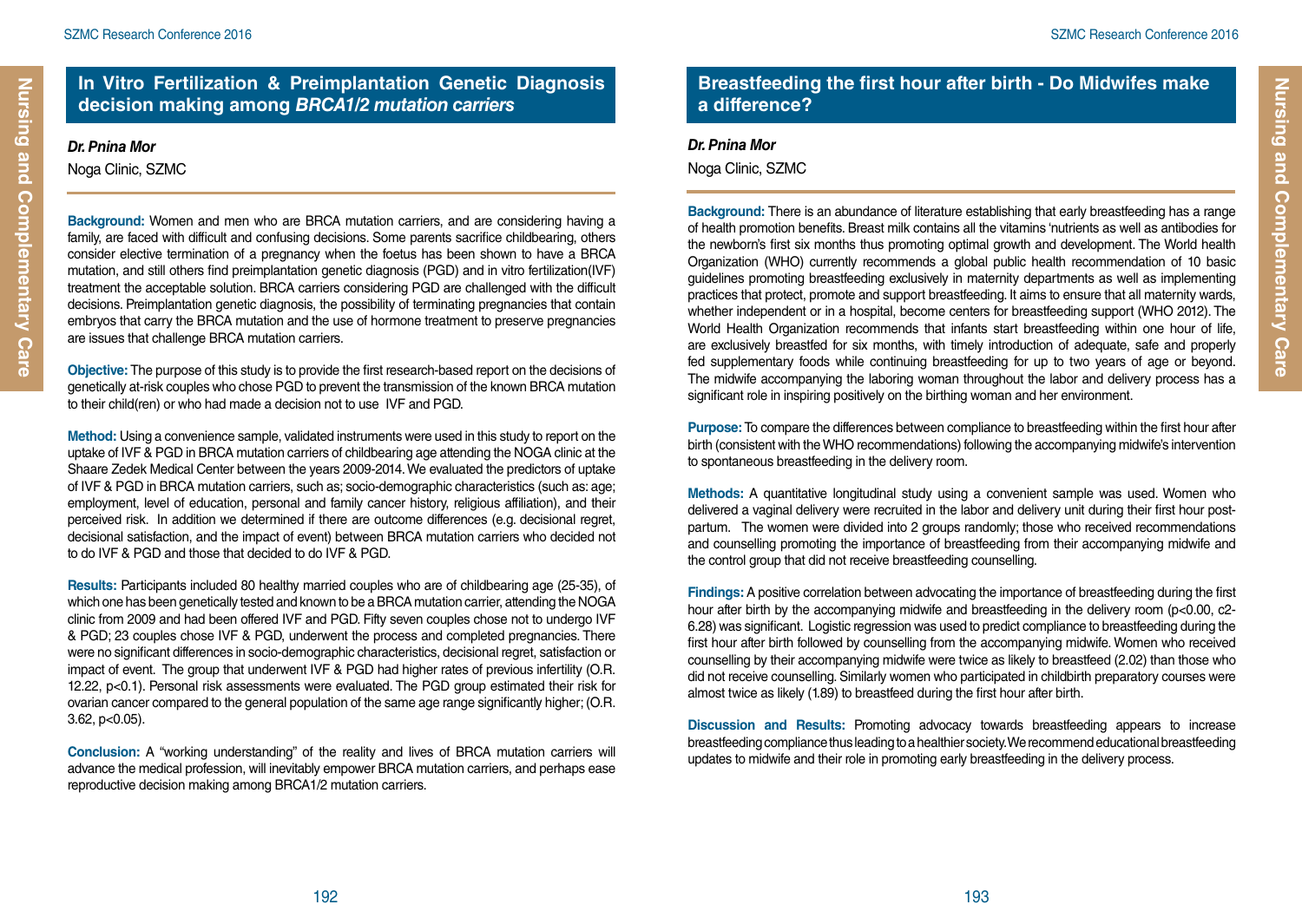Nursing and Complementary Care

## **Using Participatory Action Research Techniques, Healthy BRCA Mutation Carriers Design a Model of Care**

#### *Dr. Pnina Mor*

Noga Clinic, SZMC

**Objectives:** To define the needs and establish approaches to improving the wellbeing of healthy BRCA gene mutation carriers using participatory action base.

**Methods:** 23 healthy carriers were recruited from a genetic clinic at a Jerusalem, (Israel) medical center. A series of 9 focus groups were led by the researcher and a trained group moderator, using participatory action research (PAR) techniques in qualitative research.

**Results:** Through their narratives, carriers described dilemmas that affect and sometimes radically change life perspectives. They identified the constant threat of illness, knowledge the mutation can be passed on to children, need for heightened surveillance, and difficulty in making decisions regarding risk-reducing surgeries and other risk-reducing measures, as ongoing sources of stress. Inconsistent and inaccurate information from healthcare providers, barriers to reimbursement for approved screening studies and prophylactic procedures, and a lack of psychosocial support were named as major healthcare issues. They suggested a "one-stop" center to provide expert care and smooth bureaucratic barriers to screening and preventative procedures. Carrier inputs were presented in parallel focus groups for health care professionals who manage care for healthy carriers, and a multispecialty outpatient clinic for healthy carriers (NOGA) was opened as a result of this work. The clinic provides improved access to imaging surveillance; expert medical consultation; counselling by a nursing coordinator, psychologist, and sexologist; and medical information. Study findings strengthened interdisciplinary connections among participating nurses, genetic counsellors, and physicians, and supported a holistic health promotion model.

**Conclusions:** The primary study outcome was inception of a one-stop multidisciplinary clinic incorporated into an existing healthcare setting. The clinic provides medical and psychosocial services, including improved access to imaging surveillance, as well as expert medical consultation and counselling.

## **Grip strength in in healthy Israeli adults: comparison to internationally reported normative data**

#### *Danit Langer1,2 MSc, Miri Tal-Saban1 PhD, Tal Mazor-Karsenty1 PhD, Hanna Melchior2 MSc*

1 School of Occupational Therapy, Hadassah and the Faculty of Medicine. Hebrew University, 2 Occupational Therapy Department Shaare Zedek Medical Center

**Background:** Reference values are essential when evaluating the normality of an individual's grip strength (GS) relative to the healthy population. Normative data for GS have never been described for Israel.

**Objectives:** This study had two primary objectives. The first was to establish normative data for GS for the adult population in Israel. The second objective was to compare the results of this derived Israeli normative data to internationally reported measures. Two published studies were used for comparison. One study consolidated data from twelve different studies that originated from eight different countries. The other study was limited to data from Australia.

**Methodology:** 574 healthy adult volunteers had their grip strength tested. This study was conducted over a three-year period (2013-2015). Testing with regard to position and technique was performed in accordance with recommendations of the American Society of Hand Therapists. Grip strength was determined using the Jamar dynamometer from the average of three trials for each hand. Normative data was established based on age, handedness and sex. More specifically, to allow comparison to international data, the age was subdivided in both 5 and 10 year intervals. The results from this study were then compared to international standards using a one sample t-test.

**Results:** Looking first at Israeli normative data, across ages and handedness, males were 45% stronger than females. Right-handed people were on average 9% stronger on their right compared to their left side. Left-handed people had the similar average strength on both side. Compared to the Australian data, Israeli men were 3% weaker and Israeli women were 15% weaker. When the data was subdivided based on age, the Israeli population was weaker but statistical significance was reached only for men below the age of 30 and for women below the age of 60. When the Israeli data was compared to the consolidated norms, Israeli men were 10% weaker and women were 23% weaker.

**Conclusion:** Normative data for grip strength was established for the Israeli population and compared to internationally published data. The lower grip strength of the Israeli population we speculate may be related to the lower demands placed on the hands for "white-collar" occupations relative to manual labor. It may also be related to lower average population size, weight or hand girth when comparing the populations.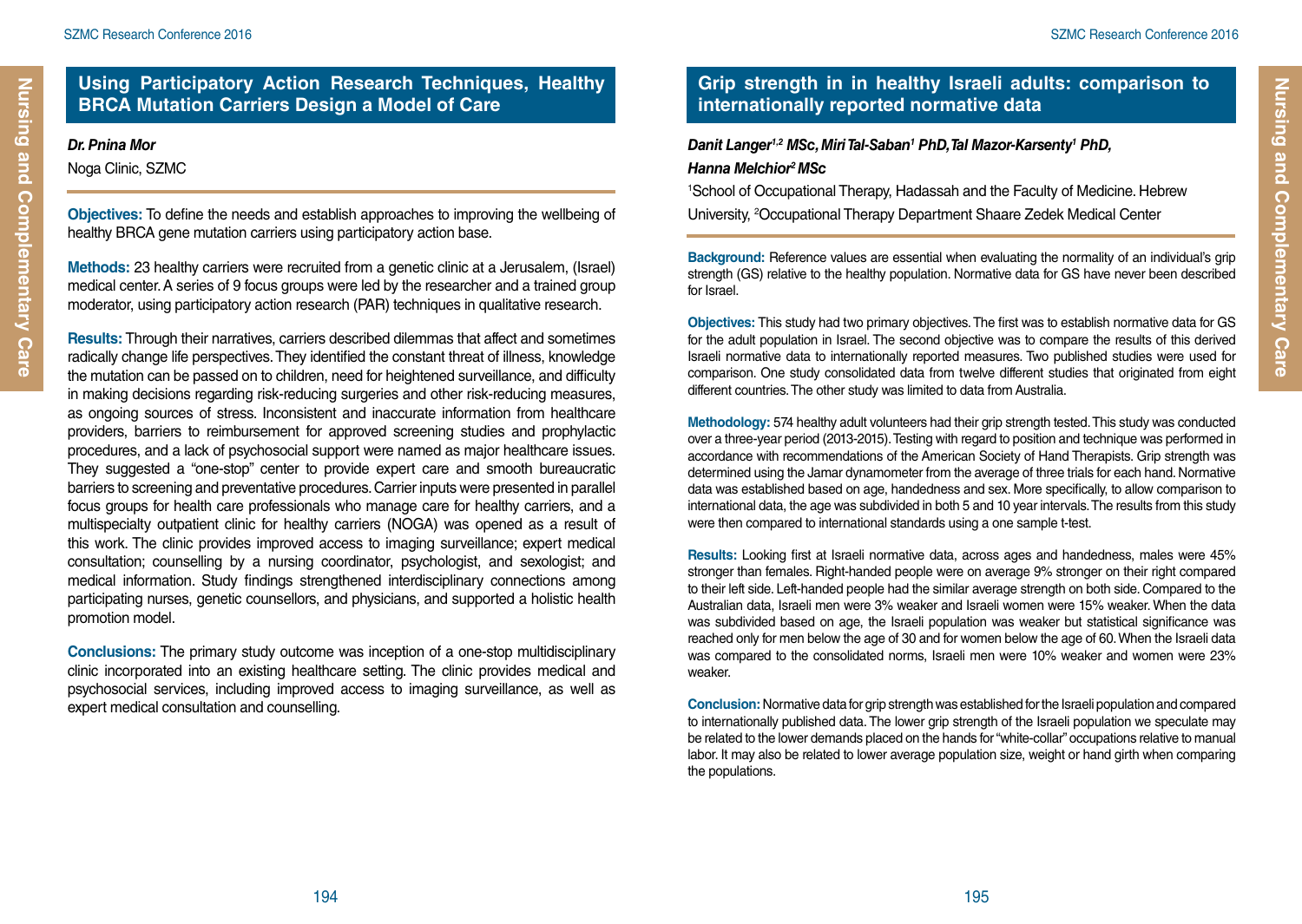Nursing and Complementary Care

#### **Validity of the Israeli Version of the Patient-rated Wrist Evaluation Questionnaire**

#### *Hanna Melchior1 , MSc & Danit Langer1,2, MSc*

<sup>1</sup>Department of Occupational Therapy, Shaare Zedek medical Center; <sup>2</sup>School of Occupational Therapy of Hadassah and the Faculty of Medicine Hebrew University.

**Background:** In the past decade, the client centered approach has become widely accepted, expanding the use of patient rated questionnaires in practice and research. There are several self rated questionnaires for evaluating hand function. The Disability of Arm Shoulder and Hand (DASH) evaluates the whole upper extremity and is the only questionnaire that has been translated into Hebrew. In hand therapy there is a need for an evaluation focusing specifically on the hand. The Patient-rated Wrist Hand Evaluation (PRWHE) Questionnaire is commonly used in hand therapy.

**Purpose:** The purpose of this study was: a) to translate the PRWHE for use in Israel; b) to test the validity of the Israeli version; c) to establish Israeli standards of the PRWHE in a healthy population.

**Methods:** The original PRWHE was translated forwards and backwards and face validity was established by inviting experts and patients to participate in the panel review of the questionnaire. 32 patients who were receiving treatment for a variety of hand conditions (study group) and 120 healthy volunteers (control group) participated in the study. Both groups completed the Hebrew PRWHE and Hebrew DASH questionnaires. Test-retest was calculated on 13 participants.

**Results:** The results of the normative data analysis demonstrated no age or gender effect for the PRWHE while a small age effect  $(F=3.007, p<0.05)$  and gender effect (t= -2.276, p<.05) for the DASH questionnaire. A significant difference was found in the PRWHE score between study and control group (t=9.04, p<.001) where the study group reported more disability. The results of the Cronbach's Alpha test for the PRWHE demonstrated excellent internal consistency ( = .974). High criterion validity was found with the DASH ( $r=0.845$ , p<.001). As for test-retest reliability a high significant was found (r=.928, p<0001).

**Conclusions:** The Israeli version of the PRWHE was found to be a valid tool in the present sample. The high correlation between the DASH and PRWHE suggest that therapists should use only one of the questionnaires for a single client. Nevertheless these results should be interpreted with caution due to a small sample.We also found that the average score of the control group reflected some difficulty in hand related tasks. These findings are similar to previous reports of DASH scores in healthy populations.

## **Pneumococcal bacteremia elicits the highest WBC counts in a direct comparison with micro-organisms**

*1.Joshua Manor, M.D., Ph.D, Pathology Department, 2.Yonit Wiener-Well1, M.D., Infectious Diseases unit, 3.Chezi Ganzel, M.D.*

Department of Hematology, Shaare Zedek Medical Center in Jerusalem, Israel.

**Background:** Initial assessment in the clinical practice of a septic patient is still frequently assisted by the peripheral blood count. In this work we compared the immunogenicity of streptococcus pneumoniae (S. pneumoniae) to other micro-organisms by comparing white blood cells (WBC) counts at time of bacteremia or fungemia arising from different pathogens.

**Methods:** A retrospective database of 8315 positive patient-unique blood cultures and their respective WBC counts at the time of blood infection was constructed. Data was collected from patients admitted to Shaare Zedek Medical Center between 2001 and 2014.

**Results:** S. pneumoniae's WBC counts were associated with the highest counts distribution compared with the rest of the micro-organisms, e.g., 53, 49, and 30% higher than Staphylococcus aureus, Enterobacteriacea and anaerobes, respectively. Between the 5th and 95th percentiles of all WBC counts, a 28 x 109 WBC cells/µL threshold can be used to exclude all other causative agents. In extremely abnormal counts, an increased prevalence of S. pneumoniae was observed among the young, compared to an increase in Enterobacteriaceae prevalence among elders.

**Conclusions:** Our database highlights the higher immune response elicited by S. pneumoniae. Our comprehensive counts database provides a window for blood counts distribution elicited by 28 different micro-organisms.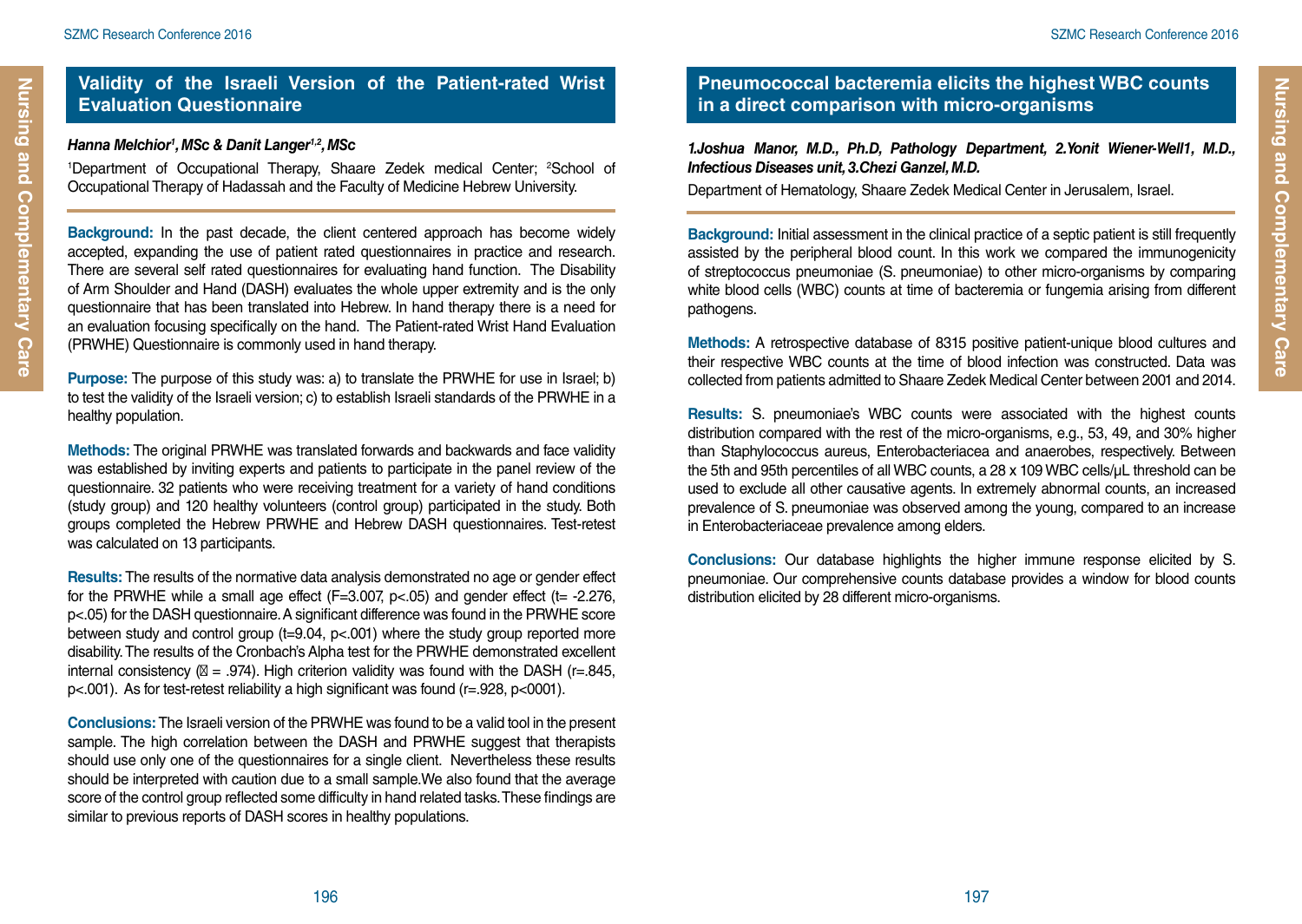Nursing and Complementary Care

#### **The potential of curcumin in combination with direct acting antivirals to treat Hepatitis C virus infection**

#### *Oshri Yosefov1* Davidovich<sup>1</sup>, *, Shimon Steingart2 , Yoav Lurie3 , and Meital Gal Tanamy1*

1 Molecular Virology Lab, Faculty of Medicine in the Galilee, Bar-Ilan University, Safed, Israel. <sup>2</sup>Patholohy Institute, <sup>3</sup>Liver Unit, Digestive Disease Institute, Shaare Zedek Medical Center, Jerusalem, Israel.

**Background:** Hepatitis C virus (HCV) is a major public health problem with over 180 million people infected worldwide. It causes hepatitis, cirrhosis, liver failure and is the leading cause for Hepatocellular carcinoma (HCC). With the recent approval of powerful HCV specific direct acting antivirals (DAAs), it is the only human tumor virus that can be completely eradicated from the cells. However, many challenges remain, such as limited implementation of the DAAs due to their high cost and lower efficacy in treating non-genotype 1 HCV infections. Moreover, epidemiological studies show that sustained virological responses (SVR) following anti-HCV treatment reduce but not eliminate tumor development. Curcumin have been shown to positively affect cancer and inhibit HCV entry. We hypothesize that treatment with curcumin in combination with DAAs will enhance HCV eradication.

**Methods:** First we have evaluated cytotoxicity of C3 curcumin and Viekirax/ Exviera treatment. Human hepatocytes were treated with the combination treatment and curcumin/ DAAs alone and cell viability was evaluated by XTT assay. For evaluating the therapeutic potential of Viekirax/ Exviera in combination with C3 Curcumin, hepatocytes infected with different HCV genotypes were treated with the combination treatment and curcumin/DAAs alone and immunostained for the detection of infected cells. In addition, virus production was evaluated following treatment.

**Results:** The non-cytotoxic working concentration of curcumin determined by XTT assay is 5uM. Our studies strongly support the enhanced efficacy of DAAs in combination with curcumin compared to each treatment alone for the eradication of different HCV genotypes, including genotype 3a which is considered more difficult to treat. The production of virus infection was significantly reduced upon treatment with Viekirax/ Exviera in combination with curcumin. Eradication of HCV was observed following 4 days of combination treatment with Viekirax/ Exviera and curcumin, where treatment with Viekirax/ Exviera alone did not show virus eradication at day 8 following treatment.

**Conclusion:** The findings of this study highlight the potential of curcumin to synergize with DAAs to enhance treatment efficacy and lower treatment duration that may subsequently lower treatment cost, the most important limiting factor in treating HCV with DAAs.

#### **Alcohol Use Disorder and Cross-Cutting Symptom Measures Amongst Soldiers Who Present to Shaare Zedek Medical Center**

#### *Dr Meydan Ben Ishai1 , Dr David Rave2 , Dr Cornelius Gropp3 , Dr Joseph Mergui3 , Dr Sol Jaworowski3*

<sup>1</sup>Yosef Tal Hospital, <sup>2</sup>Department of Infectious Diseases, Shaare Zedek Medical Center,<br><sup>3</sup>Department of Consultation-Liaison Psychiatry Shaare Zedek Medical Center Department of Consultation-Liaison Psychiatry, Shaare Zedek Medical Center.

**Background:** Alcohol consumption in Israel has increased over the last 20 years (1). Alcohol use disorder (AUD) was found in 16% of a cohort of soldiers who presented to Shaare Zedek Medical Center (SZMC) between 2008-2011 for psychiatric assessment (2).

**Aims:** To compare AUD and mental health functioning in soldiers referred to the emergency room (ER) with a group of young people who had recently completed their military service.

**Methods:** The study group consisted of 28 consecutive patients who had been seen for psychiatric consultation in SZMC ER as soldiers between 2008-2011, and subsequently followed up between 2013-2014; the control group consisted of 25 soldiers who presented to the same general hospital ER between 2013-2014 for assessment of somatic complaints. We compared demographic factors for AUD and other psychiatric illnesses between groups. Following informed consent, all subjects provided demographic information and completed the AUDIT questionnaire (3) (a screening instrument for AUD) and the CCSM (4) (a screening questionnaire for emotional functioning).

**Results:** We found no significant difference in prevalence of AUD between the groups. We did find a significant difference in CCSM scores when compared with occupation status - soldiers had a significantly higher score than students, employed and unemployed persons.

**Conclusions:** Our study shows a correlation between military service and higher CCSM scores, which may represent the perceived stress associated with military service in Israel. ER staff should pay special attention to the level of stress manifested by soldiers who present for medical assessment. This population may be more vulnerable to suffer from stress related medical disorders.